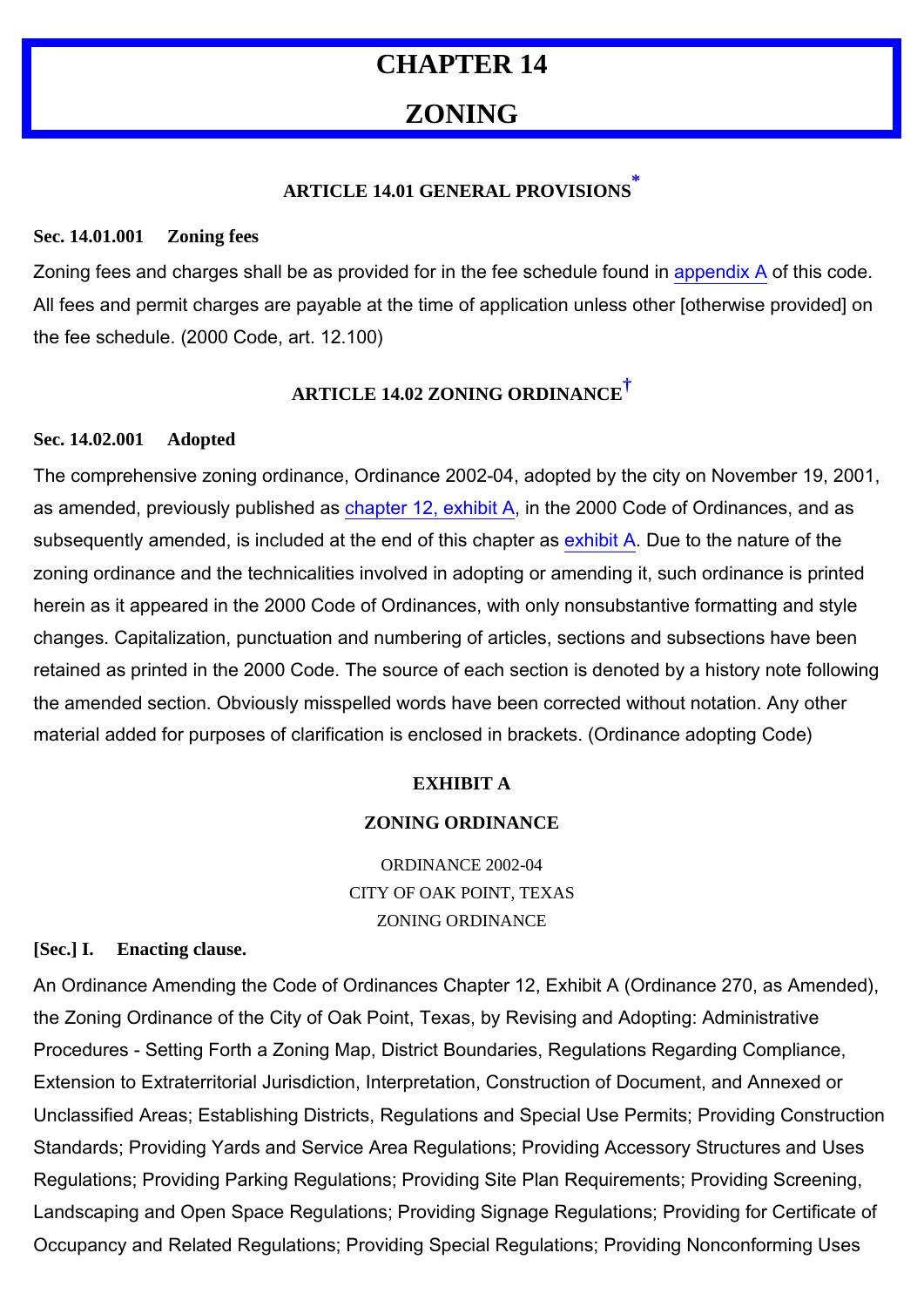and Structures Regulations; Providing Procedures for Amendments and Zoning Changes; Enabling a Board of Adjustment; Providing Definitions; Providing a Zoning Map; Providing a Table of Uses; Providing a Schedule of Fees in Compliance with the Code of Ordinances of the City of Oak Point; Providing a Penalty for Violations Thereof; Providing a Savings Clause; Providing a Severability Clause; Providing a Repealer Clause; Providing for Engrossment and Enrollment; Providing for Publication; and Providing an Effective Date. (Ordinance 2002-04 adopted 11/19/01)

## **[Sec.] II. Title.**

This ordinance shall be known as and may be cited or referred to as the "Zoning Ordinance of the City of Oak Point, Texas" or the "Zoning Ordinance." (Ordinance 2002-04 adopted 11/19/01)

## **[Sec.] III. Purpose.**

The zoning regulations and districts herein established are in conformance with the Comprehensive Plan and have been made for the purpose of promoting the health, safety, morals, and general welfare of the City. They have been designed to lessen congestion in the streets, to secure from fire, panic and other dangers, to provide an adequate quality of light and air, to prevent overcrowding of lands, to avoid undue concentration of population, [and] to facilitate the adequate provision of transportation, water, sewerage, schools, parks and other public requirements. They have been made with reasonable consideration, among other things, of the character of the area and its peculiar suitability for the particular uses, and with a view of preserving the value of buildings and property and encouraging the most appropriate use of land throughout the community. (Ordinance 2002-04 adopted 11/19/01)

## **[Sec.] IV. Administration.**

A. Zoning Map. The boundaries of zoning districts set out herein are delineated upon a Zoning Map (attached hereto as Appendix A) which shall be considered adopted as part of this ordinance as fully as if the same were set forth here in detail.

One original of the Zoning Map shall be filed in the office of the City Manager. This copy shall be the official Zoning Map and shall bear the signature of the Mayor as attested by the City Manager. This copy shall not be changed, altered, or adjusted in any manner except by ordinance. In case of any question, this map, together with amending ordinances, shall be controlling. If, in accordance with the provisions of this Ordinance, changes are made in district boundaries or other matters, the same shall be portrayed on the Zoning Map promptly after the amendment has been approved by the City Council.

If in accordance with the provisions of this Ordinance, changes are made in district boundaries or other matters, the same shall be portrayed on the Zoning Map promptly after the amendment has been approved by the City Council.

B. District Boundaries. The district boundary lines shown on the Zoning Map are usually along streets, property lines, or extensions thereof. Where uncertainty exists as to the boundaries of districts as shown on the Zoning Map, the following rules shall apply:

1. Boundaries indicated as approximately following the centerline of rights-of-way shall be construed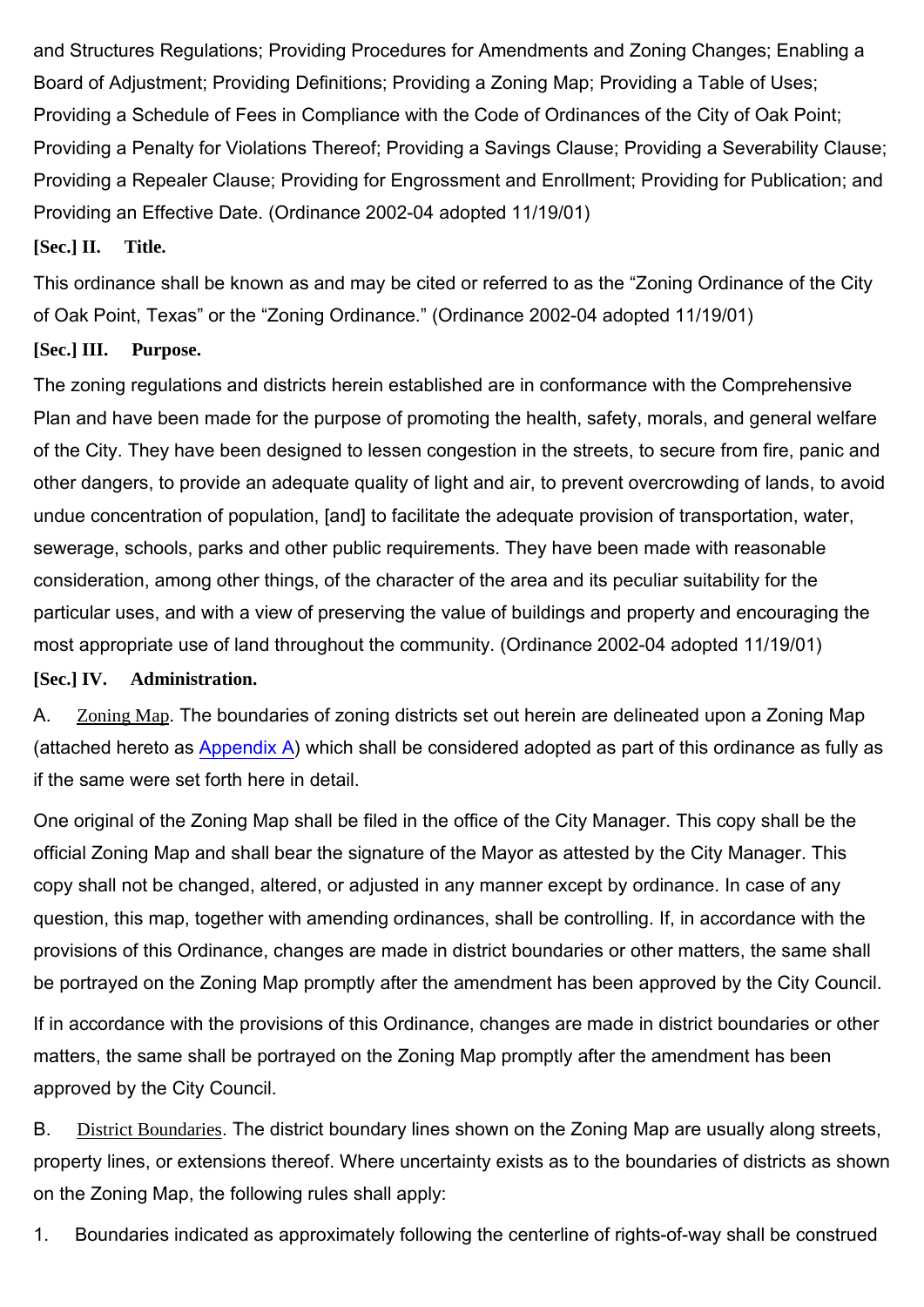to follow such centerline.

2. Boundaries indicated as approximately following platted lot lines shall be construed as following such lot lines.

3. Boundaries indicated as approximately following city limits shall be construed as following city limits.

4. Boundaries indicated as following shorelines shall be construed to follow such shorelines, and in the event of change in the shoreline shall be construed as moving with the actual shoreline; boundaries indicated as approximately following the centerline of streams, lakes, or other bodies of water shall be construed to follow such centerline, and in the event of change in the centerline, shall be construed to move with such centerline.

5. Boundaries indicated as parallel to or extensions of features indicated in subsections 1–4 above shall be so construed. Distances not specifically indicated on the Zoning Map shall be determined by the scale of the map.

6. Whenever any street or other public right-of-way is vacated by action of the City Council or whenever such area is franchised for building purposes, any district boundaries adjoining the right-ofway shall be extended to the centerline of such vacated right-of-way and all areas so involved shall then and henceforth be subject to all regulations in the extended districts.

7. The zoning classification applied to a tract of land adjacent to a street shall extend to the centerline of the street, unless as a condition of zoning approval, it is stated that the zoning classification shall not apply to the street.

8. Where physical features on the ground are at variance with information shown on the Zoning Map or when there arises a question as to how or whether a parcel of property is zoned and such question cannot be resolved by the application of Subsections A through G [1. through 7.], the property shall be considered classified as PD, Planned Development, in accordance with the provisions of this ordinance regarding Annexed or Unclassified Areas.

C. Compliance. All land, buildings, structures or appurtenances thereon located within the city limits of the City of Oak Point, Texas, which are hereafter occupied, used, erected, altered, removed, placed, demolished, or converted, shall be occupied, used, erected, altered, removed, placed, demolished or converted in conformance with the zoning regulations prescribed for the zoning district in which such land or building is located as hereinafter provided or be subject to the penalty provisions of this ordinance. Existing structures shall be considered nonconforming uses and need only comply with the applicable provisions of Sections XI and XII of this ordinance unless the type of use is changed or there is significant alteration to the structure. This Ordinance shall not invalidate any unexpired building permits properly issued prior to the effective date of this Ordinance; provided, however, that if any building or structure constructed or use established pursuant to such building permit does not comply with the provisions of this Ordinance, such building, structure or use shall be subject to the provisions of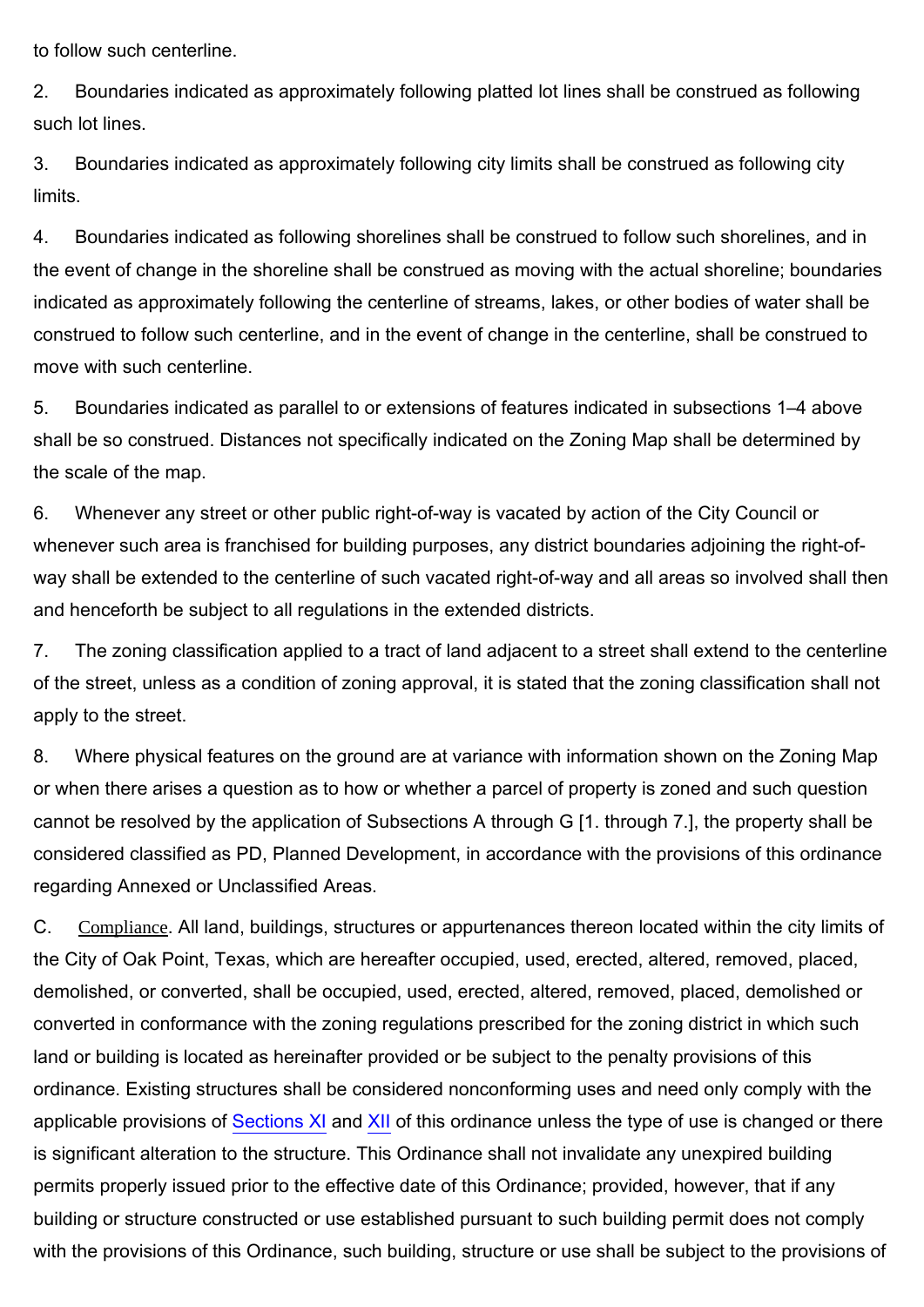# Sections XI and XII.

D. Interpretation.

1. Where the regulations imposed herein are more or less restrictive than comparable conditions imposed by any other provision or any other applicable law, ordinance, resolution, covenants, deed restrictions, rules or regulations of any kind, the regulations which are more restrictive and impose higher standards are the requirements that shall govern, and shall be enforced by the restricting entity.

2. The provisions of these regulations are not intended to abrogate any easement, covenant or other private agreement, provided that where the requirements of these regulations are more restrictive or impose higher standards or regulations than such easement, covenant or other private agreement, the regulations which are more restrictive and impose higher standards are the regulations that shall govern.

3. The provisions of these regulations are in addition to all other laws and ordinances heretofore passed or which may be passed hereafter which govern any subject matter set forth in the provisions of these regulations, with exception of those ordinances specifically repealed under the provisions of this ordinance.

E. Construction of Document. The language set forth in these regulations shall be interpreted in accordance with the following rules of construction:

1. The singular number includes the plural and the plural the singular.

2. The present tense includes the past and future tenses and the future the present.

3. The word "shall" is mandatory, while the word "may" is permissive.

4. The masculine gender includes the feminine and neuter.

5. Any word appearing in parentheses directly after a word herein defined shall be construed in the same sense as that word.

F. Annexed or Unclassified Areas. All territory hereinafter annexed to the City of Oak Point shall have the proper zoning placed on it in accordance with the comprehensive plan of the City and shall comply with all requirements for establishing a zoning district. After final hearing of annexation and on the same agenda as the final hearing of annexation, consideration of the proper zoning classification shall be heard. Properties that are not zoned after annexation shall be treated as being zoned RE-5, Single-Family Residential Estate District, until permanent zoning is established.

(Ordinance 2002-04 adopted 11/19/01; Ordinance 2005-01-2, sec. 2, adopted 1/17/05)

# **[Sec.] V. Establishment of districts.**

A. General.

1. Establishment of Districts. The City of Oak Point is hereby divided into the following zoning districts. The districts listed below are hereby established and each district's use, height, area, and other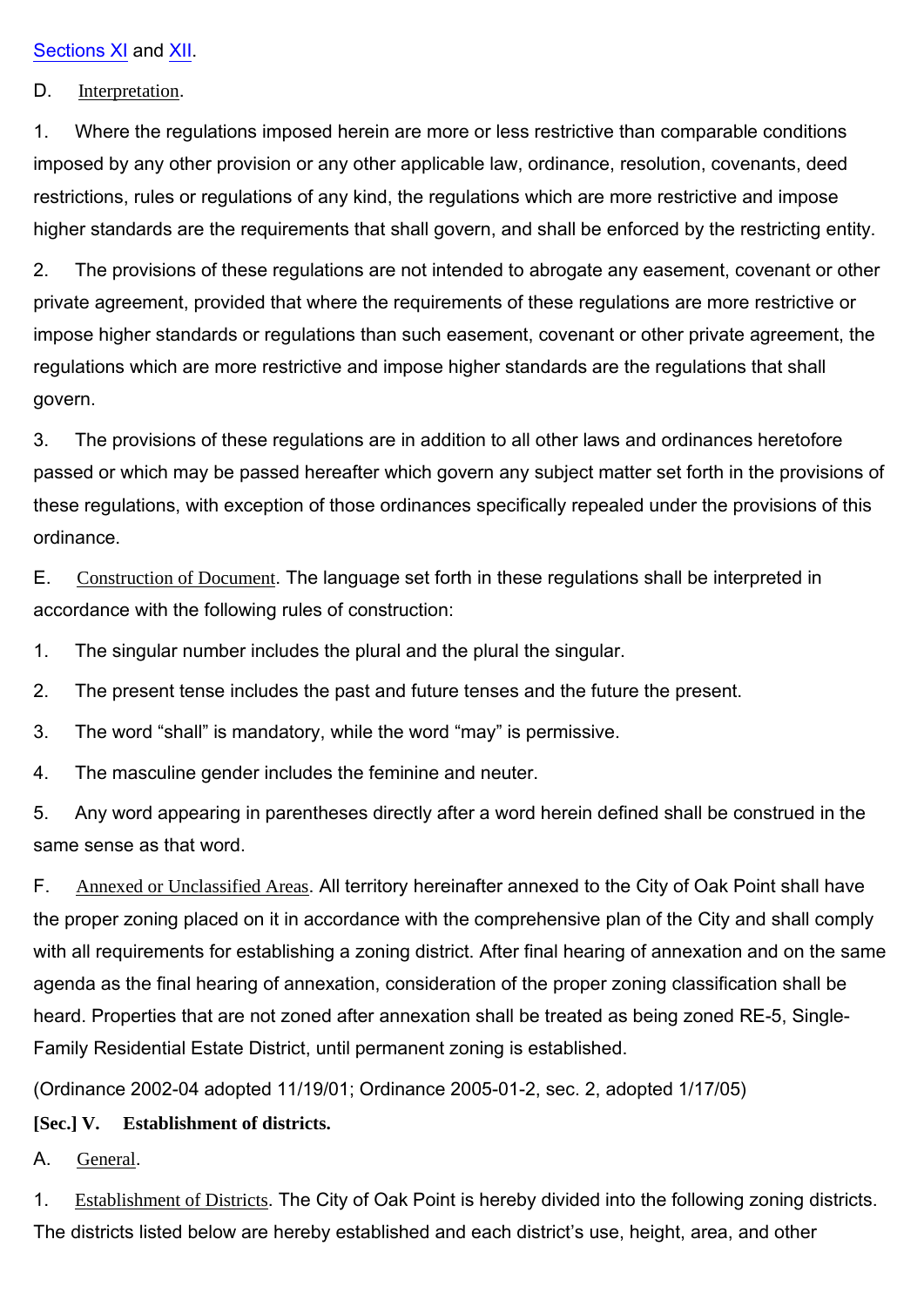regulations shall be according to the provisions of this ordinance:

Designation **Zoning District Name** 

| A                | Agricultural District - minimum greater than 5 acres                                |
|------------------|-------------------------------------------------------------------------------------|
| <b>RE-5</b>      | Single-family Residential Estate District - minimum 5 acres                         |
| $RE-3$           | Single-family Residential Estate District - minimum 3 acres                         |
| R <sub>1</sub>   | Single-family Residential District - minimum 1 acre                                 |
| R <sub>2</sub>   | Single-family Residential District - minimum 22,000 sq. ft.                         |
| R <sub>3</sub> X | Single-family Residential District - minimum 15,000 sq. ft.<br>(existing)           |
| R <sub>4</sub> X | Single-family Residential District - minimum 10,000 sq. ft.<br>(existing)           |
| <b>MHRX</b>      | Single-family Manufactured Housing Residential District -<br>minimum 12,000 sq. ft. |
| <b>NC</b>        | <b>Neighborhood Commercial District</b>                                             |
| СC               | <b>Community Commercial District</b>                                                |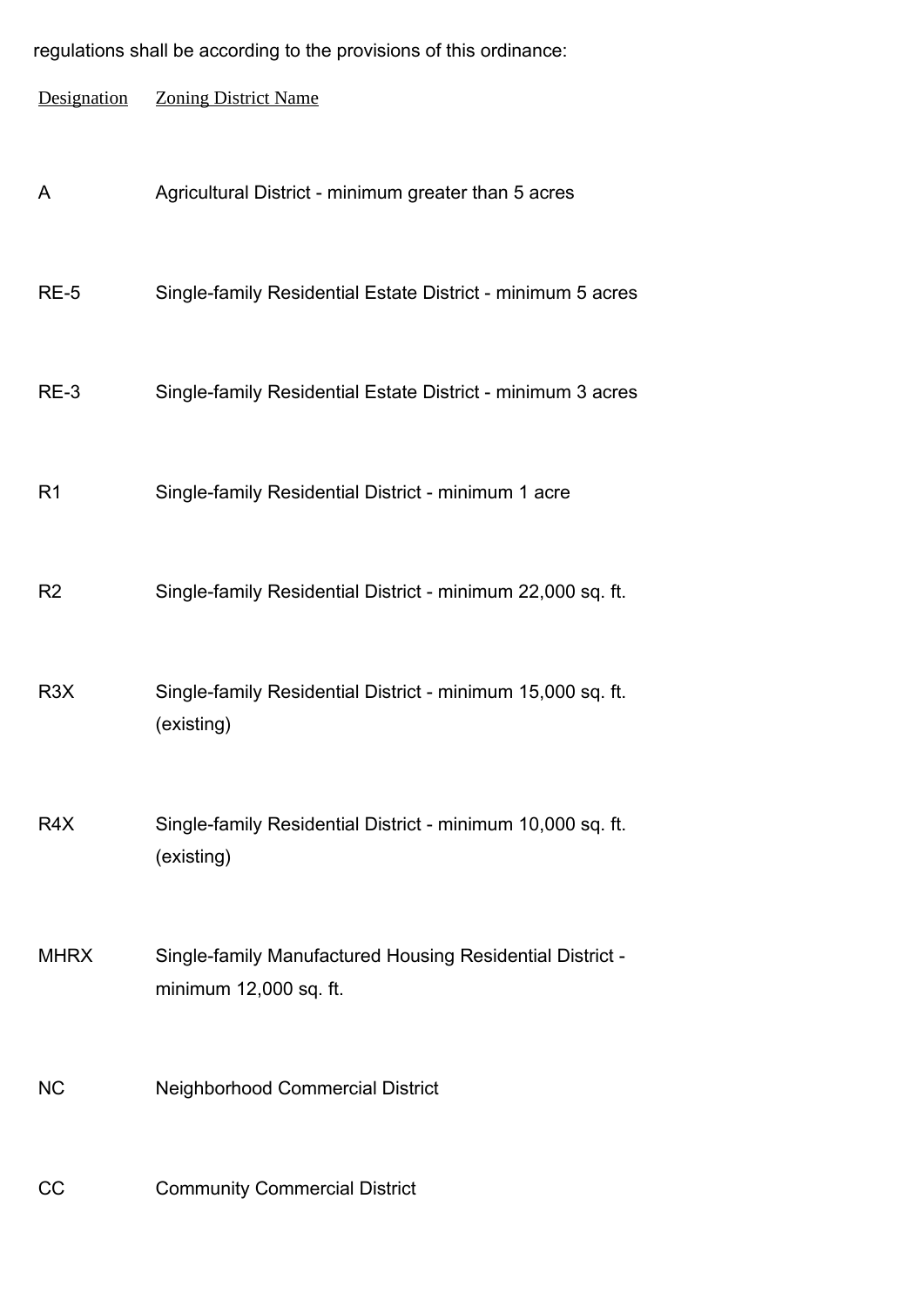PD Planned Development District

2. Identification of Zoning Types.

a. Residential:

1. A - Agricultural District - A residential district for the development of single-family dwelling units and agricultural uses such as the keeping of livestock, farming, gardening, and such incidental uses necessary for agricultural uses on lots greater than 5 acres.

2. RE-5 - Single-family Residential Estate District - A residential district for the development of detached single-family dwelling units on minimum 5-acre tracts.

3. RE-3 - Single-family Residential Estate District - A residential district for the development of detached single-family dwelling units on minimum 3-acre tracts.

4. R1 - Single-family Residential District - A residential district for the development of detached singlefamily dwelling units on minimum 1-acre tracts.

5. R2 - Single-family Residential District - A residential district for the development of detached singlefamily dwelling units on minimum 22,000 sq. ft. lots.

6. R3X - Single-family Residential District - An existing residential district for the development of detached single-family dwelling units on minimum 15,000 sq. ft. lots.

7. R4X - Single-family Residential District - An existing residential district for the development of detached single-family dwelling units on minimum 10,000 sq. ft. lots.

8. MHRX - Single-family Manufactured Housing Residential District - An existing residential district for the placement of single-family HUD-Code Manufactured Housing dwelling units.

b. Commercial:

1. Neighborhood Commercial District - A commercial district for limited retail and services provided to nearby residential districts.

2. Community Commercial District - A commercial district for general retail and services provided to the community, but not including more intense commercial uses.

c. Planned Development: A general district intended to provide flexibility in defining zoning regulations for the development of a specific property as determined by an amending ordinance for each development, while ensuring the intent of this ordinance, existing land-use plans and the Comprehensive Plan are met.

3. Land Use.

a. Table of Permitted Uses - No land shall hereafter be used, and no building or structure shall hereafter be erected, altered, or converted, which is arranged or designed or used for purposes other than those specified as permitted uses for the district in which the land is located, according to the Table of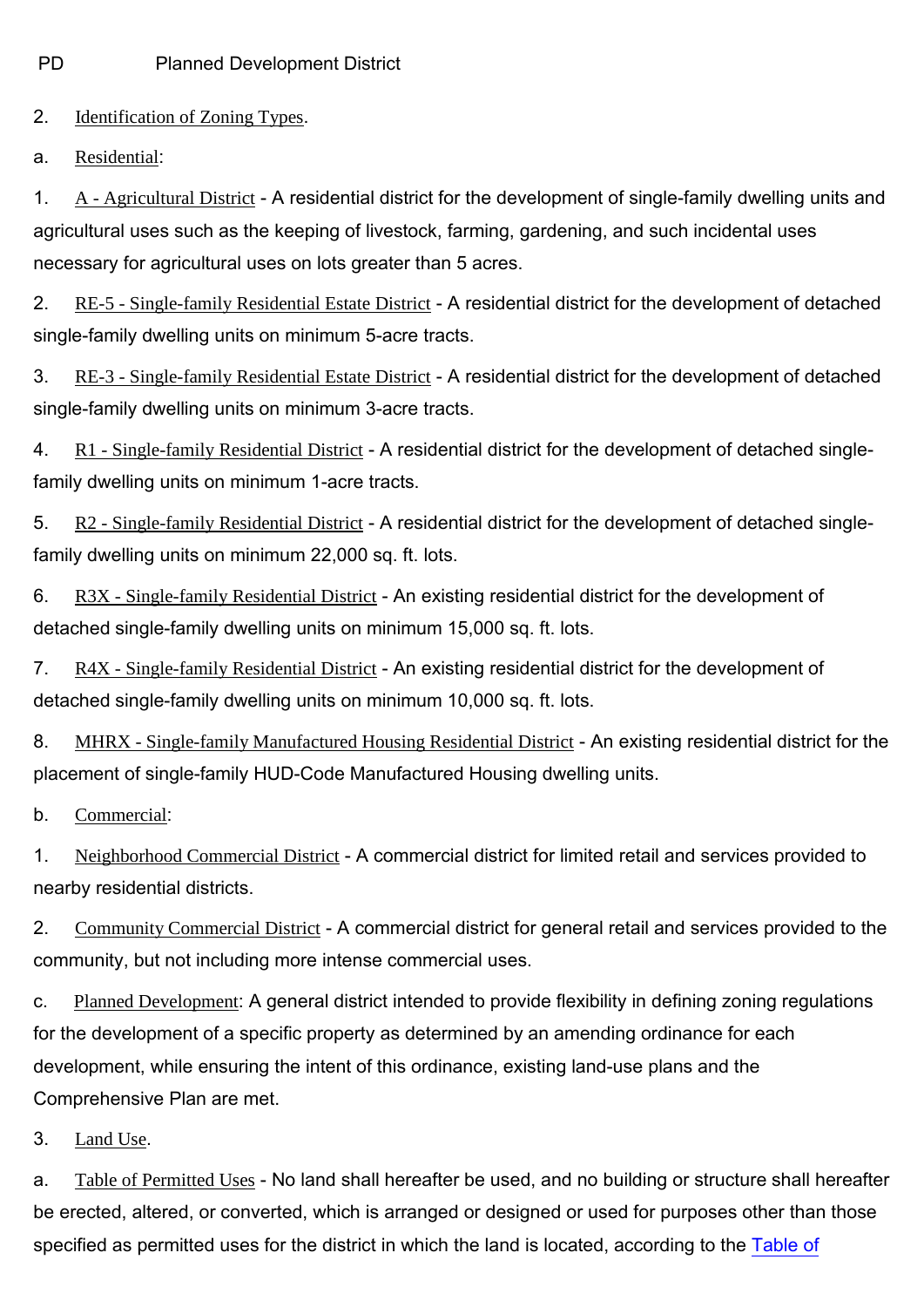Permitted Uses - Appendix B of this ordinance; except for PD Districts, for which allowed uses shall be specifically stated in the ordinance establishing the specific PD District.

b. New and Unlisted Uses - Uses that are not specified in the Table of Permitted Uses shall be considered unclassified uses under the appropriate zoning category (Residential or Commercial). Determination of the appropriate zoning category shall be made by the Planning and Zoning Commission.

4. Regulations. Permitted uses shall be in accordance with regulations for each specific district (Section V-B) and general regulations for all districts or a zoning category (Sections VI–XV).

B. District Regulations.

1. Single-family Residential Districts.

| Single-Family<br><b>Residential</b>                                                                | A                | <b>RE-5</b>                                                                                                                                                                                                                                                                                                                  | <b>RE-3</b>      | $R-1$            | $R-2$              | R <sub>3</sub> X  | R <sub>4</sub> X   | <b>MHRX</b>       |
|----------------------------------------------------------------------------------------------------|------------------|------------------------------------------------------------------------------------------------------------------------------------------------------------------------------------------------------------------------------------------------------------------------------------------------------------------------------|------------------|------------------|--------------------|-------------------|--------------------|-------------------|
| Minimum Lot Area                                                                                   | >> 5<br>acres    | 5 acres                                                                                                                                                                                                                                                                                                                      | 3 acres          | 1 acre           | 22,000<br>sq. ft.  | 15,000<br>sq. ft. | 10,000<br>sq. ft.  | 12,000<br>sq. ft. |
| Minimum Dwelling<br>Area                                                                           | 2,500<br>sq. ft. | 2,500<br>sq. ft.                                                                                                                                                                                                                                                                                                             | 2,500<br>sq. ft. | 2,500<br>sq. ft. | $2,000$ sq.<br>ft. | 1,500<br>sq. ft.  | $1,250$ sq.<br>ft. | 1,250<br>sq. ft.  |
| Minimum Lot Width                                                                                  | 300 feet         | 300 feet                                                                                                                                                                                                                                                                                                                     | 200 feet         | 130 feet         | 120 feet           | 80 feet           | 60 feet            | 120 feet          |
| Minimum Lot Depth                                                                                  | 400 feet         | 400 feet                                                                                                                                                                                                                                                                                                                     | 300 feet         | $150$ feet       | 140 feet           | 100 feet          | $100$ feet         | 90 feet           |
| Maximum Lot<br>Coverage                                                                            | 20%              | 20%                                                                                                                                                                                                                                                                                                                          | 20%              | 30%              | 30%                | 30%               | 30%                | 30%               |
| Maximum Height                                                                                     | Note 1*          | 35 feet                                                                                                                                                                                                                                                                                                                      | 35 feet          | 35 feet          | 35 feet            | 35 feet           | 35 feet            | Note 2*           |
| Minimum Front Yard                                                                                 | 150 feet         | 60 feet                                                                                                                                                                                                                                                                                                                      | 60 feet          | 45 feet          | 40 feet            | 30 feet           | 25 feet            | 25 feet           |
| Minimum Side Yard                                                                                  | 150 feet         | 40 feet                                                                                                                                                                                                                                                                                                                      | 30 feet          | 20 feet          | 15 feet            | 10 feet           | 10 feet            | 10 feet           |
| Minimum Rear Yard                                                                                  | 150 feet         | 100 feet                                                                                                                                                                                                                                                                                                                     | 100 feet         | 40 feet          | 30 feet            | 30 feet           | 30 feet            | 30 feet           |
| <b>Construction Standards</b>                                                                      |                  | According to Section VI - Construction Standards                                                                                                                                                                                                                                                                             |                  |                  |                    |                   |                    |                   |
| Yards (additional<br>According to Section VII - Yards and Service Area Regulations<br>regulations) |                  |                                                                                                                                                                                                                                                                                                                              |                  |                  |                    |                   |                    |                   |
| Accessories                                                                                        |                  | According to Section VIII - Accessory Structures and Uses In the Agricultural<br>District, accessory structures may be permitted without a primary dwelling<br>provided that the accessory building is used solely for agricultural purposes.<br>Workshops, garages, or similar uses shall not be considered as agricultural |                  |                  |                    |                   |                    |                   |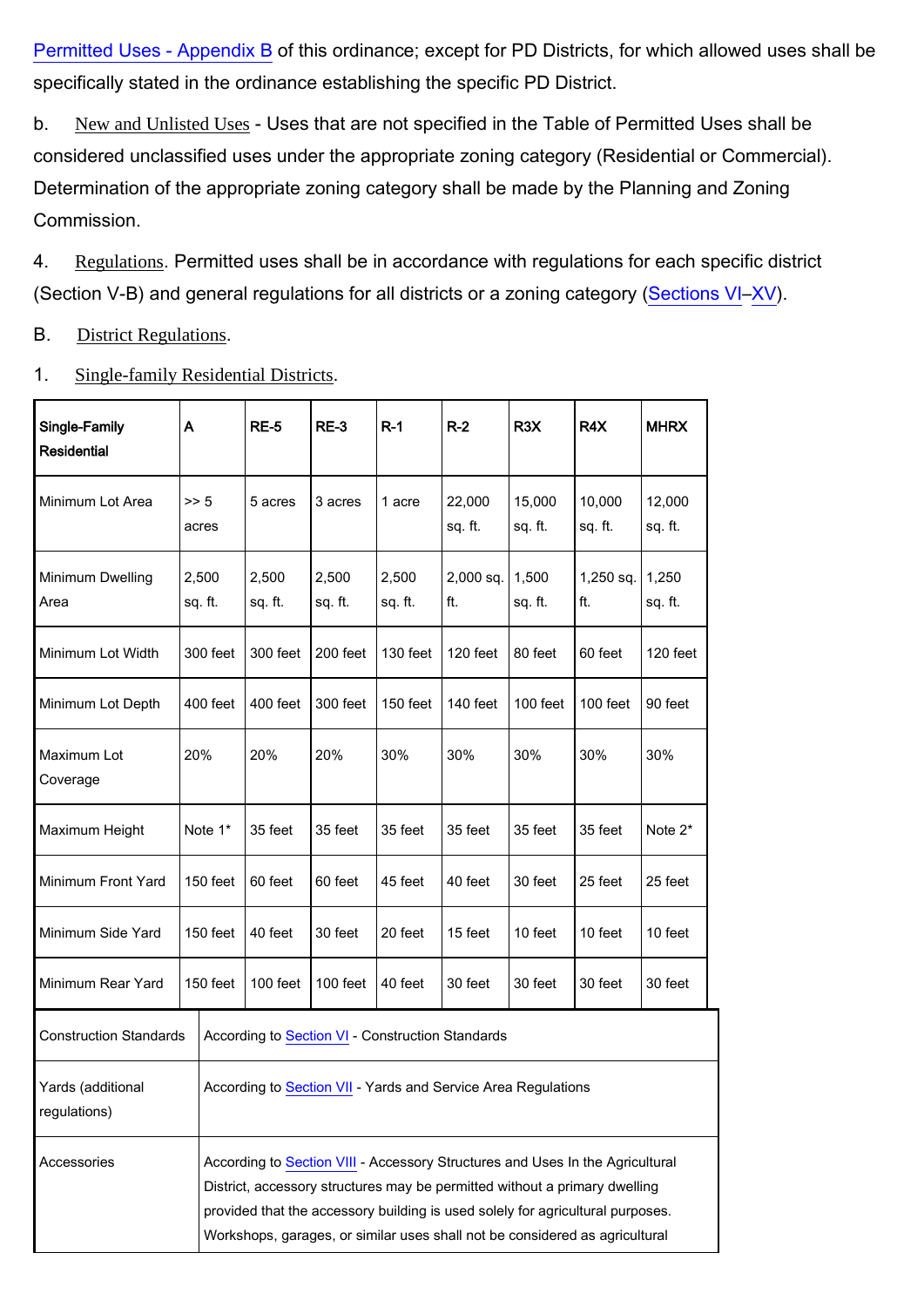|                                        | purposes.                                                                                                                                |
|----------------------------------------|------------------------------------------------------------------------------------------------------------------------------------------|
| <b>Parking Regulations</b>             | According to Section IX - Parking Regulations                                                                                            |
| Screening, Landscaping,<br>Open Spaces | According to Section XI - Screening, Landscaping and Open Space Regulations                                                              |
| Signage                                | According to Section XII - Signage Regulations<br>Editor's note-See sec. 10.03.099 of the Code of Ordinances for signage<br>regulations. |
| Special                                | According to Section XIV - Special Regulations                                                                                           |
| <b>Permitted Uses</b>                  | According to Appendix B - Table of Permitted Uses                                                                                        |

Note 1: Two and one-half stories but not to exceed 35 feet for the main building/house. Agricultural structures (e.g. barns, silos, water towers, etc.) shall not exceed 35 feet unless approved by a special use permit. 15 feet for other accessory buildings, including detached garage, garden shed, accessory dwelling units, etc.

Note 2: 18 feet for manufactured housing; 30 feet for non-manufactured housing.

2. Commercial Districts.

| <b>Commercial Districts</b>   | NC       | CC       |
|-------------------------------|----------|----------|
| Minimum Lot Area              | 4 acres  | 8 acres  |
| Maximum Lot Area              | 8 acres  | 12 acres |
| Maximum Floor Area Ratio      | 0.25/1   | 0.33/1   |
| Minimum Lot Depth             | 250 feet | 350 feet |
| <b>Maximum Lot Depth</b>      | 400 feet | 600 feet |
| Minimum Lot Width             | 450 feet | 550 feet |
| <b>Maximum Primary Height</b> | 22 feet  | 35 feet  |
| Maximum Feature Height        | 30 feet  | 35 feet  |
| <b>Maximum Lot Coverage</b>   | 25%      | 40%      |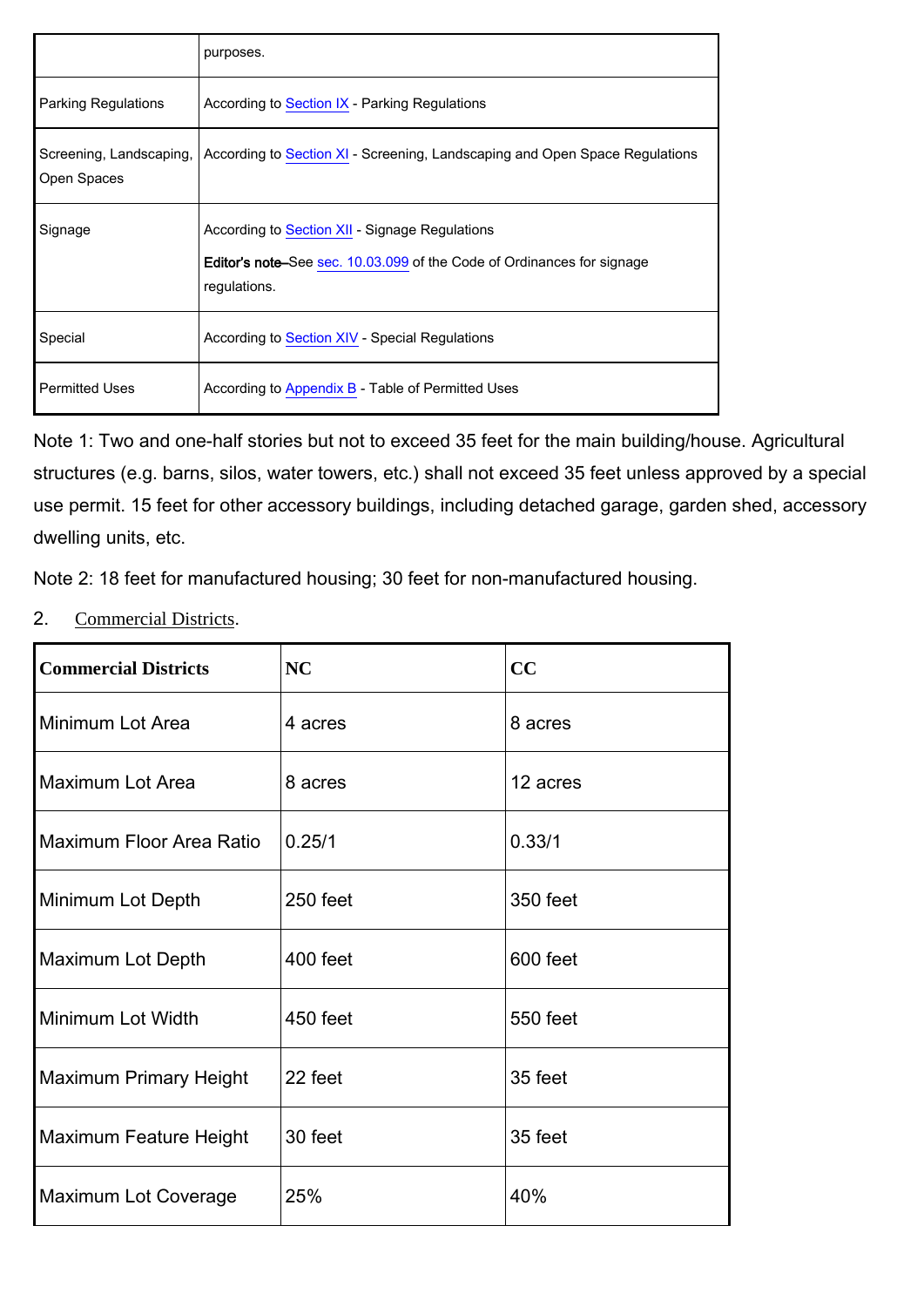| Minimum Front Yard                    | 40 feet                                                                                                                                  | 40 feet |  |  |
|---------------------------------------|------------------------------------------------------------------------------------------------------------------------------------------|---------|--|--|
| Minimum Side Yard                     | 15 feet                                                                                                                                  | 25 feet |  |  |
| Minimum Rear Yard                     | 20 feet                                                                                                                                  | 30 feet |  |  |
| <b>Construction Standards</b>         | <b>According to Section VI - Construction Standards</b>                                                                                  |         |  |  |
| Yards (additional<br>regulations)     | According to Section VII - Yards and Service Area<br>Regulations                                                                         |         |  |  |
| Accessories                           | According to Section VIII - Accessory Structures and<br><b>Uses</b>                                                                      |         |  |  |
| <b>Parking Regulations</b>            | According to Section IX - Parking Regulations                                                                                            |         |  |  |
| <b>Site Plan Requirements</b>         | According to Section X - Site Plan Requirements                                                                                          |         |  |  |
| Screening, Landscaping,<br>Open Space | According to Section XI - Screening, Landscaping<br>and Open Space Regulations                                                           |         |  |  |
| Signage                               | According to Section XII - Signage Regulations<br>Editor's note-See sec. 10.03.099 of the Code of Ordinances<br>for signage regulations. |         |  |  |
| Special                               | <b>According to Section XIV - Special Regulations</b>                                                                                    |         |  |  |
| <b>Permitted Uses</b>                 | According to Appendix B - Table of Permitted Uses                                                                                        |         |  |  |

C. Special Use Permits. After meeting the administrative procedures under this section, the City Council may grant a Special Use Permit for otherwise unpermitted uses.

1. An application for Special Use Permit shall include:

a. The applicant's name and their interest in the subject property.

b. The owner's name and address, if different from the applicant, and the owner's signed consent to the filing of the application.

- c. The street address and legal description of the property.
- d. The zoning classification and present use of the property.
- e. A statement as to why the proposed use will not cause substantial injury to the value, use or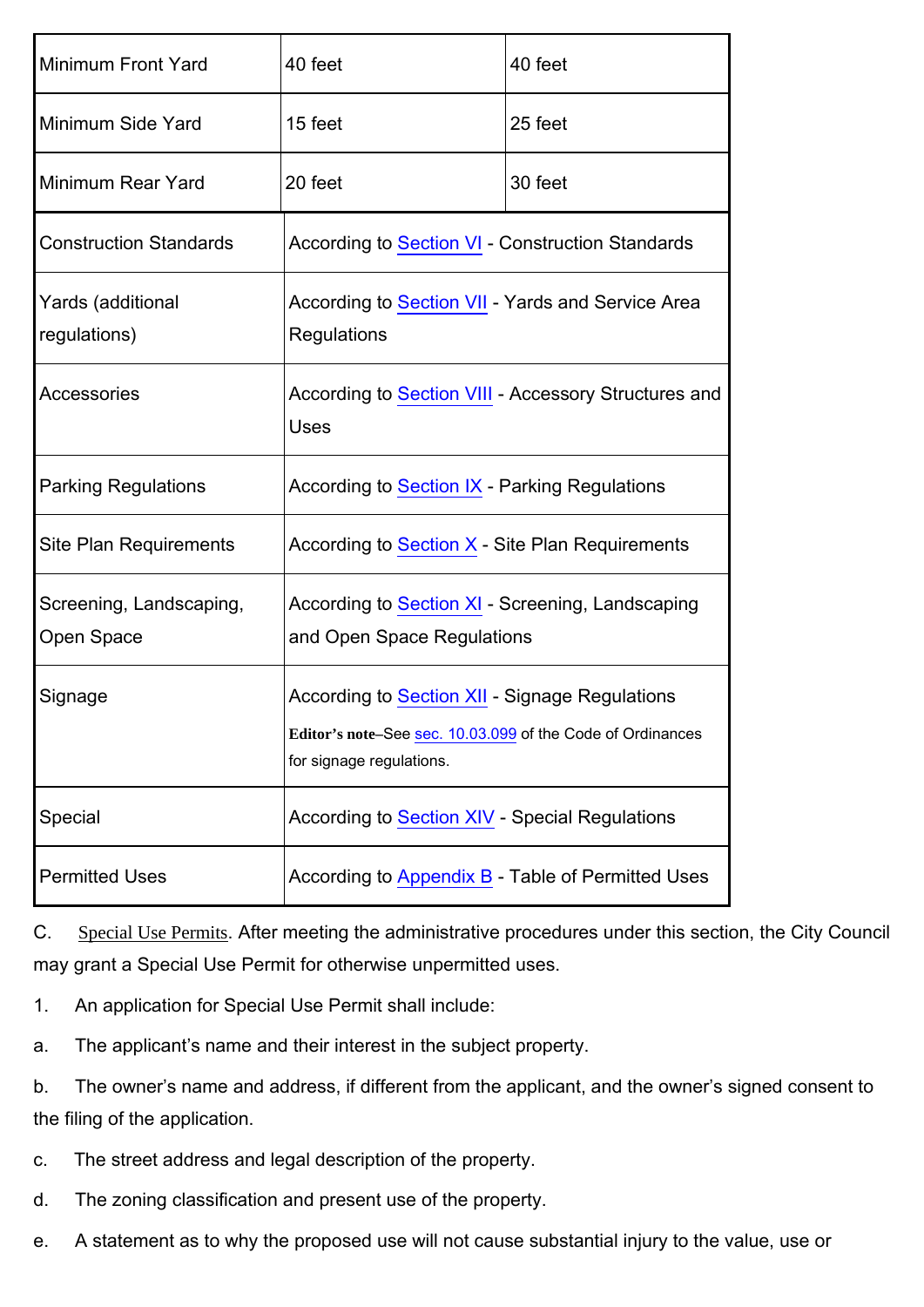enjoyment of other property in the neighborhood.

f. A scale drawing of all proposed and current buildings, screening, parking and traffic control for the site and any buildings or uses within 200 feet of the site.

g. Information regarding the size, height, and construction materials of any building to be placed on the site.

h. A description of intended use and relationship to surrounding uses.

2. All applications must be received at least 30 days prior to the Planning and Zoning Commission meeting. Review fees according to the Code of Ordinances of the City of Oak Point must be received with the application.

3. Both the Planning and Zoning Commission and City Council shall conduct a public hearing on the application for a Special Use Permit. Prior to making its report to the City Council, the Planning and Zoning Commission shall hold at least one public hearing on the application.

4. Before the 10th day before the date of the hearing conducted by the Planning and Zoning Commission, the owner (as indicated on the adopted property tax roll) of any property within 200 feet of the property shall be notified by first class US Mail of the public hearing. Each property owner within 500 feet shall be notified in the same manner when an application involves a platted single-family lot with zoning that specifies a minimum lot size of one acre or greater. Notice of the public hearing to be conducted by the City Council must be published in the City's official newspaper before the 15th day before the date of the hearing. Joint hearings before both the Planning and Zoning Commission and City Council are hereby authorized.

5. At least twenty-one (21) days prior to the date of the Planning and Zoning Commission's public hearing, the property owner or his/her representative shall place a sign(s) on the subject property to provide notification of the application. The sign(s) shall be placed on the property facing each adjacent street and each sign shall be placed within fifteen (15) feet of the front property line and be clearly legible from the adjacent street. The number of signs to be placed on the property shall be based on the following amounts amount of street frontage.

| Number of Signs | <b>Amount of Street</b><br>Frontage |
|-----------------|-------------------------------------|
| One (1) sign    | Less than 500 feet                  |
| Two $(2)$ signs | 500 feet to 1,000 feet              |
| Three (3) signs | Greater than 1,000 feet             |

The property owner or his/her representative shall maintain the sign(s) on the property until an ordinance approving the zoning is approved or the request is denied, at which time the owner or his/her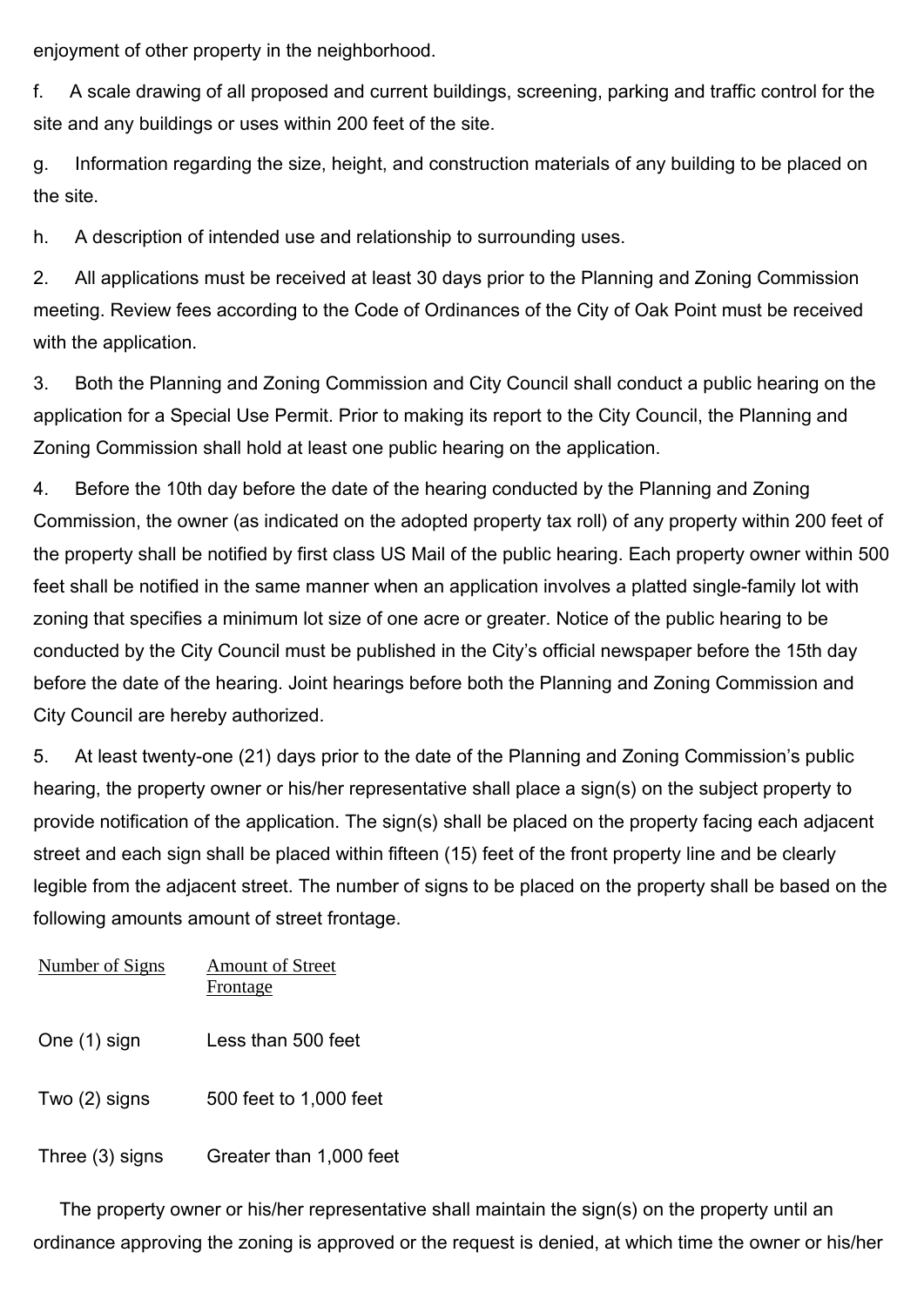representative shall have five (5) business days to remove the sign from the property.

a. Properties within a platted single-family subdivision. The City will provide the appropriate number of zoning signs to the property owner. The property owner is responsible for posting the sign(s). In addition to paying a \$25 administrative fee, the property owner or his/her representative shall pay a deposit in an amount equal to the cost of each sign to be held by the City until the sign(s) are returned.

b. Owners of all properties other than properties within a platted single-family subdivision. The property owner or his/her representative is responsible for obtaining and posting the appropriate number of zoning signs designed in accordance with the City's standards.

6. If the application is protested in writing by the owners of at least 20 percent of either 1) the area of the lots or land covered by the proposed change or 2) the area of the lots or land immediately adjoining the area covered by the proposed change and extending 200 feet from that area, the application must receive, in order to take effect, the affirmative vote of at least three-fourths of all members of the City Council.

7. In granting a Special Use Permit, the City Council may impose conditions which shall be complied with by the owner or grantee prior to or as a condition of issuance of a Certificate of Occupancy. These conditions shall be noted in writing as part of the Special Use Permit.

8. No building, premise, or land used under a Special Use Permit may be enlarged, modified, structurally altered, or otherwise significantly altered unless a separate Special Use Permit is granted for such.

9. Properties granted a Special Use Permit shall be noted on the Zoning Map by Ordinance designation. Ordinances approving Special Use Permits shall be included with this document in Appendix D.

10. No special use permit shall be valid for more than one (1) year from the date on which the City Council grants the special use unless within such one (1) year period a building permit is obtained and the erection or alteration of a structure is started; or a use is commenced.

## D. Planned Development District - PD.

Sec. 1. Intent. The Planned Development District ("PD") is intended to provide for combining and mixing of uses allowed in various districts with appropriate regulations and to permit growth flexibility in the use and design of land and buildings in situations where modification of specific provisions of this Zoning Ordinance is not contrary to its intent and purpose or significantly inconsistent with the planning on which it is based and will not be harmful to the neighborhood. A PD district may be used to permit new and innovative concepts in land utilization.

While great flexibility is given to provide special restrictions which will allow development not otherwise permitted, procedures are established herein to ensure against misuse of the increased flexibility.

Sec. 2. Permitted Uses. Any use shall be permitted if such use is specified in the ordinance granting a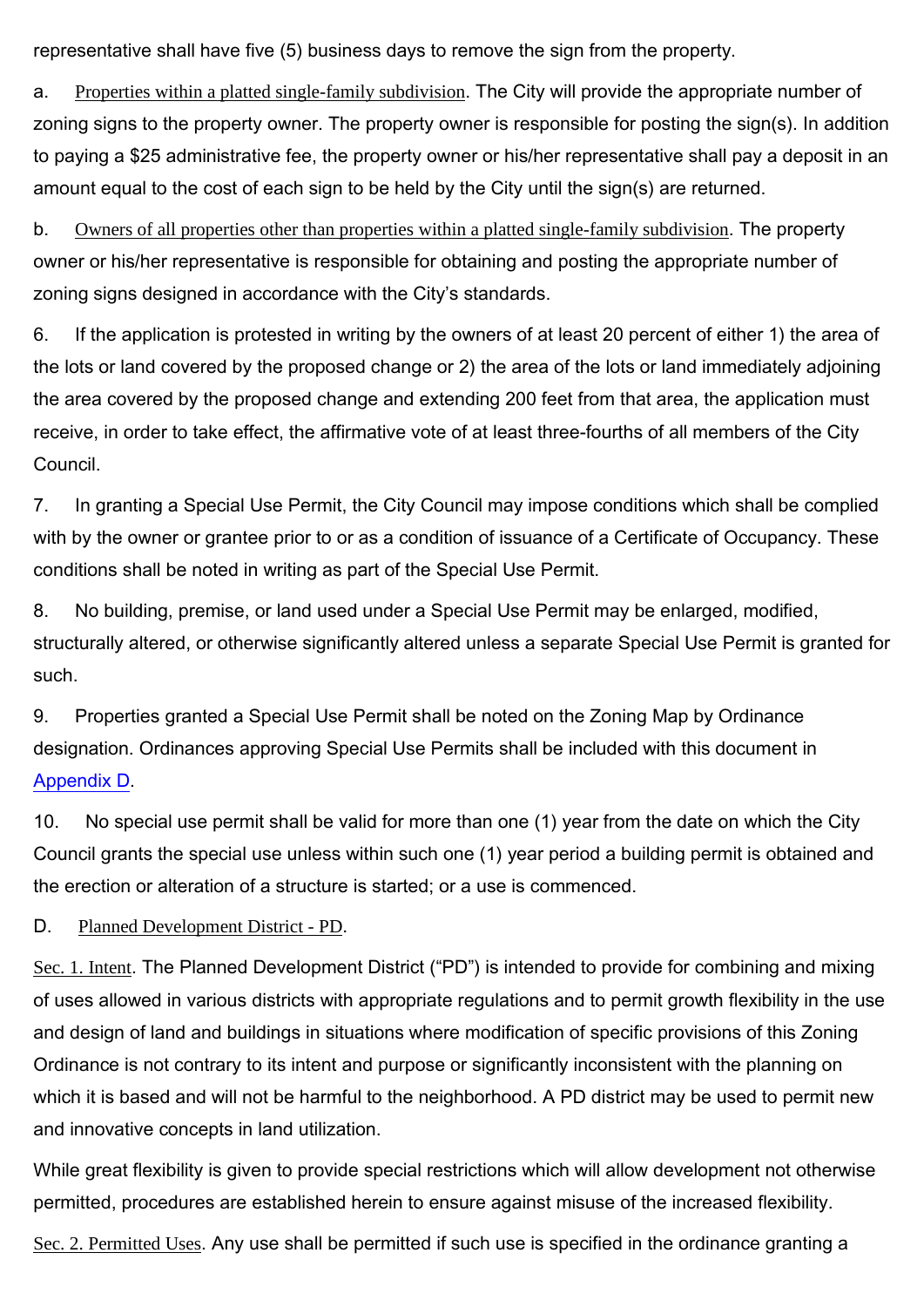planned development district. The size, location, appearance, and method of operation may be specified to the extent necessary to ensure compliance with the purpose of this Zoning Ordinance.

## Sec. 3. Development Requirements.

A. Development requirements for each separate PD district shall be set forth in the ordinance granting the PD district and may include, but not be limited to, uses, density, lot area, lot width, lot depth, yard depths and widths, building size, building height, building elevations, coverage, floor area ratio, parking, access, screening, landscaping, accessory buildings, signs, lighting, management associations, and other requirements as the City Council and Planning and Zoning Commission may deem appropriate.

B. If uses in the PD district conform to the standards and regulations of the zoning district to which it is most similar, the particular district must be stated in the application. All applications to the city shall list all requested variances from the standard requirements set forth throughout this Zoning Ordinance. Applications without this list will be considered incomplete.

C. The PD district shall conform to all other sections of the Zoning Ordinance, unless specifically excluded in the granting ordinance.

D. The minimum acreage for a PD district request shall be five (5) acres for nonresidential development and ten (10) acres for residential development.

E. For multifamily uses, a common open space shall be designated for the leisure and recreational use of the occupants. This requirement is in addition to the park land dedication requirement contained in the City's Subdivision Rules and Regulations. The open space shall be a minimum of 20% of the total land area devoted to the multifamily use. This requirement may be varied downward by the City Council when a lesser amount of open space would be more appropriate based on the density of the development, the installation of private recreational amenities, or where the availability and nature of adjacent public open space is such that a lesser amount would adequately accommodate the development.

F. For nonresidential uses, a common open space shall be designated for the use of the occupants. This requirement is in addition to the park land dedication requirement contained in the City's Subdivision Rules and Regulations. The open space shall be a minimum of 10% of the total land area devoted to the nonresidential use. This requirement may be varied downward by the City Council when a lesser amount of open space would be more appropriate based on the density of the development, the installation of private recreational amenities, or where the availability and nature of adjacent public open space is such that a lesser amount would adequately accommodate the development.

Sec. 4. Approval Process. In establishing a PD district in accordance with this section, the City Council shall approve and file, as part of the amending ordinance, appropriate plans and standards for each PD district. During the review and public hearing process, the Planning and Zoning Commission and City Council shall require a conceptual plan and/or a detailed site plan.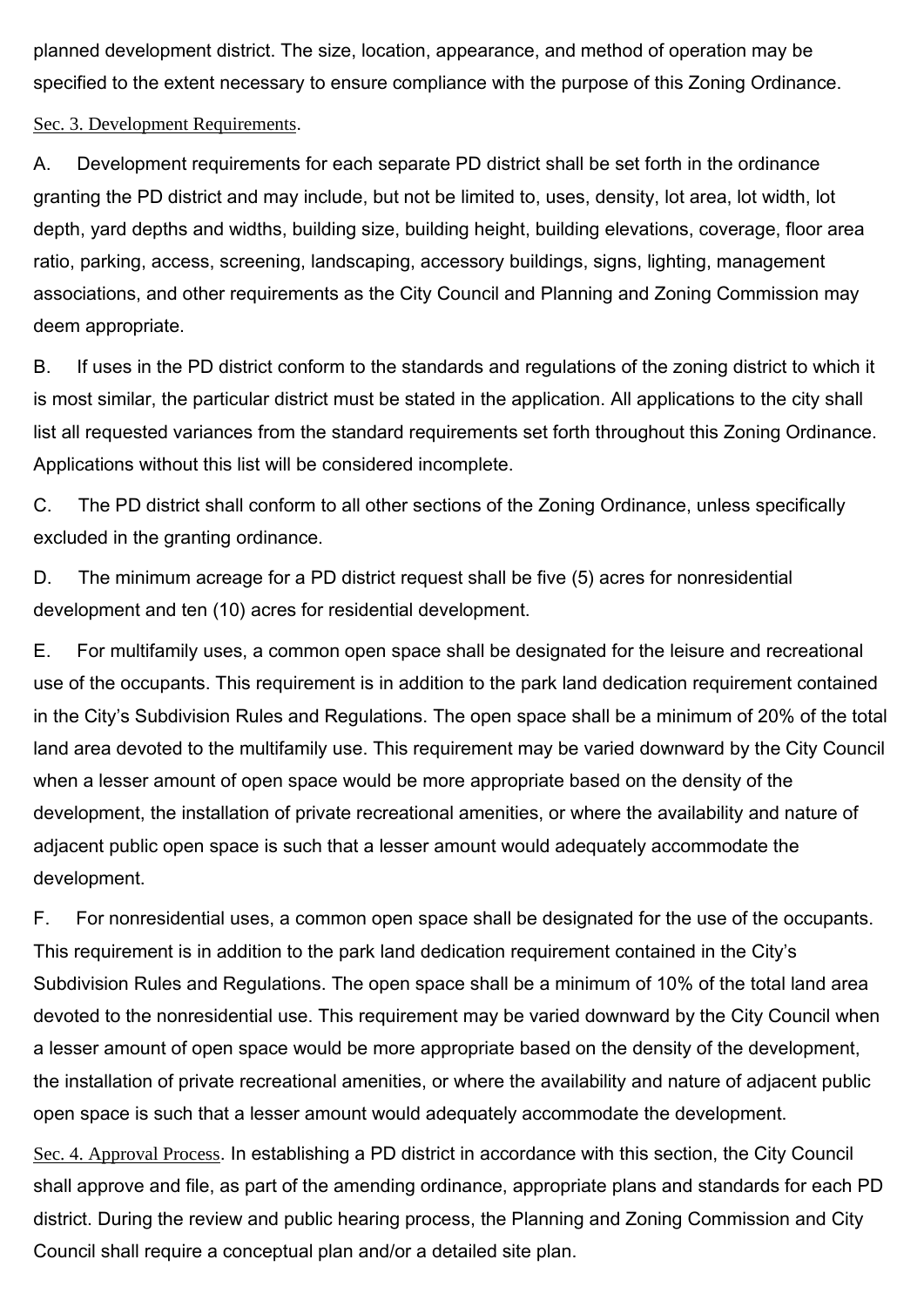A. Conceptual Plan: This plan shall be submitted by the applicant. The plan shall show the applicant's intent for the use of the land within the proposed PD district in a graphic manner and as may be required, supported by written documentation of proposals and standards for development.

(1) A conceptual plan for residential land use shall show general use, thoroughfares, and preliminary lot arrangements. For residential development which does not propose platted lots, the conceptual plan shall set forth the size, type and location of buildings and building sites, access, density, building height, fire lanes, screening, parking areas, landscaped areas, and other pertinent development data.

(2) A conceptual plan for uses other than residential uses shall set forth the land use proposals in a manner to adequately illustrate the type and nature of the proposed development. Data which may be submitted by the applicant, or required by the Planning and Zoning Commission or City Council, may include, but is not limited to, the types of use(s), topography and boundary of PD area, physical features of the site, existing streets, alleys and easements, location of future public facilities, building height and location, parking ratios, and other information to adequately describe the proposed development and to provide data for approval which is to be used in drafting the final detailed site plan.

B. Detailed Site Plan: This plan shall set forth the final plans for development of the PD district and shall conform to the data presented and approved on the conceptual plan. Approval of the detailed site plan shall be the basis for issuance of a building permit. The detailed site plan may be submitted for the total area of the PD or for any section or part as approved on the conceptual plan. The detailed site plan must be submitted to the City Council upon recommendation of the Planning and Zoning Commission. The detailed site plan shall include:

(1) A site inventory analysis including a scale drawing showing existing vegetation, natural watercourses, creeks or bodies of water, and an analysis of planned changes in such natural features as a result of the development. This should include a delineation of any floodprone areas.

(2) A scale drawing showing any proposed public or private streets and alleys, building sites or lots, and areas reserved as parks, parkways, playgrounds, utility easements, school sites, street widening and street changes, the points of ingress and egress from existing streets, general location and description of existing and proposed utility services including size of water and sewer mains, the location of all fire hydrants, the location and width for all curb cuts, and the land area of all abutting sites and the zoning classification thereof on an accurate survey of the tract.

(3) A site plan for proposed building complexes showing the location of separate buildings and the minimum distance between buildings, and between buildings and property lines, street lines and alley lines. Also to be included on the site plan is a plan showing the arrangement and provision of off-street parking.

(4) A landscape plan showing screening walls, ornamental planting, wooded areas, and trees to be planted.

(5) An architectural plan showing elevations and signage style to be used throughout the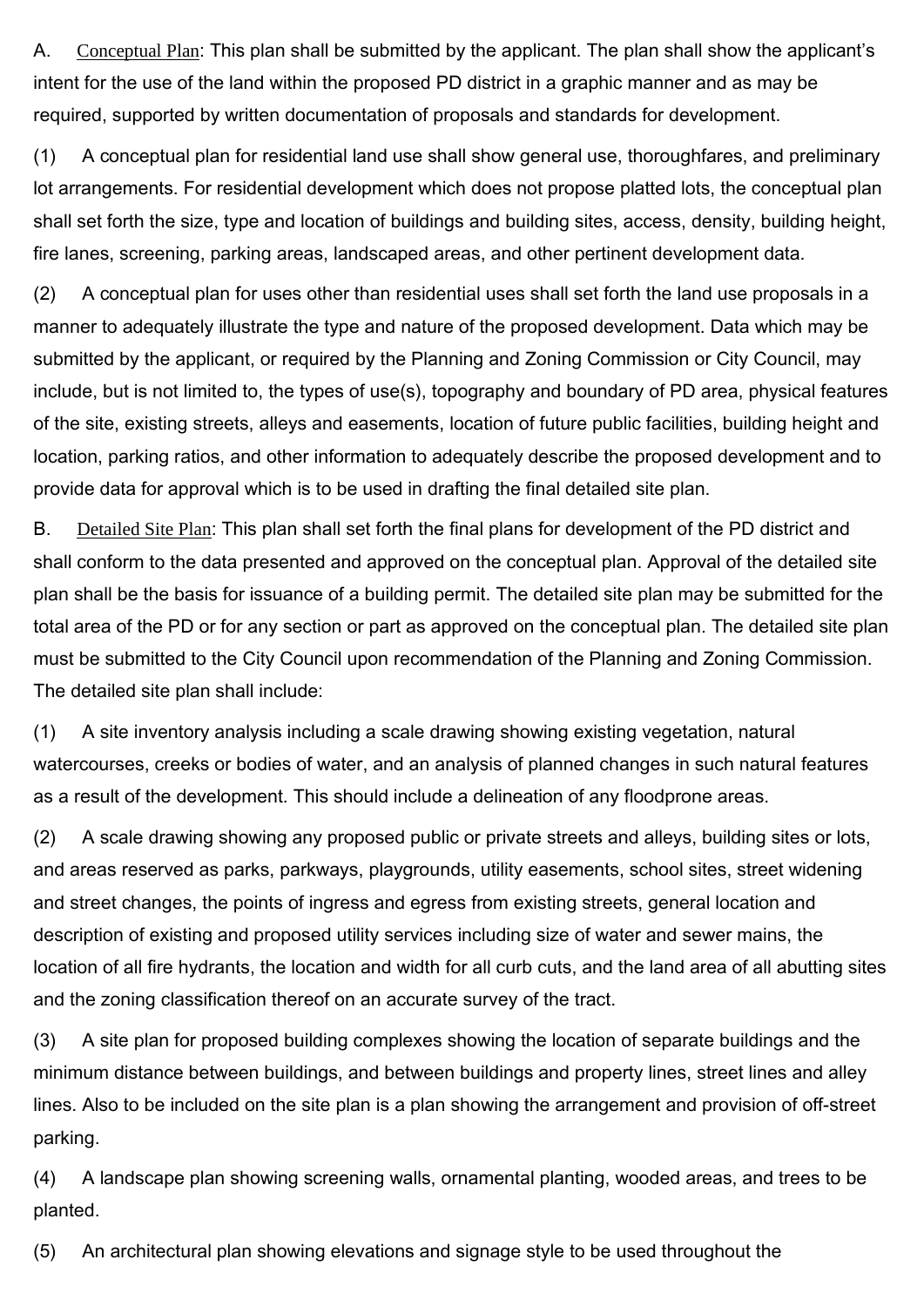development in all districts except single-family and two-family may be required by the Planning and Zoning Commission or City Council, if deemed appropriate.

(6) Any or all of the required information may be incorporated on a single drawing if one (1) drawing is clear and can be evaluated by the city manager or her designated representatives.

C. Supplemental data: All concept or detailed site plans may have supplemental data describing standards, schedules, or other data pertinent to the development of the PD district which is to be included in the text of the amending ordinance. Additional information needed to adequately analyze the development may be required by City staff, the Planning and Zoning Commission or the City Council.

Sec. 5. Establishment of District. The procedure for establishing a PD district shall follow the procedure for zoning amendments as set forth in the Code of Ordinances. This procedure is further expanded as follows for approval of conceptual and development plans:

A. Separate public hearings shall be held by the Planning and Zoning Commission and City Council for the approval of the conceptual plan and the detailed plan or any section of the detailed plan unless such requirement is waived by the City Council when it is determined a single public hearing is adequate. A single public hearing is adequate when:

(1) The applicant submits adequate data with the request for the PD district to fulfill the requirements for both plans.

(2) Information on the concept plan is sufficient to determine the appropriate use of the land and the detail site plan will not deviate substantially from this plan.

(3) The requirement is waived at the time the amending ordinance is approved. If the requirement is waived, the conditions shall be specifically stated in the amending ordinance.

B. The ordinance establishing the PD district shall not be approved until the conceptual plan is approved unless the conceptual plan step is bypassed as allowed by the Zoning Ordinance.

(1) The detailed site plan may be approved in phases. When the detailed site plan is approved in phases, then separate approvals by the Planning and Zoning Commission and City Council for the initial and subsequent phases will be required. If the detailed site plan is approved in phases, a conceptual plan for the entire site shall be submitted to the City Council upon recommendation of the Planning and Zoning Commission.

Sec. 6. Staff Report. When a PD district is being considered, a written staff report shall be submitted to the Planning and Zoning Commission and City Council discussing the impact on planning, engineering, water utilities, the environment, electric, sanitation, building inspection, tax, police, fire, and traffic.

Sec. 7. Zoning Map. All PD districts approved in accordance with the provisions of this Zoning Ordinance in its original form, or by subsequent amendments thereto, shall be referenced on the zoning district map, and a list of such PD districts shall be maintained in the appendix of the Zoning Ordinance.

Sec. 8. Minor Amendments To A Detailed Plan. Upon request of the applicant, the city manager, or her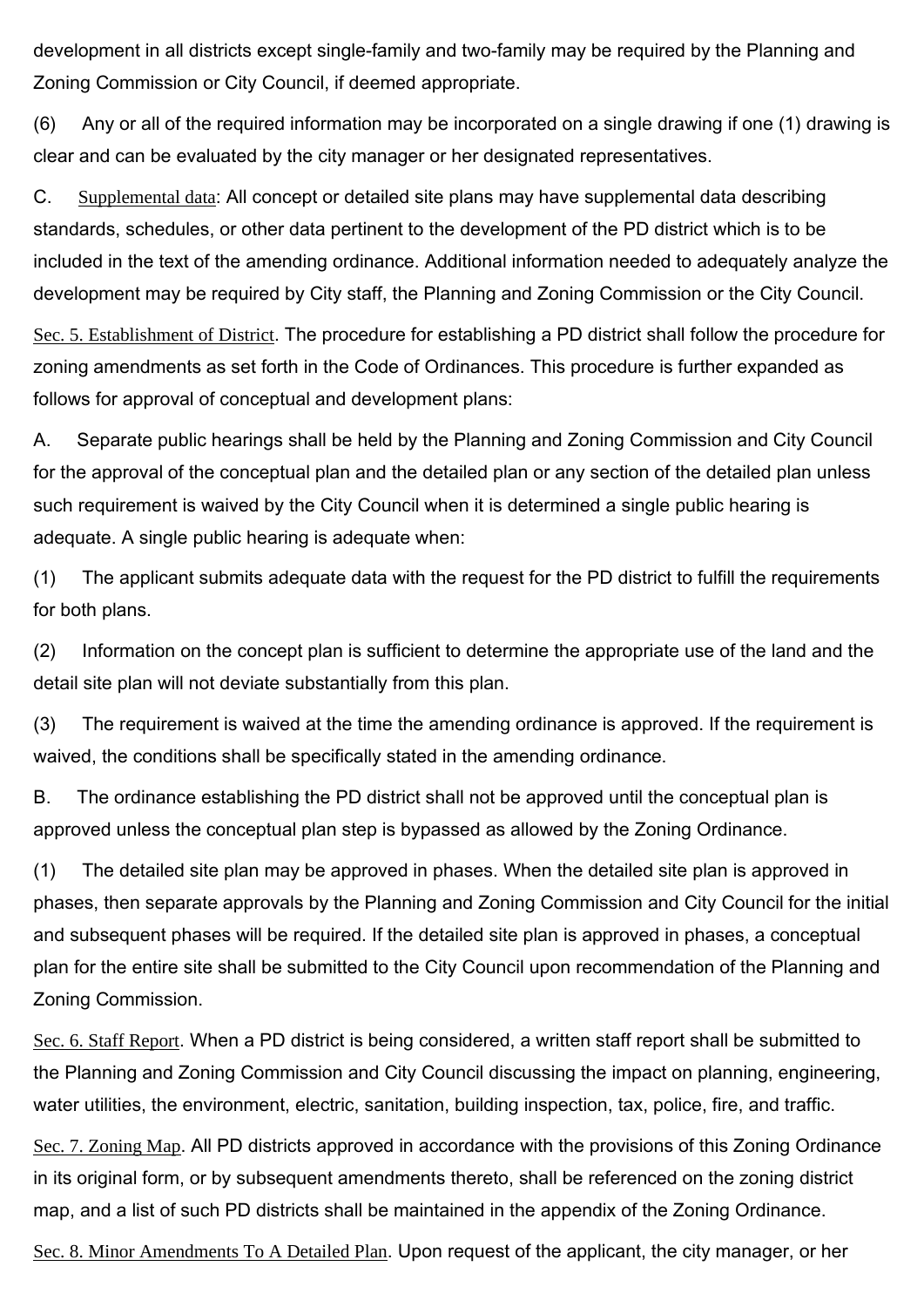designee, may authorize minor amendments to a detailed site plan so long as such minor amendments do not change the land use or substantially change the character, development standards, or design of the development as shown on the approved detailed site plan. For purposes of this provision, a "substantial change" shall mean a change that will increase the number of proposed dwelling units, increase the floor-to-area ratio, size of structure, height, lot coverage, or number of stories or buildings, reduce lot, yard, or space size, decrease the amount of required off-street parking spaces, change types of buildings, setback, street access points, or lots, or increase density, change traffic patterns, or alter the basic relationship of the proposed development to adjacent properties. The city manager or her designee shall make such authorization only in writing, and such document shall be placed in the ordinance file governing the specific plan.

Sec. 9. Planned Development Ordinances Continued. Prior to adoption of this ordinance, the City Council had established various PD districts. The ordinances or parts of ordinances approved prior to this ordinance shall be carried forth in full force and effect and are the conditions, restrictions, regulations, and requirements which apply to the respective PD districts shown on the zoning map at the date of adoption of this ordinance.

(Ordinance 2002-04 adopted 11/19/01; Ordinance 2002-07 adopted 3/18/02; Ordinance 2005-01-1, sec. 2, adopted 1/17/05; Ordinance 2005-01-2, sec. 3, adopted 1/17/05; Ordinance 2005-12-03, sec. 2, adopted 12/19/05; Ordinance 2006-03-1, sec. 2, adopted 3/20/06; Ordinance 2006-12-4, sec. 2, adopted 12/18/06; Ordinance 2007-04-03 adopted 4/16/07; Ordinance 2011-03-319, sec. 2, adopted 3/21/11)

## **[Sec.] VI. Construction and Architectural Design Standards.**

A. All structures shall be permanently affixed to a standard foundation in accordance with applicable building codes adopted by the City.

B. At time of construction or alteration, all main structures must have adequate utilities including: water, electric, refuse disposal, and sewerage (may be on site according to local, state and federal regulations).

C. In all districts, no primary residential structure shall have exterior facades of metal construction.

D. In all districts, the use of shakes or shingles of wood as roofing material is specifically prohibited.

E. Exterior Construction Materials - The following masonry requirements shall govern, unless otherwise approved by a Special Use Permit. Masonry shall consist of brick, stone, or similar masonry unit-type materials as approved by the City Council.

1. In single-family districts, the main structure shall be constructed of a minimum of 80% total masonry for all facades with no single facade having less than 75% masonry. Districts R3X, R4X, MHRX, and PD 1-4 are specifically exempted from this requirement. In these districts exterior building material must be compatible with existing structures in the same zoning classification.

2. In all non-single-family districts, all exterior facades shall be constructed of masonry as their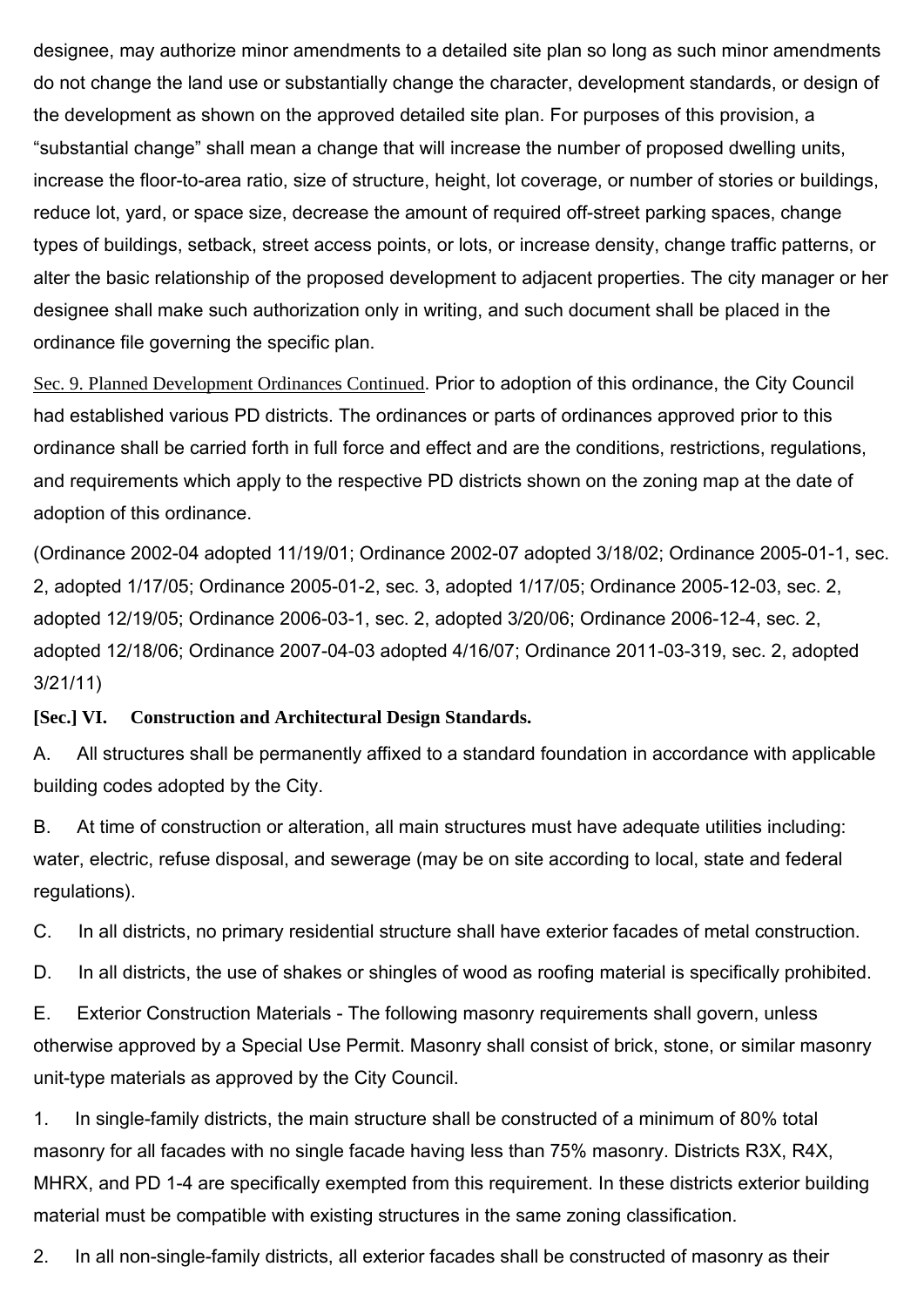primary construction material. Secondary construction materials may comprise up to 20% (not including the area of doors and windows) of any facade. Secondary construction materials include:

a. Aluminum or other metals;

- b. Stucco;
- c. Cement siding;
- d. Tinted or split face CMU (Concrete Masonry Unit);
- e. EIFS (Exterior Insulation and Finish System) or texturized or patterned tilt wall;
- f. Cast stone;
- g. Marble, granite, glass block, and tile; and
- h. Other materials approved by the City Council.

F. The following requirements shall apply to properties and structures in single-family districts:

1. Except in the R3X, R4X and MHRX Districts, all roof slopes shall be a minimum of 8:12 and roof construction shall include opposing roof elements on the front facade and at least one other facade, unless otherwise allowed by a Special Use Permit.

2. The interior of all garages attached or facing a public street shall be of finished construction.

G. The following requirements shall apply to properties and structures in all non-single-family districts,

1. Architectural Design - Structure entrances shall be articulated and defined to present a strong entry presence. Structures shall be architecturally finished and defined to incorporate a minimum of the following architectural elements (four (4) if less than 50,000 square feet, six (6) if greater than 50,000 square feet, and seven (7) if greater than 100,000 square feet):

a. Canopies, awnings or porticos (non-fabric);

b. Overhangs;

- c. Recesses or projections;
- d. Arcades or porte-cocheres;
- e. Peaked roof forms;
- f. Arches;
- g. Outdoor patios;

h. Detailing such as tile work or moldings integrated into the facade;

i. Integrated planters or wing walls that incorporate landscaping and sitting areas;

j. Recessed windows or similar techniques to distinguish the windows in the facade such as arches, pediments and mullions;

k. Varied roof lines or heights using such features as mansard roofs, gable roofs, hip roofs, and or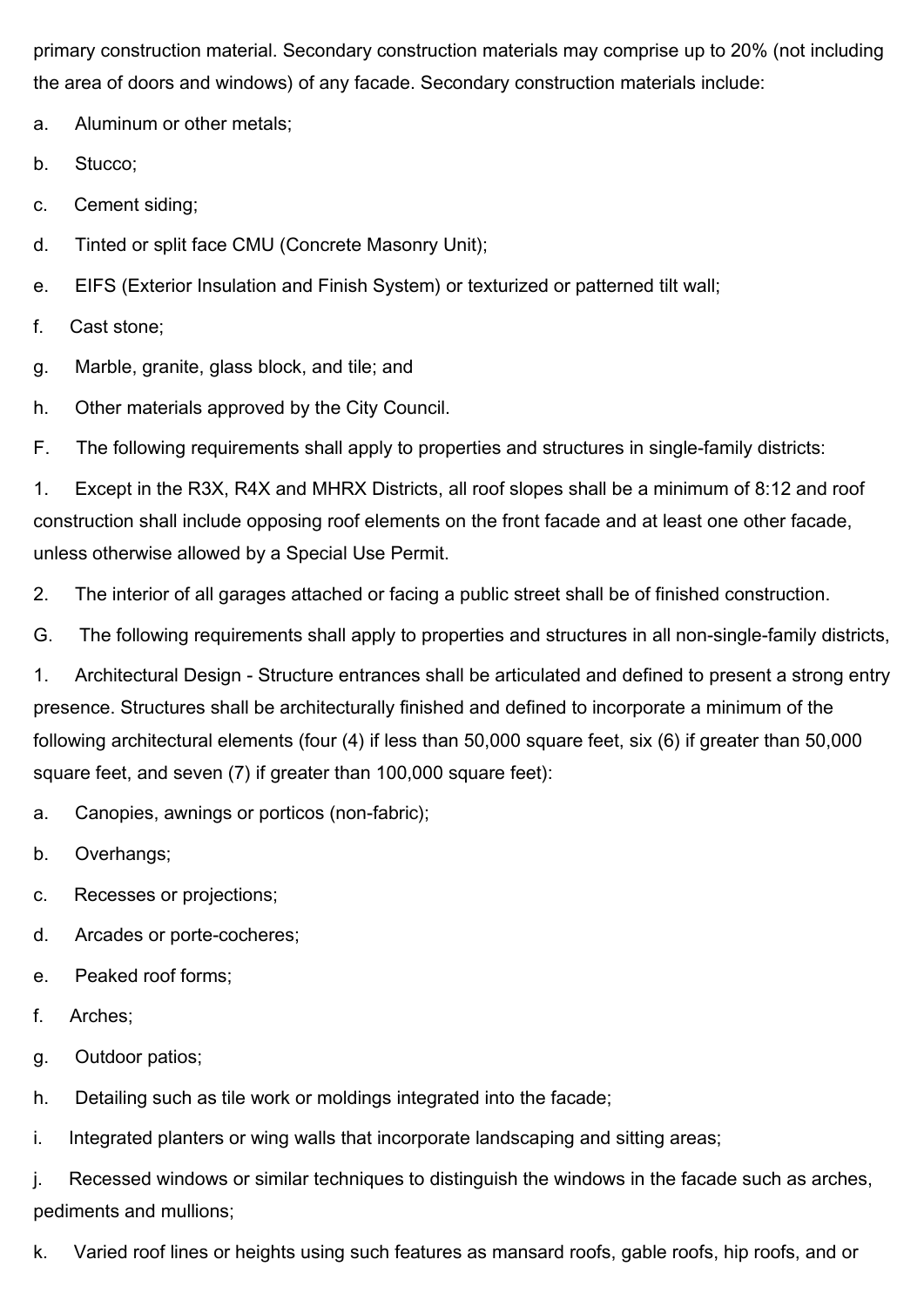dormers;

l. An expression line to delineate divisions between floors of all buildings or a cornice to delineate the tops of facades; or

m. Other architectural elements approved by the City Council.

2. Subsection G(1) shall not apply to office/warehouse or office/showroom buildings. However, facades of office/warehouse or office/showroom buildings that are visible from a public street shall be designed to create entry character and visual interest through the use of:

a. Indentations and architectural details;

b. Enhanced entry features; and

c. Varying colors and materials.

3. All buildings shall incorporate a basic level of architectural variety as follows:

a. A minimum of 60% of the length of a building facade facing a public right-of-way shall be articulated with features such as entry areas, awnings, wall projections or recesses, arcades, offsets, reveals, or projecting rib.

b. Rear facades or facades not visible from the public right-of-way shall be of finished quality and of the same color and materials that blend with the front of the building. Rear facades or facades not visible from the public right-of-way may be painted tilt-wall or painted block matching the same color of the rest of the building.

c. Facade colors shall be low reflectance, subtle, neutral or earth tone colors. The use of high intensity colors, metallic colors, or fluorescent color is prohibited unless approved by the City Council.

d. All buildings contained within a specific planned development, subdivision area, or individual commercial parcel (including pad sites) shall have similar architectural styles, materials, and colors. A facade plan and sample boards shall be submitted to the City with a Site Plan application to ensure compatibility between buildings.

4. Storefront windows shall not be mirrored.

5. Screening of Mechanical Equipment - All buildings shall be designed such that no mechanical equipment (HVAC, etc.) or satellite dishes shall be visible from a public right-of-way, whether the equipment is located on the ground, exterior walls or the roof. In all cases, screening shall be compatible with building materials. Mechanical penthouses shall complement overall building design. All ground-mounted service and mechanical equipment such as air conditioners, transformers, trash collection equipment and other service functions shall be located at the rear of all buildings and integrated into structural bays or enclosed service areas.

(Ordinance 2002-04 adopted 11/19/01; Ordinance 2012-10-351, sec. 3, adopted 10/15/12) **[Sec.] VII. Yards and service area regulations.**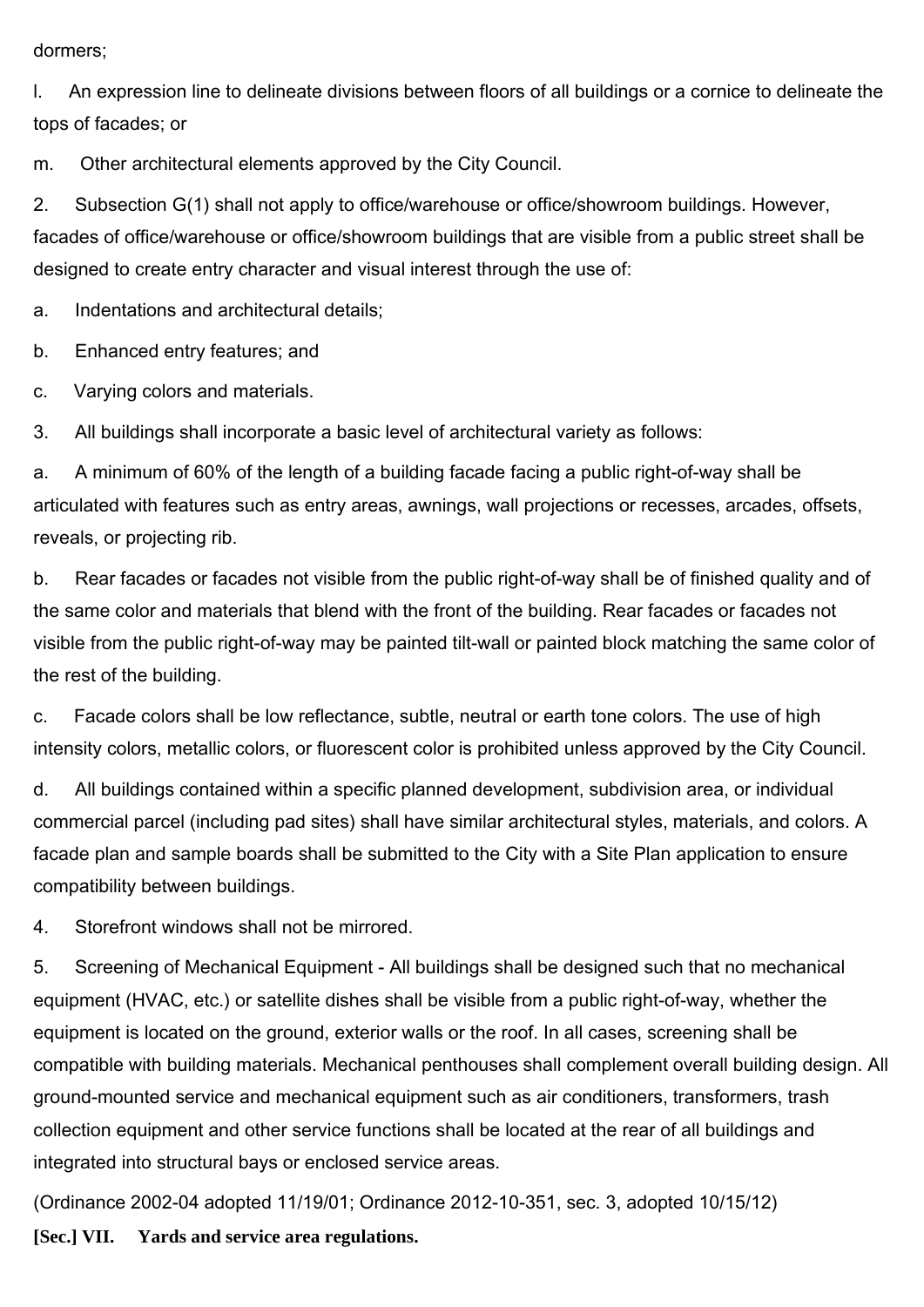In addition to requirements set forth in Table IV.B.1 [V.B.] the following shall apply:

A. Double Frontage and Corner Lots.

1. In all districts, lots with double frontage shall have no less than the front yard setback for the district.

2. For corner lots in single-family residential districts, yards adjacent to a public right-of-way shall be set back no less than 25 feet or the required side yard setback for such district, whichever is greater.

3. For corner lots in non-single-family residential districts, the setback for all yards adjacent to a public right-of-way shall be no less than the front yard setback for the district.

B. Expanded Yards. In non-single-family districts, side and rear yards adjacent to residential uses shall be no less than 1.5 times that specified for the district.

C. No fence, wall, architectural screen, earth mounding or landscaping shall obstruct the vision of a motor vehicle driver approaching any street or driveway intersection. Only fences, walls, and hedges less than 2-1/2 feet in height, as measured from the centerline of the street, may be located in the visual clearance areas of all districts.

D. In all districts, no parking of vehicles or storage of materials shall be allowed in any required yard area for a period exceeding one (1) week or on a repetitive basis.

E. In all districts, only that portion (back, side or both, if applicable) of those yards that are adjacent to the 537 Flowage Easement maintained by the U.S. Army Corps of Engineers or any other property owned by the U.S. Army Corps of Engineers shall be exempt from applicable setback requirements. All other yards on the property shall comply with all setback requirements.

F. Off-Street Service Areas. Nonresidential uses shall provide and maintain a screened off-street area for the loading and unloading of merchandise and goods, in accordance with the following requirements:

1. A service area shall consist of an area at least 12 feet by 30 feet.

2. Hotels, office buildings, restaurants and similar establishments shall have a minimum of one service area and one additional service area per 40,000 square feet or fraction thereof. All other commercial uses shall have a minimum of one service area and one additional service area per 20,000 square feet or fraction thereof.

3. All service areas shall be located in the rear of the structure.

4. All drives and approaches shall provide adequate space and clearances to allow for the maneuvering of trucks off-street in a designated maneuvering area.

(Ordinance 2002-04 adopted 11/19/01; Ordinance 2004-04-01 adopted 4/19/04; Ordinance 2005-02-4, sec. 2, adopted 2/21/05)

**[Sec.] VIII. Accessory structure and uses.**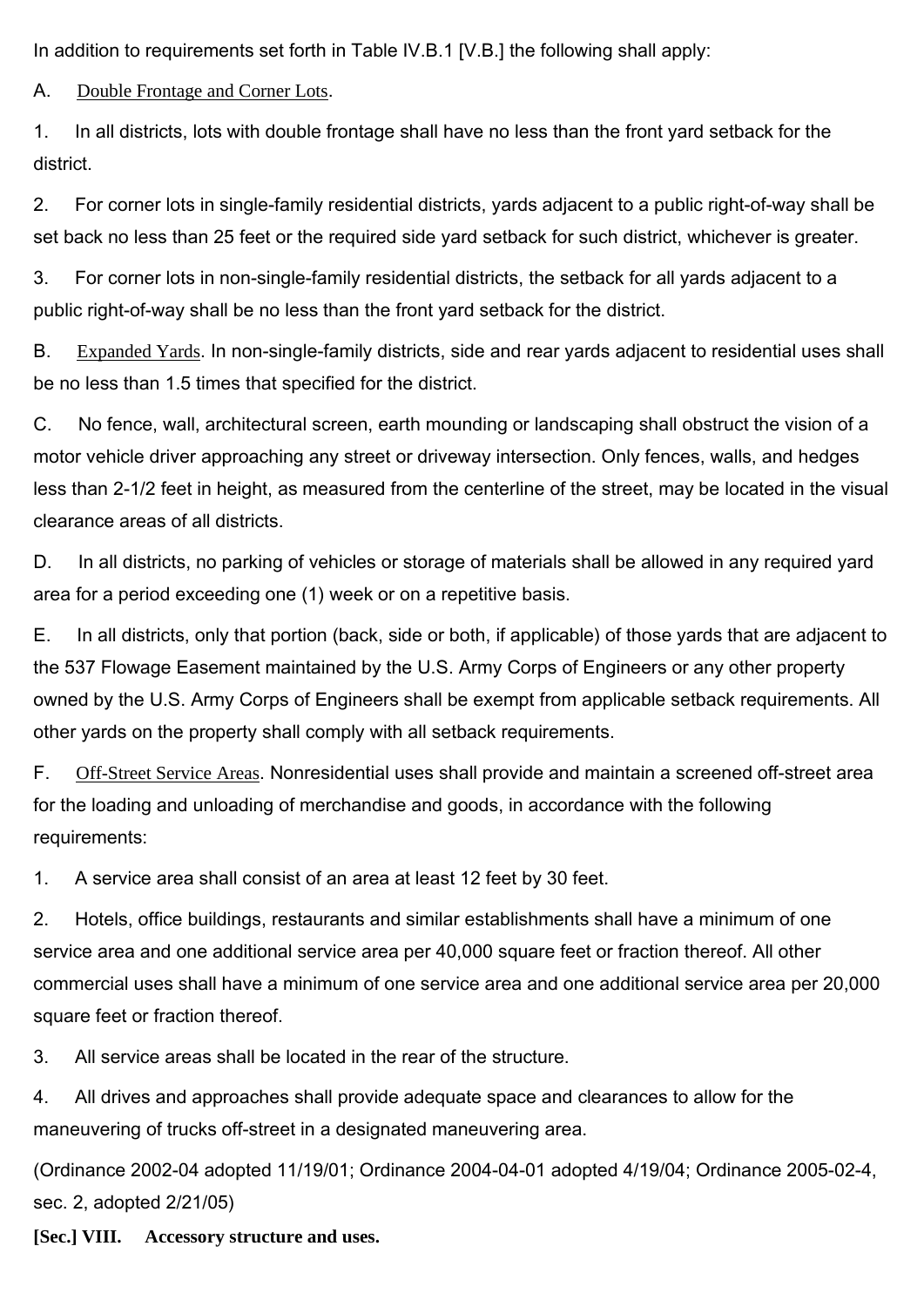## A. Accessory Structures and Uses by District.

1. Single-Family. Accessory structures are not allowed on any property zoned RE-5, RE-3, R-1, R-2, R-3X, R-4X or MHRX without the primary use structure being in place, unless approved by a Special Use Permit. Accessory structures can be built concurrently with the primary structure, but the construction of the accessory structure cannot advance beyond the construction of the primary structure. An accessory structure is a subordinate or incidental structure to the main structure that does not have separate kitchen facilities and cannot be used as a dwelling or living quarters and is not used for commercial purposes or financial gain, with the exception of agricultural. Accessory structures include garages, hobby shops, barns, storage buildings, well houses, gazebos, and/or pools. An accessory use is an incidental use not incompatible with the single-family residential use. Such structures and uses shall be allowed according to the Table of Permitted Uses (Appendix B) and after issuance of a building permit by the City.

2. Non-Single-Family. An accessory structure is a subordinate structure for which the use is incidental and used only in conjunction with the main structure or use. Such structures and uses shall be allowed according to an approved Site Plan and after issuance of a building permit by the City.

3. Maximum Accessory Structure Size. Any single accessory structure shall not exceed the following sizes unless otherwise approved by a Special Use Permit:

| Lot Size                 | Maximum Size of Accessory Building                                           |
|--------------------------|------------------------------------------------------------------------------|
| Less than one (1) acre   | SUP required for an accessory building<br>greater than 600 s.f. under roof   |
| One (1) acre and greater | SUP required for an accessory building<br>greater than 1,200 s.f. under roof |

An application for a Special Use Permit shall be accompanied by:

a. Proposed elevations of the accessory building showing proposed material types and colors; and

b. A conceptual site plan showing the proposed location of the accessory building in relation to existing structures on the property and property lines.

# B. Yard Requirements.

1. Garage entrances facing a side yard shall not be less than 25 feet (or the required minimum side yard if greater) to the adjacent property line.

2. Side and rear yard setbacks for structures without a permanent foundation (specifically, prefabricated sheds, gazebos, arbors, well houses, pools, play structures, and pet houses) and not exceeding ten (10) feet in height may be reduced to five (5) feet.

3. An accessory building shall be setback from the adjacent street a distance that is equal to or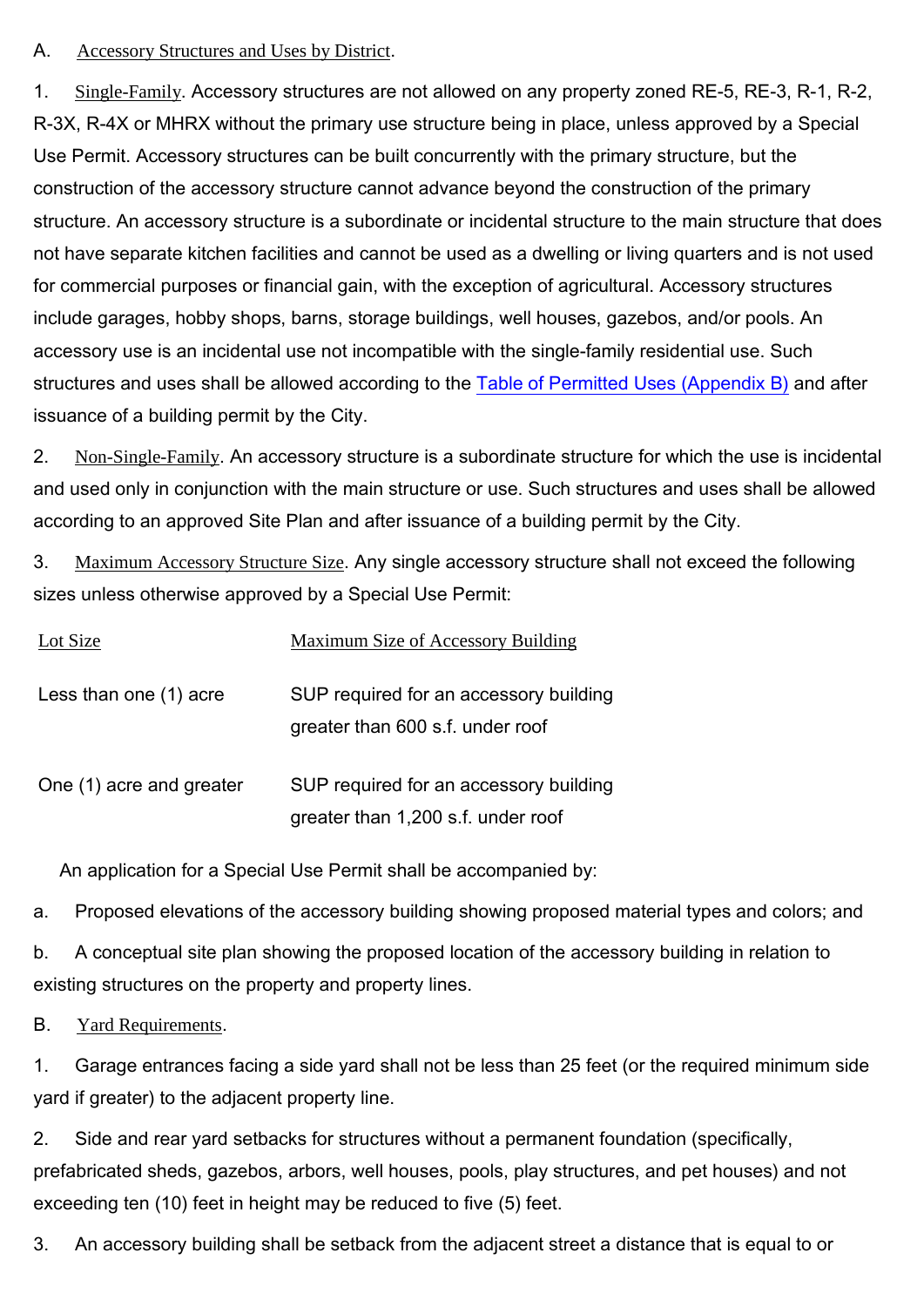greater than the setback of the front of the single-family home from the adjacent street unless such construction is authorized by a Special Use Permit granted by the City Council in accordance with Section V(C) of the City's Comprehensive Zoning Ordinance. Prior to authorizing a Special Use Permit, the City Council shall determine that the following specific conditions are met:

a. Except for the specific regulations and standards applicable to the exception being considered, the proposed building, in all other respects, conforms to the applicable regulations or standards of the zone in which it is to be located.

b. The proposed building will not impede the normal and orderly development and improvement of the surrounding property for uses permitted in the district in which such property is located.

c. The type, size, location and height of the proposed building and the nature and extent of landscaping on the lot are appropriate for the use and will not hinder or discourage the appropriate use of adjoining property.

d. The design elements of the proposed building are attractive and suitable in relation to the site characteristics and style of other buildings in the immediate area, and that the proposed building will not alter the essential characteristics of the area or adversely affect property value in the neighborhood.

e. The location of the proposed building will not hinder the provision of police and fire services.

f. The proposed building will not be detrimental to or endanger the public health, safety, comfort or general welfare.

g. The proposed building will not be injurious to the use and enjoyment of other property in the immediate vicinity.

C. In all non-single-family districts, enclosed refuse storage areas are required and shall:

1. Be screened on three sides in accordance with Section XI, Screening, Landscaping and Open Space Regulations, of this ordinance.

2. Shall be enclosed on the fourth side by a solid screening gate if a compactor is located in the area.

3. Be designed to contain all refuse generated on site between solid waste collections.

4. Not be located in required yards or landscaped areas and not be visible from adjacent rights-ofway or residential uses.

D. Other Regulations.

1. With the exception of in-ground pools, a property in a single-family residential district shall have no more than the following accessory structures, without a Special Use Permit for each additional structure.

\* up to 5 acres - two (2) accessory structures

\* 5 acres and over - five (5) accessory structures

2. In non-single-family districts, all accessory structures shall be according to an approved Site Plan.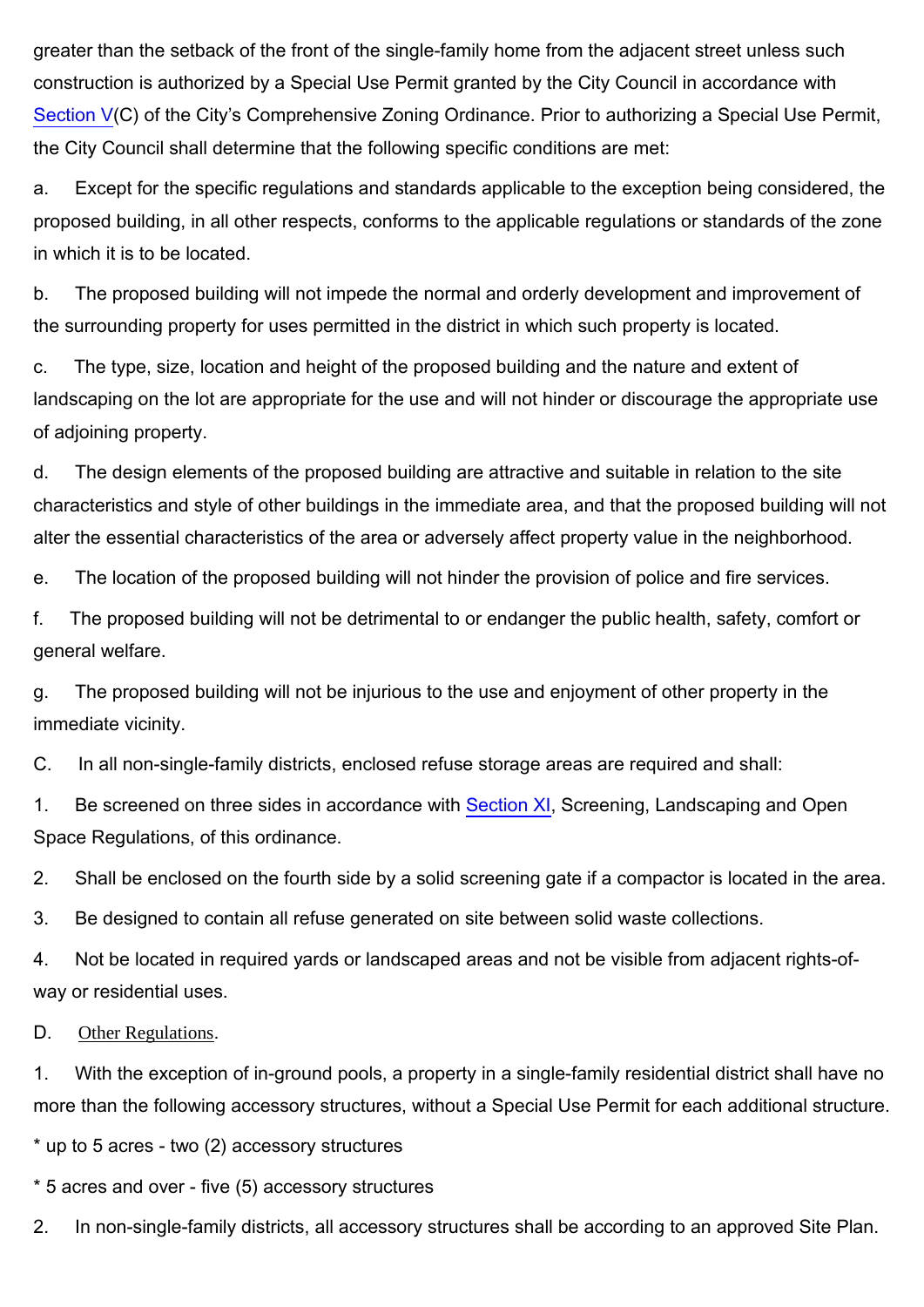3. All accessory structures shall be included in the computation of maximum lot coverage allowed.

4. The exterior construction materials of all accessory structures shall be of a metal, masonry, or other weather-durable material that is complimentary and compatible design and construction to that of the main structure. Elevations of a proposed accessory building shall be submitted with an application for a building permit to demonstrate the compatibility of the proposed accessory building with the main structure. Exceptions to this requirement may be considered for accessory structures located on properties used for agricultural purposes (farming and/or raising of livestock) through the approval of a Special Use Permit.

## E. Portable On-Demand Storage Containers.

1. No cost permits shall be required prior to the placement of a POD or a roll-off dumpster on a property.

2. In both residential and nonresidential zoning districts, PODs may be used during the construction of a new home or building but shall be removed from the property prior to the issuance of a Certificate of Occupancy for the new structure. After a Certificate of Occupancy has been issued for the primary structure on a property, up to two (2) PODs may be located on the property no more than twice per calendar year for periods no longer than ten (10) days. One of the periods may be extended by the City Manager or his/her designee for up to thirty (30) additional days provided a building permit has been obtained to renovate, repair, remodel, or reconstruct a structure on the property during the extension period.

3. In both residential and nonresidential zoning districts, roll-off dumpsters may be used during the construction of a new home or building but shall be removed from the property prior to the issuance of a Certificate of Occupancy for the new structure. After a Certificate of Occupancy has been issued for the primary structure on a property, up to two (2) roll-off dumpsters may be located on the property no more than twice per calendar year for periods no longer than ten (10) days. One of the periods may be extended by the City Manager or his/her designee for up to thirty (30) additional days provided a building permit has been obtained to renovate, repair, remodel, or reconstruct a structure on the property during the extension period.

4. PODs and roll-off dumpsters shall not be placed in the right-of-way, grassy areas in the front yard, or on any easement.

F. Use of Modular Buildings by School Districts and the City.

1. Modular buildings may be utilized by school districts and the City only upon issuance of a building permit by the City.

2. A school district or the City may apply for a building permit to erect a modular building for an initial period of up to two (2) years provided the school district or City is already operating in a building on the property and the applicant submits: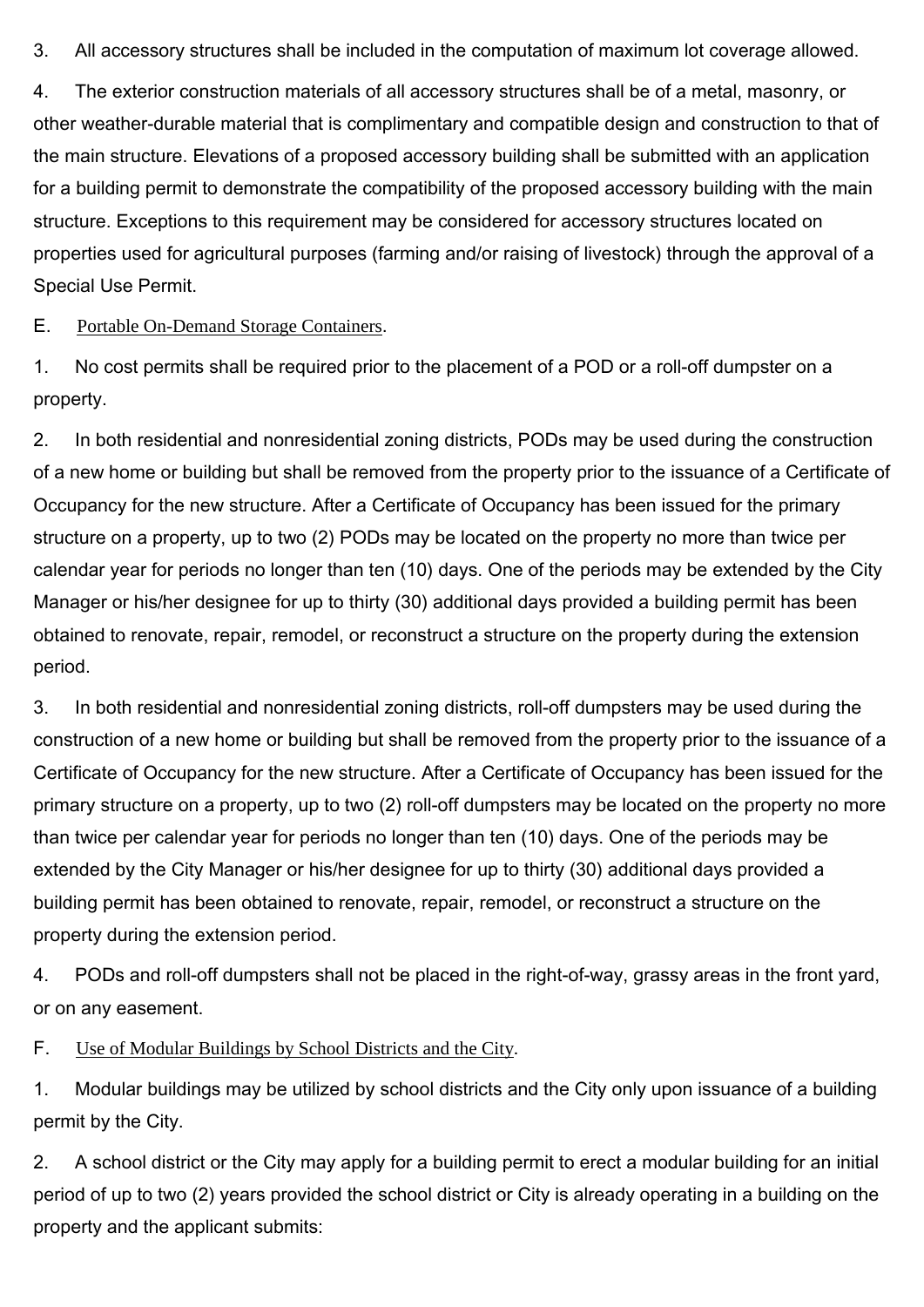a. An application with documented evidence of an immediate need for space to the Planning & Zoning Commission, who shall evaluate each application for a temporary building based on the following criteria:

i. Capacity of the existing permanent building(s), which is located or planned to be located on the same property for which the temporary building permit is being sought, compared to the enrollment, employment, and/or number of people attending the existing permanent building(s) at one time;

ii. Total enrollment and/or employment numbers;

iii. Documentation of growth records depicting the number of people in the school and/or office;

iv. Indication of alternative options that were explored before a temporary building application was considered;

v. Acts of nature; and/or

vi. Any other evidence which is reasonably related to the immediate need for additional space;

b. A preliminary site plan, providing for a permanent solution to the immediate need for a new temporary building(s) showing the permanent building(s), the temporary building(s), and the required parking, which is subject to the review and approval of the Planning & Zoning Commission and City Council; and

c. A site plan for the temporary building(s), which is subject to the review and approval of the Planning & Zoning Commission and City Council.

3. The temporary building(s) shall be removed within thirty (30) days of the date a Certificate of Occupancy is issued for the permanent building or the permit for the temporary building expires, whichever occurs first.

4. A request for a one (1) year extension of the temporary building permit may be granted by the City Council provided the applicant:

a. Has received City approval of a site plan for the permanent building(s);

b. Has a specific plan of how an additional year would allow the applicant to construct the permanent building(s) by providing:

i. Evidence of numeric growth, beyond that which was specifically anticipated by the applicant;

ii. Enrollment and/or employment growth records;

iii. Evidence that alternative options were explored before an extension of the temporary building permit was requested; and

iv. Any other criteria reasonably deemed appropriate by the City Council.

5. The applicant may appeal a decision of the Planning & Zoning Commission, by submitting a written appeal to the City Council within fourteen (14) days of a decision of the Planning & Zoning Commission.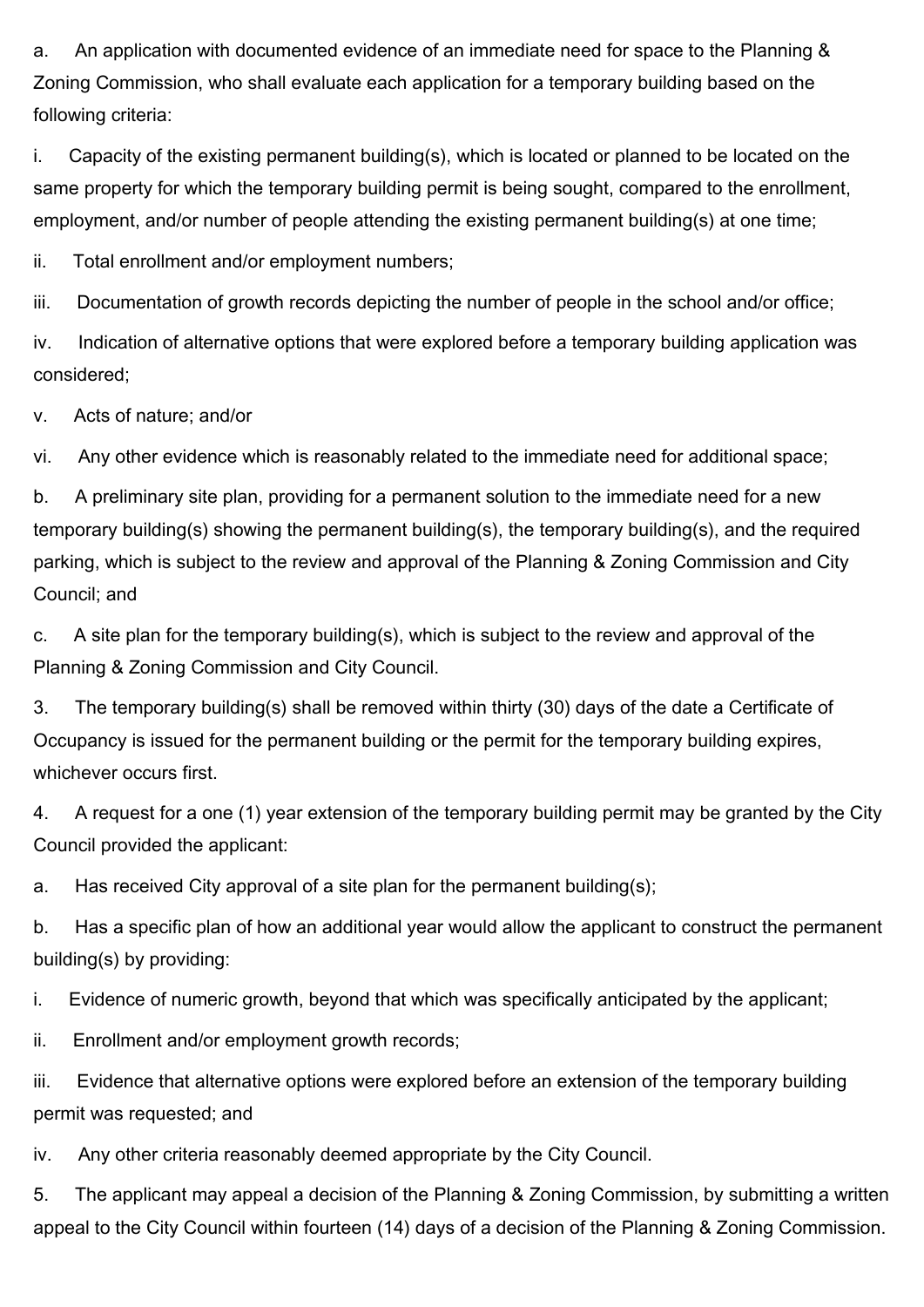The City Council's decision is final.

(Ordinance 2002-04 adopted 11/19/01; Ordinance 2002-07 adopted 3/18/02; Ordinance 2004-11-2, sec. 4, adopted 11/15/04; Ordinance 2006-03-1, sec. 3, adopted 3/20/06; Ordinance 2011-06-325, sec. 2, adopted 6/20/11; Ordinance 2012-11-353 adopted 11/19/12)

**[Sec.] IX. Parking, Loading, and Access regulations.**

Purpose: To secure safety from fire, panic, and other dangers; to lessen congestion in the streets; to facilitate the adequate provision of transportation; to conserve the value of buildings; and to encourage the most appropriate use of land, minimum off-street parking shall be provided as set forth in the following schedules and provisions.

A. At the time a main structure is erected, dedicated off-street parking areas shall be provided. Each dedicated off-street parking area shall be a minimum of nine (9) feet wide and twenty (20) feet deep, exclusive of driveways and maneuvering aisles.

B. Off-Street Parking (Single-family Residential). With the exception of properties in the MHRX District, an attached or detached garage (which must meet requirements of an accessory structure) shall be provided to accommodate two (2) dedicated off-street parking spaces. A minimum of two (2) dedicated off-street parking spaces shall also be provided behind the front property line for the purpose of allowing on-site parking and maneuvering to the required garage.

1. The conversion of a required two-car attached or detached garage to habitable living space shall be prohibited unless such conversion is authorized by a building permit issued by the City. Prior to issuing a building permit to convert a required two-car attached or detached garage to habitable living space, the City Manager or his/her designee shall determine that the following conditions are met:

a. The proposed garage conversion is located on a lot of one (1) acre or greater;

b. The design elements of the proposed garage conversion are attractive and suitable in relation to the site characteristics and style of other homes in the immediate area and the proposed garage conversion will not alter the general characteristics of the neighborhood. This condition shall generally be satisfied by having the exterior construction materials of the converted garage match the materials, colors and design of the rest of the facade of the house on which the conversion takes place;

c. An attached converted garage shall have internal ingress and egress to and from the home.

d. A garage conversion shall not create an independent dwelling unit;

e. The proposed garage conversion will not hinder the provision of police and fire services by displacing vehicles to the street. This condition shall generally be satisfied by providing a total of four (4) off-street parking spaces on the property. The off-street parking spaces shall be provided in the form of an improved driveway, an attached or detached garage, a carport, or an improved surface (concrete or asphalt or gravel or crushed rock) connected to an improved driveway. Each off-street parking space shall be a minimum of nine (9) feet wide and twenty (20) feet deep. The location of the off-street parking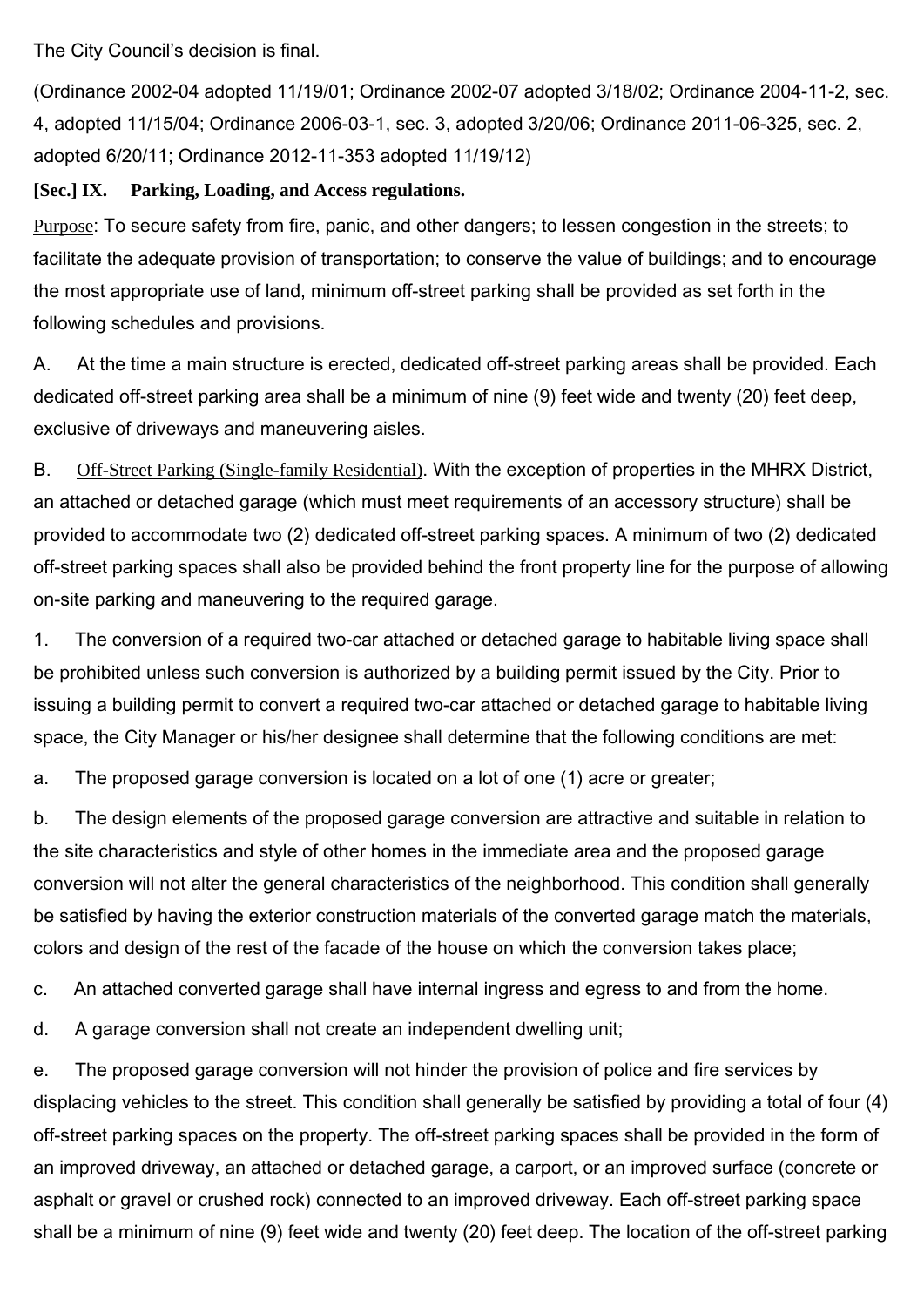spaces shall be consistent with the character of the neighborhood; and

f. The proposed garage conversion will not result in the open storage of lawn and garden equipment, tools, chemicals, and other items typically stored in a garage. This condition shall generally be satisfied by providing a storage room of not less than fifty (50) square feet of floor area which is directly accessible from the outside of the dwelling unit, an attached or detached garage, or an accessory building on the property.

In addition to meeting the above listed conditions, the property owner or the owner's designee shall obtain all required City permits and comply with all applicable codes and requirements, including, but not limited to, building codes, fire codes, energy efficiency standards, and setback requirements.

If the City Manager or his/her designee determines that a proposed garage conversion does not meet the above listed conditions and subsequently denies the application for the building permit, the applicant may appeal the decision by submitting an application for a Special Exception to the Board of Adjustment in accordance with this Section and Section XVI of the City's Comprehensive Zoning Ordinance. The owner of a lot that is less than one (1) acre may also seek a Special Exception to convert a required garage to living space. Prior to approving a Special Exception, the Board of Adjustment shall determine that the above listed conditions are met.

An application for a building permit or a Special Exception to convert a required garage to habitable living space shall be submitted on an application form prescribed by City. The application shall be accompanied by application materials prescribed by City, including but not limited to an illustration showing the location of proposed and existing structures, off-street parking areas, and driveways on the subject property and an illustration of the proposed garage conversion.

Before the 10th day before the date of the public meeting at which the Board of Adjustment will consider a request for a Special Exception, the owner (as indicated on the adopted property tax roll) of any property within 200 feet of the subject property shall be notified by first class US Mail of the meeting. Each property owner within 500 feet shall be notified in the same manner when a request for a Special Exception involves a platted single-family lot with zoning that specifies a minimum lot size of one (1) acre or greater.

2. A single-family home which was legally constructed without a two-car garage shall not be considered a nonconforming structure if the sole reason for its nonconformity is due to the absence of a two-car garage.

C. Off-Street Parking (Non-Single-Family). In districts other than single-family residential, a minimum number of dedicated off-street on-site parking areas, constructed on an improved surface of concrete or similar grade material, shall be provided and maintained. Parking spaces shall be clearly identified by stripes, buttons, tiles, curbs, barriers, or other approved methods. Non-permanent markings shall be regularly maintained to ensure continuous clear identification of the space. Handicapped accessible spaces shall be provided according to the Americans with Disabilities Act Assistance and Guidelines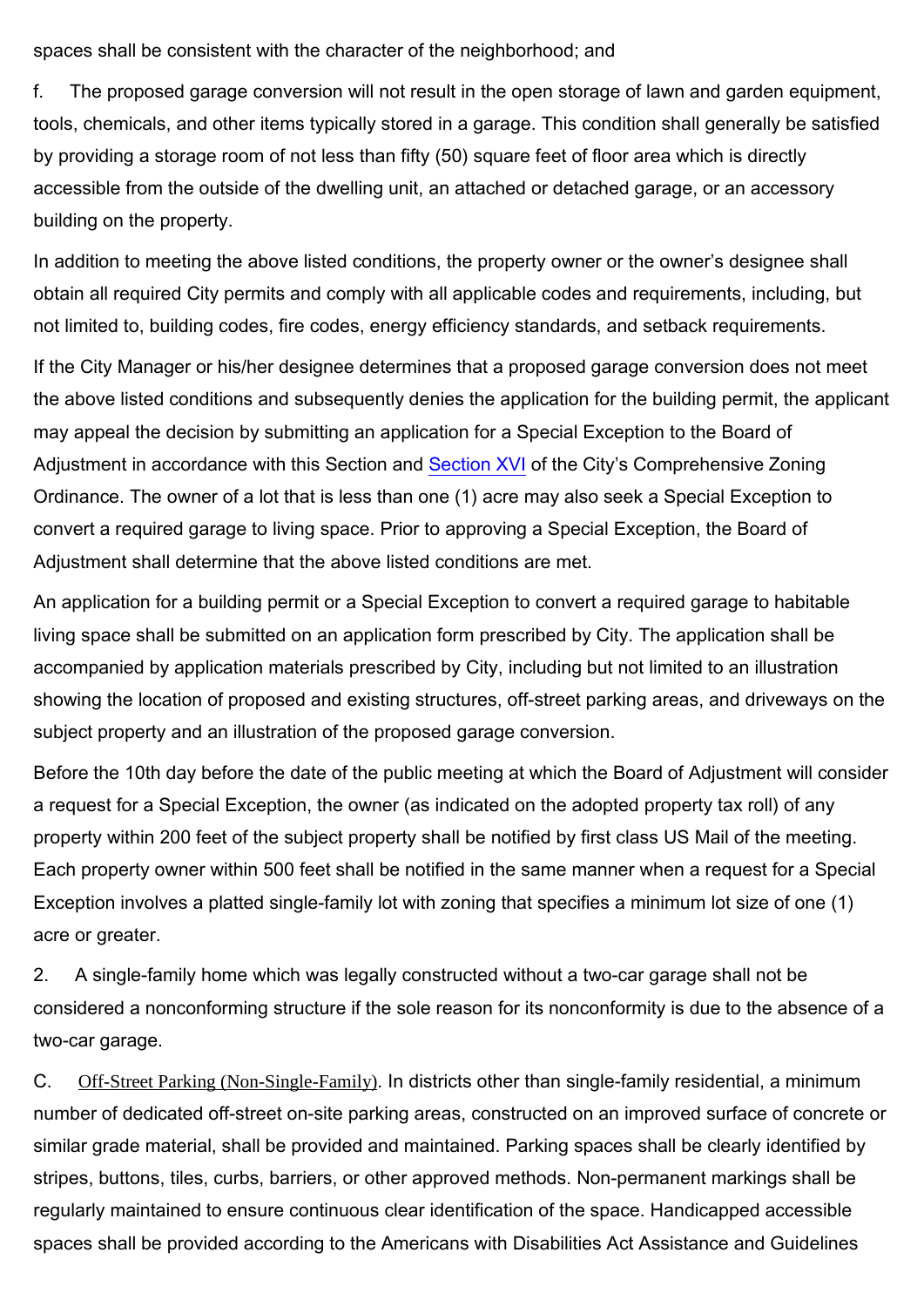(ADAAG). All parking spaces shall be designed and arranged in accordance with Figure IX.1 and Figure IX.2 at the end of this Section. The minimum number of spaces required shall be as follows, and fractional spaces shall be rounded up:

1. Commercial and Retail Uses.

a. Commercial and Retail Uses Not Specified Below - 1 space per 200 square feet of gross floor area.

b. Amusement, Restaurant, or Private Club Uses - 1 space per 100 square feet of gross floor area. (Main building in-line restaurants may reduce their parking to 1 space per 200 square feet of floor area.)

c. Carwash - 2 spaces plus required stacking for each carwash bay.

d. Day Care/Preschool - 1 space per 10 students.

e. Health Studio or Club - 1 space per 100 square feet.

f. Hotel, Motel, and Bed/Breakfast - 1 space per commercial bedroom plus 1 space per 200 square feet of gross commercial floor area.

g. Nursing, Convalescent, Group Home - 1 space per 3 beds.

h. Professional Office or Banks/Financial Institutions - 1 space per 300 square feet of gross floor area.

i. Medical, Dental, or Similar Office Uses - 1 space per 200 square feet of gross floor area.

j. Vehicle Repair - 4 spaces per service bay.

k. Warehouse, Wholesale, Manufacturing and Other Industrial Type Uses - 1 space per 1,000 square feet of gross floor area.

## 2. Other Uses.

a. Auditoriums, Stadiums, Lodges, Churches or similar - 1 space per 3 seats, plus 1 space for each 300 square feet of gross floor area not accounted for by the seating requirement.

b. Schools, Elementary or Middle - 1 space per 10 students.

c. Schools, Secondary or High School - 1 space per 3 students.

3. Unlisted Uses. For uses not listed above, an applicant may submit a parking ratio based on best/current planning and transportation practices.

a. Best/Current Practices Parking Ratio Application.

1. An applicant shall fully cite the sources used to derive the applicant-submitted parking ratio, possible resources include parking standards materials from the Institute of Transportation Engineers (ITE) or the American Planning Association (APA).

2. The City Manager or his/her designee shall review the applicant submitted parking ratio to confirm best/current planning practices for a use and approve, modify, or deny the applicant submitted parking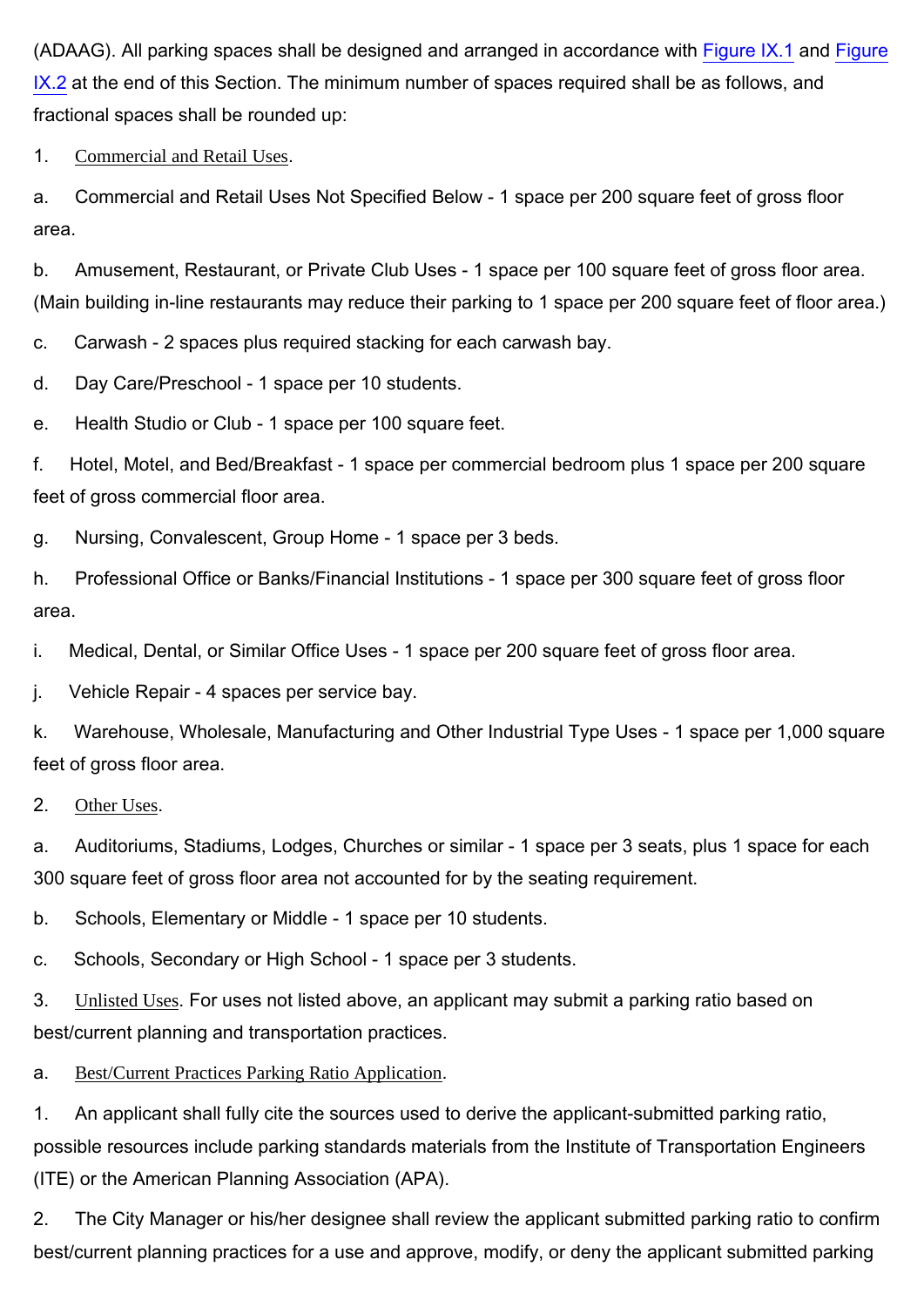ratio.

b. Parking Ratio Determination in Case where no Application is Submitted. If the applicant does not submit a parking ratio, then the City Manager or his/her designee shall determine the parking ratio based on the best/current planning and transportation practices.

D. Stacking Spaces. In a non-single-family district, a total of five stacking spaces per service bay or service window shall be provided so as to allow vehicles to queue on-site in a controlled manner prior to receiving a service. One additional stacking space shall be provided to allow vehicles to clear the service bay or service window after receiving service. The stacking space shall be the same size as a parking space and shall be located so as not to interfere with any circulation driveway, parking space, or maneuvering aisle.

E. Access. Unless otherwise allowed by an approved Site Plan, the minimum spacing (measured from edge of driveway to edge of driveway or street) between a driveway and another driveway or street along a roadway shall be:

a. 90 feet along a collector (two or three lane undivided) street;

- b. 200 feet along a minor arterial (four-lane divided) street; and
- c. 240 feet along a principal arterial (six-lane divided) street;

d. Driveway spacing shall be determined by the type of roadway as it is designated on the City's Thoroughfare Plan not the type of the existing roadway.

e. A driveway to be extended to a street which street then intersects with a second street upstream or downstream from the driveway shall be located no closer than seventy-five feet (75') upstream or downstream from the right-of-way of the second street and in no case shall the driveway be constructed within the transition of a right-turn or deceleration lane.

F. Off-Street Parking Design. In non-single-family parking areas, all driveways shall be in accordance with Figure IX.1 and Figure IX.2 below. Parking areas shall provide for continuous vehicle circulation and no dead-end driveways shall be allowed.

G. Cross Access between Properties. Driveways dedicated as fire lane and/or access easements shall be provided between office, retail, and/or commercial properties to provide access between properties, interconnected vehicle circulation, and access to median openings in adjacent thoroughfares.

H. Off-Street Loading Areas. Nonresidential uses shall provide and maintain a screened off-street area for the loading and unloading of merchandise and goods, in accordance with the following requirements:

1. A service area shall consist of an area at least 12 feet by 30 feet.

2. Hotels, office buildings, restaurants and similar establishments shall have a minimum of one service area and one additional service area per 40,000 square feet or fraction thereof. All other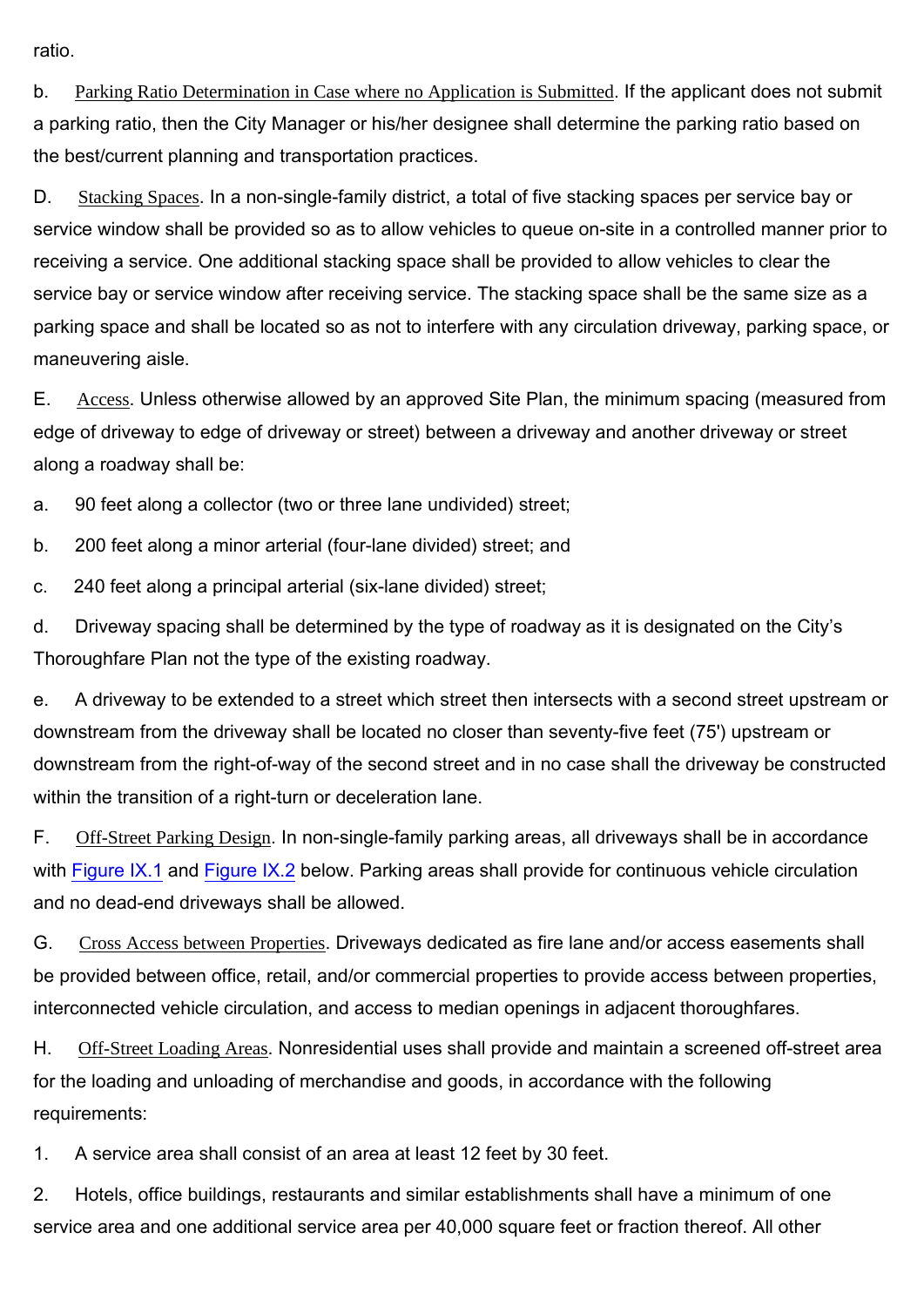commercial uses shall have a minimum of one service area and one additional service area per 20,000 square feet or fraction thereof.

3. All service areas shall be located at the rear or side of the structure.

4. All drives and approaches shall provide adequate space and clearances to allow for the maneuvering of trucks off-street in a designated maneuvering area.

I. Pedestrian Access Requirements (Non-Single-Family).

1. Sidewalks, no less than six (6) feet in width, shall be provided along the full length of the building along any facade featuring a customer entrance, and along any facade abutting public parking areas. Such sidewalks shall be located at least six (6) feet from the facade of the building to provide planting beds for foundation landscaping, except where features such as arcades or entryways are part of the facade.

2. A minimum five (5) foot wide sidewalk shall be constructed in the right-of-way a minimum of five (5) feet from the edge of the adjacent street. In locations where the City's Parks and Trails Plan designates the sidewalk as a trail, the width of the sidewalk shall be increased to eight (8) feet.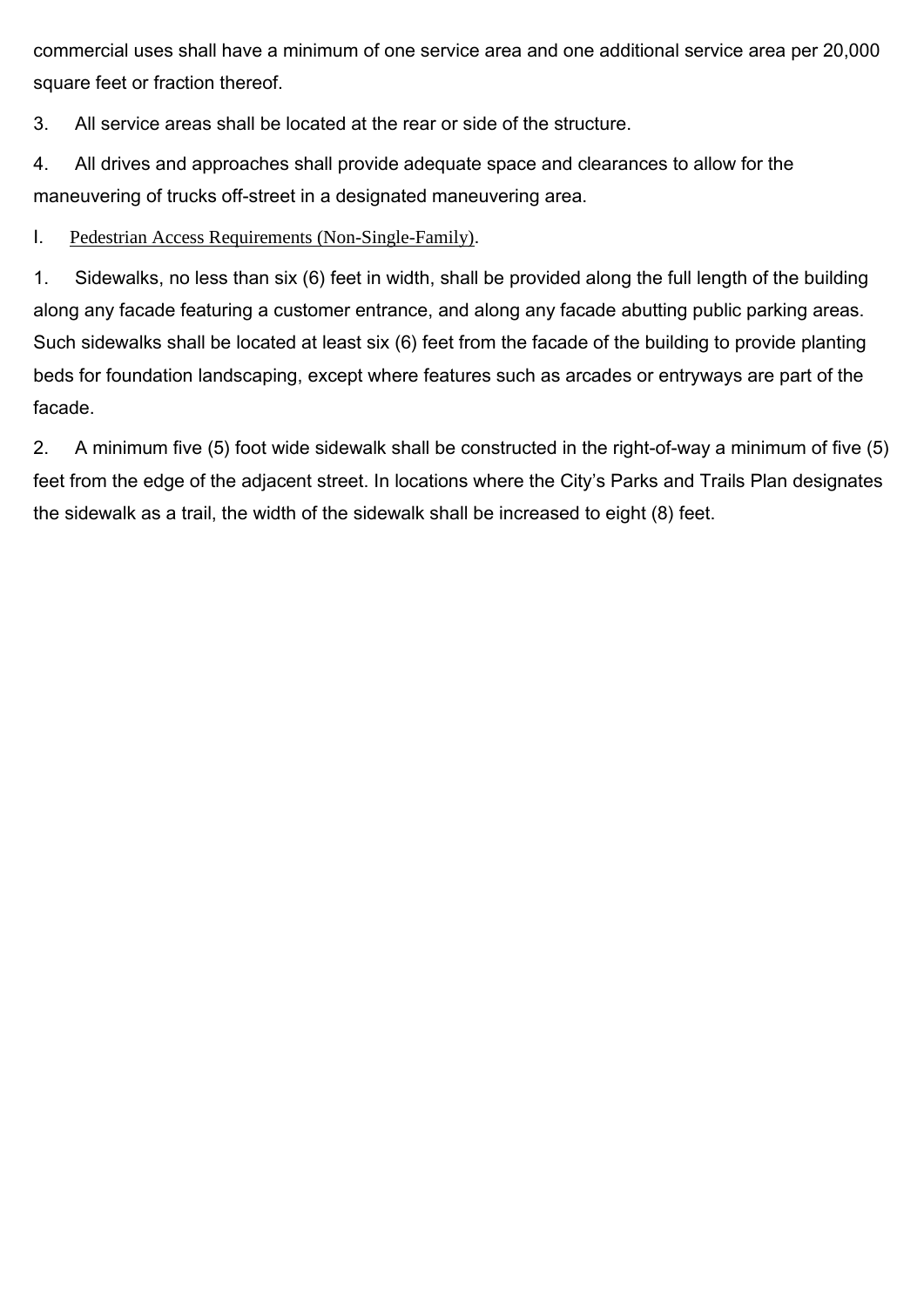

Figure IX.1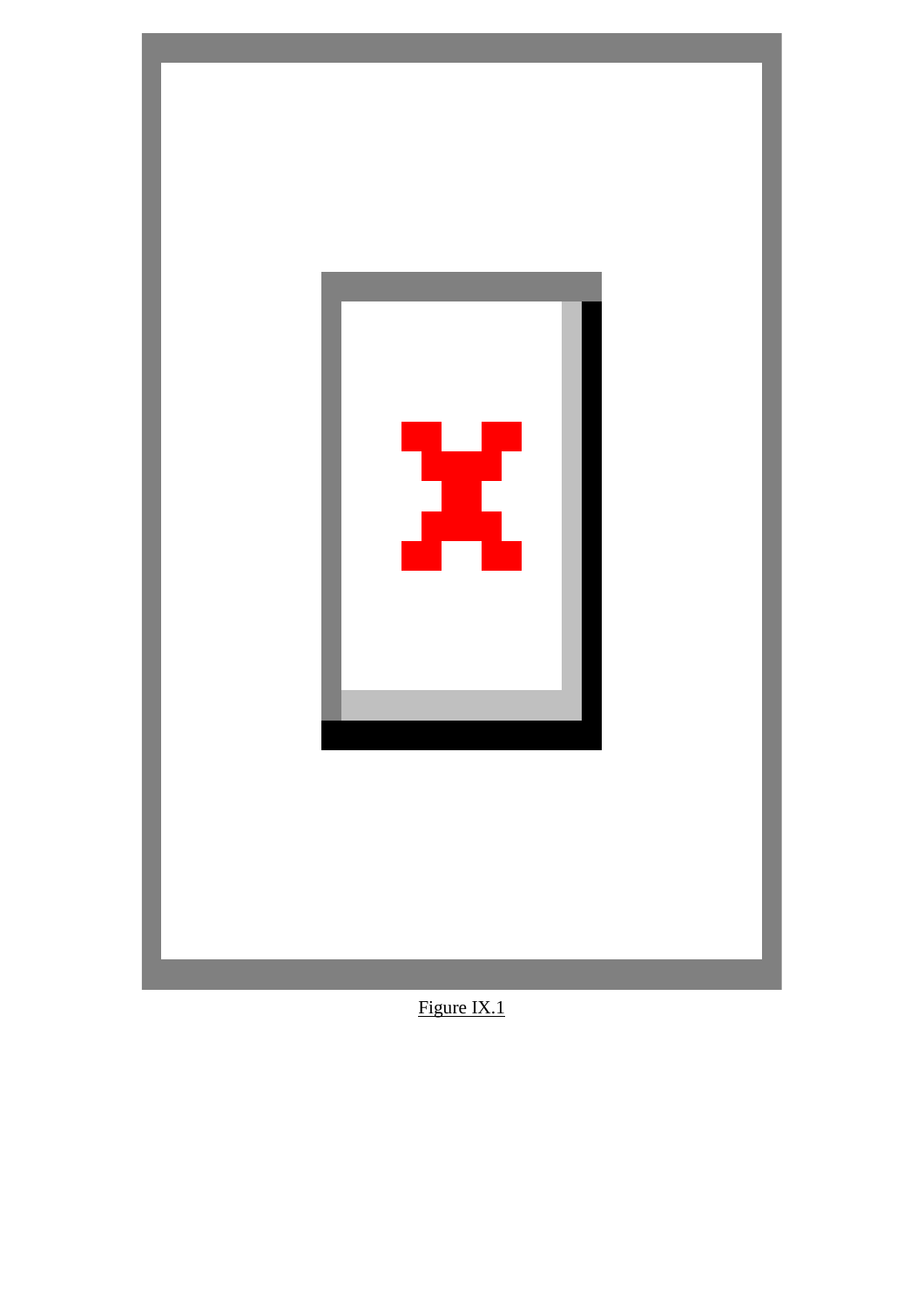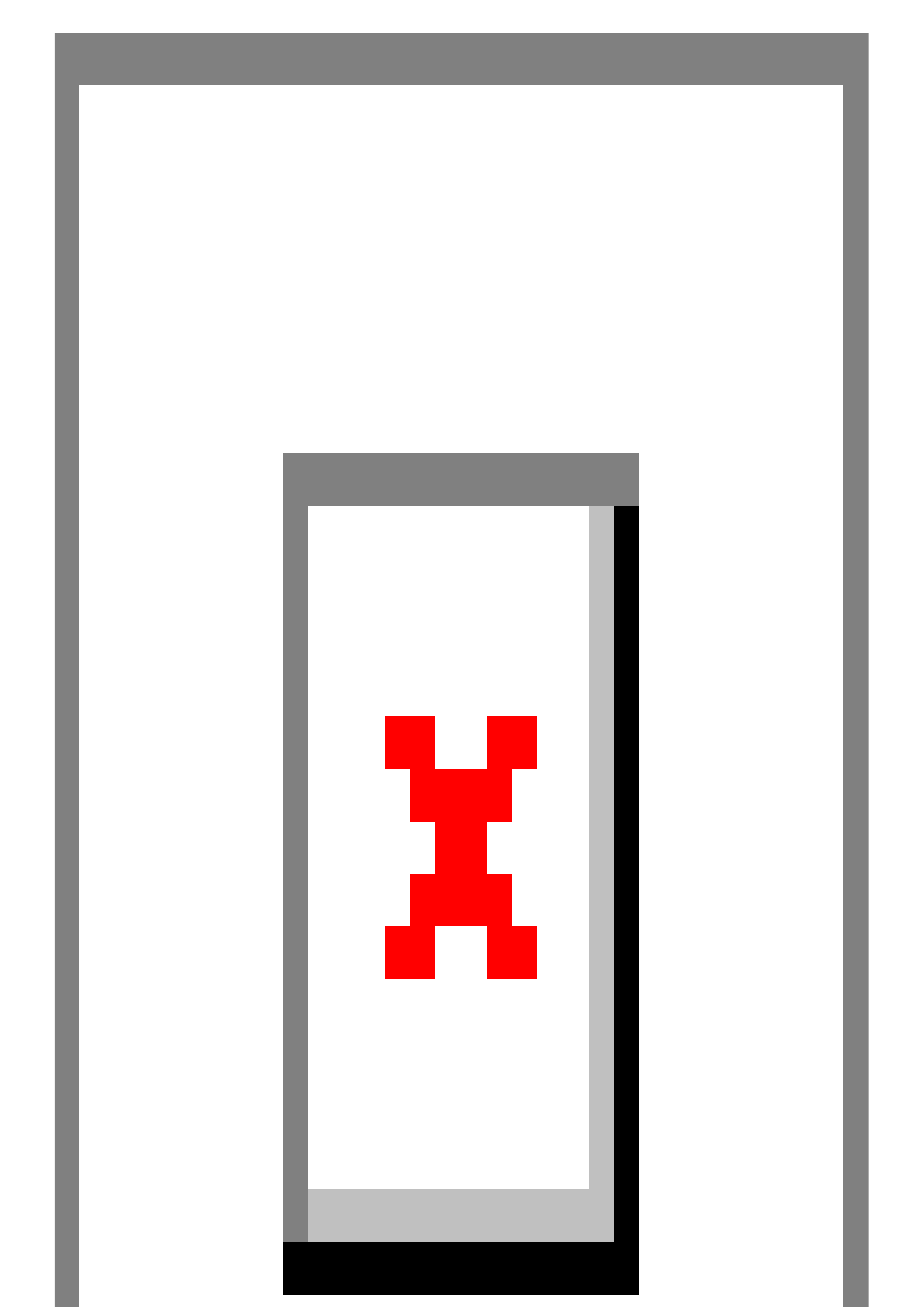## Figure IX.2

(Ordinance 2002-04 adopted 11/19/01; Ordinance 2012-10-351, sec. 4, adopted 10/15/12; Ordinance 2013-01-354 adopted 1/21/13)

## **[Sec.] X. Non-single-family residential site plan requirements.**

All uses, with the exception of single-family residential, shall require review and approval of a Site Plan prior to issuance of building permits. The Site Plan process and approval shall consist of a Concept Plan review and approval and a Development Plan review and approval. All applications for review must be received 30 days prior to the appropriate Commission meeting. Review fees in compliance with the Code of Ordinances of the City of Oak Point, Texas must be received with the application.

## A. Concept Plan.

1. The Concept Plan application shall include the information listed below on a one-dimensional scaled drawing. The drawing shall include existing and proposed site conditions and improvements:

a. Site boundaries, bearings, dimensions, site acreage and square footage, and notation of distance from nearest street intersection.

b. Location map, north arrow, scale and title block identifying the site.

c. Topography at five-foot contours or less.

d. Natural features including tree masses, floodplains, drainageways, and creeks.

e. Proposed reclamation of floodplain area, if applicable, with acreage.

f. Property identification, current zoning, proposed zoning (if applicable) and description of land use.

g. Areas of special use within plan area.

h. Building sites (including maximum building intensity, density, height and use restrictions as appropriate). Illustration of the approximate shape and placement of buildings.

i. Public streets and private drives with pavement widths, right-of-way, median openings, turn lanes (including storage and transition space), and driveways (including those on adjacent property) with approximate dimensions.

j. Distances (edge to edge) between existing and proposed driveways and streets.

k. Existing and proposed easements.

l. Proposed dedications for public use or rights-of-way.

m. Phases of development, including areas, building sites, land use and other improvements to be constructed in individual phases.

2. The Planning and Zoning Commission shall review and make recommendation regarding approval and the City Council may approve, conditionally approve, table or deny a Concept Plan based on:

a. Compliance with the Comprehensive Plan and adopted design studies.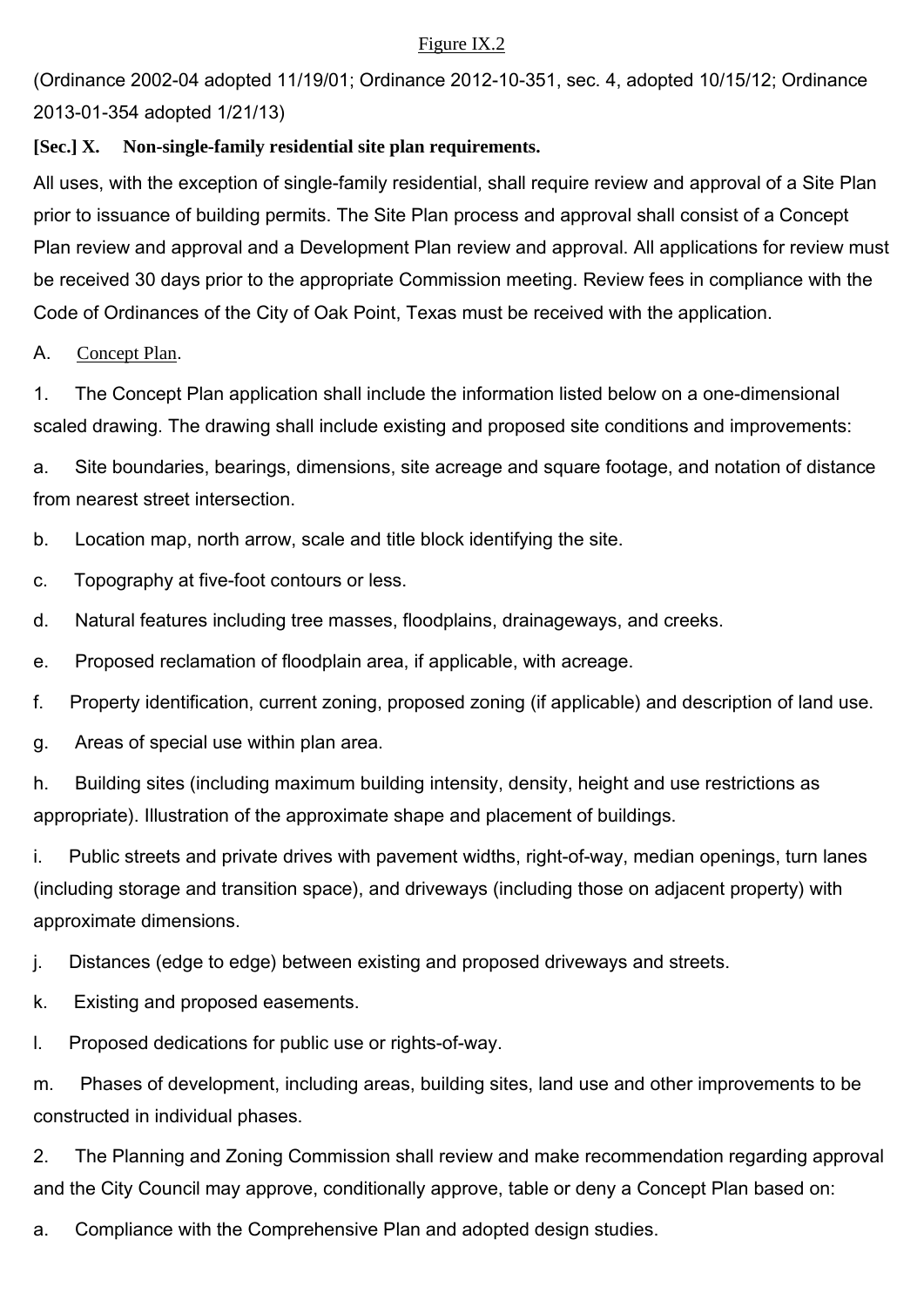b. Compliance with the Zoning Ordinance and other applicable development regulations.

c. Impact on the natural resources of the area.

d. Effect on adjacent area property and land use.

3. Effect. Approval of a Concept Plan by the City Council constitutes authorization by the City for the property owner to submit an application for approval of a Development Plan subject to compliance with any condition attached to the approval of the Concept Plan. A Concept Plan shall not provide for variance from development regulations.

4. Lapse. If a Development Plan is not approved within one year of the approval of a Concept Plan, the Concept Plan shall become null and void.

B. Development Plan.

1. The Development Plan shall be in the same format and require the same information as the Concept Plan with the following additional requirements:

a. Site data summary tables, including:

# 1) Zoning

- 2) Proposed Use(s)
- 3) Lot Area, excluding right-of-way (square footage and acreage)
- 4) Building Area (gross square footage)
- 5) Building Height
- 6) Lot Coverage
- 7) Floor Area Ratio or number of dwelling units
- 8) Total Parking required and provided
- 9) Landscaping required and provided
- 10) Square footage of impervious surfaces.
- b. Finished floor elevation of structures referenced to sea level datum.

c. Building locations, building size and dimensions, intensity, density, height, distances between buildings, building lines and setbacks.

d. Parking areas and structures, including the number and layout of standard spaces, angle of parking, handicap spaces, drive aisles, service areas, ramps, crosswalks, sidewalks, landscaping, screening, fire lanes, and refuse containers.

e. Utility connections, mains and lines, meter locations, hydrants, manholes, check valves by location and size.

f. Inlets, culverts or other drainage structures.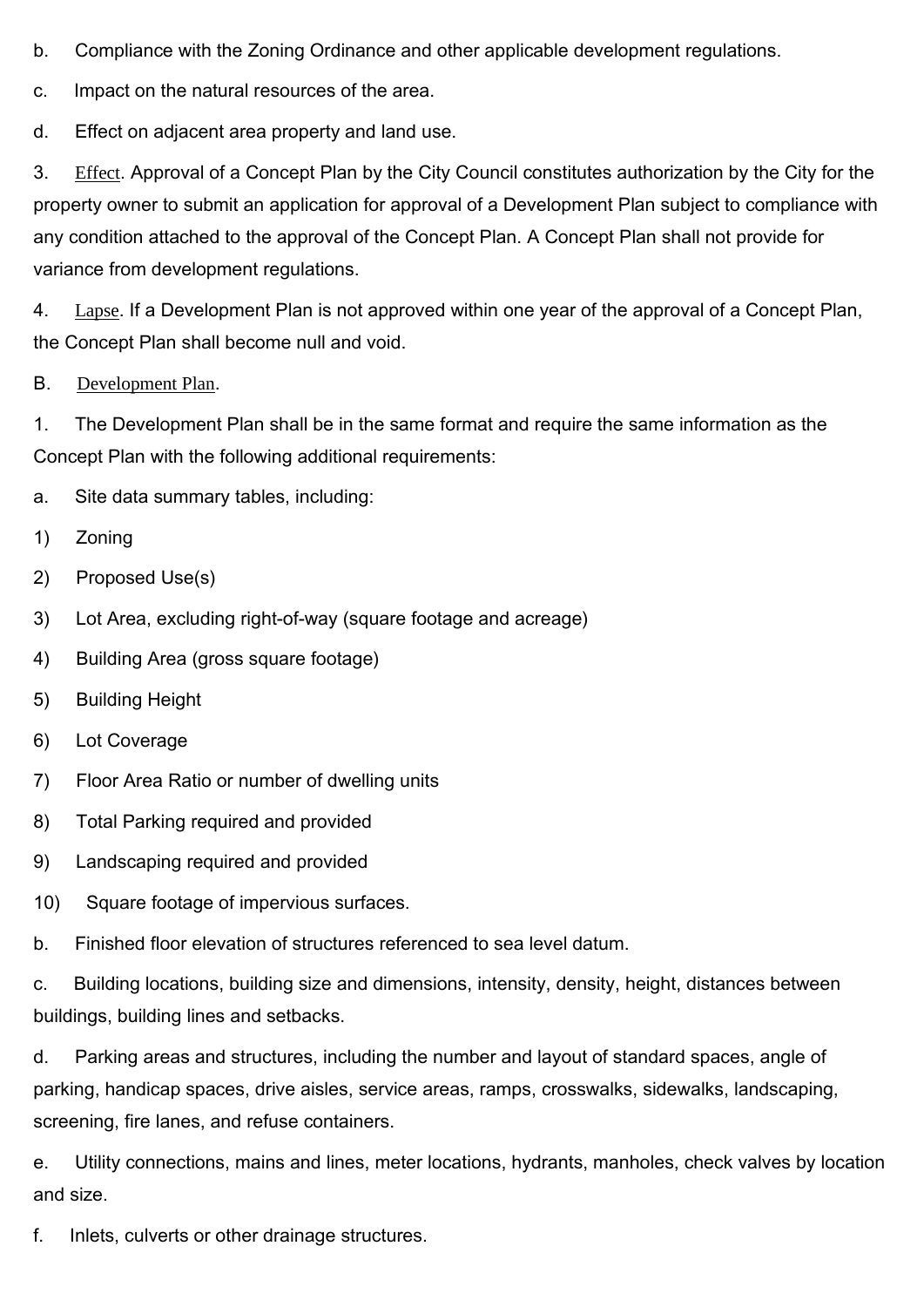g. A project timeline.

h. Such additional terms and conditions, including design standards, as the Planning and Zoning Commission and City Council deem necessary.

2. Other Requirements. The following additional materials shall be approved prior to approval of the Development Plan.

a. Final plat or replat,

b. Zoning Change, if necessary,

c. Landscape Plan,

d. Other plans as required by ordinance.

3. The Planning and Zoning Commission shall review and make a recommendation regarding approval and the City Council may approve, conditionally approve, table or deny a Development Plan based on:

a. Conformance with the Comprehensive Plan and adopted design guidelines.

b. Compliance with the Zoning Ordinance, other applicable regulations, and the approved Concept Plan.

c. Effect on adjacent area property and land use.

d. Provision of traffic control/mitigation, off-street parking, and service areas.

e. Protection and conservation of soils from erosion.

f. The adequacy of streets, water, drainage, sewerage facilities, garbage disposal, other utilities necessary for essential services to occupants and residents.

4. Prior to recommendation or action, Planning and Zoning Commission and City Council shall hold public hearings with notification of such hearings in accordance with Section V.C.6 [sic] of this Ordinance. This public hearing requirement may be met by a joint hearing.

5. Effect. Approval of a Development Plan by the City Council constitutes authorization by the City for the property owner to apply for the appropriate building permits. A Development Plan shall not provide for variance from development regulations.

6. Lapse. Building permits may be submitted for no more than one year after the approval of a Development Plan.

C. Revocation. The City Council may revoke approval of a Concept or Development Plan if it determines that the conditions of the approval have not been met, if the plan contains materially incorrect information, or if approval is found to be secured through deceit or fraud.

(Ordinance 2002-04 adopted 11/19/01)

**[Sec.] XI. Screening, landscaping, and open space regulations.**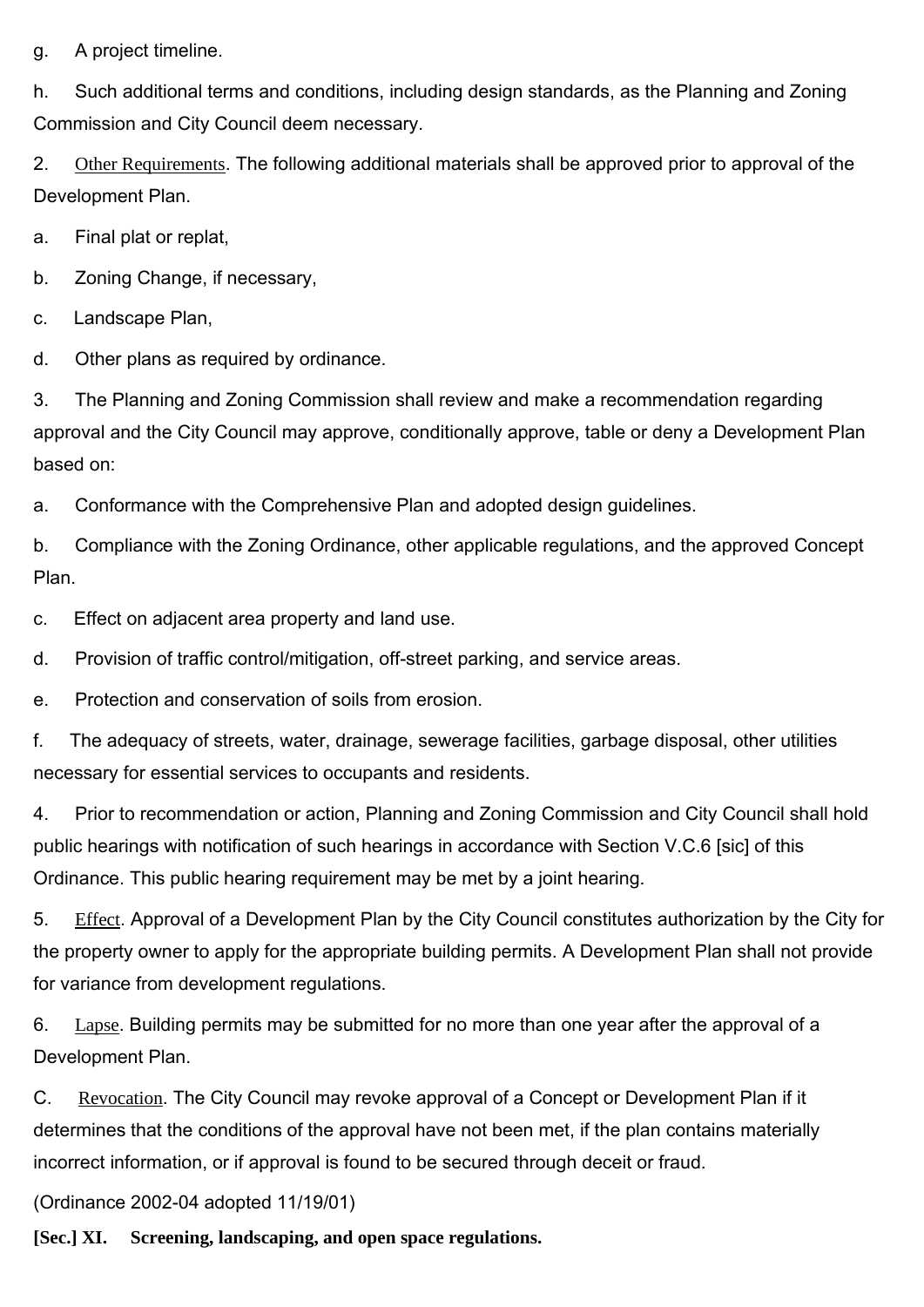A. Screening. A continuous unbroken and solid visual screen of masonry construction, natural hedge at maturity (2 Years), or combination thereof of not less than 6 feet and not more than 8 feet in height shall be required upon construction, alteration or use, as follows:

1. When a district or specially permitted use, other than single-family residential, is adjacent to a single-family residential district or a nonresidential use is adjacent to a residential use, a solid screening wall shall be required.

2. In all districts to screen a service or loading area from the view of any public street, City park, or adjacent residential property.

3. In all districts, other than single-family residential to screen the open storage of materials or equipment.

4. For screening located between districts, the owner of the non-single-family or nonresidential property shall be responsible for the construction and maintenance of screening.

5. All vegetative screening shall be maintained in a healthy and growing condition.

B. Screening of Trash/Recycling Containers. Trash and recycling containers shall be located on the side or rear of the building and screened from public view on 4 sides, using an enclosure that is 7' tall or of a height that is a minimum of 1' above the top of the container, whichever is taller, and secured by an enclosure gate as described below. Screening materials shall be comprised of a wall that has a similar finish to the primary structure, or a combination of trees and shrubs that will result in solid screening within 2 years. All vegetative screening shall be maintained in a healthy and growing condition.

1. Fence posts supporting the enclosure gates shall be rust-protected metal, concrete based masonry, or concrete pillars.

2. 6" concrete-filled steel bollards shall be located to protect the enclosure from truck operations.

3. Enclosures shall have steel gates and tie-backs to secure them in an open position, and fasteners to keep them closed.

4. Screening shall be maintained at all times.

C. Non-single-family Residential Landscaping.

1. Compliance.

a. Prior to approval of a Development Plan in the Site Plan review and approval process, a Landscape Plan shall be submitted by the property owner and approved by the City Council with consideration of a recommendation from the Planning and Zoning Commission.

b. Prior to issuance of any Certificate of Occupancy, all landscaping requirements herein shall be conformed to.

c. If installation is impractical due to the season, a cash deposit or surety bond equal to the cost of materials and installation shall be provided to the City from the property owner and a Certificate of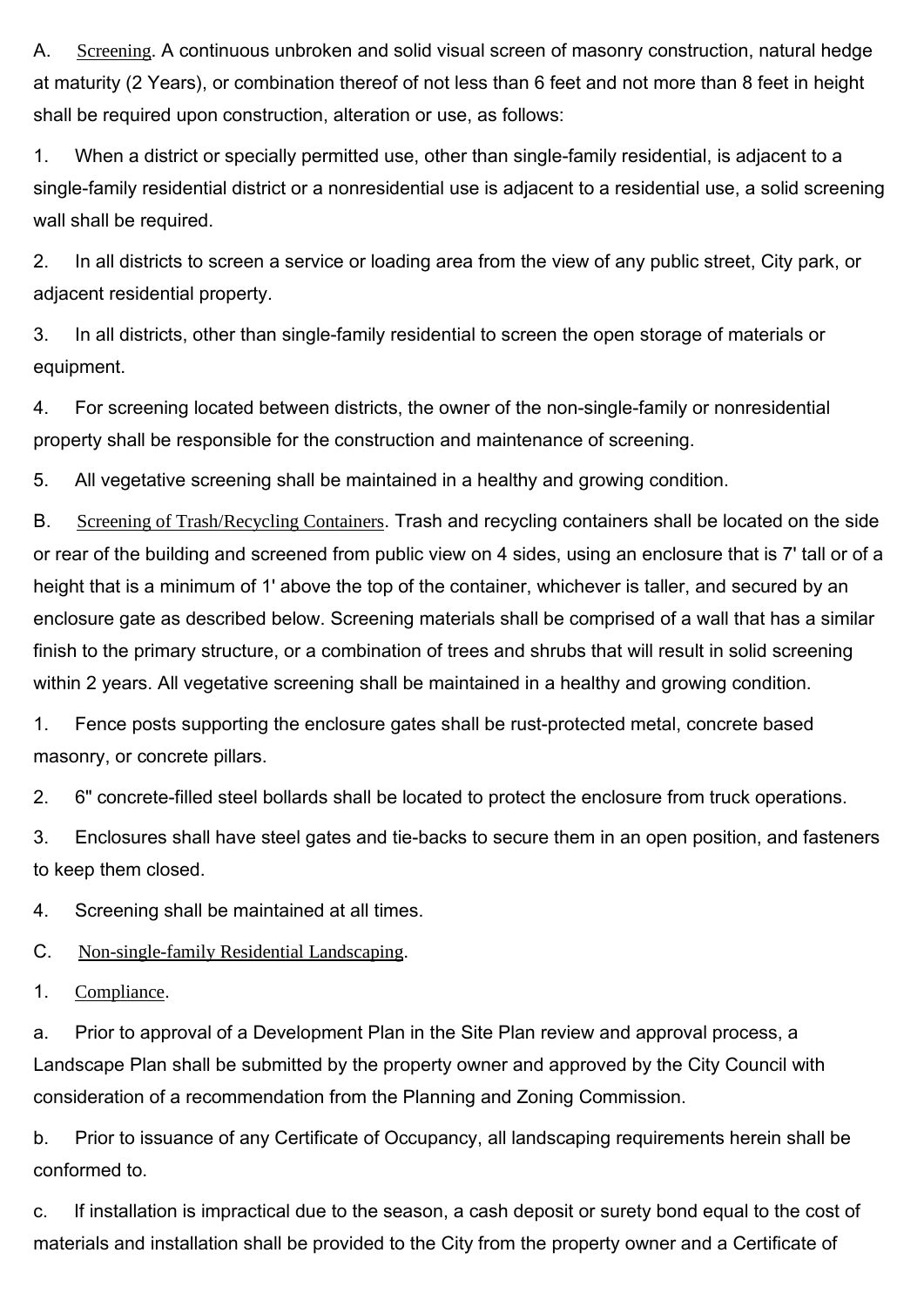Occupancy may be conditionally issued. Upon compliance with the approved Landscape Plan, the City shall refund the deposit or release the bond. If compliance with the Landscape Plan does not take place within 1 year after the issuance of a Certificate of Occupancy, the deposit/bond shall be forfeited and the Certificate of Occupancy may be revoked.

d. If at any time after the issuance of a Certificate of Occupancy, the landscaping that was installed does not conform to the Landscape Plan or standards, the City will issue notice to the property owner citing violation and describing the action required for compliance. The owner shall have 30 days from the date of said notice to reach compliance or obtain City approval of a compliance schedule. Failure to do so constitutes a violation of this ordinance. In addition to any other remedy available to the City, the Certificate of Occupancy may be revoked.

2. Landscape Plan. The Landscape Plan shall be prepared by a landscape architect and shall contain the following information:

a. North indication mark.

b. Date of the Landscape Plan and any revisions.

c. Minimum scale of one inch equal to 30 feet or appropriate scale for legibility.

d. Locations, size and species of all existing trees, or groups of 10 or more trees, noting which are to be preserved, indicating true size of all trees of 3" or greater caliper as measured 4-1/2 feet above natural soil level.

e. Location of all plant and landscaping material to be used, including plants, paving, benches, screens, fountains, statues, earthen berms, ponds (to include depth of water), topography of site, or other landscape features.

f. Identification of all plant material to be used (Common and Botanical).

g. Size of all plant material to be used at time of planting, appropriate spacing shall be indicated on plan.

h. Layout and description of irrigation, sprinkler, or water systems including placement of water sources. A Texas license irrigation seal is necessary on all irrigation plans requiring certification.

i. All common areas, nonresidential, and multifamily landscape areas will be irrigated with a mechanical irrigation system including turf and ground cover areas.

j. Size and location of all existing and proposed utilities, including easements.

k. Details and/or cross-sections as required for clarification.

l. Topography shall include final grade at 1-foot intervals using spot elevations and/or contours to define proposed drainage patterns.

m. Parkways and medians shall indicate a minimum of 6 inches of topsoil.

3. Maintenance. The owner of a property shall be responsible for the maintenance of all landscaping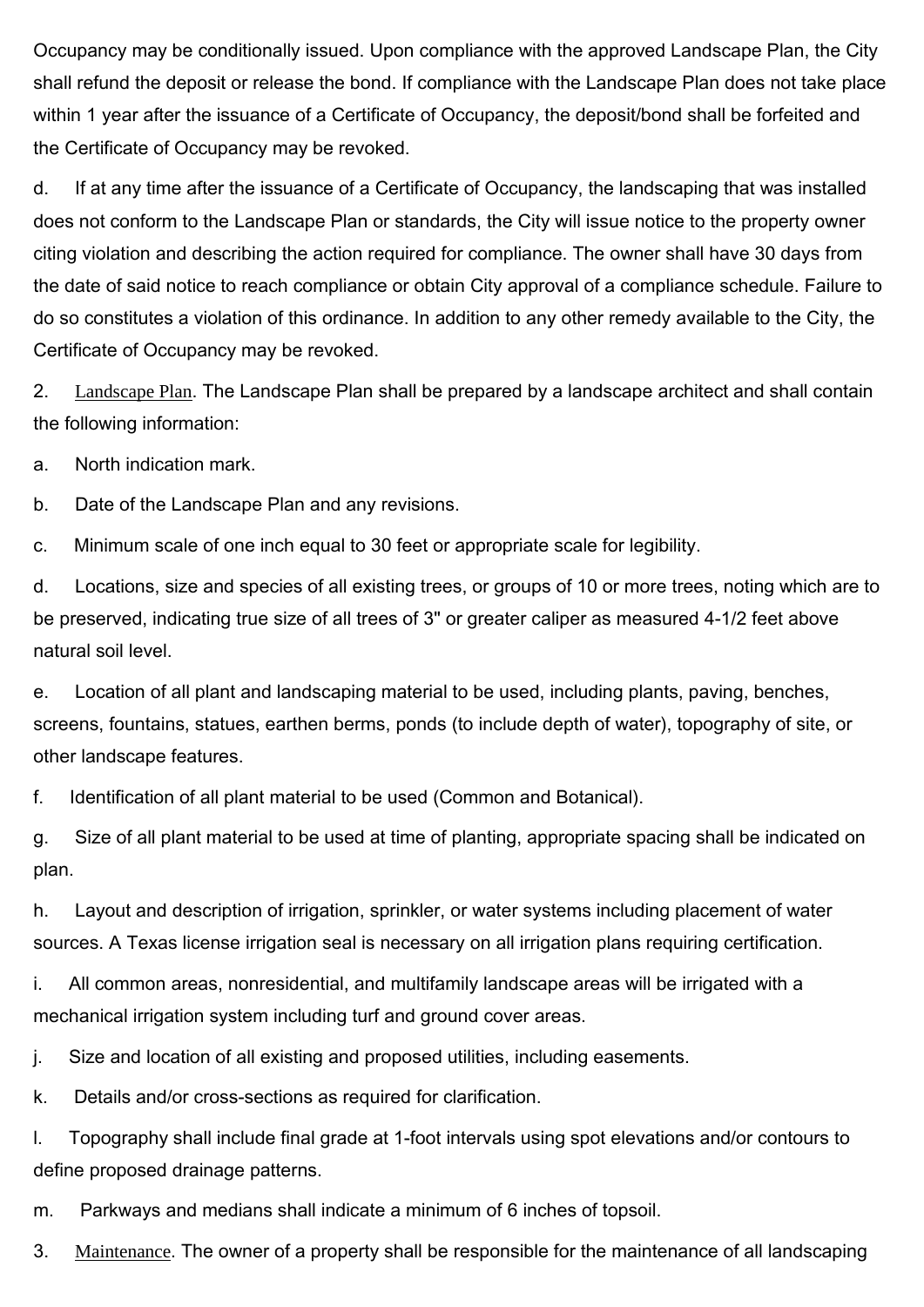required by this ordinance or the approved Landscape Plan. All plant material shall be perpetually maintained in a healthy and growing condition as is appropriate for the season of the year. Required plant materials which die shall be replaced with plant material according to the standards of this ordinance.

4. General Standards. In all districts, the following requirements shall apply, unless otherwise noted below:

a. All required landscaped/open areas shall be covered with living plant material. Mulch and other materials may be used around flower, shrub and tree plantings.

b. Plant materials shall conform to the standards of the Approved Landscape Materials List, Appendix C. Substitutions may be approved in the Landscape Plan. The quantity of plant material proposed and installed must equal or exceed the minimum number of plants required, unless otherwise approved in the Landscape Plan. Unless otherwise noted on the approved Landscape Plan, required plant material may be placed in groupings or utilized in an appropriate planting design.

c. Trees shall have an average spread of crown greater than 15 feet at maturity. Trees having lesser average mature crown may be substituted in equivalency. At time of planting, trees shall be a minimum height of 7 feet and caliper of 2-1/2 inches as measured 4 feet above the natural soil level.

d. Shrubs other than dwarf variety shall be a minimum of 2 feet in height at planting. A screening hedge, where required, shall be planted and maintained so as to form a continuous, unbroken, solid visual screen.

e. Parking areas adjacent to the landscaped perimeter of a street shall be screened by either a berm or shrubs of a height between 18 and 36 inches. The berm or shrubs shall be placed in the landscape area described in Subsection 5(a)(1)(a).

f. Ground covers substituted for grass shall provide complete coverage within one year of planting.

g. Earthen berms shall not exceed a 3:1 slope. All berms shall contain adequate drainage and erosion prevention measures. Berms shall not include construction debris or other substandard materials.

h. Large trees may not be planted closer than four feet to any street, driveway, curb, sidewalk, screening fence, utility lines or any structures. Ornamental trees may be placed closer as approved in the Landscape Plan.

i. Evergreen trees such as conifers intended for screening will have a minimum height of 6 feet at time of planting. Evergreen shrubs intended for required screening shall be a minimum of 7 gallons and capable of attaining 6 feet within two growing seasons.

j. All landscaped areas adjacent to parking or driveways shall be protected by a 6-inch concrete curb (or approved wheel stops where curbs are not provided). No pavement shall be placed closer than four feet to a tree trunk, unless approved root barriers are utilized.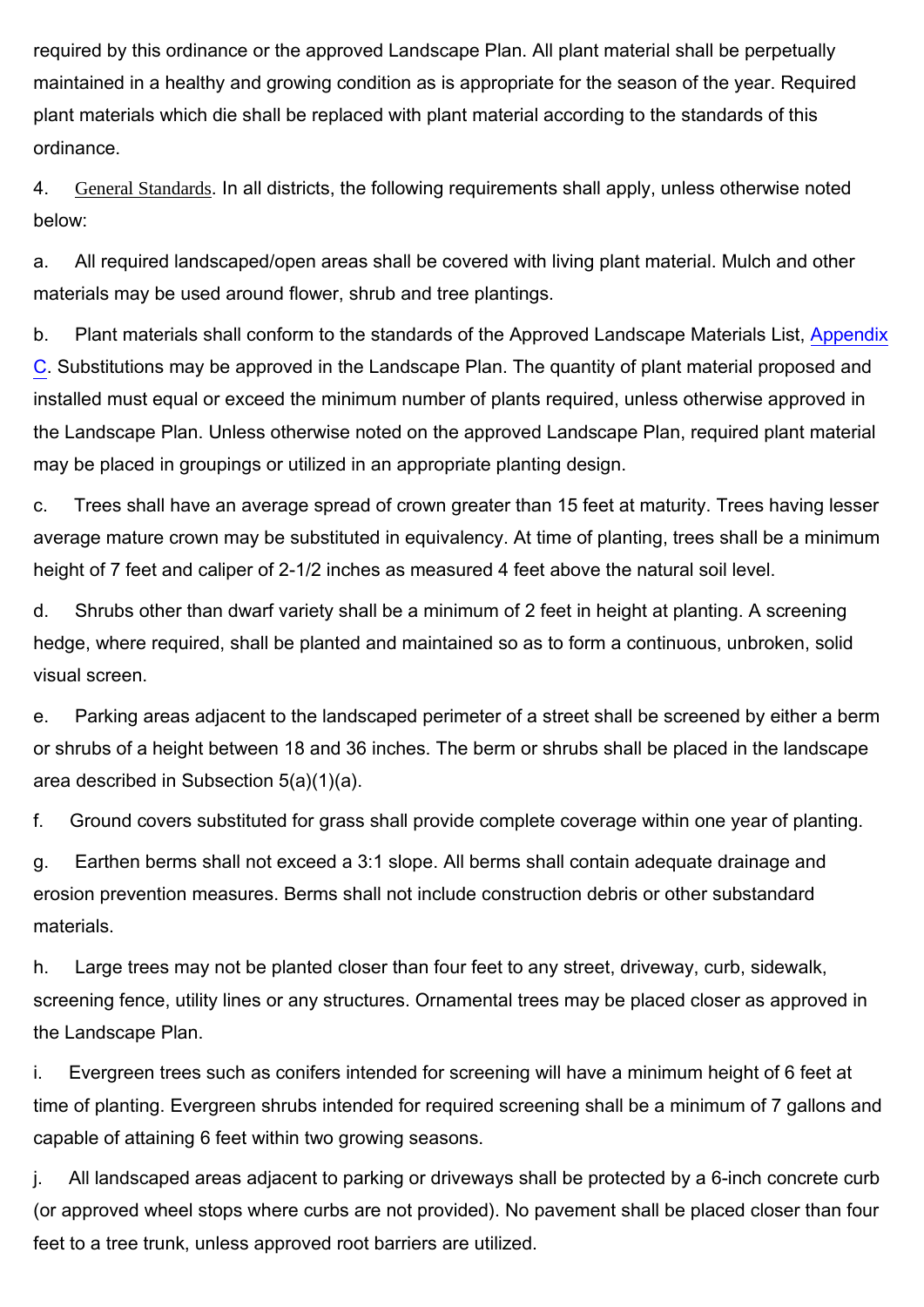k. All driveways shall maintain visibility as required by this ordinance.

l. Ornamental trees may be substituted for large trees at a ratio of 3:1, not to exceed 30% of the required large trees. Ornamental trees shall have a minimum caliper of 2-1/2 inches at time of planting.

m. New or proposed plant materials shall be measured and sized according to the Texas Association of Nurserymen (TAN) standards.

n. Other plant materials in excess of the quantities required may be smaller than required materials.

5. Landscape Area Requirements.

a. Other than single-family residential.

1) Frontage and Perimeter.

a) A minimum landscaped area of 20 feet wide adjacent to the public right-of-way or differing uses shall be approved, installed, and maintained.

b) At least one (1) large three-inch caliper tree and two (2) crepe myrtles shall be installed and maintained in the landscaped area for each 30 feet of linear frontage along the public right-of-way or common boundary with differing uses.

i. Of the large trees installed in the landscaped area along the public right-of-way, a minimum of 50% of the trees shall be six-inch caliper trees.

c) The area contained within the radius of 40 feet from the corner of any intersection shall be preserved and maintained as a landscaped area. This area shall contain at least three (3) large trees.

2) Parking Area Requirements.

a) For each parking space provided, 15 square feet of landscaping area (exclusive of Frontage and Perimeter requirements) shall be approved, installed, and maintained within the boundaries of the parking area.

b) For each 10 parking places, one large tree must be installed and maintained in the landscaped area. Additional shrubs may be required as a condition of the Landscape Plan if necessary.

i. Of the large trees installed in the landscaped areas, a minimum of 50% of the trees shall be six-inch caliper trees.

c) There shall be a large tree within 100 feet of every parking place.

d) Landscaped islands located within the parking lot shall generally be located at the terminus of parking rows. There shall be no more than 15 continuous parking spaces without separation by a landscaped island. Facing aisles of parking must be separated by a landscape island. Landscaped islands shall be a minimum of 100 square feet, not less than 8 feet wide and equal in length to the abutting space. Each landscaped area shall contain at least one large tree. Landscaped islands may be grouped to form larger interior landscaped areas according to an approved Landscape Plan. In landscaped islands where light poles are installed, ornamental trees may be substituted 2:1 for large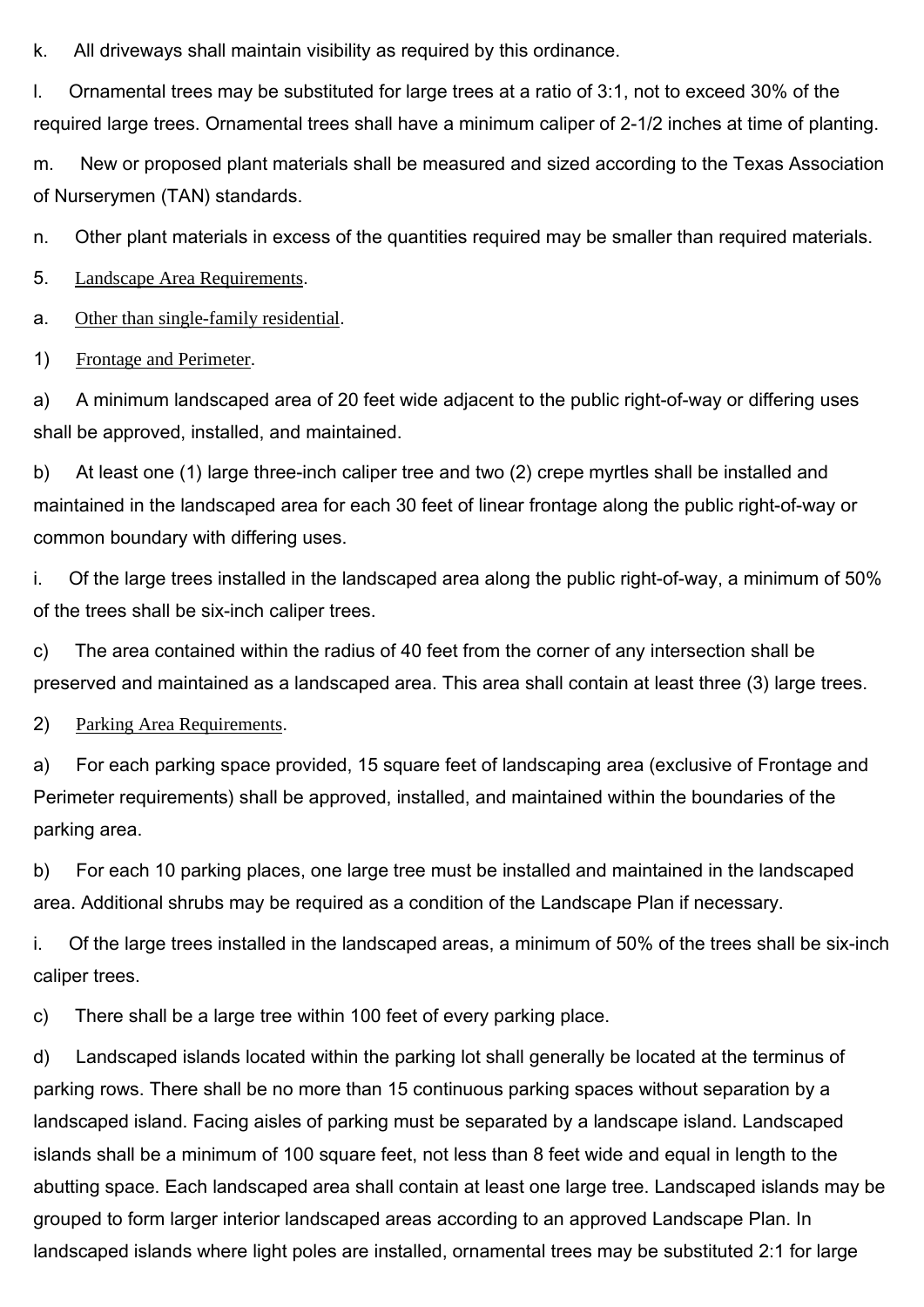trees.

3) Foundation Plantings.

a) Foundation planting trees enhance the pedestrian experience in front of larger buildings by breaking up large impervious surfaces between parking areas and the building.

b) Foundation planting trees shall be placed along the full length of the building along any facade featuring a customer entrance and along any facade abutting public parking areas.

c) Plantings shall include a minimum 3-inch caliper shade tree for every 2,000 square feet of gross building area. Tree species shall be selected from the City's approved Tree List.

d) Small ornamental trees are permitted at a ratio of 4 to 1 instead of 3-inch caliper shade trees.

### b. Single-family Residential.

1) At the time of construction or when a main structure is significantly altered, all single-family residential uses shall have in place or install and maintain the minimum amount of large trees from the approved list according to the provisions of this ordinance. The required trees may be installed within the required yards. Mechanical irrigation is not required for residential properties.

| District           | <b>Large Trees Required</b> |
|--------------------|-----------------------------|
| RE-5, RE-3, and R1 | 6                           |
| R <sub>2</sub>     | 4                           |
| R3X, R4X and MHRX  | 2                           |

2) At the time of construction or when a main structure is significantly altered, all single-family residential lots under twenty-five thousand (25,000) square feet must be graded in accordance with the grading plan and must be covered with vegetation, including sodded grass, living groundcover, mulch and/or decorative stone, in order to help hold the soil in place and prevent erosion prior to the issuance of occupancy. Mulch, living groundcover, and decorative stone may be used for patterns, beds, and erosion cover; however their use shall not be the predominant groundcover.

c. Preservation Credits.

1) Existing healthy trees from the approved plant list may be used to satisfy the requirements of this ordinance. Other species may be used according to an approved landscape plan. Existing trees approved by the City shall be credited as follows: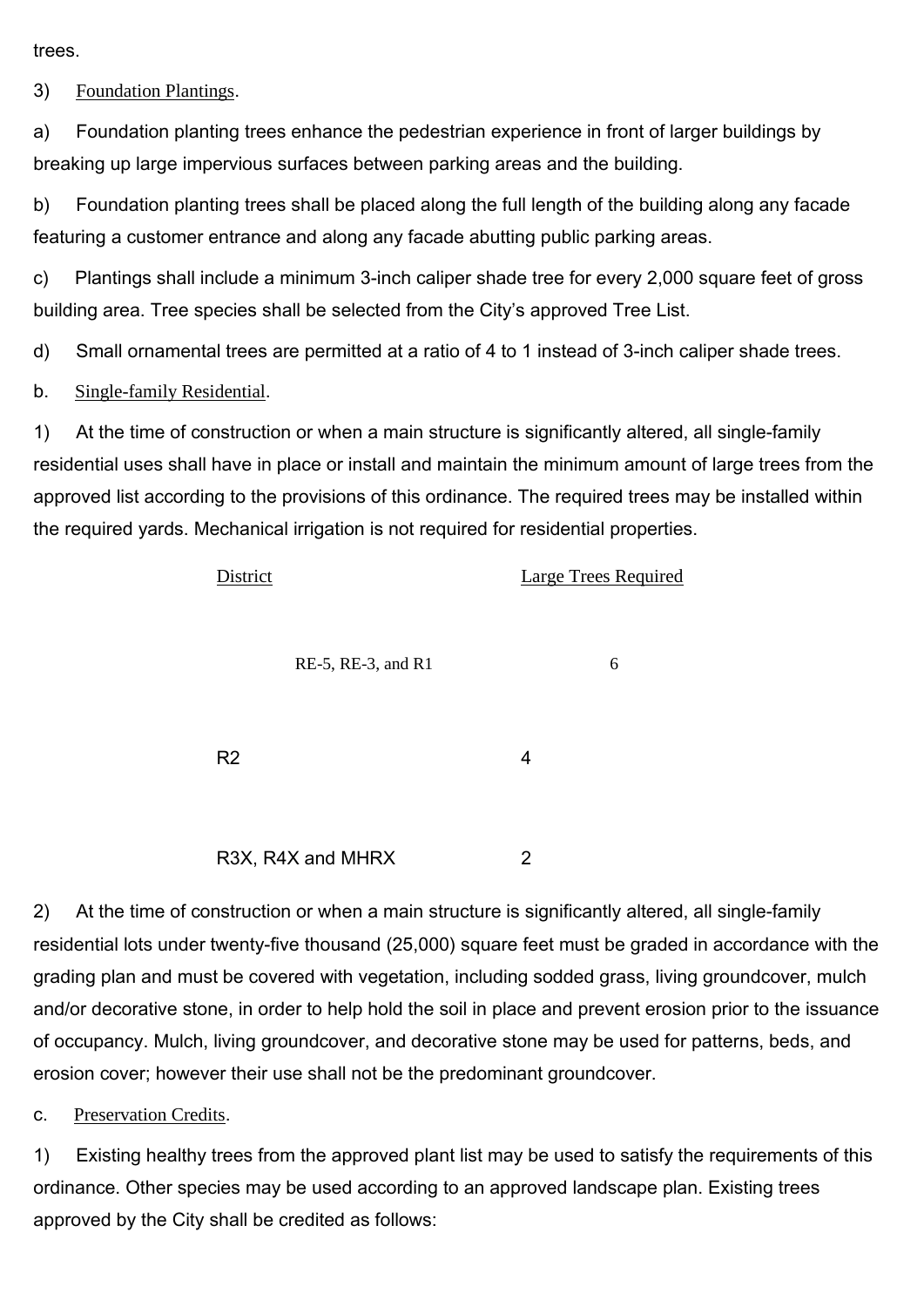6–10" Caliper 2 Large Trees

11–20" Caliper 3 Large Trees

20"+ Caliper 4 Large Trees

2) Existing preserved trees may warrant adjustment of the minimum distance between parking spaces and a large tree.

3) Large groupings of small or understory trees may be considered for preservation credits, approval shall be noted on the Landscape Plan.

4) Credit will be revoked where trees intended for preservation credits are damaged due to construction, broken branches, root disturbance, soil compaction, or soil cut/fill.

6. Application and Fees. Application for Landscape Plan approval shall be received at least 30 days prior to the Planning and Zoning Commission meeting. In compliance with the Code of Ordinances of the City of Oak Point, Texas, the Landscape Plan review fee shall be paid at the time of application.

7. Recommended Plant Materials. Artificial plants or turf are expressly prohibited; however, drought resistant, heat tolerant and native plants are highly recommended. Other species may be approved specifically on the Landscape Plan. The Approved Landscape Materials list is contained in Appendix C.

D. Non-Single-Family Open Space Requirements. For nonresidential developments, 7% of the net lot area shall be provided as open space. The open space may consist of any element that is not one of the following:

- 1. Vehicular paving.
- 2. Required parking lot tree islands.
- 3. Building footprint.
- 4. Utility yards.
- 5. Required landscape edges.

6. Detention ponds without a constant water and not located between the building and street. (Ordinance 2002-04 adopted 11/19/01; Ordinance 2012-10-351, sec. 5, adopted 10/15/12; Ordinance 2016-07-419 adopted 7/18/16)

**[Sec.] XII. Supplemental district regulations. \***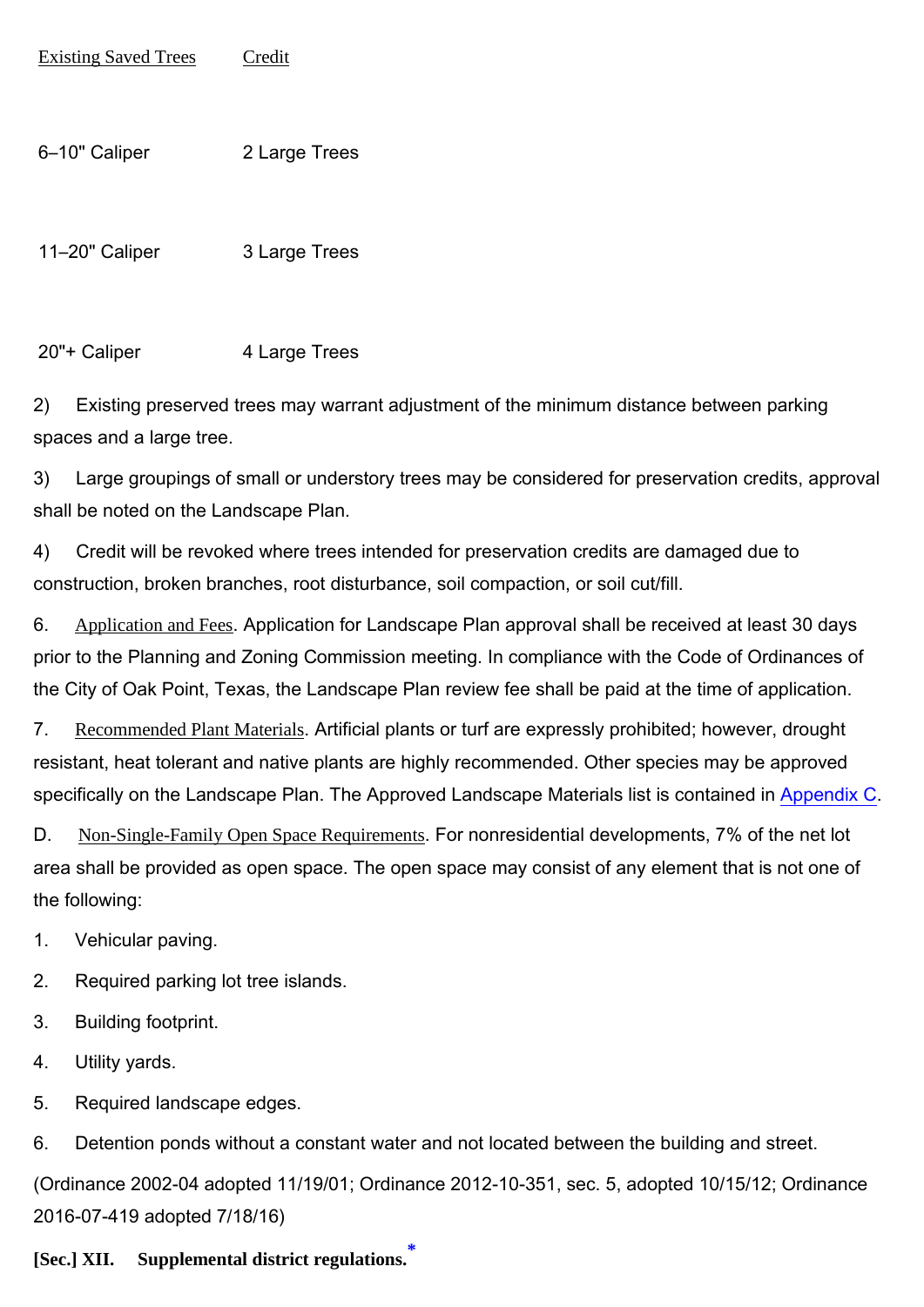### (A) Sale of Alcoholic Beverages.

1. Definitions. For the purposes of this Ordinance, the following definitions shall apply unless the context clearly indicates or requires a different meaning:

*Applicant*: A person who submits or files an original or renewal application with the City of Oak Point, the County Judge, or the Texas Alcoholic Beverage Commission for a license or permit.

*Alcoholic Beverage*: Alcohol, or any beverage containing more than one-half of one percent of alcohol by volume, which is capable of use for beverage purposes, either alone or when diluted.

*Beer*: A malt beverage containing one-half of one percent or more of alcohol by volume and not more than four percent of alcohol by weight, and does not include a beverage designated by label or otherwise by a name other than beer.

*Commission*: The Texas Alcoholic Beverage Commission.

Licensee: A person who is the holder of a license provided in the Texas Alcoholic Beverage Code, as amended, or any agent, servant, or employee of that person.

*Liquor*: Any alcoholic beverage containing alcohol in excess of four percent by weight, unless otherwise indicated. Proof that an alcoholic beverage is alcohol, spirits of wine, whiskey, liquor, wine, brandy, gin, rum, ale, malt liquor, tequila, mescal, habanero or barreteago, is prima facie evidence that it is liquor.

*Mixed Beverage*: One or more servings of a beverage composed in whole or part of an alcoholic beverage in a sealed or unsealed container or [of] any legal size for consumption on the premises where served or sold by the holder of a mixed beverage permit, the holder of a daily temporary mixed beverage permit, the holder of a caterer's permit, the holder of a mixed beverage late hours permit, the holder of a private club registration permit, or the holder of a private club late hours permit.

*On-Premise*: Refers to the site of consumption rather than the site of sale and refers to the sale of alcoholic beverages for on-premises consumption.

*Off-Premise*: Refers to the site of consumption rather than the site of sale and refers to the sale of alcoholic beverages for off-premises consumption.

*Permittee*: A person who is the holder of a permit provided for in the Texas Alcoholic Beverage Code, as amended, or an agent, servant, or employee of that person.

*Premises*: The grounds and all buildings, vehicles, and appurtenances pertaining to the grounds, including any adjacent premises if they are directly or indirectly under the control of the same person.

*Person*: A natural person or association of natural persons, trustee, receiver, partnership, corporation, organization, or the manager, agent, servant, or employee of any of them.

*Private School*: A school maintained by private individuals, religious organizations or corporations, not at public expense, and open only to pupils selected and admitted by the proprietors or governors, or to pupils of a certain religious [religion] or possessing certain qualifications, and generally supported, in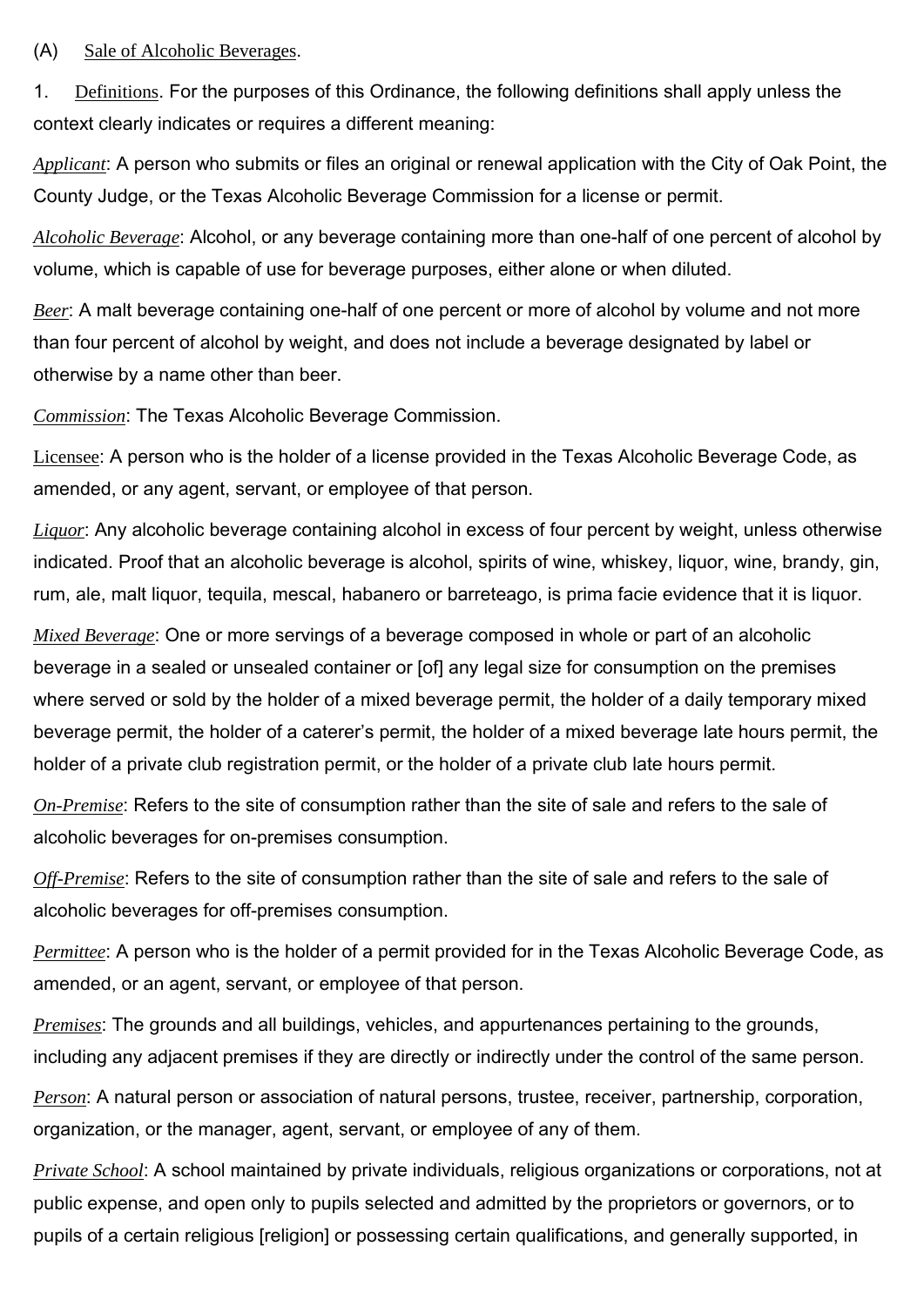part at least, by tuition, fees, or charges.

*Public School*: A school established under the laws of the State (and usually regulated in matters of detail by local authorities), in the various districts, counties, or cities, maintained at the public expense by taxation, and open, usually without charge, to the children of all the residents of the city, City or other district.

*Restaurant*: A place located in a permanent building provided with space and accommodations wherein, in consideration of the payment of money, hot meals are habitually prepared, sold, and served at noon and evening, as the principal business of the place. The term does not include pharmacies, confectionery stores, lunch stands, nightclubs, and filling stations.

*Wine and Vinous Liquor*: The product obtained from the alcoholic fermentation of juice of sound ripe grapes, fruits, berries, or honey, and includes wine coolers.

2. Prohibited Sales. The sale of alcoholic beverages is not allowed in areas zoned for residential use, including, but not limited to, PD Planned Development Districts approved exclusively for residential uses. Except as otherwise specifically allowed by the Texas Alcoholic Beverage Commission or as otherwise provided herein, no alcoholic beverages may be sold within three hundred feet (300') of a church, public school or private school, or public hospital. Measurement of such distance shall be in accordance with the terms of this Ordinance and the Texas Alcoholic Beverage Code, as amended.

**State law references–**Authority of city to prohibit sale in residential areas, V.T.C.A., Alcoholic Beverage Code, secs. 109.31, 109.32; sales near church, school or hospital, V.T.C.A., Alcoholic Beverage Code, sec. 109.33.

3. Permits.

a. Fees Established. The annual permit fee for issuing a license or permit to operate, conduct and maintain a business establishment selling alcoholic beverages in the City is:

(i) For stores with beer and wine sales for off-premises consumption only, and, except as specifically exempted herein, for locations with mixed beverage permits, the permit holder shall pay a fee equal to one-half (1/2) of the state fee for such license and permit in effect at the time of the initial permit application or renewal for the annual permit, as applicable. Such fee shall be in addition to any applicable fee for a food and beverage certificate.

(ii) Exemption. A mixed beverage permit is exempt from the payment of the fee imposed by this Subsection during the three-year period following the issuance of the permit as specified in the Texas Alcoholic Beverage Code.

#### (iii) Payment of Fee.

Term. The permit fee shall be collected when the application for such permit is submitted. This permit shall be valid only for one year (365 days) from the date of its issuance, and if issued during the calendar year, the fee shall be collected in full without reduction and shall be renewed by the applicant annually thereafter during the time that such applicant is engaged in the business of selling alcoholic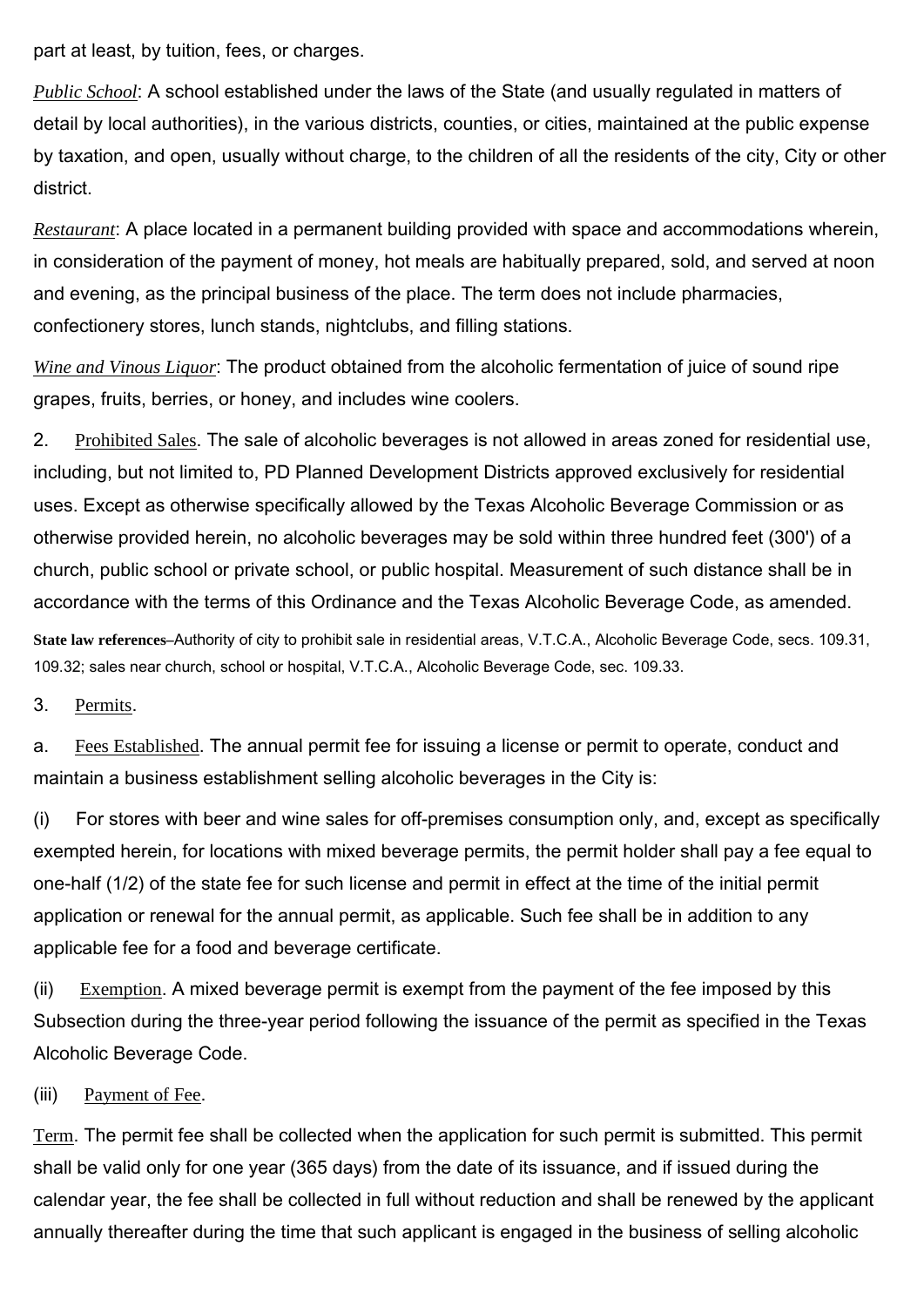beverages within the City. Permit applications shall be filed with the City Clerk.

**State law references–**Local fee authorized on alcoholic beverage permits, V.T.C.A., Alcoholic Beverage Code, sec. 11.38; local fee authorized on alcoholic beverage licenses, V.T.C.A., Alcoholic Beverage Code, sec. 61.36.

4. Zoning Compliance Required. No permit shall be granted under the terms of this Ordinance unless the location at which the business is sought to be established and maintained is a permitted use under the Comprehensive Zoning Ordinance of the city as of or after the effective date thereof.

5. Business Hours. It is unlawful for any person to sell, offer for sale, or deliver any beer, wine or mixed beverages, except within those hours as prescribed in Sections 105.03(b) and 105.05(b) of the Texas Alcoholic Beverage Code, as amended.

#### 6. Specific Use Permit.

a. SUP Required. Except as specifically provided herein, no persons shall manufacture, sell, offer for sale, distribute or engage in any other activity for which a permit or license is required by the Texas Alcoholic Beverage Code within the City without first obtaining a Specific Use Permit to do so from the City. All of the provisions of the Specific Use Permit shall apply as per the City's Comprehensive Zoning Ordinance, as amended. In the event of a conflict between the general regulations governing Specific Use Permits and the provisions contained in this Section, the provisions of this Section shall control.

b. SUP Application. In order for a person to engage in the sale of alcoholic beverages, a formal application for a SUP shall be filed with the City Clerk with the appropriate fee established by the City. The City Clerk shall process the application by submitting to the Planning and Zoning Commission for their review and recommendation to the City Council for approval or disapproval. The Oak Point City Council will consider and approve or disapprove the granting of a SUP for the sale of alcoholic beverages.

c. Compliance with City Codes and Ordinances. Premises used for the sale or consumption of alcoholic beverages shall comply with all applicable City Codes as follows:

(i) Beer and Wine Only. A building utilized for the retail sale of beer and/or wine for off-premises consumption only shall be inspected and shall comply with all applicable local regulations, including, but not limited to, building codes, fire codes, plumbing codes, electrical codes and ordinances.

(ii) Mixed Beverages by Food and Beverage Certificate Holders: A building utilized for the retail sale of mixed beverages for on-premises consumption shall be inspected and shall comply with all applicable local regulations, including, but not limited to, building codes, fire codes, plumbing codes, electrical codes and ordinances.

(iii) Procedures Prior to Issuance of Permit: Before any certificate from the Texas Alcoholic Beverage Commission or other documentation of approval is signed by the City representative, such certificate or documentation shall be submitted to the City Clerk to assure (1) that the application complies with all provisions of this and all applicable ordinances; (2) that a SUP application is officially filed with the payment of applicable fees; (3) that proof is submitted that a representative of the Texas Alcoholic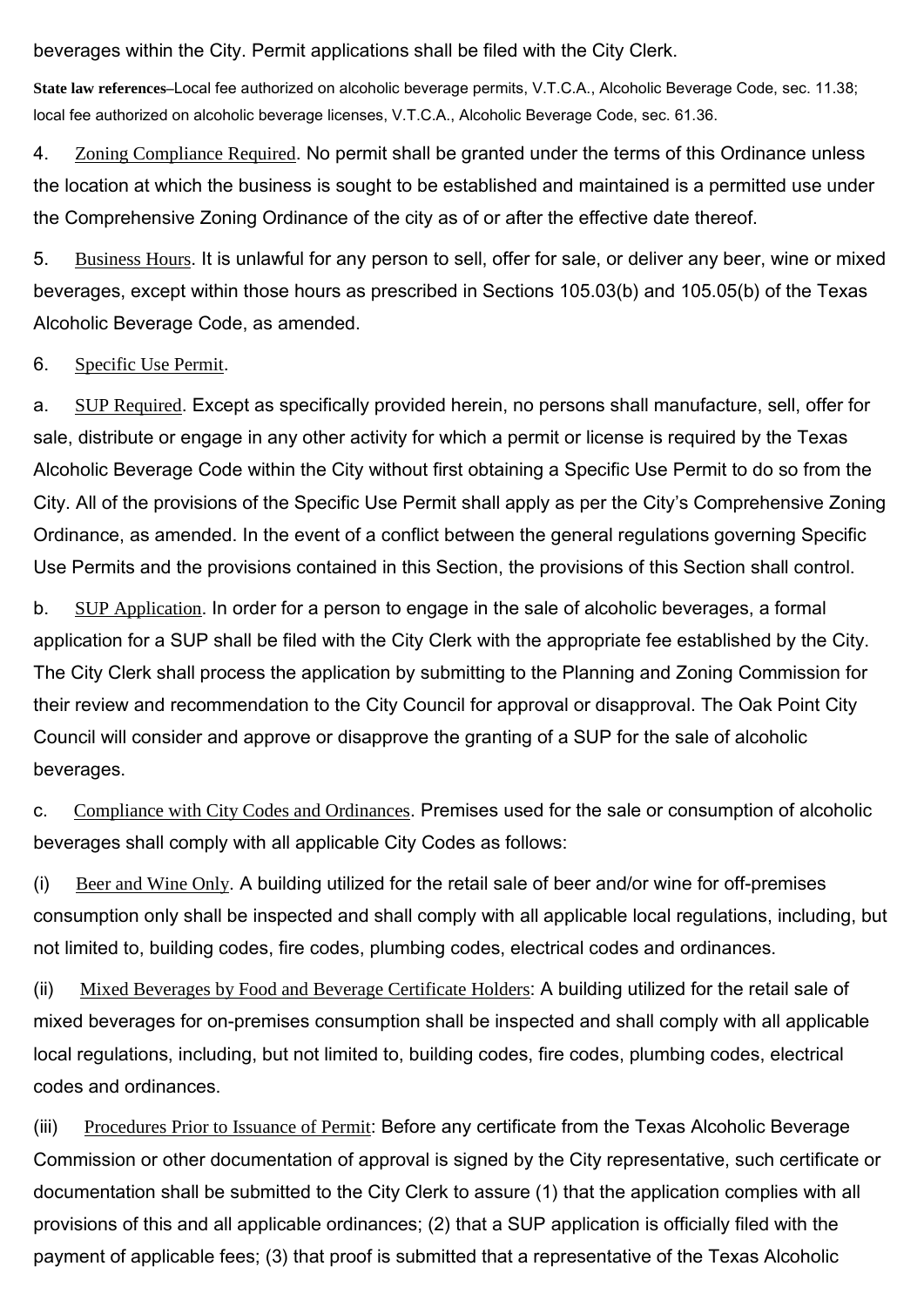Beverage Commission has approved the submittal of an application for license; and (4) that the Chief of Police/Director of Public Safety has reviewed the SUP application.

7. Criteria and Processing of SUP. The following general conditions apply to all Specific Use Permits (SUP) allowing the sale of beer and wine for off-premises consumption only and allowing the sale of mixed beverages by food and beverage certificate holders only:

a. The Applicant must design and operate the establishment for which an SUP is sought in such a manner that the proposed use or actual use of the premises shall not substantially increase traffic congestion or create overcrowding in the establishment or in the immediately surrounding area.

b. The Applicant must comply with applicable licensing and permit provisions of the Texas Alcoholic Beverage Code, as amended from the date of the issuance of the SUP by the City Council.

c. As required, the Applicant shall bear the burden of showing that the establishment does not exceed the limitation on gross receipts from the sales of alcoholic beverages applicable to its license and SUP. The Applicant shall maintain accounting records of the sources of its gross revenue and allow the City to inspect such records during reasonable business hours.

d. The Applicant shall demonstrate that the granting of the SUP would not be detrimental to the public health, safety and/or welfare of the citizens of the City.

e. The Applicant shall, at all times, provide an adequate number of employees for security purposes to adequately control the establishment premises to prevent incidents of drunkenness, disorderly conduct and raucous behavior. The Applicant shall consult with the Chief of Police/Director of Public Safety who shall act in an advisory capacity to determine the number of qualified employees necessary to meet his/her obligation hereunder.

f. The establishment shall provide adequate parking spaces to accommodate its employees and patrons, provided, however, that the number of parking spaces shall never be less than those required for similar uses in that zoning district where the establishment is located.

g. The Applicant shall operate the establishment in such a manner as to prevent excessive noise, dirt, litter and odors in the establishment and in the surrounding area and operate the establishment in such a manner as to minimize disturbance to surrounding property owners and in compliance with all applicable City ordinances and state laws.

h. City Council may deny a SUP if it affirmatively determines that the issuance of such SUP is (a) incompatible with the surrounding uses or property or (b) detrimental or offensive to the neighborhood or contrary to the health, safety, and general welfare of the City and its inhabitants.

i. A Specific Use Permit issued under this Ordinance runs with the property and is not affected by a change in the owner of [or] lessee of a permitted establishment; provided however, that the owner or lessee to whom the premises has been transferred shall within ten (10) business days of such transfer notify the City Clerk of such change in ownership or control of the premises for which the SUP was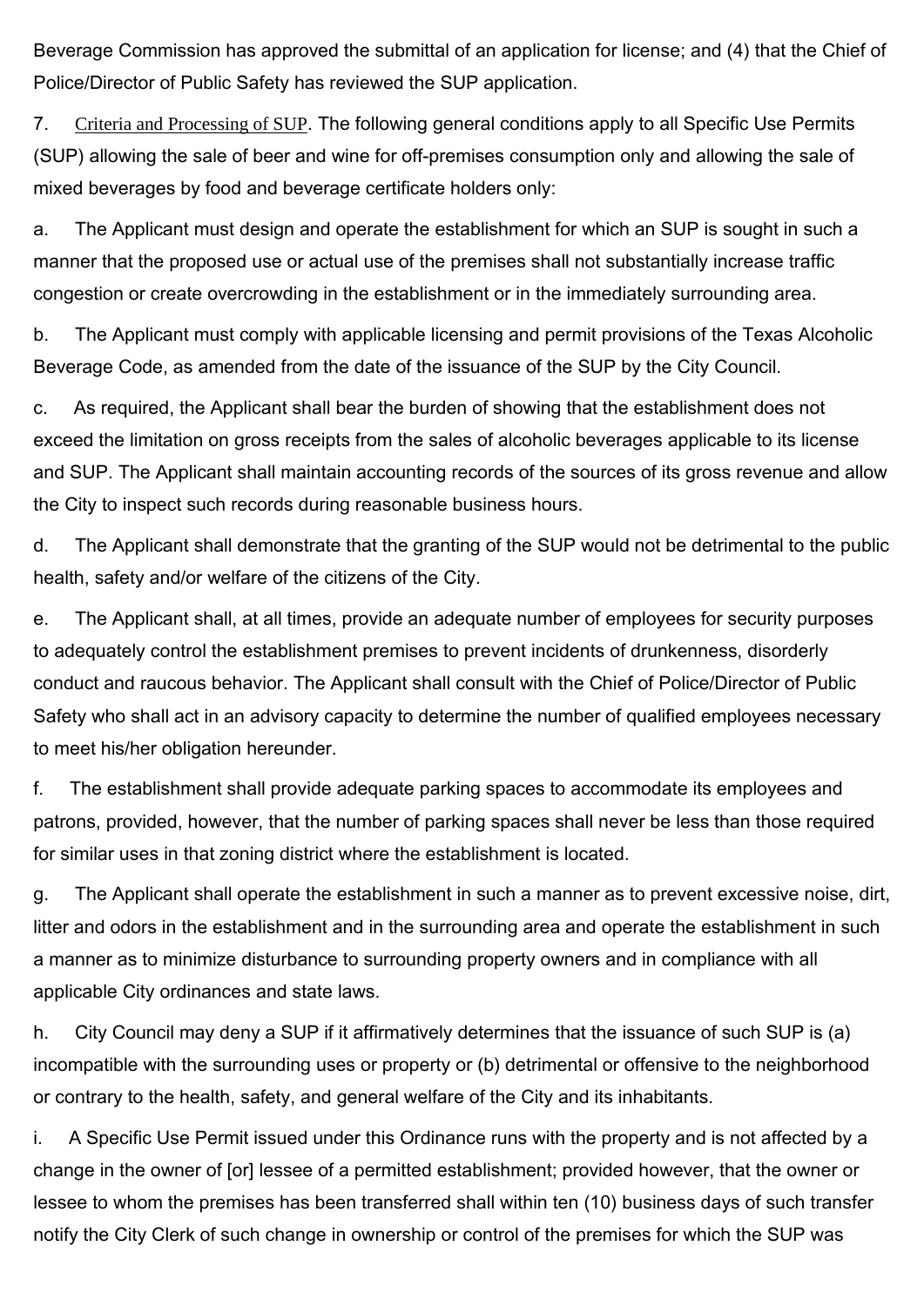#### issued.

j. All Specific Use Permits issued under this Ordinance shall be further conditioned that the same may be discontinued if the use for which the SUP was granted ceases to be operated at the permitted location for a minimum period of six (6) continuous months, or as otherwise provided for the revocation of SUPs, as outlined in the Comprehensive Zoning Ordinance, as amended.

8. Methods for Determining Distance Measurement.

a. Church or Public Hospital. The measurement of the distance between the place of business where alcoholic beverages are sold and a church or public hospital shall be along the property lines of the street fronts and from front door to front door, and in a direct line across intersections.

b. Public or Private School. The measurement of distance between the place of business where alcoholic beverages are sold and a public or private school shall be:

(i) In a direct line from the property line of the public or private school to the property line of the place of business and in a direct line across intersections.

9. Exception to Distance Requirements: Upon receipt of a request, the Planning and Zoning Commission will consider and make a recommendation to the City Council to consider an exception to reduce the distance requirement contained in Section B [subsection 2.] above and the City Council shall take final action on such recommendation based upon the criteria specified hereinbelow:

a. A Planning and Zoning Commission recommendation to reduce the distance requirement and final action of the City Council to allow such reduction shall be based upon the following: City Council may allow an exception upon proof by the Applicant that he/she meets the following criteria: (a) documented approval from surrounding property owners within the distance requirements for which the exception is sought; (b) proof of preliminary approval from the Texas Alcoholic Beverage Commission; (c) a determination by the City Council that the enforcement of the regulations in a particular instance is not in the best interest of the public; and (d) after consideration of the health, safety and welfare of the public and the equities of such regulation, the City Council determines that the exception is in the best interest of the community.

b. The City Council shall have the authority to grant an exception under this Section for temporary special events after review and recommendation by the Planning and Zoning Commission. For such events, both the Planning and Zoning Commission and the City Council shall consider: hours of the event, impact on surrounding area; estimated number of participants; personal and property security; duration and other health, safety and welfare considerations as deemed appropriate and necessary by the City Council.

c. No exception may be granted hereunder except after a public hearing for which notice has been given to owners of real property within 300 feet (or 1,000 feet if applicable) of the location of the proposed business or of the proposed location for temporary special event. Such notice must be given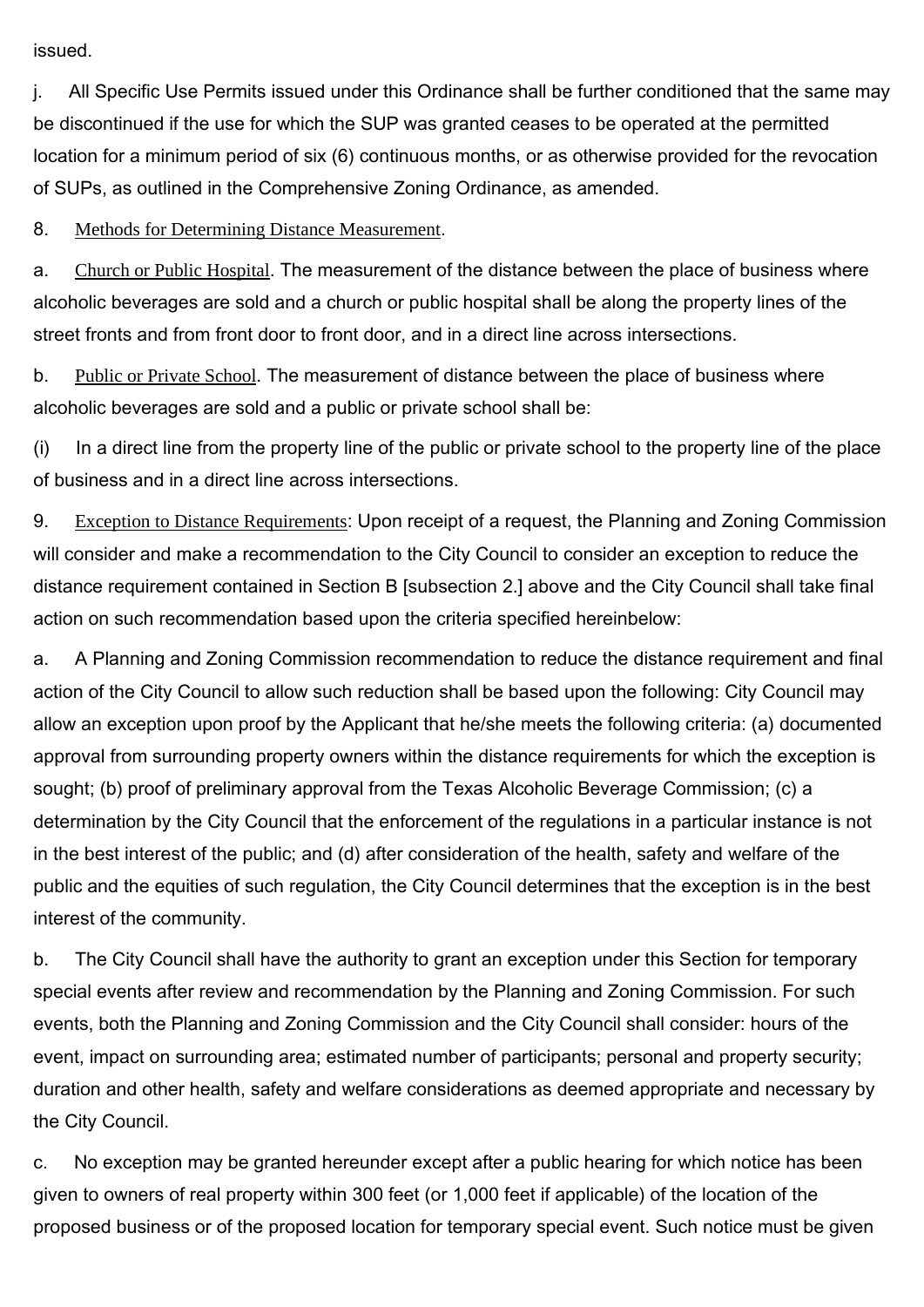not less than ten (10) days before the date set for hearing.

#### 10. Possession or Consumption Prohibited in Certain Areas.

a. Athletic Fields, Parks, or Public Areas: It shall be unlawful for any person to possess an open alcoholic beverage container or consume any alcoholic beverage in any City-owned or City-controlled athletic field and all parking lots servicing such athletic fields except as specifically approved by the City Council, ordinance, or City Council approved policy which governs such conduct. It shall be unlawful for any person to possess an open alcoholic beverage container or consume any alcoholic beverage, as defined by the Texas Alcoholic Beverage Code, in any City-owned or City-controlled park, including reserved area(s) within any park, playground, recreation center or any other area in the City owned or used by the City and devoted to active or passive recreation, including all planted expressways, all parking lots servicing parks and public areas, parkways, triangles, and traffic islands maintained by the City except as specifically approved by the City Council, ordinance, or City Council approved policy which governs such conduct.

b. Schools and School Activities: It shall be unlawful for any person to possess an open container or consume any alcoholic beverage on a public street, public alley, or public sidewalk within 1,000 feet of the property line of a facility that is a public or private school, including a parochial school, that provides all or any part of pre-kindergarten through twelfth grade in the buildings or on the grounds of any public school in the City limits or at any school-related activity conducted within the City limits.

11. Miscellaneous Provisions: Reserved for Expansion.

(B) Industrialized/Modular Housing. In addition to any other applicable regulations in any district zoned for single-family residential use, industrialized/modular housing must comply with the following additional provisions. For purposes of this Section, "industrialized/modular housing" means industrialized/modular housing as defined by Section 1202.002 of the Texas Occupations Code, as amended.

(1) Industrialized/modular housing must have all local permits and licenses that are applicable to other single-family residential dwellings.

(2) Industrialized/modular housing must have a value equal to or greater than the median taxable value of each single-family residential dwelling located within 500 feet of the lot on which the industrialized/modular housing is proposed to be located, as determined by the most recent certified tax appraisal roll of the appraisal district. For purposes of this subparagraph, the "value" of the industrialized/modular housing means the taxable value of the industrialized/modular housing and the lot after installation of the industrialized/modular housing.

(3) Industrialized/modular housing must have exterior siding, roofing, roof pitch, foundation fascia, and fenestration compatible with the single-family residential dwellings located within 500 feet of the lot on which the industrialized/modular housing is proposed to be located. "Compatible" as used in this subparagraph means similar in application, color, materials, pattern, quality, shape, size, slope, and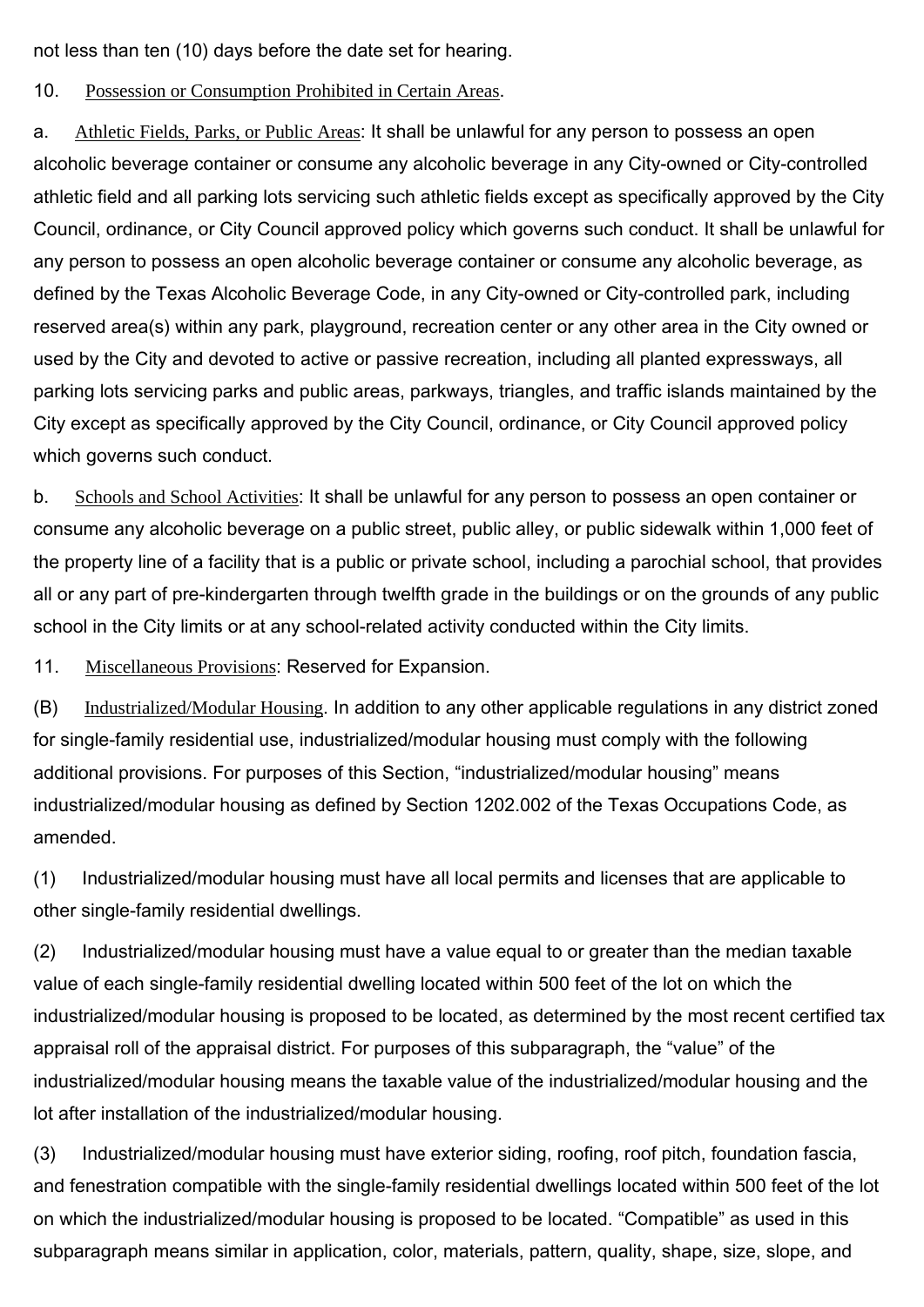other characteristics, but does not necessarily mean identical. The burden is on the property owner or applicant to supply proof of compatibility. The property owner or applicant may appeal a decision of the building official to deny a permit due to lack of compatibility to the Board of Adjustment.

(4) Industrialized/modular housing must comply with municipal aesthetic standards; yard, lot, and space regulations; subdivision regulations; landscaping; and any other regulations applicable to singlefamily residential dwellings.

(5) Industrialized/modular housing must be securely fixed to a permanent foundation.

**State law references–**Industrialized housing and buildings, V.T.C.A., Occupations Code, ch. 1202; municipal authority regarding industrialized housing and buildings, V.T.C.A., Occupations Code, sec. 1202.251 et seq.

(Ordinance 2005-04-1, secs. 3, 4, adopted 4/18/05; Ordinance 2005-04-7, sec. 2, adopted 4/18/05)

# **[Sec.] XIII. Certificate of occupancy.**

A. A Certificate of Occupancy shall be required for any of the following:

- (1) Occupancy and use of a building hereafter erected or structurally altered.
- (2) Change in use of an existing building or land to a different use.
- (3) Occupancy and use of otherwise vacant land.
- (4) Any change in the use of a nonconforming use.

(5) Any change of ownership or occupancy of a residential dwelling unit, multifamily dwelling unit, residential dwelling units inside mobile home park districts or commercial buildings.

B. Procedure for New or Altered Buildings. Written application for a Certificate of Occupancy for a new structure or an existing structure which is being altered shall be submitted at the time of application for the appropriate building permit. No certificate shall be issued until the completed construction or alteration conforms with the provisions of all City Ordinances.

C. Procedure for Vacant Land, Change in Building Use, or Change in Use of a Nonconforming Use. Written application for a Certificate of Occupancy for the use of vacant land, or for a change in the use of land or a building, or for a change in a nonconforming use to a conforming use shall be submitted by the property owner. No certificate shall be issued unless the desired use conforms with the provisions of all City Ordinances.

D. Procedure for Change of Ownership or Occupancy. Upon change of ownership or a change of occupancy in a residential dwelling unit, multifamily dwelling unit, residential dwelling units inside a mobile home park district or commercial building, the owner, his agent or the occupant of such dwelling unit shall request a certificate of occupancy from the Building Official of the City of Oak Point. The Building Official or his authorized representative shall issue a certificate of occupancy stating that the residential dwelling unit, multifamily dwelling unit, residential dwelling unit inside a mobile home park district or commercial building complies with all federal, state and local requirements applicable to buildings and building projects or shall direct the owner to take such action as is required to bring the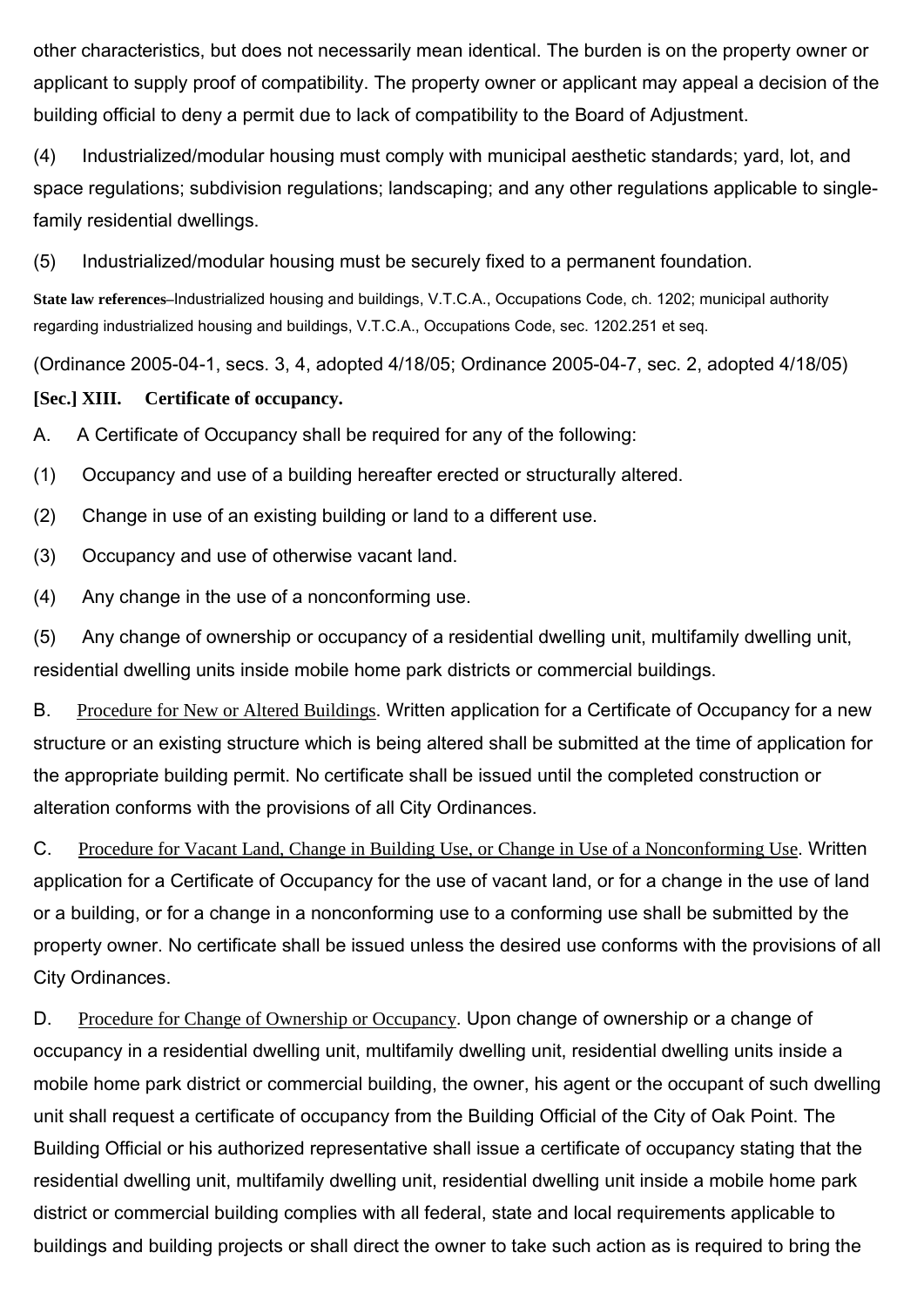building premises into compliance with such federal, state, and local requirements before it can be occupied. The fee for such inspection shall be established in the Fee Schedule contained in Appendix "A" of the Code of Ordinances.

E. Contents. Every Certificate of Occupancy shall identify the location, use, and the property owner and state that the structure and/or proposed use conforms to all provisions of City Ordinances.

F. Temporary Certificate. Pending issuance of a regular certificate, a temporary Certificate of Occupancy may be issued for occupancy during completion of alterations or partial occupancy during its completion. Such temporary certificate shall be valid for no more than 30 days. Such temporary certificates shall not be construed as in any way altering the respective rights, duties or obligations of the owners or of the City relating to the use or occupancy of the premises or any other matter covered under this Ordinance. Failure to abide by conditions given under a temporary certificate shall be grounds for revocation.

G. Authority. The Building Inspector shall have authority of approval or denial of an application for a Certificate of Occupancy. Appeal regarding exercise of such authority shall be heard by the Board of Adjustment.

(Ordinance 2002-04 adopted 11/19/01; Ordinance 2004-04-03 adopted 4/19/04)

### **[Sec.] XIV. Nonconforming uses, structures and lots.**

A. A nonconforming status shall exist only when:

1. A use or structure not conforming to the regulations prescribed herein, which was in existence and lawfully operating according to previous Zoning Ordinances or which was deemed a nonconforming use thereunder, prior to passage of this Zoning Ordinance.

2. The use or structure existed when the land occupied by the use or structure was annexed into the City and has continuously existed as a nonconforming use.

3. A lot or tract of land that was platted and filed of record prior to adoption of Zoning Ordinance No. 2002-04, and not currently in compliance with zoning size standards shall be deemed a nonconforming lot. It shall retain its status as a nonconforming lot or tract, if by replat the square footage within the lot or tract is increased, but not if square footage within the lot or tract is decreased.

B. No nonconforming use or structure may be expanded or increased beyond the lot or tract upon which such nonconforming use is located as of the effective date of this Ordinance.

C. Repairs and normal maintenance may be made to a nonconforming structure provided that no significant alteration shall be made except those required by law or ordinance, unless the structure is changed to a conforming use.

D. Any nonconforming use may be changed to a conforming use. Once such change is made, the use shall not be changed back to a nonconforming use.

E. For a conforming use located in a nonconforming structure, the use may be changed to another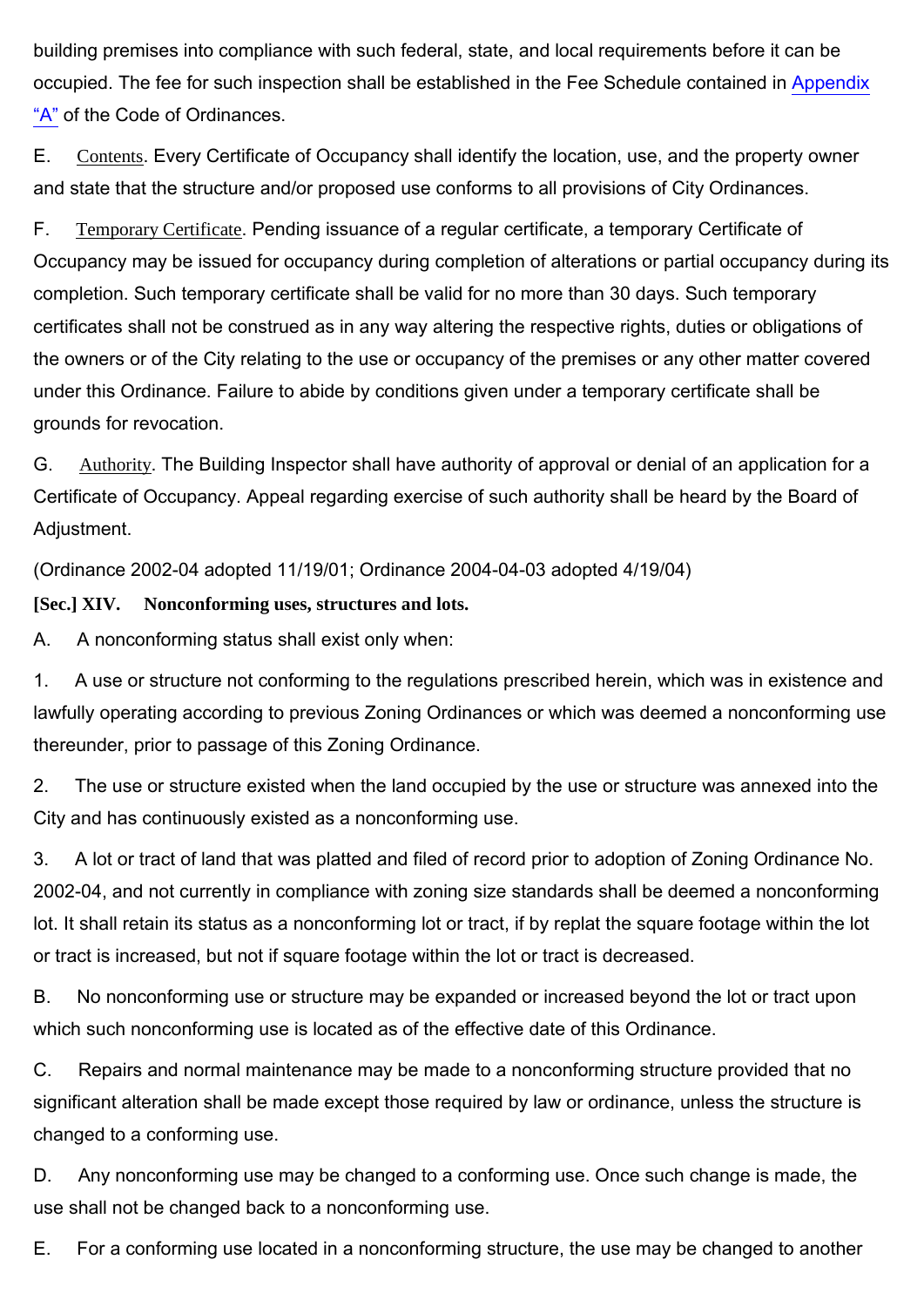conforming use through a Certificate of Occupancy.

F. Whenever a nonconforming use is abandoned, all nonconforming rights shall cease and the use of the premises shall thenceforth be in conformity with this Ordinance. Abandonment shall involve the intent of the user or owner to discontinue a nonconforming use for a period of at least 6 months and shall be construed as conclusive proof of intent to abandon the nonconforming use. Any nonconforming use which, not involving a permanent structure, is moved from the premises shall be considered to have been abandoned.

G. If the structure occupied by a nonconforming use is destroyed by any cause, it may not be rebuilt except to conform to the provisions of this Ordinance. In the case of partial destruction not exceeding 60% of its reasonable value, reconstruction shall be permitted.

H. The size or function of the nonconforming use shall not be expanded.

(Ordinance 2002-04 adopted 11/19/01; Ordinance 2005-12-02, sec. 2, adopted 12/19/05)

**[Sec.] XV. Amendments and zoning changes.**

Sec. 1. Intent.

a. Related to PD: To define the required process for adoption of an approved Detailed Development Plan as a formal PD.

b. Amendments to Zoning Ordinances: To define the required process for any other zoning change request.

Sec. 2. Authority to Amend Ordinance. The City Council may, after a final report by the Planning and Zoning Commission and properly held public hearings as required by law, amend, supplement, or otherwise change the provisions herein provided or the boundaries of the districts as specified on the Zoning Map. Amendments as such may be brought for consideration by order of the City Council, initiation by the Planning and Zoning Commission or as requested by the property owner or authorized representative of the property owner (proof of ownership and authorization may be required). In no case shall the City Council take action on any zoning request prior to recommendation by the Planning and Zoning Commission. An application on a proposed zoning change initiated by a property owner or authorized representative must be received at least 30 days in advance of the Commission meeting for consideration. The application must clearly identify the area under consideration by an appropriate legal description or metes and bounds and the current and proposed zoning. The application fee (according to Appendix A, Article 15.000 [Section A5.003] of the Code of Ordinances of the City of Oak Point) shall be received at time of submission.

a. Non-single-family Residential Site Plan Requirements. All uses, with the exception of single-family residential, shall require review and approval of a Site Plan prior to issuance of building permits. The Site Plan process and approval shall consist of a Concept Plan review and approval and a Development Plan review and approval. All applications for review must be received 30 days prior to the appropriate Commission meeting. Review fees in compliance with the Code of Ordinances of the City of Oak Point,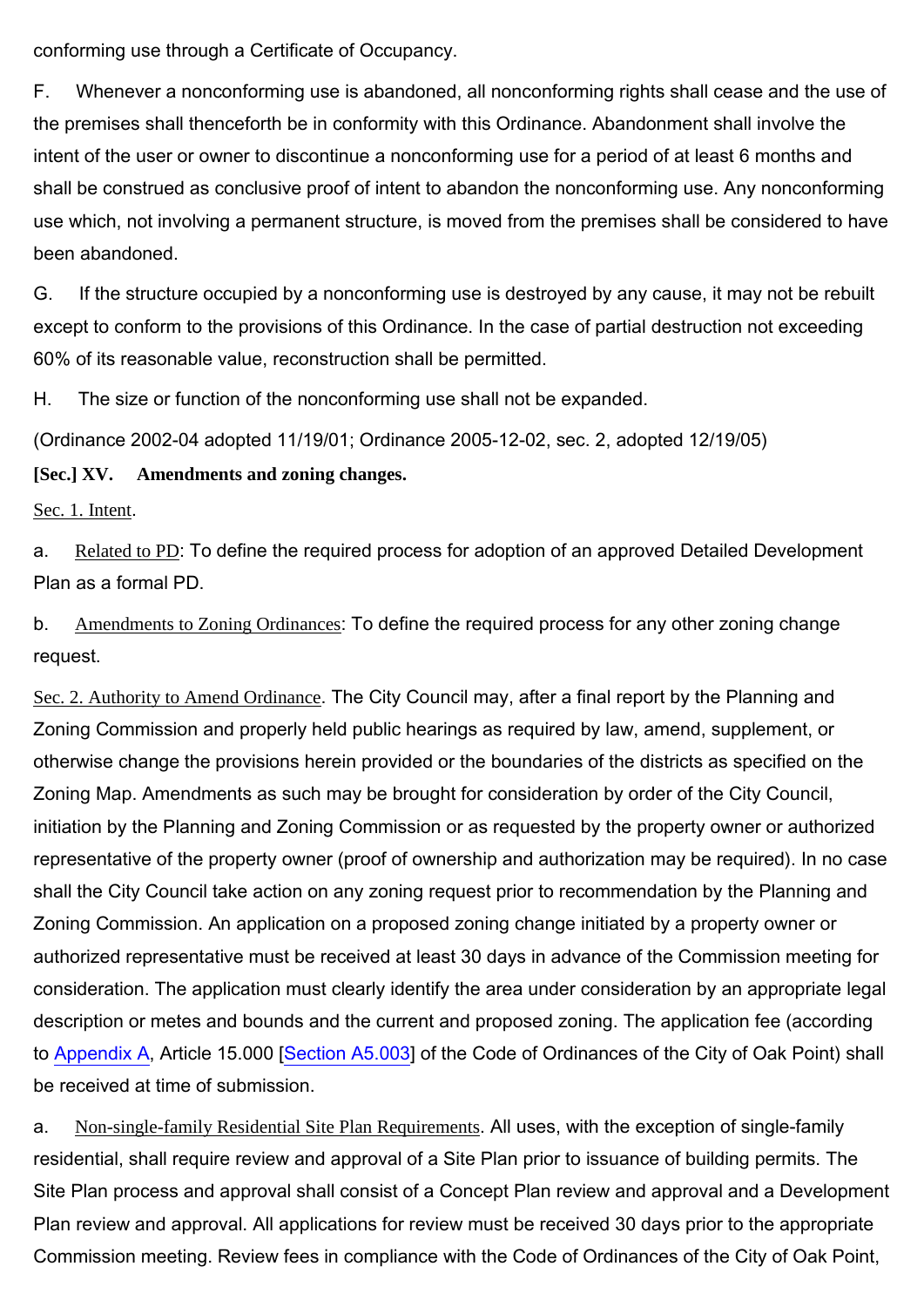Texas must be received with the application.

1) Concept Plan.

a) The Concept Plan application shall include the information listed below on a one-dimensional scaled drawing. The drawing shall include existing and proposed site conditions and improvements:

1) Site boundaries, bearings, dimensions, site acreage and square footage, and notation of distance from nearest street intersection.

2) Location map, north arrow, scale and title block identifying the site.

3) Topography at five-foot contours or less.

4) Natural features including tree masses, floodplains, drainageways, and creeks.

5) Proposed reclamation of floodplain area, if applicable, with acreage.

6) Property identification, current zoning, proposed zoning (if applicable) and description of land use.

7) Areas of special use within plan area.

8) Building sites (including maximum building intensity, density, height and use restrictions as appropriate). Illustration of the approximate shape and placement of buildings.

9) Public streets and private drives with pavement widths, right-of-way, median openings, turn lanes (including storage and transition space), and driveways (including those on adjacent property) with approximate dimensions.

10) Distances (edge to edge) between existing and proposed driveways and streets.

11) Existing and proposed easements.

12) Proposed dedications for public use or rights-of-way.

13) Phases of development, including areas, building sites, land use and other improvements to be constructed in individual phases.

b) The Planning and Zoning Commission shall review and make recommendation regarding approval and the City Council may approve, conditionally approve, table or deny a Concept Plan based on:

1) Compliance with the Comprehensive Plan and adopted design studies.

2) Compliance with the Zoning Ordinance and other applicable development regulations.

3) Impact on the natural resources of the area.

4) Effect on adjacent area property and land use.

c) Effect. Approval of a Concept Plan by the City Council constitutes authorization by the City for the property owner to submit an application for approval of a Development Plan subject to compliance with any condition attached to the approval of the Concept Plan. A Concept Plan shall not provide for variance from development regulations.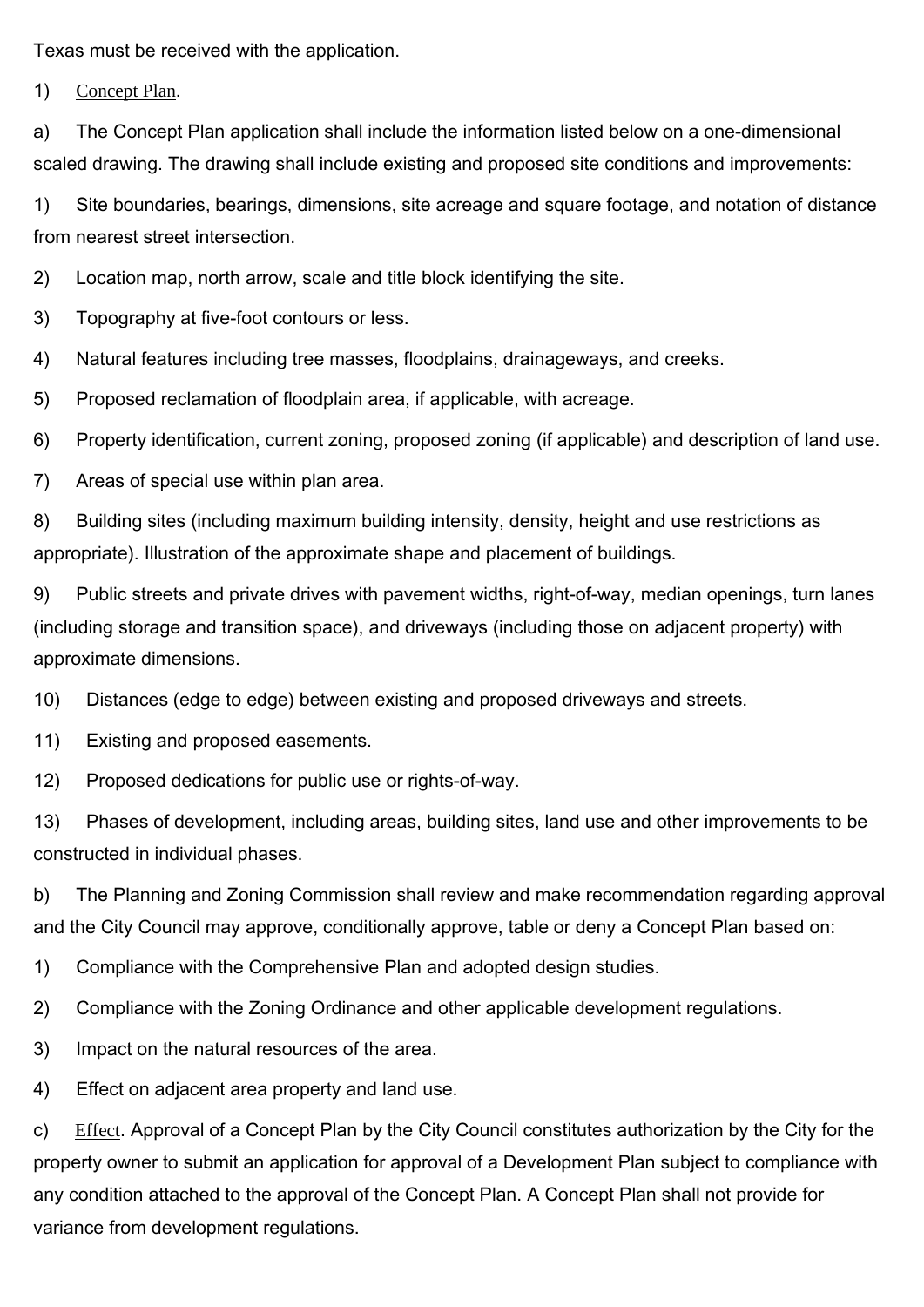d) Lapse. If a Development Plan is not approved within one year of the approval of a Concept Plan, the Concept Plan shall become null and void.

2) Development Plan.

a) The Development Plan shall be in the same format and require the same information as the Concept Plan with the following additional requirements:

- 1) Site data summary tables, including:
- a) Zoning
- b) Proposed Use(s)
- c) Lot Area, excluding right-of-way (square footage and acreage)
- d) Building Area (gross square footage)
- e) Building Height
- f) Lot Coverage
- g) Floor Area Ratio or number of dwelling units
- h) Total Parking required and provided
- i) Landscaping required and provided
- j) Square footage of impervious surfaces.

2) Finished floor elevation of structures referenced to sea level datum.

3) Building locations, building size and dimensions, intensity, density, height, distances between buildings, building lines and setbacks.

4) Parking areas and structures, including the number and layout of standard spaces, angle of parking, handicap spaces, drive aisles, service areas, ramps, crosswalks, sidewalks, landscaping, screening, fire lanes, and refuse containers.

5) Utility connections, mains and lines, meter locations, hydrants, manholes, check valves by location and size.

6) Inlets, culverts or other drainage structures.

7) A project timeline.

8) Such additional terms and conditions, including design standards, as the Planning and Zoning Commission and City Council deem necessary.

b) Other Requirements. The following additional materials shall be approved prior to approval of the Development Plan.

1) Final plat or replat,

2) Zoning Change, if necessary,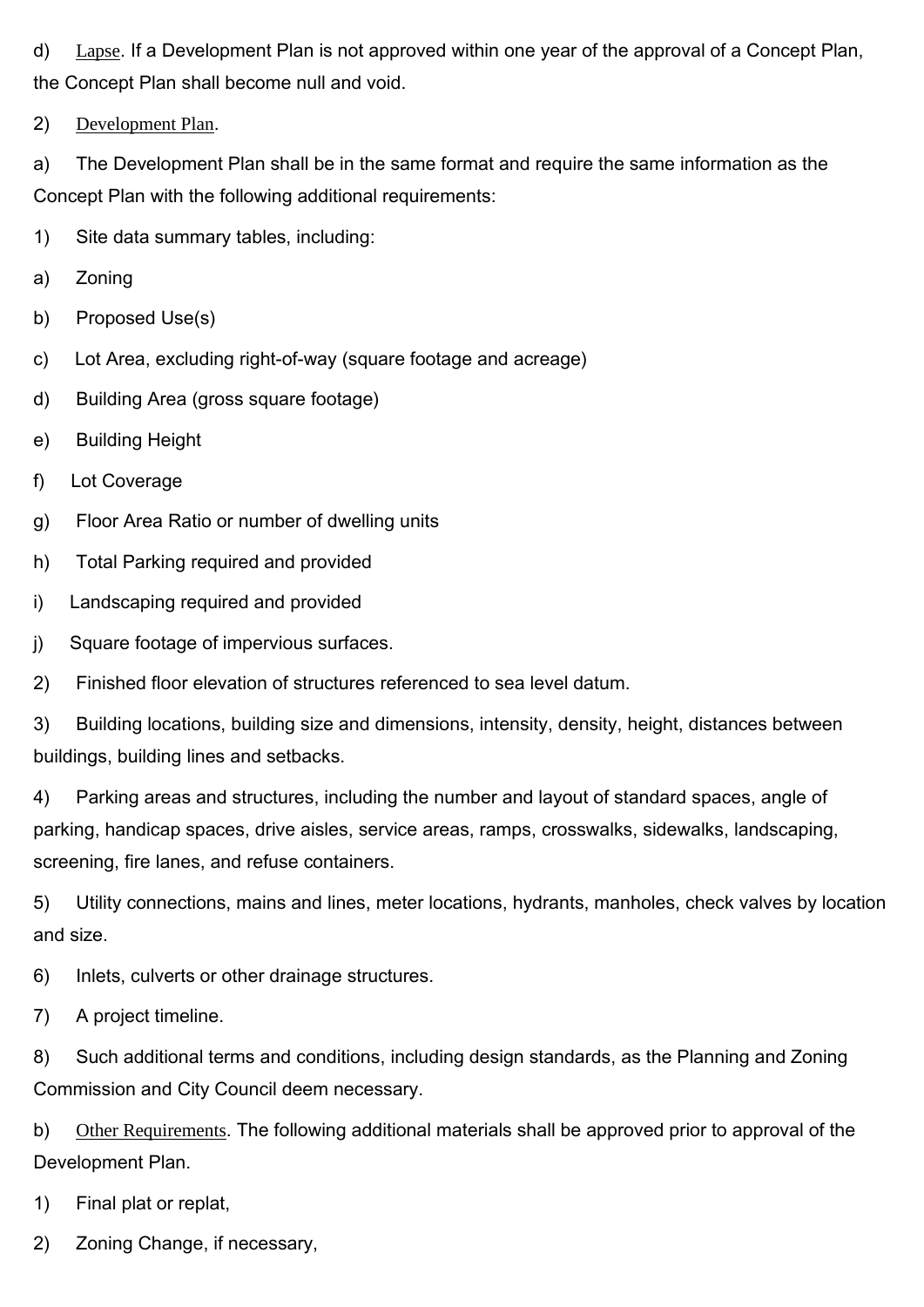3) Landscape Plan,

4) Other plans as required by ordinance.

c) The Planning and Zoning Commission shall review and make a recommendation regarding approval and the City Council may approve, conditionally approve, table or deny a Development Plan based on:

1) Conformance with the Comprehensive Plan and adopted design guidelines.

2) Compliance with the Zoning Ordinance, other applicable regulations, and the approved Concept Plan.

3) Effect on adjacent area property and land use.

4) Provision of traffic control/mitigation, off-street parking, and service areas.

5) Protection and conservation of soils from erosion.

6) The adequacy of streets, water, drainage, sewerage facilities, garbage disposal, other utilities necessary for essential services to occupants and residents.

d) Prior to recommendation or action, Planning and Zoning Commission and City Council shall hold public hearings with notification of such hearings in accordance with Section V.C.6 [sic] of this Ordinance. This public hearing requirement may be met by a joint hearing.

e) Effect. Approval of a Development Plan by the City Council constitutes authorization by the City for the property owner to apply for the appropriate building permits. A Development Plan shall not provide for variance from development regulations.

f) Lapse. Building permits may be submitted for no more than one year after the approval of a Development Plan.

3) Revocation. The City Council may revoke approval of a Concept or Development Plan if it determines that the conditions of the approval have not been met, if the plan contains materially incorrect information, or if approval is found to be secured through deceit or fraud.

b. Single-family Residential. All applications for review must be received 30 days prior to the appropriate Commission meeting. Review fees in compliance with the Code of Ordinances of the City of Oak Point, Texas must be received with the application.

All requests for a zoning change in single-family residential districts shall include the following:

- 1) An application for zoning change request.
- 2) 15 copies of site plan.
- 3) Legal description or metes and bounds.
- 4) A north arrow.
- 5) Street names.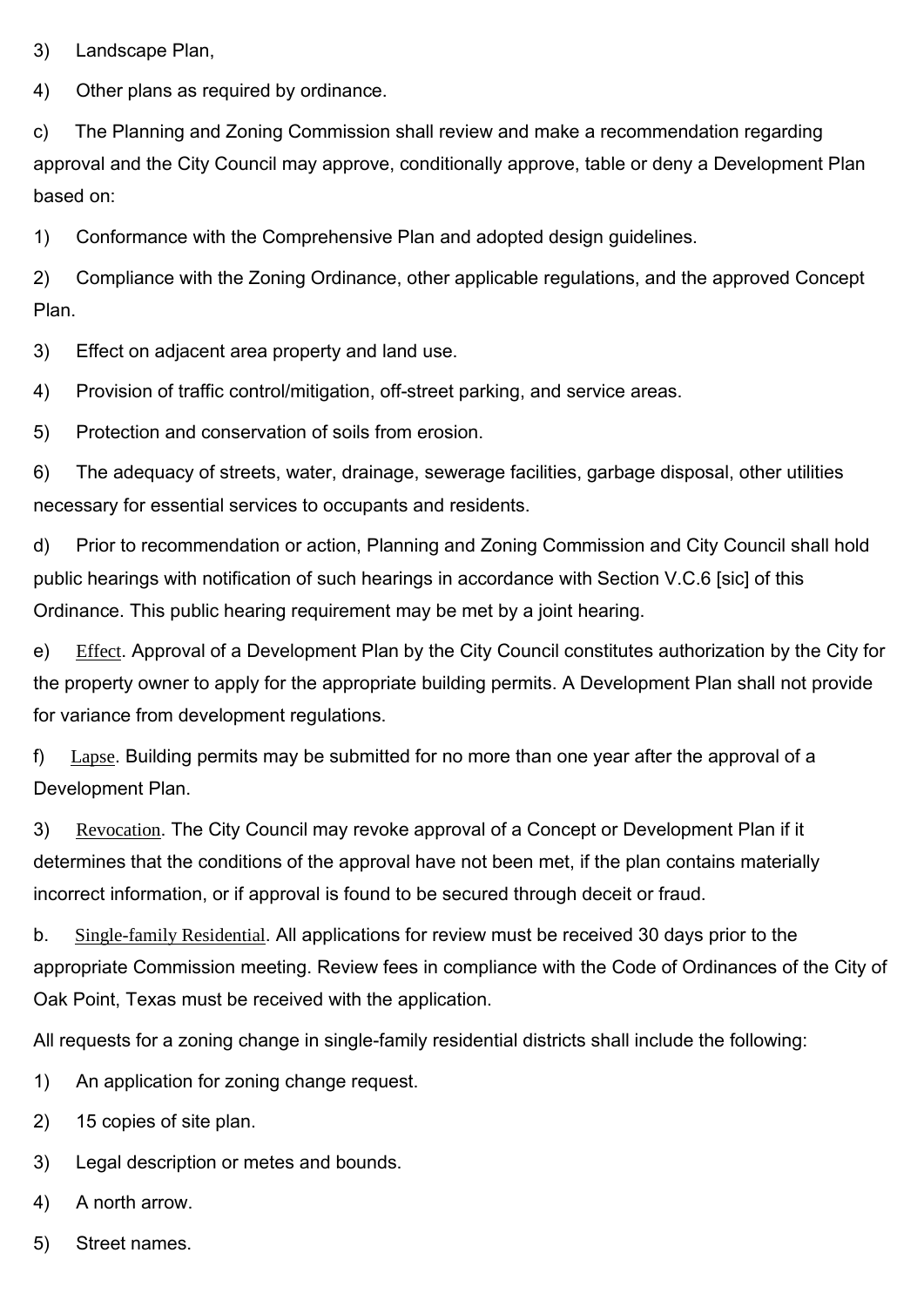6) Location map.

7) Purpose of zoning change clearly defined.

c. Amendment process.

1) Amendment to the Zoning Ordinance to establish a PD may occur concurrently with the Detailed Development Plan submission.

2) At least twenty-one (21) days prior to the date of the Planning and Zoning Commission's public hearing for a requested change to a zoning district or boundary, the property owner or his/her representative shall place a sign(s) on the subject property to provide notification of the zoning request. The sign(s) shall be placed on the property facing each adjacent street and each sign shall be placed within fifteen (15) feet of the front property line and be clearly legible from the adjacent street. The number of signs to be placed on the property shall be based on the following amounts amount of street frontage.

| Number of Signs | <b>Amount of Street Frontage</b> |
|-----------------|----------------------------------|
| One (1) sign    | Less than 500 feet               |
| Two $(2)$ signs | 500 feet to 1,000 feet           |
| Three (3) signs | Greater than 1,000 feet          |

The property owner or his/her representative shall maintain the sign(s) on the property until an ordinance approving the zoning is approved or the request is denied, at which time the owner or his/her representative shall have five (5) business days to remove the sign from the property.

a. Properties within a platted single-family subdivision. The City will provide the appropriate number of zoning signs to the property owner. The property owner is responsible for posting the sign(s). In addition to paying a \$25 administrative fee, the property owner or his/her representative shall pay a deposit in an amount equal to the cost of each sign to be held by the City until the sign(s) are returned.

b. Owners of all properties other than properties within a platted single-family subdivision. The property owner or his/her representative is responsible for obtaining and posting the appropriate number of zoning signs designed in accordance with the City's standards.

3) Public Hearing and Notice.

a. Amendments to Zoning Regulations. Both the Planning and Zoning Commission and City Council shall conduct a public hearing on a proposed amendment to the Zoning Ordinance. Prior to making its report to the City Council, the Planning and Zoning Commission shall hold at least one public hearing on the proposed amendment. Notice of the public hearings to be conducted by the Planning and Zoning Commission and City Council must be published in the City's official newspaper before the 15th day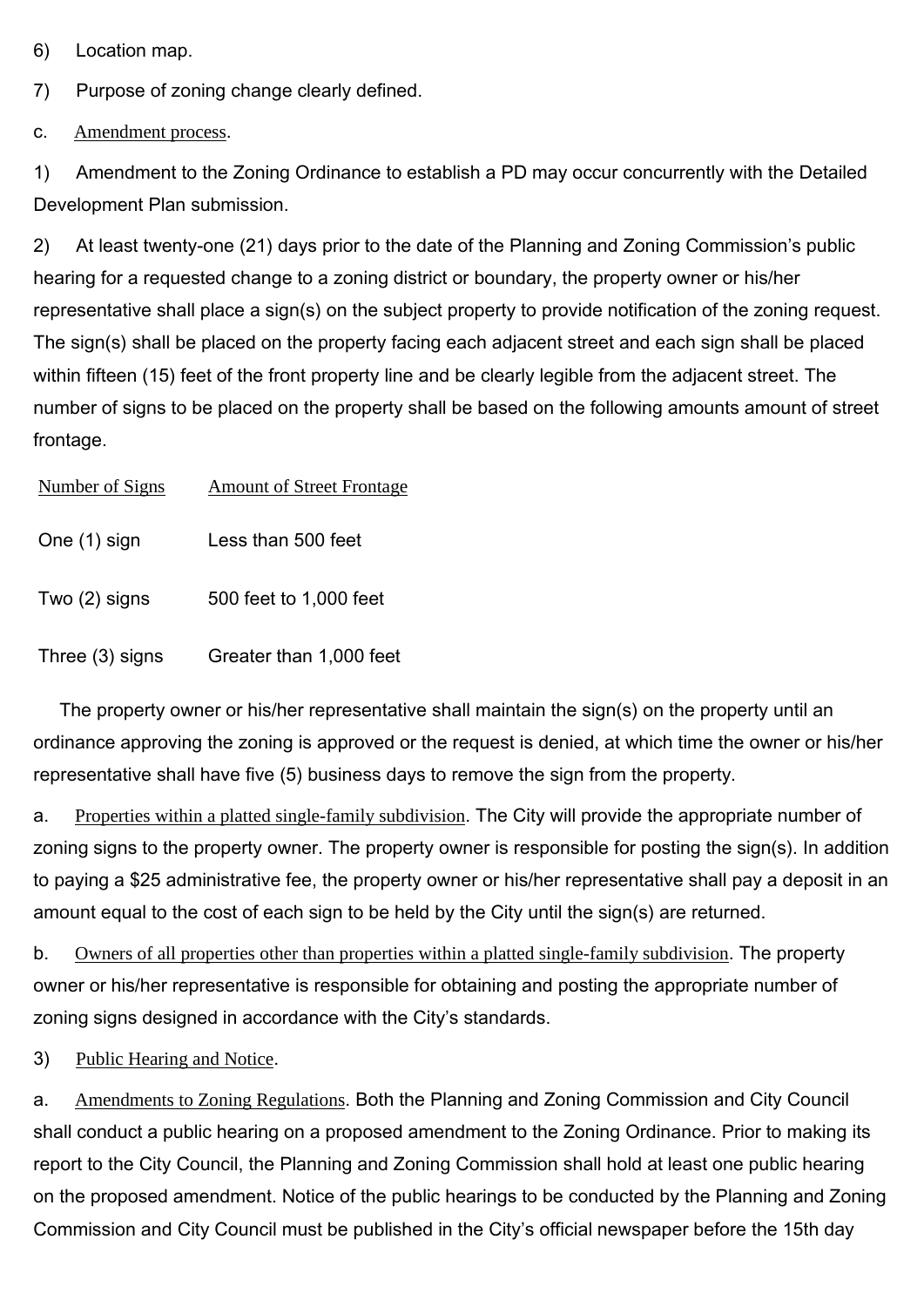before the date of the hearings.

b. Amendments to Zoning Districts or Boundaries. Both the Planning and Zoning Commission and City Council shall conduct a public hearing on requested changes to a zoning district or boundary. Prior to making its report to the City Council, the Planning and Zoning Commission shall hold at least one public hearing on an application for a zoning change. Before the 10th day before the date of the hearing conducted by the Planning and Zoning Commission, the owner (as indicated on the adopted property tax roll) of any property within 200 feet of the property shall be notified by first class US Mail of the public hearing. Each property owner within 500 feet shall be notified in the same manner when a zoning request involves a platted single-family lot with zoning that specifies a minimum lot size of one acre or greater. Notice of the public hearing to be conducted by the City Council must be published in the City's official newspaper before the 15th day before the date of the hearing. Joint hearings before both the Planning and Zoning Commission and City Council are hereby authorized.

4) Failure to Appear. The Planning and Zoning Commission may refuse to consider a zoning application for lack of representation, if the applicant or representative is not present at any hearing before the Planning and Zoning Commission.

5) Commission Consideration and Report. After closing the public hearing, the Planning and Zoning Commission shall make a recommendation to Council on the proposed change stating findings and evaluation of request with respect to the Zoning Ordinances. Land Use Plans, and/or Comprehensive Plans existing at the time of submission.

In making a recommendation, the Planning and Zoning Commission shall consider the following factors:

a) Whether the uses permitted by the proposed change will be appropriate in the immediate area of concern and their relationship to the general area and the City as a whole.

b) Whether the proposed change is in accordance with any existing or proposed plans for providing public schools, streets, water supply, sanitary sewers, and other utilities to the area, and shall note the findings.

c) The amount of vacant land currently classified for similar development in the vicinity and elsewhere in the City, and any special circumstances which may make a substantial part of such vacant land unavailable for development.

d) The recent rate at which land is being developed in the same zoning classification as the request, particularly in the vicinity of the proposed change.

e) How other areas designated for similar development will be, or are likely to be, affected if the proposed amendment is approved, and whether such designation for other areas should be modified also.

f) Any other factors which will substantially affect the health, safety, morals, or general welfare of the citizens of Oak Point.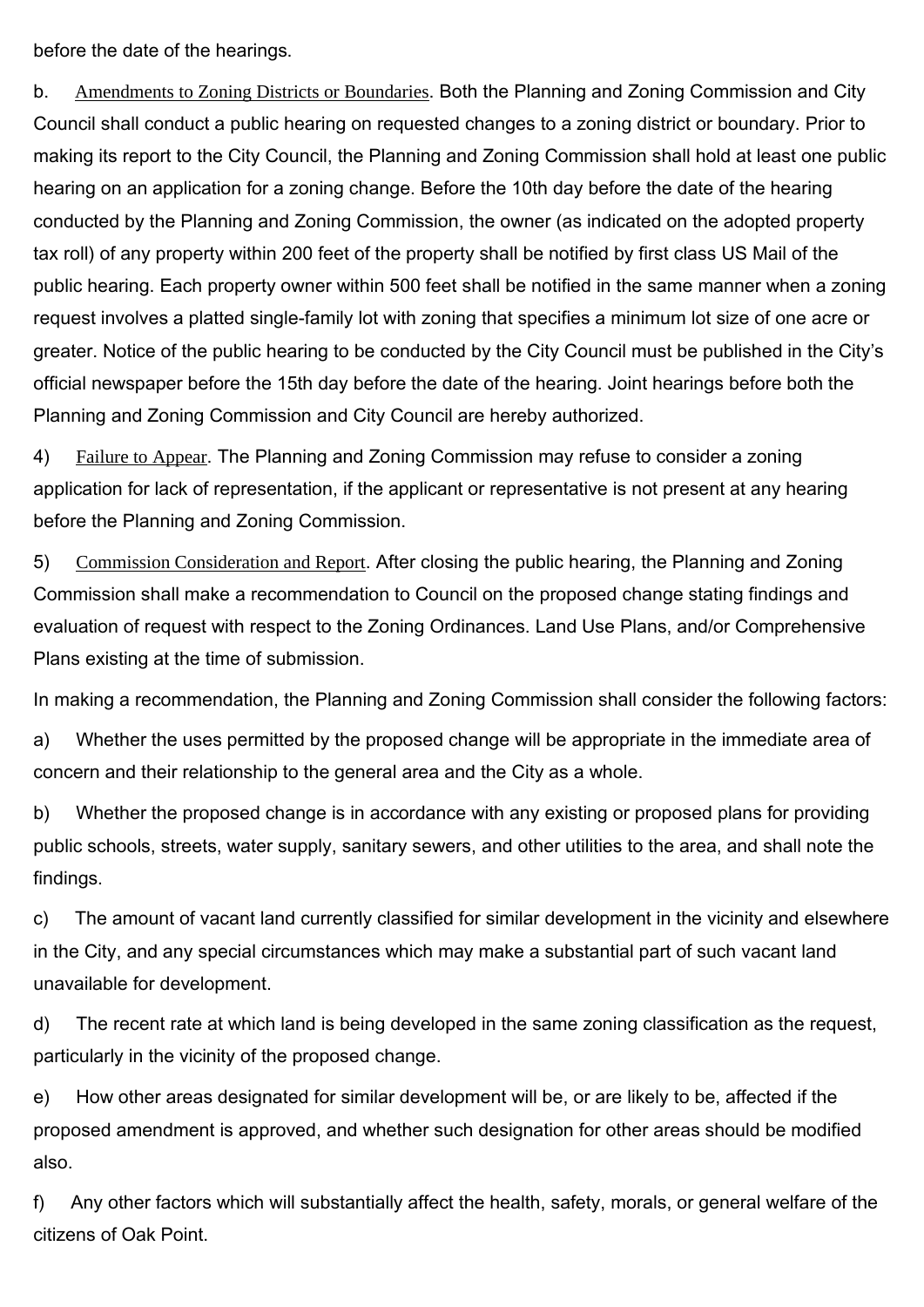# 6) City Council Consideration.

a) An amendment acted upon by the Planning and Zoning Commission shall be forwarded to the City Council for action.

b) A request recommended for denial by the Planning and Zoning Commission shall require a 3/4 majority vote of the City Council for approval.

c) If a proposed change to a regulation or boundary is protested in writing by the owners of at least 20 percent of either 1) the area of the lots or land covered by the proposed change or 2) the area of the lots or land immediately adjoining the area covered by the proposed change and extending 200 feet from that area, the proposed change must receive, in order to take effect, the affirmative vote of at least three-fourths of all members of the City Council.

d) In denying approval of a zoning change request by a property owner, the Council may further consider denial with prejudice. No submission will be accepted for a property for at least six months from the date of a denial with prejudice.

e) No change shall become effective until after the adoption of an ordinance for the same and its publication as required by law.

An approved amendment to the Zoning Ordinance shall be duly noted on the Zoning Map and incorporated into these regulations as appropriate.

(Ordinance 2002-04 adopted 11/19/01; Ordinance 2002-07 adopted 3/18/02; Ordinance 2006-10-3, sec. 2, adopted 10/16/06; Ordinance 2011-03-319, sec. 3, adopted 3/21/11)

# **[Sec.] XVI. Board of adjustment.**

A. Creation and Organization.

1. There is hereby created a Board of Adjustment consisting of five (5) members and up to two (2) alternate members to be appointed for terms of two (2) years. Members and alternates will be residents of the City nominated by the Mayor and City Council and appointed by the City Council. Terms shall expire on July 15 of each year. Members may be reappointed for additional terms.

2. The Board of Adjustment shall elect a chairperson and vice chairperson from the members of the Board at the first meeting following July 15. The chairperson shall serve as presiding officer for a period of one year and may be reappointed for additional terms. In the absence of the chairperson, the vice chairperson shall assume all duties of the chairperson.

3. The City Council may remove a board member for cause on a written charge after a public hearing. Any member failing to attend three (3) consecutive meetings of the Board may be removed by City Council action.

4. A vacancy on the Board shall be filled for the unexpired term. A vacancy among the alternate members is filled in the same manner as a vacancy among the regular members.

5. The initial membership shall be appointed in staggered terms with two members being appointed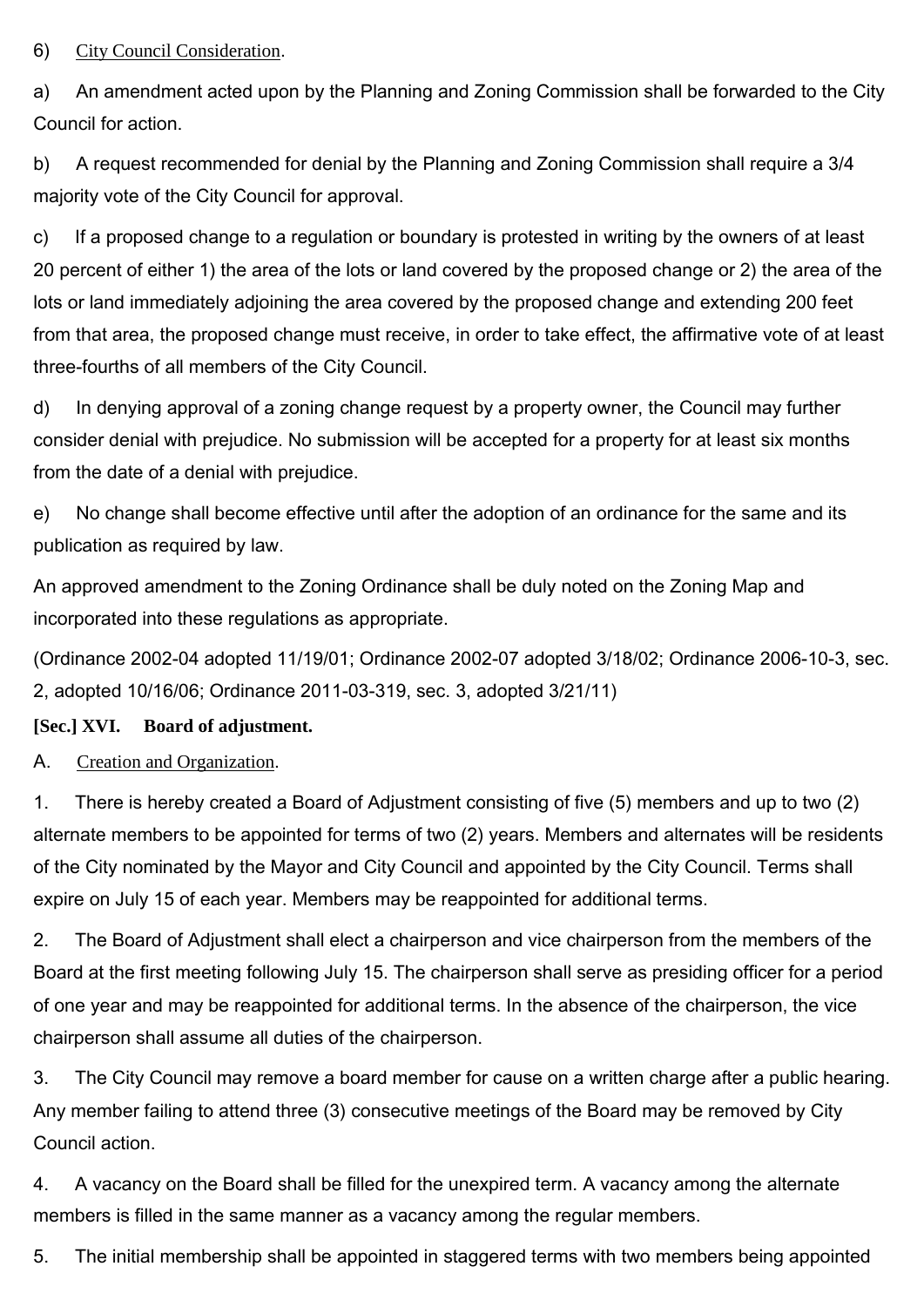for one year and three members being appointed for two years. Alternates shall also be appointed for staggered terms.

6. Alternate members serve in the absence of one or more regular members when requested to do so by the mayor or city manager. Alternate members are subject to removal in the same manner as a regular member.

B. Conduct of Business.

1. Each case before the Board of Adjustment must be heard by at least 75 percent of the members.

2. The Board, by majority vote, shall adopt rules of procedure in accordance with State Law and any other ordinance adopted by the City Council.

3. Meetings of the Board are held at the call of the presiding officer and at other times as determined by the Board.

4. The presiding officer or acting presiding officer may administer oaths and compel the attendance of witnesses.

5. All meetings of the Board shall be open to the public and shall comply with the requirements for open meetings.

6. The Board shall keep minutes of its proceedings that indicate the vote of each member on each question or the fact that a member is absent or fails to vote. The Board shall keep records of its examinations and other official actions. The minutes and records shall be filed immediately in the Board's office and are public records.

C. Authority of the Board.

1. The Board of Adjustment may:

a. Hear and decide an appeal that alleges error in an order, requirement, decision or determination made by an administrative official in the enforcement of this ordinance or an ordinance adopted by the governing body;

b. Hear and decide special exceptions to the terms of the Zoning Ordinance when the ordinance requires the Board to do so;

c. Authorize in specific cases a variance from the terms of the Zoning Ordinance if the variance is not contrary to the public interest and, due to special conditions, a literal enforcement would result in unnecessary hardship, and so that the spirit of the ordinance is observed and substantial justice is done; and

d. Hear and decide other matters authorized by an ordinance adopted by the City Council.

2. In exercising its authority under Subsection C.1, the Board may reverse or affirm, in whole or in part, or modify an administrative official's order, requirement, decision, or determination from which an appeal is taken and make the correct order, requirement, decision, or determination, and for that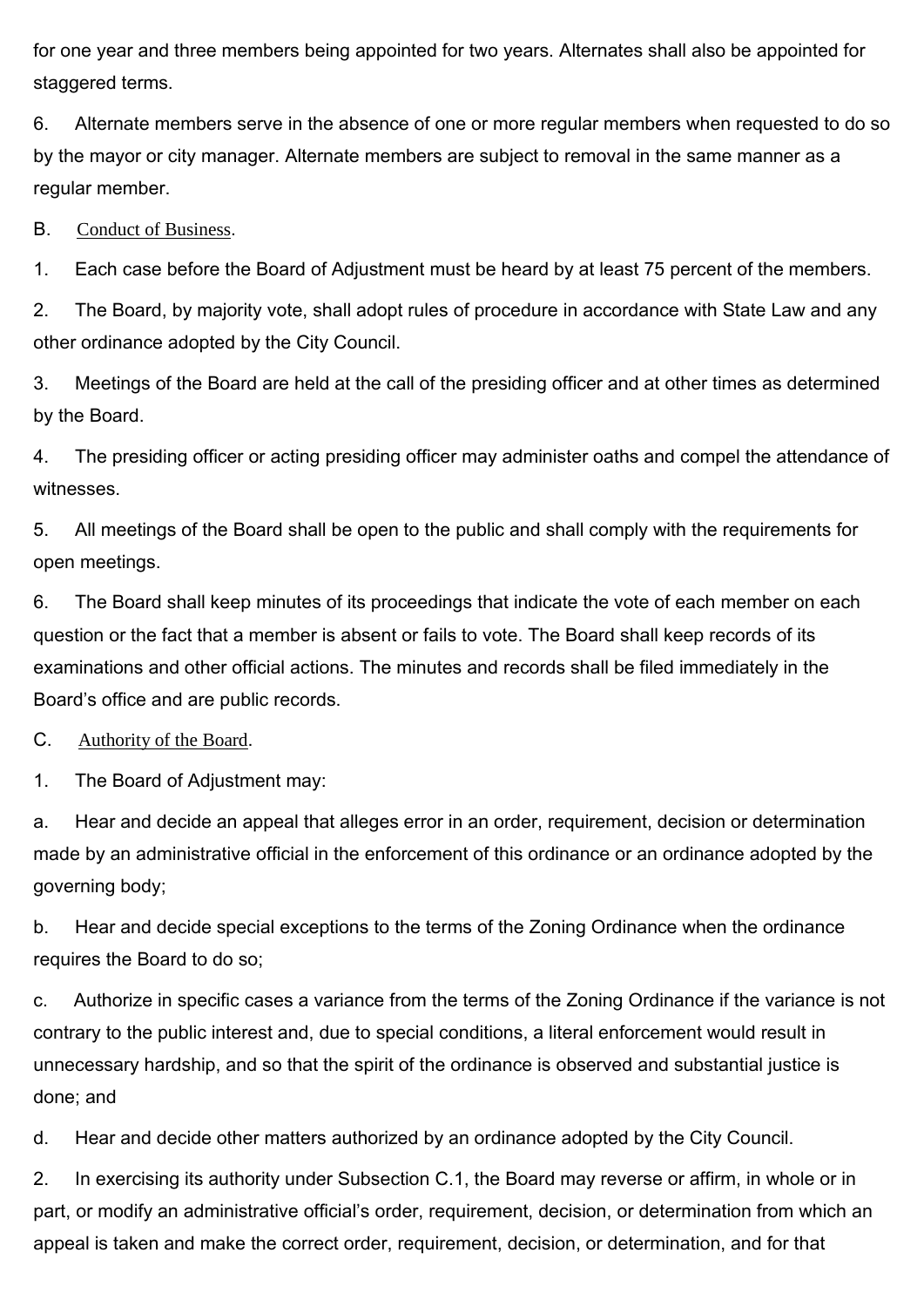purpose the Board has the same authority as the administrative official.

3. The concurring vote of 75 percent of the members of the Board is necessary to:

a. Reverse an order, requirement, decision, or determination of an administrative official;

b. Decide in favor of an applicant on a matter on which the Board is required to pass under the Zoning Ordinance; or

c. Authorize a variation from the terms of a Zoning Ordinance.

D. Appeal to Board.

1. Any of the following persons may appeal to the Board of Adjustment a decision made by an administrative official:

a. A person aggrieved by the decision; or

b. Any Officer, Department, Board or Bureau of the municipality affected by the decision.

The appellant must file with the Board and the official from whom the appeal is taken a Notice of Appeal specifying the grounds for the appeal. The appeal must be filed within fifteen (15) calendar days of the decision. On receiving the notice, the official from whom the appeal is taken shall immediately transmit to the Board all the papers constituting the record of the action that is appealed.

2. An appeal stays all proceedings in furtherance of the action that is appealed unless the official from whom the appeal is taken certifies in writing to the Board facts supporting the official's opinion that a stay would cause imminent peril to life or property. In that case, the proceedings may be stayed only by a restraining order granted by the Board or a court of record on application, after notice to the official, if due cause is shown.

3. The Board shall set a reasonable time for the appeal hearing and shall give public notice of the hearing and due notice to the parties in interest. A party may appear at the appeal hearing in person or by agent or attorney. The Board shall decide the appeal within a reasonable time.

E. Judicial Review of Board Decision.

1. Any of the following persons may present to a court of competent jurisdiction a verified petition stating that the decision of the Board of Adjustment is illegal in whole or in part and specifying the grounds of the illegality:

a. A person aggrieved by a decision of the Board;

b. A taxpayer; or

c. An officer, department, board, or bureau of the municipality.

2. The petition must be presented within 10 days after the date the decision is filed in the Board's office.

F. Waiting Period.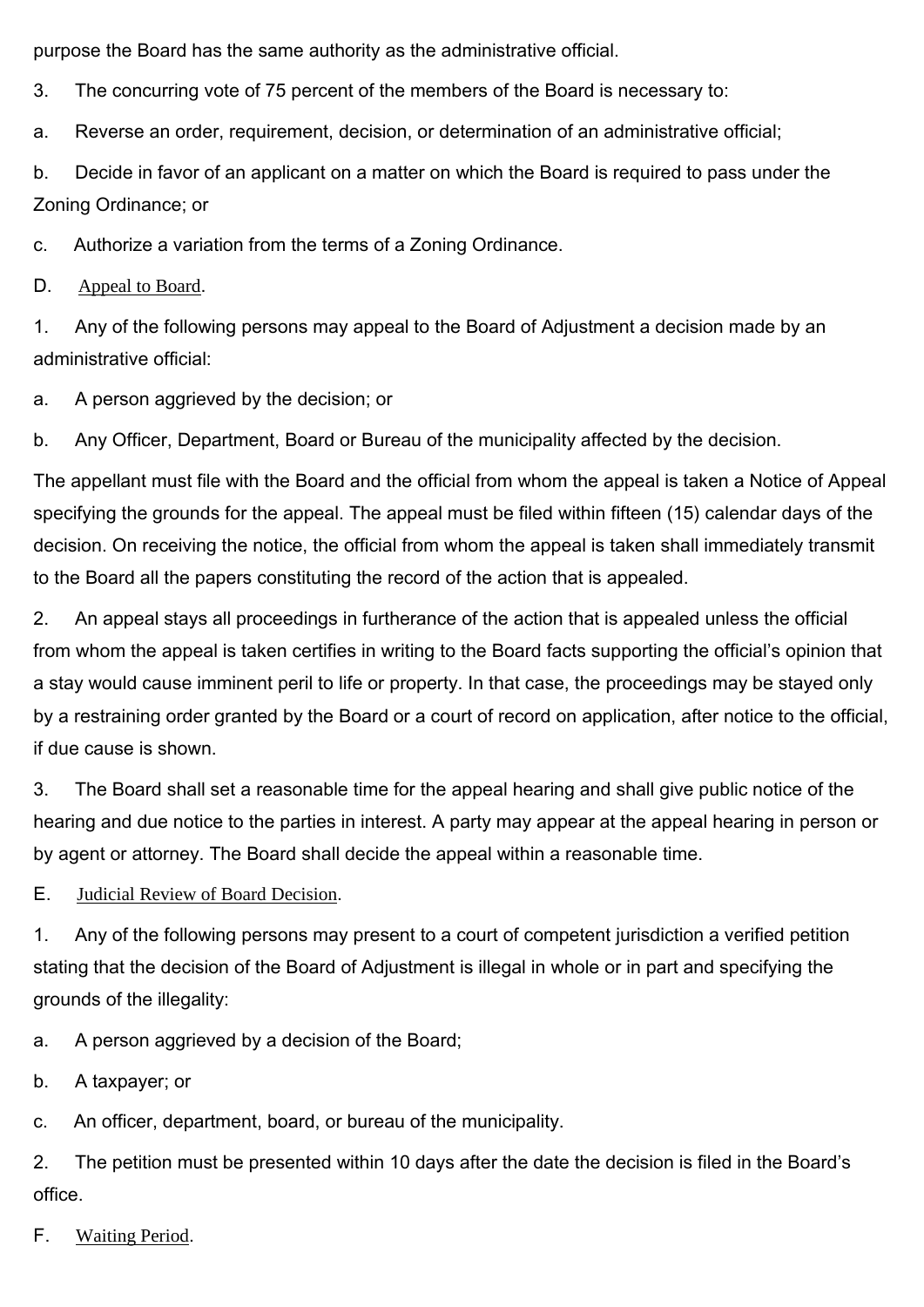1. No appeal to the Board of Adjustments shall be allowed on the same piece of property or on the same or similar question prior to the expiration of one (1) year from the date of a ruling of the Board of Adjustment on any appeal to such body unless property in the same zoning area shall have, within such one (1) year period, been altered or changed by a ruling of the Board of Adjustment, in which each [case] such change of circumstances shall permit the allowance of an appeal.

2. The Board of Adjustment may deny any variance without prejudice pursuant to Board of Adjustment Rules of Procedure.

(Ordinance 2002-04 adopted 11/19/01; Ordinance 2009-10-01 adopted –/–/09; Ordinance 2012-10-352 adopted 10/15/12)

**State law reference–**Establishment and authority of zoning board of adjustment, V.T.C.A., Local Government Code, sec. 211.008 et seq.

### **[Sec.] XVII. Definitions.**

*Abandoned/Abandonment*. A property shall be considered abandoned or subject to abandonment if there exists the voluntary act of the user and/or owner to discontinue a use for a period of one hundred eighty (180) consecutive days or more or if the facts show the owner's intent to discontinue the use or activity and the discontinuance of the use continues for six or more continuous months.

*Accessory Structure*. A subordinate structure or portion of the main structure located on the same lot as the main structure, the use of which is incidental to the dominant use of the building or premises. Accessory structures include, but are not limited to, parking garages, barns, storage buildings, well houses, gazebos, ponds, and/or pools.

*Accessory Use*. A use customarily incidental, appropriate and subordinate to the principal use of land or structure(s) located upon the same lot.

*Amusement, Indoor*. A commercial use, taking place in a structure, which is for the purpose of entertainment including: movie and stage theaters, arcades and billiards, skating arenas, bowling alleys, health clubs, comedy clubs, and similar uses. This specifically excludes sexually oriented uses.

*Athletic Stadium/Field*. Field(s) and associated structures used for sporting events with associated spectator seating.

*Automobile*. A self-propelled mechanical vehicle designed for use on streets and highways for the conveyance of goods and people, including, but not limited to: passenger cars, trucks, buses, motor scooters and motorcycles.

*Automobile Service Garage*. A commercial use involving the maintenance of automobiles, including: oil change, lubrication, brake service, tire service, or accessory installation or similar minor maintenance services.

*Banking, Drive-up Service*. A commercial use involving the custody, loan, exchange or issuance of money, extension of credit, transmission of funds or other financial services, including the provision of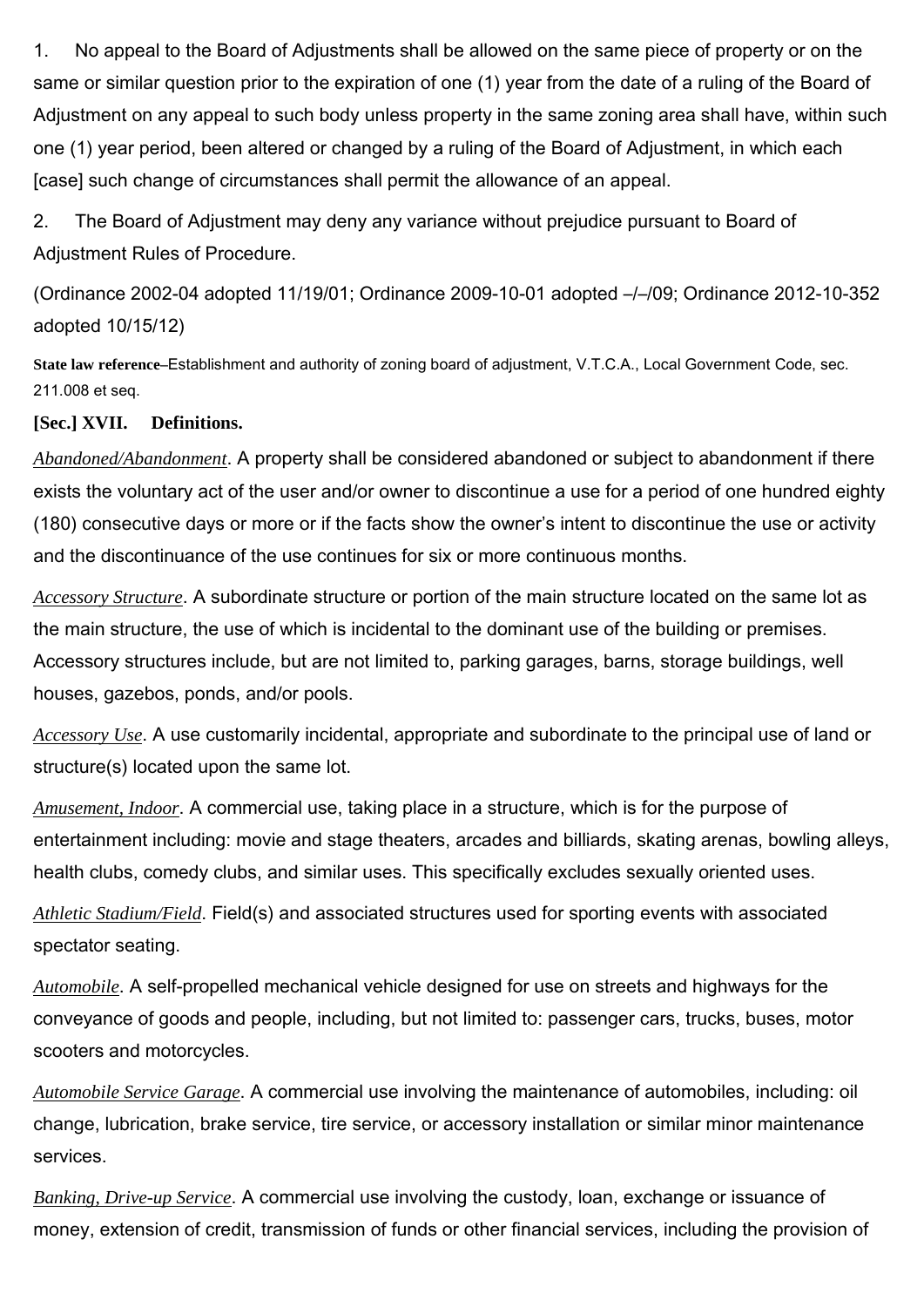service by drive-up window or similar facility. This specifically excludes uses defined under Check Cashing or Pawnbroker.

*Banking, Offices*. A commercial use involving the custody, loan, exchange or issuance of money, extension of credit, transmission of funds or other financial services. This specifically excludes uses defined under Check Cashing or Pawnbroker.

*Bed and Breakfast*. A commercial use involving the provision of lodging and service of dining for lodging guests.

*Board of Adjustment*. A group appointed by the City Council of the City of Oak Point to hear and decide appeals of decisions regarding the Zoning Ordinance and requests for variances of the Zoning Ordinance regulations.

*Building Line*. A line parallel to a property line at the specific distance therefrom marking the minimum distance from the property line that a structure may be erected.

*Cemetery*. Property used for the interring of the dead.

*Certificate of Occupancy*. An official certificate issued by the City indicating conformance with zoning, building, and other regulations, authorizing legal use of the premises for stated purposes. This may include a conditional approval contingent on completion of special work or repair.

*City*. References to the City shall mean the City of Oak Point.

*City Council*. The governing body of the City of Oak Point.

*Commercial*. A category of districts intended for the exchange of goods and services.

*Community/Outreach Center*. A structure or complex of structures that provides cultural, recreational, athletic, entertainment or civic services that is owned and operated by a governmental or private nonprofit agency.

*Comprehensive Plan*. Policies in graphic and/or textual form which govern the future development of the City consisting of various components governing special geographic areas and functions and services of the City.

*Corner Lot*. A lot or parcel of land abutting upon two (2) or more streets at their intersection.

*Deck*. An exterior floor system supported on at least two opposing sides by an adjoining structure and/or posts, piers, or other independent supports.

*Dedicated Off-Street Parking*. A 9-foot wide by 20-foot deep area specifically designated and used for onsite parking.

*Density*. The numerical value obtained by dividing the total number of dwelling units in a development by the area of the actual tract of land (in acres) upon which the dwelling units are proposed to be located. Density calculations exclude rights-of-way of streets, dedicated parkland, dedicated open space, and designated floodplain areas.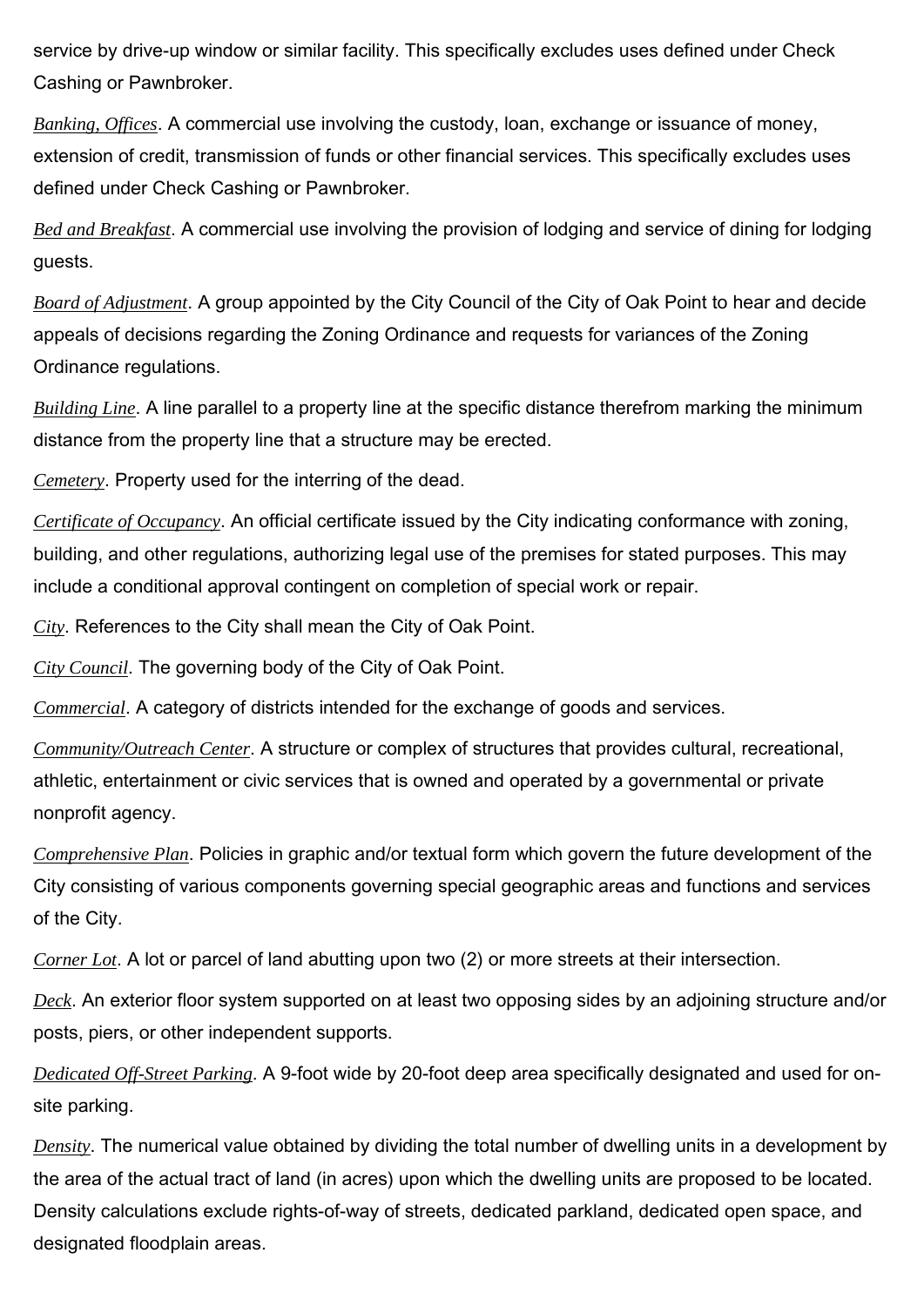*District*. Any section or sections of the City for which the regulations governing the use of land and the use, density, bulk, height and coverage of structures are uniform for each class or kind of building thereon.

*Double Frontage*. A lot having frontage on two (2) non-intersecting streets, as distinguished from a corner lot.

*Dry Cleaning Shop*. An apparel cleaning shop or pickup station not exceeding a total of 6,000 square feet of floor area, including but not limited to dry cleaning plants having no more than 1,500 square feet of floor area for dry cleaning equipment.

*Dwelling*. Any structure or portion thereof, which is designed or used as a living quarters for one or more families, with the exclusion of manufactured housing.

*Dwelling Area*. The gross usable floor area contained in the main structure provided heating/air conditioning, but excluding attached garage area containing required parking.

*Dwelling, Model Unit*. A single-family dwelling in a developing subdivision located on a legal lot of record that is limited to temporary use as a sales office for the subdivision and to provide an example of the dwellings to be contained in the subdivision.

*Dwelling, Single-family*. A detached dwelling designed to be occupied by not more than one family.

*Easement*. A grant of one or more of the property rights by the property owner to and for use by the public, a corporation, or another person or entity.

*Equipment*. Machinery or other implements used for operation or completion of an activity or use whether incidental to the primary use or not.

*Extraterritorial Jurisdiction (ETJ)*. As defined by the Local Government Code, the area located outside the City limits within the prescribed legal distance and authority of the City.

*Facade*. Any separate face of a structure, including parapet walls and omitted wall line, or any part of a structure which encloses or covers usable space. Where separate faces are oriented in the same direction, or in directions within 45 degrees of one another, they are to be considered part of a single facade.

*Family*. One or more persons related by blood, marriage, or adoption, or a group not to exceed 4 persons not all related by blood or marriage, adoption or guardianship, occupying a dwelling unit and living as a single housekeeping unit.

*Floodplain*. An area of land subject to inundation by a 100-year frequency flood, as shown on the FEMA floodplain map of the City of Oak Point.

*Floor Area*. The total gross square feet of floor space within the outside dimensions of a structure including each floor level, but excluding carports, residential garages, and breezeways.

*Floor Area Ratio*. The gross enclosed usable floor area of a main structure on a lot divided by the lot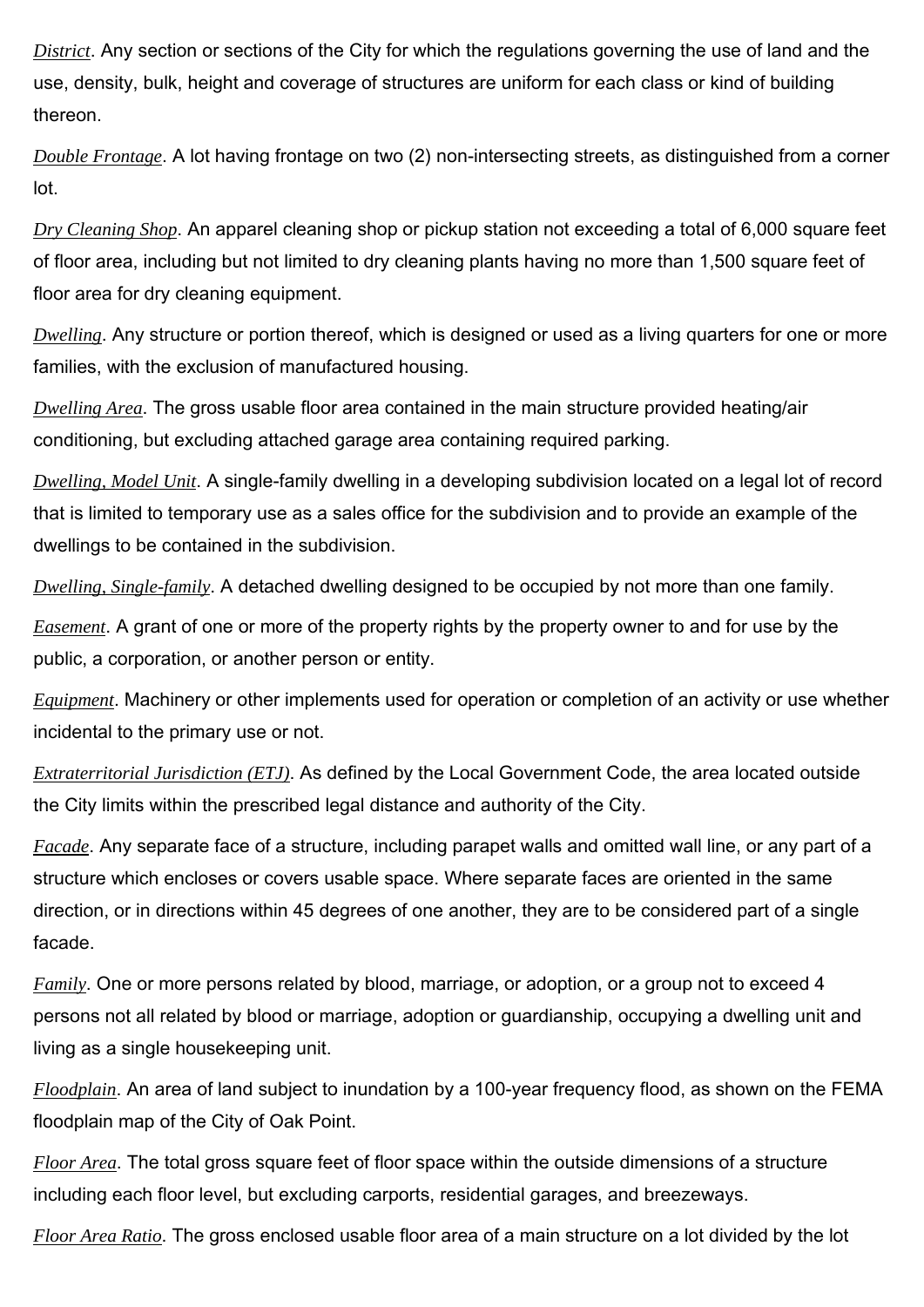area.

*Funeral Home/Mortuary*. A commercial use providing burial preparation, memorial or visitation services relating to the deceased.

*Garage, Accessory*. An enclosed accessory building used for the storage of automobiles and used solely by occupants.

*Government Centers/Services/Offices*. Any structure or use owned or operated by a governmental agency.

*Greenhouse/Nursery*. A commercial use providing sale of plants, trees, shrubs, or related materials, which may be grown on-site.

*Grocery Store/Food Market*. A commercial use providing retail sale of general consumable and sundry items including unpackaged or on-site packaged produce, meats, prepackaged, or similar items.

*Height*. The distance from ground level to the greatest point of elevation on a structure (exclusive of chimneys, which may extend above such height by the minimum distance required by adopted building code).

*Home Occupation*. An occupation, which is secondary to the primary use of a dwelling as a residence, conducted on residential premises solely by an occupant of the residence. Examples of home occupations may include, but are not limited to, accountants, artists, attorneys, home cosmetic sales, piano teachers, photographers, seamstress, therapists, tutors, and website designers.

*Incidental Use*. Any use different from the primary use, but which complements and/or supplements the primary use. Incidental shall mean an area which constitutes not more than 15% of the main use. No incidental use may be applied without existence of the main use or structure.

*Industrialized/Modular Housing*. Industrialized/modular housing as defined by Section 1202.002 of the Texas Occupations Code, as amended.

*Installed (Landscape)*. Landscape is considered installed when it has been placed permanently in the ground according to an approved landscape plan.

*Landscaping*. Materials such as, but not limited to, grass, groundcovers, shrubs, vines, hedges, trees, and other non-living durable material conventionally used in the practice of landscaping and improvement, such as, but not limited to, brick, rocks, pebbles, sand, walls, or fences, but excluding paving.

*Large Tree*. Tree with a minimum 4-inch caliper measured at 4 feet above natural soil level.

*Loading Space*. An off-street space or berth used for the delivery and loading or unloading of vehicles.

*Lot*. Any plot of land occupied or intended to be occupied by structures and/or uses and having its principal frontage on a public street or other approved place.

*Lot Coverage*. The amount of the lot used for placement of structures or other improvements not including landscaping.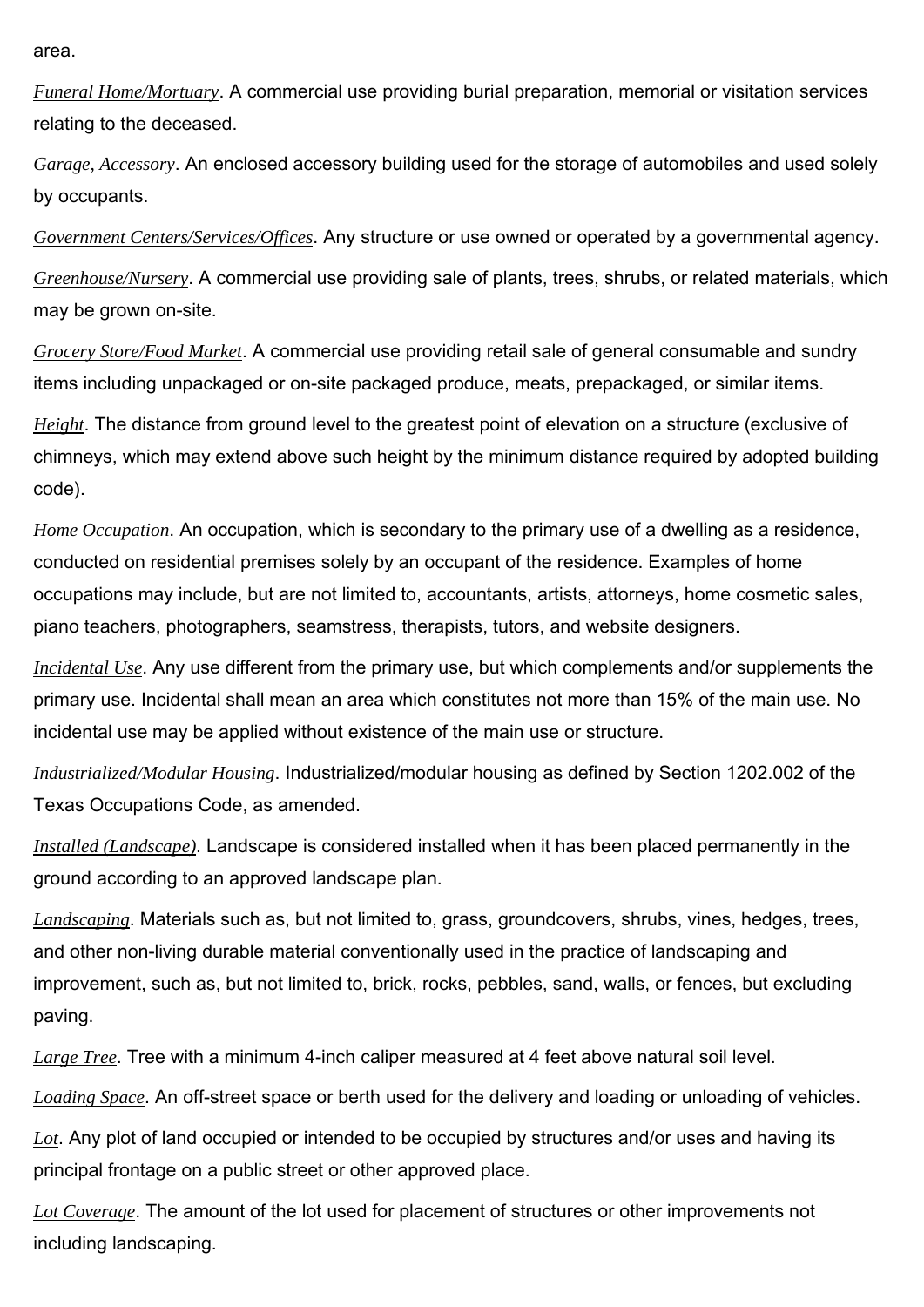*Lot of Record*. A lot which is part of a subdivision, the plat of which has been recorded in the office of the County Clerk of Denton County, or a lot subdivided by metes and bounds description prior to February 1984.

*Lot, Area*. The total area, measured on horizontal plane, included within lot lines.

*Lot, Corner*. A lot which has at least 2 adjacent sides abutting their full lengths on a street, provided that the interior angle at the intersection of such two sides is less than 135 degrees.

*Lot, Depth*. The mean horizontal distance between the front and rear lot lines, excluding easements.

*Lot, Width*. The horizontal distance measured between side lot lines parallel to the front lot line along the front building line, excluding easements.

*Main Structure*. The structure containing the primary use of a property.

*Major Thoroughfare*. Any street designated as such on an approved Thoroughfare Plan, but otherwise including any state or federal highway, Naylor Road, Yacht Club Road, and McCormick Road.

*Manufactured Housing*. Any dwelling unit more than 50% constructed off-site and which meets HUD-Code Manufactured Housing standards.

*Masonry*. Exterior construction materials including brick, stone, granite, marble, tinted split face concrete block, and/or 1" stucco.

*Mass Grading (Clear-Cutting)*. Removal of 25% of trees and/or shrubs, other than for the preservation and health of existing large trees, in an area larger than 5% of a given lot, including successive removals within 12 months.

*Medical/Dental/Optical Office*. A facility or grouping of offices for one or more physicians for the examination and treatment of ill and afflicted outpatients provided patients are not kept overnight.

*Nonconforming use*. A structure or use lawfully occupied at the time of the effective date of this ordinance or amendments thereto, but which does not conform to the use regulations of the district in which it is situated.

*Non-Single-Family (Residential) District or Use*. Any district or use not specifically zoned for a single-family residential use.

*Occupancy*. The use or intended use of a structure or property by the owner or tenant.

*Open Storage*. The keeping, displaying or storing of any new or used goods, materials, merchandise, or equipment not within a structure or behind an appropriate screen, for longer than 24 hours.

*Organizational Clubhouse/Lodge*. A use providing a meeting place for a group of members, not including overnight lodging or other non-incidental uses.

*Park*. An area of public or limited public use for recreation and leisure operated by a public or nonprofit agency.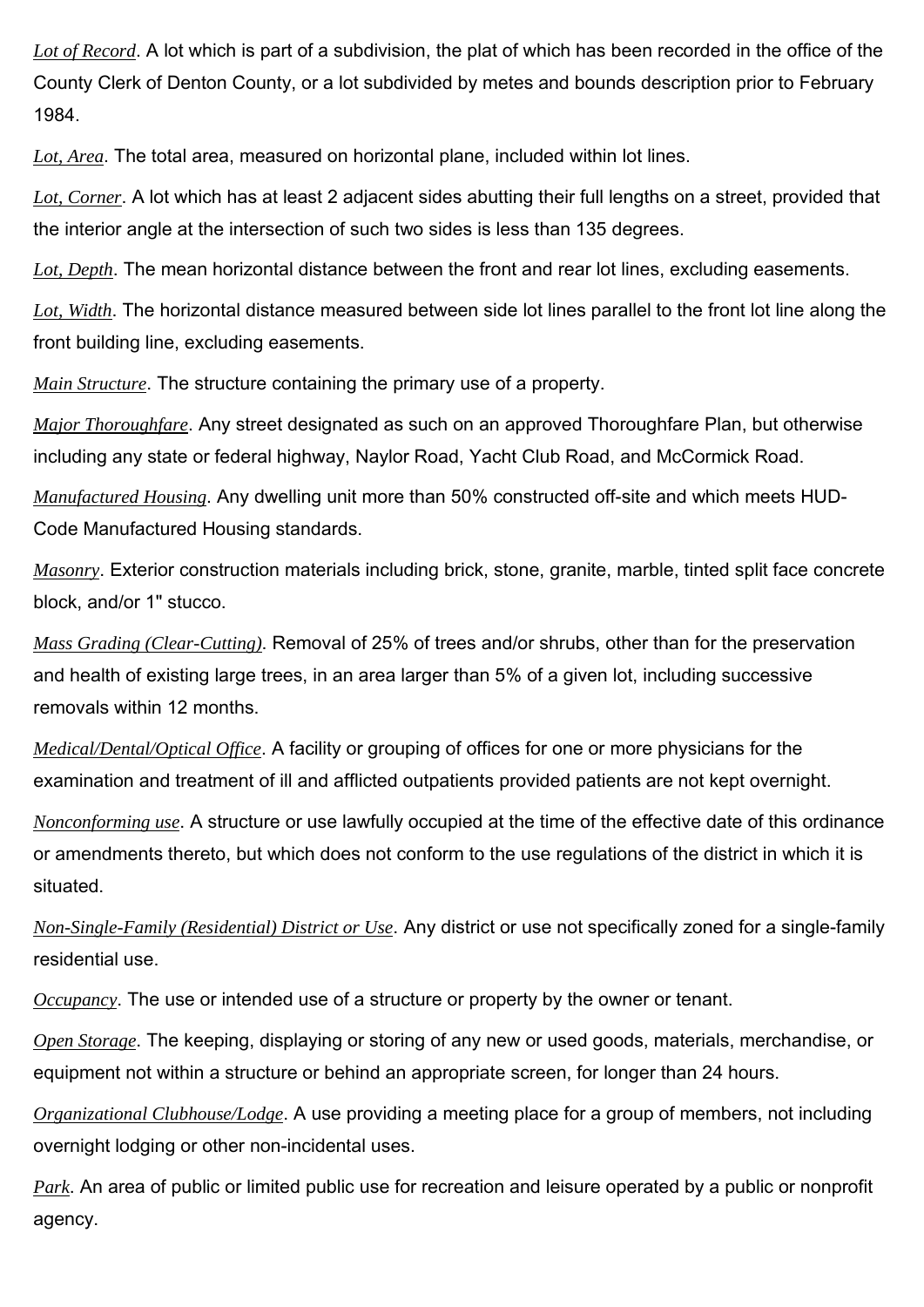*Parking Lot*. An off-street, ground level area, surfaced and improved for the purposes of temporary placement of automobiles.

*Planning and Zoning Commission*. A group of residents appointed by the City Council of the City of Oak Point as an advisory board authorized to recommend changes in zoning and other functions as otherwise assigned by the Mayor or City Council.

*Plat*. A plan of a subdivision of land creating building lots or tracts and showing all essential dimensions and other information essential to comply with subdivision standards of the City of Oak Point, and with approval of the City Council and filed in the plat records of Denton County.

*Plot*. A single unit or parcel of land that can be identified and referenced to a recorded plat or map as filed in the plat records of Denton County.

*Pond*. An accessory use for the in-ground storage of water in an excavated area for ornamental, livestock, irrigation and/or drainage purposes.

*Pool*. An accessory use and structure for storage of water for recreational or leisure purpose including decking or surrounding improved surfaces.

*Premises*. A property, structure, or use.

*Printing*. A commercial use involving the application of ink or similar materials to paper or similar materials for production of publications.

*Professional/Non-Inventory Sales/Services*. A commercial use providing services or sale of goods locate[d] off-site.

*Religious or Philanthropic Organizations*. A use providing facilities for nonprofit organizations to regularly assemble for exercise of faith or pursuit of societal improvement. This definition specifically excludes home, religious, or bible studies, prayer groups, or other similar gatherings.

*Resale or Secondhand Sales*. A commercial use providing for the sale of any general consumer good previously owned, sold, or purchased.

*Residence*. A dwelling place.

*Residential*. A category of districts for the development of dwelling units.

*Restaurant*. A commercial use providing dining facilities for customers to dine on-site or carry out.

*Restaurant, with Drive-Through/Drive-In*. A commercial use providing eating facilities for customers, including such service through a drive-up window or at a drive-in bay.

*Retail Sales/Services*. A commercial use providing the selling of goods or materials to the general public for personal or household consumption and other incidental services.

*Room Unit*. An individually walled or separated segment of structure used primarily for a sleeping area.

*Sign*. Any device, flag, banner, light, figure, picture, letter, word, message, symbol, plaque, poster,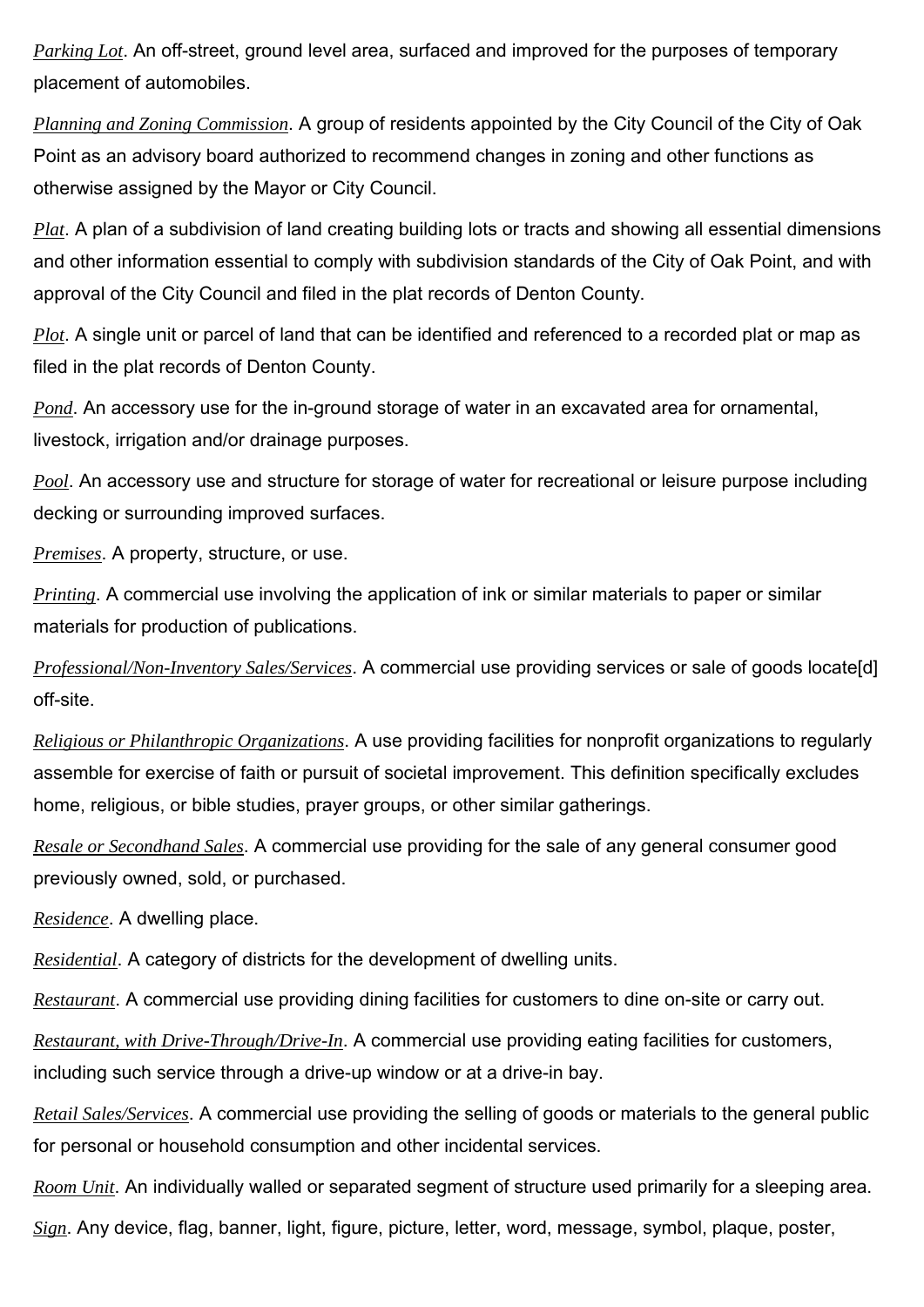display, design, painting, drawing, or other thing visible from outside the premises on which it is located and that is designed, intended or used to inform, to advertise, or to attract the attention of persons not on those premises.

*Sign, Attached*. Any sign attached to, applied on, or supported by, any part of a structure which encloses or covers usable space, with the exception of any window sign.

*Sign, Monument*. Any detached sign which is monolithic or semi-monolithic in construction and being made of masonry, concrete materials as a base and with no separation between the base of the sign and natural grade.

*Sign, Movement Control*. A sign conveying a message which directs vehicular or pedestrian movement onto or within the property where the sign is located and contains no advertising identification messages.

*Sign, Off-Premise Sign*. Any sign displaying advertising information that pertains to a business, person, organization, activity, event, place, service, or product not located or manufactured principally on the premises which the sign is located.

*Sign, Pole*. Any detached sign which is not a monument sign.

*Sign, Protective*. Any sign conveying a message regarding limitations or warnings about the premises (i.e. No Trespassing, No Soliciting, Beware of Dog).

*School (Private/Parochial)*. A school under the sponsorship of a private agency or corporation and having a curriculum generally equivalent to a public school. This definition specifically excludes home schools.

*School (Public)*. A school under the sponsorship of a public agency.

*Sexually Oriented Uses*. Sexually oriented uses as defined under City of Oak Point Ordinance 99-06 (Appendix F) as it exists or may be amended.

*Significantly Altered*. Construction of any addition that increases the gross enclosed square footage of the main structure by more than 25%, impacts more than 25% of existing gross enclosed square footage, increases or decreases the value of the property more than 25%, or if the value of the alterations are more than 25% of the existing value.

*Stacking Space*. An area to allow vehicles to queue on-site.

*Story*. That portion of a building, other than a basement included between the surface of any floor and the surface of the floor next above it, or if there is no floor above it, then the space between the floor and the highest structural point above it. The average height for all stories of a structure shall be 12 feet.

*Street*. Any dedicated public roadway providing access to abutting property.

*Street, Intersection*. Any street which joins another street at an angle whether it crosses it or not.

*Structural Alterations*. Any change in the supporting members of a structure, such as bearing walls or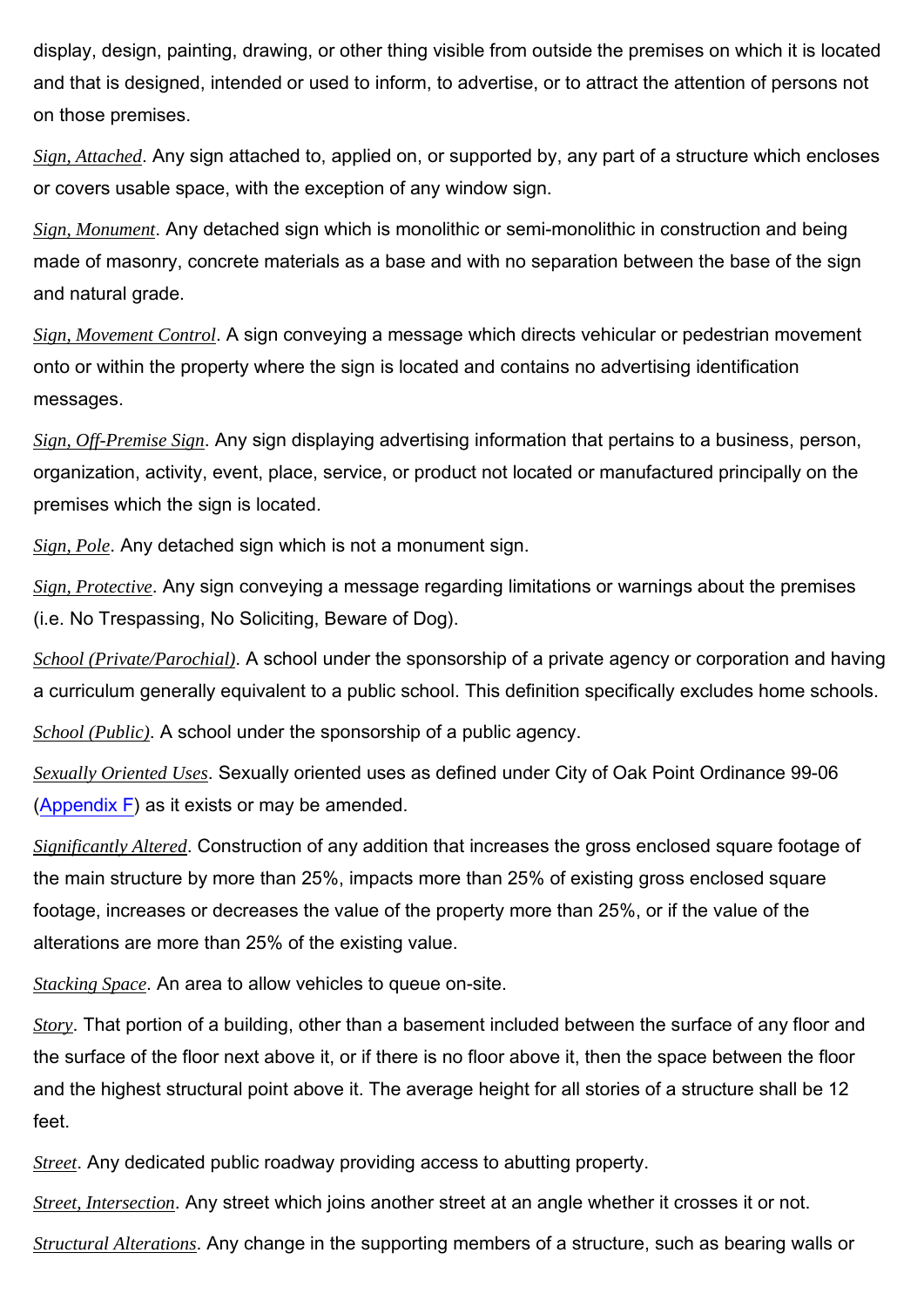partitions, columns, beams, or girders, or any substantial change in the roof or exterior walls.

*Structure*. Anything constructed or erected, the use of which requires location on the ground or which is attached to something having a location on the ground.

*Studio, Instructional/Artistic*. A commercial use involving the provision of space for teaching of or practice of an art or skill otherwise not defined as a special use.

*Temporary Field Construction Office*. A structure used in connection with a development or construction project for housing temporary supervisory or administrative functions related to development, construction or the sale of real estate properties within the active development or construction project.

*Variance*. An adjustment in the application of the regulations of the Zoning Ordinance to a particular parcel of property which, because of special conditions or circumstances of hardship, not self-imposed, peculiar to the particular parcel, is necessary to prevent the property from being deprived of right and privileges enjoyed by other parcels in the same vicinity and zoning district. Only the Board of Adjustment of the City of Oak Point can grant a variance.

*Vehicle*. Any motor vehicle, trailer, watercraft, or other device requiring state licensure or similar device.

*Veterinary Services (no outside pens)*. A commercial use where animals are medically treated, housed, groomed, boarded, or trained not including pens located outside a structure.

*Yard*. An open space at grade between a structure and the adjoining lot lines, unoccupied and unobstructed by any portion of a structure from the ground upward. Except where otherwise specifically provided in this Ordinance, a structure may not be located in a portion of the required yard for a main structure.

*Yard, Front*. A yard located in the front elevation of a structure and extending across a lot between the side lot lines and being the minimum horizontal distance between the front property line and the outside wall of the main structure.

*Yard, Rear*. The area extending across the rear of a lot measured between the lot lines and being the minimum horizontal distance between the rear lot line and the rear of the outside wall of the main building.

*Yard, Side*. The area between the building and the side line of the lot and extending from the front to rear lot line and being the minimum horizontal distance between a side lot line and the closest outside wall of the side of the main building unless otherwise provided in this Ordinance.

*Zoning Map*. The official map upon which the boundaries of the various Zoning Districts are drawn and which is an integral part of the Zoning Ordinance.

(Ordinance 2002-04 adopted 11/19/01; Ordinance 2004-11-2, sec. 6, adopted 11/15/04; Ordinance 2005-02-4, sec. 3, adopted 2/21/05; Ordinance 2005-04-7, sec. 4, adopted 4/18/05; Ordinance 2006-8- 03, sec. 2, adopted 8/21/06; Ordinance 2013-02-357, sec. 2, adopted 2/19/13) **[Sec.] XVIII. Penalty.**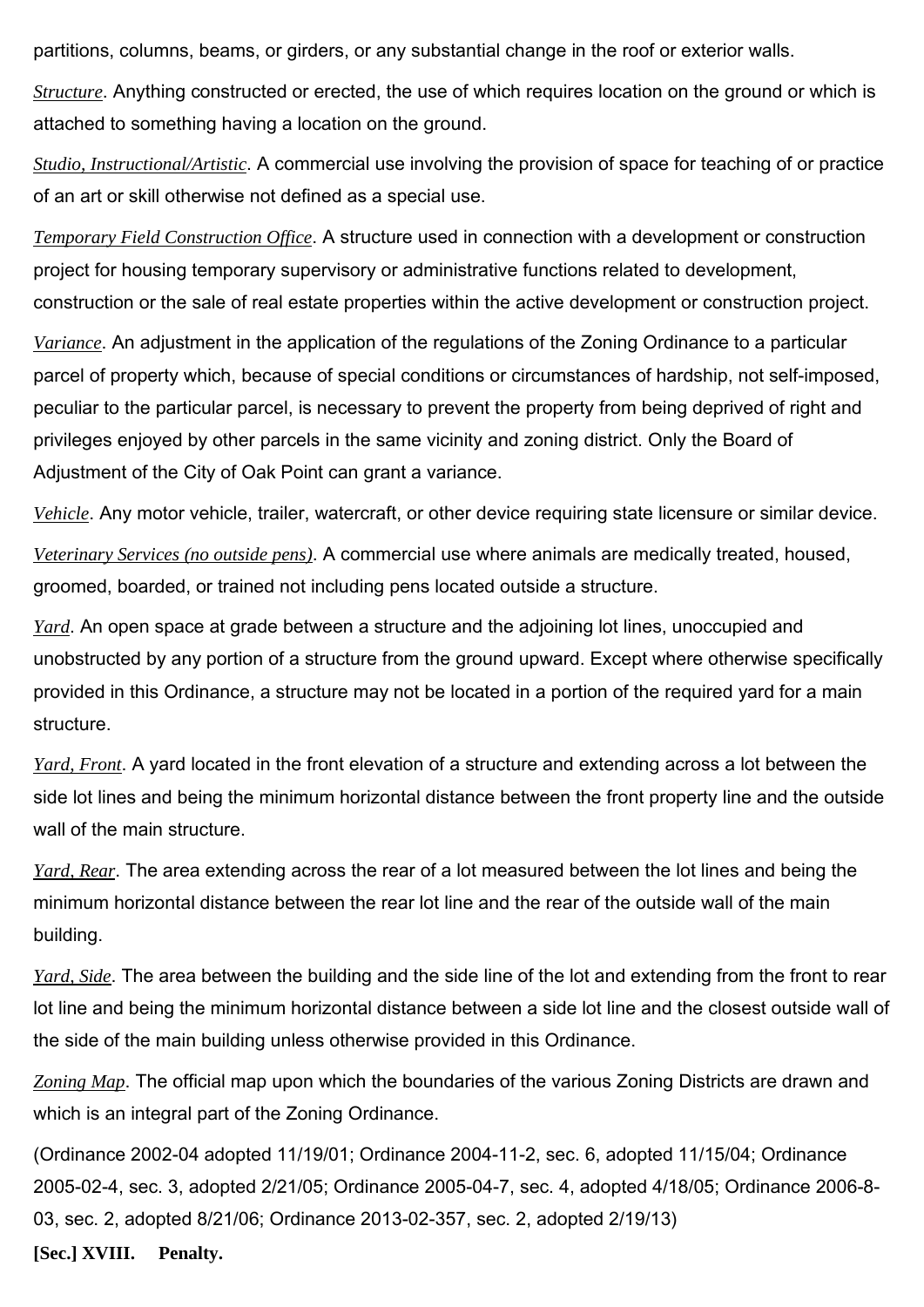Any person or corporation violating any of the provisions of this Ordinance shall, upon conviction, be fined a sum not exceeding two thousand dollars (\$2,000.00) and each and every day that the provisions of this Ordinance are violated shall constitute a separate and distinct offense; provided however, such penal provision shall not preclude a suit to enjoin such violation. (Ordinance 2002-04 adopted 11/19/01) **[Sec.] XIX. Severability.**

It is hereby declared to be the intention of the City Council that the sections, paragraphs, sentences, clauses, and phrases of this Ordinance are severable and, if any phrase, clause, sentence or section of this Ordinance shall be declared unconstitutional or invalid by any court of competent jurisdiction, such unconstitutionality or invalidity shall not affect any other remaining phrase, clause, sentence, paragraph or section of this Ordinance, and that the City Council hereby declares it would have passed the remaining portions even though it had known the affected parts would be held unconstitutional. (Ordinance 2002-04 adopted 11/19/01)

# **[Sec.] XX. Repealer.**

That this Ordinance shall be cumulative of all other ordinances of the City affecting zoning and shall not repeal any of the provisions of said ordinances except in those instances where provisions of those ordinances are in direct conflict with the provisions of this Ordinance; provided, however, that Chapter 12 Exhibit A of the City of Oak Point Code of Ordinances is hereby repealed in its entirety, but provided and except that any complaint, action, cause of action or claim which prior to the effective date of this Ordinance has been initiated or arisen under or pursuant to the said repealed Ordinance shall continue to be governed by the provision(s) of that Ordinance and for that purpose only Chapter 12 Exhibit A of the City of Oak Point Code of Ordinances shall be deemed to remain in full force and effect. (Ordinance 2002-04 adopted 11/19/01)

# **[Sec.] XXI. Estoppel.**

The failure of the City of Oak Point to enforce any term or condition of this Ordinance shall not constitute a waiver on [of] any subsequent violation of this Ordinance. (Ordinance 2002-04 adopted 11/19/01)

# **[Sec.] XXII. Publication.**

In accordance with provisions of the Local Government Code, the City Secretary shall publish required notice of the passage of this Ordinance. (Ordinance 2002-04 adopted 11/19/01)

# **[Sec.] XXIII. Effective date.**

All provisions of this Ordinance shall become effective upon passage and publication in accordance with the provisions of the Local Government Code. (Ordinance 2002-04 adopted 11/19/01)

# **APPENDIX A. ZONING MAP**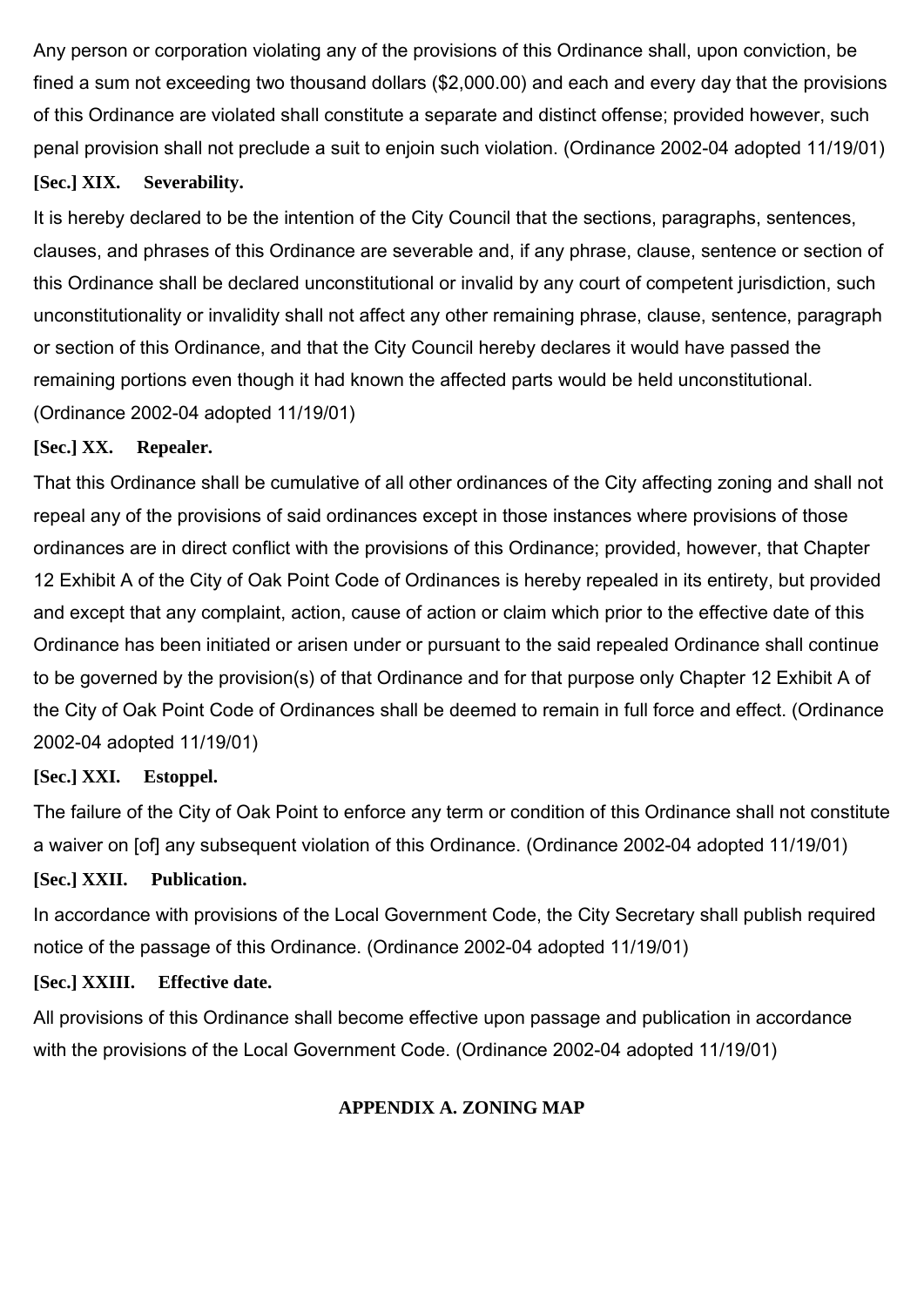

Oak Point Zoning Map

# **APPENDIX B. TABLE OF PERMITTED USES**

| Key:                                          | $*$ = Allowed use $S$ = allowed use by Specific Use $\qquad \qquad \_$ = not allowed<br>Permit |             |        |    |                |     |     |             |           |    |
|-----------------------------------------------|------------------------------------------------------------------------------------------------|-------------|--------|----|----------------|-----|-----|-------------|-----------|----|
|                                               |                                                                                                |             |        |    |                |     |     |             |           |    |
| <b>Agricultural Uses</b>                      | A                                                                                              | <b>RE-5</b> | $RE-3$ | R1 | R <sub>2</sub> | R3X | R4X | <b>MHRX</b> | <b>NC</b> | CС |
| Barns and Farm Equipment<br>Storage           | $\star$                                                                                        |             |        |    |                |     |     |             |           |    |
| Bulk Grain and/or Feed<br>Storage/ Processing | $\star$                                                                                        |             |        |    |                |     |     |             |           |    |
| <b>Farmers' Market</b>                        | S                                                                                              |             |        |    |                |     |     |             |           |    |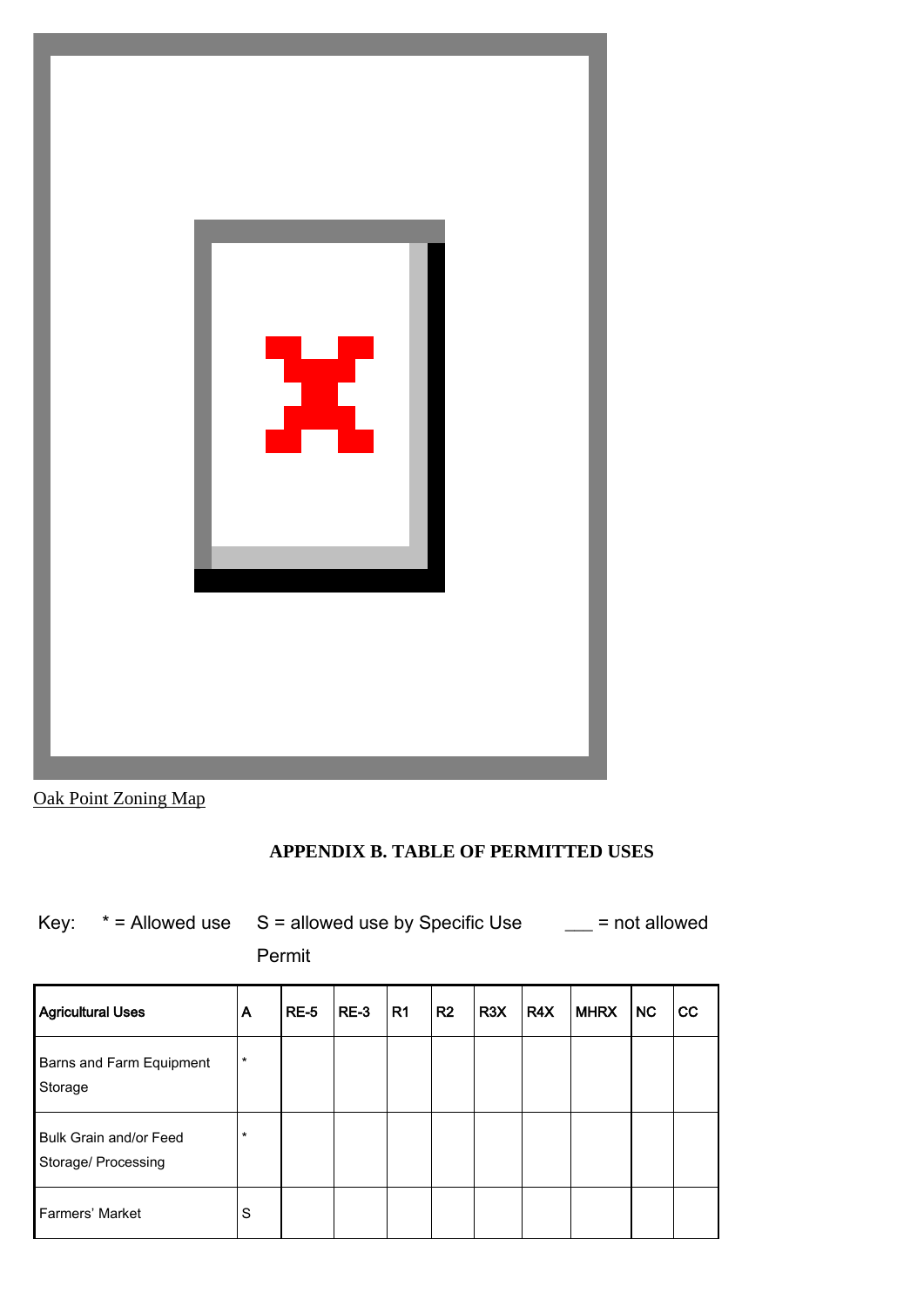| Farms, General (Crops)                                                            | $\star$     |         |         |                |         |                  |         |             |         |        |
|-----------------------------------------------------------------------------------|-------------|---------|---------|----------------|---------|------------------|---------|-------------|---------|--------|
| Farms, General<br>(Livestock/Ranch)                                               | *           |         |         |                |         |                  |         |             |         |        |
| Hay, Grain, and/or Feed Sales<br>(Wholesale)                                      | S           |         |         |                |         |                  |         |             |         |        |
| Hatchery                                                                          | $\mathbf S$ |         |         |                |         |                  |         |             |         |        |
| Kennels (Outdoor Pens)                                                            | $\mathbf S$ |         |         |                |         |                  |         |             |         |        |
| Kennels (Inside Pens)                                                             | $\mathbf S$ |         |         |                |         |                  |         |             |         |        |
| Livestock Sales/Auction                                                           | $\mathbf S$ |         |         |                |         |                  |         |             |         |        |
| Orchard/Crop Propagation                                                          | $\star$     |         |         |                |         |                  |         |             |         |        |
| Plant Nursery (growing for<br>commercial purposes but no<br>retail sales on site) | $\star$     |         |         |                |         |                  |         |             |         |        |
| Stables (As A Business)                                                           | S           |         |         |                |         |                  |         |             |         |        |
| Stables (Private, Accessory<br>Use)                                               | *           |         |         |                |         |                  |         |             |         |        |
| Stables (Private, Principal                                                       | $\star$     |         |         |                |         |                  |         |             |         |        |
| Use)                                                                              |             |         |         |                |         |                  |         |             |         |        |
| <b>Residential Uses</b>                                                           | A           | $RE-5$  | $RE-3$  | R <sub>1</sub> | R2      | R <sub>3</sub> X | R4X     | <b>MHRX</b> | NC      | cc     |
| Dwelling, Single-Family                                                           | $\star$     | $\star$ | $\star$ | $\star$        | $\star$ | $\star$          | $\star$ | $\star$     |         |        |
| Manufactured Housing                                                              |             |         |         |                |         |                  |         | $\star$     |         |        |
| Industrialized/Modular Housing                                                    | $\star$     | $\star$ | $\star$ | $\star$        | $\star$ | $\star$          | $\star$ | $\star$     |         |        |
| Home Occupation                                                                   | $\star$     | $\star$ | $\star$ | $\star$        | $\star$ | $\star$          | $\star$ | $\star$     |         |        |
| Model Residential Unit                                                            | $\star$     | $\star$ | $\star$ | $\star$        | $\star$ | $\star$          | $\star$ | $\star$     |         |        |
| <b>Temporary Field Construction</b><br>Office                                     | $\star$     | $\star$ | $\star$ | $\star$        | $\star$ | $\star$          | $\star$ | $\star$     | $\star$ | $\ast$ |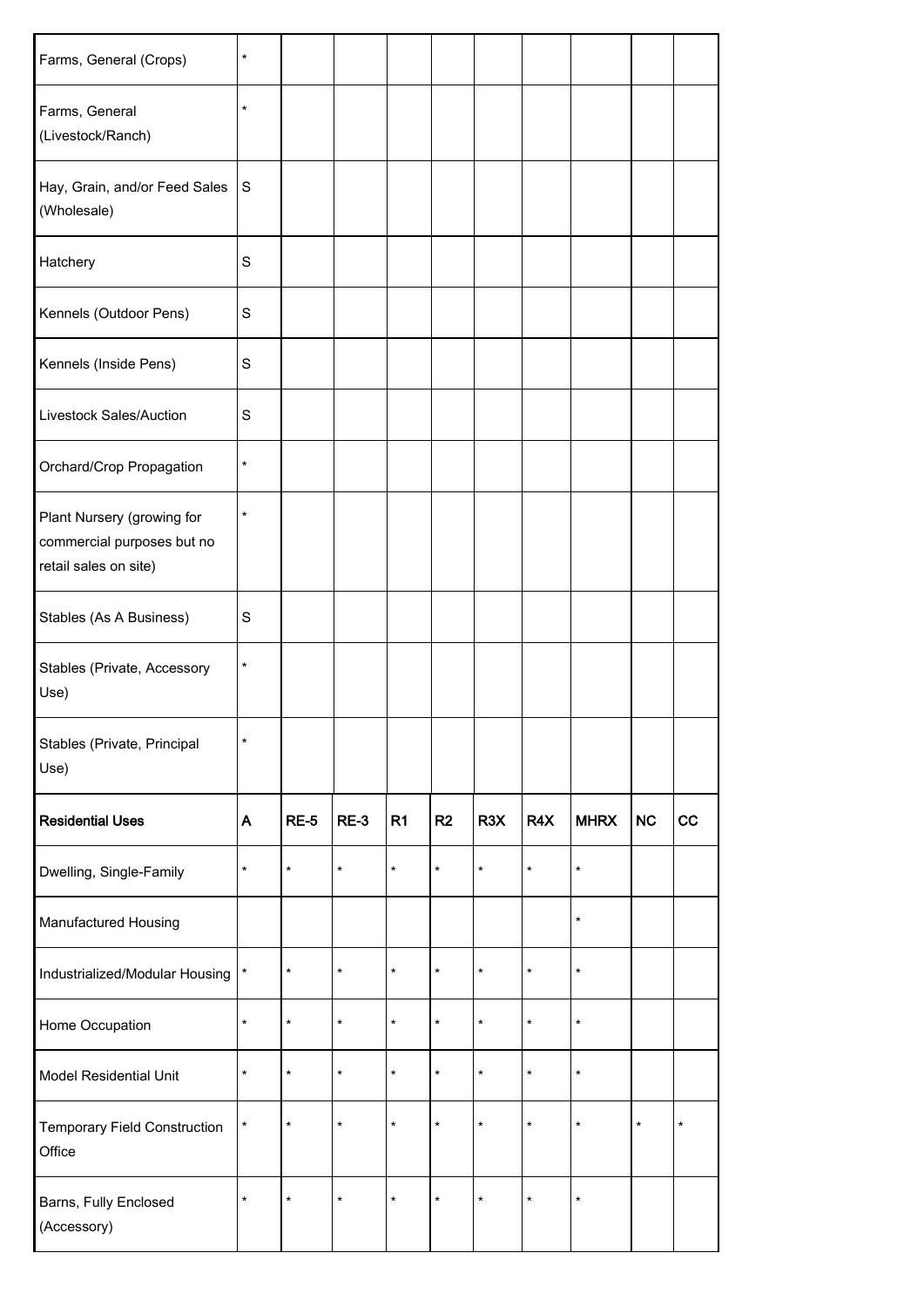| Garage (Accessory)                                                 | $\star$     | $\star$     | $\star$     | $\star$     | $\star$        | $\star$          | $\star$     | $\star$     |             |             |
|--------------------------------------------------------------------|-------------|-------------|-------------|-------------|----------------|------------------|-------------|-------------|-------------|-------------|
| Gazebo (Accessory)                                                 | $\star$     | $\star$     | $\star$     | $\star$     | $\star$        | $\star$          | $\star$     | $\star$     |             |             |
| Hobby Shop (Accessory)                                             | $\star$     | $\star$     | $\star$     | $\star$     | $\star$        | $\star$          | $\star$     | $\star$     |             |             |
| Pool (Accessory)                                                   | $\star$     | $\star$     | $\star$     | $\star$     | $\star$        | $\star$          | $\star$     | $\star$     |             |             |
| Pond (Agricultural)                                                | $\star$     | $\star$     | $\star$     | $\star$     | $\star$        | $\star$          | $\star$     | $\star$     |             |             |
| Pond (Accessory) - Residential                                     | $\star$     | $\mathbf S$ | $\mathbf S$ | $\mathbf S$ | $\mathbf S$    | S                | $\mathbf S$ | S           |             |             |
| Storage Buildings (Accessory)                                      | $\star$     | $\star$     | $\star$     | $\star$     | $\star$        | $\star$          | $\star$     | $\star$     |             |             |
| Well House (Accessory)                                             | $\star$     | $\star$     | $\star$     | $\star$     | $\star$        | $\star$          | $\star$     | $\star$     |             |             |
| <b>Other Unspecified Residential</b><br>Uses                       | $\mathsf S$ | $\mathbf S$ | $\mathbf S$ | $\mathbf S$ | $\mathbf S$    | S                | $\mathbf S$ | S           |             |             |
| <b>Commercial Uses/</b><br>Non-Categorized Uses                    | A           | <b>RE-5</b> | <b>RE-3</b> | $R_{\rm I}$ | R <sub>2</sub> | R <sub>3</sub> X | R4X         | <b>MHRX</b> | NC          | cc          |
| <b>Accessory Structure</b><br>(according to approved Site<br>Plan) |             |             |             |             |                |                  |             |             | $\star$     | $\star$     |
| Amusement - Inside                                                 |             |             |             |             |                |                  |             |             | $\mathsf S$ | S           |
| Athletic Stadium/Field                                             | $\mathsf S$ | $\mathbf S$ | S           | $\mathbb S$ | $\mathbf S$    | S                | $\mathbf S$ | S           | $\mathbf S$ | $\mathbf S$ |
| Automotive Service Garage                                          |             |             |             |             |                |                  |             |             | S           | $\mathsf S$ |
| Banking - Drive-up Service                                         |             |             |             |             |                |                  |             |             | S           | $\ast$      |
| Banking - Offices                                                  |             |             |             |             |                |                  |             |             | $\star$     | $\star$     |
| Bed & Breakfast                                                    | $\mathsf S$ | $\mathbf S$ | $\mathbf S$ | $\mathbb S$ | $\mathbf S$    | S                | $\mathbf S$ | $\mathsf S$ | S           | $\mathbf S$ |
| Beer & Wine (Off-Premises<br>Consumption Only)                     |             |             |             |             |                |                  |             |             | S           | S           |
| Cemetery                                                           | S           | $\mathbf S$ | $\mathbf S$ | $\mathbf S$ | $\mathbf S$    | S                | $\mathbf S$ | $\mathsf S$ | S           | $\mathbf S$ |
| Community/Outreach Center                                          |             | $\mathbf S$ | $\mathbf S$ | $\mathbf S$ | $\mathbf S$    | S                | $\mathbf S$ | S           | S           | S           |
| Consumer Goods Repair                                              |             |             |             |             |                |                  |             |             | S           | $\star$     |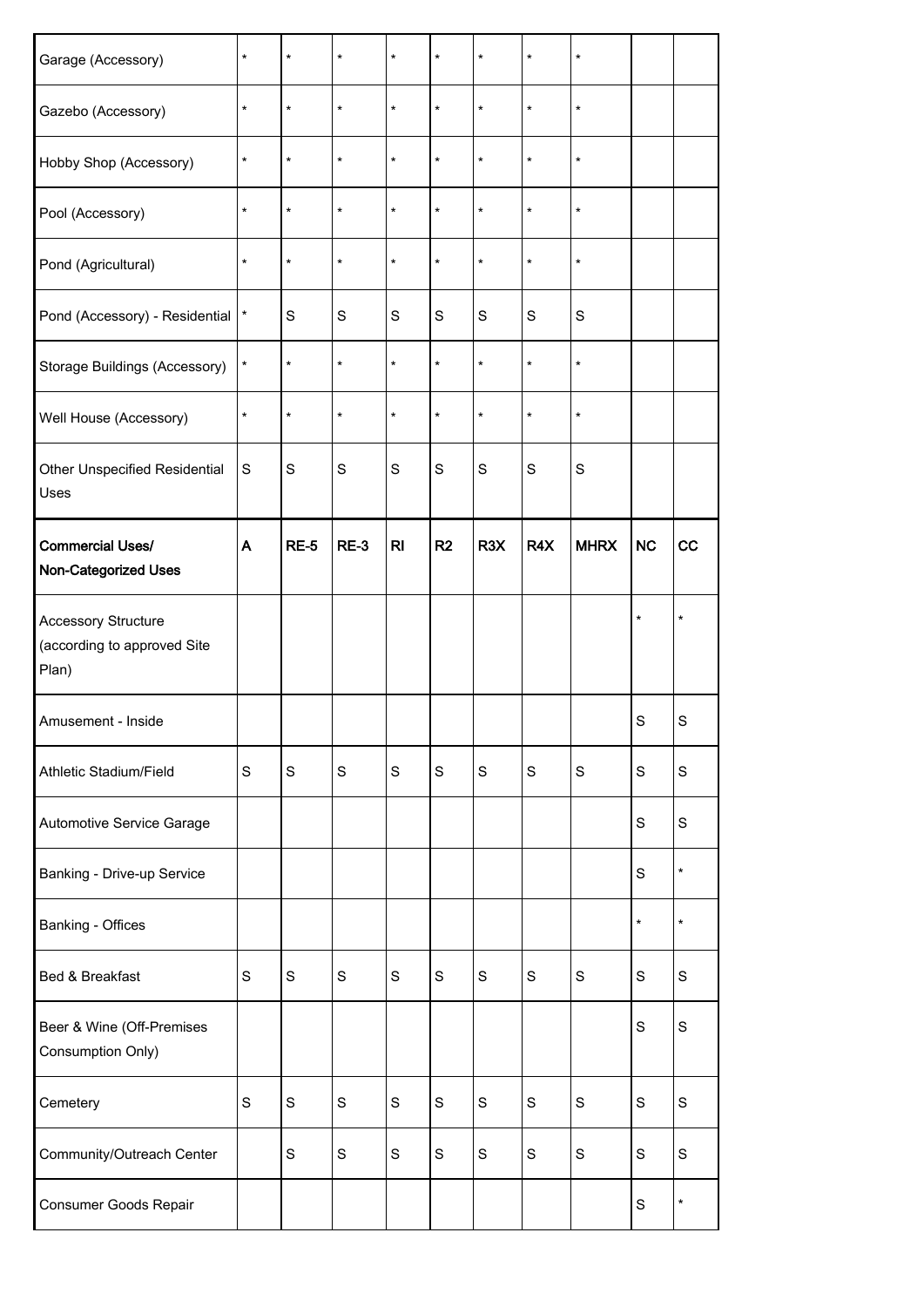| Convenience Store (w/gas<br>pumps)            |         |             |               |   |               |             |               |             | $\mathbf S$ | $\mathbf S$ |
|-----------------------------------------------|---------|-------------|---------------|---|---------------|-------------|---------------|-------------|-------------|-------------|
| Convenience Store (w/out gas<br>pumps)        |         |             |               |   |               |             |               |             | $\star$     | $\star$     |
| Day Care/Preschool                            |         | $\mathbf S$ | $\mathbf S$   | S | $\mathbf S$   | S           | S             | S           | $\star$     | $\star$     |
| Dry Cleaning Shop                             |         |             |               |   |               |             |               |             | $\star$     | $\star$     |
| <b>Funeral Home/Mortuary</b>                  |         |             |               |   |               |             |               |             |             | S           |
| Government<br>Centers/Services/Offices        |         | $\mathbf S$ | S             | S | $\mathbf S$   | $\mathbf S$ | S             | $\mathsf S$ | S           | S           |
| Grocery Store/Food Market                     |         |             |               |   |               |             |               |             | S           | $\star$     |
| Hospital - General Medical                    |         | $\mathbf S$ | $\mathbf S$   | S | $\mathbf S$   | $\mathbf S$ | $\mathsf S$   | $\mathsf S$ | S           | S           |
| <b>Medical Emergency Clinic</b><br>(minor)    |         |             |               |   |               |             |               |             | $\star$     | S           |
| Medical/Dental/Optical Office                 |         |             |               |   |               |             |               |             | $\star$     | $\star$     |
| Medical Laboratory                            |         |             |               |   |               |             |               |             |             | S           |
| Nursery/Flower Shop                           |         |             |               |   |               |             |               |             | $\mathbf S$ | $\star$     |
| Organizational<br>Clubhouses/Lodges           |         | $\mathbf S$ | $\mathbf S$   | S | $\mathbf S$   | $\mathbf S$ | $\mathbf S$   | $\mathbf S$ | $\mathbf S$ | $\mathbf S$ |
| Park                                          | $\star$ | $\mathbf S$ | $\mathbf S$   | S | $\mathbf S$   | $\mathbf S$ | $\mathsf S$   | $\mathbf S$ | $\mathbf S$ | $\mathbf S$ |
| Printers/Copying                              |         |             |               |   |               |             |               |             | $\star$     | $\star$     |
| Professional/Non-Inventory<br>Sales/ Services |         |             |               |   |               |             |               |             | $\star$     | $\star$     |
| Religious or Philanthropic<br>Organizations   | S       | $\mathbf S$ | ${\mathsf S}$ | S | ${\mathsf S}$ | $\mathbf S$ | ${\mathsf S}$ | $\mathsf S$ | $\mathbf S$ | S           |
| Restaurant                                    |         |             |               |   |               |             |               |             | $\star$     | $\star$     |
| Restaurant, with Drive-<br>Through/Drive-In   |         |             |               |   |               |             |               |             | $\mathbf S$ | $\star$     |
| <b>Retail Sales/Services</b>                  |         |             |               |   |               |             |               |             | $\star$     | $\star$     |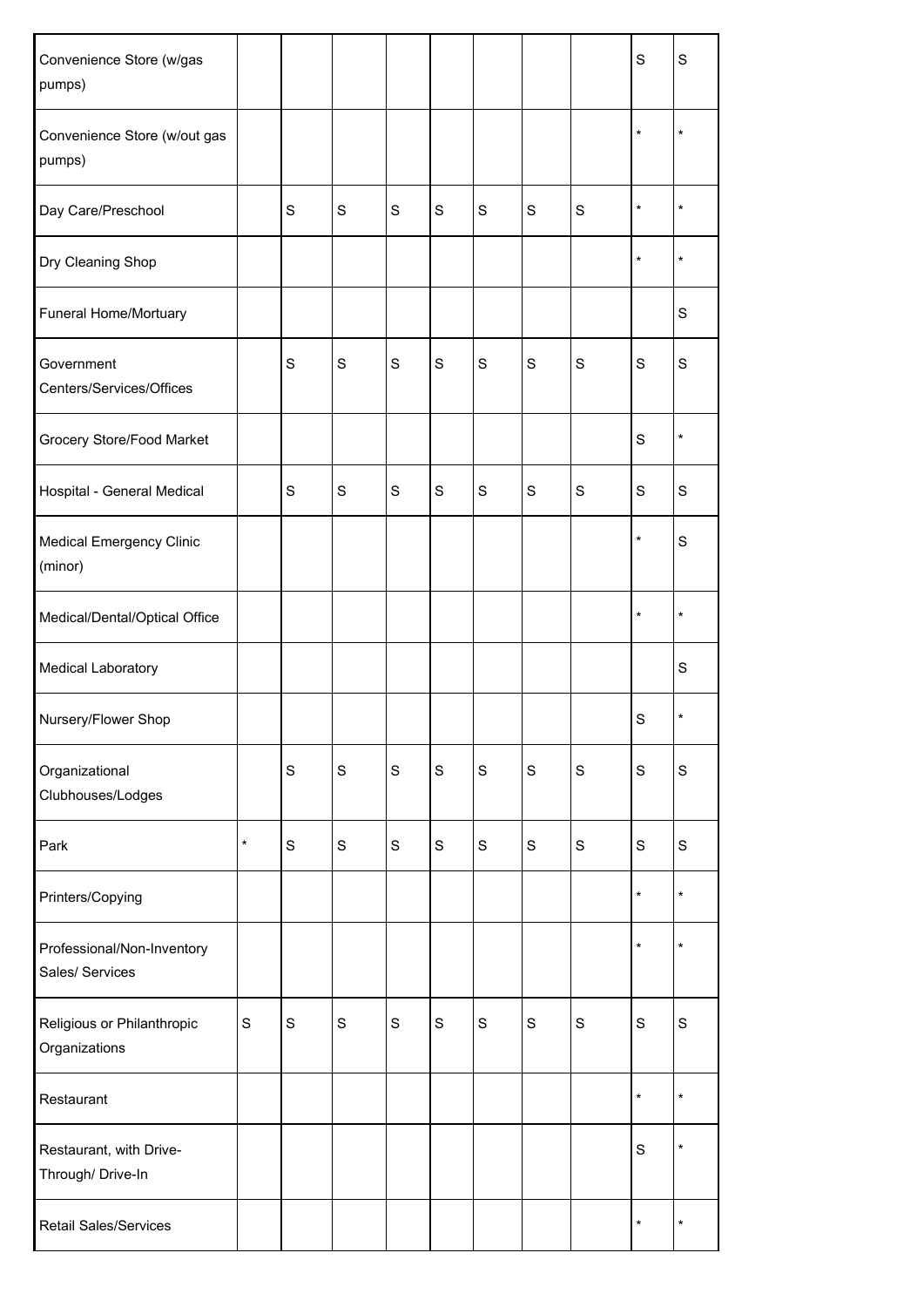| Resale or Secondhand Sales                            |             |   |              |             |             |             |   |             | S       | S           |
|-------------------------------------------------------|-------------|---|--------------|-------------|-------------|-------------|---|-------------|---------|-------------|
|                                                       |             |   |              |             |             |             |   |             |         |             |
| Sale of Mixed Beverages in<br>Restaurants by Food and |             |   |              |             |             |             |   |             | S       | $\mathbf S$ |
| <b>Beverage Certificate Holders</b><br>Only           |             |   |              |             |             |             |   |             |         |             |
| School (Private/Parochial)                            | $\mathbf S$ | S | $\mathsf{s}$ | $\mathbf S$ | S           | $\mathbf S$ | S | $\mathbf S$ | S       | S           |
| School (Public)                                       | S           | S | $\mathsf{s}$ | S           | S           | S           | S | S           | S       | S           |
| Studio, Instructional/Artistic                        |             |   |              |             |             |             |   |             | $\star$ | $\star$     |
| <b>Utility Grid Wind Energy</b><br>Systems            |             |   |              |             |             |             |   |             |         |             |
| Veterinary Services (no<br>outside pens)              | S           |   |              |             |             |             |   |             | $\star$ | $\star$     |
| Wind Energy Systems                                   | $\mathbf S$ | S | S            | S           | $\mathbf S$ | $\mathbf S$ | S | S           | S       | $\mathsf S$ |
| <b>Other Unspecified Uses</b>                         | S           | S | S            | S           | S           | S           | S | S           | S       | S           |
| <b>Other Unspecified Commercial</b><br>Uses           |             |   |              |             |             |             |   |             | S       | S           |

(Ordinance 2005-04-01, sec. 2, adopted 4/18/05; Ordinance 2005-04-07, sec. 3, adopted 4/18/05; Ordinance 2006-03-01, sec. 4, adopted 3/20/06; Ordinance 2007-02-03, sec. 3, adopted 2/19/07)

# **APPENDIX C. APPROVED LANDSCAPE MATERIALS**

# **Large/Shade Trees**

| <b>Common Name</b>      | <b>Botanical Name</b> |
|-------------------------|-----------------------|
| <b>Bald Cypress</b>     | Taxodium distichum    |
| <b>Bur Oak</b>          | Quercus macrocarpa    |
| Cedar Elm               | Ulmus crassifolia     |
| <b>Chinese Pistache</b> | Pistachia chinesis    |
| Cinquapin Oak           | Quercus muehlenbergii |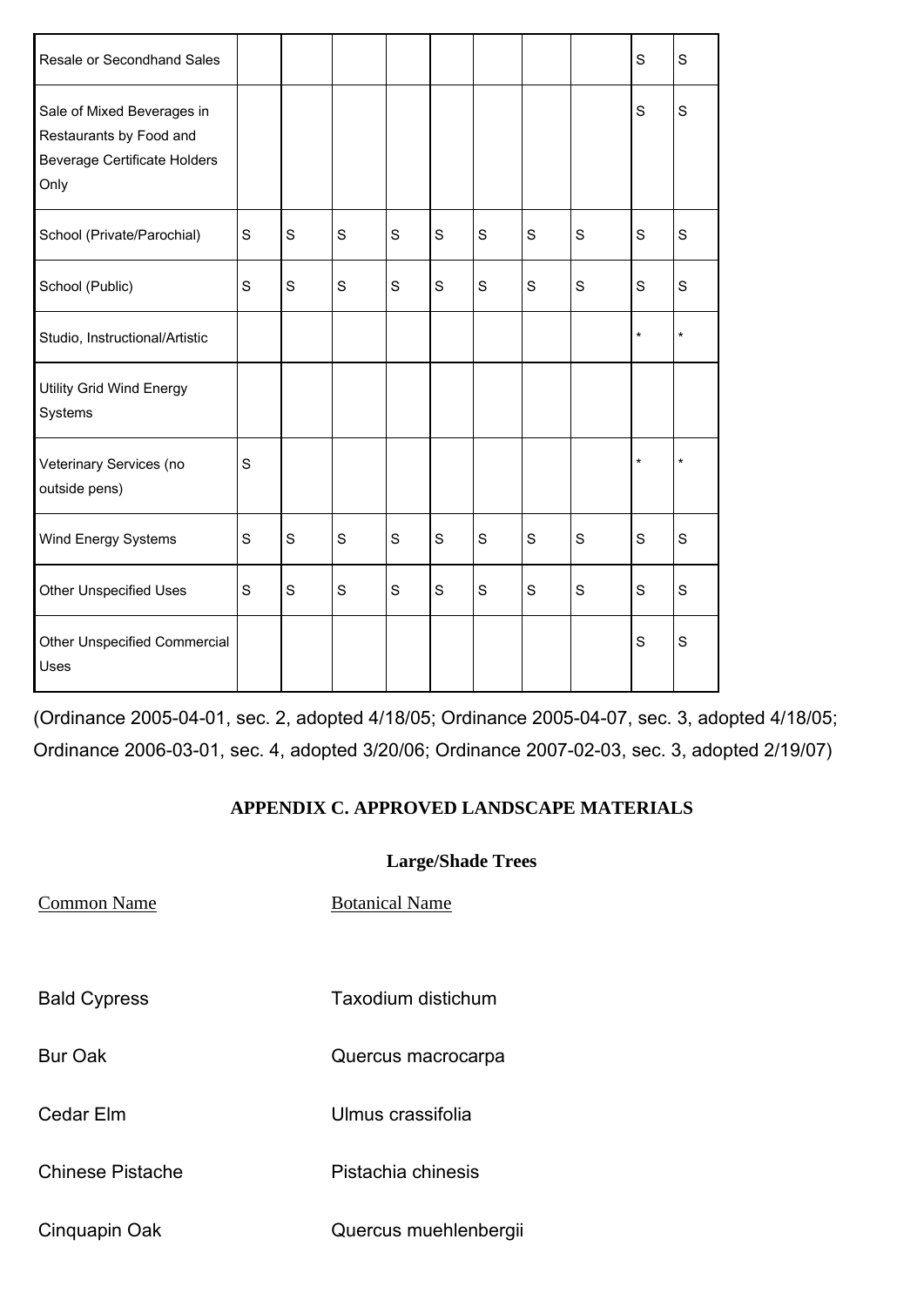| <b>Common Persimmon</b>    | Diospyros virginiana                   |
|----------------------------|----------------------------------------|
| <b>Escarpment Live Oak</b> | Quercus fusiformis                     |
| Lacebark Elm               | Ulmus parvifolia                       |
| Osage Orange               | Maclura pomifera                       |
| Pecan                      | Carya illinoensis                      |
| <b>Shumard Oak</b>         | Quercus shumardii                      |
| Southern Live Oak          | Quercus virginiana                     |
| Southern Magnolia          | Magnolia grandiflora                   |
| <b>Sweet Gum</b>           | Liquidambar styraciflua                |
| <b>Texas Ash</b>           | <b>Fraxinus texensis</b>               |
| <b>Texas Red Oak</b>       | Quercus texana                         |
|                            | <b>Living Screen</b>                   |
| <b>Common Name</b>         | <b>Botanical Name</b>                  |
|                            |                                        |
| <b>Burford Holly</b>       | llex cornuta 'Burfordi'                |
| <b>Cherry Laurel</b>       | Prunus caroliniana                     |
| Cryptomeria                | Cryptomeria japonica                   |
| Junipers                   | Juniperus sp.                          |
| <b>NRS Holly</b>           | Ilex aquifolium 'Nellie R.<br>Stevens' |
| <b>Tree Form Holly</b>     | Ilex opaca AIT or Ilex perny           |
| Vitex                      | Vitex agnus-castus                     |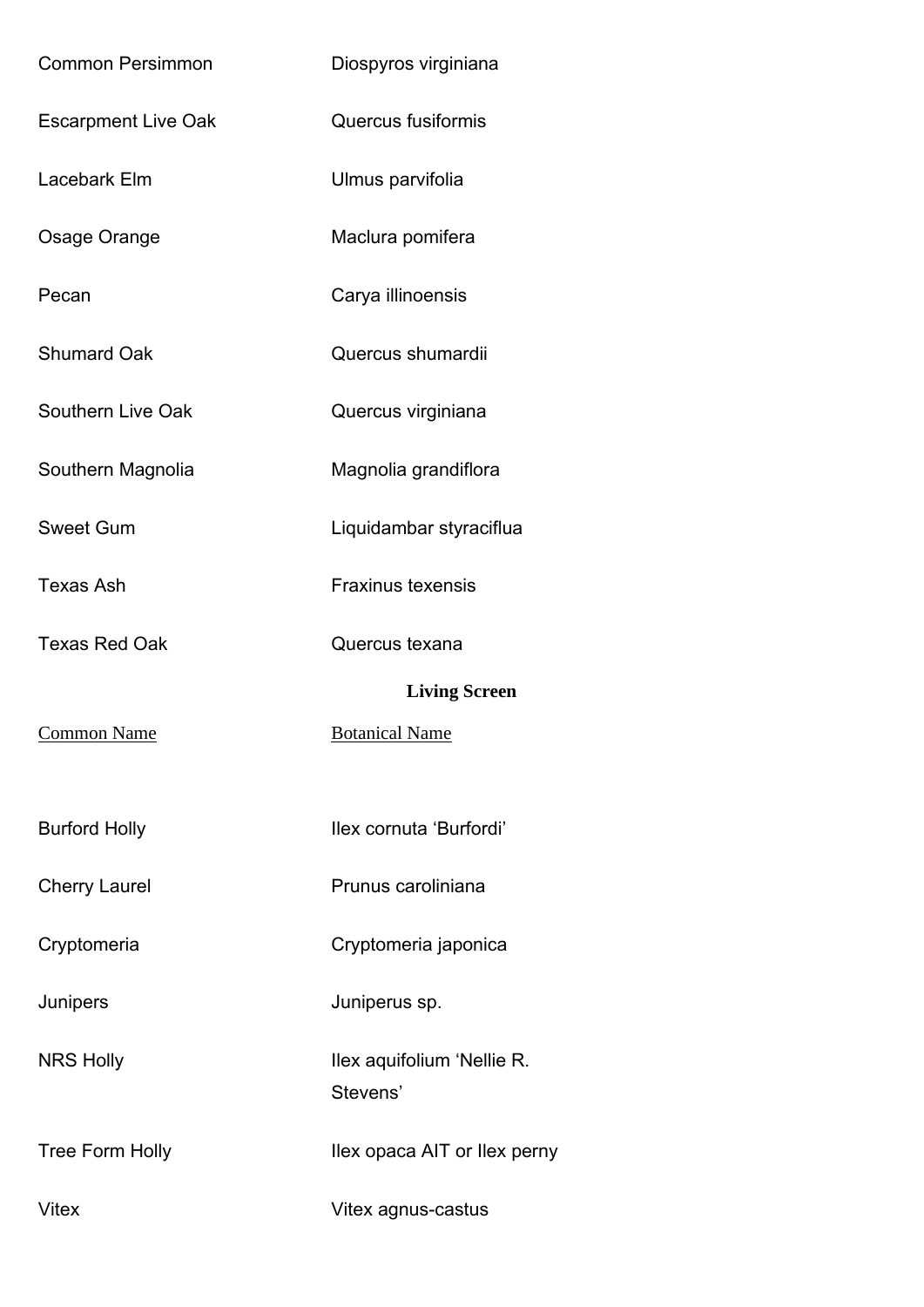| Wax Myrtle              | Myrica cerifera         |
|-------------------------|-------------------------|
| <b>Yaupon Holly</b>     | Ilex vomitoria          |
|                         | <b>Ornamental Trees</b> |
| <b>Common Name</b>      | <b>Botanical Name</b>   |
|                         |                         |
| <b>Cherry Laurel</b>    | Prunus caroliniana      |
| Crape Myrtle            | Lagerstroemia indica    |
| Eve's necklace          | Sophora affinis         |
| <b>Flame-leaf Sumac</b> | Rhus lanceolata         |
| Flowering crabapple     | Malus hybrida           |
| Japanese Black Pine     | Pinus thunbergiana      |
| Japanese Maple          | Acer palmatum           |
| Mexican buckeye         | Ungnadia speciosa       |
| Oklahoma redbud         | Cercis canadensis       |
| <b>Red Buckey</b>       | Aesculus Pavia          |
| Wax Myrtle              | Myrica cerifera         |
| <b>Yaupon Holly</b>     | Ilex vomitoria          |
|                         | <b>Shrubs</b>           |
| <b>Common Name</b>      | <b>Botanical Name</b>   |
| Abelia                  | Abelia sp.              |
| <b>Barberry</b>         | Berberis sp.            |
| Chinese Photinia        | Photinia serrulata      |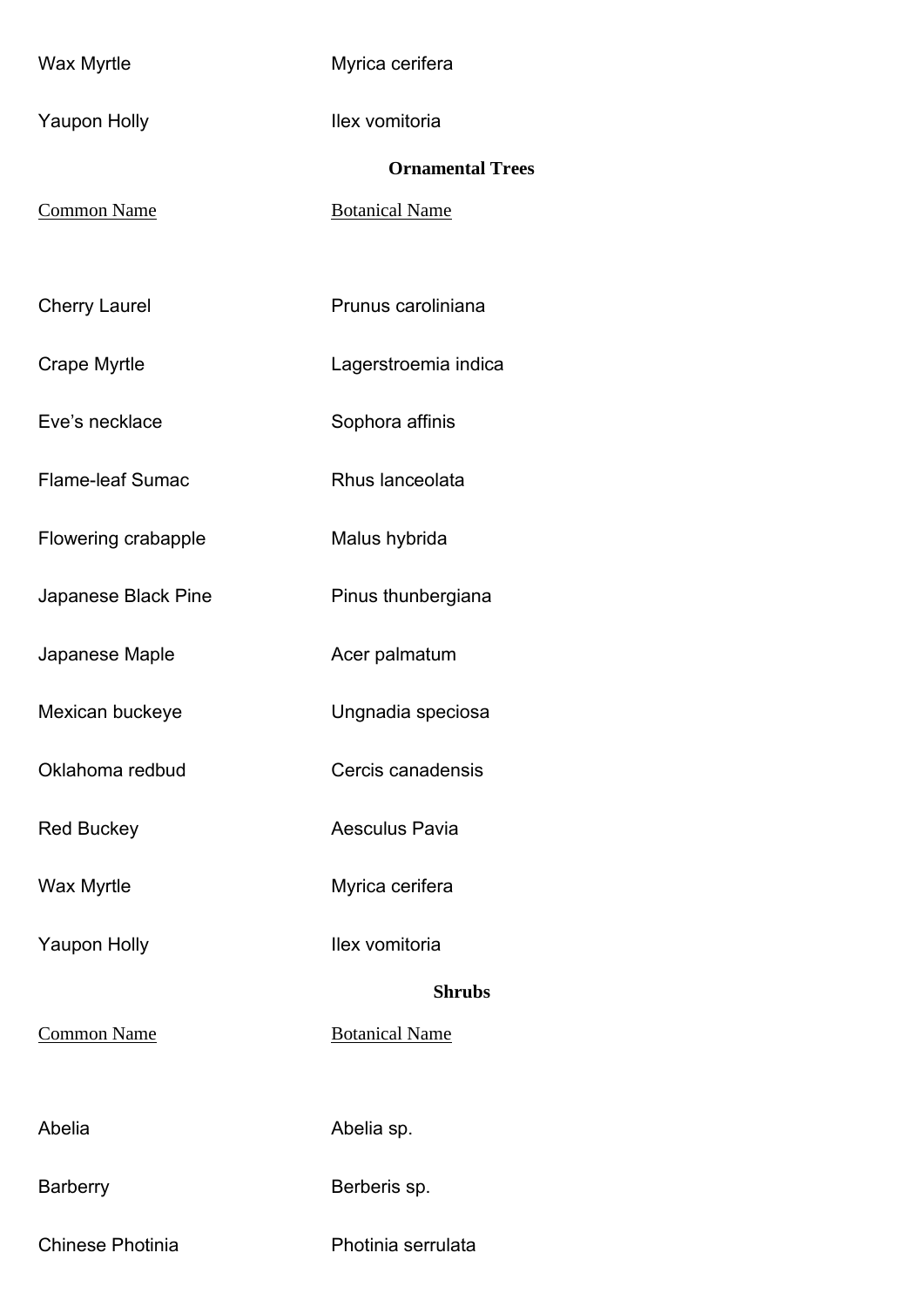| Dwarf Burford Holly        | llex cornuta            |
|----------------------------|-------------------------|
| <b>Ebbings Silverberry</b> | Eleagnus x ebbengei     |
| Junipers                   | Juniperus sp.           |
| <b>Nandina</b>             | Nandina domestica       |
| Red-tip Photinia           | Photinia x fraseri      |
| Texas Sage                 | Leucophyllum frutescens |
| Variegated Chinese Privet  | Ligustrum sinense       |

All other trees, plants, or shrubs in accordance with an approved Landscape Plan.

# **APPENDIX D. SPECIFIC USE PERMITS TABLE**

| <b>SUP Number</b> | <b>Description</b>                                  | <b>Ordinance No.</b>       |
|-------------------|-----------------------------------------------------|----------------------------|
| S <sub>5</sub>    | <b>Accessory Structure</b><br>1170 Emerald Sound    | 2004-03 adopted 10/20/03   |
| S <sub>6</sub>    | <b>Accessory Structure</b><br>632 Martingale        | 2003-12-1 adopted 12/15/03 |
| S <sub>7</sub>    | <b>Accessory Structure</b><br>830 Oak Meadow Ct.    | 2003-12-2 adopted 12/15/03 |
| $S_8$             | <b>Accessory Structure</b><br>720 Eagles Landing    | 2004-03-2 adopted 3/15/04  |
| S <sub>9</sub>    | <b>Accessory Structure</b><br>540 Aqua Marine Drive | 2004-06-01 adopted 6/21/04 |
| S 10              | <b>Accessory Structure</b><br>307 Highland          | 2004-09-04 adopted 9/20/04 |

# CITY OF OAK POINT SPECIFIC USE PERMITS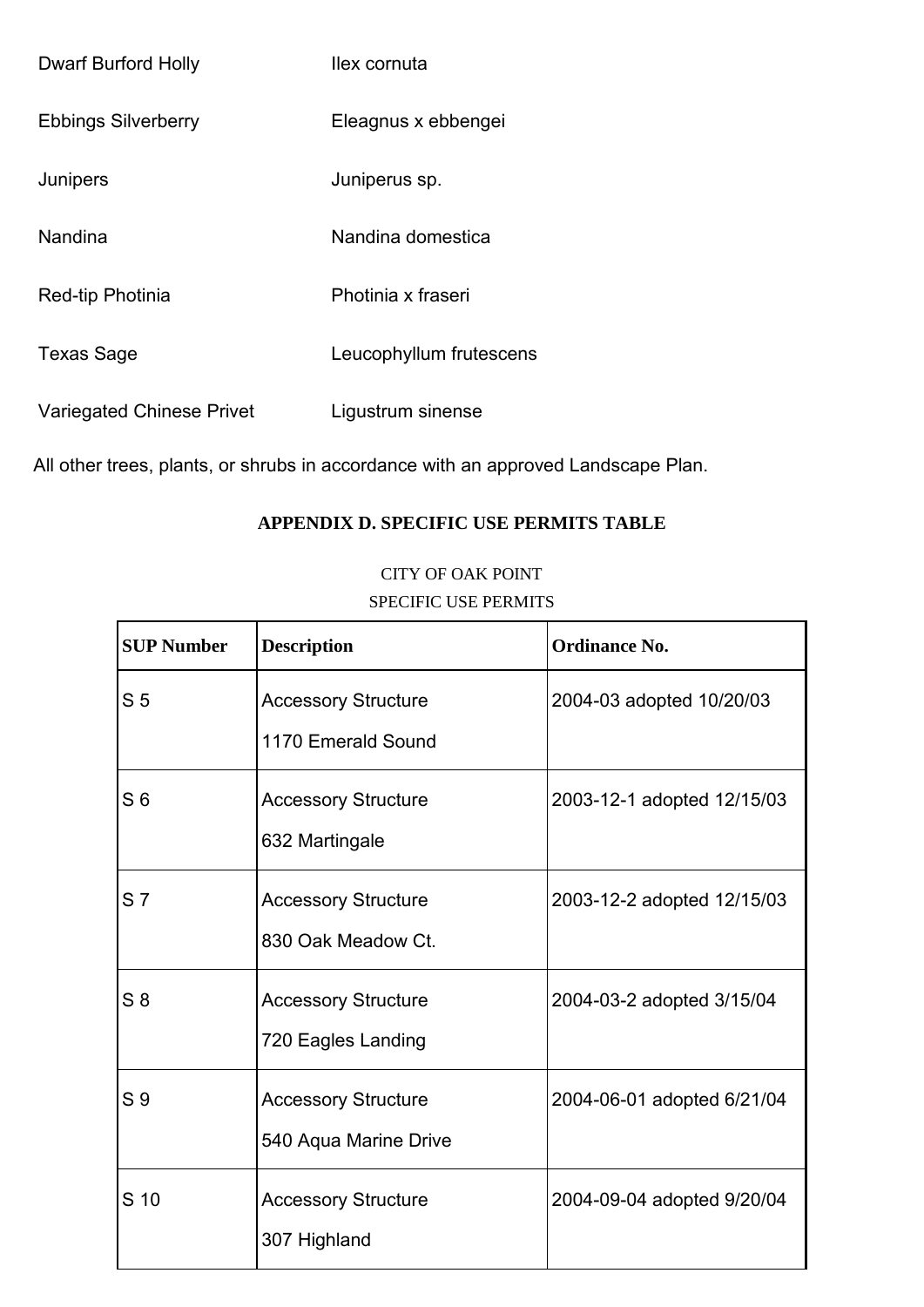| S 11 | <b>Accessory Structure</b><br>631 Martingale               | 2005-05-3 adopted 5/16/05                               |
|------|------------------------------------------------------------|---------------------------------------------------------|
| S 12 | <b>Accessory Structure</b><br>1001 Coral Cove              | 2005-06-3 adopted 6/20/05                               |
| S 13 | <b>Accessory Structure</b><br>1206 Lakeshore               | 2005-08-04 adopted 8/15/05                              |
| S 14 | <b>Accessory Structure</b><br>639 Martingale               | 2006-2-01 adopted 2/20/06                               |
| S 15 | <b>Church Use</b><br>101 Naylor                            | 2006-5-1 adopted 5/15/06<br>2013-08-364 adopted 8/19/13 |
| S 16 | <b>Accessory Structure</b><br>1170 Oak View Court          | 2006-7-1 adopted 7/17/06                                |
| S 17 | <b>Accessory Structure</b><br>1116 Lakeshore               | 2006-12-5 adopted 12/18/06                              |
| S 18 | <b>Accessory Structure</b><br>455 Victory Circle           | 2006-12-6 adopted 12/18/06                              |
| S 19 | <b>Accessory Buildings</b><br>Lot 6, Trailwood Subdivision | 2007-05-01 adopted 5/21/07                              |
| S 20 | <b>Accessory Building</b><br>880 Oak View Drive            | 2010-11-309 adopted<br>11/15/10                         |
| S 21 | <b>Accessory Building</b><br>640 Diamond Point Drive       | 2010-11-310 adopted<br>11/15/10                         |
| S 22 | <b>Accessory Building</b><br>1207 Cedar Pine Lane          | 2010-02-01 adopted 2/15/10                              |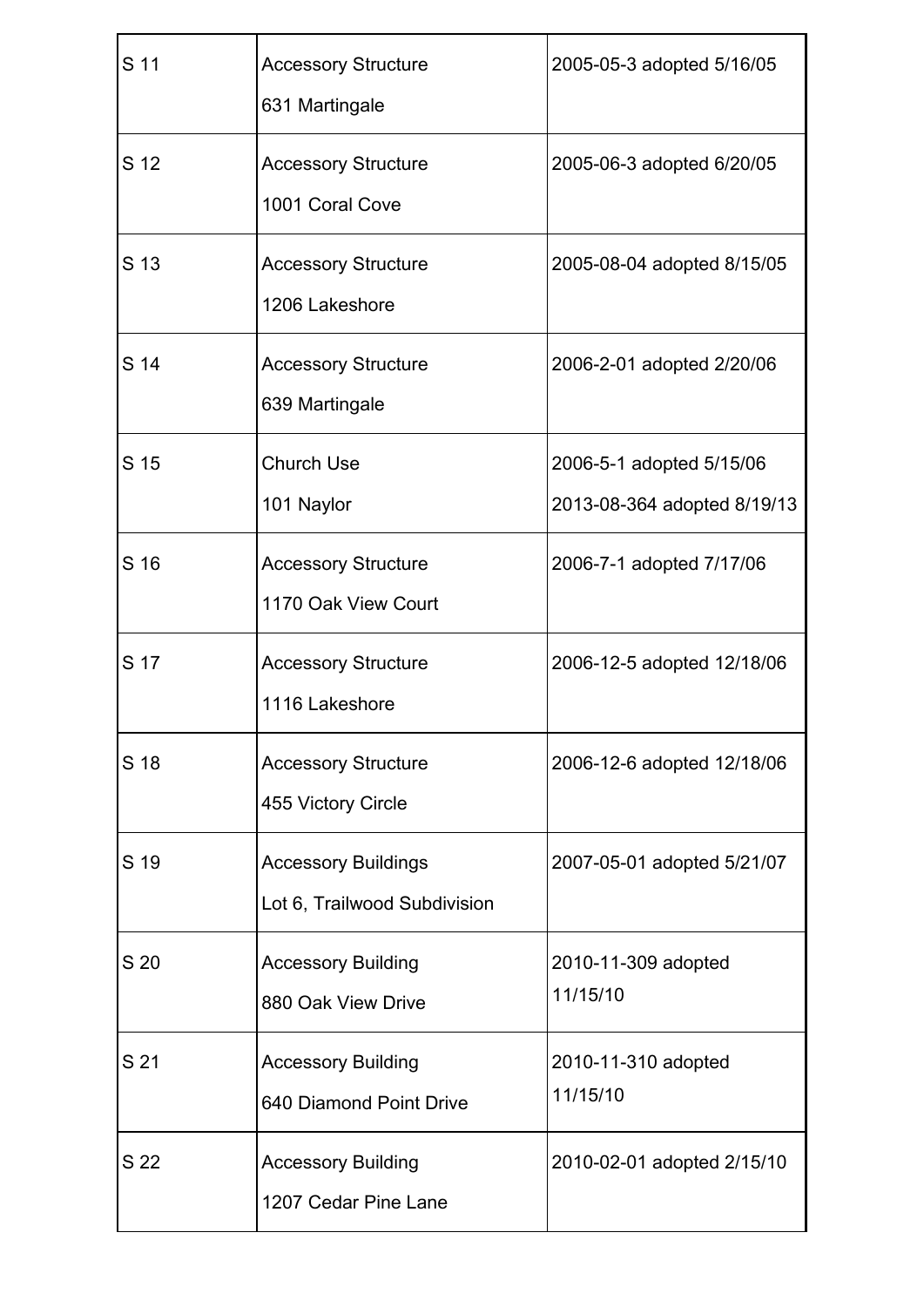| S 23 | <b>Accessory Building</b><br>504 Bronco Trail                                             | 2010-06-300 adopted 6/14/10     |
|------|-------------------------------------------------------------------------------------------|---------------------------------|
| S 24 | <b>Accessory Building</b><br>430 Aqua Marine Drive                                        | 2010-09-304 adopted 9/20/10     |
| S 25 | <b>Accessory Building</b><br>225 Yacht Club Road                                          | 2012-05-345 adopted 5/21/12     |
| S 26 | <b>Accessory Building</b><br>505 McCormick Road                                           | 2013-03-360 adopted 3/18/13     |
| S 27 | <b>Accessory Building</b><br>Block A, Lot 1 of the Ditmer<br>Addition                     | 2013-09-366 adopted 9/16/13     |
| S 28 | <b>Accessory Building</b><br>Block A, Lot 9 of the Gates of<br><b>Waters Edge</b>         | 2013-12-372 adopted<br>12/1613  |
| S 29 | Day Care/Preschool Center<br>301 Shahan Prairie Road                                      | 2014-02-376 adopted 2/18/14     |
| S 30 | 55-Foot Amateur Radio Antenna<br>580 Pearl Cove                                           | 2014-09-390 adopted 9/15/14     |
| S 31 | <b>Stable</b><br>Lot 14 of Hunters Ridge Addition                                         | 2014-10-391 adopted<br>10/20/14 |
| S 32 | <b>Accessory Building</b><br>Lot 358, Emerald Sound at Lake<br><b>Lewisville Addition</b> | 2015-05-401 adopted 5/18/15     |
| S 33 | <b>Accessory Building</b><br>Lot 358 in the B. Eaves Survey,<br>Abstract No. 388          | 2015-10-407 adopted<br>10/19/15 |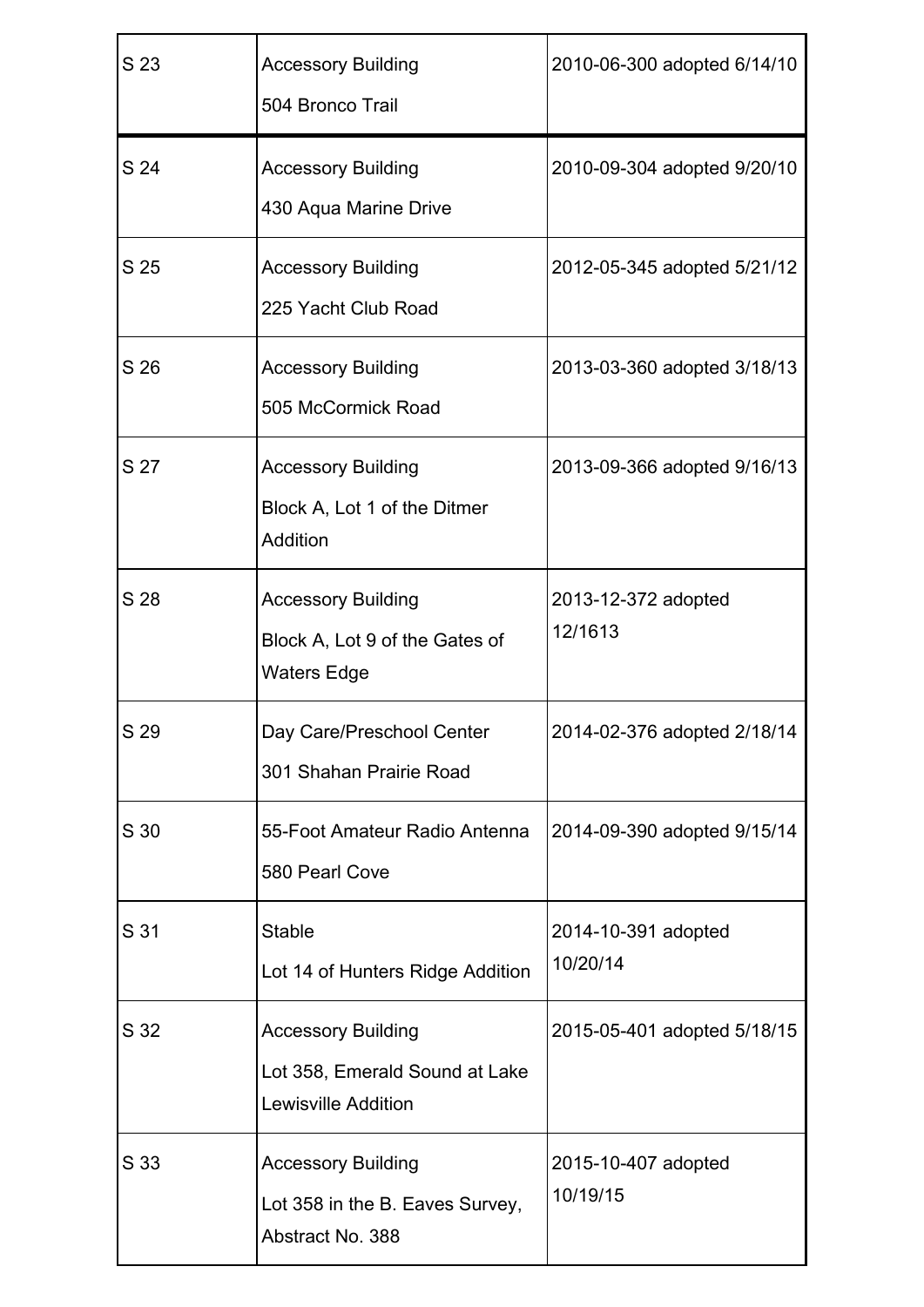| S 34 | <b>Public School/Associated School</b><br><b>Uses</b>                             | 2016-01-409 adopted 1/18/16     |
|------|-----------------------------------------------------------------------------------|---------------------------------|
|      | G. Daniel Survey, Abstract No.<br>311                                             |                                 |
| S 35 | <b>Accessory Building</b><br>Lot 107, Section 2 Eagles<br><b>Landing Addition</b> | 2016-06-417 adopted 6/20/16     |
| S 36 | <b>Accessory Building</b><br>Tract 22A, Fox Hollow Farms                          | 2017-12-443 adopted<br>12/18/17 |

# **APPENDIX E. APPROVED PLANNED DEVELOPMENT DISTRICTS**

# **P.D. NO. 1**

# SECTION 1

A. Regulations set forth in this section are the district regulations for PD No. 1 known as Eagles Landing at Lake Lewisville.

B. Definitions: For the purpose of these District Regulations, the Definitions set forth in Article III of the City of Oak Point's Zoning Ordinance [Ordinance 270] shall apply either as presently set forth or revised in the future.

(Ordinance 270.12 adopted 1/5/93)

# SECTION 2

# A. Use Regulations

In this district, no buildings or land shall be used and no building shall be hereafter erected, reconstructed, altered or enlarged, except for one or more of the following uses:

1) The above stated restriction as to 2,500 square feet of living area shall be effective as of February 8, 2000 and applicable to any new dwelling for which plans and specifications are submitted on or after February 8, 2000; provided however, that the restriction shall be at least 1,800 square feet of living area, excluding porches and garages, in the case of

(i.) a dwelling on a tract on which a dwelling has not previously been constructed if the Owner of the tract acquired the tract before February 8, 2000, OR

(ii.) a dwelling on a tract for which plans and specifications are submitted prior to February 8, 2000 (regardless of a change in ownership after submission of the plans) provided that the dwelling is constructed substantially in accordance with such plans and specifications.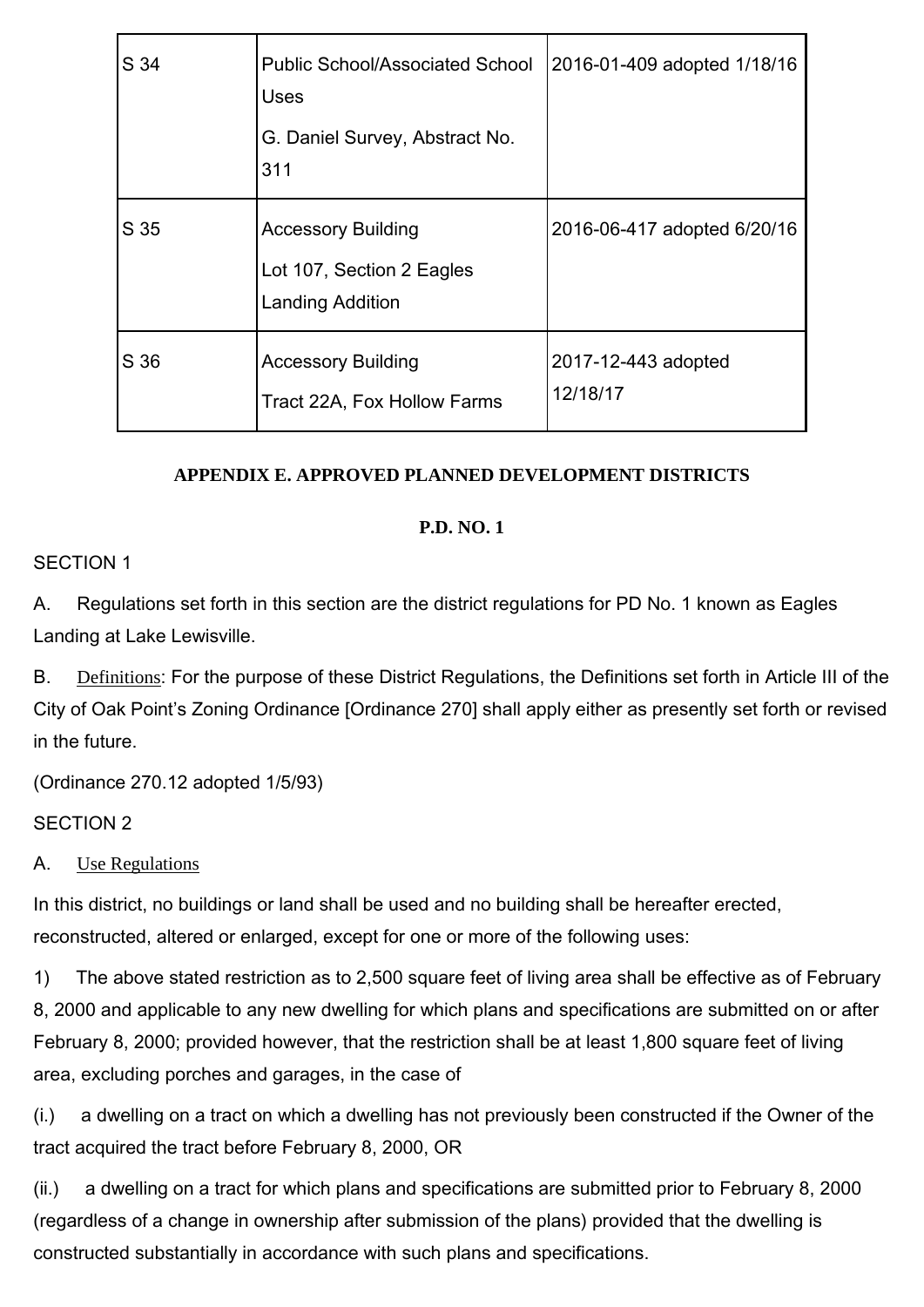In the event of fire or other damage to the dwelling, the dwelling shall be permitted to be rebuilt to at least the square footage requirements existing at the time the dwelling was initially constructed.

(Ordinance 270.12.1 adopted 2/8/00)

2) Not more than one each detached garage, workshop, and barn may be constructed so long as they are of good construction, kept in good repair, and are not used for residential purposes.

3) Water utility pump stations, other utility uses other than distribution and service installations, and recreational uses provided the site plan for said use is approved by the City of Oak Point Planning Commission and City Council.

### B. Area Regulations

In this district, the minimum dimension of lots and yards, and the minimum lot area per family shall be as follows:

- 1) Lot Area: The minimum lot area in this district shall be one acre.
- 2) Front Yard: There shall be a front yard having a depth determined as follows:
- a) For lots with areas of 5 acres or less: 50 Feet
- b) For lots with areas in excess of 5 acres: 100 Feet
- 3) Side Yard: The minimum distance from the side building line to the property line shall be as follows:
- a) For lots with areas of 5 acres or less: 20 Feet
- b) For lots with areas in excess of 5 acres: 50 Feet

The sum of the side yard dimensions on any lot measured along the front building line shall be not less than twenty-five percent of the total width of the lot at the building line.

- 4) Rear Yard:
- a) For lots with areas of 5 acres or less: 20 Feet
- b) For lots with areas in excess of 5 acres: 50 Feet
- 5) Width of Lot: The minimum width of lot shall be determined as follows:
- a) For lots with areas of 5 acres or less: 130 Feet
- b) For lots with areas of 5 acres or more: 240 Feet.

The width of the lot shall be measured at the building line.

6) Height Regulations: The maximum height shall be two and one-half (2-1/2) stories, but not to exceed thirty (30) feet per dwelling; provided that the dwelling or other building or portions of building other than accessory buildings may be erected higher than thirty-five (35) feet if the portions exceeding thirty-five (35) feet set back from all required yard lines two (2) feet for each one (1) foot in height above said thirty-five (35) foot limit; provided, however, that no building shall have a height of more than fifty (50)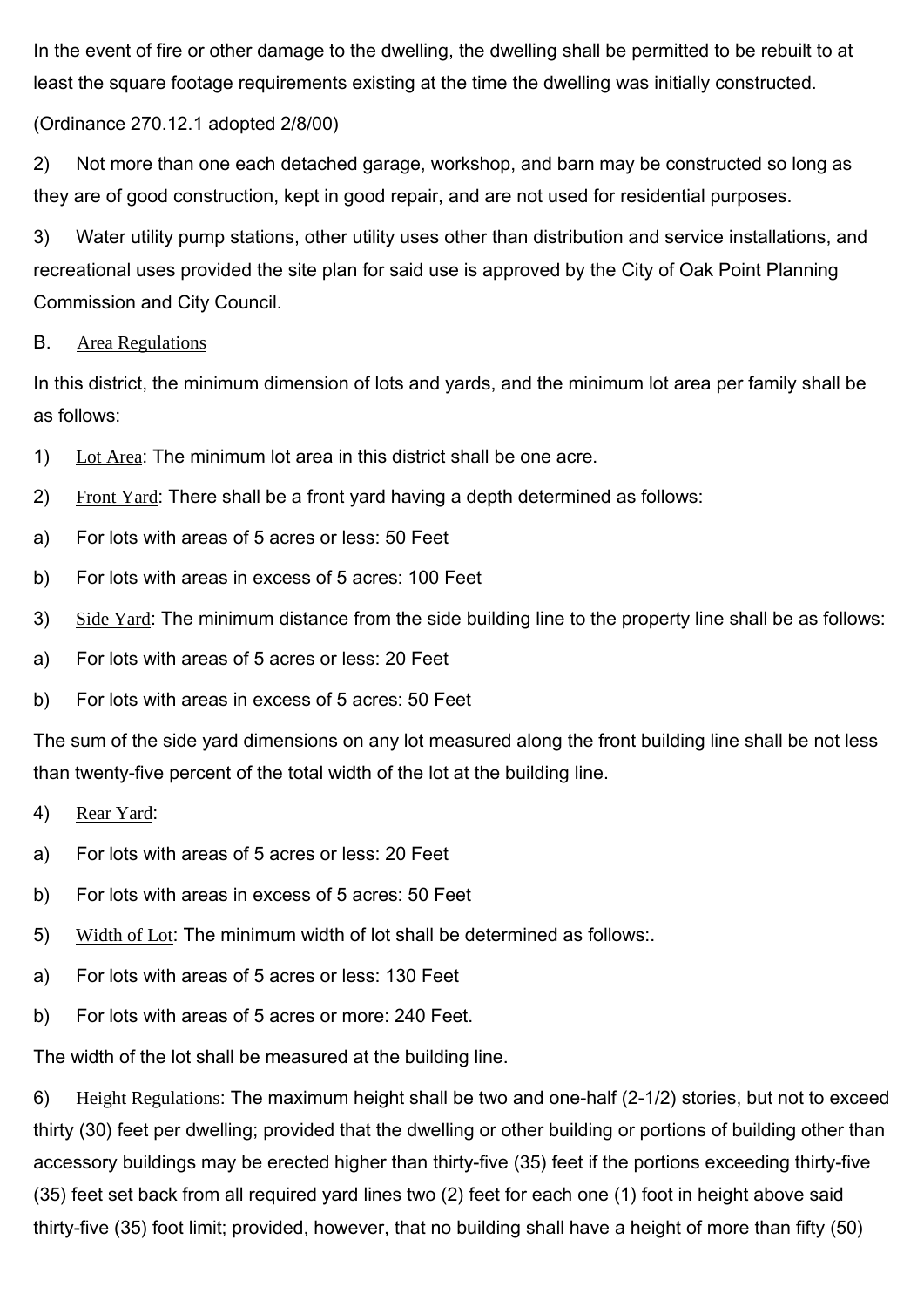feet. Height limit for any accessory building shall be twenty-five (25) feet.

(Ordinance 270.12 adopted 1/5/93)

### **P.D. NO. 2**

# SECTION - 1 ORDINANCE 270

A. Regulations set forth in this section are the district regulations for PD No. 2 described as all of that parcel of land out of the R.J. Mosley Surrey Abstract No. 803 and the Bares Eaves Survey No. 388 situated in Denton, County, Texas containing approximately 602.77 acres conveyed from Patten Corporation to Properties of the Southwest dated 10/19/1992 recorded in Volume 3414 Page 872 which lies within the city limits of Oak Point known as Emerald Sound at Lake Lewisville.

B. Definitions: For the purpose of these district regulations, the definitions set forth in Article III of the City of Oak Point Zoning Ordinance [Ordinance 270] shall apply either as presently set forth or revised in the future.

(Ordinance 270.13 adopted 6/16/93)

SECTION - 2 ORDINANCE 270

# A. Use Regulations

In this district, no buildings or land shall be used and no building shall be hereafter erect, reconstructed, altered or enlarged, except for one or more of the following uses:

1. Single-family dwellings built after 2/25/1997 shall have a minimum floor area of 2,000 square feet living area under heat and air (measured exclusive of garage), except that the minimum shall be two thousand five hundred (2,500) square feet on Tracts 174-195.

# (Ordinance 270.13.1)

2. Not more than one each detached game [garage], workshop and barn may be constructed so long as they are of good construction, kept in good repair and are not used for residential purposes.

3. Water utility pump stations, other utility uses other than distribution and service installations and recreational uses provided the site plan for said use is approved by the City of Oak Point Planning and Zoning Commission and City Council.

# SECTION - 3 ORDINANCE 270

In this district, the minimum dimension of lots and yards, and the minimum lot area per family shall be as follows:

1) Lot Area: The minimum lot area in this District shall be one acre net of flowage easements (i.e. 537 elevation mean sea level).

2) Front Yard: There shall be a front yard having a minimum depth determined as follows:

a) For lots with acres [areas] of 5 acres or less: 50 feet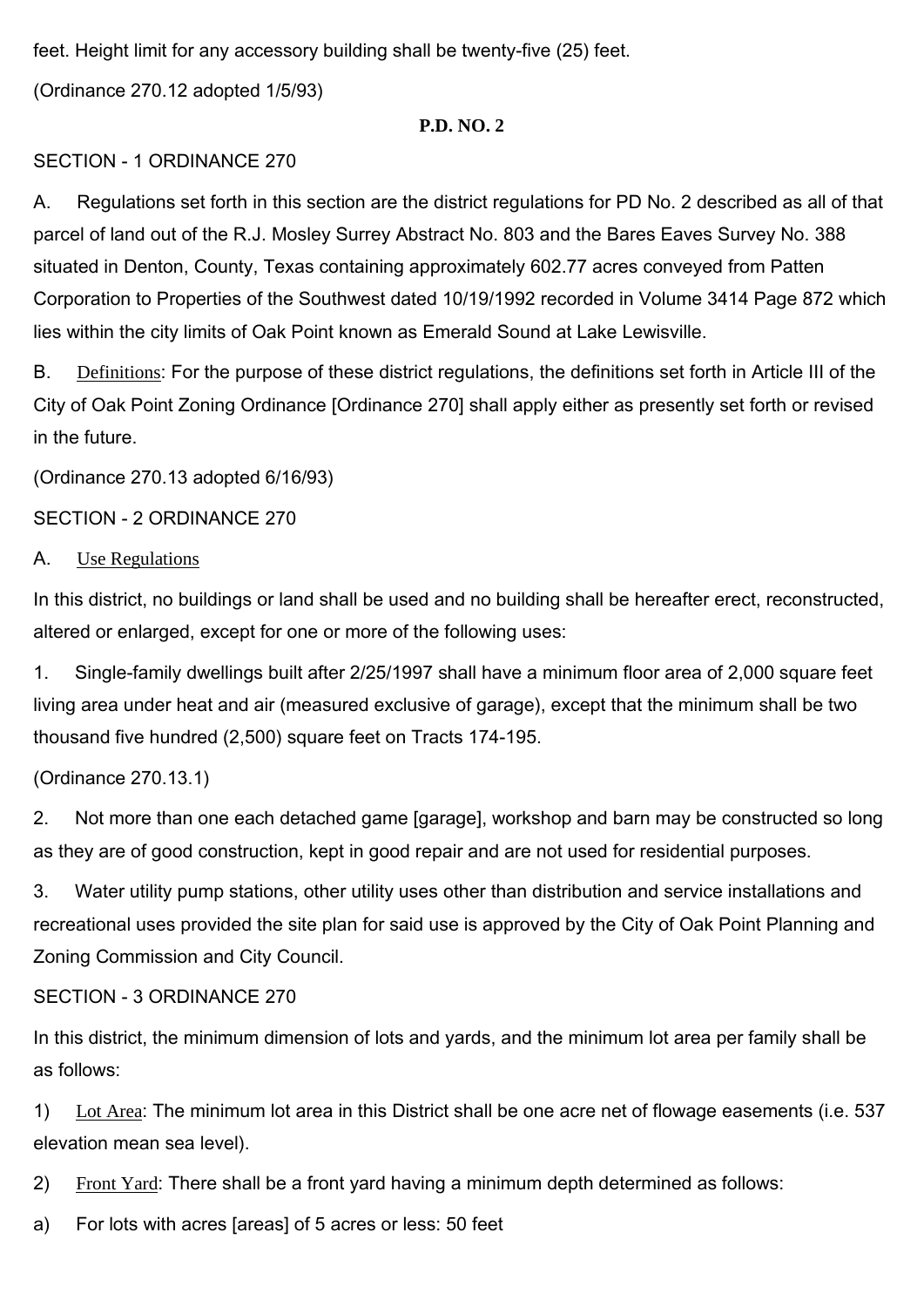b) For lots with areas in excess of 5 acres: 100 Feet

3) Side Yard: The minimum distance from the side building line to the property line shall be as follows:

a) For lots with areas of 5 acres or less: 20 Feet; except for corner lots the side yard adjacent to the street shall be 50 Feet.

b) For lots with area in excess 5 acres: 50 Feet

4) Rear Yard:

a) For lots with areas of 5 acres or less: 20 Feet

b) For lots with areas in excess of 5 acres: 50 Feet

5) Width of Lot: The minimum width of lot shall be determined as follows:

a) For lots with areas of less than 5 acres: 130 feet with the exception that irregular lots: i.e., those fronting on curves or cul-de-sacs, may have a width of 90 feet if the side lot lines are diverging.

b) For lots with areas of 5 acres or more: 240 Feet

The width of the lot shall be measured at the building line.

6) Height Regulations: The maximum height: shall be two and one-half (2-1/2) stories, but not to exceed thirty-five (35) feet per dwelling; provided that the dwelling or other building or portions of building other than accessory buildings may be erected higher than thirty-five (35) feet if the portions exceeding thirty-five (35) feet, [are] set back from all required yard lines two (2) feet for each one (1) foot in height above said thirty-five (35) foot limit; provided, however, that no building shall have a height of more than fifty (50) feet, to the peak of the roof. Height limit for any accessory building shall be twenty-five (25) feet.

(Ordinance 270.13 adopted 6/16/93)

#### **P.D. NO. 3**

#### SECTION - 1 Regulations

A. Regulations set forth in this section are the district regulations for PD-3, known as Hunter's Ridge.

B. Definitions: For the purpose of these District Regulations the definitions set forth in Article II of the City of Oak Point's Zoning Ordinance 270 (and all appurtenances and amendments thereto) shall apply either as presently set forth or revised in the future.

SECTION - 2 Agriculture/Single-Family Detached

# A. Use Regulations

In this district, no buildings or land shall be used and no building shall be hereafter erect [ed], reconstructed, altered, or enlarged, except for one of more of the following uses:

1) Single-family dwellings [shall] have a minimum floor area of two thousand (2,000) square feet (measured exclusive of garage and under heat and air).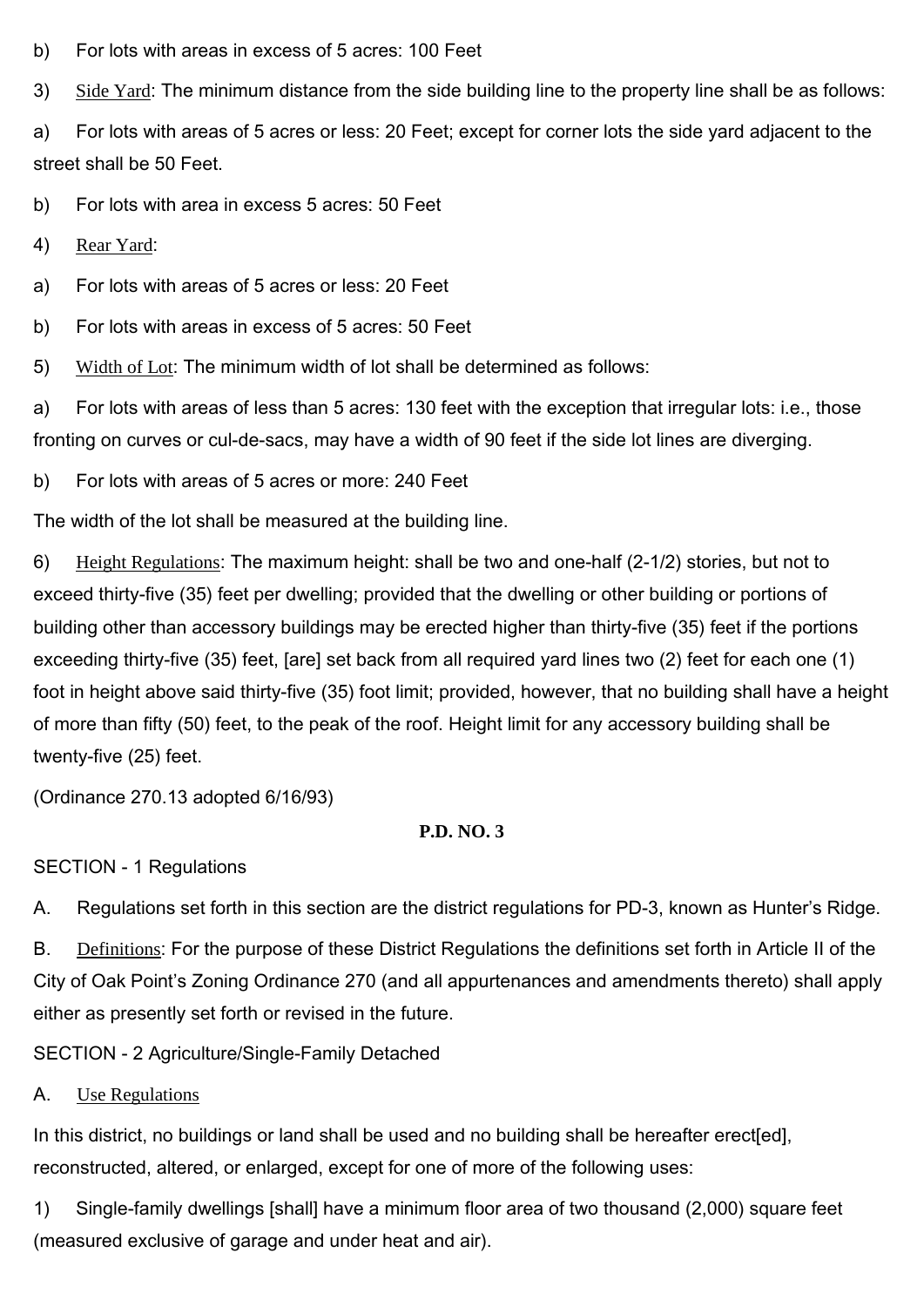2) Accessory buildings: detached garage, workshop, and barn may be constructed not to exceed one each for every five (5) acres. Armory buildings shall be of new construction and maintained in good repair and may not be used for residential purposes. Barns shall not exceed five percent (5%) of the lot area.

3) Water utility pump stations, utility uses other than distribution and service installations, and recreational uses, provided the site plan for said use is approved by the City of Oak Point Planning and Zoning Commission and City Council.

#### B. Area Regulations

In this District, the minimum dimensions of lots and yards, and the minimum lot area per family shall be as follows:

1) Front yard: All lots shall have a one hundred (100) foot front yard setback at sides abutting streets. Lots having street frontage at more than one street shall have front yard setbacks at each street.

2) Side yard: The minimum distance from the side building line to the property line shall be fifty (50) feet.

3) Rear yard: The minimum distance from the rear building line to the property line shall be fifty (50) feet.

4) Area of Lot: All lots, except those designated for City use, shall have an area of not less than five (5) acres.

5) Minimum Width: All lots shall be two hundred forty (240) feet, except where a portion of such lot may be less, provided that any building will be erected on the portion of the lot which is at least two hundred forty (240) feet between the side lines and any building erected will be aback [set back] a minimum of one hundred (100) feet from that portion of the lot which is less than two hundred forty (240) feet.

6) Height Regulations: No building in PD No. 3, Single-Family District, shall exceed the height of thirtyfive (35) feet or two and one-half (2-1/2) stories; however, the main building may be increased above thirty-five (35) feet by an additional one (1) foot of height for each additional two (2) feet setback from all required yard lines. The maximum height allowable with additional setback shall be fifty (50) feet. Height limit for any accessory buildings shall be twenty-five (25) feet.

(Ordinance 270.15 adopted 8/20/96)

#### **P.D. NO. 4**

#### SECTION I

The City of Oak Point recognizes the importance of the ability to develop large tracts of land. These type of tracts enhance the value of the surrounding property as well as the City as a whole. In order to properly develop large residential estate tracts, the City deems it necessary to create a district with regulations tailored to large tracts no less than twenty-five (25) contiguous acres.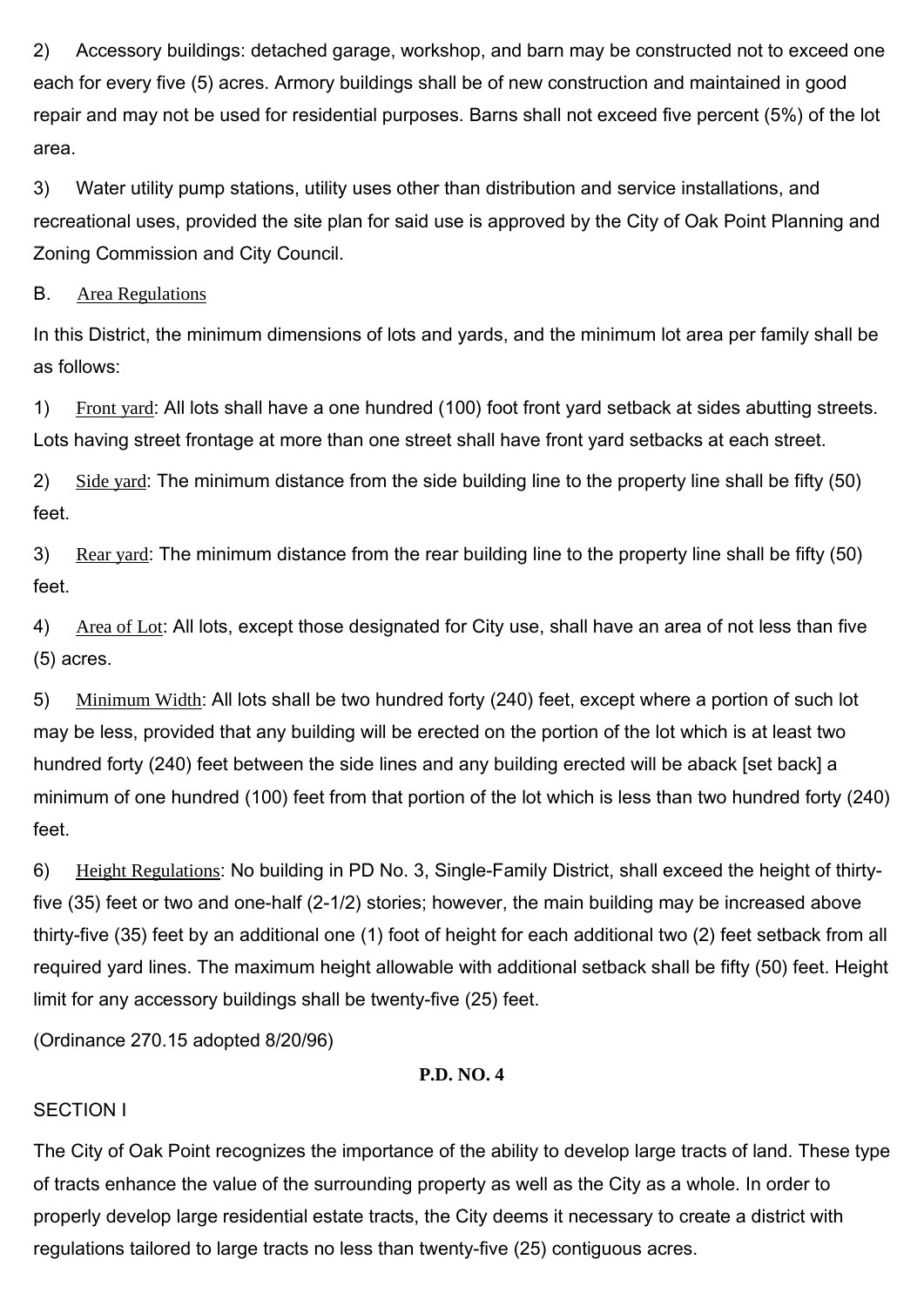That Ordinance 270, as amended be and is hereby amended and that Planned Development Number 4 ("PD No. 4") is hereby established.

#### SECTION II

The minimum size tract of land which may be eligible for designation under PD No. 4 shall be no less than twenty-five (25) contiguous acres.

### SECTION III

That development in PD No. 4 shall be in accordance with the special conditions, restrictions, and regulations established in this Ordinance.

### SECTION IV

Regulations set forth in this Ordinance are only applicable to the PD No. 4 District.

# SECTION V

In the PD No. 4 district, no building or land shall be used and no building shall be hereafter erected, reconstructed or enlarged, unless otherwise provided in this Ordinance, except for one or more of the following uses:

1. Master one-family dwelling which shall have a minimum floor area of two thousand (2,000) square feet (measured exclusive of garage and under air and heat); and

2. Accessory building(s) (of which only the following are permitted) shall be of new construction and maintained in good repair. Rental income may never be received in exchange for the occupancy of a permitted accessory building. Accessory Buildings shall be limited to one for every five acres.

a. Temporary buildings accessory to new construction provided such are removed within thirty (30) days after construction is completed. If construction is not completed within one hundred twenty (120) days a permit for extension must be requested through the Board of Adjustments.

b. Private Garage located not less than three hundred (300) feet back from the front lot line and no less than fifty (50) feet back from any other property line. It shall not have a ground floor exceeding twelve hundred (1,200) square feet.

c. Private stable(s) or barn(s) located not less than three (300) feet back from the front lot line and no less than fifty (50) feet back from any other property line.

d. Guesthouses, (1) located on the ground not to exceed a height of more than twenty-five (25) feet and (2) each of an area no less than one thousand (1,000) square feet. Mobile or manufactured housing, motor homes and/or travel trailers are not allowed as guesthouses. Guesthouse(s) shall be located not less than three hundred (300) feet back from the front lot line and no less than fifty (50) feet back from any other property line.

e. Swimming pool cabana located on the ground not to exceed a height of more than twenty-five (25) feet and of an area not to exceed fifteen hundred (1,500) square feet.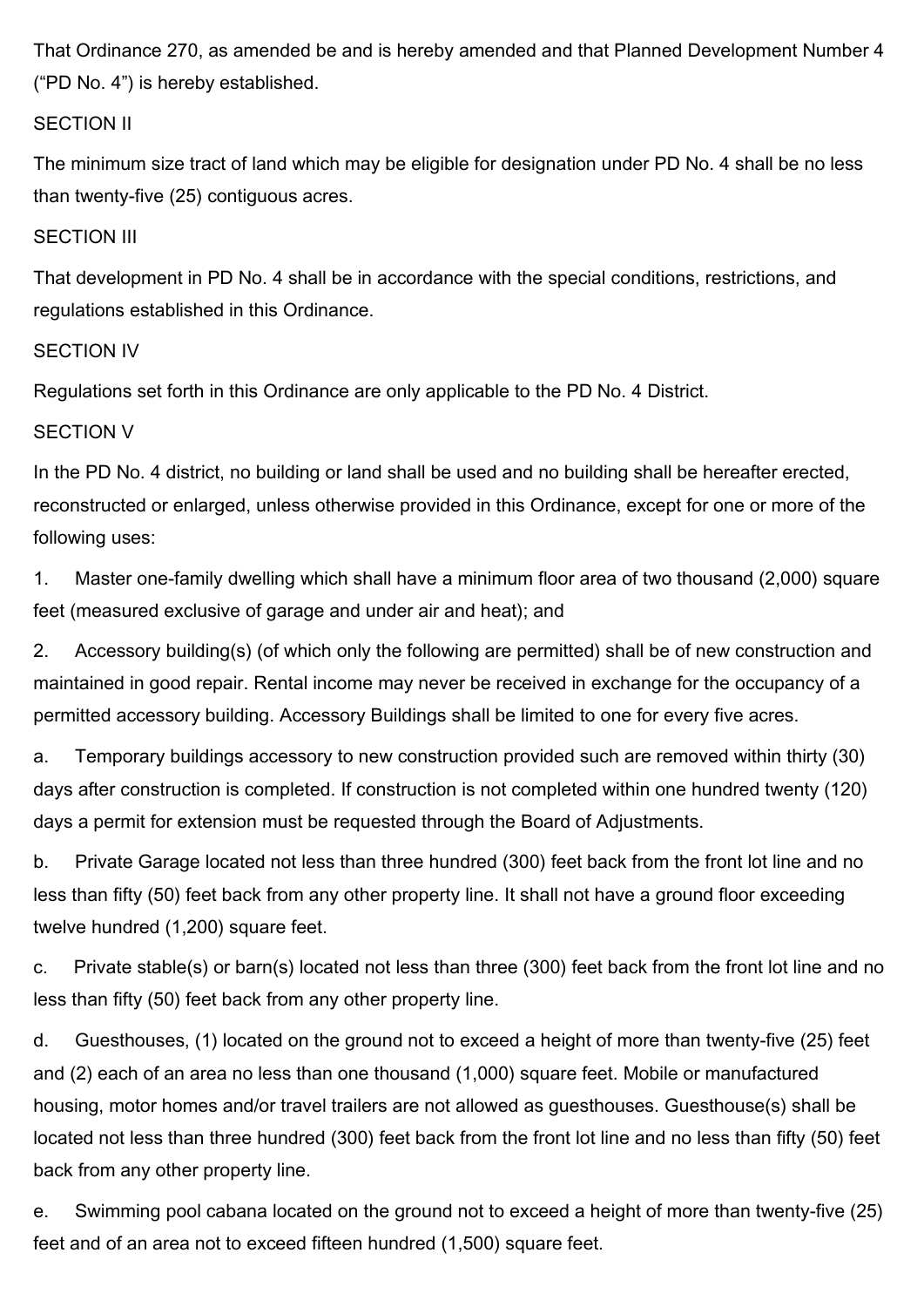f. Caretaker's cottage may be located on the ground, erected over a private garage or situated within a barn or stable. If the structure is freestanding, such building shall not exceed a height of more than twenty-five (25) feet. Such building shall be no less than twelve hundred (1,200) square feet. Mobile or manufactured housing, motor homes and/or travel trailers are not allowed as a caretaker's cottage. The structure shall be located not less than three hundred (300) feet back from the front lot line and no less than fifty (50) feet back from any other property line.

g. Entrance Ways or entrance gates shall be required.

3. Every building use not hereby specifically authorized and permitted is expressly prohibited in the PD No. 4 Residential District.

# SECTION VI HORSE OR COMMON LIVESTOCK RESTRICTIONS

1. Horse or livestock ownership and operations shall comply with this section and all other applicable City ordinances and regulations.

2. Ownership of horses and common domestic livestock is considered to be an accessory use of property designated as PD No. 4. A maximum of one (1) horse (or other large animal considered as common domestic livestock) per acre is allowed.

(Ordinance 99-13 adopted 6/6/99)

### **P.D. NO. 5**

### **40.3 Acre Hunter's Ridge Estates**

# GENERAL PURPOSE AND DESCRIPTION:

The principal use of this District is for single-family dwellings normally required to provide an orderly and attractive residential area. The PD 2.5 Acre District is intended to be defined and protected from the encroachment of uses which are not appropriate to a residential environment. Internal stability, attractiveness, order, and efficiency are encouraged by providing for adequate light and air for the dwellings. All sixteen (16) units will be constructed in one phase. Any items that are not identified within the particular planned development district will meet the City of Oak Point Ordinance 271.

# PERMITTED USES:

Main Uses - The following uses are permitted as main uses in the PD 2.5 Acre District:

- Detached single-family dwelling.
- Transportation and utility easements, alleys, and rights-of-way.
- Temporary construction office which is removed when construction work is complete.

• Any items that are not identified within the particular planned development district will meet the City of Oak Point Ordinance 271.

Accessory Uses - The following uses are permitted as accessory uses in the PD 2.5 Acre District:

• Permanent Storage buildings which are not part of the main building (must comply with Deed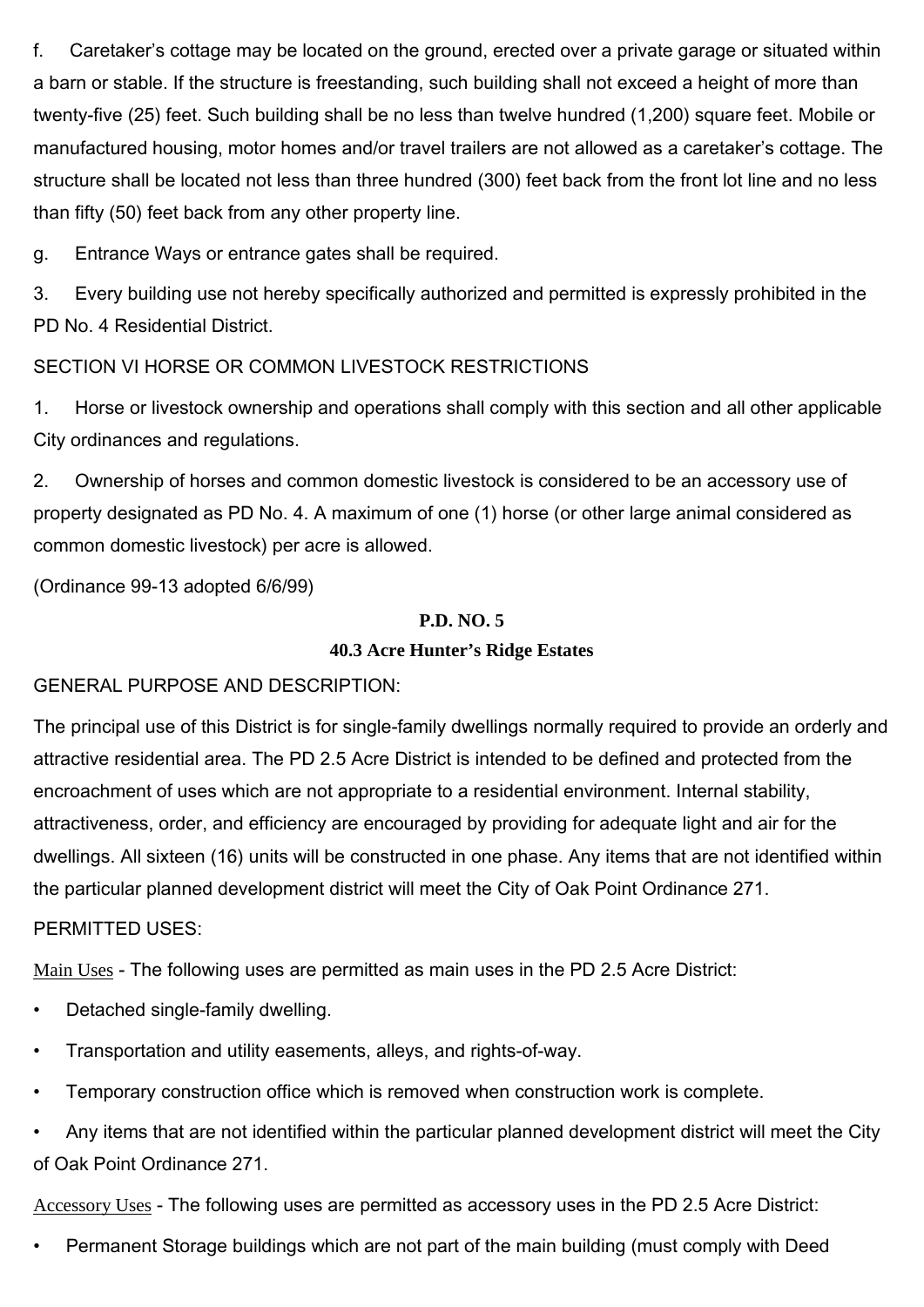Restrictions)

• Customary home occupations employing not more than one person not a member of the resident family.

• An attached private garage in a compartment as a part of the main building, having a capacity of a minimum of 2 automobiles.

Satellite dish (1 per dwelling).

Swimming pool.

• An accessory structure is a subordinate or incidental structure to the main structure that does not have separate kitchen facilities and is not used for commercial purposes or financial gain. Accessory structures include: garages, antenna, hobby shops, barns, storage buildings, well houses, gazebos, ponds, or pools. An accessory use is an incidental use not incompatible with the single-family residential use. Such uses shall be allowed according to the Table of Permitted Uses - Appendix B.

• Any items that are not identified within the particular planned development district will meet the City of Oak Point Ordinance 271.

• Any guest housing exceeding eight hundred (800) square feet shall require a special use permit process by the City of Oak Point.

DISTRICT AREA REGULATIONS:

Minimum Front Yard Setback - Sixty (60') feet Minimum Side Yard

PD 2.5 Acre

Interior Lots - Twenty-five (25) feet

• Corner Lots - Minimum side yard setback from the intersecting street of not less than 25 feet in case such lot is back to back with another corner lot, and 25 feet in every other case. The interior side yard of a corner lot shall be the same as for dwellings on an interior lot.

• Accessory Buildings - Fifty (50) feet minimum; however unattached storage buildings shall not be required to be set back more than Fifty (50) feet from an interior side lot line when all parts of the accessory building are located more than 90 feet (90') behind the front lot line. Any guest housing exceeding eight hundred (800) square feet shall require a special use permit process by the City of Oak Point.

Rear Yard - Minimum one hundred (100') feet. Unattached storage buildings may be located in the rear yard of a main building and shall be set back not less than Fifty (50') feet from the rear lot line. Lot Size/Density

- $Area$  Minimum two and a half (2.5) acre
- Width One hundred fifty feet (150) minimum, and such lot shall abut on a street for a distance of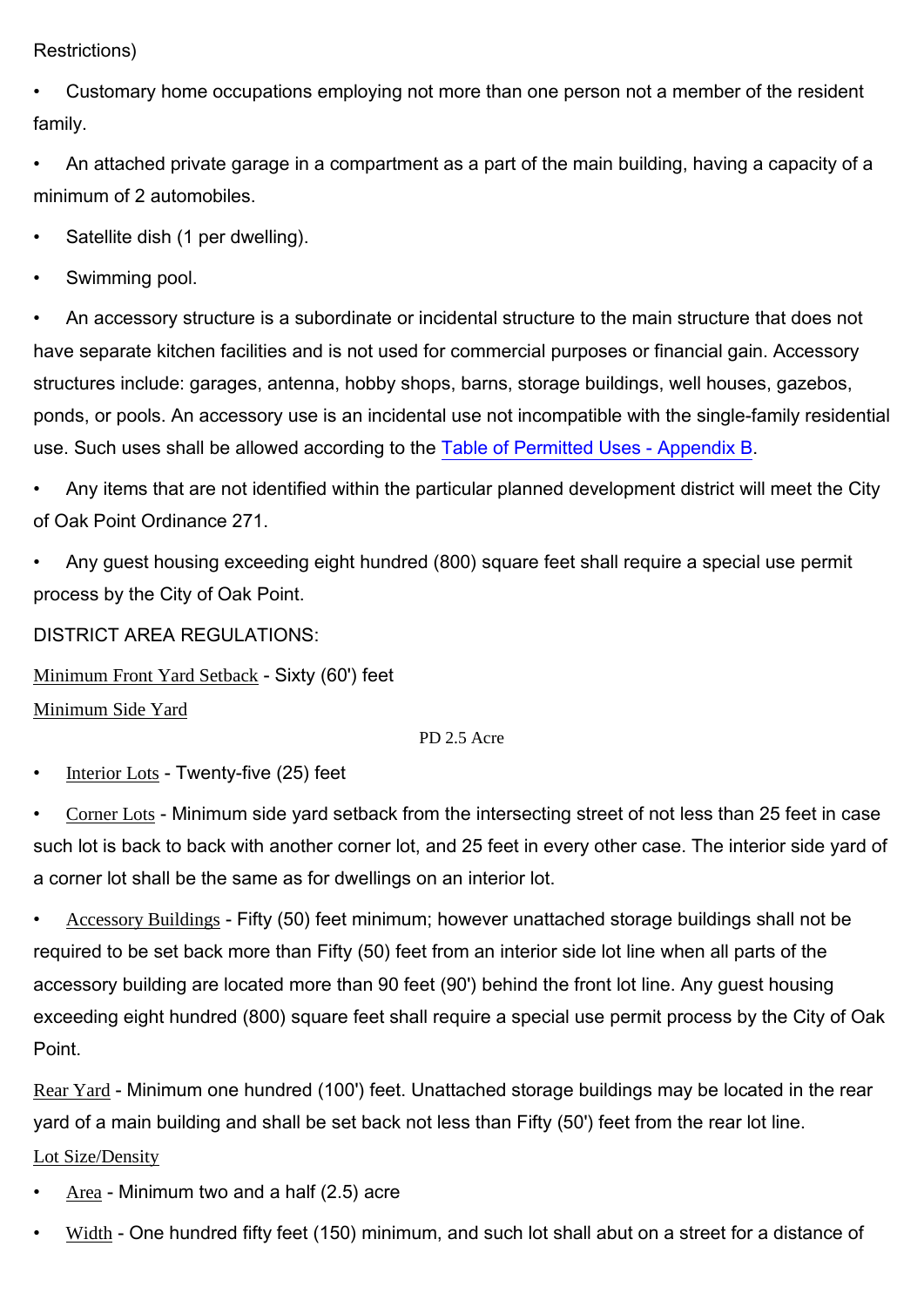not less than 35 feet.

• Depth - Two hundred feet (200) minimum.

Minimum Dwelling Area - Two thousand five hundred (2,500) square feet minimum, exclusive of garages and breezeways.

Building Materials - The exterior of all dwellings shall be constructed of 100% masonry on the front and 80% on other elevations.

Height Regulations - Main Buildings and accessory buildings may not exceed two (2) stories or thirty-five (35) feet.

Lot Coverage - Thirty percent (30%) maximum by buildings including accessory buildings.

Minimum Roof Pitch - In this planned development, all roof slopes should be a minimum of 8:12 and shall include opposing roof elements on the front facade and at least one other unless otherwise allowed by a special use permit.

Garages - In this district, the interior of all garages, attached or facing public street, shall be of finished construction.

#### Landscaping and Tree Regulations

• For single-family uses, all existing trees with a 3-inch or greater caliper, that are not within the building footprint, or as required for structural stability as defined by a state licensed structural or foundation engineer, accessory structure footprint, or driveway shall be preserved, relocated, or replaced in equivalency.

• A Special Use Permit shall be required for mass grading, clear-cutting and/or mass removal of understory or wooded areas.

• Home builders have been required to plant a minimum of three (3), four (4) inches caliper trees per lot.

• Credit will be revoked where trees intended for preservation credits are damaged due to construction, broken branches, root disturbance, soil compaction, or soil cut/fill.

Parking Regulations - A minimum of two (2) dedicated off-street parking spaces shall be provided and maintained. Each space shall be on an improved surface of concrete or similar grade material. They shall be contained in an attached or detached garage (which must meet requirements of an accessory structure).

Approval Process - Once the public hearing by the Planning & Zoning Commission and City Council has occurred with the approval the PD and General Development Plan will be deemed approved. At the time of the Detail Development Plan, Preliminary Plat, and Final Plat, the public hearing by the Planning and Zoning Commission and the City Council, the General Development Plan cannot be deviated from, along with any land use and land use regulations cannot be changed by the Planning and Zoning Commission or the City Council.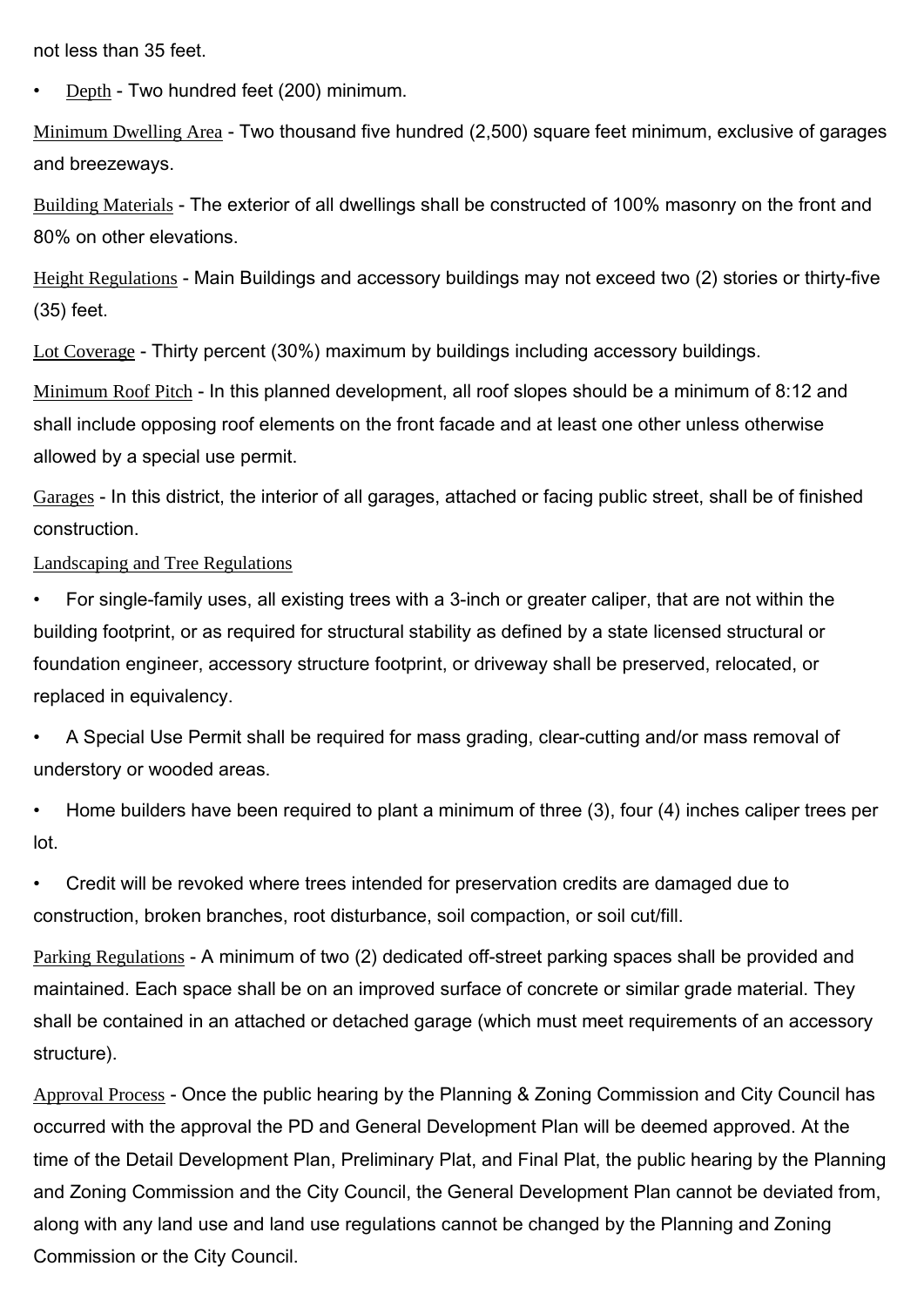# **P.D. NO. 6**

### REQUIREMENTS AND STANDARDS FOR DEVELOPMENT - TRACT 1 AND TRACT 2

Requirements of this Ordinance shall apply to both Tract 1 and Tract 2 of PD Planned Development No. 6 unless otherwise specified.

### Tract 1: Planned Development - Single-Family (PD-SF) (181.17 gross acres/159.43 net acres)

Tract 1 is intended to accommodate a variety of single-family residential uses and sizes. Tract 1 will be comprised of SF-1, SF-2 and SF-3 uses as described herein. Development standards for each of the residential uses are outlined below, and are subject to the following conditions:

1. Permitted Uses:

• Permitted uses (including accessory buildings and uses) as referenced in the R-2 District of the City of Oak Point Zoning Ordinance (Ord. No. 271), as it currently exists or may be amended.

- Single-family residential uses as described herein.
- Athletic stadium/field (SUP).
- Bed and breakfast inn (SUP).
- Church, including church-related uses and activities (i.e. day care, recreation, etc.).

• Country club, including country club related uses (i.e. clubhouse, golf course, swimming pool, tennis courts, etc.).

- Day care for children/preschool (SUP).
- Farm, ranch, stable (commercial or private), garden, orchard.
- Golf course, including golf course related uses and activities (i.e. clubhouse, etc.).
- Home occupation.
- Model home and/or homebuilder marketing center.
- Municipal uses operated by the City of Oak Point.

• Park, playground, open space, trail(s), recreation center/amenity center, including related uses (i.e. play equipment, swimming pool, jacuzzi, gazebo/cabana, restrooms, tennis court, skate board/roller hockey court, basketball court, volleyball court, etc.) (public and/or private).

- School (public).
- School (private/parochial).
- Temporary field construction office.
- Utility distribution lines and facilities.

• Other uses similar to the above listed permitted uses, provided that the Oak Point City Council approves the proposed uses prior to issuance of a building permit.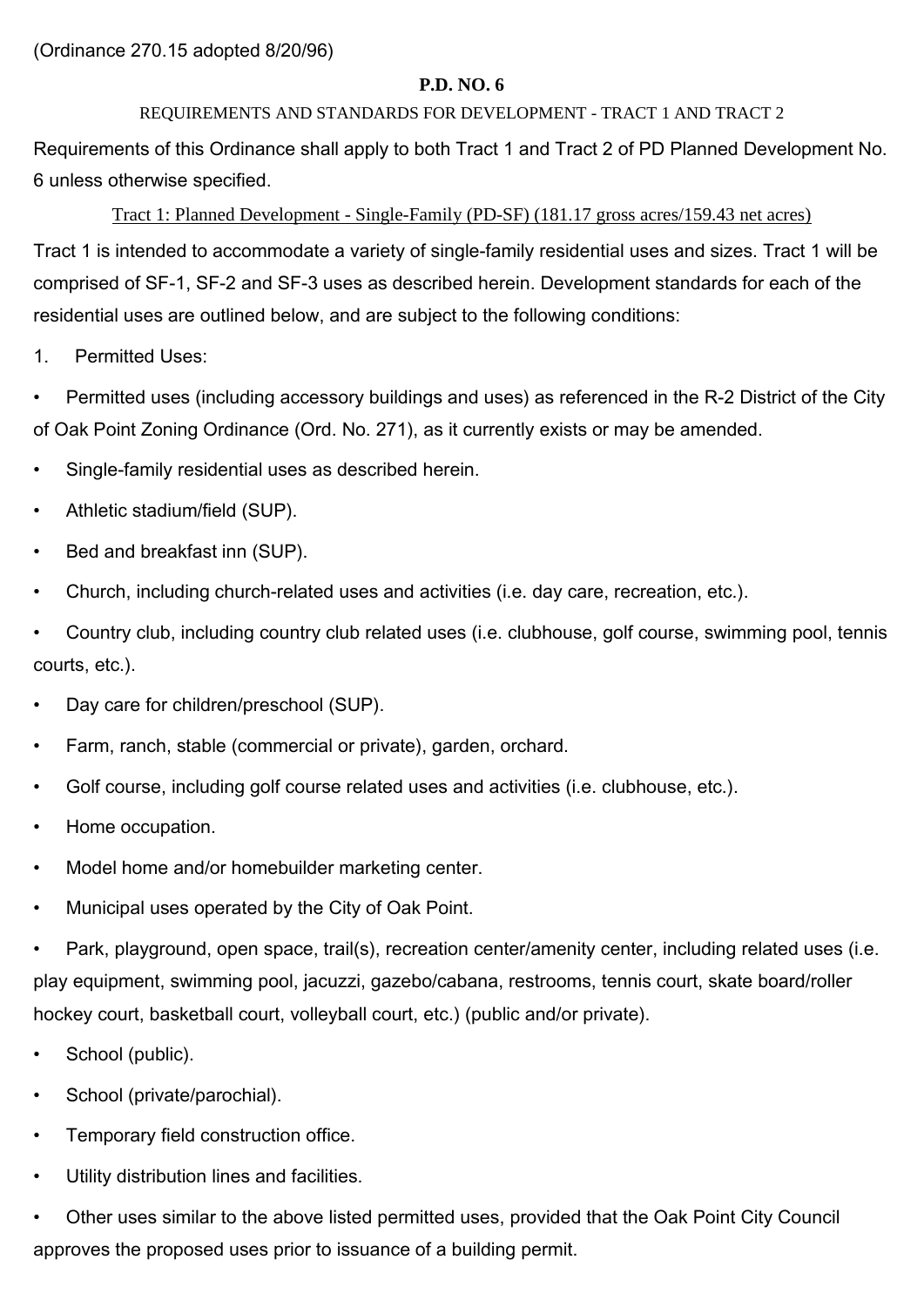2. SF-1, SF-2 and SF-3 shall be permitted to develop in any location within Tract 1. The conceptual layout for the residential uses within Tract 1, as indicated on the General Development Plan, may be altered at the time of platting and/or Detailed Development Plan, without amending Zoning and/or the General Development Plan, provided the revised layout is in general conformance with the conceptual layout in the approved General Development Plan, and the overall number of residential units for Tract 1 does not exceed the maximum specified below.

3. A total of four hundred eighty-five (485) single-family residential units shall be the maximum permitted within Tract 1. The maximum density permitted in Tract 1 shall be 2.7 units per gross acre, and 3.04 units per net acre. Net shall be defined as the gross acreage of Tract 1 minus twelve (12%) percent in accordance with the City of Oak Point Land Use Plan.

4. A maximum of sixty-three (63%) percent of the total number of lots permitted within Tract 1 may be developed as SF-3. The maximum of sixty-three (63%) percent shall apply to the overall development of Tract 1, and shall not be required for each phase of development. The maximum of sixty-three (63%) percent of SF-3 lots may be altered at the time of platting and/or Detailed Development Plan, without amending Zoning and/or the General Development Plan, provided the revised layout is in general conformance with the conceptual layout in the approved General Development Plan, and the overall number of residential units for Tract 1 does not exceed the maximum specified above.

5. A minimum of ten (10%) percent of the total number of lots developed within Tract 1 shall be developed as SF-1. The minimum of ten (10%) percent shall apply to the overall development of Tract 1, and shall not be required for each phase of development. The minimum of ten (10%) percent of SF-1 lots may be altered at the time of platting and/or Detailed Development Plan, without amending Zoning and/or the General Development Plan, provided the revised layout is in general conformance with the conceptual layout in the approved General Development Plan, and the overall number of residential units for Tract 1 does not exceed the maximum specified above.

#### Single-Family - 1 (PD-SF-1)

PD-SF-1 is a form of single-family, detached housing developed under the following conditions:

1. Minimum lot size shall be fifteen thousand (15,000) square feet.

2. Minimum lot width shall be ninety (90') feet at the front building line. Minimum lot width for lots located at the terminus of a cul-de-sac or along street eyebrows/elbows shall be eighty (80') feet at the front building line.

3. Minimum lot depth shall be one hundred thirty (130') feet measured at midpoints of the front and rear lot lines. Minimum lot depth for lots located at the terminus of a cul-de-sac or along street eyebrows/elbows shall be one hundred twenty (120') feet measured at midpoints of the front and rear lot lines.

4. Maximum lot coverage shall be thirty (30%) percent including main buildings and accessory buildings.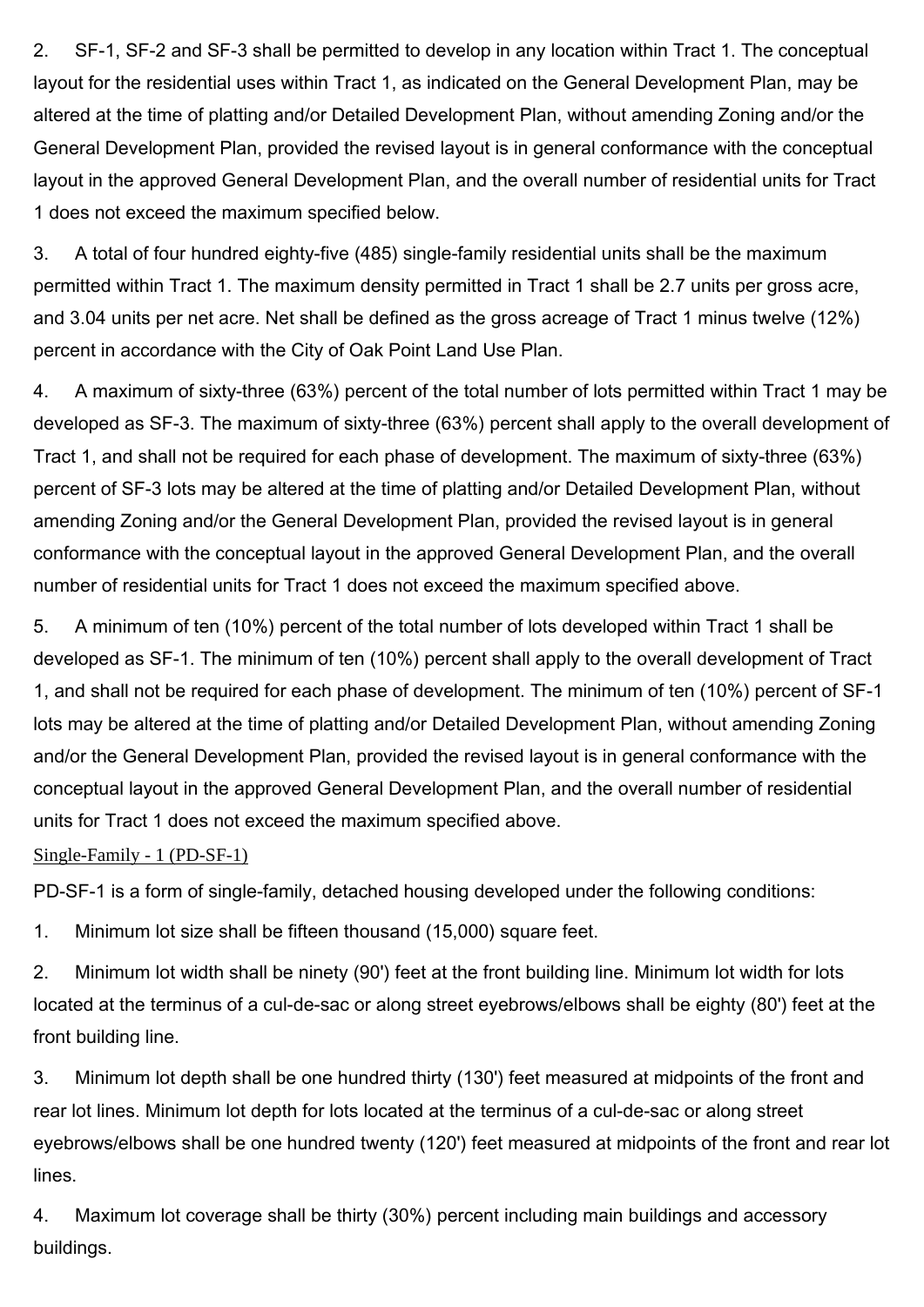- 5. Minimum front yard shall be thirty (30') feet. Front yards are required on both streets for corner lots.
- 6. Minimum side yard shall be fifteen (15') feet.
- 7. Minimum rear yard shall be thirty (30') feet.
- 8. Minimum dwelling area shall be eighteen hundred (1,800) square feet.

9. Maximum structure height shall be two and one-half (2-1/2) stories measured at the highest point of the structure, not to exceed forty (40') feet. Split level homes shall have a maximum of two and onehalf (2-1/2) stories on either the front elevation or the rear elevation, and a maximum of three and onehalf (3-1/2) stories on the elevation which begins at the lowest grade, not to exceed forty-five (45') feet. Single-Family - 2 (PD-SF-2)

PD-SF-2 is a form of single-family, detached housing developed under the following conditions:

1. Minimum lot size shall be ten thousand (10,000) square feet.

2. Minimum lot width shall be seventy (70') feet at the front building line. Minimum lot width for lots located at the terminus of a cul-de-sac or along street eyebrows/elbows shall be sixty (60') feet at the front building line.

3. Minimum lot depth shall be one hundred ten (110') feet measured at midpoints of the front and rear lot lines. Minimum lot depth for lots located at the terminus of a cul-de-sac or along street eyebrows/elbows shall be one hundred (100') feet measured at midpoints of the front and rear lot lines.

4. Maximum lot coverage shall be forty-five (45%) percent including main buildings and accessory buildings.

5. Minimum front yard shall be thirty (30') feet. Front yards are required on both streets for corner lots.

- 6. Minimum side yard shall be ten (10') feet.
- 7. Minimum rear yard shall be twenty-five (25') feet.

8. Minimum dwelling area shall be fifteen hundred (1,500) square feet.

9. Maximum structure height shall be two and one-half (2-1/2) stories measured at the highest point of the structure, not to exceed forty (40') feet. Split level homes shall have a maximum of two and onehalf (2-1/2) stories on either the front elevation or the rear elevation, and a maximum of three and onehalf (3-1/2) stories on the elevation which begins at the lowest grade, not to exceed forty-five (45') feet. Single-Family - 3 (PD-SF-3)

PD-SF-3 is a form of single-family, detached housing developed under the following conditions:

1. Minimum lot size shall be seven thousand five hundred (7,500) square feet.

2. Minimum lot width shall be sixty (60') feet at the front building line. Minimum lot width for lots located at the terminus of a cul-de-sac or along street eyebrows/elbows shall be fifty (50') feet at the front building line.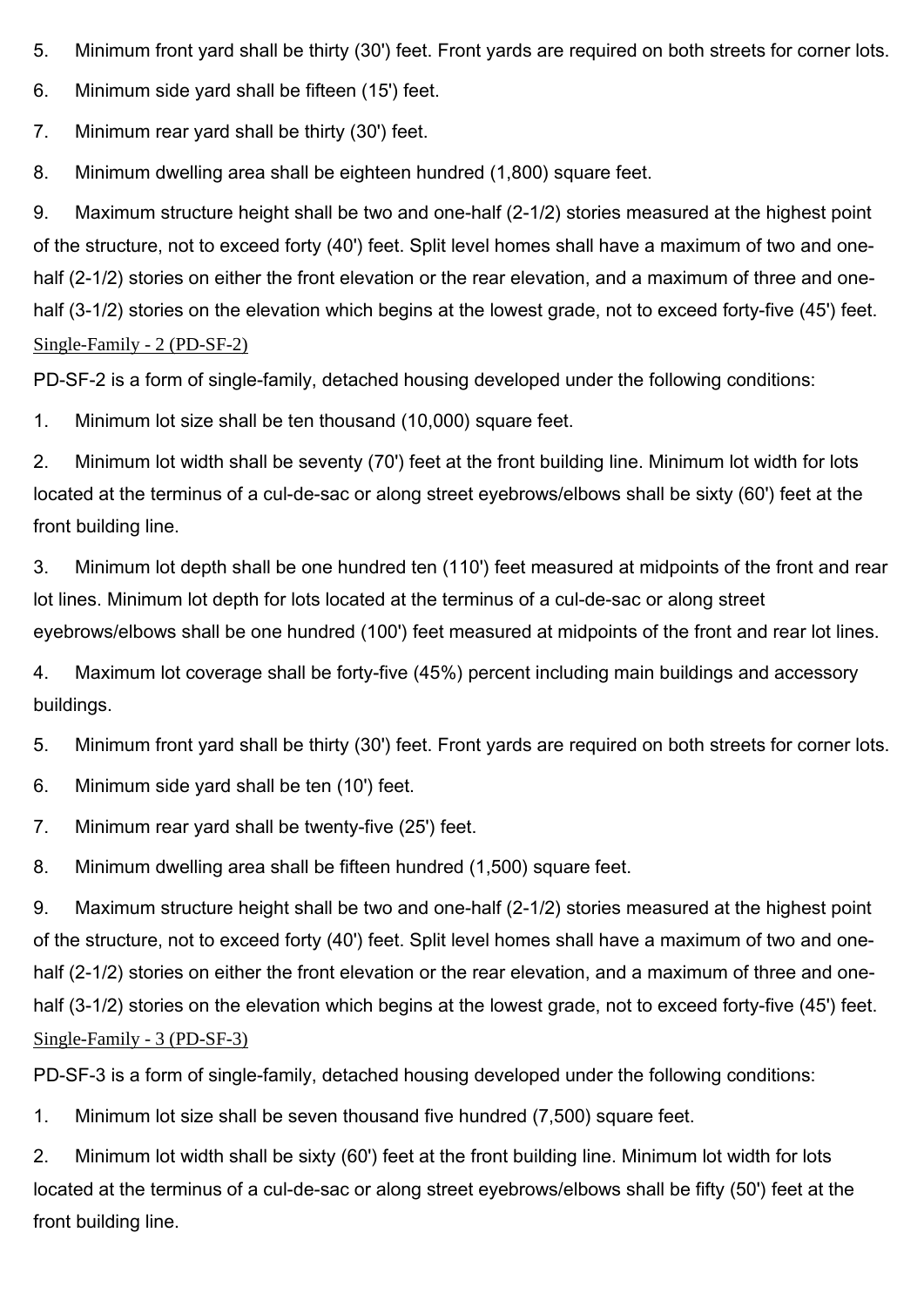3. Minimum lot depth shall be one hundred (100') feet measured at midpoints of the front and rear lot lines. Minimum lot depth for lots located at the terminus of a cul-de-sac or along street eyebrows/elbows shall be ninety (90') feet measured at midpoints of the front and rear lot lines.

4. Maximum lot coverage shall be forty-five (45%) percent including main buildings and accessory buildings.

5. Minimum front yard shall be twenty-five (25') feet. Front yards are required on both streets for corner lots.

6. Minimum side yard shall be as follows:

a. Seven (7') feet for lots with a width of sixty-five (65') feet or less.

b. Eight (8') feet for lots with a width greater than sixty-five (65') feet.

c. Seven (7') feet for irregular-shaped lots, lots located at the terminus of a cul-de-sac or along street eyebrows/elbows.

7. Minimum rear yard shall be twenty (20') feet.

8. Minimum dwelling area shall be fourteen hundred (1,400) square feet.

9. Maximum structure height shall be two and one-half (2-1/2) stories measured at the highest point of the structure, not to exceed forty (40') feet. Split level homes shall have a maximum of two and onehalf (2-1/2) stories on either the front elevation or the rear elevation, and a maximum of three and onehalf (3-1/2) stories on the elevation which begins at the lowest grade, not to exceed forty-five (45') feet.

# Tract 2: Community Commercial (PD-CC) (13.80 gross acres/12.14 net acres)

Tract 2 shall be developed under the regulations of the CC district as outlined in City of Oak Point Zoning Ordinance (Ord. No. 271), as it currently exists or may be amended, subject to the following additional conditions:

1. Permitted Uses:

• Permitted uses (including accessory buildings and uses) referenced in the CC District of the City of Oak Point Zoning Ordinance (Ord. No. 271), as it currently exists or may be amended.

- Amusement inside (SUP).
- Antenna, broadcasting (SUP).
- Antique shop/used furniture.
- Athletic stadium/field (SUP).
- Automotive service garage (SUP).
- Bank/credit union/savings and loan (with or without drive-thru facilities).
- Beauty shop/barbershop.
- Bed and breakfast inn (SUP).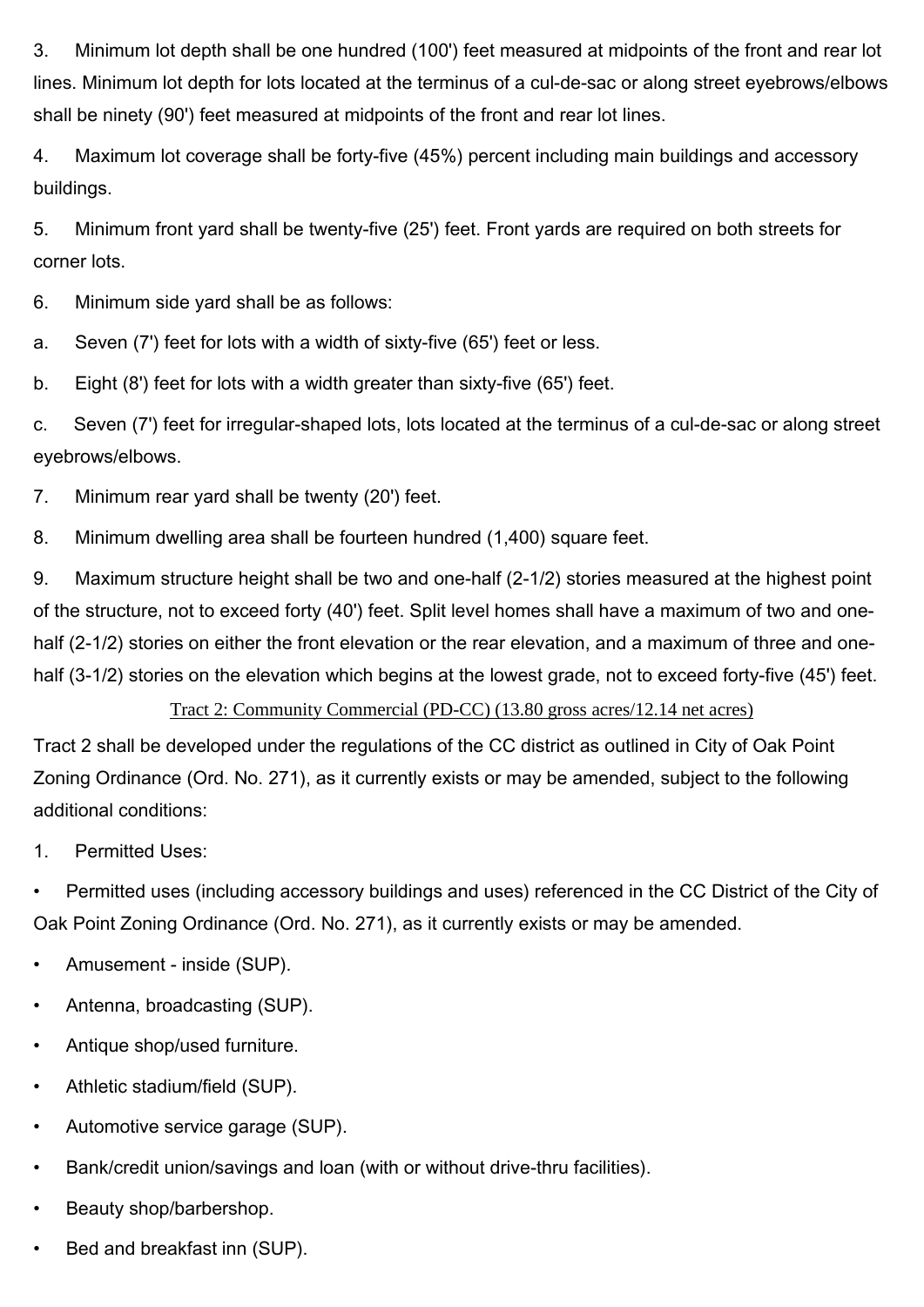- Church, including church-related uses and activities (i.e. day care, recreation, etc.).
- Community center (SUP).
- Consumer goods repair.
- Convenience store with gas pumps and accessory carwash (SUP).
- Convenience store without gas pumps and accessory carwash.
- Dance/gymnastics studio.
- Day care for children/preschool.
- Dry cleaning.
- Flower shop/florist.
- Government center/service/office.
- Grocery store/food market (maximum of 75,000 square feet of enclosed floor area).
- Health and fitness center.
- Medical emergency clinic (minor).
- Medical/dental/optical office.
- Medical laboratory (SUP).
- Municipal uses operated by the City of Oak Point.
- Museum/art gallery.
- Nursery/garden center (commercial) (SUP).
- Office, administrative, governmental, medical, professional.
- Park, playground, open space, trail(s), recreation center/amenity center, including related uses (i.e. play equipment, swimming pool, tennis court, skate board/roller hockey court, basketball court, volleyball court, etc.) (public and/or private).
- Print shop.
- Professional/non-inventory sales/service.
- Restaurant.
- Restaurant with drive-thru/drive-in service (SUP).
- Retail sales/service.
- School (public).
- School (private/parochial).
- Studio, instructional/artistic.
- Temporary field construction office.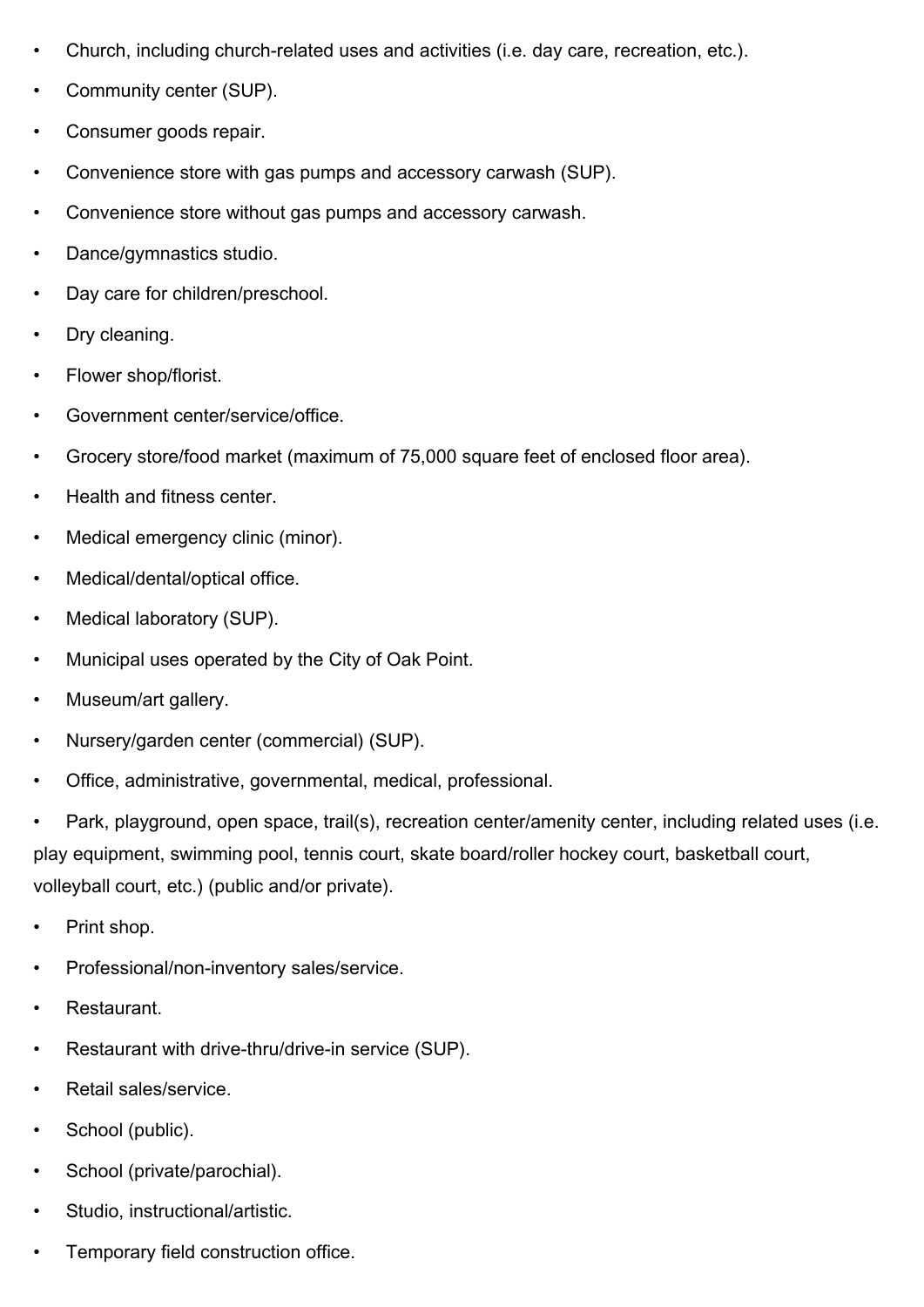- Utility distribution lines and facilities.
- Veterinary clinic/kennel with no outside pens.

• Other uses similar to the above listed permitted uses, provided that the Oak Point City Council approves the proposed uses prior to issuance of a building permit.

- 2. Minimum lot area shall be thirty thousand (30,000) gross square feet.
- 3. Maximum lot area shall be 13.8 gross acres.
- 4. Minimum lot width shall be eighty (80') feet.
- 5. Minimum lot depth shall be one hundred (100') feet; No maximum lot depth.
- 6. Maximum lot coverage shall be fifty (50%) percent.

7. Minimum front yard shall be forty-five (45') feet. Front yards are required on both streets for corner lots.

8. Minimum side yard shall be thirty (30') feet adjacent to single-family zoning districts; twenty (20') feet adjacent to all other zoning districts. No side yard shall be required where commercial structures are attached.

9. Minimum rear yard shall be thirty (30') feet adjacent to single-family zoning districts; twenty (20') feet adjacent to all other zoning districts. No rear yard shall be required where commercial structures are attached.

10. Parking shall be permitted in front, rear and side yards, but shall be prohibited in the required thoroughfare landscape buffers.

11. Maximum building height shall be two (2) stories, not to exceed forty (40') feet.

12. Maximum Floor Area Ratio shall be 0.45:1.

13. Maximum number of pad sites permitted on Tract 2 shall be four (4). A pad site shall be defined as a retail structure of 5,000 square feet or less.

#### General Conditions for Tract 1 & Tract 2

#### Streets, Alleys & Sidewalks

1. Residential streets shall have a minimum right-of-way width of fifty (50') feet. Residential streets that serve rear entry lots shall have a minimum pavement width of twenty-seven (27') feet back of curb to back of curb. Residential streets that serve front entry lots shall have a minimum pavement width of thirty (30') feet face of curb to face of curb.

2. Curves in residential streets (50' right-of-way) shall have a minimum centerline radius of two hundred fifty (250') feet. Residential streets having a centerline radius of less than two hundred fifty (250') feet will be considered for approval at time of platting and/or Detailed Development Plan by the City Engineer or designee for tree preservation purposes.

3. Collector streets shall have a minimum right-of-way width of sixty (60') feet, and minimum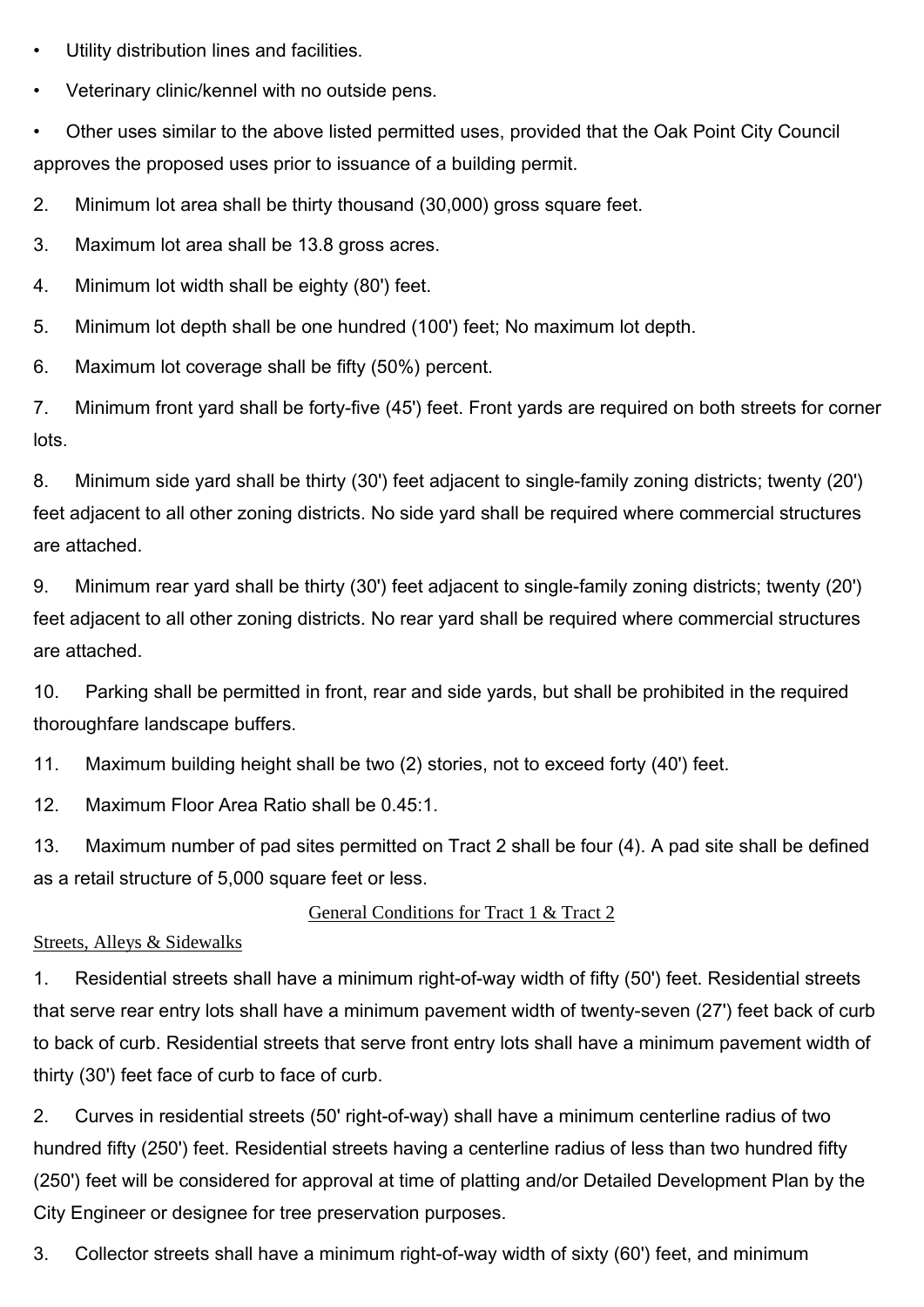pavement width of thirty-six (36') feet face of curb to face of curb.

4. Curves in collector streets (60' right-of-way) shall have a minimum centerline radius of three hundred (300') feet. Collector streets having a centerline radius of less than three hundred (300') feet will be considered for approval at time of platting and/or Detailed Development Plan by the City Engineer or designee for tree preservation purposes.

5. Due to existing topographic and physical site features, curvilinear streets may be constructed within portions of the residential tracts in general conformance with the conceptual layout in the approved General Development Plan. This does not mandate that all residential streets will be curvilinear or that all residential tracts or plats will incorporate the use of curvilinear streets.

6. Maximum cul-de-sac length shall be one thousand (1,000') feet, measured from the center of the cul-de-sac to the centerline of the intersecting street.

7. Rolled curbs shall be permitted within Tract 1, but shall not be required. Residential streets with rolled curbs that serve rear entry lots shall have a minimum pavement width of twenty-seven (27') feet face of curb to face of curb. Residential streets with rolled curbs that serve front entry lots shall have a minimum pavement width of thirty-one (31') feet back of curb to back of curb.

8. Alleys shall be permitted within Tract 1, but shall not be required. If provided, alleys shall have a minimum right-of-way width of fifteen (15') feet, and a minimum pavement width of ten (10') feet. Alleys shall be prohibited adjacent to a creek, floodplain, common area, park, open space or similar amenities.

9. Sidewalks shall be permitted within Tract 1, but shall not be required. If provided, sidewalks shall be a minimum of four (4') feet in width. Sidewalks along either side of a collector street may be consolidated into a sidewalk of not less than eight (8') feet in width along one side of the street. Thoroughfare Landscape Buffers

1. A thoroughfare landscape buffer with a minimum width of thirty (30') feet shall be provided adjacent to and outside of the existing ninety (90') foot right-of-way of FM 720.

2. The thoroughfare landscape buffer along FM 720 shall include at a minimum the following:

a. A minimum of one (1) Large/Shade Tree, as defined by the City of Oak Point Appendix C -Approved Landscape Materials, for every thirty (30') linear feet of landscape buffer. Large/Shade Trees shall be a minimum of three (3") caliper inches at time of planting, and may be evenly spaced in a formal manner, or spaced in informal, non-linear groupings.

b. Two (2) Ornamental Trees, as defined by the City of Oak Point Appendix C - Approved Landscape Materials, may be substituted for one (1) Large/Shade Tree. Ornamental Trees shall be a minimum of three (3") caliper inches at time of planting, and may be evenly spaced in a formal manner, or spaced in informal, nonlinear groupings.

c. Large/Shade Trees shall be planted a minimum of four (4') feet from curbs, sidewalks and utility lines. Ornamental Trees may be planted a minimum of three (3') feet from curbs, sidewalks and utility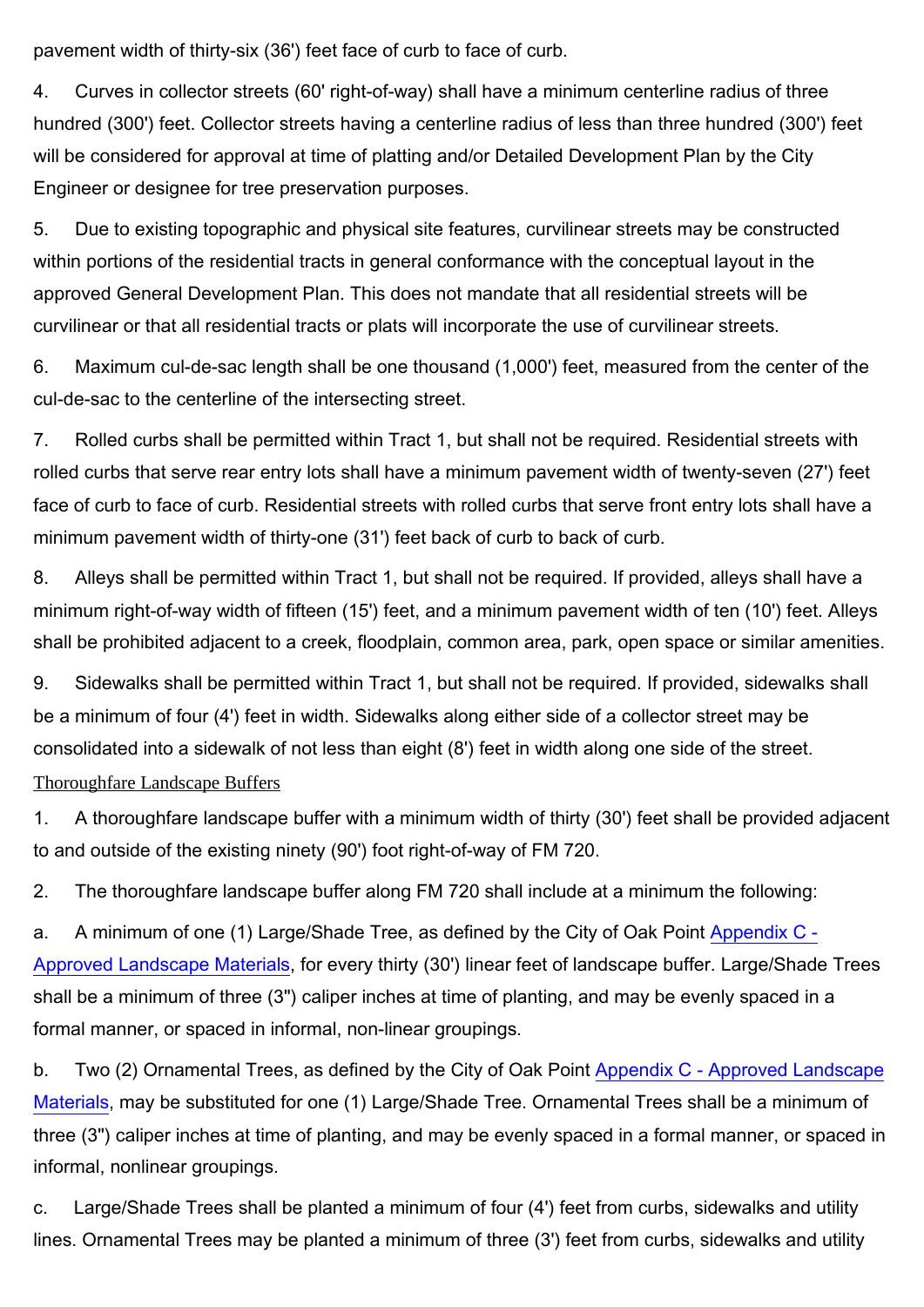lines with approval of the City Engineer or designee.

d. Earthen berms shall be required within the thoroughfare landscape buffer, and shall not exceed a 4:1 slope. Berms shall be non-continuous, of gently rolling contour, and shall not interfere with positive drainage.

3. Uniform landscape materials and/or designs shall be used for all thoroughfare landscape buffers and landscaped entry features/areas adjacent to FM 720 to provide an overall unifying theme.

4. Uniform construction/building materials and/or design shall be used for screening walls/fences, entryways, signage, street furniture and lighting adjacent to FM 720 to provide an overall unifying theme.

5. A thoroughfare landscape buffer with a minimum width of twenty (20') feet shall be provided adjacent to and outside of the existing sixty (60') foot right-of-way of Shahan Prairie Road.

6. The thoroughfare landscape buffers along Shahan Prairie Road shall include at a minimum the following:

a. A minimum of one (1) Large/Shade Tree, as defined by the City of Oak Point Appendix C -Approved Landscape Materials, for every thirty (30') linear feet of landscape buffer. Large/Shade Trees shall be a minimum of three (3") caliper inches at time of planting, and may be evenly spaced in a formal manner, or spaced in informal, non-linear groupings.

b. Two (2) Ornamental Trees, as defined by the City of Oak Point Appendix C - Approved Landscape Materials, may be substituted for one (1) Large/Shade Tree. Ornamental Trees shall be a minimum of three (3") caliper inches at time of planting, and may be evenly spaced in a formal manner, or spaced in informal, nonlinear groupings.

c. Large/Shade Trees shall be planted a minimum of four (4') feet from curbs, sidewalks and utility lines. Ornamental Trees may be planted a minimum of three (3') feet from curbs, sidewalks and utility lines with approval of the City Engineer or designee.

d. Earthen berms shall be required within the thoroughfare landscape buffer. Berms shall be noncontinuous, of gently rolling contour, and shall not interfere with positive drainage.

7. Uniform landscape materials and/or designs shall be used for all thoroughfare landscape buffers and landscaped entry features/areas adjacent to Shahan Prairie Road to provide an overall unifying theme.

8. Uniform construction/building materials and/or design shall be used for all screening walls/fences, entryways, signage, street furniture and lighting adjacent to Shahan Prairie Road provide an overall unifying theme.

Screening, Landscaping & Open Space Requirements

Screening, landscaping and open space shall be provided in accordance with Section XI Screening, Landscaping and Open Space Requirements of the City of Oak Point Zoning Ordinance (Ord. 271), as it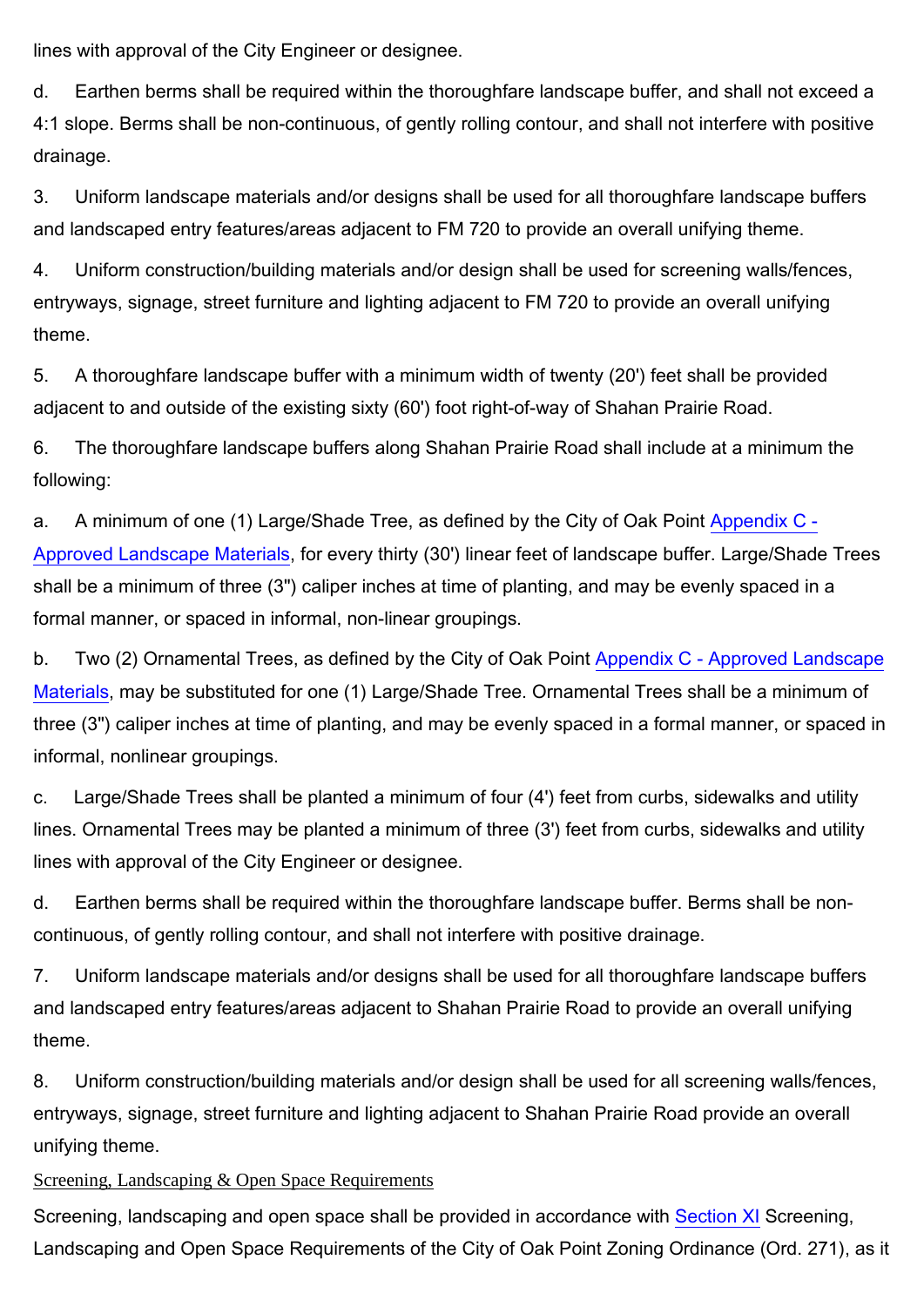currently exists or may be amended, subject to the following conditions:

1. Due to existing topographic and physical site features, alternative screening methods and/or materials will be considered for approval at time of platting and/or Detailed Development Plan by the Planning & Zoning Commission and/or City Council for open space and/or tree preservation purposes.

2. Trees with a minimum of three (3") caliper inches selected from the Large/Shade Tree List, as defined by the City of Oak Point Appendix C - Approved Landscape Materials, shall be provided on each single-family lot. The required trees may be installed within the required yards. Existing healthy tree(s) of any variety, with a minimum of three (3") caliper inches, shall count towards meeting this requirement. The following minimum standards apply for required trees on residential lots:

- a. Single-Family 1 2 Trees
- b. Single-Family 2 2 Trees
- c. Single-Family 3 2 Trees

All the Large/Shade Trees required above shall be planted within thirty (30) days of occupancy for each lot.

3. For Tract 1, a minimum of ten (10%) percent of the total gross acreage of Tract 1 shall be required for open space. Open space may include uses such as, but not limited to: thoroughfare landscape buffers, trail(s), private/public amenity centers, private/public parks, creeks, floodplains, common areas or similar amenities. The open space shall be permitted to count towards existing or future parkland dedication requirements.

4. A private amenity center shall be permitted for the use of the residents within the subdivision. The amenity center may include uses such as, but not limited to: play equipment, swimming pool, jacuzzi, gazebo/cabana, restrooms, tennis courts and sport courts. A trail or walkway shall be provided directly adjacent to and in conjunction with the private amenity center.

5. The setbacks required for any permitted structures on the lot containing the private amenity center shall be as follows:

a. Minimum front yard setback shall be fifteen (15') feet.

b. Minimum side yard setback shall be fifteen (15') feet.

c. Minimum rear yard setback shall be zero (0') feet if adjacent to creeks, floodplains, common areas or similar amenities; fifteen (15') feet if adjacent to single-family.

6. The requirement for side yards and/or rear yards may be waived by the Planning & Zoning Commission and/or City Council at time of platting and/or Detailed Development Plan approval for lots located adjacent to a creek, floodplain, common area, park, open space or similar amenities.

7. For Tract 1 and Tract 2, existing trees with a four (4") inch or greater caliper shall be preserved, relocated or replaced in caliper equivalency with the following exceptions: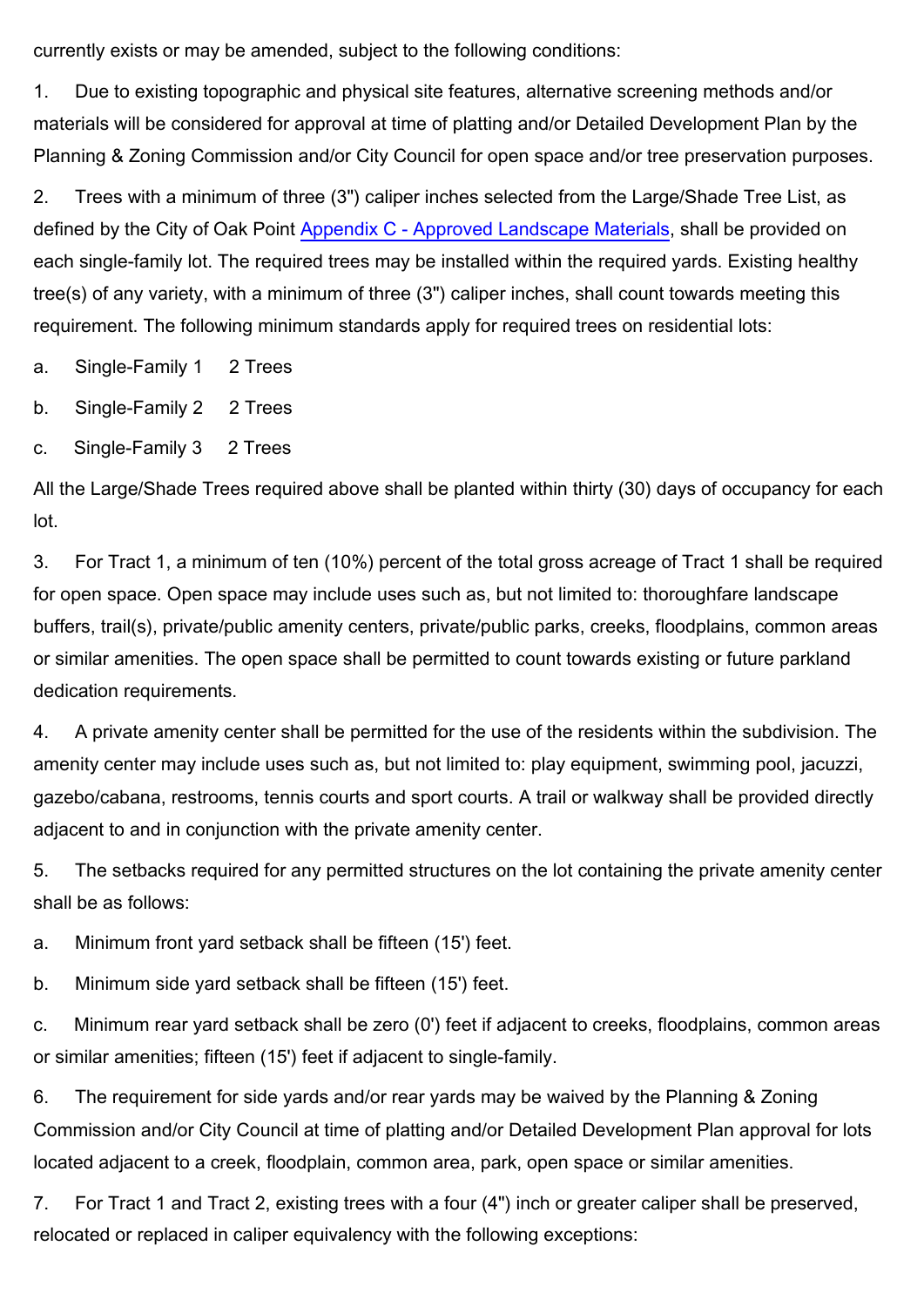a. Existing Hackberry, Bois d'Arc, and/or Cottonwood trees of any size or condition may be removed, and shall not require preservation, relocation or replacement.

b. Existing trees of any species, size or condition located within the building footprint of the main structure, accessory structure or driveway, or as required for structural stability as defined by a state licensed structural or foundation engineer, may be removed, and shall not require preservation, relocation or replacement.

c. Existing trees of any species, size or condition located in any right-of-way and/or easement may be removed, and shall not require preservation, relocation or replacement.

d. Existing trees of any species or size that is determined to be in a hazardous or dangerous condition so as to endanger the public health, safety or welfare shall be removed, and shall not require preservation, relocation or replacement.

e. Existing trees of any species or size that is damaged or killed by acts of nature shall be removed, and shall not require preservation, relocation or replacement.

8. Mass grading, clear-cutting and/or mass removal of understory or wooded areas shall require approval by the Planning & Zoning Commission and/or City Council at time of platting and/or Detailed Development Plan approval.

#### Construction Standards

Construction standards shall be provided in accordance with Section VI Construction Standards of the City of Oak Point Zoning Ordinance (Ord. 271), as it currently exists or may be amended, subject to the following conditions:

1. In Tract 1, the main residential structures shall be constructed of a minimum of eighty (80%) percent masonry total for all facades, with no single facade having less than seventy-five (75%) percent masonry. Masonry shall consist of brick, stone or similar masonry unit type materials, or a minimum of one (1") inch thick stucco construction.

2. All buildings contained within Tract 2 (including pad sites) shall have similar architectural styles, materials and colors.

3. In Tract 2, the main structures shall be constructed of masonry as the primary construction material. Masonry shall consist of brick, stone or similar masonry unit type materials, or a minimum of one (1") inch thick stucco construction. Secondary construction materials may be used to accent primary materials with the following limits on any one facade:

a. Aluminum, or other metals maximum of ten (10%) percent.

b. Stucco or cementitous plank maximum of twenty (20%) percent.

c. Tinted or split face Concrete Masonry Unit (CMU) maximum of fifteen (15%) percent.

d. Exterior Insulation & Finish System (EIFS) or similar maximum of twenty (20%) percent if approved by Planning & Zoning Commission and/or City Council at time of site plan, platting and/or Detailed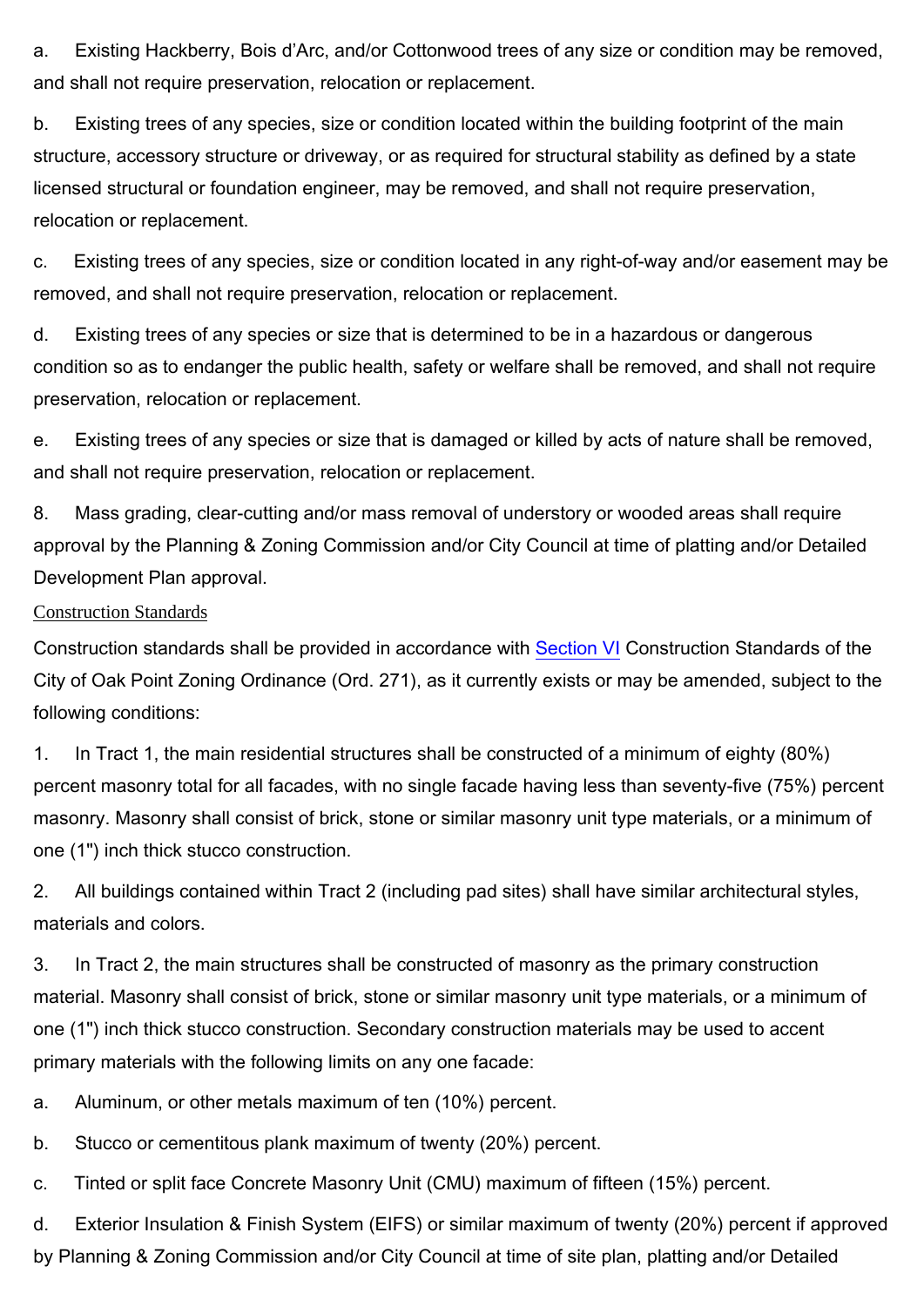Development Plan approval.

4. In all districts, the use of shakes or shingles of wood as roofing material is specifically prohibited.

5. In Tract 1, all roof slopes shall be a minimum of 8:12. Roof construction shall include opposing roof elements on the front facade and at least one other facade, unless otherwise approved by the Planning & Zoning Commission and/or City Council.

# Parking Requirements

Parking standards shall be provided in accordance with Section IX Parking Requirements of the City of Oak Point Zoning Ordinance (Ord. 271), as it currently exists or may be amended.

# Signage Requirements

Signs shall be provided in accordance with Section XII Signage Regulations of the City of Oak Point Zoning Ordinance (Ord. 271), as it currently exists or may be amended.

# Planned Development Ordinance

The Planned Development Ordinance shall remain in effect until amended by an ordinance, or is otherwise specifically addressed by another ordinance.

# General Development Plan

The General Development Plan shall be attached to and made part of this Planned Development Ordinance, and shall remain in effect until amended by an ordinance, or is otherwise specifically addressed by another ordinance.

# Zoning Exhibit

The Zoning Exhibit shall be attached to and made part of this Planned Development Ordinance, and shall remain in effect until amended by an ordinance, or is otherwise specifically addressed by another ordinance.

# Compliance with Applicable State Regulations

The intent of this Planned Development Ordinance, and the attached General Development Plan and Zoning Exhibit, is to fully comply with applicable state regulations. Such regulations will rule over any conflicting provisions within this document and/or attachments.

(Ordinance 2002-13, sec. 4, adopted 9/9/02)

# **P.D. NO. 7**

# REQUIREMENTS AND STANDARDS FOR DEVELOPMENT

# Tract 1: Mixed Use Development (PD-Mixed Use) (127.888 gross acres/112.54 net acres)

Tract 1 is intended to be a mixed-use development, and shall permit a variety of uses including any combination of garden home, commercial, retail, office and/or city service uses. Development standards for each of the uses are outlined below and are subject to the following conditions:

1. Permitted Uses:

• Permitted uses (including accessory buildings and uses) referenced in the CC District of the City of Oak Point Zoning Ordinance (Ord. No. 271), as it currently exists or may be amended.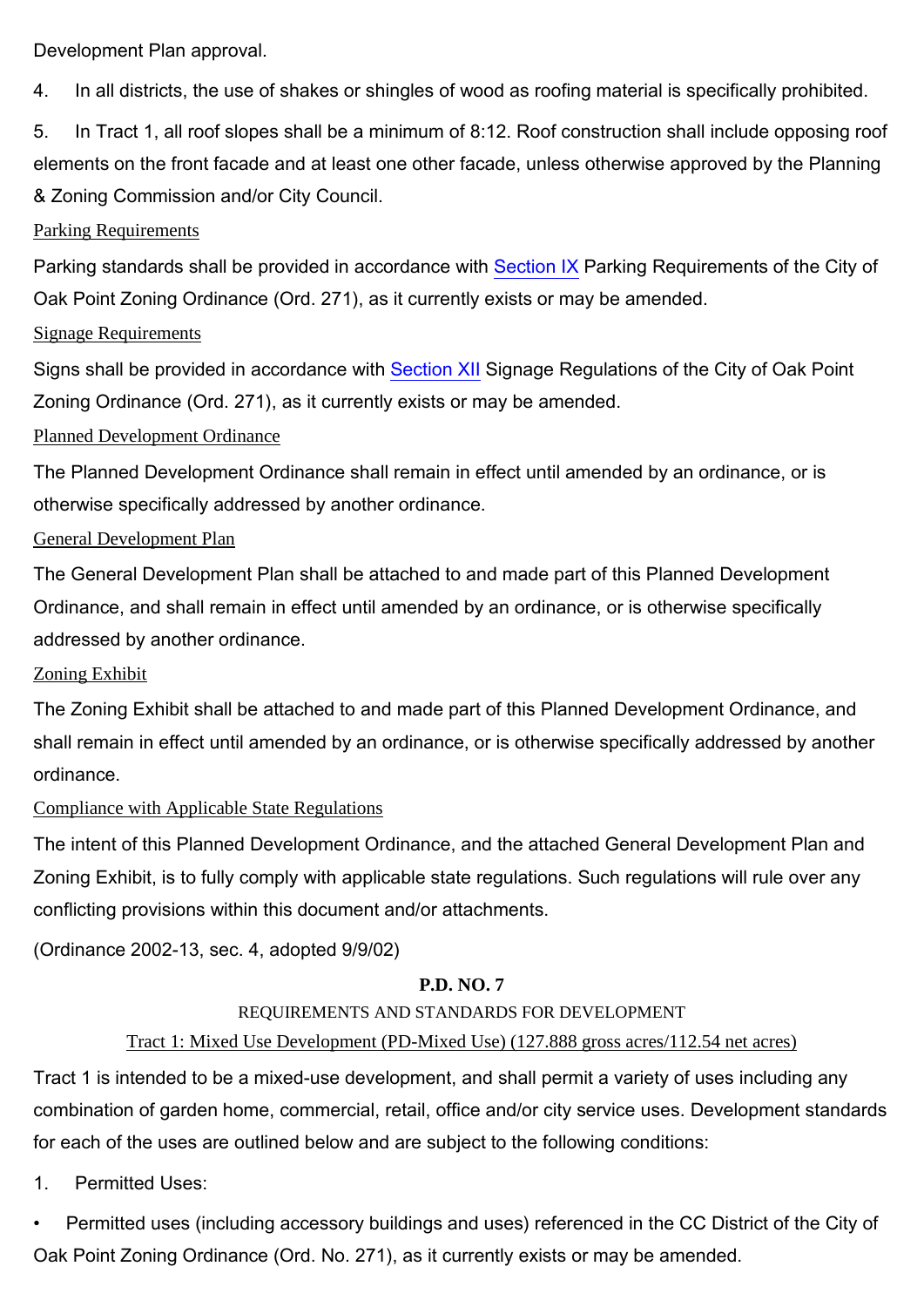- Amusement inside.
- Antenna, broadcasting (SUP).
- Antique shop/used furniture.
- Assisted care or living facility.
- Athletic stadium/field.
- Auto parts sales (incidental to the primary use only).
- Automotive service garage.
- Bank/credit union/savings and loan (with or without drive-thru facilities).
- Beauty shop/barbershop.
- Bed and breakfast inn.
- Building material and hardware store (maximum of 75,000 square feet of enclosed floor area for each store).
- Church, including church-related uses and activities (i.e. day care, recreation, etc.).
- Civic/convention center.
- Community center.
- Consumer goods repair.
- Convenience store with gas pumps and accessory carwash.
- Convenience store without gas pumps and accessory carwash.
- Country club, including country club related uses (i.e. clubhouse, golf course, swimming pool, tennis courts, etc.).
- Dance/gymnastics studio.
- Day care for children/preschool.
- Dry cleaning.
- Flower shop.

• Furniture, home furnishings and appliances (maximum of 75,000 square feet of enclosed floor area for each store).

- Garden home residential uses as described herein.
- Gasoline service station with gas pumps and accessory carwash.
- Government center/service/office.
- Golf course, including golf course related uses and activities (i.e. clubhouse, etc.).
- Grocery store/food market (maximum of 75,000 square feet of enclosed floor area for each store).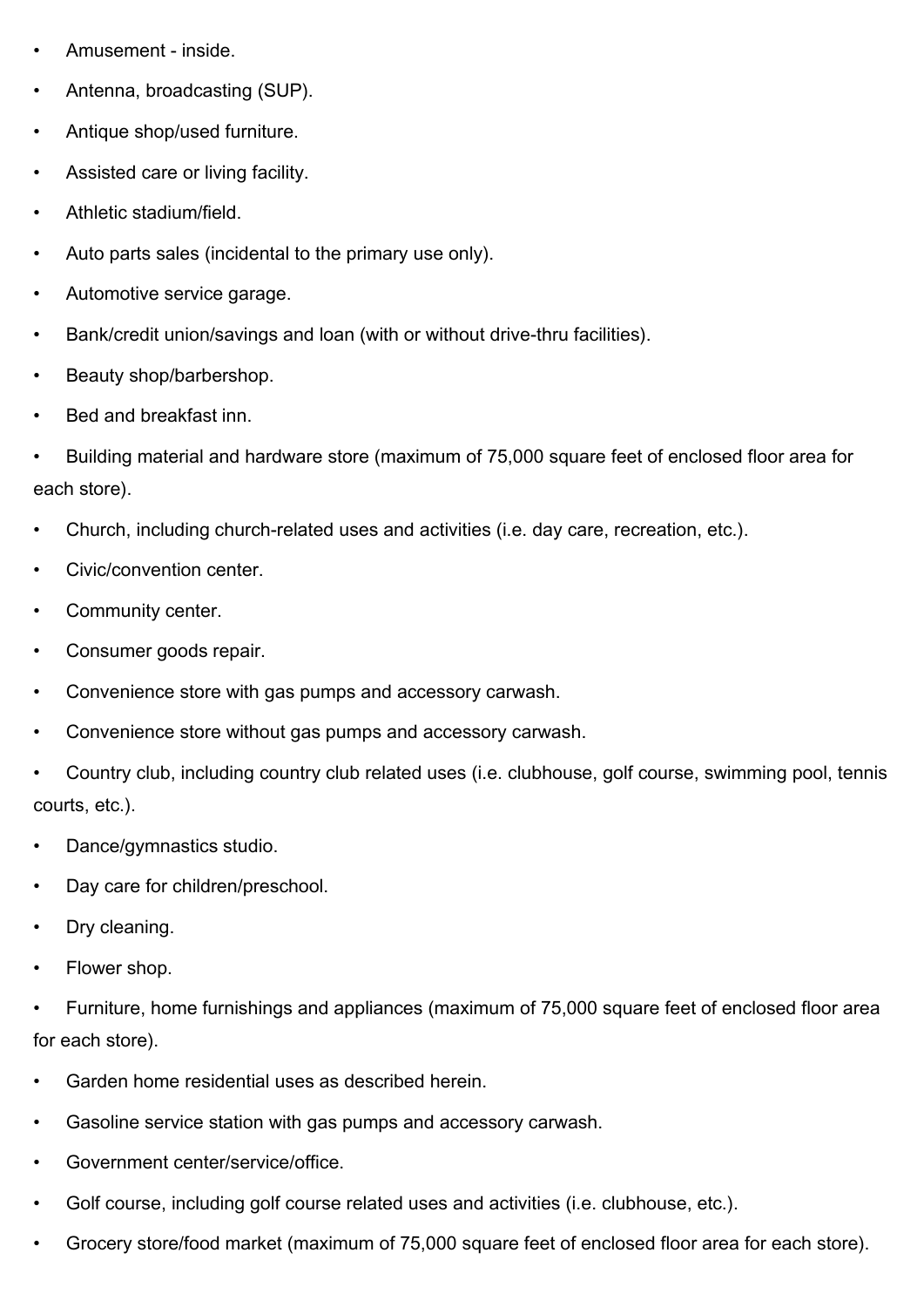- Health and fitness center.
- Home occupation.
- Hospital.
- Hotel.
- Medical emergency clinic (minor).
- Medical/dental/optical office.
- Medical laboratory.
- Model home and/or homebuilder marketing center.
- Municipal uses operated by the City of Oak Point.
- Museum/art gallery.
- Nursery/garden center (commercial).
- Office, administrative, governmental, medical, professional.
- Office showroom.

• Park, playground, open space, trail(s), recreation center/amenity center, including related uses (i.e. play equipment, swimming pool, tennis court, skate board/roller hockey court, basketball court, volleyball court, etc.) (public and/or private).

- Professional/non-inventory sales/service.
- Print shop.
- Research and development center.
- **Restaurant**
- Restaurant with drive-thru/drive-in service.
- Retail sales/service (maximum of 75,000 square feet of enclosed floor area for each store).
- School (public).
- School (private/parochial).
- Studio, instructional/artistic.
- Temporary field construction office.
- Theater.
- Utility distribution lines and facilities (excluding power stations).
- Veterinary clinic/kennel with no outside pens.
- Other uses similar to the above listed permitted uses, provided that the Oak Point City Council approves the proposed uses prior to issuance of a building permit.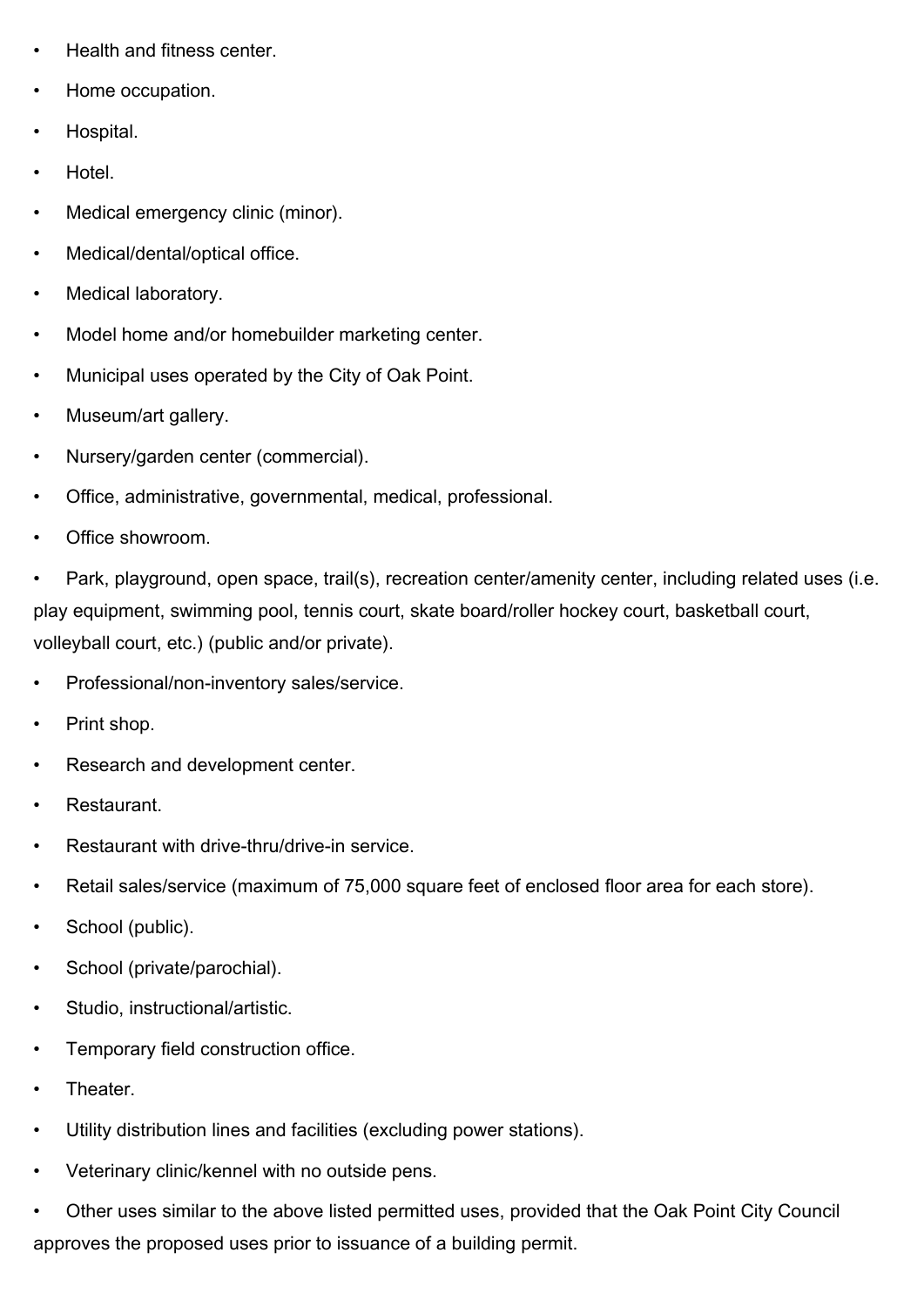1. For the purpose of this Planned Development, Office Showroom shall be defined as an establishment with a minimum of seventy-five (75%) percent of its total enclosed floor area devoted to storage and warehousing, but not accessible to the general public. The remaining area may include retail and wholesale sales areas, sales offices, and display areas for products sold and distributed from the storage and warehousing areas.

2. For the purpose of this Planned Development, Research and Development Center shall be defined as a facility that includes laboratories and experimental equipment for medical testing, prototype design and development, and product testing. Any facility that is determined by Health, Fire, or Building officials to be a hazard or nuisance to adjacent property or the community at large, due to the possible emission of excessive smoke, noise, gas, fumes, dust, odor, or vibration, or the danger of fire, explosion, or radiation is not to be included in this category.

3. Garden home residential, retail, commercial, office and/or city service uses shall be permitted to develop in any location within Tract 1. The conceptual layout for the uses within Tract 1, as indicated on the General Development Plan, may be altered at the time of site planning, platting and/or Detailed Development Plan without amending Zoning and/or the General Development Plan, provided the revised layout is in general conformance with the conceptual layout in the approved General Development Plan, and the requirements within this ordinance are met.

#### Garden Home

Garden home is a form of single-family attached housing, accommodating three to eight dwelling units per structure. If Tract 1 is developed with garden home residential uses, the development standards are subject to the following:

1. A total of three hundred twenty-five (325) garden home residential units shall be the maximum permitted within Tract 1. The maximum density permitted in Tract 1 shall be ten (10) units per net acre. Net shall be defined as the gross acreage of the garden home tract minus twelve (12%) percent in accordance with the City of Oak Point Land Use Plan.

2. No minimum lot size shall be required.

3. Minimum lot width shall be twenty (20') feet at the front building line. Minimum lot width for lots located at the terminus of a cul-de-sac or along street eyebrows/elbows shall be fifteen (15') feet at the front building line. Minimum lot width for corner lots shall be thirty (30') feet.

4. Minimum lot depth shall be seventy-five (75') feet measured at midpoints of the front and rear lot lines. Minimum lot depth for lots located at the terminus of a cul-de-sac or along street eyebrows/elbows shall be sixty-five (65') feet measured at midpoints of the front and rear lot lines.

5. Maximum lot coverage shall be seventy (70%) percent including main buildings and accessory buildings.

6. Minimum front yard shall be ten (10') feet.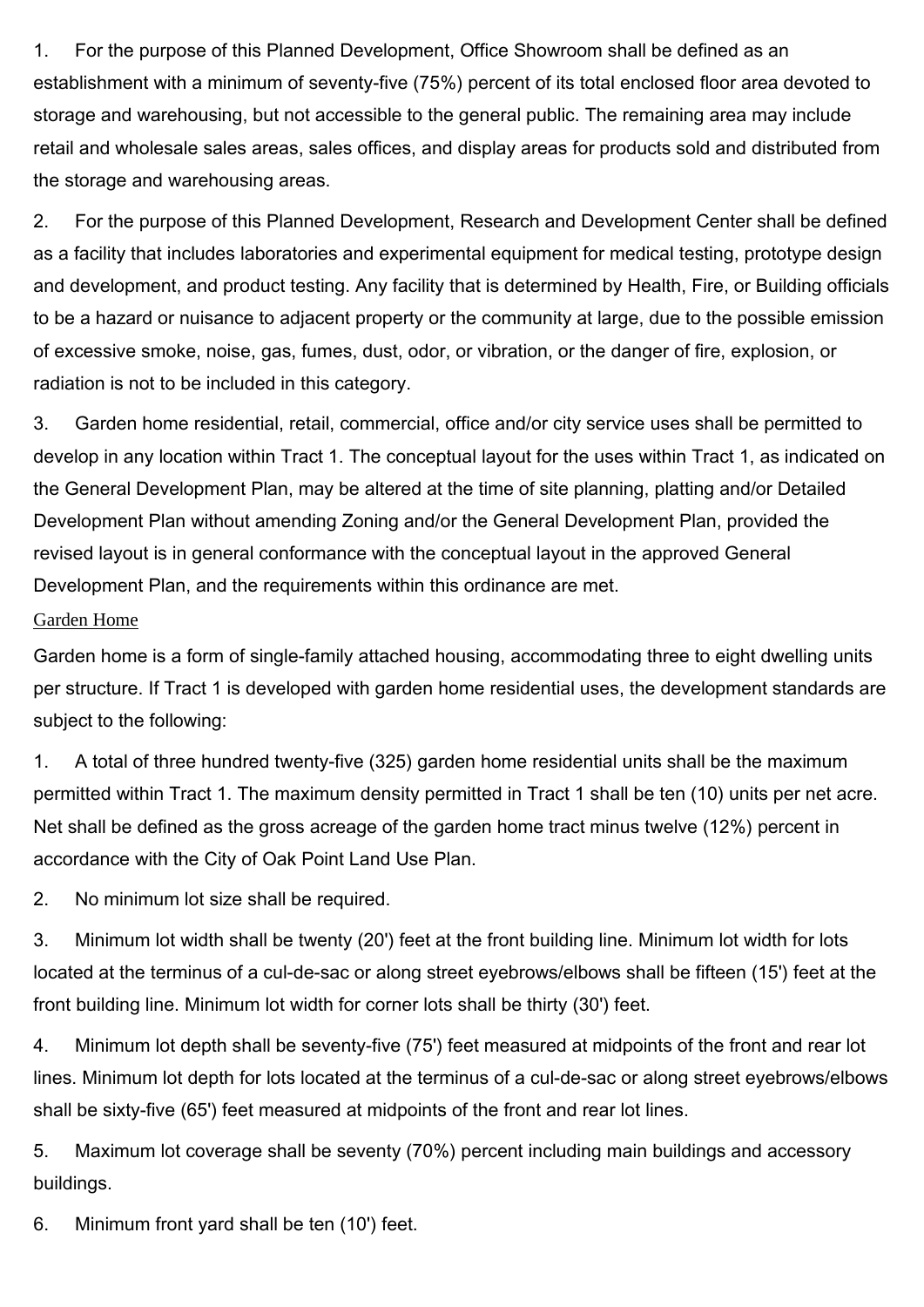7. Minimum side yard shall be zero (0') feet. Minimum side yard for corner lots shall be ten (10') feet.

8. Minimum rear yard shall be fifteen (15') feet.

9. Minimum dwelling area shall be eleven hundred (1,100) square feet.

10. Maximum structure height shall be two and one-half (2-1/2) stories measured at the highest point of the structure, not to exceed forty (40') feet. Split level homes shall have a maximum of two and onehalf (2-1/2) stories on either the front elevation or the rear elevation, and a maximum of three and onehalf (3-1/2) stories on the elevation which begins at the lowest grade, not to exceed forty-five (45') feet.

11. A minimum fifteen (15') foot building separation shall be required between garden home structures.

### Commercial/Retail/Office/City Services

If Tract 1 is developed with commercial, retail, office and/or city service uses, the development standards are subject the standards of the CC District as outlined in City of Oak Point Zoning Ordinance (Ord. No. 271), as it currently exists or may be amended subject to the following conditions:

1. Minimum lot area shall be thirty thousand (30,000) gross square feet; No maximum lot area.

2. Minimum lot width shall be eighty (80') feet; No maximum lot width.

3. Minimum lot depth shall be one hundred (100') feet; No maximum lot depth.

4. Maximum lot coverage shall be fifty (50%) percent.

5. Minimum front yard shall be forty-five (45') feet. Front yards are required on both streets for corner lots.

6. Minimum rear yard shall be twenty (20') feet.

7. Minimum side yard shall be twenty (20') feet. No side yard shall be required where commercial structures are attached.

8. Parking shall be permitted in front, rear and side yards, but shall be prohibited in the required thoroughfare landscape buffers.

9. Maximum building height shall be two (2) stories, not to exceed forty (40') feet.

10. Maximum Floor Area Ratio shall be 0.45:1.

11. Big box retail shall not be permitted within Tract 1, unless otherwise approved by Planning & Zoning Commission and/or City Council. Big box retail shall be defined as a single tenant retail building or a single tenant space with more than 75,000 square feet of enclosed floor area.

#### General Conditions

# Streets, Alleys & Sidewalks

1. Residential streets shall have a minimum right-of-way width of fifty (50') feet. Residential streets that serve rear entry lots shall have a minimum pavement width of twenty-seven (27') feet back of curb to back of curb. Residential streets that serve front entry lots shall have a minimum pavement width of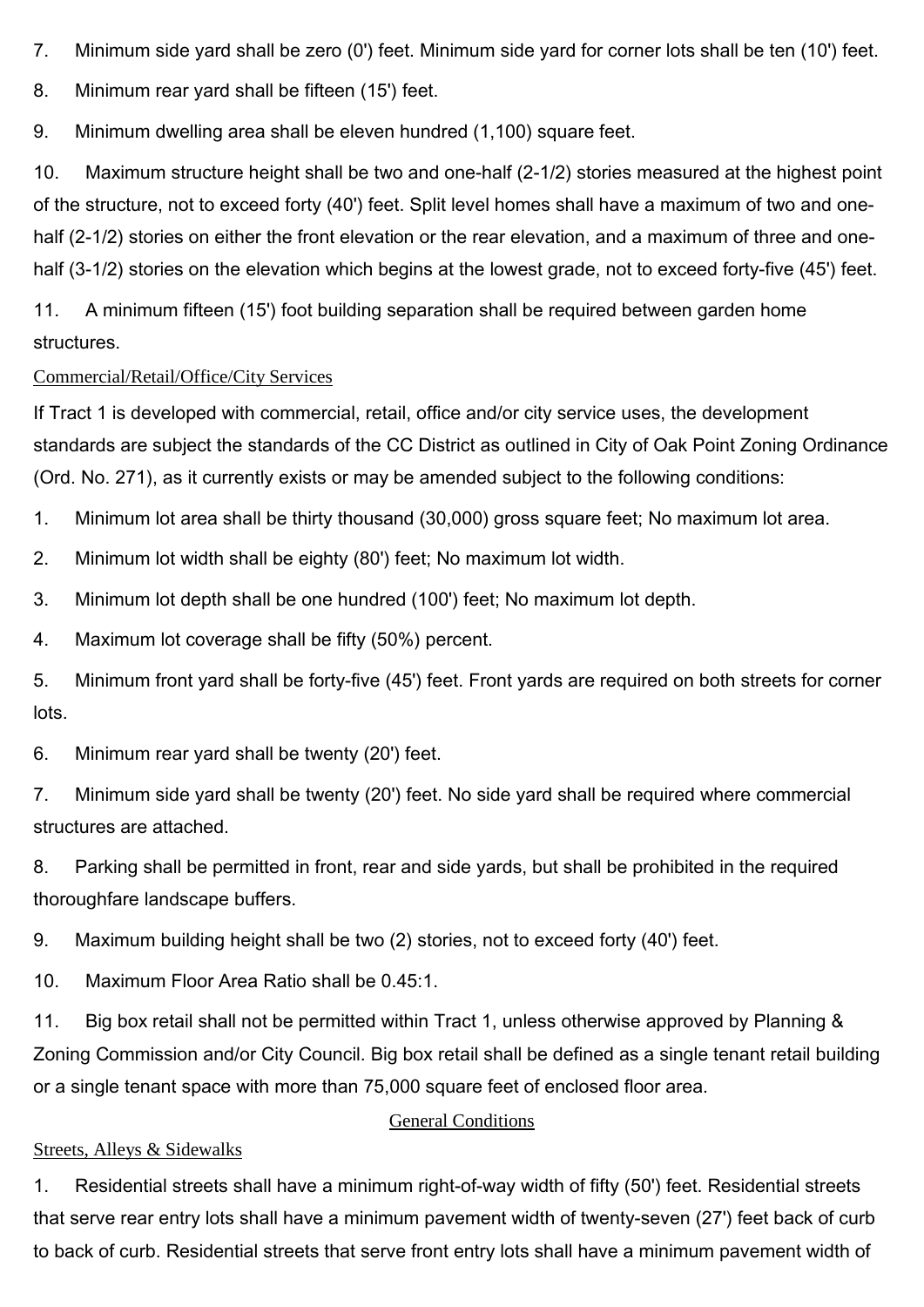thirty (30') feet face of curb to face of curb.

2. Curves in residential streets (50' right-of-way) shall have a minimum centerline radius of two hundred fifty (250') feet. Residential streets having a centerline radius of less than two hundred fifty (250') feet will be considered for approval at time of platting and/or Detailed Development Plan by the City Engineer or designee for tree preservation purposes.

3. Collector streets shall have a minimum right-of-way width of sixty (60') feet, and minimum pavement width of thirty-six (36') feet face of curb to face of curb.

4. Curves in collector streets (60' right-of-way) shall have a minimum centerline radius of three hundred (300') feet. Collector streets having a centerline radius of less than three hundred (300') feet will be considered for approval at time of platting and/or Detailed Development Plan by the City Engineer or designee for tree preservation purposes.

5. Maximum cul-de-sac length shall be one thousand (1,000') feet, measured from the center of the cul-de-sac to the centerline of the intersecting street.

6. Alleys shall be permitted within the residential district(s) within Tract 1, but shall not be required. If provided, alleys shall have a minimum right-of-way width of fifteen (15') feet, and a minimum pavement width of ten (10') feet. Alleys shall be prohibited adjacent to a creek, floodplain, common area, park, open space or similar amenities.

7. Sidewalks shall be permitted within Tract 1, but shall not be required. If provided, sidewalks shall be a minimum of four (4') feet in width. Sidewalks along either side of a collector street may be consolidated into a sidewalk of not less than eight (8') feet in width along one side of the street. Thoroughfare Landscape Buffers

1. A thoroughfare landscape buffer with a minimum width of thirty (30') feet shall be provided adjacent to and outside of the existing ninety (90') foot right-of-way of FM 720.

2. The thoroughfare landscape buffer along FM 720 shall include at a minimum the following:

a. A minimum of one (1) Large/Shade Tree, as defined by the City of Oak Point Appendix C - Approved Landscape Materials, for every thirty (30') linear feet of landscape buffer. Large/Shade Trees shall be a minimum of three (3") caliper inches at time of planting, and may be evenly spaced in a formal manner, or spaced in informal, non-linear groupings.

b. Two (2) Ornamental Trees, as defined by the City of Oak Point Appendix C - Approved Landscape Materials, may be substituted for one (1) Large/Shade Tree. Ornamental Trees shall be a minimum of three (3") caliper inches at time of planting, and may be evenly spaced in a formal manner, or spaced in informal, non-linear groupings.

c. Large/Shade Trees shall be planted a minimum of four (4') feet from curbs, sidewalks and utility lines. Ornamental Trees may be planted a minimum of three (3') feet from curbs, sidewalks and utility lines with approval of the City Engineer or designee.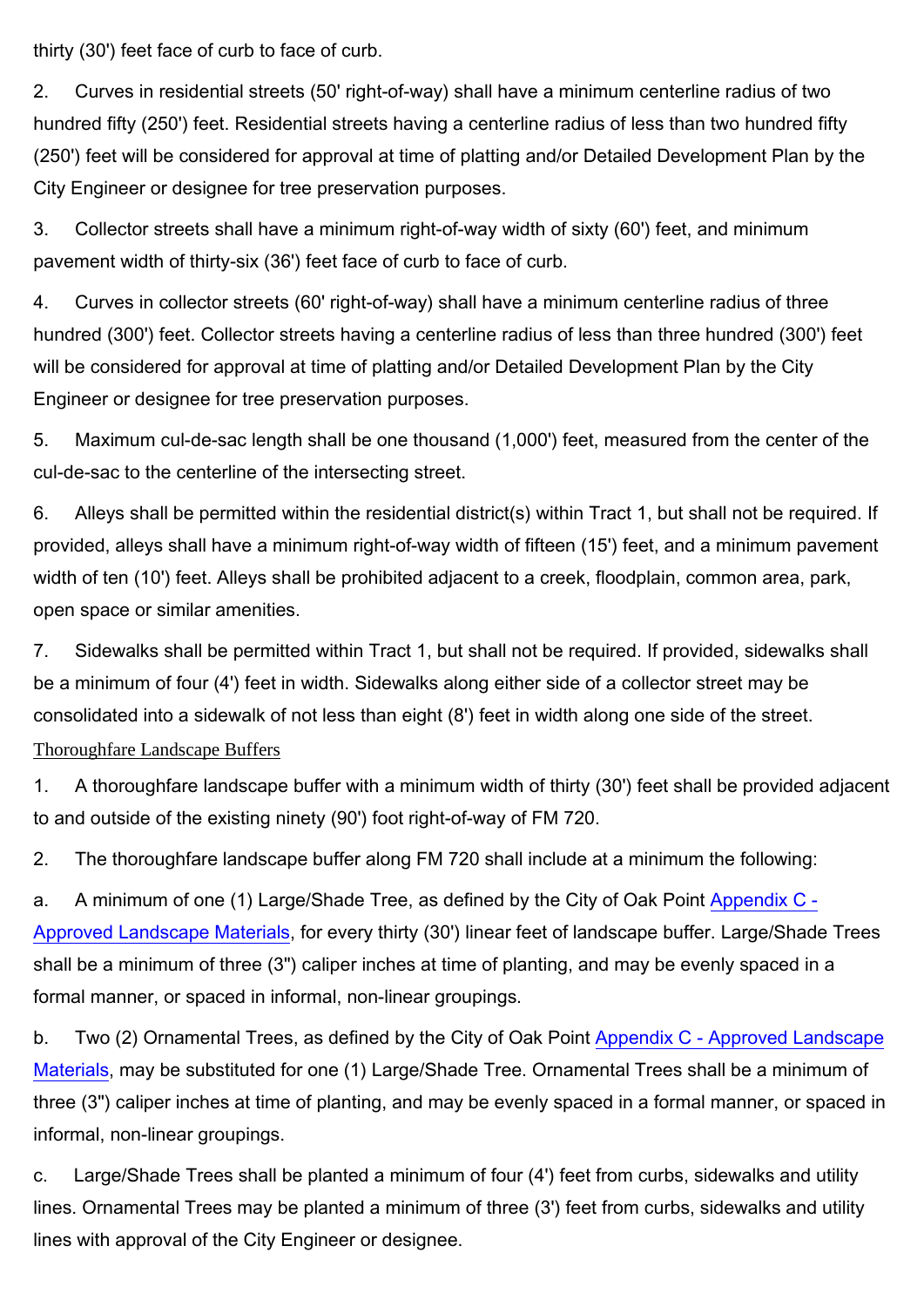d. Earthen berms shall be required within the thoroughfare landscape buffer, and shall not exceed a 4:1 slope. Berms shall be non-continuous, of gently rolling contour, and shall not interfere with positive drainage.

3. Uniform landscape materials and/or designs shall be used for all thoroughfare landscape buffers and landscaped entry features/areas adjacent to FM 720 to provide an overall unifying theme.

4. Uniform construction/building materials and/or design shall be used for screening walls/fences, entryways, signage, street furniture and lighting adjacent to FM 720 to provide an overall unifying theme.

5. A thoroughfare landscape buffer with a minimum width of twenty (20') feet shall be provided adjacent to and outside of the existing sixty (60') foot right-of-way of Shahan Prairie Road, the proposed extension of Martop Road, and the proposed sixty (60') foot north/south collector on the east side of Tract 1.

6. The thoroughfare landscape buffers along Shahan Prairie Road, proposed Martop Road and the proposed north/south collector on the east side of Tract 1 shall include at a minimum the following:

a. A minimum of one (1) Large/Shade Tree, as defined by the City of Oak Point Appendix C -Approved Landscape Materials, for every thirty (30') linear feet of landscape buffer. Large/Shade Trees shall be a minimum of three (3") caliper inches at time of planting, and may be evenly spaced in a formal manner, or spaced in informal, non-linear groupings.

b. Two (2) Ornamental Trees, as defined by the City of Oak Point Appendix C - Approved Landscape Materials, may be substituted for one (1) Large/Shade Tree. Ornamental Trees shall be a minimum of three (3") caliper inches at time of planting, and may be evenly spaced in a formal manner, or spaced in informal, non-linear groupings.

c. Large/Shade Trees shall be planted a minimum of four (4') feet from curbs, sidewalks and utility lines. Ornamental Trees may be planted a minimum of three (3') feet from curbs, sidewalks and utility lines with approval of the City Engineer or designee.

d. Earthen berms shall be required within the thoroughfare landscape buffer along Shahan Prairie Road. Berms shall be non-continuous, of gently rolling contour, and shall not interfere with positive drainage.

7. Uniform landscape materials and/or designs shall be used for all thoroughfare landscape buffers and landscaped entry features/areas adjacent to Shahan Prairie Road, the proposed extension of Martop Road and the proposed north/south collector on the east side of Tract 1 to provide an overall unifying theme.

8. Uniform construction/building materials and/or design shall be used for all screening walls/fences, entryways, signage, street furniture and lighting adjacent to Shahan Prairie Road, the proposed extension of Martop Road, and the proposed north/south collector on the east side of Tract 1 provide an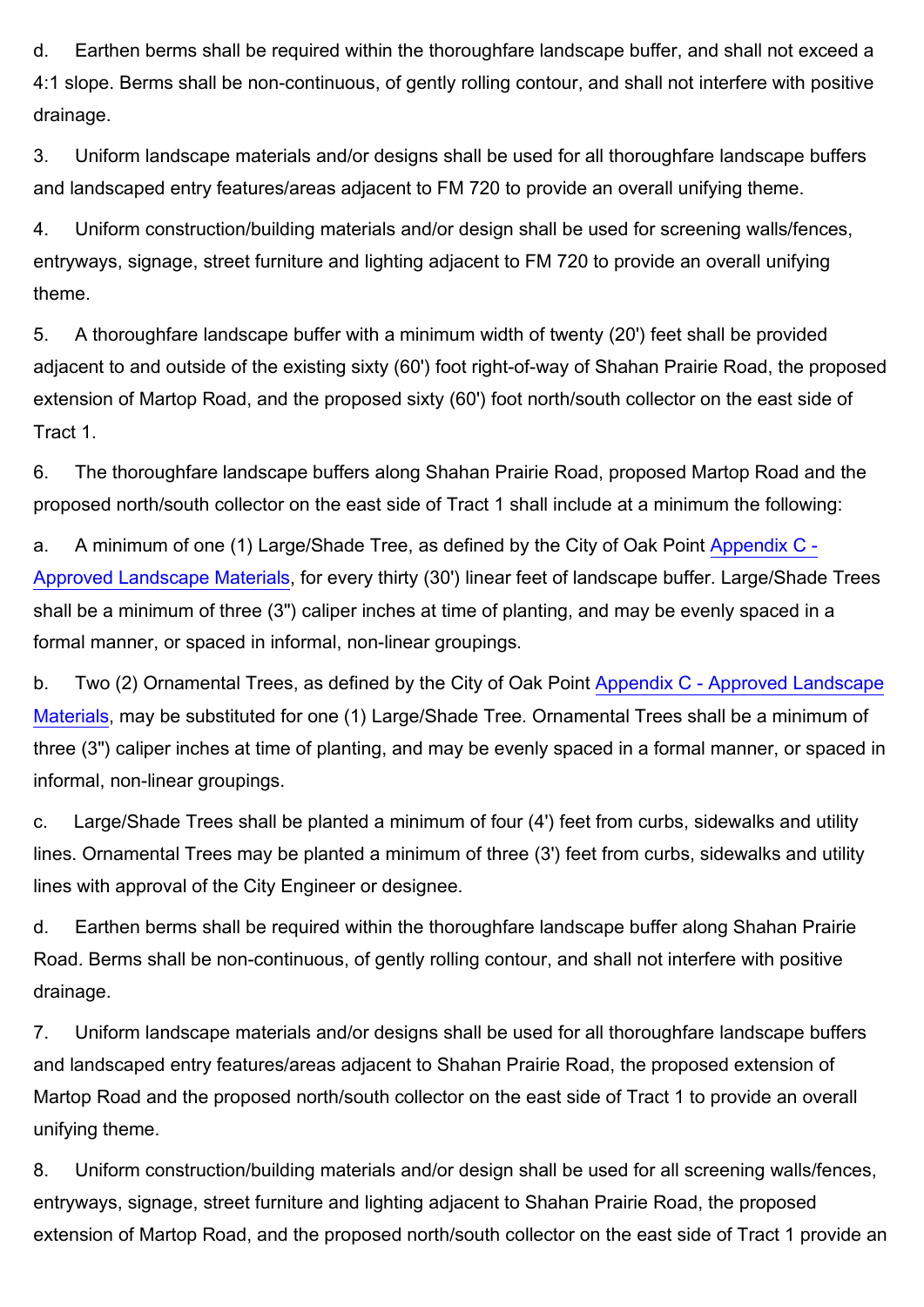overall unifying theme.

Screening, Landscaping & Open Space Requirements

Screening, landscaping and open space shall be provided in accordance with Section XI Screening, Landscaping and Open Space Requirements of the City of Oak Point Zoning Ordinance (Ord. 271), as it currently exists or may be amended, subject to the following conditions:

1. Due to existing topographic and physical site features, alternative screening methods and/or materials will be considered for approval at time of platting and/or Detailed Development Plan by the Planning & Zoning Commission and/or City Council for open space and/or tree preservation purposes.

2. A minimum of ten (10%) percent of the total gross acreage of the platted garden home district(s) shall be required for open space. Open space may include uses such as, but not limited to: thoroughfare landscape buffers, trail(s), private/public amenity centers, private/public parks, creeks, floodplains, common areas or similar amenities. The open space shall be permitted to count towards existing or future parkland dedication requirements.

3. A private amenity center shall be permitted for the use of the residents within the residential district(s), but shall not required. If provided, the amenity center may include uses such as, but not limited to: play equipment, swimming pool, jacuzzi, gazebo/cabana, restrooms, tennis courts and sport courts.

4. The setbacks required for any permitted structures on the lot containing the private amenity center shall be as follows:

a. Minimum front yard setback shall be fifteen (15') feet.

b. Minimum side yard setback shall be fifteen (15') feet.

c. Minimum rear yard setback shall be zero (0') feet if adjacent to creeks, floodplains, common areas or similar amenities; fifteen (15') feet if adjacent to garden home residential.

5. The requirement for side yards and/or rear yards may be waived by the Planning & Zoning Commission and/or City Council at time of platting and/or Detailed Development Plan approval for lots located adjacent to a creek, floodplain, common area, park, open space or similar amenities.

6. Existing trees with a four (4") inch or greater caliper shall be preserved, relocated or replaced in caliper equivalency with the following exceptions:

a. Existing Hackberry, Bois d'Arc, and/or Cottonwood trees of any size or condition may be removed, and shall not require preservation, relocation or replacement.

b. Existing trees of any species, size or condition located within the building footprint of the main structure, accessory structure or driveway, or as required for structural stability as defined by a state licensed structural or foundation engineer, may be removed, and shall not require preservation, relocation or replacement.

c. Existing trees of any species, size or condition located in any right-of-way and/or easement may be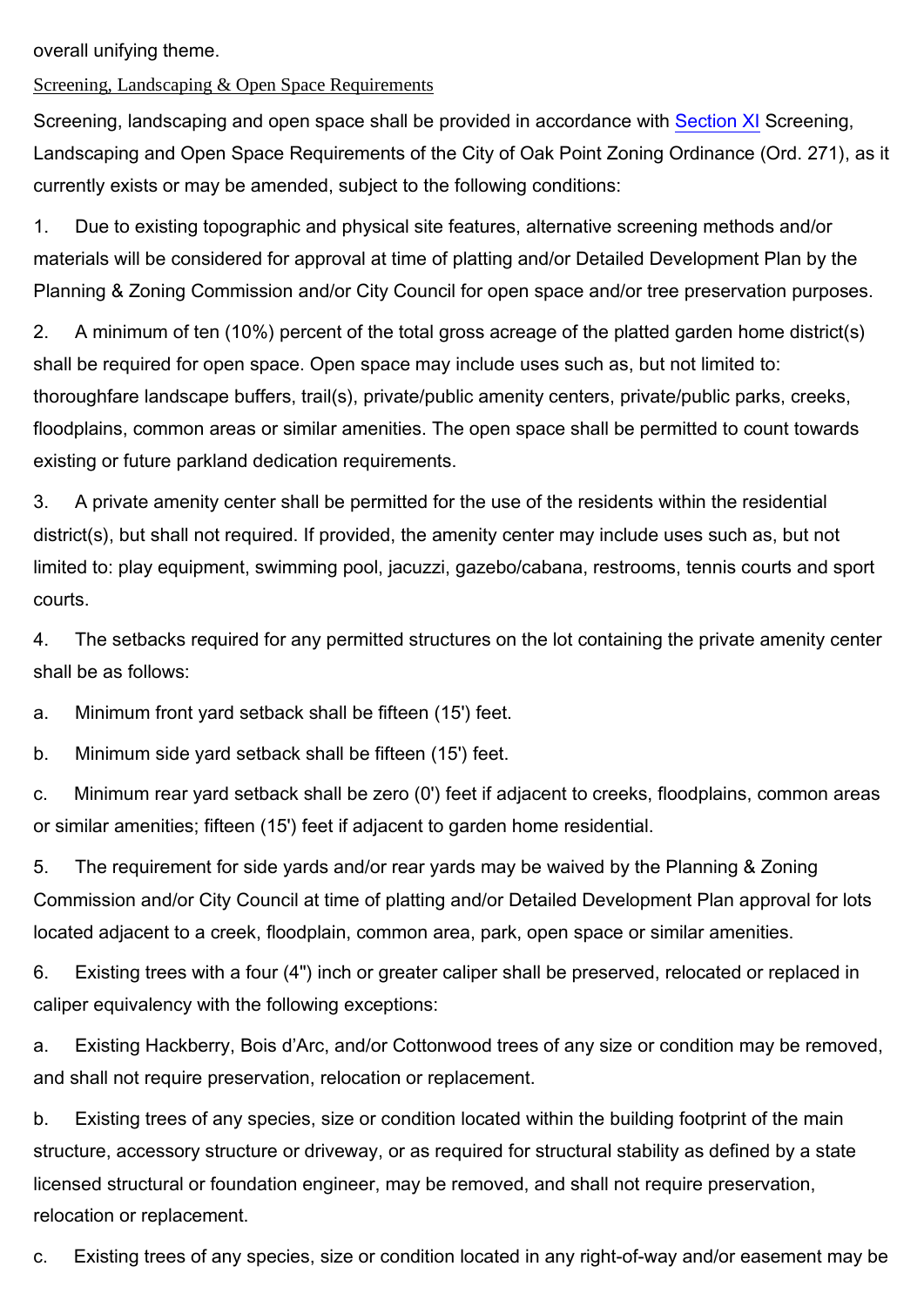removed, and shall not require preservation, relocation or replacement.

d. Existing trees of any species or size that is determined to be in a hazardous or dangerous condition so as to endanger the public health, safety or welfare shall be removed, and shall not require preservation, relocation or replacement.

e. Existing trees of any species or size that is damaged or killed by acts of nature shall be removed, and shall not require preservation, relocation or replacement.

7. Mass grading, clear-cutting and/or mass removal of understory or wooded areas shall require approval by the Planning & Zoning Commission and/or City Council at time of platting and/or Detailed Development Plan approval.

#### Construction Standards

Construction standards shall be provided in accordance with Section VI Construction Standards of the City of Oak Point Zoning Ordinance (Ord. 271), as it currently exists or may be amended, subject to the following conditions:

1. All nonresidential structures contained within Tract 1 (including pad sites) shall have similar architectural styles, materials and colors.

2. All nonresidential structures shall be constructed of masonry as the primary construction material. Masonry shall consist of brick, stone or similar masonry unit-type materials, or a minimum of one (1") inch thick stucco construction. Secondary construction materials may be used to accent primary materials with the following limits on any one facade:

a. Aluminum, or other metals maximum of ten (10%) percent.

b. Stucco or cementitous plank maximum of twenty (20%) percent.

c. Tinted or split face Concrete Masonry Unit (CMU) maximum of fifteen (15%) percent.

d. Exterior Insulation & Finish System (EIFS) or similar maximum of twenty (20%) percent if approved by Planning & Zoning Commission and/or City Council at time of site plan, platting and/or Detailed Development Plan approval.

3. In all districts, the use of shakes or shingles of wood as roofing material is specifically prohibited.

4. In the residential district(s), the main residential structures shall be constructed of a minimum of seventy-five (75%) percent masonry total for all facades, with no single facade having less than fifty (50%) percent masonry. Masonry shall consist of brick, stone or similar masonry unit-type materials, or a minimum of one (1") inch thick stucco construction.

#### Parking Requirements

Parking standards shall be provided in accordance with Section IX Parking Requirements of the City of Oak Point Zoning Ordinance (Ord. 271), as it currently exists or may be amended.

Signage Requirements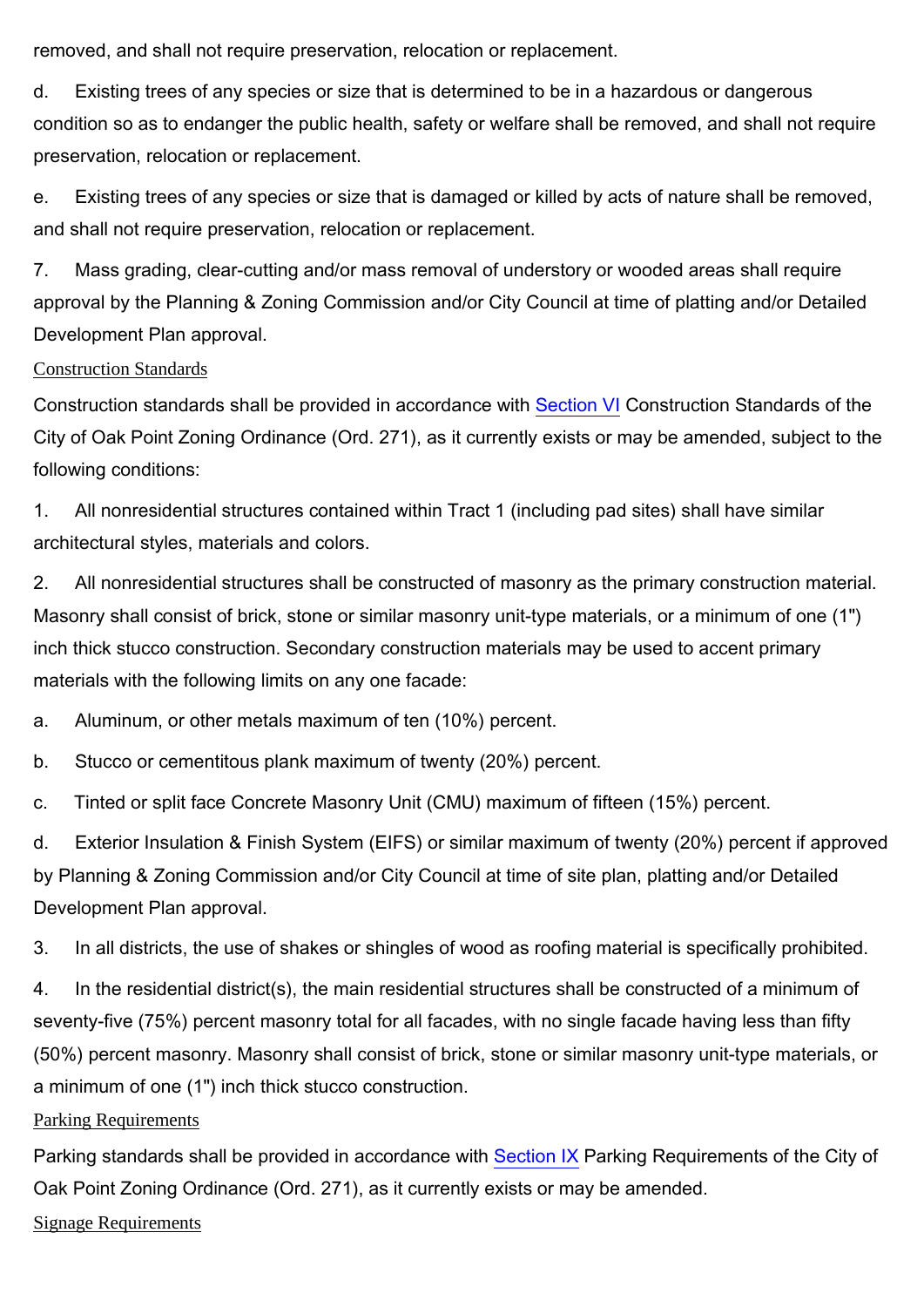Signs shall be provided in accordance with Section XII Signage Regulations of the City of Oak Point Zoning Ordinance (Ord. 271), as it currently exists or may be amended.

### Planned Development Ordinance

The Planned Development Ordinance shall remain in effect until amended by an ordinance, or is otherwise specifically addressed by another ordinance.

#### General Development Plan

The General Development Plan shall be attached to and made part of this Planned Development Ordinance, and shall remain in effect until amended by an ordinance, or is otherwise specifically addressed by another ordinance.

### Zoning Exhibit

The Zoning Exhibit shall be attached to and made part of this Planned Development Ordinance, and shall remain in effect until amended by an ordinance, or is otherwise specifically addressed by another ordinance.

### Compliance with Applicable State Regulations

The intent of this Planned Development Ordinance, and the attached General Development Plan and Zoning Exhibit, is to fully comply with applicable state regulations. Such regulations will rule over any conflicting provisions within this document and/or attachments.

(Ordinance 2002-14, sec. 4, adopted 9/9/02)

# **P.D. NO. 8**

# REQUIREMENTS AND STANDARDS FOR DEVELOPMENT

This Planned Development district establishes development standards for the master-planned development of the Gates of Waters Edge.

#### General Description

- 1. Permitted Uses
- a) Single-Family Residential
- b) Civic Uses (example: library, community centers)
- c) Parks (Including Athletic Facilities)
- 2. Land uses permitted within the area designated as Single-Family Residential
- a) Dwellings, single-family residential, attached and detached including guest house.
- b) Accessory buildings
- c) Clubhouses

d) Recreational amenities, including swimming pools, cabanas, outdoor movie viewing area, hike and bike trails, cycle track, tennis courts, multipurpose courts, including associated equipment structures.

e) Open Space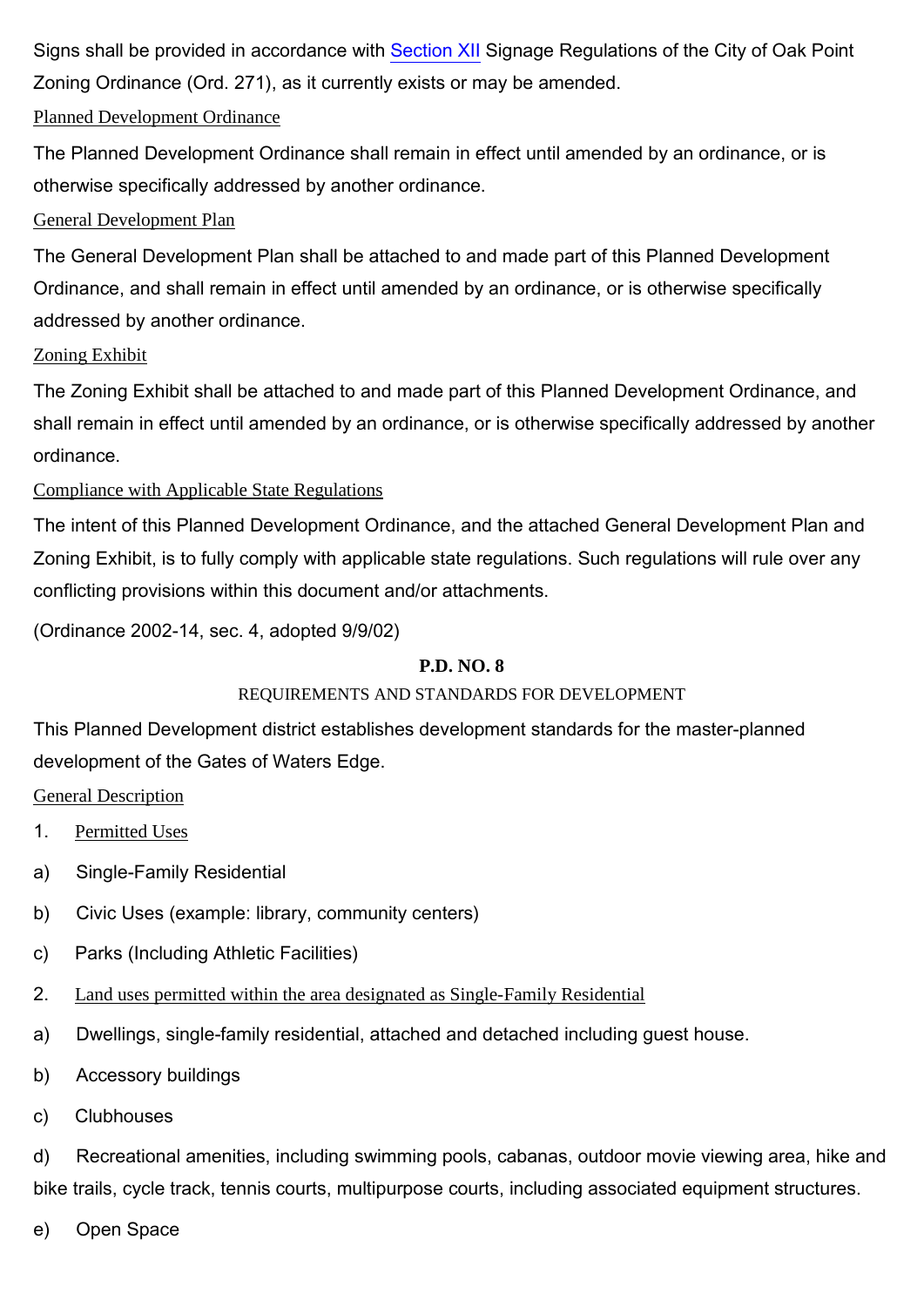#### 3. Density

Single-Family Residential: one property owner per lot, main house plus small pool/guest house where allowed by architectural committee.

#### 4. Required Parking

All required off-street parking spaces shall be located behind all front yard setback lines.

Building line shall be established to provide adequate off-street parking for each residential unit.

#### 5. Residential Architectural Standards

Each structure shall be a unique design to be reviewed and approved by The Gates at Waters Edge Architectural Review Committee.

#### 6. Building Material

All residential structures shall comply with the standards outlined below:

a) Exterior of home shall be as follows: the front elevation will be 100% masonry including brick, stone, or stucco. Cedar and cast stones treatments will be allowed.

b) 50% masonry required on remaining elevations. The remaining 50% shall be concrete fibrous or cedar siding.

c) Windows: Front elevation windows will be wood, vinyl or aluminum clad. Side and rear elevation windows may be aluminum, vinyl or wood.

d) Roof: Roof material shall be composition 30-year shingles. Other roofing materials such as slate, metal, concrete, and tile will be approved through the architectural committee. All roof color will be approved by the architectural committee as well.

e) Satellite dishes and antennas shall not be installed in locations visible from the street or common areas or other residences unless approved by the architectural committee. Vent stacks and other roof penetrations shall be placed on roof planes other than those visible from the streets or common areas, unless specifically approved by the architectural committee.

7. Residential Bulk Regulations shall be as follows:

Bay Forest Landing Replat:

Number of Lots: 46

Typical Lot Size: 150' x 300'

Average Lot Size: 1.0 Acre

- Minimum Width: 100'
- Minimum Front Yard: 30'
- Minimum Side Yard: 15'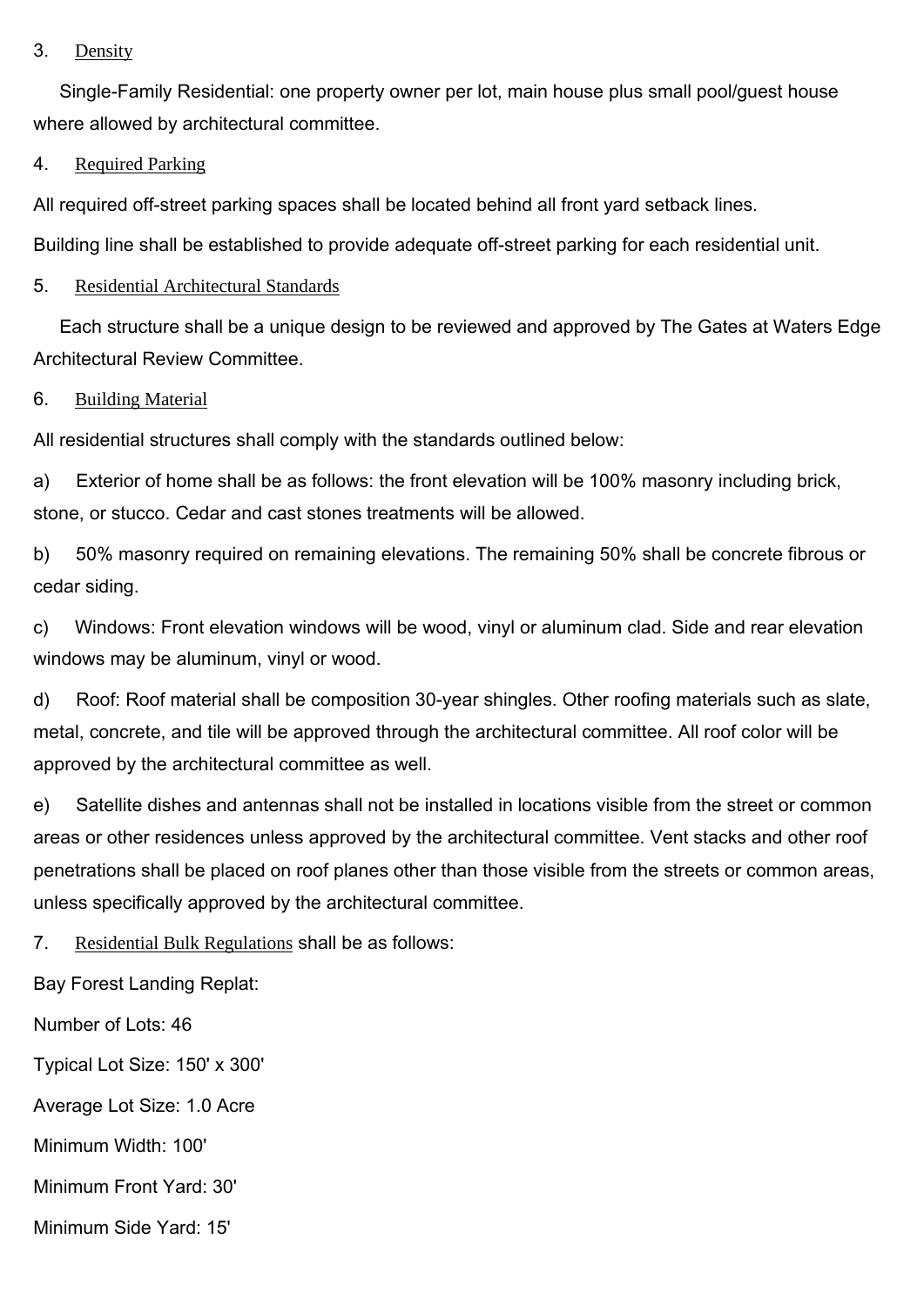Minimum Side Yard (adj. to street): 30' Minimum Rear Yard: 40' Maximum Height: 35' Minimum Dwelling Unit (excluding garages, porches, etc.): 2,500 sq. ft. Estates: Number of Lots: 13 Typical Lot Size: 150' x 300' Average Lot Size: 1.08 acre Minimum Width: 100' Minimum Front Yard: 60' Minimum Side Yard: 20' Minimum Side Yard (adj. to street): 30' Minimum Rear Yard: 40' Maximum Height: 35'

Minimum Dwelling Unit (excluding garage, porches): 2,500 sq. ft.

8. Signage in Residential Areas

a) Monuments signs at the entry-ways of neighborhoods shall be allowed that conform to the monument standards approved by the City.

b) Ornamental hanging signs suspended from a decorative post shall be allowed in lieu of monument signs for entry-ways of neighborhoods.

9. Open Space/Private Parks

A minimum of 0.3 acres of open space will be provided.

10. Fencing and Screening

a) Front fencing must be wrought iron, masonry or masonry and wrought iron. Transitioning to the side fencing, which may be wood, must include wrought iron in the first 6-8 feet.

b) Fencing shall be a minimum height of 6 feet. Lake front lots will be required in stricter deed restriction to have all wrought iron fencing.

11. Lighting

Street lights shall be provided at all intersections of streets.

- 12. Landscaping for Single-Family Residential
- a) Each residential lot shall have a minimum of 4 2" trees. Trees may be provided by preservation or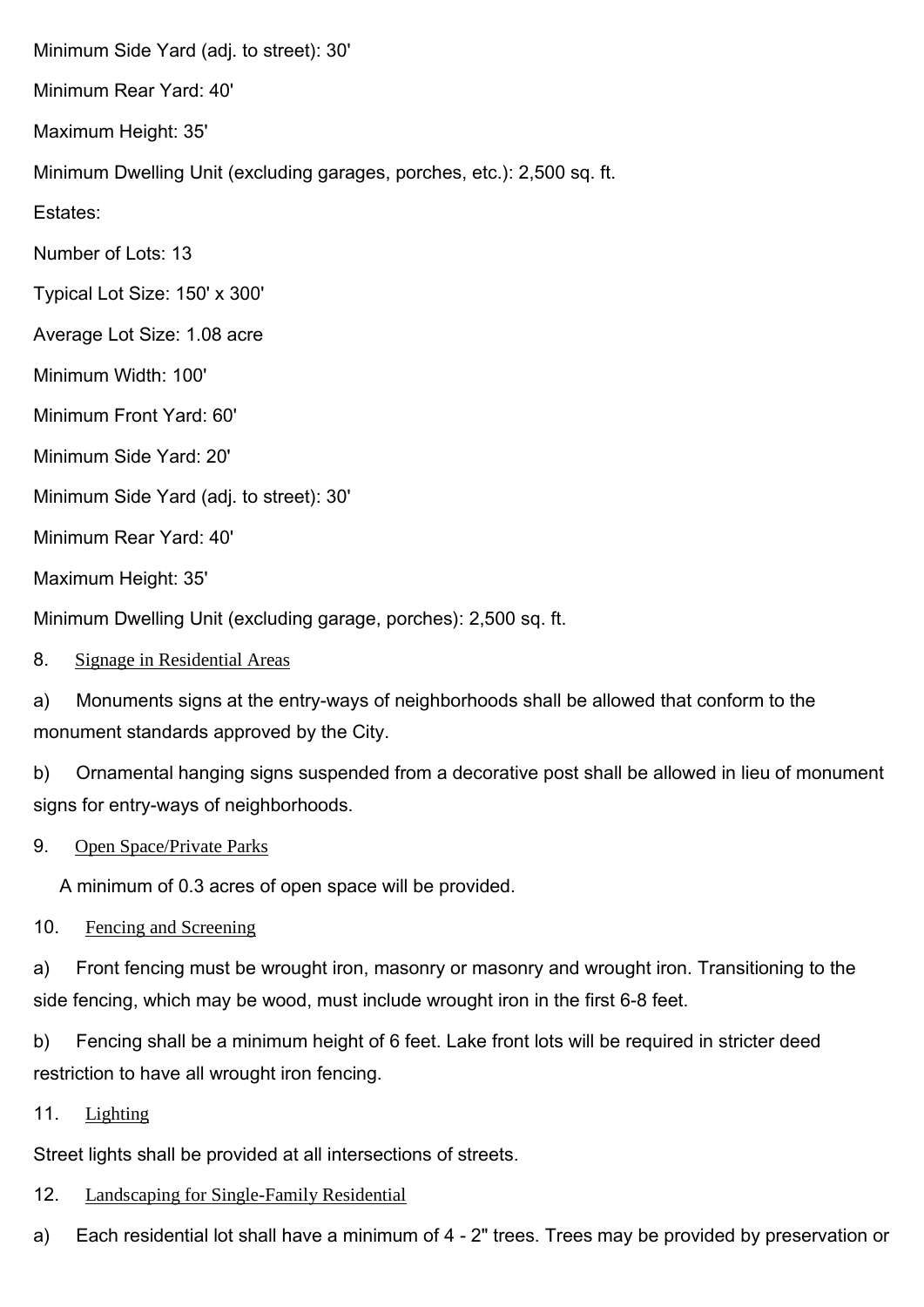planting of trees from the approved tree list.

b) The street shall provide appropriate streetscape with trees planted every 30 to 50 feet apart. Said trees shall be preserved or planted. Planted trees shall be chosen from the approved tree list. General Conditions

1. Procedures to be followed throughout the development of the Planned Development District:

a) Zoning Exhibit: A Conceptual Plan is hereby attached and made a part of the approval for this Planned Development District. This plan sets forth:

i. the approximate locations of all proposed public streets,

ii. the approximate locations of all proposed land uses,

iii. the bulk regulations for each general use designation, and

iv. the number and location of residential and open space lots.

2. Landscaping

a) Sidewalk/Bike Trail shall be marked as part of the proposed street paving in accordance with attached details. A hike and bike trail shall be constructed generally as shown on the attached Concept Plan.

b) A Home Owners Association shall be established for this development for maintenance of common, open space and landscaped areas, and screening walls.

3. Architectural Standards

a) Deed restrictions to require all house plans to be approved by The Gates at Waters Edge Architectural Committee.

b) Front exterior to be 100% brick, stone or stucco exclusive of doors, windows, and eaves.

4. Amenities

a) A minimum of 0.3 acres will be in open space.

b) Street lighting within the community will be coordinated with the electrical company and be upgraded from TXU standard streetlights.

c) Screening and Entry Feature:

i. Flowers, shrubs, and trees shall be placed near entry signs. Maintenance shall be by Home Owners Association. If planted within ROW, a "Median Right-of-Way Landscaping and Irrigation Agreement" shall be entered into between the HOA and the City of Oak Point.

ii. A complete irrigation system will be installed with control and rain sensors to conserve water.

d) A Home Owners Association shall be established for this development for maintenance of common, open space and landscaped areas, and screening walls.

e) Amenity Center consisting of clubhouse, pool, and passive recreational facilities is envisioned on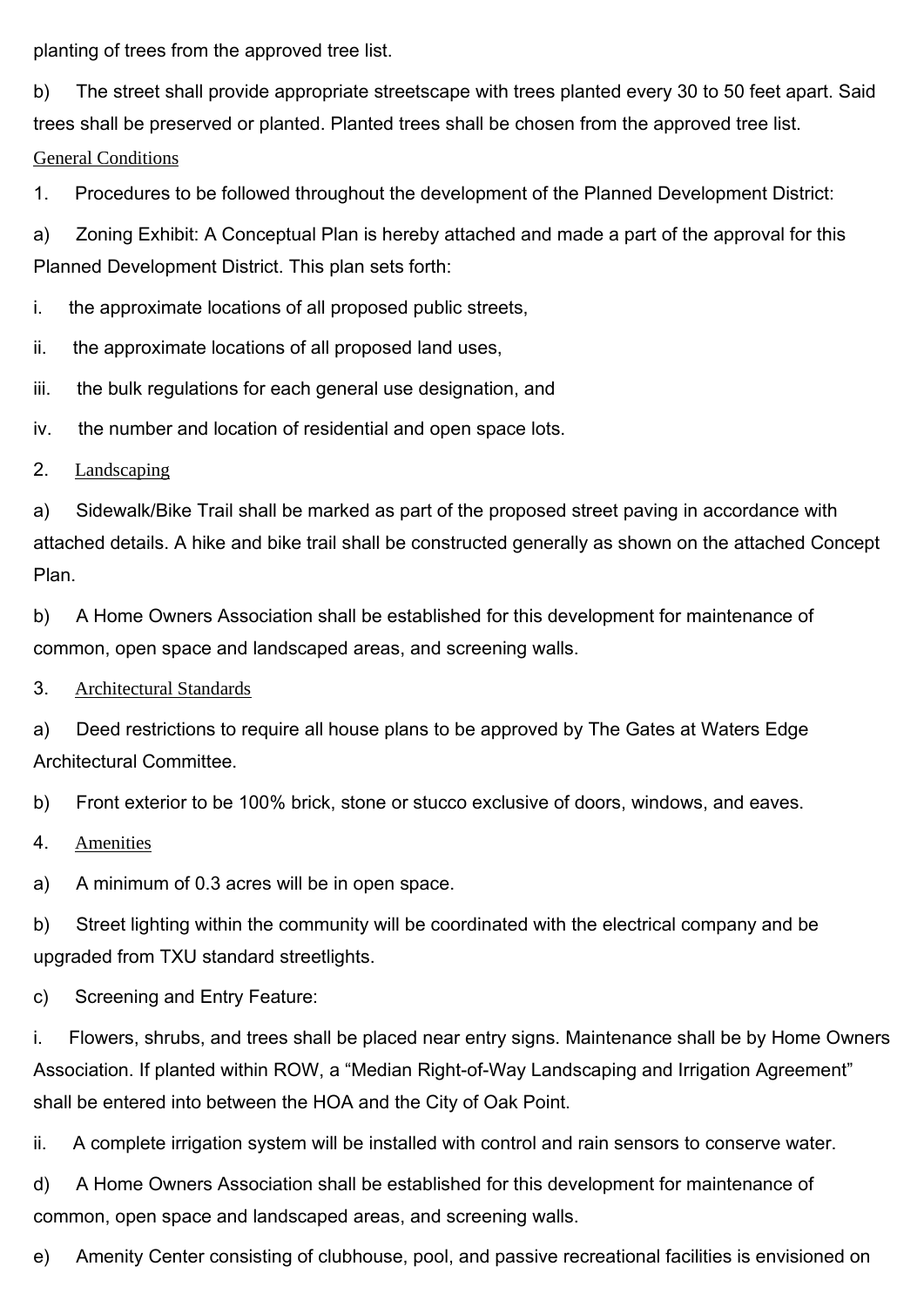Lot # 11 Block "B" of the Concept Plan. Final locations to be determined in the Final Plat and Site Plan processes of the City of Oak Point.

### 5. Concept Plan

The Concept Plan is based on Record Drawings and may change based on final design and survey. Lots 1 and 19-30 Block 'A' are primarily in an area outside of the original Bay Forest Landing and shall have a minimum area of 1 acre net of easements and rights-of-way.

Variances from Standard Zoning Category

| Minimum Lot Area   | 0.70 acre (gross)                                                                        |
|--------------------|------------------------------------------------------------------------------------------|
| Minimum Lot Width  | $100$ ft.                                                                                |
| Minimum Front Yard | Varies 30' to 80' as shown on Concept Plan                                               |
|                    | 50' average (minimum)                                                                    |
| Minimum Side Yard  | 15' min. side yard (min. 40' between homes),<br>30' side yard next to street as shown on |
|                    | Concept Plan                                                                             |

# Variances from Subdivision Ordinance

1. Streets shall be constructed per the proposed street detail with sanitary sewer and storm drainage typically located under the pavement to minimize disturbance to the parkways and minimize tree removal.

2. Use of natural and grass lined channels are proposed in lieu of underground storm sewers in smaller drainage basins than required by the Subdivision Ordinance. Except for minimum flow rate, it is intended that all other design standards for channels shall be met. This should allow minimal disturbance to the property during construction and allow additional trees to be preserved.

# Variances from Tree Preservation Ordinance

1. All trees that are not required to be removed for public improvements will be preserved by the Developer.

2. Each residential lot shall have a minimum of 4 - 2" trees.

3. The streets shall provide appropriate streetscape with trees being provided every 30' on average, with a 50' maximum spacing.

4. Required trees may be provided by preservation or planting of trees from the approved tree list.

5. No other tree survey or mitigation is required.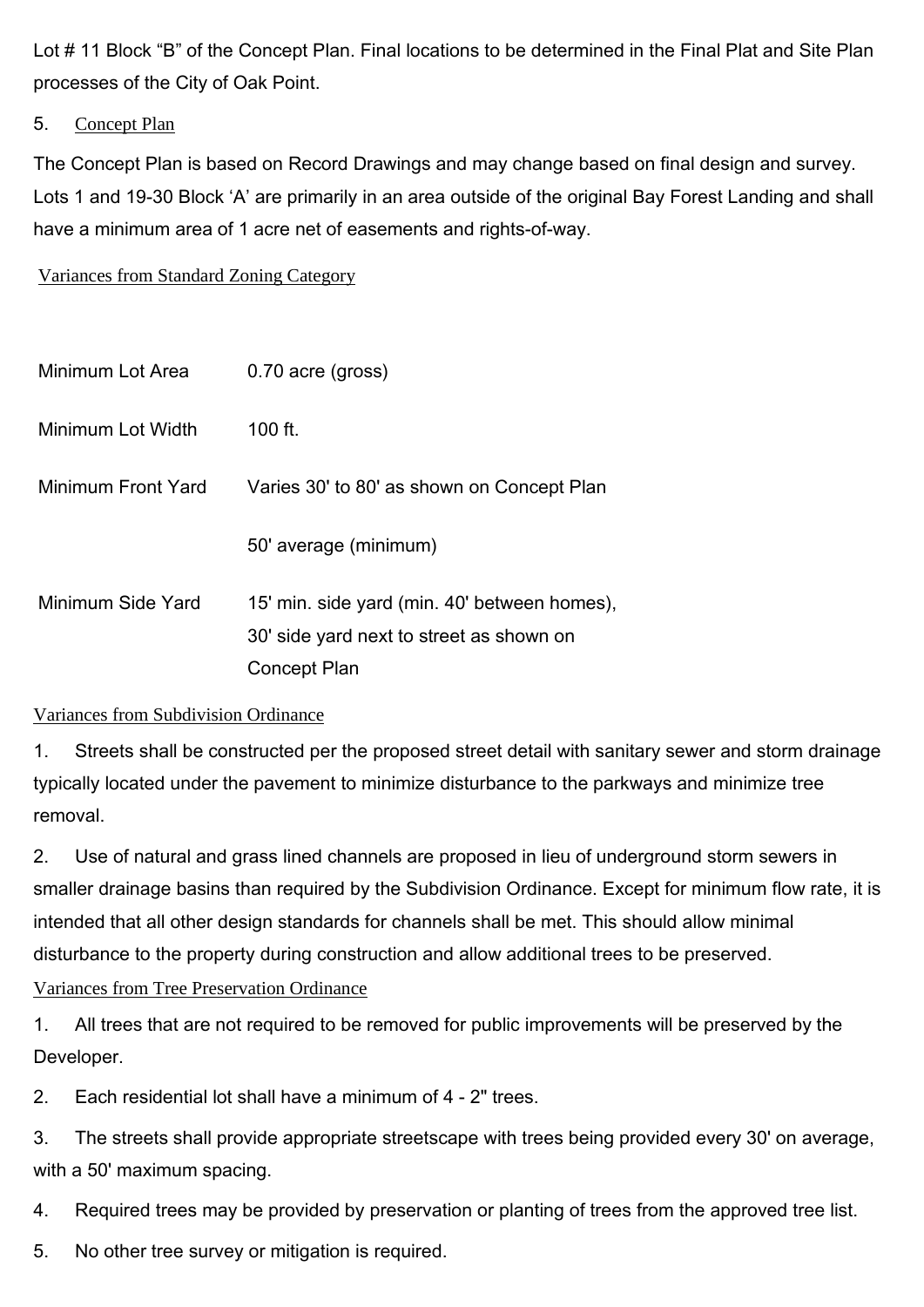#### **P.D. NO. 9**

#### REQUIREMENTS AND STANDARDS FOR DEVELOPMENT

This Planned Development district establishes development standards for the master-planned development of Prestonwood Polo & Country Club including a maximum of 22 residential lots each of at least 2.5 gross acres (and one (1) net acre) surrounding three (3) polo fields as generally depicted in Exhibit D [to Ordinance 2011-07-326].

#### Tract 1: PD-R-1 Single-Family Residential District (approximately 60.99 acres)

Tract 1 shall be developed under the regulations of the R-1 Single-Family Residential District as outlined in Section V of the Zoning Ordinance No. 2002-04 as is currently exists, or may be amended, and in general compliance with Exhibits D and E [to Ordinance 2011-07-326] subject to the following conditions:

1) Homeowners Association (HOA) - A HOA shall be established by the developer to perpetually perform maintenance responsibilities as outlined within these standards.

2) Permitted Uses - In addition to those uses permitted by the R-1 Single-Family Residential District, the polo easement areas on Lots 1 through 22 may be used for polo fields and related equestrian activities. Should the polo club become defunct, the polo easement will revert to an open space and common area easement which can be used for recreational activities and shall be maintained by the HOA. Language to be mutually agreed upon by the developer and City Attorney shall be placed on each plat of the property to define the polo easement and address current and future use and maintenance issues.

3) Minimum Lot Area - Minimum lot area shall be two and one-half (2.5) acres. Each lot shall dedicate a portion of its area as shown on Exhibit "D" [to Ordinance 2011-07-326] as permanent easement for use by the polo club. The minimum net lot area (less the area of the polo easement) shall be one (1) acre.

4) Minimum Lot Width - Minimum lot width shall be 100 feet.

5) Minimum Lot Depth - Minimum lot depth shall be 150 feet.

6) Minimum Front Yard - Minimum front yard shall be 100 feet. (The minimum front yard for lots siding to proposed Prestonwood Polo Drive shall be 50 feet.)

- 7) Minimum Rear Yard Minimum rear yard shall be 25 feet.
- 8) Minimum Side Yard Minimum side yard shall be 30 feet.

9) Maximum Building Height - No buildings shall exceed the height of thirty-five (35) feet or two and one-half (2-1/2) stories; Height limit for any accessory buildings shall be twenty-five (25) feet.

10) Minimum Dwelling Area - Single-family dwellings shall have a minimum floor area of two thousand five hundred (2,500) square feet (exclusive of garage and under heat and air).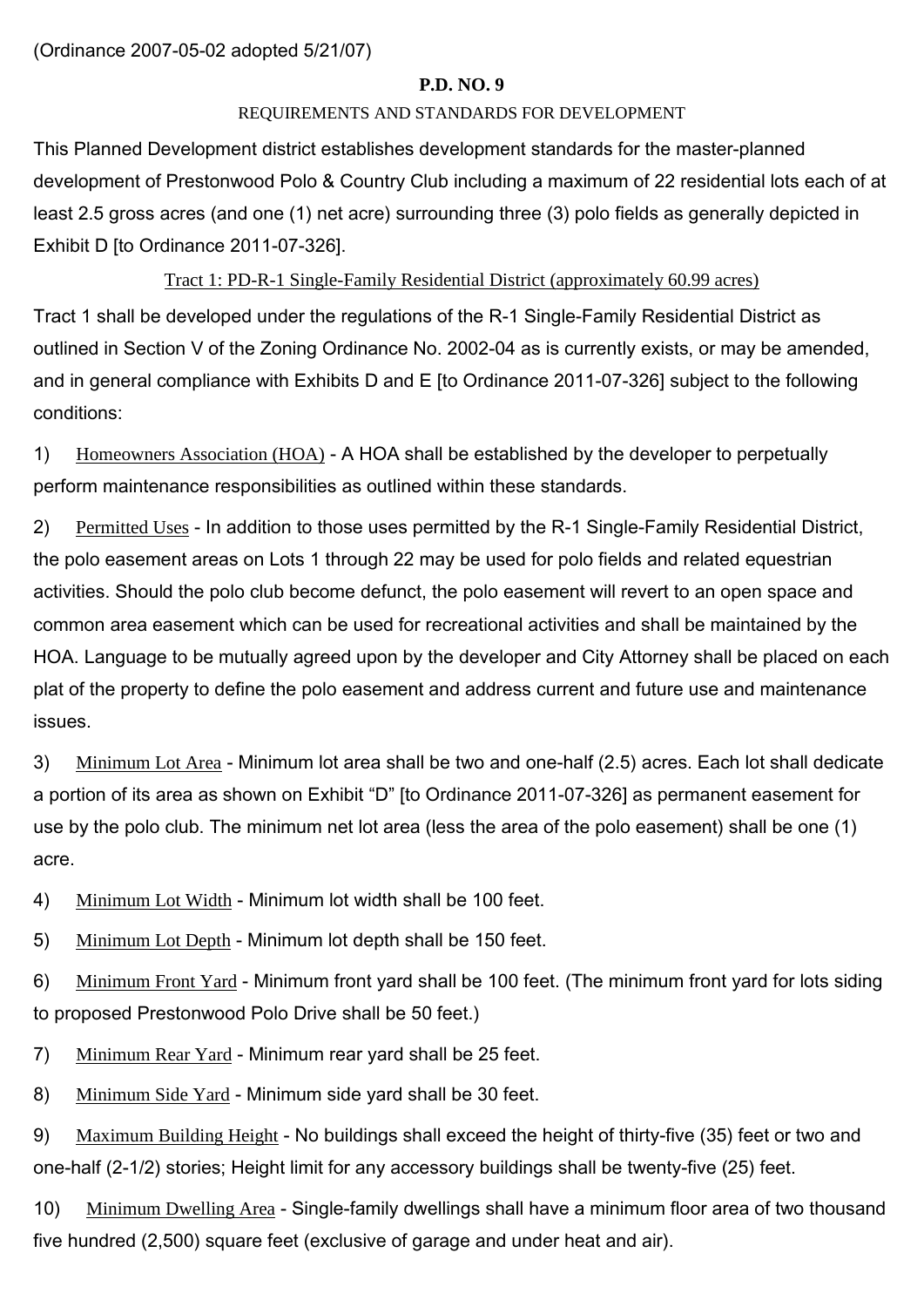11) Home Orientation - The rear of each home shall face a polo field and be oriented to maximize polo views. As depicted on Exhibit D [to Ordinance 2011-07-326], Lots 1 through 14 shall own a piece of the polo field preserving its view long term. Each homeowner shall be responsible for maintaining the areas inside their fenced lot.

12) Architectural Compatibility - All buildings shall be architecturally compatible. The architectural compatibility shall be achieved by implementing the following requirements for design, color, roofing, and materials.

a. Architectural Style - Required architectural styles are French Country, Hill Country, English Tudor or other reasonably consistent style as approved by the City. Examples of these architectural styles are depicted in Exhibit E-1 [to Ordinance 2011-07-326].

b. Colors - Permitted colors are those that harmonize with the natural landscape. Muted shades are considered to be most appropriate. Black and other less muted shades are permitted for trim paint. Gloss paint is not permitted. Care should be taken to avoid the use of an excessive number of materials and colors. Colors and materials shall be compatible with each other so as to develop a cohesive appearance for the dwelling appropriate to its architectural character and to the neighborhood.

c. Materials - The front exterior wall (excluding doors and windows), of each dwelling shall be one hundred [percent] (100%) brick or brick veneer, or stone, stone veneer or stucco. The remaining exterior walls of each dwelling (excluding doors and windows) shall be 80% brick or brick veneer, stone or stone veneer, or stucco, unless the wall is on a porch, patio, breezeway or courtyard. The exterior portion of any fireplace chimney shall be one hundred [percent] (100%) brick or brick veneer, or stone or stone veneer.

d. Roofing - Roofing colors shall harmonize with the natural landscape and community. Roofing shall be muted in shades and without color pattern. Acceptable roofing materials include tile, slate, composition shingles, stone coated or standing seam metal and cement-fiberboard products. All metal roofing shall be free of any types of glossy finish.

13) Perimeter Landscape Buffer & Gated Entries - A 15-foot landscape buffer shall be provided along the fronts and sides of all single-family lots located adjacent to Yacht Club Road, Martingale Trail, proposed Prestonwood Polo Drive, and proposed Norman Brinker Way as shown on Exhibit D [to Ordinance 2011-07-326] to create the look and feel of a "gated community". Each lot shall have direct access to the streets using a maximum of one (1) penetration through the landscape buffer, except that corner lots may have a one (1) penetration per street.

a. Fences and Gates - A four-foot high split rail wood fence with intermittent stone columns shall be constructed along the front edge of the 15-foot wide landscape buffer. The stone columns shall be placed at lot corners and then placed between the lot corners at equidistant intervals no more than 50 feet on-center. An automatic gate constructed of black wrought iron or tubular steel located outside of the right-of-way shall provide secure each access to each lot. Gates shall be located a minimum of 20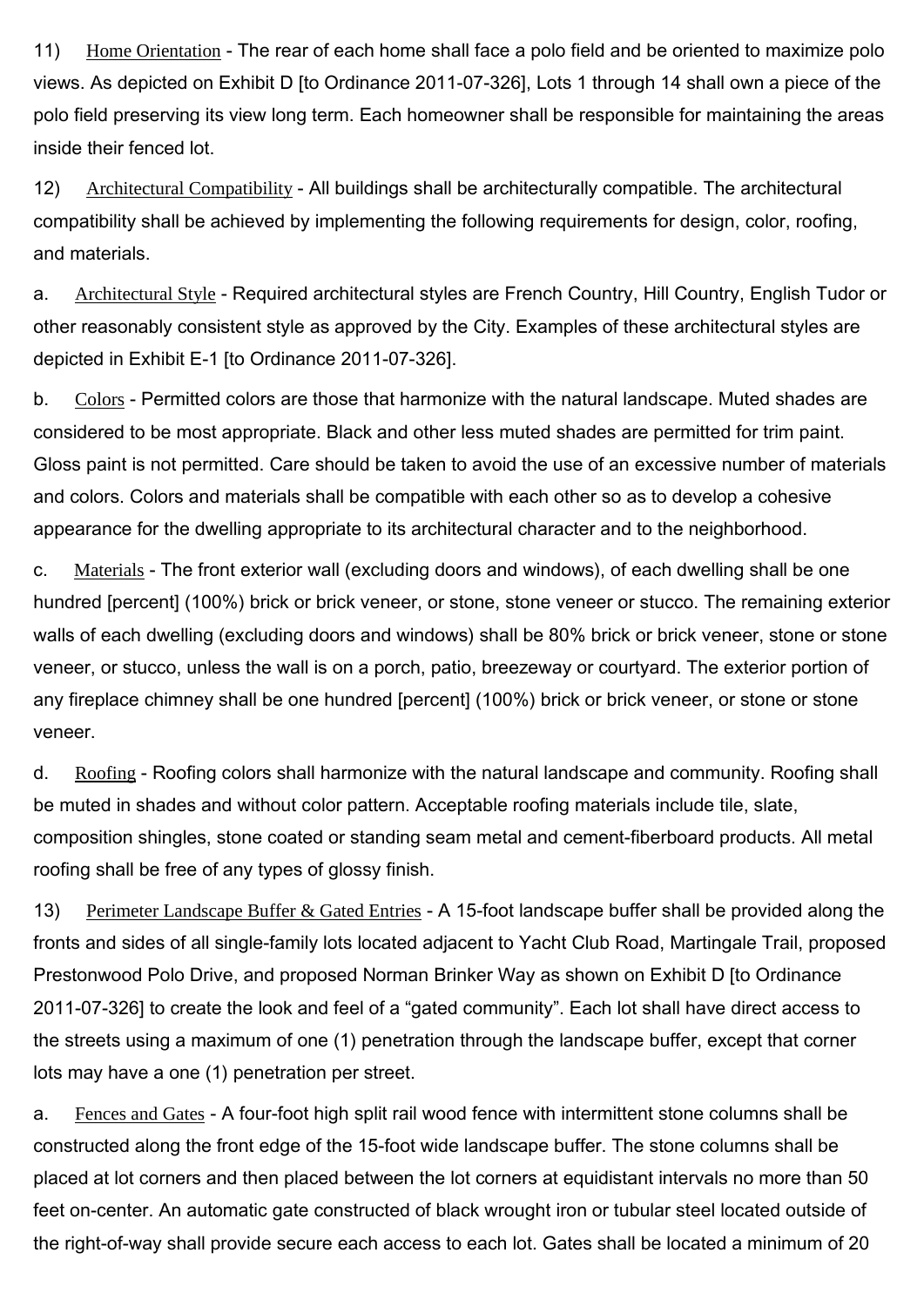feet from the edge of the street. The side and rear yards of the residential lots (labeled as Lots 1 through 22 on Exhibit D [to Ordinance 2011-07-326]) shall be enclosed with black wrought-iron or tubular steel fencing. Such fencing shall be placed on the side property lines and parallel to the rear property line along the boundary of the polo easement.

b. Landscaping - In addition to other landscape requirements of the City, a minimum of one (1) threeinch (3") caliper deciduous and evergreen tree shall be planted in the landscape buffer per fifty (50) linear feet (a minimum of two (2) trees per lot). A minimum of one (5) five gallon shrub not to exceed three (3) feet in height shall be planted in the landscape buffer every thirty (30) inches.

c. Installation and Maintenance - The automatic gate, split rail fence with stone columns, interior fencing along side and rear yards, and landscaping shall be installed by the homebuilder prior to issuance of a Certificate of Occupancy for the home on which the improvements are located. Each homeowner shall maintain the fence within the 15-foot landscape buffer.

14) Driveways - Driveways shall be asphalt or concrete and at least 16 feet in width. Each owner shall maintain its driveway and entry gate in good working order and repair at all times.

15) Future Sanitary Sewer Connection - If the obligation to extend sanitary sewer services to the singlefamily lots is initially waived by the City, the developer will construct a sanitary sewer line and extend sanitary sewer service to all 22 home lots within the subdivision prior to or concurrently with the construction of the country club and/or clubhouse facilities. Prior to the issuance of a Certificate of Occupancy for each home, the homebuilder shall stub a sanitary sewer lateral six inches from the front property line so that each home will be able to switch from septic service to public sanitary sewer service if and when such service is provided.

Tract 2: PD-R1 Single-Family Residential District (36.09 acres)

Tract 2 shall be developed under the regulations of the R-1 Single-Family Residential District as outlined in Section V of the Zoning Ordinance No. 2002-04 as is currently exists, or may be amended, and in general compliance with Exhibit D [to Ordinance 2011-07-326] subject to the following conditions:

1) Permitted Uses - In addition to those uses permitted by the Single-Family Residential District, permitted uses on Tract 2 may include polo fields, equestrian arenas, and stables. Lots 23 and 24 shall be permitted to have one horse per stall, not to exceed 200 stalls.

2) This district will allow country club, pool, spa, tennis courts, restaurant, meeting space and related uses in the areas shown on Exhibit "D" [to Ordinance 2011-07-326].

3) Parking shall be provided as required by Section IX of the Zoning Ordinance No. 2002-04 as is currently exists or may be amended. Improved parking shall be constructed to serve any future improvements on the property.

General Conditions for Tracts 1 and 2

Signage shall be allowed as follows: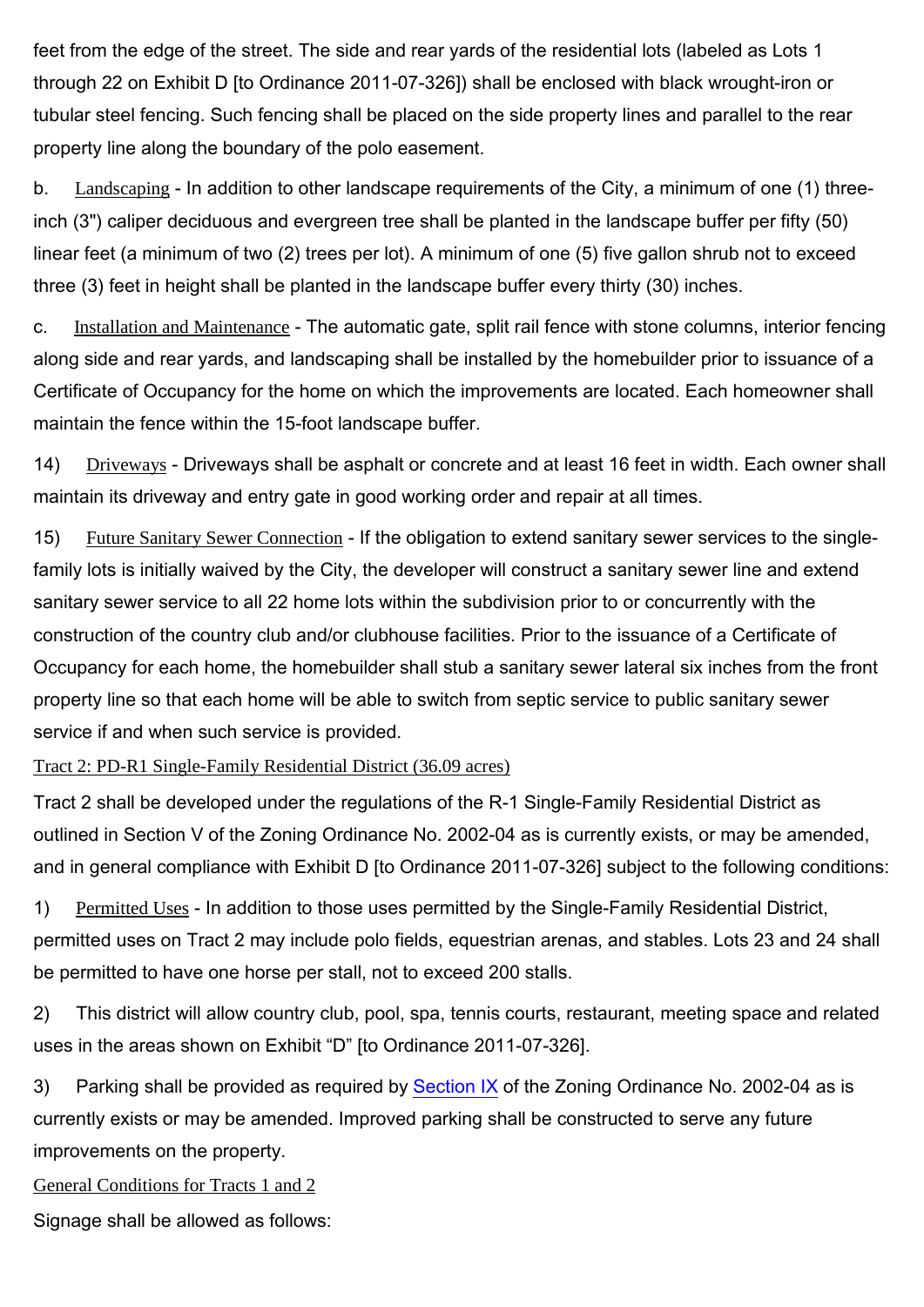1) Development signs - One (1) free-standing development sign may be erected at the southeast corner of Yacht Club Road and Martingale Trail and one (1) free-standing development sign may be erected at the southwest corner of Martingale Trail and proposed Norman Brinker Way. The signs shall not to exceed fourteen (14) feet in height or have a sign face greater than sixty (60) square feet (6' x 10'). Development signs shall be built of wood or metal and placed on private property setback five (5) feet from the property line. The design of the development signs are shown in Exhibit E-3 [to Ordinance 2011-07-326].

2) Monument/Wall signs - One (1) monument/wall sign used for the purpose of subdivision identity shall be allowed at each of the following locations: the southeast corner of Yacht Club Drive and Martingale Trail, the southeast and southwest corners of Prestonwood Polo Drive and Martingale Trail, and the southwest corner of Martingale Trail and Norman Brinker Way. Such signs shall be no larger than six (6) feet in height and twenty-six (26) feet in width and shall by brick and cast stone with groundbased up lighting. The monument/wall signs shall be constructed on private property within sign easements dedicated to and maintained by the HOA. The design of the monument/wall signs are shown in Exhibit E-2 [to Ordinance 2011-07-326]. The general location of the monument signs are shown the entry sign easements on Exhibit D [to Ordinance 2011-07-326].

3) Up to two 3' x 8' Prestonwood Polo metal signs as shown in Exhibit E-3 [to Ordinance 2011-07- 326] may be attached to the entrance gate on Yacht Club Road at the southwest corner of Tract 2.

4) Up to two (2) sponsor signs not to exceed ten (10) feet tall with sign faces of up to 8' x 20' and one (1) 20' x 20' polo scoreboard are permitted on the east side of Polo Field 1.

(Ordinance 2011-07-326, sec. 4, adopted 7/18/11)

### **P.D. NO. 10**

### REQUIREMENTS AND STANDARDS FOR DEVELOPMENT

The property shall be developed under the regulations of the R-4X Single-Family Residential District as outlined in Section V of the Zoning Ordinance No. 2002-04 as is currently exists, or may be amended, subject to the following conditions and amendments:

1) Permitted Uses - In addition to those uses permitted by the R-4X Single-Family Residential District, the following uses are permitted:

- a) Government Center/Offices
- b) Storage Buildings and Storage Yard
- c) Parks

2) Setbacks - The minimum front yard shall be 25 feet.

3) Exterior Facade Construction - A minimum of 80% of the total area of the exterior facades of any building shall be constructed of masonry materials and the area of any single facade must contain a minimum of 75% masonry materials. The percentage calculations shall exclude the area used for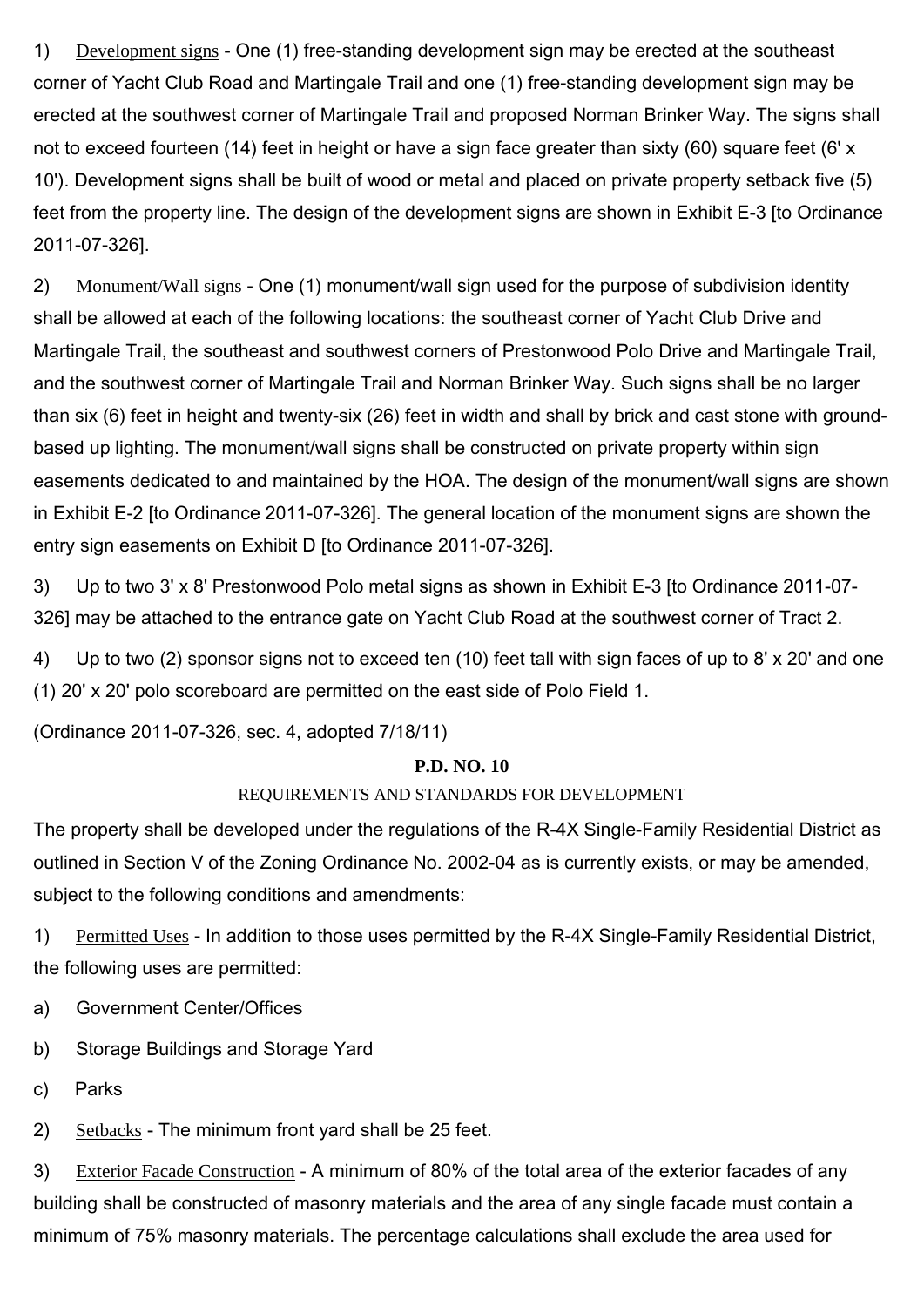windows and masonry shall be defined as brick, stone, masonry siding, split face concrete masonry units, stucco, granite, or marble. Metal shall be permitted as an exterior material for building facades for any existing buildings on the property as of December 19, 2011.

4) Off-Street Parking - One (1) off-street parking space per maximum number of employees on a shift plus one (1) off-street parking space for each three (3) seats in a community meeting /assembly room shall be provided. Additional parking is not required of park facilities.

5) Signs - Any type of sign may be placed on the property provided the purpose of the sign is to convey information regarding City sponsored meetings or special events.

(Ordinance 2011-07-326, sec. 4, adopted 7/18/11)

### **P.D. NO. 10**

## REQUIREMENTS AND STANDARDS FOR DEVELOPMENT

The property shall be developed under the regulations of the R-4X Single-Family Residential District as outlined in Section V of the Zoning Ordinance No. 2002-04 as is currently exists, or may be amended, subject to the following conditions and amendments:

1) Permitted Uses - In addition to those uses permitted by the R-4X Single-Family Residential District, the following uses are permitted:

- a) Government Center/Offices
- b) Storage Buildings and Storage Yard
- c) Parks

2) Setbacks - The minimum front yard shall be 25 feet.

3) Exterior Facade Construction - A minimum of 80% of the total area of the exterior facades of any building shall be constructed of masonry materials and the area of any single facade must contain a minimum of 75% masonry materials. The percentage calculations shall exclude the area used for windows and masonry shall be defined as brick, stone, masonry siding, split face concrete masonry units, stucco, granite, or marble. Metal shall be permitted as an exterior material for building facades for any existing buildings on the property as of December 19, 2011.

4) Off-Street Parking - One (1) off-street parking space per maximum number of employees on a shift plus one (1) off-street parking space for each three (3) seats in a community meeting /assembly room shall be provided. Additional parking is not required of park facilities.

5) Signs - Any type of sign may be placed on the property provided the purpose of the sign is to convey information regarding City sponsored meetings or special events.

(Ordinance 2011-12-335, sec. 4, adopted 12/19/11)

# **P.D. NO. 11**

## COMMERCIAL RETAIL DEVELOPMENT STANDARDS

PD-Community Commercial (PD-CC) (10 acres/435,600 square feet)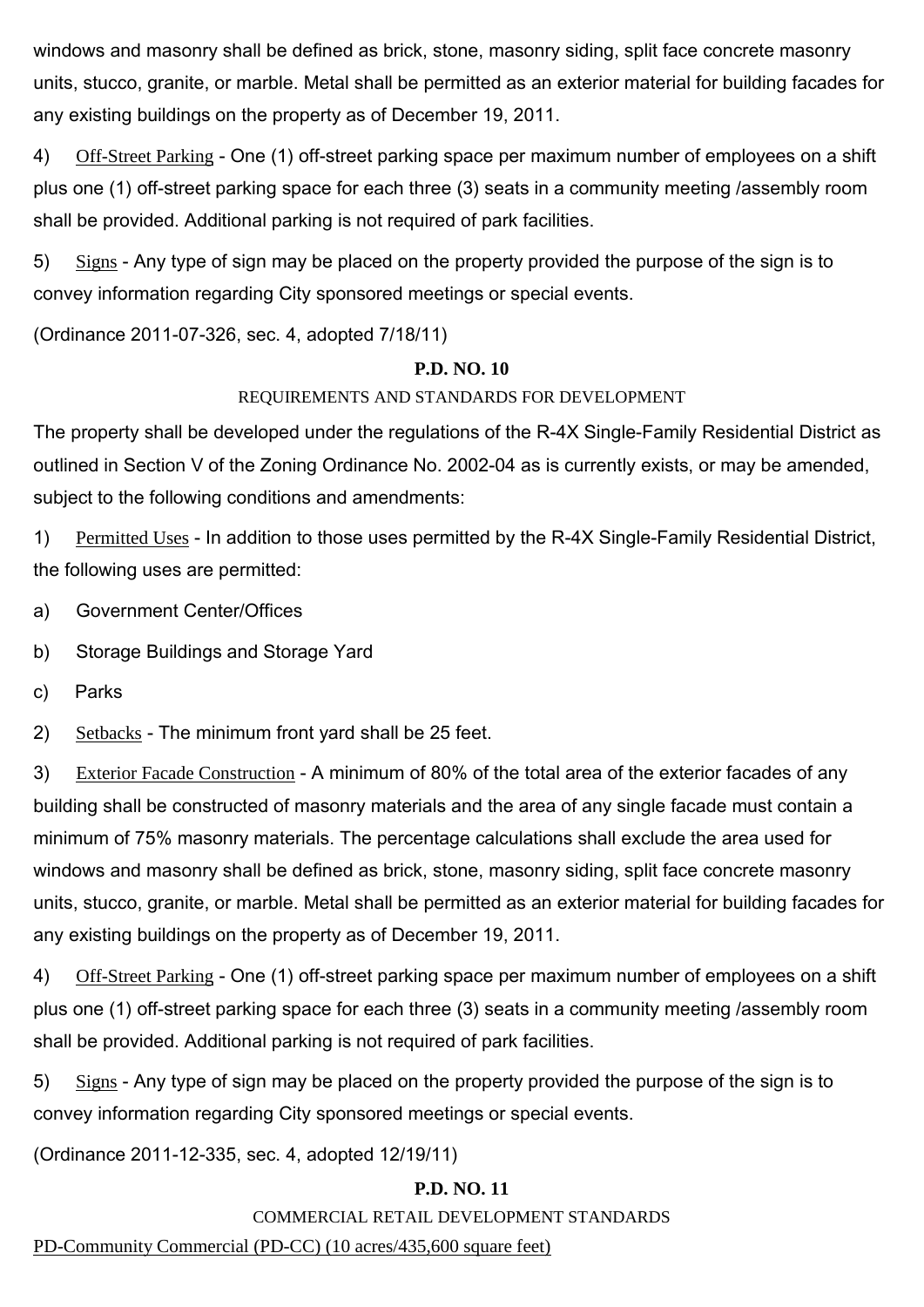The property shall be developed under the regulations of the Community Commercial (CC) District as outlined in Section V of the Zoning Ordinance No. 2002-04 as is currently exists, or may be amended, and in general compliance with Exhibit D [to Ordinance 2012-03-340] subject to the following conditions:

- 1. Permitted Uses. Permitted uses include the uses permitted in the CC District and the following uses:
- Amusement inside.
- Antenna, broadcasting (SUP).
- \* Antique shop/used furniture.
- \* Assisted care or living facility.
- \* Athletic stadium/field.
- \* Auto parts sales (incidental to the primary use only).
- \* Automotive service garage.
- \* Bank/credit union/savings and loan (with or without drive thru facilities).
- Beauty shop/barber shop.
- \* Bed and breakfast inn.
- \* Building material and hardware store (maximum of 75,000 square feet of enclosed floor area for each store).
- Church, including church-related uses and activities (i.e. daycare, recreation, etc.).
- \* Civic/convention center.
- \* Community center.
- \* Consumer goods repair.
- \* Convenience store with gas pumps and accessory carwash.
- \* Convenience store without gas pumps and accessory carwash.
- \* Country club, including country club-related uses (i.e. clubhouse, golf course, swimming pool, tennis courts, etc.).
- Dance/gymnastics studio.
- \* Day care for children/preschool.
- Drug store.
- \* Dry cleaning.
- Flower shop.

Furniture, home furnishings and appliances (maximum of 75,000 square feet of enclosed floor area for each store).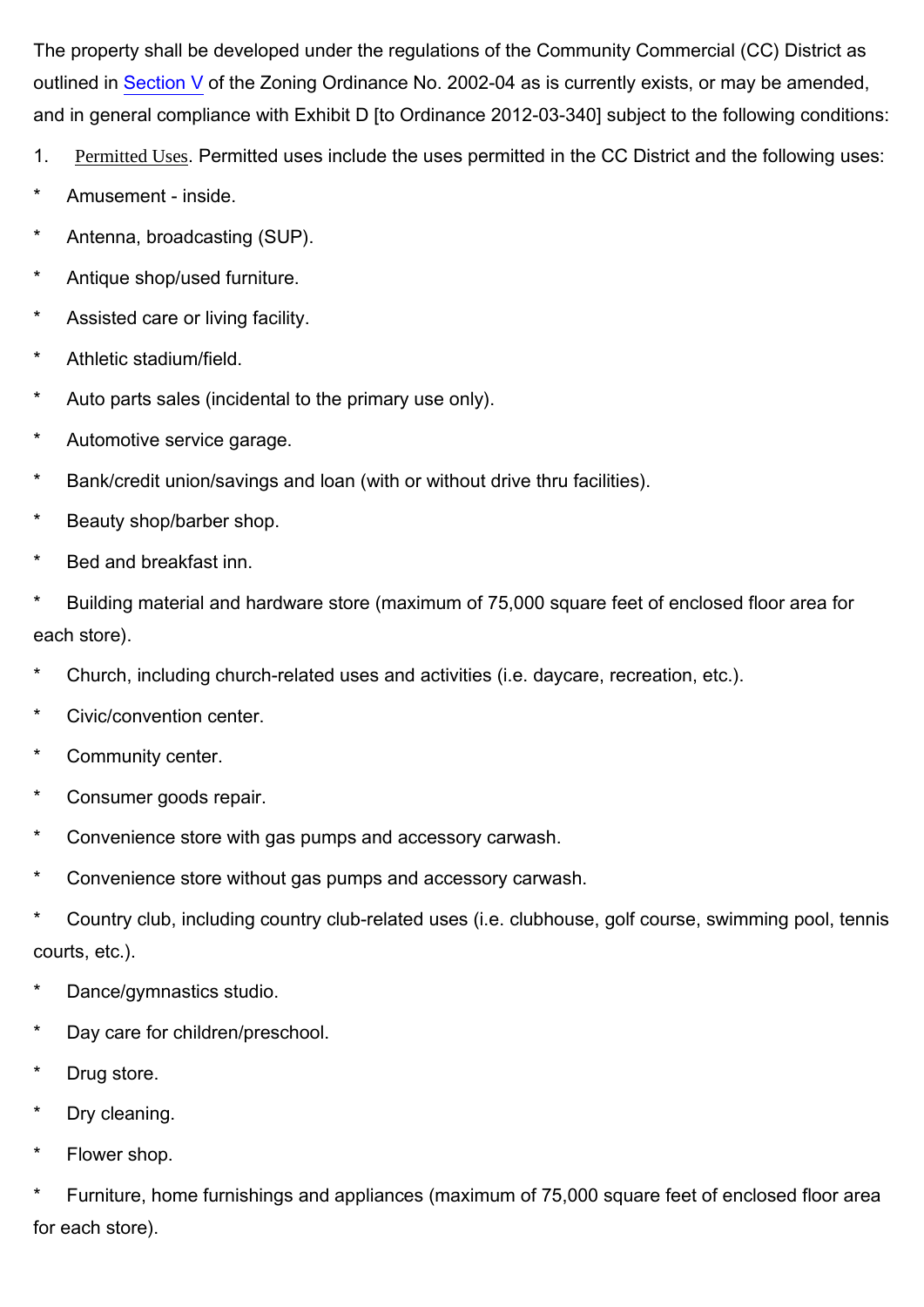- \* Gasoline service station with gas pumps and accessory carwash.
- Government center/service/office.
- Golf course, including golf course-related uses and activities (i.e. clubhouse, etc.).
- Grocery store/food market (maximum of 75,000 square feet of enclosed floor area for each store).
- Health and fitness center.
- Hospital.
- Hotel.
- Medical emergency clinic (minor).
- Medical/dental/optical office.
- Medical laboratory.
- Municipal uses operated by the City of Oak Point.
- Museum/art gallery.
- \* Nursery/garden center (commercial).
- Office, administrative, governmental, medical, professional.
- Office showroom.

\* Park, playground, open space, trail(s), recreation center/amenity center, including related uses (i.e. play equipment, swimming pool, tennis court, skate board/roller hockey court, basketball court, volleyball court, etc.) (public and/or private).

- \* Professional/non-inventory sales/service.
- Print shop.
- Research and development center.
- Restaurant.
- Restaurant with drive-thru/drive-in service.
- Retail sales/service (maximum of 75,000 square feet of enclosed floor area for each store).
- School (public).
- School (private/parochial).
- \* Studio, instructional/artistic.
- Temporary field construction office.
- Theater.
- Utility distribution lines and facilities (excluding power stations).
- Veterinary clinic/kennel with no outside pens.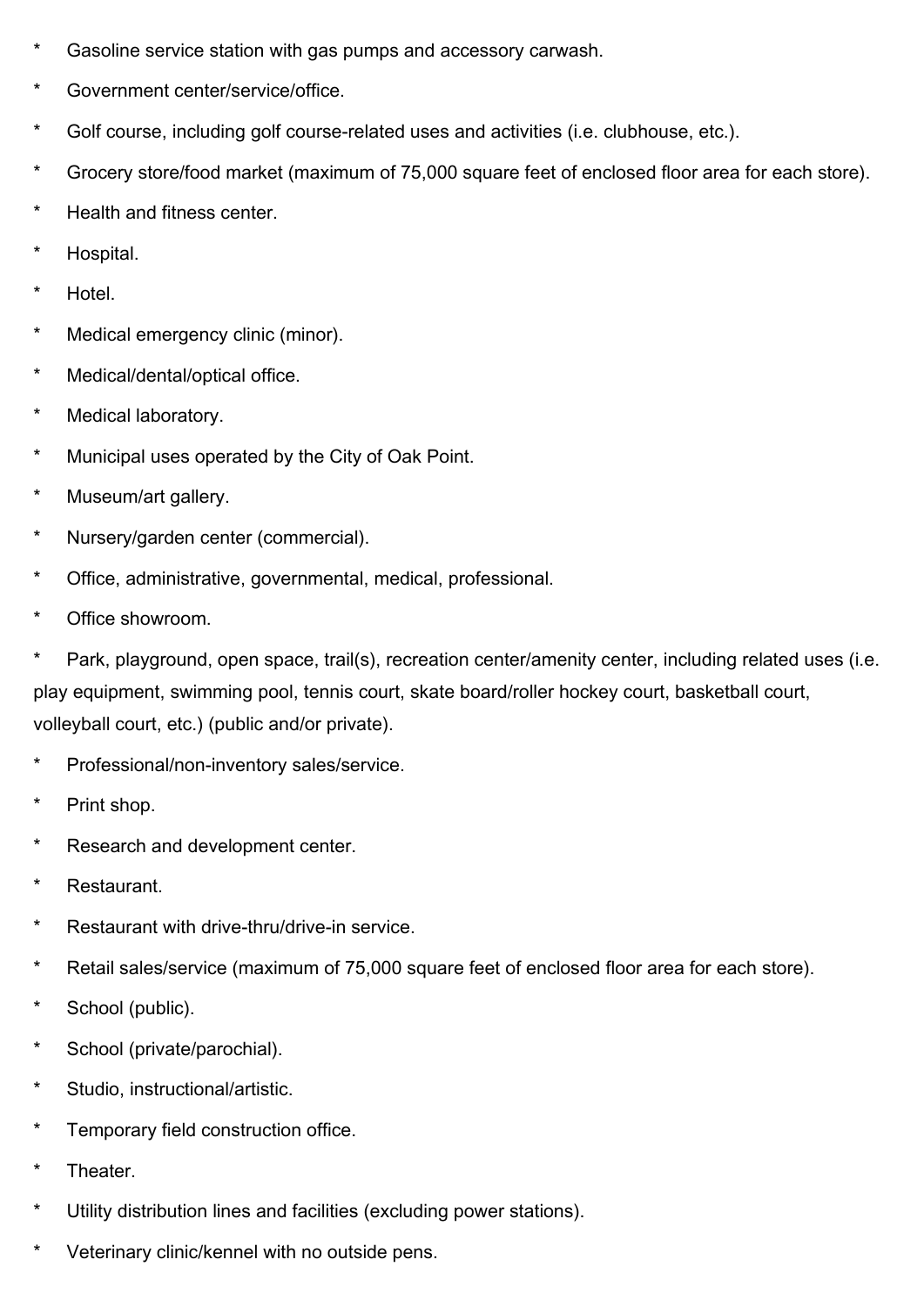\* Other uses similar to the above listed permitted uses, provided that the Oak Point City Council approves the proposed uses prior to issuance of a building permit.

1. For the purpose of this Planned Development, Office Showroom shall be defined as an establishment with a minimum of seventy-five percent (75%) of its total enclosed floor area devoted to storage and warehousing, but not accessible to the general public. The remaining area may include retail and wholesale sales areas, sales offices, and display areas for products sold and distributed from the storage and warehousing areas.

2. For the purpose of this Planned Development, Research and Development Center shall be defined as a facility that includes laboratories and experimental equipment for medical testing, prototype design and development, and product testing. Any facility that is determined by Health, Fire, or Building officials to be a hazard or nuisance to adjacent property or the community at large, due to the possible emission of excessive smoke, noise, gas, fumes, dust, odor, or vibration, or the danger of fire, explosion, or radiation is not to be included in this category

3. Retail, commercial, office and/or city services uses shall be permitted to develop on the property in general conformance with the General Development Plan (Exhibit D) [to Ordinance 2012-03-340]. The conceptual layout for the uses, as indicated on the General Development Plan, may be altered at the time of site planning, platting and/or Detailed Development Plan without amending Zoning and/or the General Development Plan, provided the revised layout is in general conformance with the conceptual layout in the approved General Development Plan, and the requirements within this ordinance are met. Commercial/Retail/Office/City Services

If Tract 1 is developed with commercial, retail, office and/or city service uses, the development standards are subject the standards of the CC District as outlined in City of Oak Point Zoning Ordinance (Ord. No. 2002-04), as it currently exists or may be amended subject to the following conditions:

- 1. Minimum lot area shall be thirty thousand (30,000) gross square feet; No maximum lot area.
- 2. Minimum lot width shall be eight feet (80'); No maximum lot width.
- 3. Minimum lot depth shall be one hundred feet (100'); No maximum lot depth.
- 4. Maximum lot coverage shall be fifty percent (50%).

5. Minimum front yard shall be forty-five feet (45'). Front yards are required on both streets for corner lots.

6. Minimum rear yard shall be twenty feet (20').

7. Minimum side yard shall be twenty feet (20'). No side yard shall be required where commercial structures are attached.

8. Parking shall be permitted in front, rear and side yards, but shall be prohibited in the required thoroughfare landscape buffers.

9. Maximum building height shall be two (2) stories, not to exceed forty feet (40').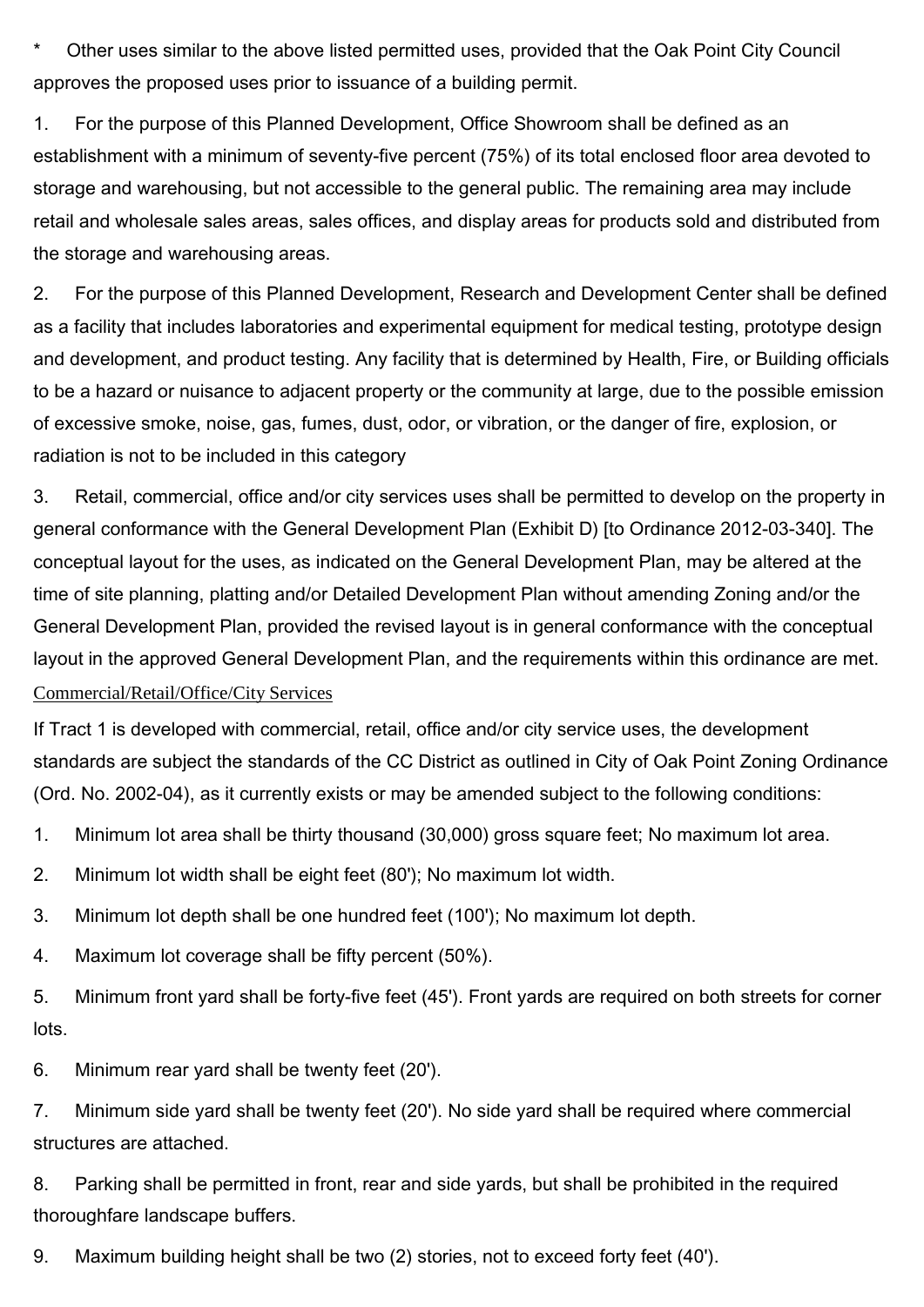10. Maximum Floor Area Ratio shall be 0.45:1.

11. Big box retail shall not be permitted, unless otherwise approved by Planning & Zoning Commission and/or City Council. Big box retail shall be defined as a single tenant retail building or a single tenant space with more than 75,000 square feet of enclosed floor area.

Thoroughfare Landscape Buffers

1. A thoroughfare landscape buffer with a minimum width of twenty-five feet (25') shall be provided adjacent to and outside of the right-of-way of F.M. 720.

2. The thoroughfare landscape buffer along F.M. 720 shall include at a minimum the following:

a. A minimum of one (1) Large/Shade Tree, as defined by the City of Oak Point Appendix C -Approved Landscape Materials, for every thirty (30) linear feet of landscape buffer. Large/Shade Trees shall be a minimum of three caliper inches (3") at time of planting, and may be evenly spaced in a formal manner, or spaced in informal, non-linear groupings.

b. Two (2) Ornamental Trees, as defined by the City of Oak Point Appendix C - Approved Landscape Materials, may be substituted for one (1) Large/Shade Tree. Ornamental Trees shall be a minimum of three caliper inches (3") at time of planting, and may be evenly spaced in a formal manner, or spaced in informal, non-linear groupings.

c. Large/Shade Trees shall be planted a minimum of four feet (4') from curbs, sidewalks and utility lines. Ornamental Trees may be planted a minimum of three feet (3') from curbs, sidewalks and utility lines with approval of the City Engineer or designee.

d. Earthen berms shall be required within the thoroughfare landscape buffer, and shall not exceed a 4:1 slope. Berms shall be non-continuous, of gently rolling contour, and shall not interfere with positive drainage.

3. Uniform landscape materials and/or designs shall be used for all thoroughfare landscape buffers and landscaped entry features/areas adjacent to F.M. 720 to provide an overall unifying theme.

4. Uniform construction/building materials and/or design shall be used for screening walls/fences, entryways, signage, street furniture and lighting adjacent to F.M. 720 to provide an overall unifying theme.

5. A thoroughfare landscape buffer with a minimum width of twenty feet (20') shall be provided adjacent to and outside of the right-of-way of McCormick Road.

6. The thoroughfare landscape buffer along McCormick Road shall include at a minimum the following:

a. A minimum of one (1) Large/Shade Tree, as defined by the City of Oak Point Appendix C -Approved Landscape Materials, for every thirty (30) linear feet of landscape buffer. Large/Shade Trees shall be a minimum of three caliper inches (3") at time of planting, and may be evenly spaced in a formal manner, or spaced in informal, non-linear groupings.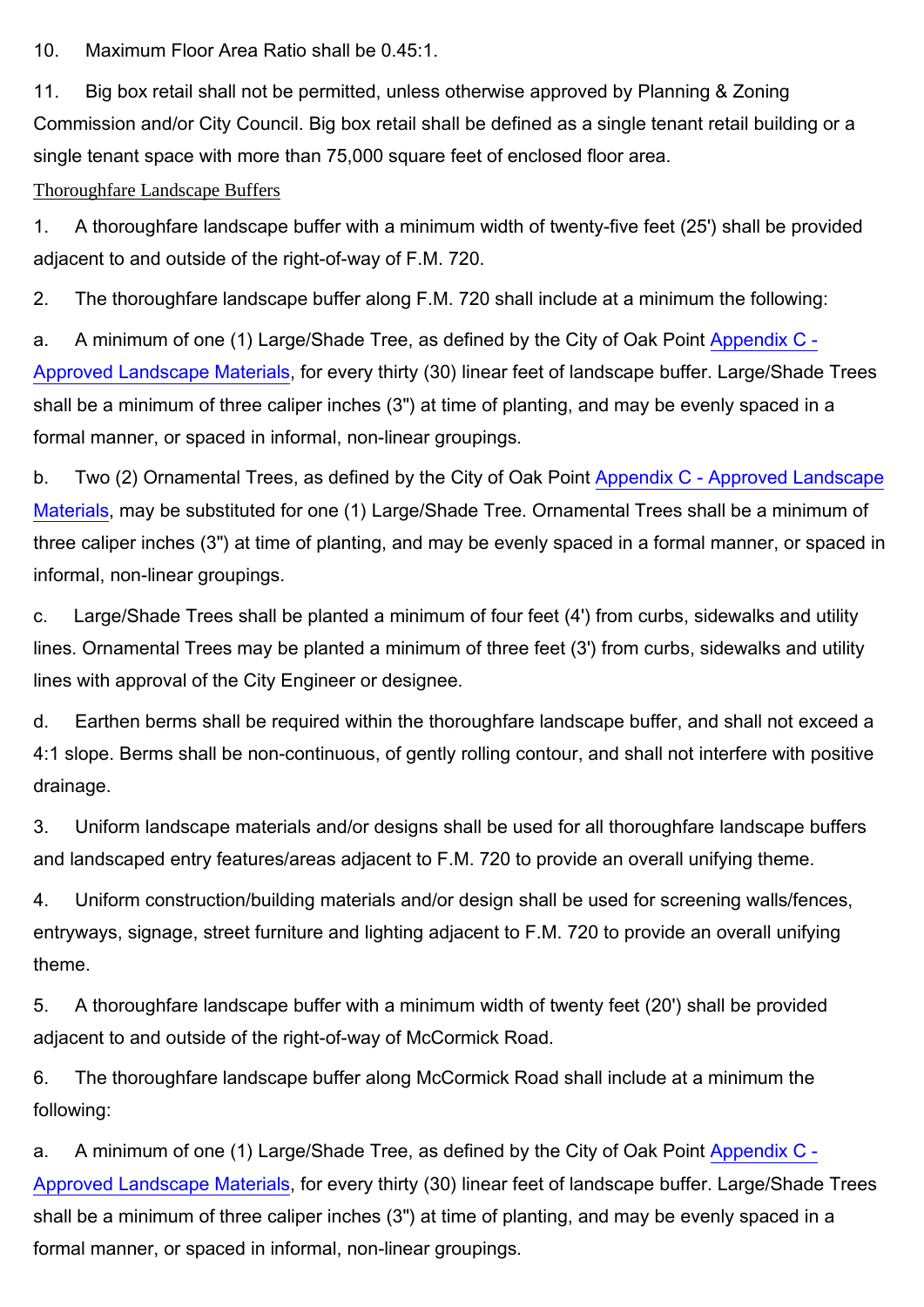b. Two (2) Ornamental Trees, as defined by the City of Oak Point Appendix C - Approved Landscape Materials, may be substituted for one (1) Large/Shade Tree. Ornamental Trees shall be a minimum of three caliper inches (3") at time of planting, and may be evenly spaced in a formal manner, or spaced in informal, non-linear groupings.

c. Large/Shade Trees shall be planted a minimum of four feet (4') from curbs, sidewalks and utility lines. Ornamental Trees may be planted a minimum of three feet (3') from curbs, sidewalks and utility lines with approval of the City Engineer or designee.

d. Earthen berms shall be required within the thoroughfare landscape buffer, and shall not exceed a 4:1 slope. Berms shall be non-continuous, of gently rolling contour, and shall not interfere with positive drainage.

7. Uniform landscape materials and/or designs shall be used for all thoroughfare landscape buffers and landscaped entry features/areas adjacent to McCormick Drive to provide an overall unifying theme.

8. Uniform construction/building materials and/or design shall be used for all screening walls/fences, entryways, signage, street furniture and lighting adjacent to provide an overall unifying theme. Construction and Architectural Standards

Construction and architectural standards shall be provided in accordance with the City of Oak Point Zoning Ordinance (Ord. 2002-04), as it currently exists or may be amended, subject to the following conditions:

1. All structures shall have similar architectural styles, materials and colors.

2. All structures shall be constructed of masonry as the primary construction material. Masonry shall consist of brick, stone or similar masonry unit-type materials, or a minimum of one [inch] (1") thick stucco construction. Secondary construction materials may be used to accent primary materials with the following limits on any one facade:

a. Aluminum, or other metals maximum of ten percent (10%).

b. Stucco or cement siding maximum of twenty percent (20%).

c. Tinted or split face Concrete Masonry Unit (CMU) maximum of fifteen percent (15%).

d. Exterior Insulation and Finish Systems (EIFS) or similar maximum of twenty percent (20%) if approved by Planning & Zoning Commission and/or City Council at time of site plan, platting and/or Detailed Development Plan approval.

## Parking Requirements

Parking standards shall be provided in accordance with Section IX Parking Requirements of the City of Oak Point Zoning Ordinance (Ord. 2002-04), as it currently exists or may be amended.

## Lot Subdivisions

Lots are not be required to have frontage on F.M. 720 or McCormick Road provided a minimum of two separate means of access are provided to a lot without frontage through a series of fire lane easements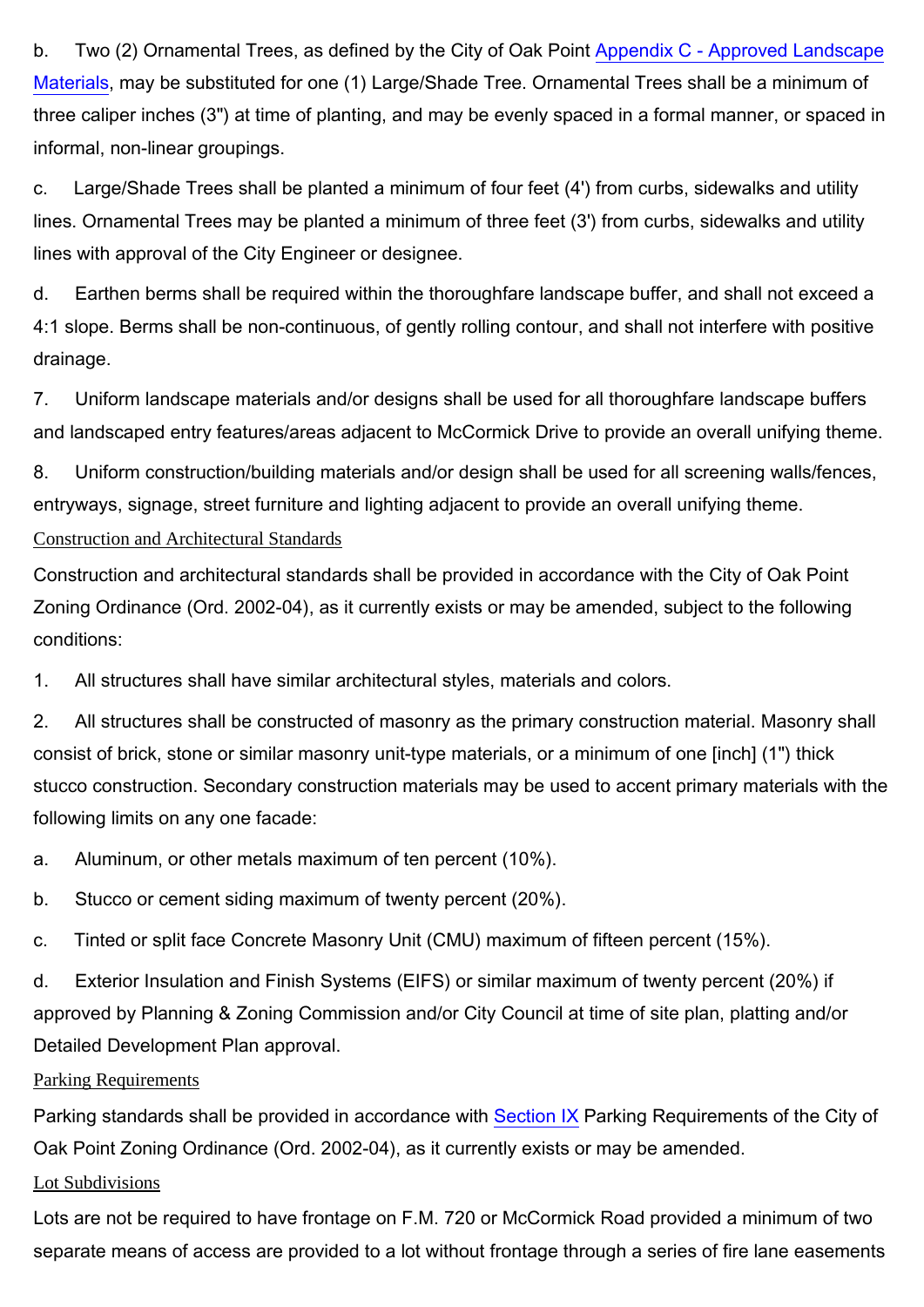that extend to two separate driveways along F.M. 720 and/or McCormick Road. The fire lane easements shall be dedicated to the City by plat.

# Signage

One (1) individual monument sign may be constructed on each lot containing a building. An individual monument sign shall not exceed sixty (60) square feet in area and shall not be greater than eight (8) feet in height. Signs shall be constructed entirely of masonry materials or shall include a one-foot masonry border. Sign height shall be measured from grade to the highest point of the sign and the border shall be included in the measurement of the sign area.

In the future, the City Council will consider authorizing the use of a maximum of one (1) multi-user monument sign along F.M. 720. A multi-user monument sign is intended to be used by occupants of any portion of the Property. The size, height, and design of the multi-user monument sign are all subject to City Council approval.

(Ordinance 2012-03-340 adopted 3/26/12)

# **P.D. NO. 12**

# REQUIREMENTS AND STANDARDS FOR DEVELOPMENT Timberlake Estates Planned Development

All zoning regulations, standards, uses, requirements, and processes for the R4X District of the City of Oak Point Zoning Ordinance (Ord. No. 2002-04), as it exists or may be amended, shall apply to the Planned Development except as follows:

1. Permitted Uses:

The following use(s) shall not be permitted:

Industrialized/Modular Housing

Additional permitted uses shall include the following:

\* All allowed uses and allowed uses by Specific Use Permit of the A District of the City of Oak Point Zoning Ordinance for Agriculture Uses for any unplatted portion of the Planned Development District.

\* Park; playground; open space; trail(s); play fields; athletic fields; public or private recreation center/amenity center and related uses (i.e. play equipment, swimming pool, tennis court(s), basketball court, muli-sport court(s), restroom/change room, picnic shelters, etc.); provided that courts or athletic fields will not be lighted.

- 2. The maximum number of single-family residential units permitted shall be ninety-five (95).
- 3. The following single-family residential lot development standards shall apply:
- a. The minimum lot area shall be 7,500 sq. ft.
- b. The minimum lot width shall be 60 ft. measured along the platted front yard building line.
- c. The minimum lot depth shall be 100 ft., measured at the midpoints of the front and rear lot lines.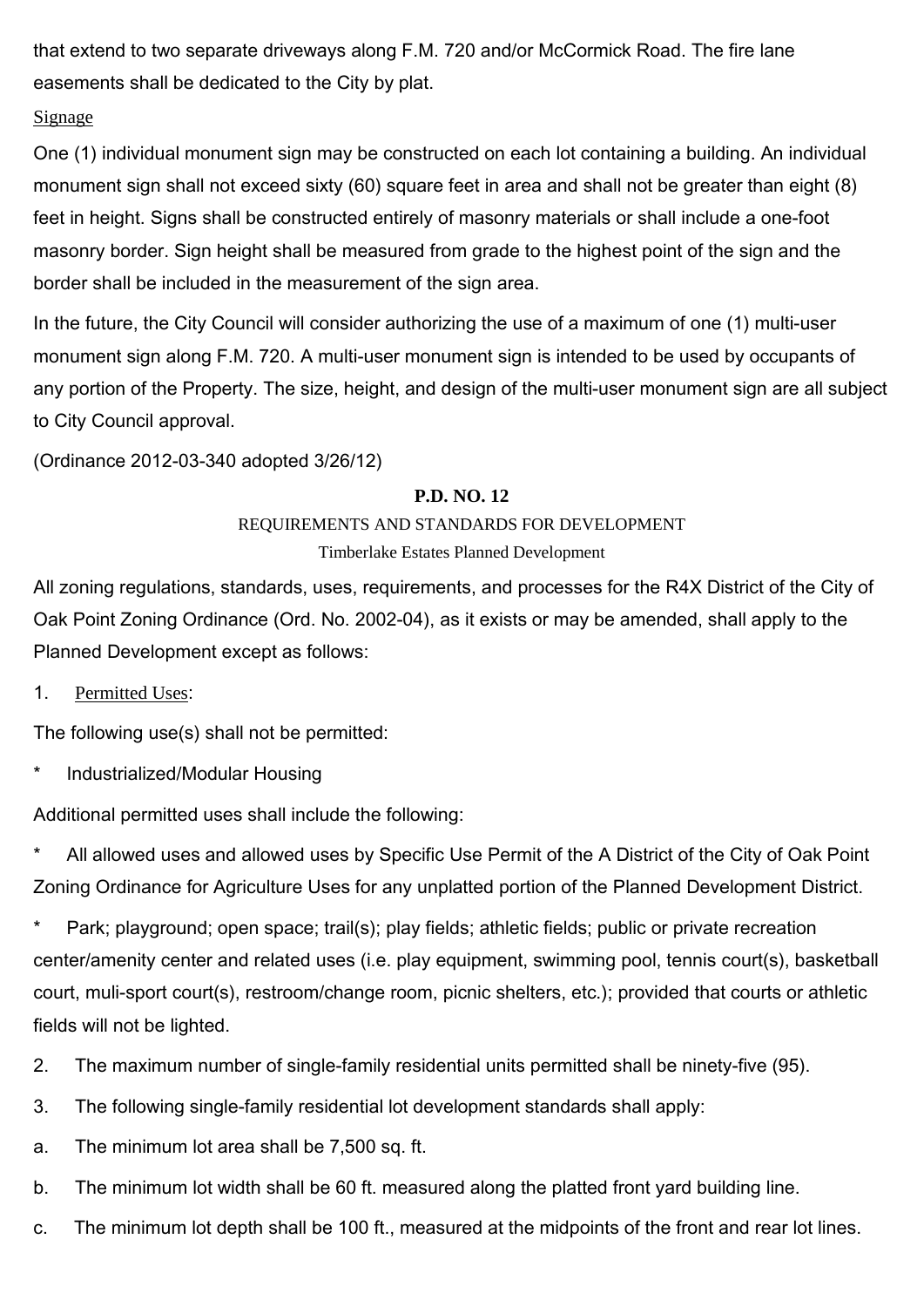d. The minimum front yard shall be 25 ft.

e. The minimum side yard shall be 7 ft.

f. The minimum side yard adjacent to a street shall be 15 ft., unless the lot is a key lot, then the minimum side yard shall be 25 ft.

g. The minimum rear yard shall be 20 ft.

h. The maximum lot coverage shall be 45%, including only main structures and accessory structures.

i. The minimum dwelling area (air-conditioned) shall be 1,400 sq. ft.

j. The maximum structure height shall be two and one-half (2-1/2) stories measured at the highest point of the structure, not to exceed forty feet (40').

k. The following lot development standards shall apply to at least 10% of the single-family residential lots:

1) The minimum lot area shall be 15,000 sq. ft.

2) The minimum lot width shall be 90 ft. measured along the platted front yard building line.

3) The minimum lot depth shall be 130 ft., measured at the midpoints of the front and rear lot lines. The minimum depth may be reduced to 120 ft. for lots fronting cul-de-sacs or "eyebrows/elbows".

4) The minimum front yard shall be 30 ft.

5) The minimum side yard shall be 15 ft.

6) The minimum side yard adjacent to a street shall be 15 ft., unless the lot is a key lot, then the minimum side yard shall be 30 ft.

7) The minimum rear yard shall be 30 ft.

8) The maximum lot coverage shall be 30%, including only main structures and accessory structures.

9) The minimum dwelling area (air-conditioned) shall be 1,800 sq. ft.

10) The maximum structure height shall be two and one-half (2-1/2) stories measured at the highest point of the structure, not to exceed forty feet (40').

l. The following lot development standards shall apply to at least 25% of the single-family residential lots, exclusive of the lots meeting the standards in [subsection] 3.k.:

1) The minimum lot area shall be 10,000 sq. ft.

2) The minimum lot width shall be 70 ft. measured along the platted front yard building line.

3) The minimum lot depth shall be 110 ft., measured at the midpoints of the front and rear lot lines. The minimum depth may be reduced to 100 ft. for lots fronting cul-de-sacs or "eyebrows/elbows".

4) The minimum front yard shall be 30 ft.

5) The minimum side yard shall be 10 ft.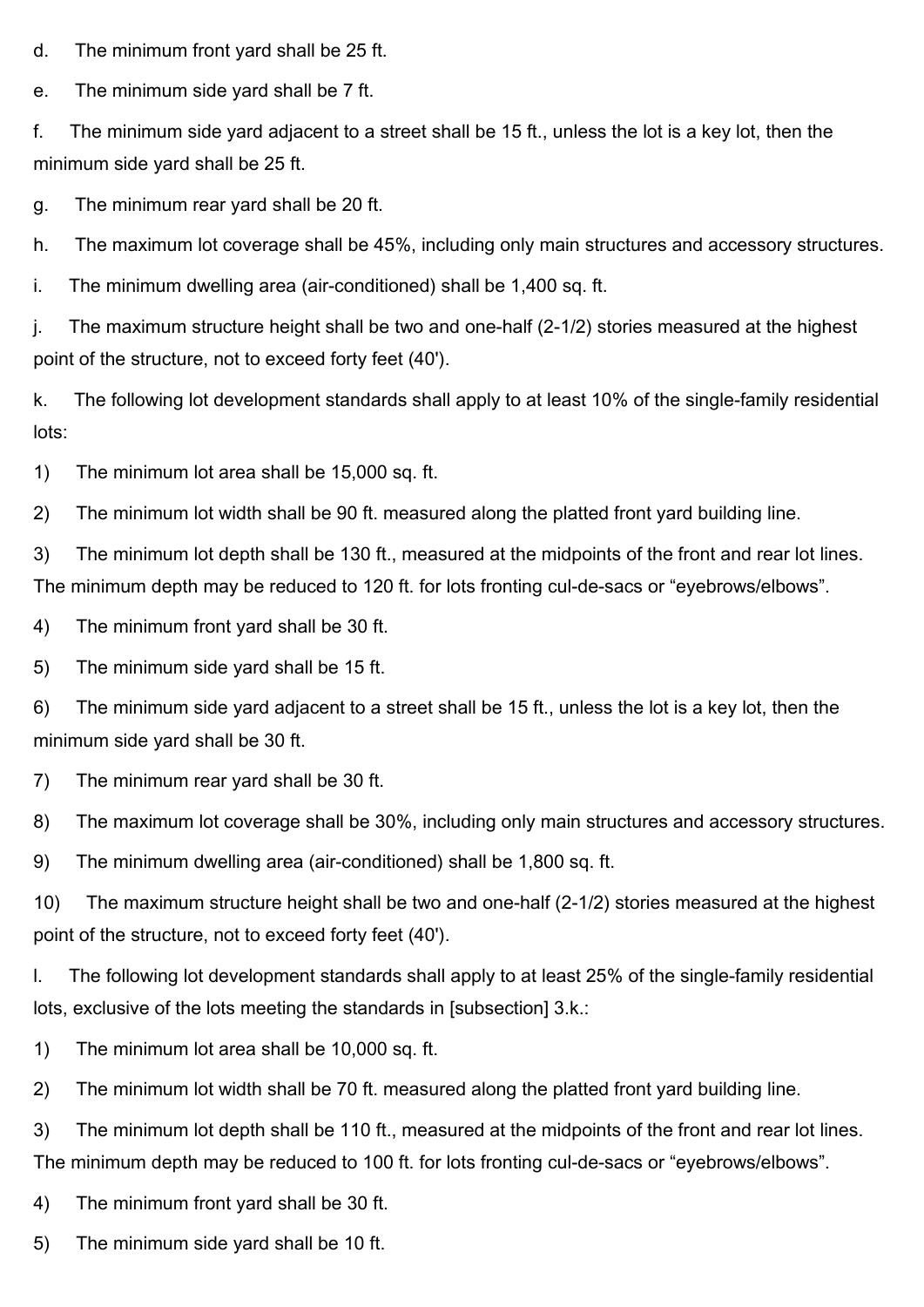6) The minimum side yard adjacent to a street shall be 15 ft., unless the lot is a key lot, then the minimum side yard shall be 30 ft.

7) The minimum rear yard shall be 25 ft.

8) The maximum lot coverage shall be 45%, including only main structures and accessory structures.

9) The minimum dwelling area (air-conditioned) shall be 1,500 sq. ft.

10) The maximum structure height shall be two and one-half (2-1/2) stories measured at the highest point of the structure, not to exceed forty feet (40').

# 4. Construction Standards

a. The main structure for residential uses shall be constructed of a minimum of 80% total masonry for all facades with no single facade having less than 75% masonry. Masonry shall consist of brick, stone, or similar masonry unit type materials, or a minimum of one-inch (1") thick stucco construction. "Facade" shall mean: Any separate face of a structure, including parapet walls and omitted wall line, or any part of a structure which encloses or covers usable space. Where separate faces are oriented in the same direction, or in directions within 45 degrees of one another, they are to be considered part of a single facade.

b. Roof slopes for the main structure of residential uses shall be a minimum of 8:12 and roof construction shall include opposing roof elements on the front facade and at least one other facade, unless otherwise approved by the Planning & Zoning Commission and/or City Council.

c. The use of wood shakes or shingles as roofing material is prohibited.

# 5. General Conditions and Restrictions

a. A minimum of 1.50 acres of open space shall be provided and located in general conformance to Exhibit A&D [to Ordinance 2012-04-343], the intent being to provide at least one (1) open space area centrally located within the PD, and at least one and one-quarter (1-1/4) acres in area. Open space may consist of thoroughfare landscape buffers, trail(s), private parks and recreation centers and related uses, creeks, ponds, floodplain, common areas, landscape areas, areas utilized as detention, etc. At a minimum, the centrally located open space shall include two (2) picnic tables, four (4) benches, twelve (12) three-inch (3") shade trees selected from the Large/Shade Tree List, as defined by the City of Oak Point Zoning Ordinance Appendix C - Approved Landscape Materials, and an automatic irrigation system. City park fees will be required in lieu of park dedication requirements.

b. Street "A" shall have a minimum right-of-way width of 60 feet, and a minimum pavement width of 36 feet (face-of-curb to face-of-curb) where shown on Exhibit A&D [to Ordinance 2012-04-343]. The remaining portion of Street "A" and all other streets shall have a minimum right-of-way width of 50 feet and a minimum pavement width of 30 feet (face-of-curb to face-of-curb).

c. Lots adjacent to the west boundary of the PD shall be developed in accordance with the standards in [subsection] 3.k.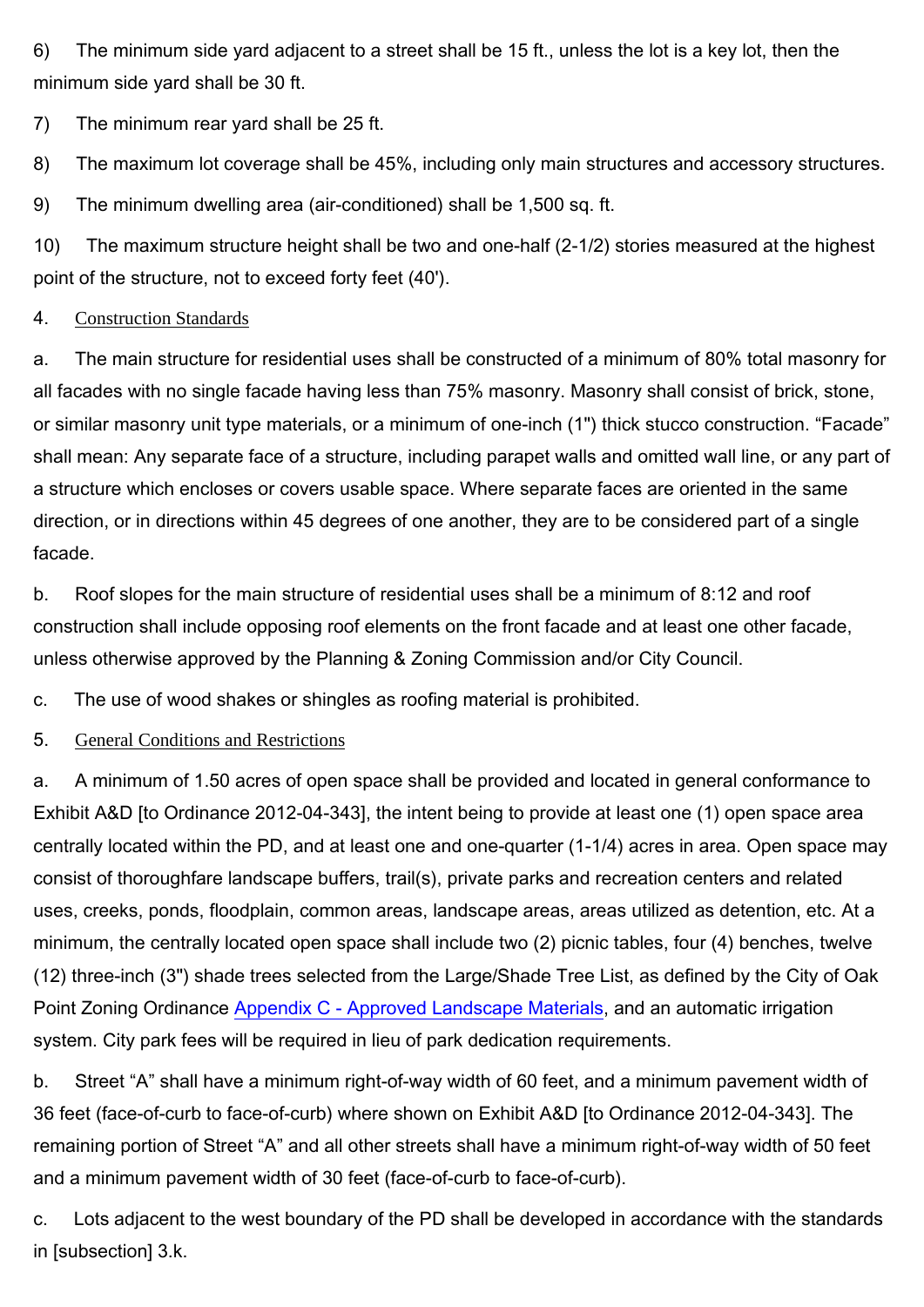d. At least one (1) street connection shall be provided to the east boundary of the PD.

e. The minimum centerline radius for Street "A", as shown on Exhibit A [to Ordinance 2012-04-343], shall be 300 ft. The minimum centerline radius for all other streets shall be 250 ft.

f. A curvilinear street pattern is not required.

g. There shall be no maximum block length requirements along the perimeter of the PD.

h. Sidewalks are required on both sides of all streets. The minimum width of the sidewalk along the north side of Street "A" shall be 6 ft. The minimum width along the south side of Street "A" and all other streets shall be 4 ft. The sidewalk along the north side of Street "A" and sidewalks adjacent to open space shall be constructed by the developer with the streets prior to final acceptance of the subdivision improvements. The sidewalk along the south side of Street "A" and sidewalks along all other streets adjacent to lots shall be constructed by the homebuilder with homes built on adjacent lots prior to the issuance of a certificate of occupancy.

i. The land plan depicted on Exhibit A [to Ordinance 2012-04-343] is conceptual and subject to change. Revisions to the plan shall not constitute an amendment of the PD, or require the submittal and approval of a revised plan prior to submittal of a preliminary plat, provided that all restrictions of the PD are adhered to, and provided the revised plan is in accordance with the subdivision rules and regulations unless superseded by the PD or waived by the City Staff, Planning & Zoning Commission, and/or City Council, as applicable.

j. Alleys shall be permitted, but not required. If provided, alleys shall have a minimum right-of-way of 15 ft., and minimum pavement width of 10 ft. Alleys are not permitted adjacent to open space.

k. Phasing of the development my occur, provided the subdivision rules and regulations are adhered to unless superseded by the PD or waived by the City Staff, Planning & Zoning Commission, and/or City Council, as applicable.

l. The required open space adjacent to Shahan Prairie Road shall satisfy any thoroughfare screening or buffering requirements and no other construction or installation is required.

m. One-half (1/2) of the ultimate right-of-way for Shahan Prairie Road, one-half being 55 ft., shall be dedicated adjacent to the planned development boundary from the centerline of the existing pavement. Improvements to Shahan Prairie Road shall not be required in conjunction with the platting and construction of the planned development.

n. Setback requirements for any permitted recreation or amenity structures on a lot or open space shall be as follows:

- 1) Front: 15 ft.
- 2) Side: 15 ft.
- 3) Rear: 15ft.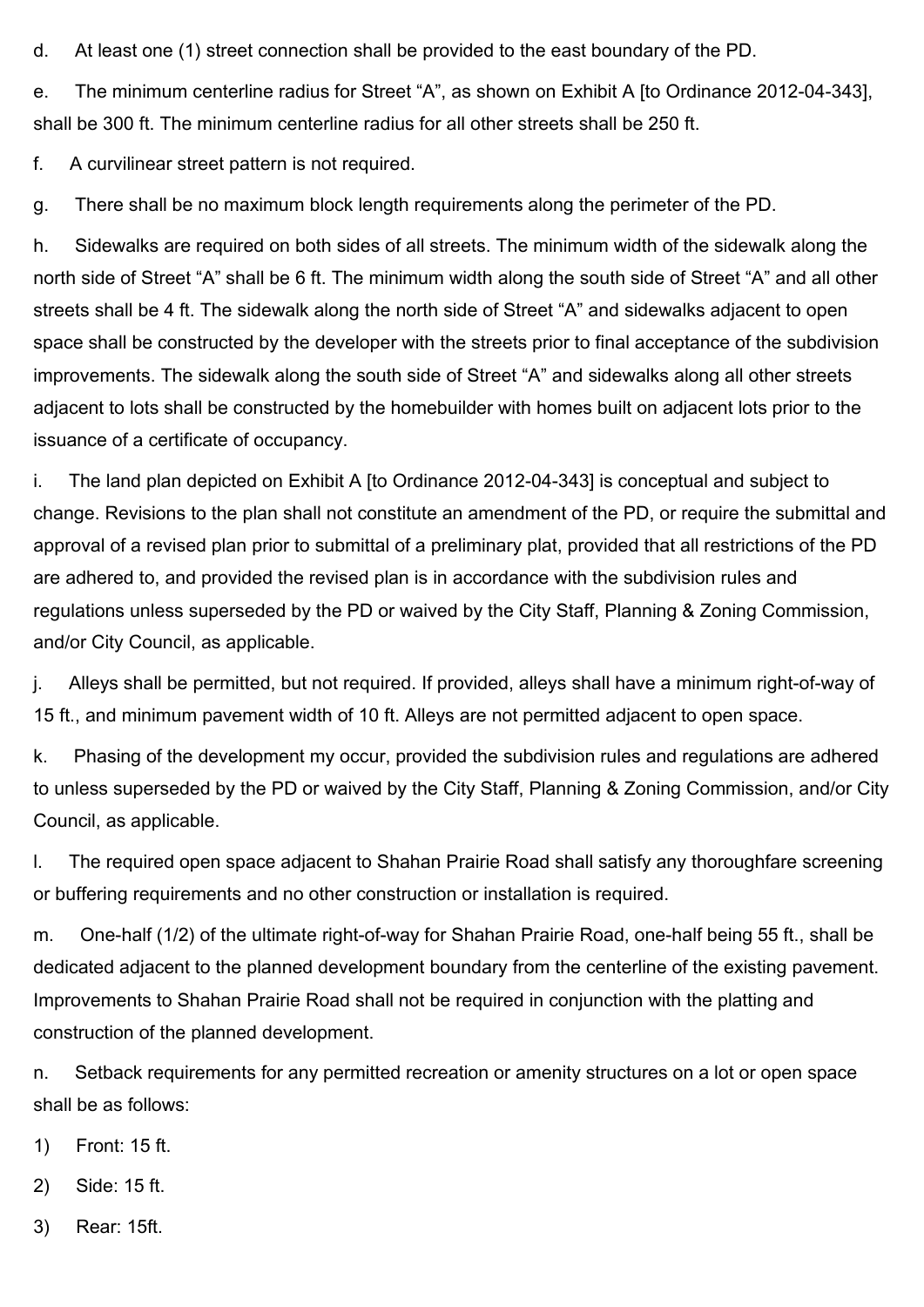o. Trees with a minimum of three (3) caliper inches selected from the Large/Shade Tree List, as defined by the City of Oak Point Zoning Ordinance Appendix C - Approved Landscape Materials, shall be provided on each single-family lot. Required trees may be installed within the required yards. Existing healthy tree(s) of any variety, with a minimum of three (3) caliper inches, shall count towards meeting this requirement. At least three (3) trees shall be located on each lot 15,000 sq. ft. or larger. At least two (2) trees shall be located on each lot smaller than 15,000 sq. ft. All required trees shall be planted by the homebuilder within thirty (30) days of home occupancy for each lot.

(Ordinance 2012-04-343 adopted 4/16/12)

## **P.D. NO. 13**

## REQUIREMENTS AND STANDARDS FOR DEVELOPMENT Timberlake Estates Planned Development

All zoning regulations, standards, uses, requirements, and processes for the R4X District of the City of Oak Point Zoning Ordinance (Ord. No. 2002-04), as it exists or may be amended, shall apply to the Planned Development except as follows:

1. Permitted Uses:

The following use(s) shall not be permitted:

Industrialized/Modular Housing

Additional permitted uses shall include the following:

\* All allowed uses and allowed uses by Specific Use Permit of the A District of the City of Oak Point Zoning Ordinance for Agriculture Uses for any unplatted portion of the Planned Development District.

Park; playground; open space; trail(s); playfields; athletic fields; public or private recreation center/amenity center and related uses (i.e. play equipment, swimming pool, tennis court(s), basketball court, multi-sport court(s), restroom/change room, picnic shelters, etc.); provided that courts or athletic fields will not be lighted.

2. The maximum number of single-family residential units permitted shall be three hundred eighty-five (385).

3. The following single-family residential lot development standards shall apply:

- a. The minimum lot area shall be 6,000 sq. ft.
- b. The minimum lot width shall be 50 ft. measured along the platted front yard building line.
- c. The minimum lot depth shall be 100 ft., measured at the midpoints of the front and rear lot lines.
- d. The minimum front yard shall be 20 ft.
- e. The minimum side yard shall be 5 ft.

f. The minimum side yard adjacent to a street shall be 15 ft., unless the lot is a key lot, then the minimum side yard shall be 20 ft.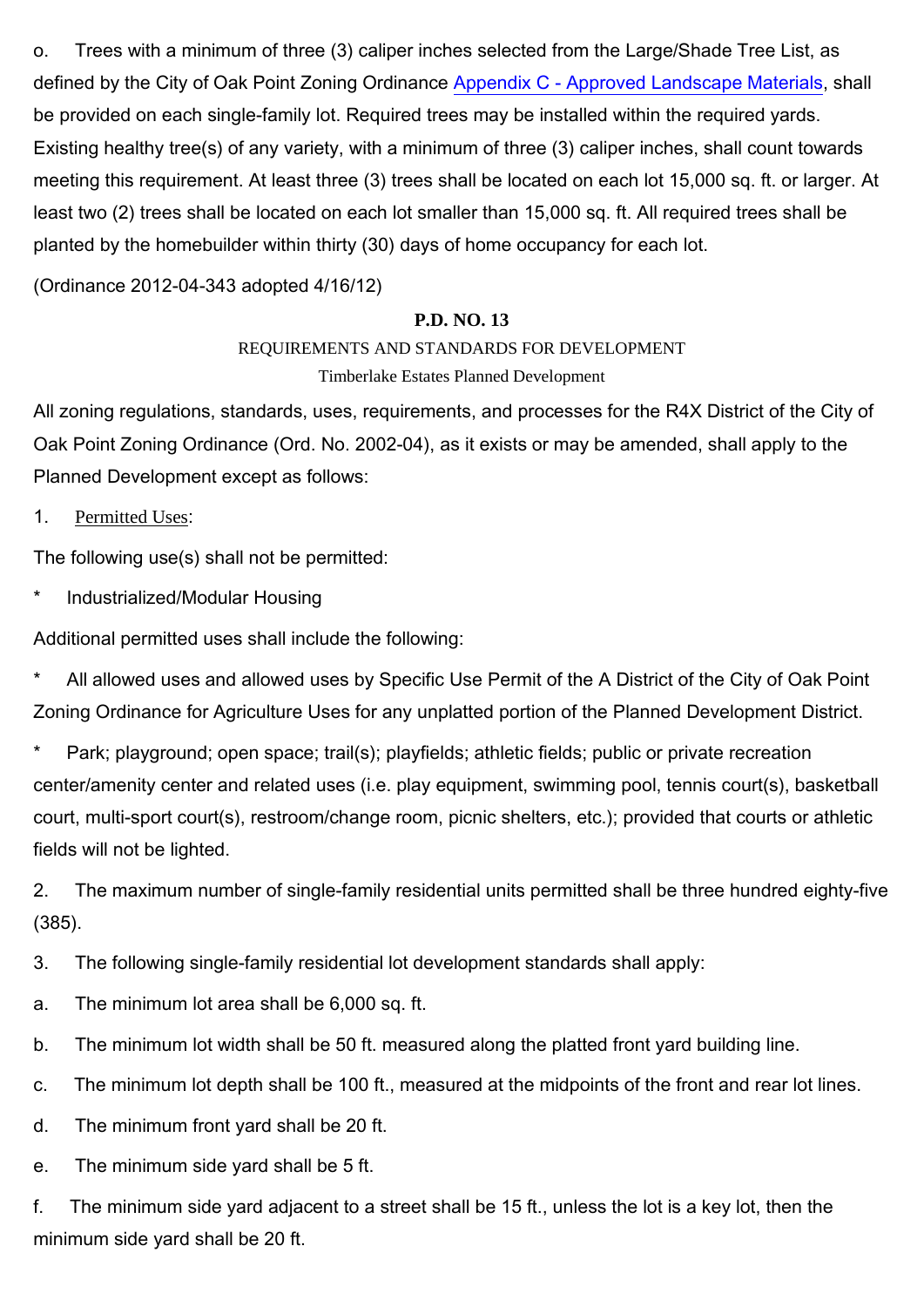g. The minimum rear yard shall be 20 ft.

h. The maximum lot coverage shall be 50%, including main structures and accessory structures.

i. The minimum dwelling area (air-conditioned) shall be 1,800 sq. ft.

j. The maximum structure height shall be two and one-half (2-1/2) stories measured at the highest point of the structure, not to exceed forty feet (40').

k. The following lot development standards shall apply to at least 30% of the single-family residential lots:

i. The minimum lot area shall be 7,200 sq. ft.

ii. The minimum lot width shall be 60 ft. measured along the platted front yard building line.

iii. The minimum lot depth shall be 110 ft., measured at the midpoints of the front and rear lot lines.

iv. The minimum front yard shall be 20 ft.

v. The minimum side yard shall be 5 ft.

vi. The minimum side yard adjacent to a street shall be 15 ft., unless the lot is a key lot, then the minimum side yard shall be 20 ft.

vii. The minimum rear yard shall be 20 ft.

viii. The maximum lot coverage shall be 50%, including main structures and accessory structures.

ix. The minimum dwelling area (air-conditioned) shall be 1,800 sq. ft.

x. The maximum structure height shall be two and one-half (2-1/2) stories measured at the highest point of the structure, not to exceed forty feet (40').

4. Construction and Architectural Standards.

a. The main structure for residential uses shall be constructed of a minimum of 80% total masonry for all facades, exclusive of doors, windows, porches, chimneys, and walls provided in conjunction with an architectural element above the roofline (example: walls for dormers). No single facade shall have less than 75% masonry. "Facade" shall mean: Any separate face of a structure, including parapet walls and omitted wall line, or any part of a structure which encloses or covers usable space. Where separate faces are oriented in the same direction, or in directions within 45 degrees of one another, they are to be considered part of a single facade. Masonry shall consist of brick, stone, or similar masonry unit type materials, or a minimum of one (1") inch thick stucco construction.

b. Roof slopes for the main structure of residential uses shall be a minimum of 8:12 and roof construction shall include opposing roof elements on the front facade and at least one other facade, unless otherwise approved by the Planning & Zoning Commission and/or City Council.

c. All ground level mechanical, heating, ventilation, and air-conditioning equipment shall be screened from view from a street with fence or landscaping that is at least six feet tall.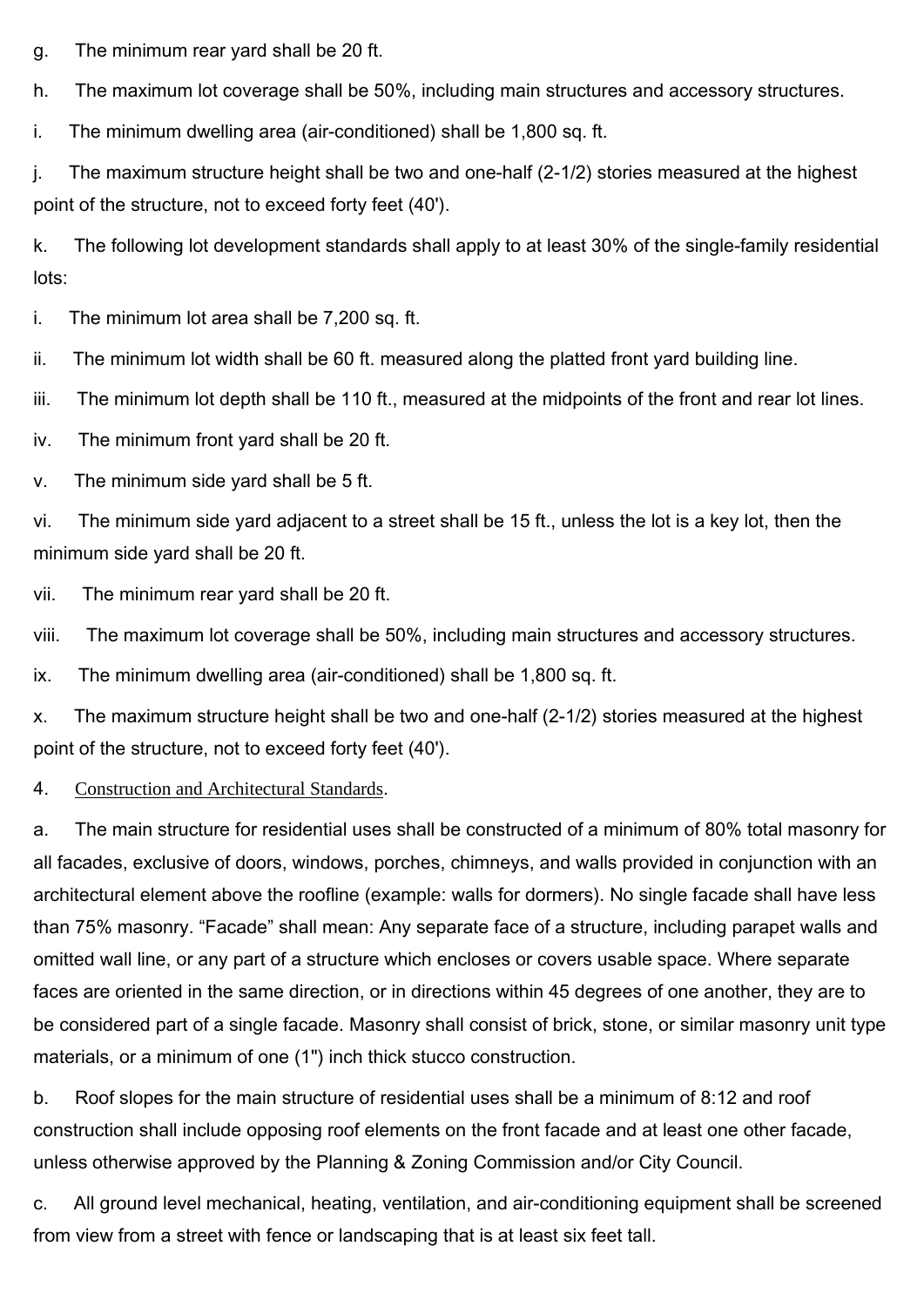d. All garage doors shall be wood trimmed and stained, with reveals and textures[.]

e. Front doors shall be at least 8' tall.

f. All single-family residential units shall be required to provide at least three of the following architectural elements:

i. 100 percent of each wall is finished with a masonry material exclusive of doors, windows, porches, chimneys, and walls provided in conjunction with an architectural element above the roofline (example: walls for dormers);

ii. The front facade contains two types of complementary masonry finishing materials, with each of the materials being used on at least 25 percent of the front facade;

iii. A minimum of 10 percent of the unit's front facade features patterned brick work, excluding soldier or sailor brickwork provided in association with a door or window;

iv. The unit only features garage doors that have a carriage style design;

v. A minimum of three offsets in the front facade measuring at least one feet deep are provided or a minimum of one offset in the front facade measuring at least three feet is provided;

vi. The unit features an articulated front entrance through the use of lintels, pediments, keystones, pilasters, arches, columns, or other similar architectural elements;

vii. A covered front porch which is at least 100 square feet in area is provided;

viii. At least one dormer is provided for each roof plane over 500 square feet in area that faces a street. The dormer must be appropriately scaled for the roof plane and shall not be wider than the windows on the building elevation below; or

ix. Roof pitch at 10:12 side to side is incorporated into the front of the house;

x. At least 50% of the windows facing a street feature shutters which must be in scale with the corresponding window; or

xi. Other innovative designs as may be requested by an applicant and approved by staff, or in staff's discretion or denial forwarded to the Planning and Zoning Commission for consideration, and if denied by the Planning and Zoning Commission, then appealed to the City Council. Such designs shall not have an adverse impact on current or future development, shall be in keeping with the spirit of the purpose of this section, shall not reduce the quality of the development, and shall not have an adverse impact on the public health, safety, and general welfare. Such applications and approvals shall not constitute an amendment of the Planned Development.

5. General Conditions and Restrictions.

a. A minimum of 20 acres of open space shall be provided and located in general conformance to Exhibit "D" [to Ordinance 2013-09-365], the intent being to provide at least one open space area centrally located within the PD as shown on Exhibit "D" [to Ordinance 2013-09-365]. Open space may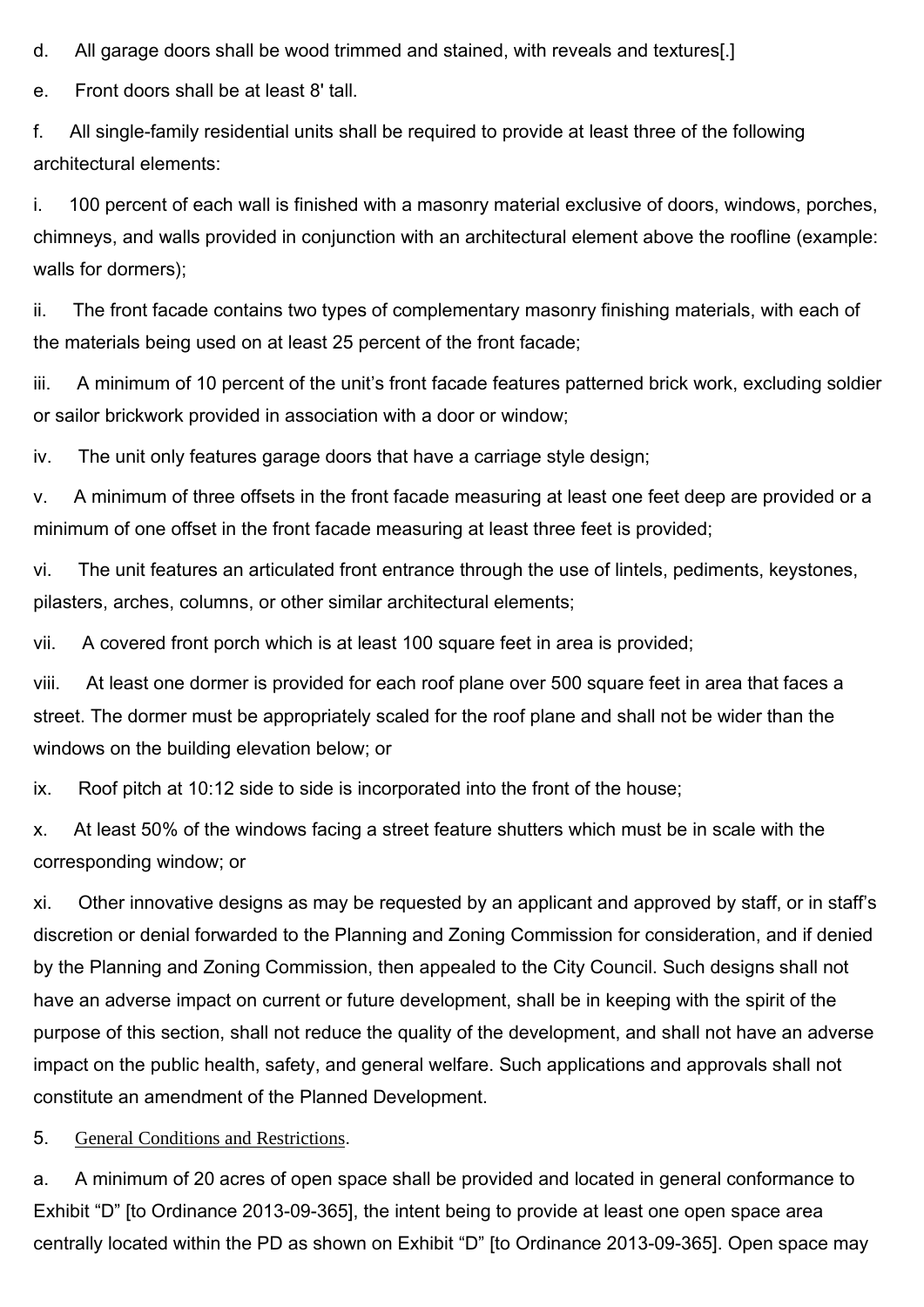consist of thoroughfare landscape buffers, medians, trail(s), private parks and recreation centers and related uses, creeks, ponds, floodplain, common areas, landscape areas, areas utilized as detention, etc. At a minimum, the centrally located open space shall be at least 3 acres, include four (4) picnic tables, six (6) benches, a covered pavilion, and an automatic irrigation system in improved areas. City park fees will be required in lieu of park dedication requirements.

b. A curvilinear street pattern is not required.

c. There shall be no maximum block length requirements along the perimeter of the PD.

d. Sidewalks with a minimum width of five (5) feet are required on both sides of all streets. All sidewalks adjacent to open space shall be constructed by the developer with the streets prior to final acceptance of the subdivision improvements.

e. The land plan depicted on Exhibit D [to Ordinance 2013-09-365] is conceptual and subject to change. Revisions to the plan shall not constitute an amendment of the PD, or require the submittal and approval of a revised plan prior to submittal of a preliminary plat, provided that all restrictions of the PD are adhered to, and provided the revised plan is in accordance with the subdivision rules and regulations unless superseded by the PD or waived by the City Staff, Planning & Zoning Commission, and/or City Council, as applicable.

f. Alleys shall be permitted, but not required. If provided, alleys shall have a minimum right-of-way of 18 ft., and minimum pavement width of 12 ft. Alleys are not permitted adjacent to open space.

g. Phasing of the development may occur, provided the subdivision rules and regulations are adhered to unless superseded by the PD or waived by the City Staff, Planning & Zoning Commission, and/or City Council, as applicable.

h. The minimum width of landscaped open space adjacent to Shahan Prairie Road and future Martop Road shall be 20 ft. At a minimum, landscaping shall include irrigation and 3-inch caliper trees selected from the "Large/Shade Tree List", as defined by the City of Oak Point Zoning Ordinance Appendix C - Approved Landscape Materials, and crepe myrtles. At a minimum, one Large/Shade Tree and two crepe myrtles shall be required for every thirty (30) linear feet of landscaped open space adjacent to Shahan Prairie Road and Martop Road. An existing, healthy tree greater than 3-inch caliper that is preserved, regardless of species or type, shall satisfy the planting requirements for one required tree. The requirements of this section shall satisfy all roadway screening and buffering requirements for Shahan Prairie Road and future Martop Road.

i. One-half (1/2) of the ultimate right-of-way for Shahan Prairie Road and Martop Road, one-half being 55 ft. from the centerline of the existing pavement or 110' from the existing and ultimate ROW line on the opposite side if already established, shall be dedicated adjacent to the planned development boundary at the earlier of adjacent final platting or construction of the roadway. Improvements to Shahan Prairie Road and Martop Road shall consist of one-half the ultimate roadway section adjacent to the planned development boundary being two (2) adjacent twelve foot (12') travel lanes of a future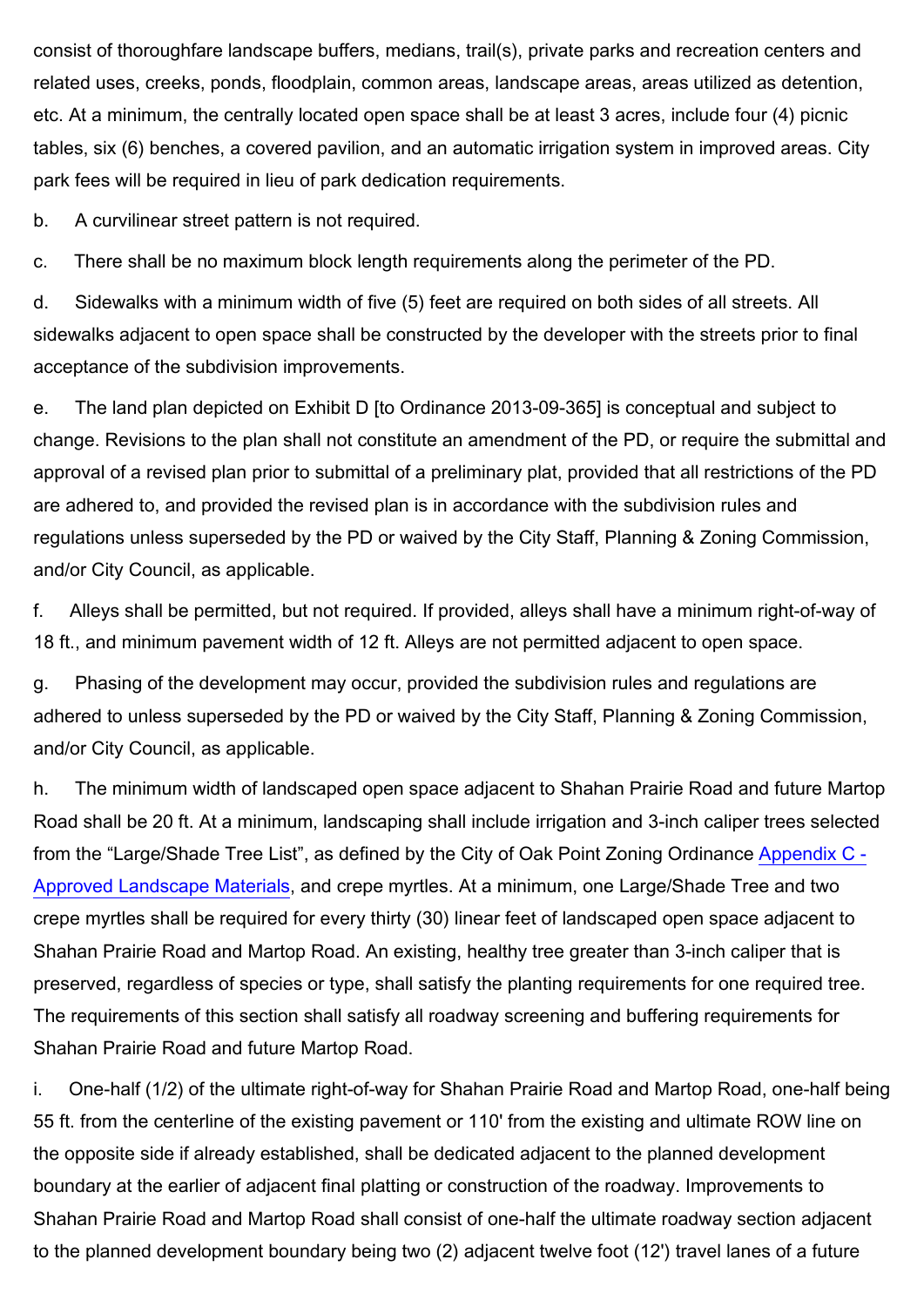four lane median divided roadway. The improvements shall be constructed by the developer concurrently with the development of adjacent phases of the planned development. Alternately, at the City's sole determination, funds may be escrowed by the developer for the later construction of the improvements by others.

j. Setback requirements for any permitted recreation or amenity structures on a lot or open space shall be as follows:

i. Front: 15 ft.

ii. Side: 15 ft.

iii. Rear: 15 ft.

o.[k.] At least two (2) trees with a minimum of three (3) caliper inches selected from the Large/Shade Tree List, as defined by the City of Oak Point Zoning Ordinance Appendix C - Approved Landscape Materials, shall be provided on each single-family lot. At least one required tree shall be installed within the front yard. An existing healthy tree(s) of any variety, with a minimum of three (3) caliper inches, shall satisfy the requirement for one required tree(s). All required trees shall be planted within thirty (30) days of home occupancy for each lot.

6. A minimum of 15 acres of open space with existing tree stands shall be preserved (healthy trees only) and generally located as shown on Exhibit "F" [to Ordinance 2013-09-365]. Trees within the preservation areas may be removed and cleared for roadways, utilities, and open space improvements as required. Pruning, understory clearing, and maintenance is allowed to occur within the preservation areas. The preservation of trees in these areas, along with the planting requirements in Paragraph 6 shall satisfy all of the tree preservation and mitigation requirements for this PD. Future revisions to the Concept Plan that modifies the location or limits of the tree preservation areas shall maintain the same quality and character of tree stands within the areas shown on Exhibit "F" [to Ordinance 2013-09-365]. Assessing the quality and character of proposed alternate locations may, at the City's discretion, require a tree inventory of the current and proposed locations at the time of application for a revision to the Concept Plan in order to compare the total caliper inches of trees equal to or greater than 6 inches in diameter in each area.

(Ordinance 2013-09-365 adopted 9/16/13)

### **P.D. NO. 14**

### COMMERCIAL RETAIL DEVELOPMENT STANDARDS

## PD-Community Commercial (PD-CC) (0.794 acres/34,587 square feet)

The property shall be developed under the regulations of the Community Commercial (CC) District as outlined in Section V of the Zoning Ordinance No. 2002-04 as is currently exists, or may be amended, and in general compliance with Exhibit D [to Ordinance 2013-12-373] subject to the following conditions:

1. Permitted Uses. Permitted uses include the uses permitted in the CC District and the following uses:

Amusement - inside.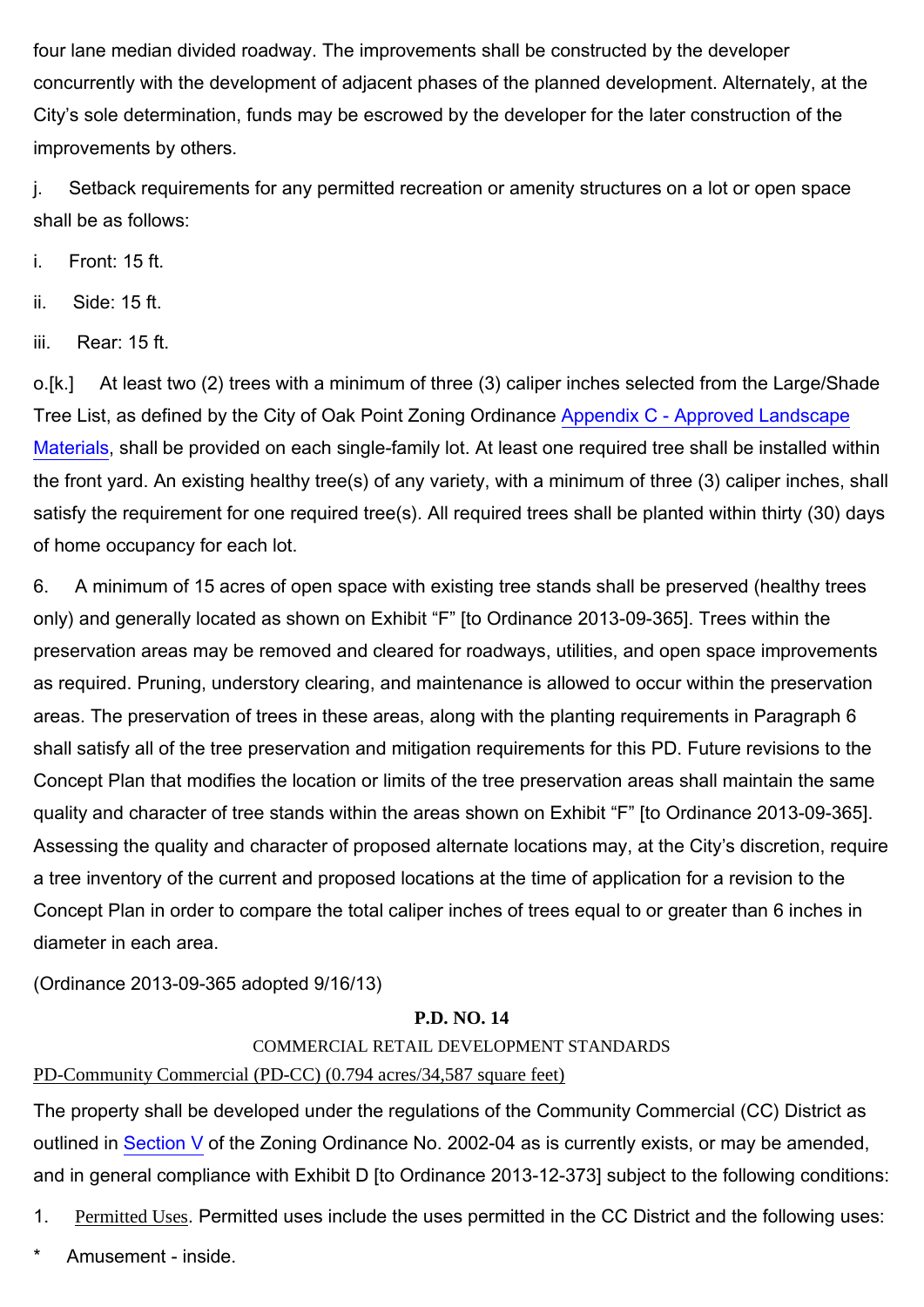- \* Antique shop/used furniture.
- Assisted care or living facility.
- Auto parts sales (incidental to the primary use only).
- Bank/credit union/savings and loan (with or without drive thru facilities).
- Beauty shop/barber shop.
- Bed and breakfast inn.
- \* Building material and hardware store[.]
- Church, including church-related uses and activities (i.e. daycare, recreation, etc.).
- Community center.
- \* Consumer goods repair.
- Convenience store with gas pumps and accessory carwash.
- \* Convenience store without gas pumps and accessory carwash.
- \* Dance/gymnastics studio.
- Day care for children/preschool.
- Drug store.
- Dry cleaning.
- Flower shop.
- Furniture, home furnishings and appliances[.]
- \* Gasoline service station with gas pumps and accessory carwash.
- \* Government center/service/office.
- Grocery store/food market
- Health and fitness center.
- \* Hotel.
- Medical emergency clinic (minor).
- \* Medical/dental/optical office.
- \* Medical laboratory.
- Municipal uses operated by the City of Oak Point.
- Museum/art gallery.
- Nursery/garden center (commercial).
- Office, administrative, governmental, medical, professional.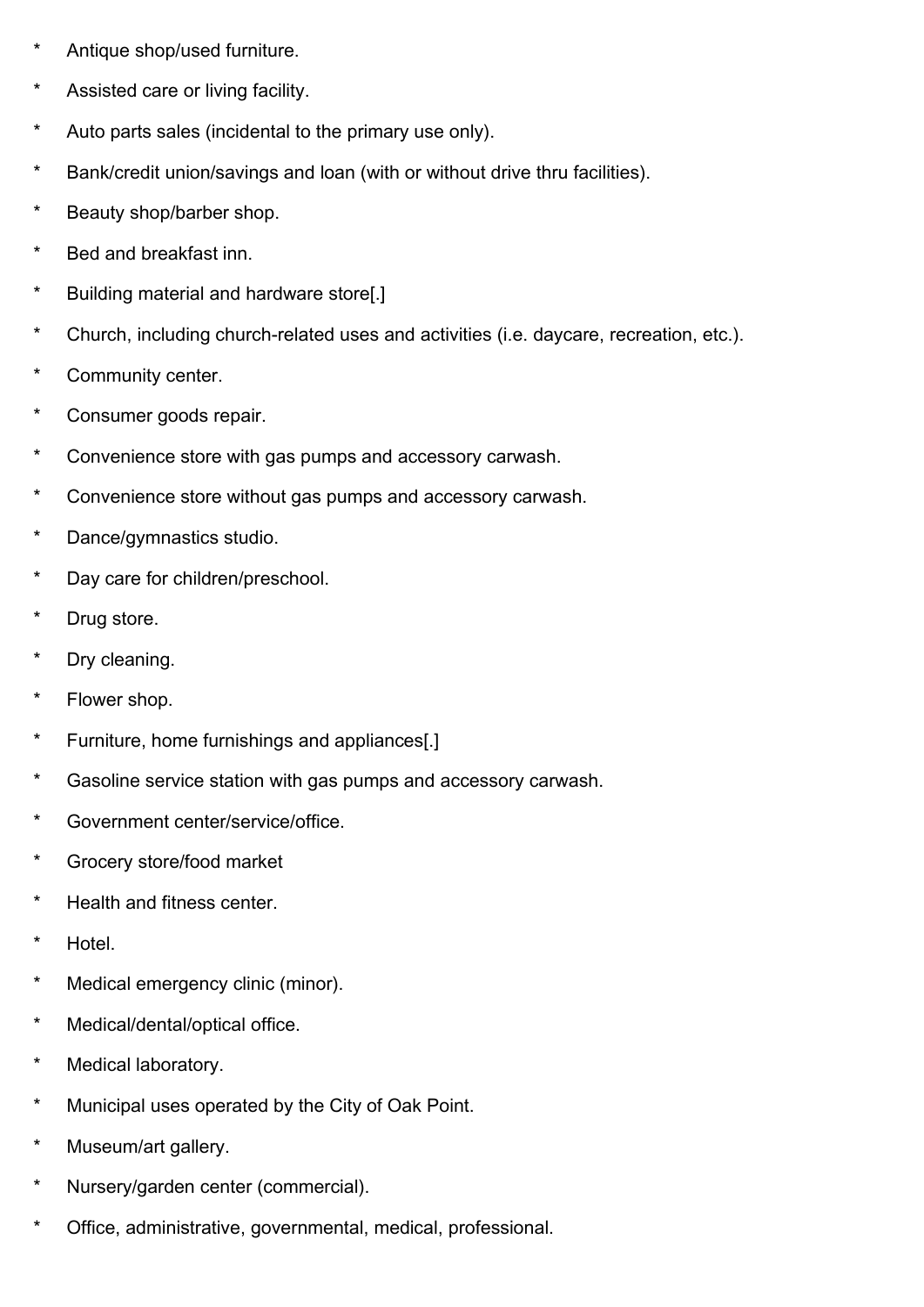\* Office showroom.

Park, playground, open space, trail(s), recreation center/amenity center, including related uses (i.e. play equipment, swimming pool, tennis court, skate board/roller hockey court, basketball court, volleyball court, etc.) (public and/or private).

- Professional/non-inventory sales/service.
- Print shop.
- Restaurant.
- Restaurant with drive-thru/drive-in service.
- Retail sales/service
- School (public).
- School (private/parochial).
- Studio, instructional/artistic.
- Temporary field construction office.
- Veterinary clinic/kennel with no outside pens.

\* Other uses similar to the above listed permitted uses, provided that the Oak Point City Council approves the proposed uses prior to issuance of a building permit.

a. For the purpose of this Planned Development, Office Showroom shall be defined as an establishment with a minimum of seventy-five (75%) percent of its total enclosed floor area devoted to storage and warehousing, but not accessible to the general public. The remaining area may include retail and wholesale sales areas, sales offices, and display areas for products sold and distributed from the storage and warehousing areas.

b. Retail, commercial, office and/or city services uses shall be permitted to develop on the property in general conformance with the General Development Plan (Exhibit D [to Ordinance 2013-12-373]). The conceptual layout for the uses, as indicated on the General Development Plan, may be altered at the time of site planning, platting and/or Detailed Development Plan without amending Zoning and/or the General Development Plan, provided the revised layout is in general conformance with the conceptual layout in the approved General Development Plan, and the requirements within this ordinance are met.

2. Commercial/Retail/Office/City Services. If the property is developed with commercial, retail, office and/or city service uses, the development standards are subject the standards of the CC District as outlined in City of Oak Point Zoning Ordinance (Ord. No. 2002-04), as it currently exists or may be amended subject to the following conditions:

a. Minimum lot area shall be ten thousand (10,000) gross square feet; No maximum lot area.

b. Minimum lot width shall be sixty (60') feet; No maximum lot width.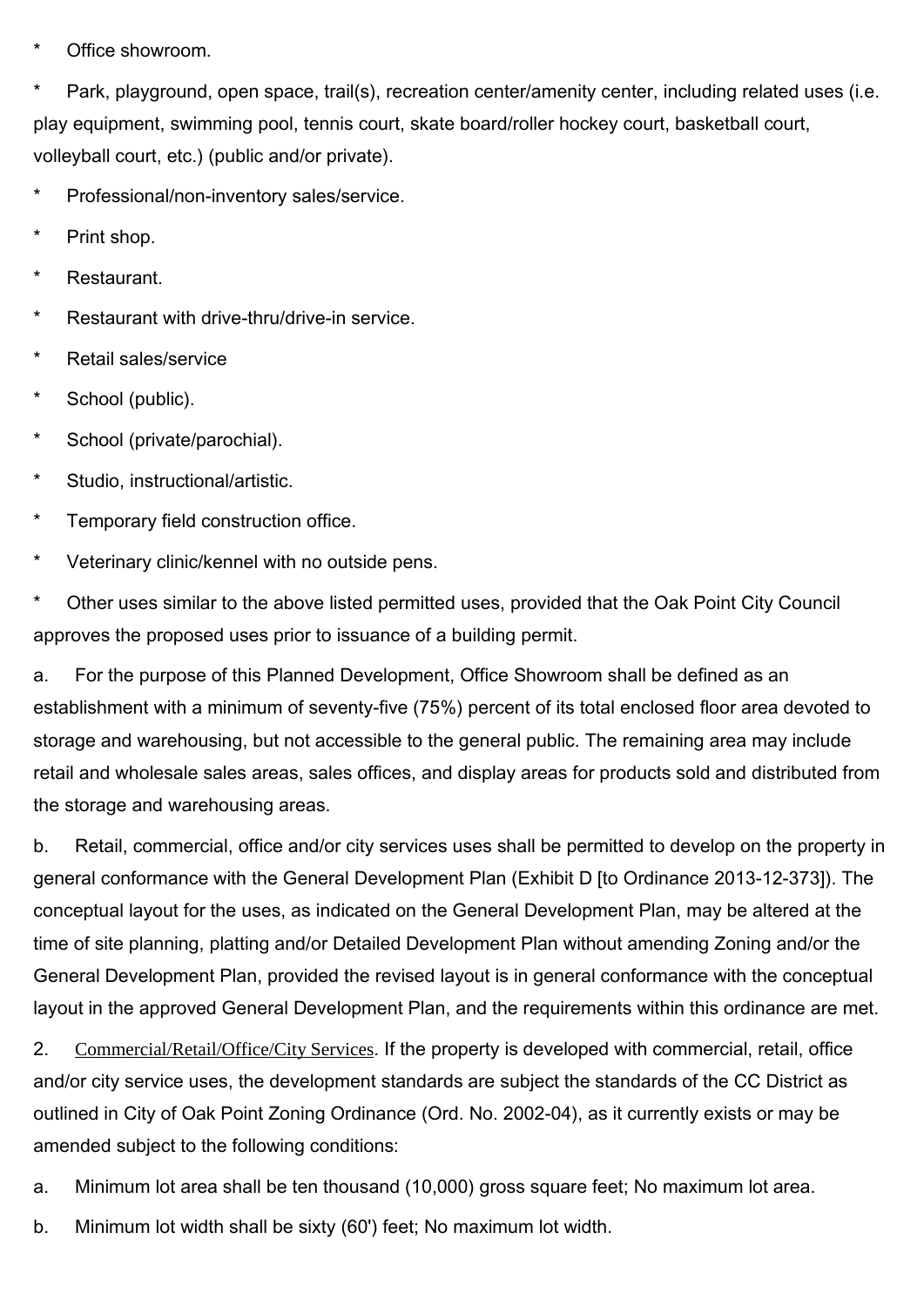c. Minimum lot depth shall be one hundred (100') feet; No maximum lot depth.

d. Maximum lot coverage shall be fifty (50%) percent.

e. Minimum front yard shall be forty-five (45') feet. Front yards are required on both streets for corner lots.

f. Minimum rear yard shall be twenty (20') feet.

g. Minimum side yard shall be twenty (20') feet. No side yard shall be required where commercial structures are attached.

h. Parking shall be permitted in front, rear and side yards, but shall be prohibited in the required thoroughfare landscape buffers.

i. Maximum building height shall be two (2) stories, not to exceed forty (40') feet.

j. Maximum Floor Area Ratio shall be 0.45:1.

3. Thoroughfare Landscape Buffers. A thoroughfare landscape buffer will be per the City's Zoning Ordinance.

4. Construction and Architectural Standards. Construction and architectural standards will be per the City's Zoning Ordinance.

5. Signage. One (1) individual monument sign may be constructed on each lot containing a building. An individual monument sign shall not exceed sixty (60) square feet in area and shall not be greater than eight (8) feet in height. Signs shall be constructed entirely of masonry materials or shall include a one-foot masonry border. Sign height shall be measured from grade to the highest point of the sign and the border shall be included in the measurement of the sign area.

(Ordinance 2013-12-373 adopted 12/16/13)

# **P.D. NO. 15**

# REQUIREMENTS AND STANDARDS FOR DEVELOPMENT

## Timberlake Estates Planned Development

All zoning regulations, standards, uses, requirements, and processes for the R4X District of the City of Oak Point Zoning Ordinance (Ord. No. 2002-04), as it exists or may be amended, shall apply to the Planned Development except as follows:

1. Permitted Uses:

The following use(s) shall not be permitted:

Industrialized/Modular Housing

Additional permitted uses shall include the following:

\* All allowed uses and allowed uses by Specific Use Permit of the A District of the City of Oak Point Zoning Ordinance for Agriculture Uses for any unplatted portion of the Planned Development District.

Park; playground; open space; trail(s); playfields; athletic fields; public or private recreation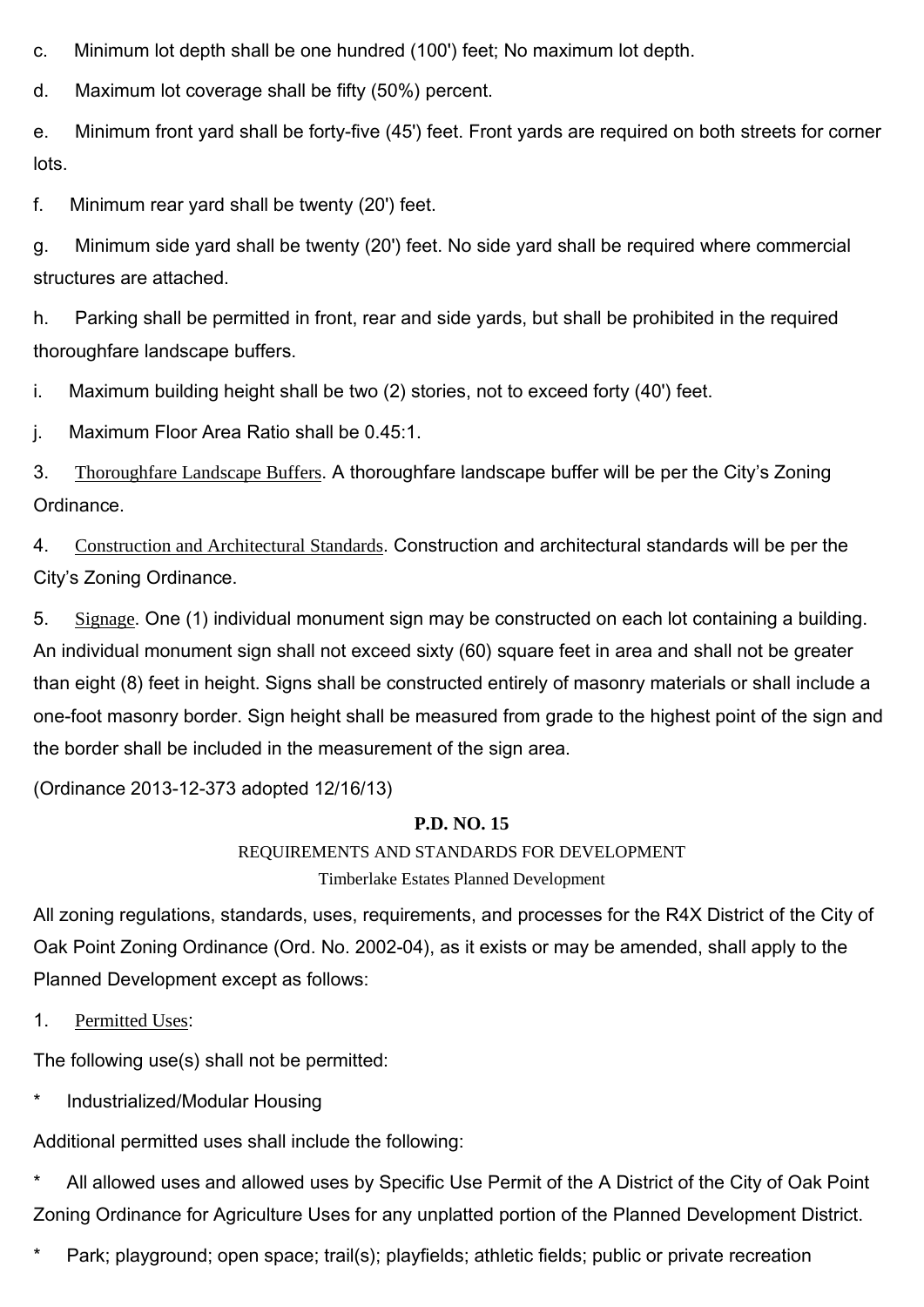center/amenity center and related uses (i.e. play equipment, swimming pool, tennis court(s), basketball court, multi-sport court(s), restroom/change room, picnic shelters, etc.); provided that courts or athletic fields will not be lighted.

2. The maximum number of single-family residential units permitted shall be four hundred twenty (420).

3. The following single-family residential lot development standards shall apply:

a. The minimum lot area shall be 6,000 sq. ft.

b. The minimum lot width shall be 50 ft. measured along the platted front yard building line.

c. The minimum lot depth shall be 100 ft., measured at the midpoints of the front and rear lot lines.

d. The minimum front yard shall be 20 ft.

e. The minimum side yard shall be 5 ft.

f. The minimum side yard adjacent to a street shall be 15 ft., unless the lot is a key lot, then the minimum side yard shall be 20 ft.

g. The minimum rear yard shall be 20 ft.

h. The maximum lot coverage shall be 50%, including main structures and accessory structures.

i. The minimum dwelling area (air-conditioned) shall be 1,800 sq. ft.

j. The maximum structure height shall be two and one-half (2-1/2) stories measured at the highest point of the structure, not to exceed forty feet (40').

k. The following lot development standards shall apply to at least 30% of the single-family residential lots:

i. The minimum lot area shall be 7,200 sq. ft.

ii. The minimum lot width shall be 60 ft. measured along the platted front yard building line.

iii. The minimum lot depth shall be 110 ft., measured at the midpoints of the front and rear lot lines.

iv. The minimum front yard shall be 20 ft.

v. The minimum side yard shall be 5 ft.

vi. The minimum side yard adjacent to a street shall be 15 ft., unless the lot is a key lot, then the minimum side yard shall be 20 ft.

vii. The minimum rear yard shall be 20 ft.

viii. The maximum lot coverage shall be 50%, including main structures and accessory structures.

ix. The minimum dwelling area (air-conditioned) shall be 1,800 sq. ft.

x. The maximum structure height shall be two and one-half (2-1/2) stories measured at the highest point of the structure, not to exceed forty feet (40').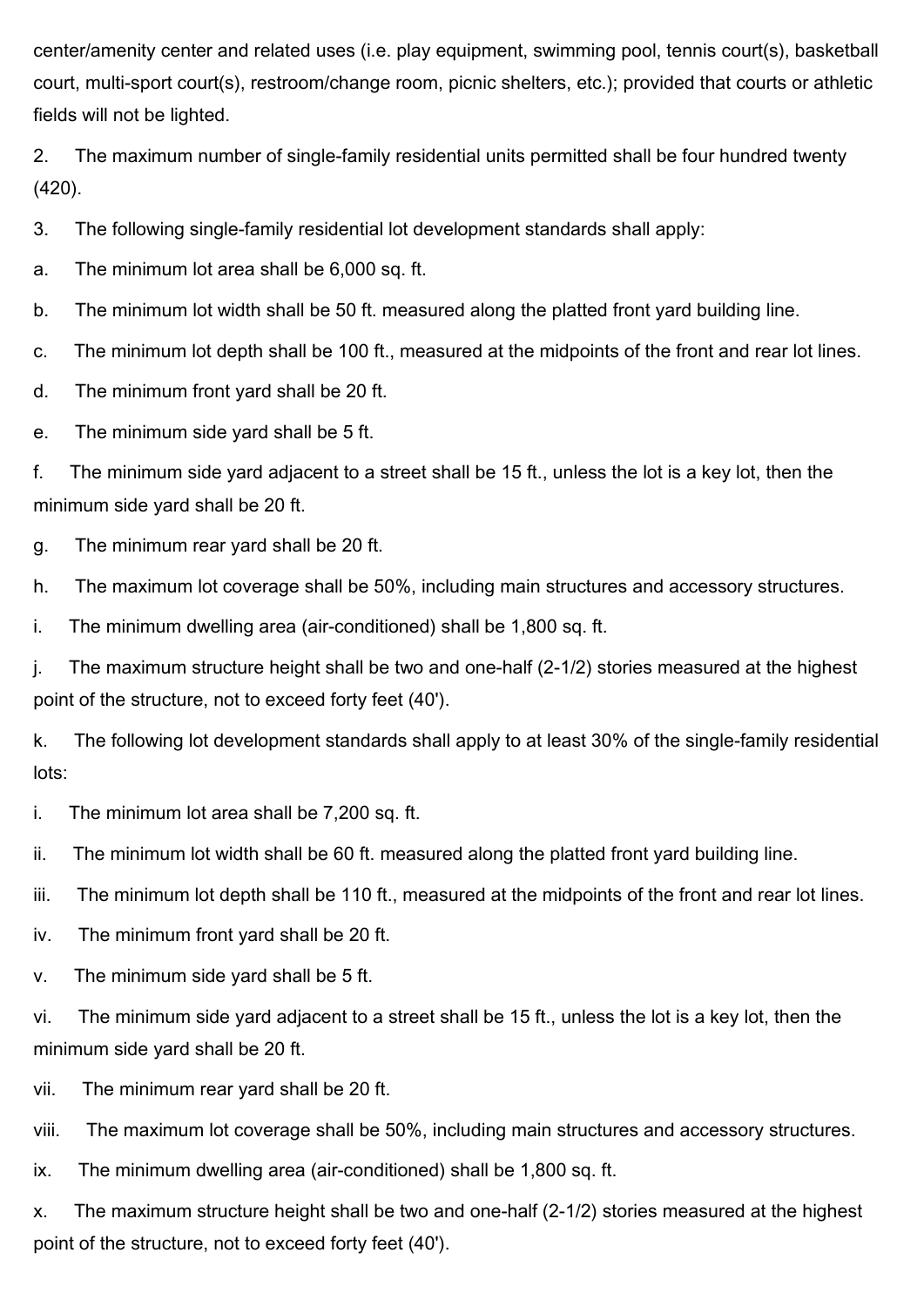### 4. Construction and Architectural Standards.

a. The main structure for residential uses shall be constructed of a minimum of 80% total masonry for all facades, exclusive of doors, windows, porches, chimneys, and walls provided in conjunction with an architectural element above the roofline (example: walls for dormers). No single facade shall have less than 75% masonry. "Facade" shall mean: Any separate face of a structure, including parapet walls and omitted wall line, or any part of a structure which encloses or covers usable space. Where separate faces are oriented in the same direction, or in directions within 45 degrees of one another, they are to be considered part of a single facade. Masonry shall consist of brick, stone, or similar masonry unit type materials, or a minimum of one (1") inch thick stucco construction.

b. Roof slopes for the main structure of residential uses shall be a minimum of 8:12 and roof construction shall include opposing roof elements on the front facade and at least one other facade, unless otherwise approved by the Planning & Zoning Commission and/or City Council.

c. All ground level mechanical, heating, ventilation, and air-conditioning equipment shall be screened from view from a street with fence or landscaping that is at least six feet tall.

d. All garage doors shall be wood trimmed and stained, with reveals and textures[.]

e. Front doors shall be at least 8' tall.

f. All single-family residential units shall be required to provide at least three of the following architectural elements:

i. 100 percent of each wall is finished with a masonry material exclusive of doors, windows, porches, chimneys, and walls provided in conjunction with an architectural element above the roofline (example: walls for dormers);

ii. The front facade contains two types of complementary masonry finishing materials, with each of the materials being used on at least 25 percent of the front facade;

iii. A minimum of 10 percent of the unit's front facade features patterned brick work, excluding soldier or sailor brickwork provided in association with a door or window;

iv. The unit only features garage doors that have a carriage style design;

v. A minimum of three offsets in the front facade measuring at least one feet deep are provided or a minimum of one offset in the front facade measuring at least three feet is provided;

vi. The unit features an articulated front entrance through the use of lintels, pediments, keystones, pilasters, arches, columns, or other similar architectural elements;

vii. A covered front porch which is at least 100 square feet in area is provided;

viii. At least one dormer is provided for each roof plane over 500 square feet in area that faces a street. The dormer must be appropriately scaled for the roof plane and shall not be wider than the windows on the building elevation below; or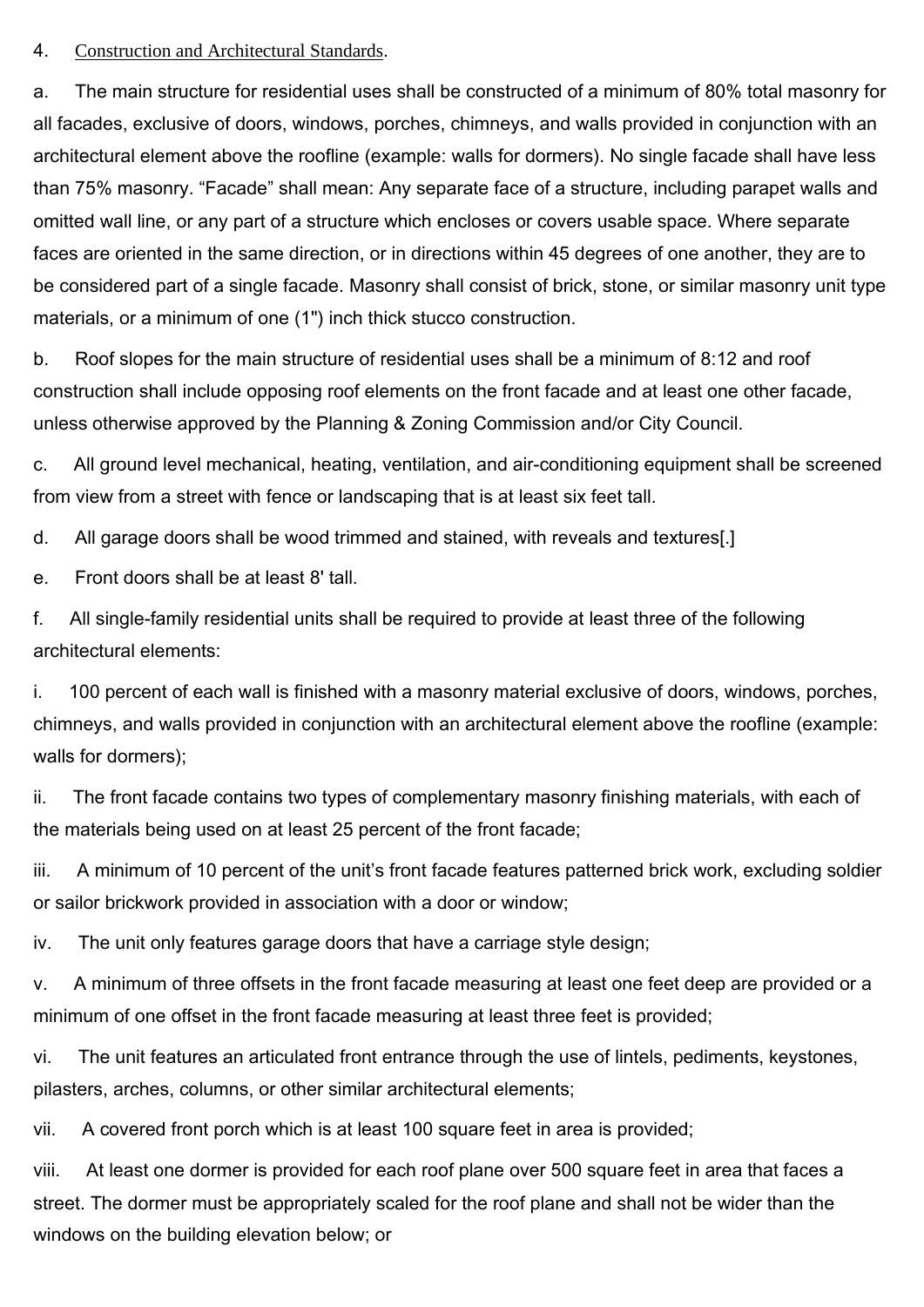ix. Roof pitch at 10:12 side to side is incorporated into the front of the house;

x. At least 50% of the windows facing a street feature shutters which must be in scale with the corresponding window; or

xi. Other innovative designs as may be requested by an applicant and approved by staff, or in staff's discretion or denial forwarded to the Planning and Zoning Commission for consideration, and if denied by the Planning and Zoning Commission, then appealed to the City Council. Such designs shall not have an adverse impact on current or future development, shall be in keeping with the spirit of the purpose of this section, shall not reduce the quality of the development, and shall not have an adverse impact on the public health, safety, and general welfare. Such applications and approvals shall not constitute an amendment of the Planned Development.

### 5. General Conditions and Restrictions.

a. A minimum of 20 acres of open space shall be provided and located in general conformance to Exhibit "D" [to Ordinance 2014-06-383], the intent being to provide at least one open space area centrally located within the PD as shown on Exhibit "D" [to Ordinance 2014-06-383]. Open space may consist of thoroughfare landscape buffers, medians, trail(s), private parks and recreation centers and related uses, creeks, ponds, floodplain, common areas, landscape areas, areas utilized as detention, etc. At a minimum, the centrally located open space shall be at least 3 acres, include four (4) picnic tables, six (6) benches, a covered pavilion, and an automatic irrigation system in improved areas. City park fees will be required in lieu of park dedication requirements.

b. A curvilinear street pattern is not required.

c. There shall be no maximum block length requirements along the perimeter of the PD.

d. Sidewalks with a minimum width of five (5) feet are required on both sides of all streets. All sidewalks adjacent to open space shall be constructed by the developer with the streets prior to final acceptance of the subdivision improvements.

e. The land plan depicted on Exhibit D [to Ordinance 2014-06-383] is conceptual and subject to change. Revisions to the plan shall not constitute an amendment of the PD, or require the submittal and approval of a revised plan prior to submittal of a preliminary plat, provided that all restrictions of the PD are adhered to, and provided the revised plan is in accordance with the subdivision rules and regulations unless superseded by the PD or waived by the City Staff, Planning & Zoning Commission, and/or City Council, as applicable.

f. Alleys shall be permitted, but not required. If provided, alleys shall have a minimum right-of-way of 18 ft., and minimum pavement width of 12 ft. Alleys are not permitted adjacent to open space.

g. Phasing of the development may occur, provided the subdivision rules and regulations are adhered to unless superseded by the PD or waived by the City Staff, Planning & Zoning Commission, and/or City Council, as applicable.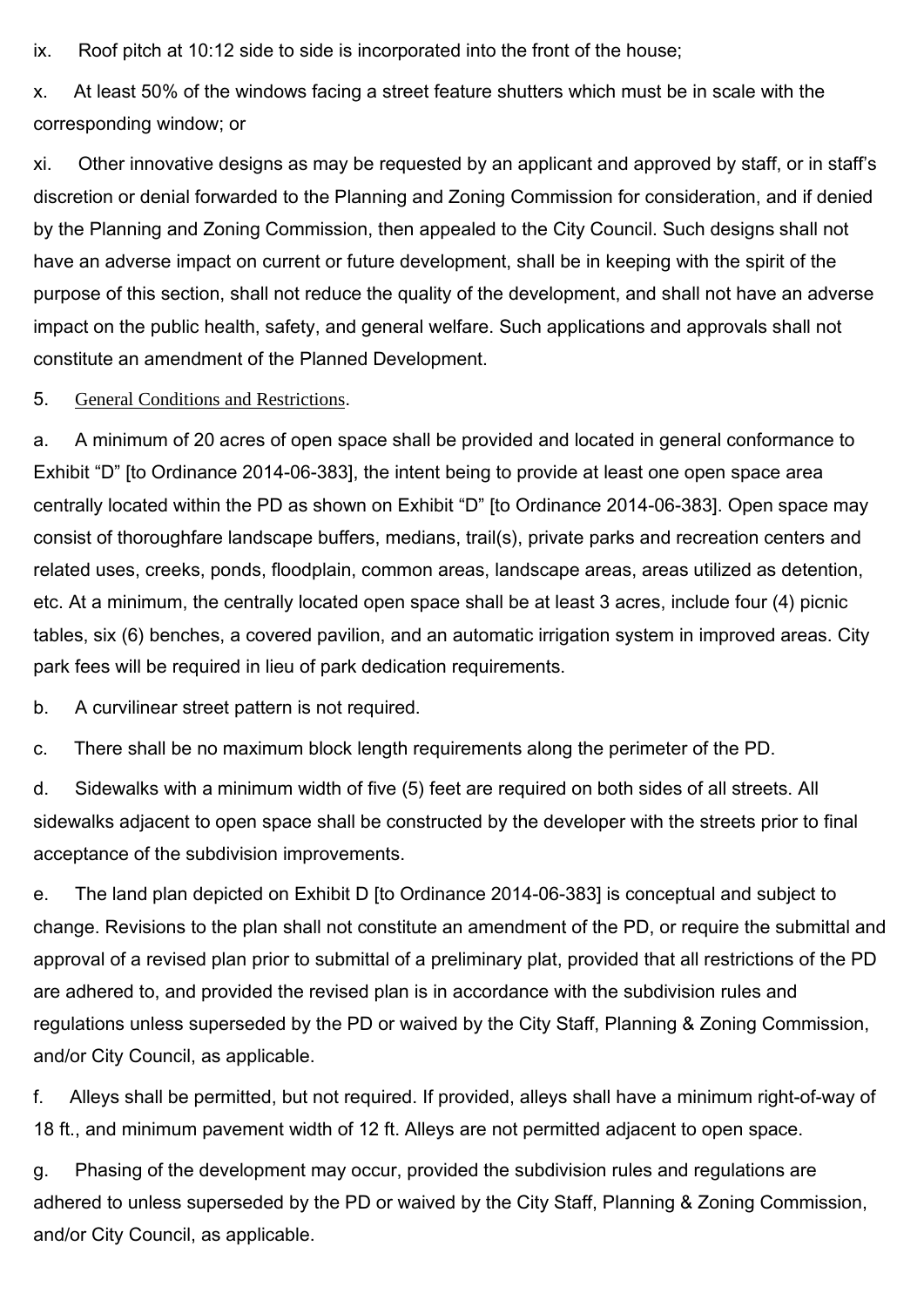h. The minimum width of landscaped open space adjacent to Shahan Prairie Road and future Martop Road shall be 20 ft. At a minimum, landscaping shall include irrigation and 3-inch caliper trees selected from the "Large/Shade Tree List", as defined by the City of Oak Point Zoning Ordinance Appendix C - Approved Landscape Materials, and crepe myrtles. At a minimum, one Large/Shade Tree and two crepe myrtles shall be required for every thirty (30) linear feet of landscaped open space adjacent to Shahan Prairie Road and Martop Road. An existing, healthy tree greater than 3-inch caliper that is preserved, regardless of species or type, shall satisfy the planting requirements for one required tree. The requirements of this section shall satisfy all roadway screening and buffering requirements for Shahan Prairie Road and future Martop Road.

i. One-half (1/2) of the ultimate right-of-way for Shahan Prairie Road and Martop Road, one-half being 55 ft. from the centerline of the existing pavement or 110' from the existing and ultimate ROW line on the opposite side if already established, shall be dedicated adjacent to the planned development boundary at the earlier of adjacent final platting or construction of the roadway. Improvements to Shahan Prairie Road and Martop Road shall consist of one-half the ultimate roadway section adjacent to the planned development boundary being two (2) adjacent twelve foot (12') travel lanes of a future four lane median divided roadway. The improvements shall be constructed by the developer concurrently with the development of adjacent phases of the planned development. Alternately, at the City's sole determination, funds may be escrowed by the developer for the later construction of the improvements by others.

j. Setback requirements for any permitted recreation or amenity structures on a lot or open space shall be as follows:

i. Front: 15 ft.

ii. Side: 15 ft.

iii. Rear: 15 ft.

o.[k.] At least two (2) trees with a minimum of three (3) caliper inches selected from the Large/Shade Tree List, as defined by the City of Oak Point Zoning Ordinance Appendix C - Approved Landscape Materials, shall be provided on each single-family lot. At least one required tree shall be installed within the front yard. An existing healthy tree(s) of any variety, with a minimum of three (3) caliper inches, shall satisfy the requirement for one required tree(s). All required trees shall be planted within thirty (30) days of home occupancy for each lot.

6. A minimum of 15 acres of open space with existing tree stands shall be preserved (healthy trees only) and generally located as shown on Exhibit "F" [to Ordinance 2014-06-383]. Trees within the preservation areas may be removed and cleared for roadways, utilities, and open space improvements as required. Pruning, understory clearing, and maintenance is allowed to occur within the preservation areas. The preservation of trees in these areas, along with the planting requirements in Paragraph 6 shall satisfy all of the tree preservation and mitigation requirements for this PD. Future revisions to the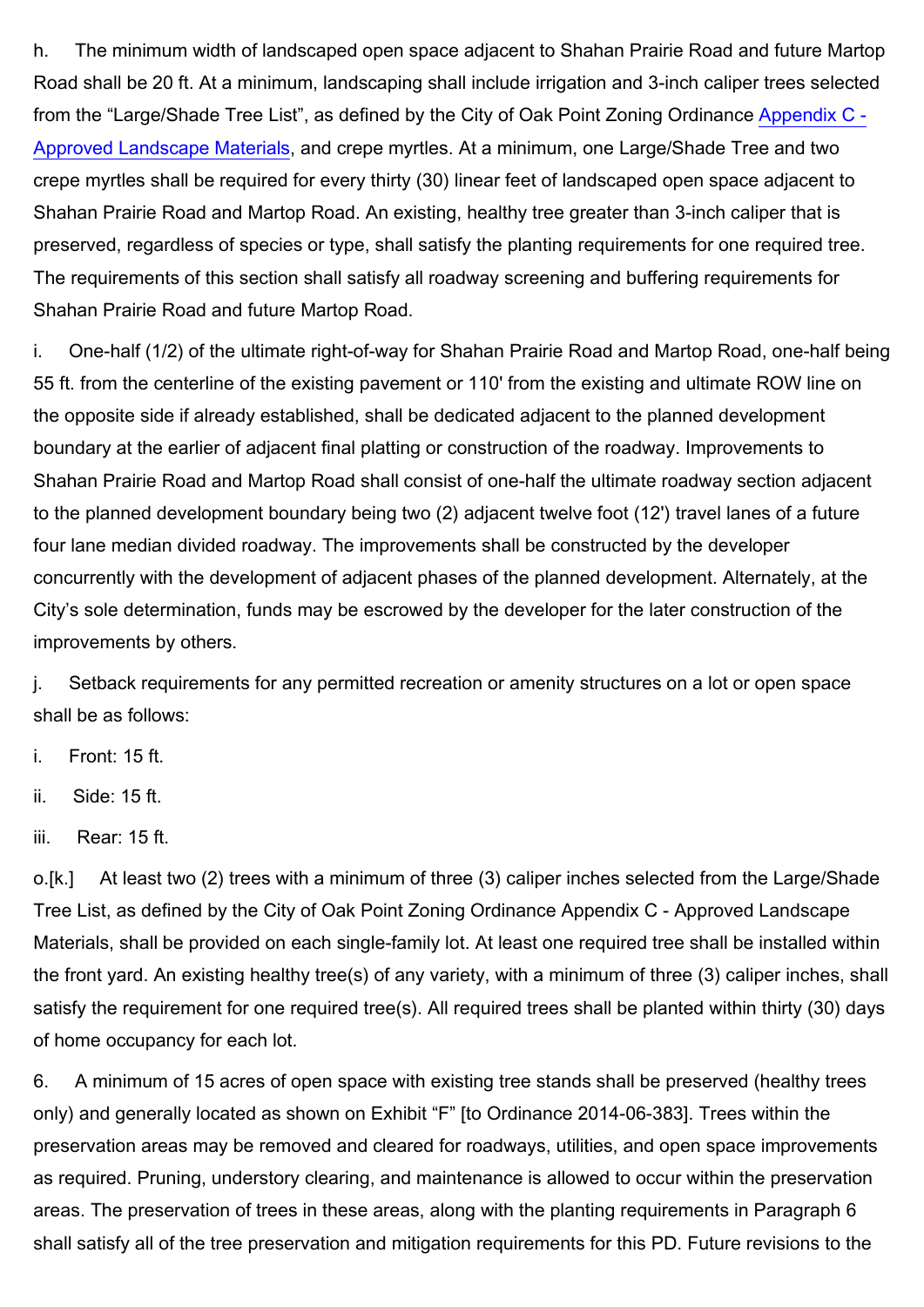Concept Plan that modifies the location or limits of the tree preservation areas shall maintain the same quality and character of tree stands within the areas shown on Exhibit "F" [to Ordinance 2014-06-383]. Assessing the quality and character of proposed alternate locations may, at the City's discretion, require a tree inventory of the current and proposed locations at the time of application for a revision to the Concept Plan in order to compare the total caliper inches of trees equal to or greater than 6 inches in diameter in each area.

(Ordinance 2014-06-383 adopted 6/16/14)

## **P.D. NO. 16**

## REQUIREMENTS AND STANDARDS FOR DEVELOPMENT

## Wildridge Planned Development

All zoning regulations, standards, uses, requirements, and processes for the R4X District of the City of Oak Point Zoning Ordinance (Ord. No. 2002-04), as it exists or may be amended, shall apply to the Planned Development except as follows:

1. Permitted Uses:

The following use(s) shall not be permitted:

Industrialized/Modular Housing

Additional permitted uses shall include the following:

\* All allowed uses and allowed uses by Specific Use Permit of the A District of the City of Oak Point Zoning Ordinance for Agriculture Uses for any unplatted portion of the Planned Development District.

\* Park; playground; open space; trail(s); playfields; athletic fields; public or private recreation center/amenity center and related uses (i.e. play equipment, swimming pool, tennis court(s), basketball court, multi-sport court(s), restroom/change room, picnic shelters, etc.); provided that courts or athletic fields will not be lighted.

2. The maximum number of single-family residential units permitted shall be four hundred twenty (429) [sic].

- 3. The following single-family residential lot development standards shall apply:
- a. The minimum lot area shall be 6,000 sq. ft.
- b. The minimum lot width shall be 50 ft. measured along the platted front yard building line.
- c. The minimum lot depth shall be 100 ft., measured at the midpoints of the front and rear lot lines.
- d. The minimum front yard shall be 20 ft.
- e. The minimum side yard shall be 5 ft.

f. The minimum side yard adjacent to a street shall be 15 ft., unless the lot is a key lot, then the minimum side yard shall be 20 ft.

g. The minimum rear yard shall be 20 ft.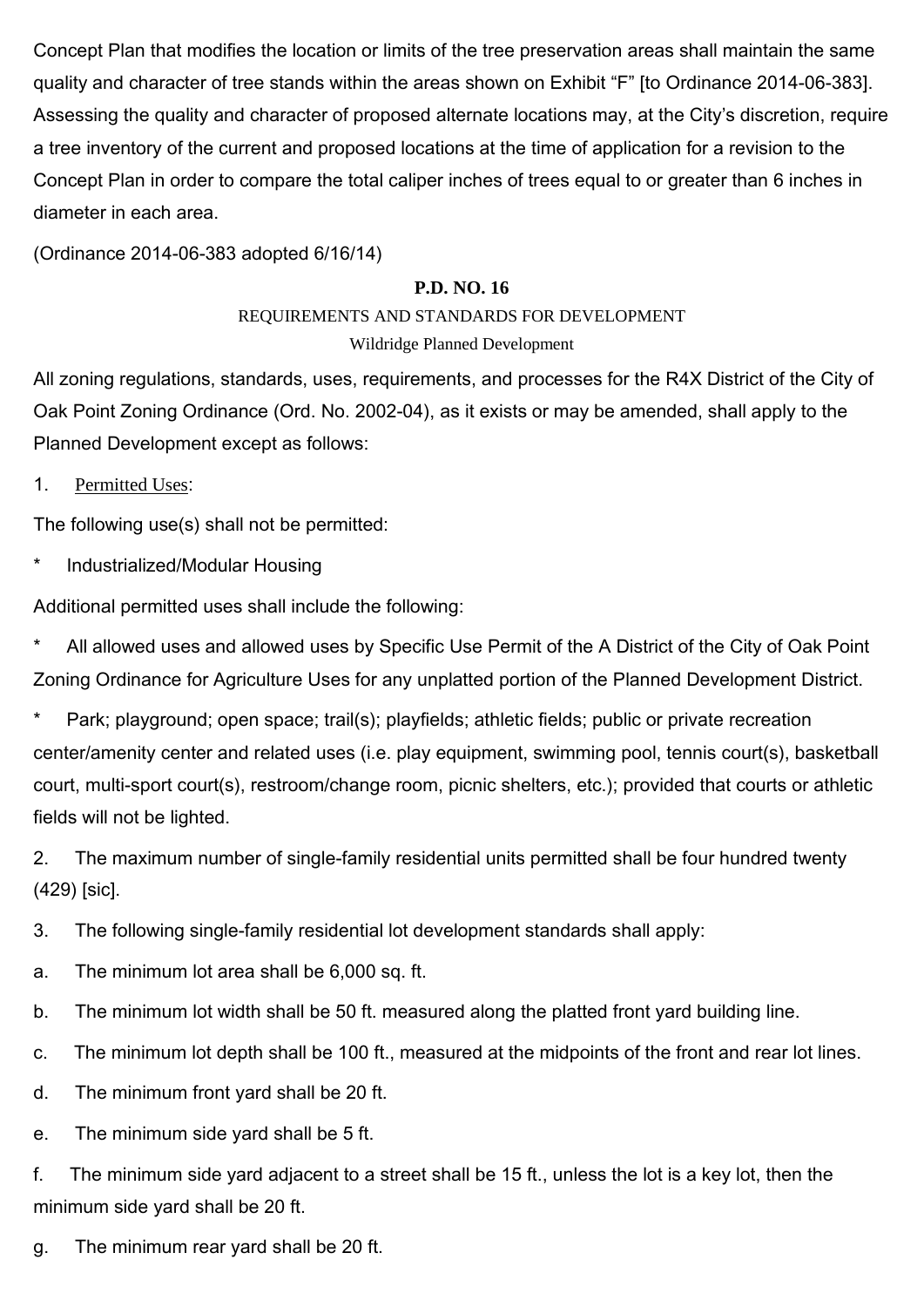h. The maximum lot coverage shall be 50%, including main structures and accessory structures.

i. The minimum dwelling area (air-conditioned) shall be 1,800 sq. ft.

j. The maximum structure height shall be two and one-half (2-1/2) stories measured at the highest point of the structure, not to exceed forty feet (40').

k. The following lot development standards shall apply to at least 30% of the single-family residential lots:

i. The minimum lot area shall be 7,200 sq. ft.

ii. The minimum lot width shall be 60 ft. measured along the platted front yard building line.

iii. The minimum lot depth shall be 110 ft., measured at the midpoints of the front and rear lot lines.

iv. The minimum front yard shall be 20 ft.

v. The minimum side yard shall be 5 ft.

vi. The minimum side yard adjacent to a street shall be 15 ft., unless the lot is a key lot, then the minimum side yard shall be 20 ft.

vii. The minimum rear yard shall be 20 ft.

viii. The maximum lot coverage shall be 50%, including main structures and accessory structures.

ix. The minimum dwelling area (air-conditioned) shall be 1,800 sq. ft.

x. The maximum structure height shall be two and one-half (2-1/2) stories measured at the highest point of the structure, not to exceed forty feet (40').

## 4. Construction and Architectural Standards.

a. The main structure for residential uses shall be constructed of a minimum of 80% total masonry for all facades, exclusive of doors, windows, porches, chimneys, and walls provided in conjunction with an architectural element above the roofline (example: walls for dormers). No single facade shall have less than 75% masonry. "Facade" shall mean: Any separate face of a structure, including parapet walls and omitted wall line, or any part of a structure which encloses or covers usable space. Where separate faces are oriented in the same direction, or in directions within 45 degrees of one another, they are to be considered part of a single facade. Masonry shall consist of brick, stone, or similar masonry unit type materials, or a minimum of one (1") inch thick stucco construction.

b. Roof slopes for the main structure of residential uses shall be a minimum of 8:12 and roof construction shall include opposing roof elements on the front facade and at least one other facade, unless otherwise approved by the Planning & Zoning Commission and/or City Council.

c. All ground level mechanical, heating, ventilation, and air-conditioning equipment shall be screened from view from a street with fence or landscaping that is at least six feet tall.

d. All garage doors shall be wood trimmed and stained, with reveals and textures[.]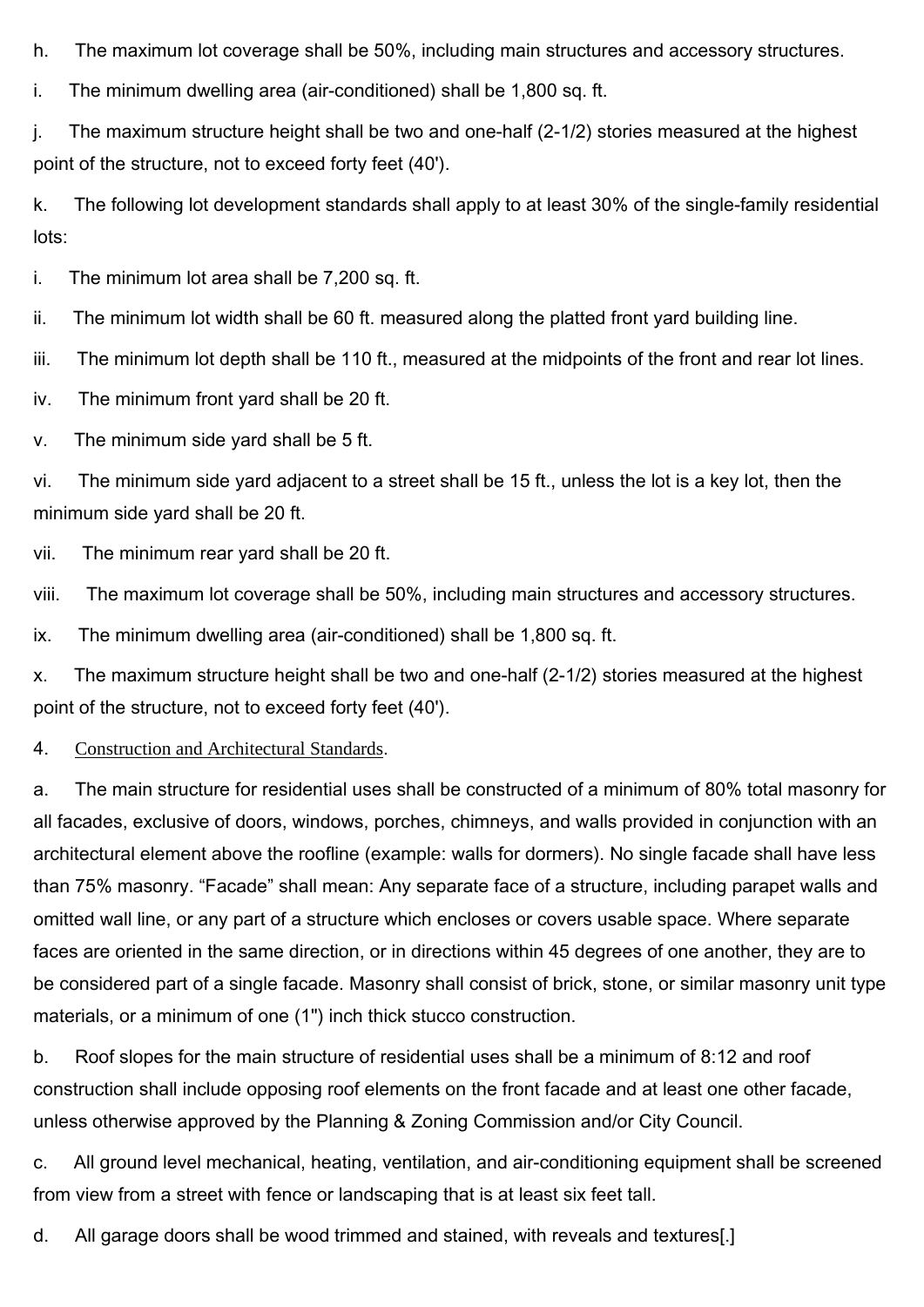e. Front doors shall be at least 8' tall.

f. All single-family residential units shall be required to provide at least three of the following architectural elements:

i. 100 percent of each wall is finished with a masonry material exclusive of doors, windows, porches, chimneys, and walls provided in conjunction with an architectural element above the roofline (example: walls for dormers);

ii. The front facade contains two types of complementary masonry finishing materials, with each of the materials being used on at least 25 percent of the front facade;

iii. A minimum of 10 percent of the unit's front facade features patterned brickwork, excluding soldier or sailor brickwork provided in association with a door or window;

iv. The unit only features garage doors that have a carriage style design;

v. A minimum of three offsets in the front facade measuring at least one feet deep are provided or a minimum of one offset in the front facade measuring at least three feet is provided;

vi. The unit features an articulated front entrance through the use of lintels, pediments, keystones, pilasters, arches, columns, or other similar architectural elements;

vii. A covered front porch which is at least 100 square feet in area is provided;

viii. At least one dormer is provided for each roof plane over 500 square feet in area that faces a street. The dormer must be appropriately scaled for the roof plane and shall not be wider than the windows on the building elevation below; or

ix. Roof pitch at 10:12 side to side is incorporated into the front of the house;

x. At least 50% of the windows facing a street feature shutters which must be in scale with the corresponding window; or

xi. Other innovative designs as may be requested by an applicant and approved by staff, or in staff's discretion or denial forwarded to the Planning and Zoning Commission for consideration, and if denied by the Planning and Zoning Commission, then appealed to the City Council. Such designs shall not have an adverse impact on current or future development, shall be in keeping with the spirit of the purpose of this section, shall not reduce the quality of the development, and shall not have an adverse impact on the public health, safety, and general welfare. Such applications and approvals shall not constitute an amendment of the Planned Development.

5. General Conditions and Restrictions.

a. A minimum of 20 acres of open space shall be provided and located in general conformance to Exhibit "D" [to Ordinance 2015-03-398], the intent being to provide at least one open space area centrally located within the PD as shown on Exhibit "D" [to Ordinance 2015-03-398]. Open space may consist of thoroughfare landscape buffers, medians, trail(s), private parks and recreation centers and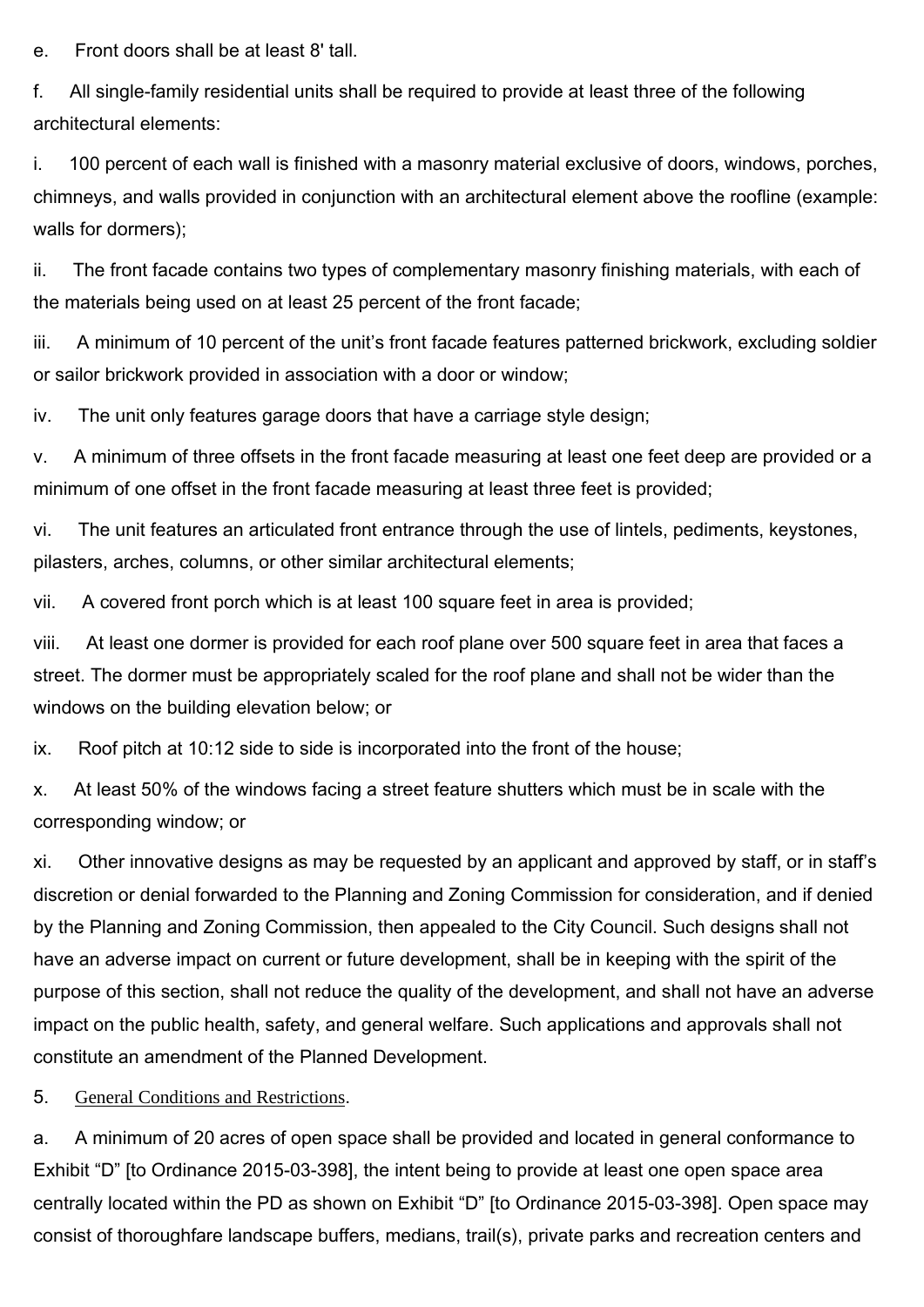related uses, creeks, ponds, floodplain, common areas, landscape areas, areas utilized as detention, etc. At a minimum, the centrally located open space shall be at least 3 acres, include four (4) picnic tables, six (6) benches, a covered pavilion, and an automatic irrigation system in improved areas. City park fees will be required in lieu of park dedication requirements.

b. A curvilinear street pattern is not required.

c. There shall be no maximum block length requirements along the perimeter of the PD.

d. Sidewalks with a minimum width of five (5) feet are required on both sides of all streets. All sidewalks adjacent to open space shall be constructed by the developer with the streets prior to final acceptance of the subdivision improvements.

e. The land plan depicted on Exhibit D [to Ordinance 2015-03-398] is conceptual and subject to change. Revisions to the plan shall not constitute an amendment of the PD, or require the submittal and approval of a revised plan prior to submittal of a preliminary plat, provided that all restrictions of the PD are adhered to, and provided the revised plan is in accordance with the subdivision rules and regulations unless superseded by the PD or waived by the City Staff, Planning & Zoning Commission, and/or City Council, as applicable.

f. Alleys shall be permitted, but not required. If provided, alleys shall have a minimum right-of-way of 18 ft., and minimum pavement width of 12 ft. Alleys are not permitted adjacent to open space.

g. Phasing of the development may occur, provided the subdivision rules and regulations are adhered to unless superseded by the PD or waived by the City Staff, Planning & Zoning Commission, and/or City Council, as applicable.

h. The minimum width of landscaped open space adjacent to Shahan Prairie Road and future Martop Road shall be 20 ft. At a minimum, landscaping shall include irrigation and 3-inch caliper trees selected from the "Large/Shade Tree List," as defined by the City of Oak Point Zoning Ordinance Appendix C - Approved Landscape Materials, and crepe myrtles. At a minimum, one Large/Shade Tree and two crepe myrtles shall be required for every thirty (30) linear feet of landscaped open space adjacent to Shahan Prairie Road and Martop Road. An existing, healthy tree greater than 3-inch caliper that is preserved, regardless of species or type, shall satisfy the planting requirements for one required tree. The requirements of this section shall satisfy all roadway screening and buffering requirements for Shahan Prairie Road and future Martop Road.

i. One-half (1/2) of the ultimate right-of-way for Shahan Prairie Road and Martop Road, one-half being 55 ft. from the centerline of the existing pavement or 110' from the existing and ultimate ROW line on the opposite side if already established, shall be dedicated adjacent to the planned development boundary at the earlier of adjacent final platting or construction of the roadway. Improvements to Shahan Prairie Road and Martop Road shall consist of one-half the ultimate roadway section adjacent to the planned development boundary being two (2) adjacent twelve foot (12') travel lanes of a future four lane median divided roadway. The improvements shall be constructed by the developer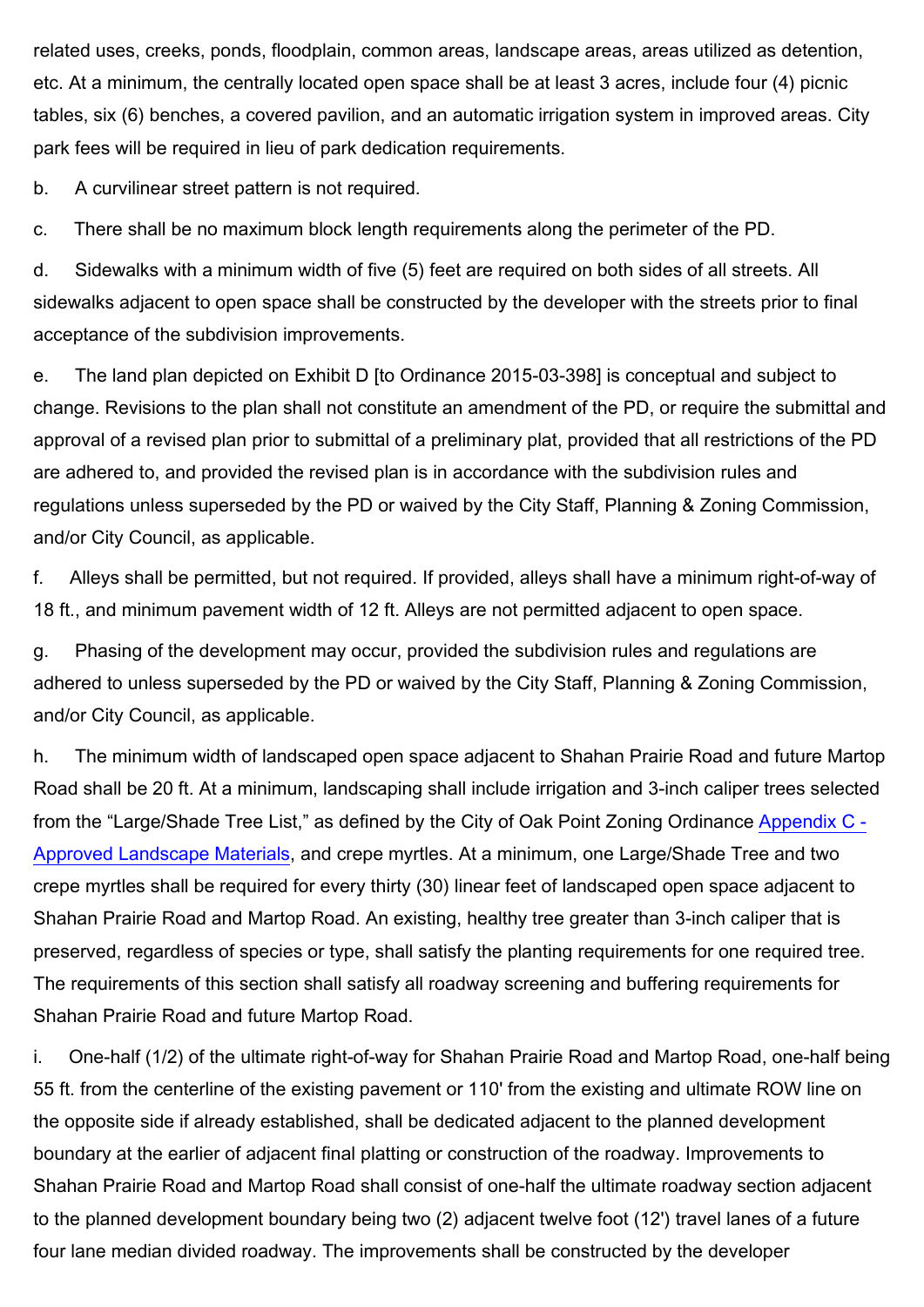concurrently with the development of adjacent phases of the planned development. Alternately, at the City's sole determination, funds may be escrowed by the developer for the later construction of the improvements by others.

j. Setback requirements for any permitted recreation or amenity structures on a lot or open space shall be as follows:

- i. Front: 15 ft.
- ii. Side: 15 ft.
- iii. Rear: 15 ft.

o.[k.] At least two (2) trees with a minimum of three (3) caliper inches selected from the Large/Shade Tree List, as defined by the City of Oak Point Zoning Ordinance Appendix C - Approved Landscape Materials, shall be provided on each single-family lot. At least one required tree shall be installed within the front yard. An existing healthy tree(s) of any variety, with a minimum of three (3) caliper inches, shall satisfy the requirement for one required tree(s). All required trees shall be planted within thirty (30) days of home occupancy for each lot.

6. A minimum of 15 acres of open space with existing tree stands shall be preserved (healthy trees only) and generally located as shown on Exhibit "F" [to Ordinance 2015-03-398]. Trees within the preservation areas may be removed and cleared for roadways, utilities, and open space improvements as required. Pruning, understory clearing, and maintenance is allowed to occur within the preservation areas. The preservation of trees in these areas, along with the planting requirements in Paragraph 6 shall satisfy all of the tree preservation and mitigation requirements for this PD. Future revisions to the Concept Plan that modifies the location or limits of the tree preservation areas shall maintain the same quality and character of tree stands within the areas shown on Exhibit "F" [to Ordinance 2015-03-398]. Assessing the quality and character of proposed alternate locations may, at the City's discretion, require a tree inventory of the current and proposed locations at the time of application for a revision to the Concept Plan in order to compare the total caliper inches of trees equal to or greater than 6 inches in diameter in each area.

(Ordinance 2015-03-398 adopted 3/16/15)

## **APPENDIX F. SEXUALLY ORIENTED BUSINESSES**

## SEC. 1. GENERAL REQUIREMENTS:

The location of sexually oriented businesses shall be subject to the following standards and requirements:

(A) A person commits an offense if he operates or causes to be operated a sexually oriented business within one thousand (1,000) feet of:

(1) a church;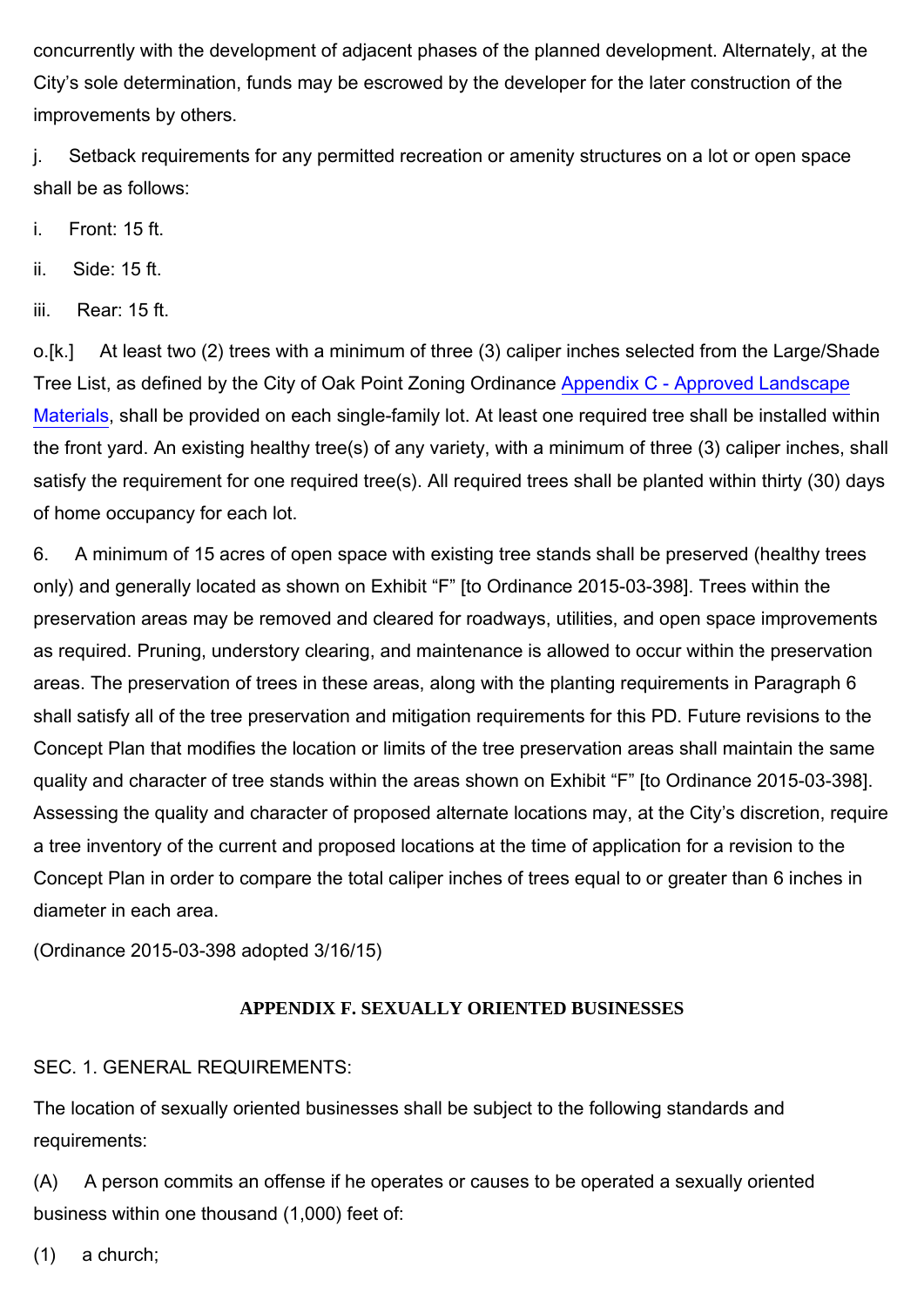- (2) a public or private elementary or secondary school;
- (3) residentially zoned property;
- (4) a public park;
- (5) a lot devoted to residential use; or
- (6) a hospital

(B) A person commits an offense if he operates or causes to be operated a sexually oriented business within one thousand (1,000) feet of another sexually oriented business.

(C) A person commits an offense if he causes or permits the operation, establishment, or maintenance of more than one sexually oriented business in the same building, structure, or portion thereof, or the increase of floor area of any sexually oriented business in any building, structure or portion thereof containing another sexually oriented business.

(D) For the purposes of subparagraph (a) [(A)] above, measurement shall be made in a straight line, without regard to intervening structures or objects, from the premises where a sexually oriented business is conducted, to the nearest property line of the premises of a church or public or private elementary or secondary school, or to the nearest boundary of an affected public park, residential district or residential lot.

(E) For purposes of subparagraph (b) [(B)] above, the distance between any two sexually oriented businesses shall be measured in a straight line, without regard to intervening structures or objects, from the closest exterior wall of the structure in which the business is located.

(F) A sexually oriented business lawfully operating as a conforming use after the effective date of this Ordinance is not rendered a nonconforming use by the location subsequent to the operation of the sexually oriented business, of a church, public or private elementary school, public park, residential district, or residential lot within one thousand (1,000) feet of the sexually oriented business.

## SEC. 2. DEFINITIONS:

The following definitions shall be applied when reviewing matters that fall under this Ordinance:

- (A) ESTABLISHMENT means and includes any of the following:
- (1) the opening or commencement of any sexually oriented business as a new business;

(2) the conversion of an existing business, whether or not a sexually oriented business, to any sexually oriented business;

(3) the addition of any sexually oriented business to any other existing sexually oriented business; or

(4) the relocation of any sexually oriented business.

(B) LICENSEE means a person in whose name a license to operate a sexually oriented business has been issued, as well as the individual listed as an applicant on the application for a license.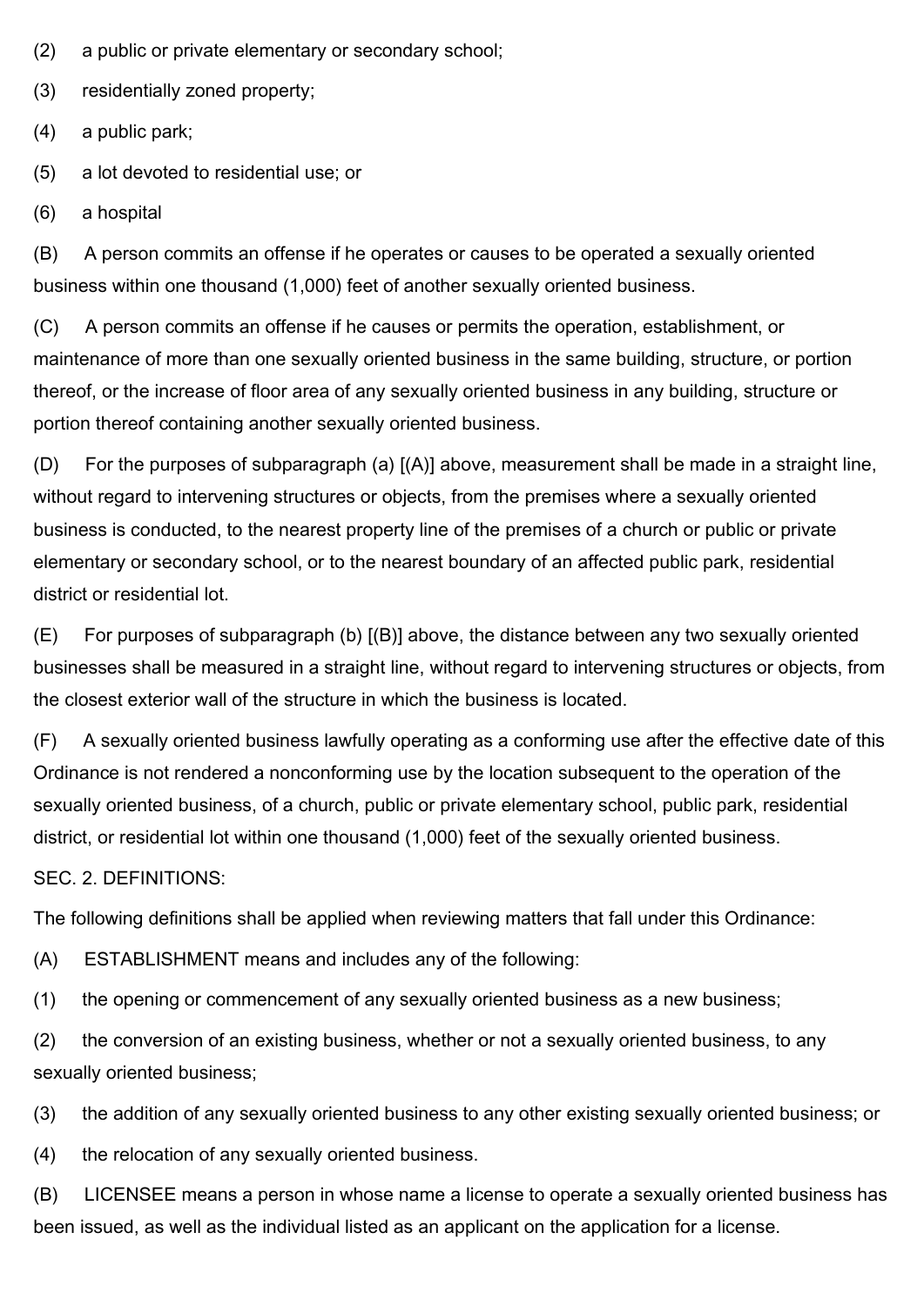(C) OPERATES OR CAUSES TO BE OPERATED means to cause to function or to put or keep in operation. A person may be found to be operating or causing to be operated a sexually oriented business whether or not that person is an owner, part owner, or licensee of the business.

(D) SEXUAL ENCOUNTER CENTER means a business or commercial enterprise that, as one of its primary business purposes, offers for any form of consideration:

(1) physical contact in the form of wrestling or tumbling between persons of the opposite sex; or

(2) activities between male and female persons and/or persons of the same sex when one or more of the persons is in a state of nudity or semi-nude.

(E) TRANSFER OF OWNERSHIP OR CONTROL of a sexually oriented business means and includes any of the following:

(1) the sale, lease, or sublease of the business;

(2) the transfer of securities which constitute a controlling interest in the business, whether by sale, exchange, or similar means; or

(3) the establishment of a trust, gift, or other similar legal device which transfers the ownership or control of the business, except for transfer by bequest or other operation of law upon the death of the person possessing the ownership or control.

(F) Sexually oriented businesses are classified as follows:

(1) adult arcades;

(2) adult bookstores or adult video stores;

- (3) adult cabarets;
- (4) adult motels;
- (5) adult motion picture theaters;
- (6) adult theaters; and
- (7) nude model studios.

## SEC. 3. LICENSE REQUIRED:

(A) A person commits an offense if he operates a sexually oriented business without a valid license, issued by the city for the particular type of business.

(B) An application for a license must be made on a form provided by the City Council. The application must be accompanied by a sketch or diagram showing the configuration of the premises, including a statement of total floor space occupied by the business. The sketch or diagram need not be professionally prepared but must be drawn to a designated scale or drawn with marked dimensions of the interior or [of] the premises to an accuracy of plus or minus six inches. Applicants who must comply with Section 13 of this Ordinance shall submit a diagram meeting the requirements of Section 13.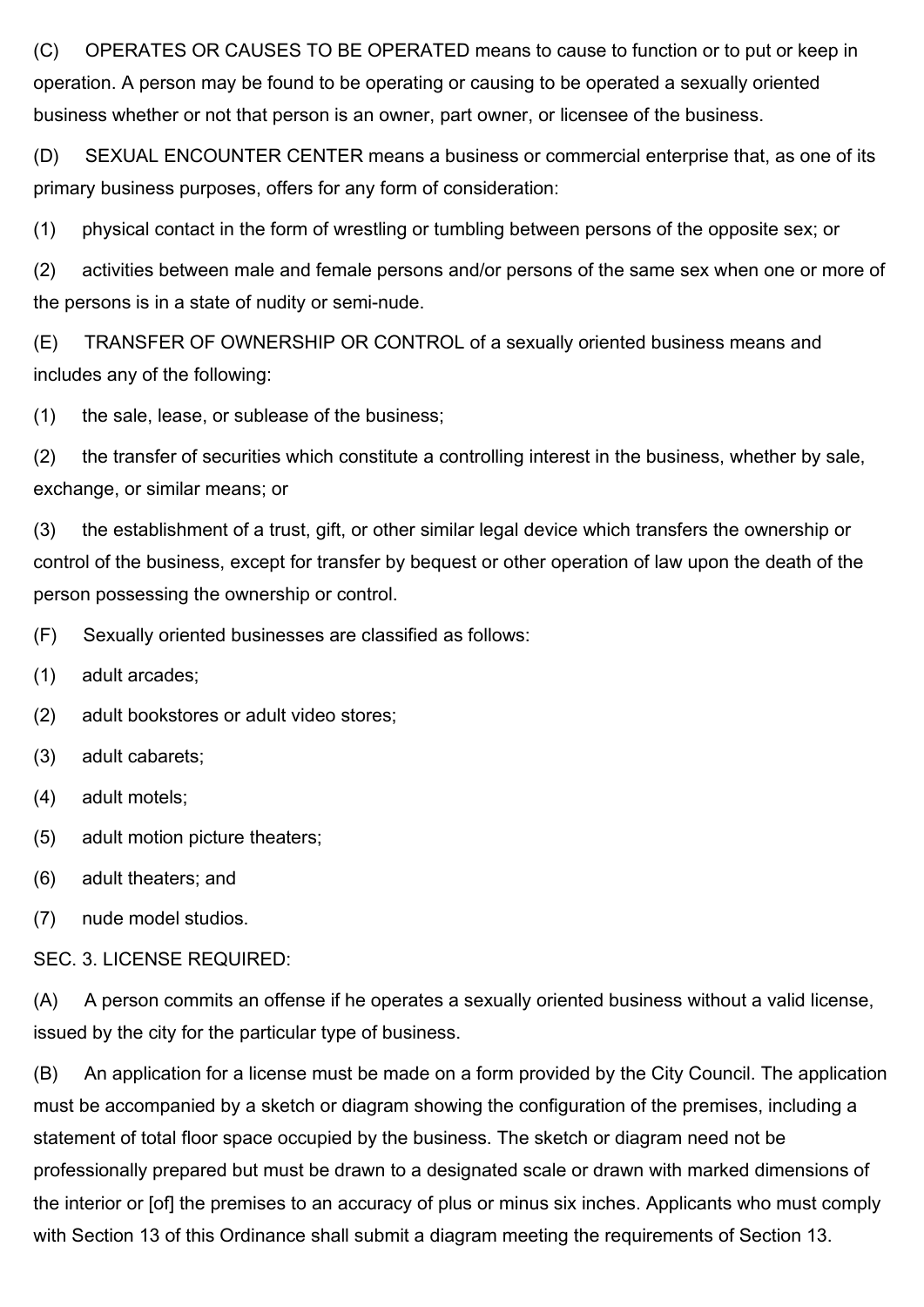(C) If a person who wishes to operate a sexually oriented business is an individual, he must sign the application for a license as applicant. If a person who wishes to operate a sexually oriented business is other than an individual, each individual who has a 20 percent or greater interest in the business must sign the application for a license as applicant. Each applicant must be qualified under Section 4 and each applicant shall be considered a licensee if a license is granted.

## SEC. 4. ISSUANCE OF LICENSE:

(A) The City Council shall approve the issuance of a license by the city to an applicant within 30 days after receipt of an application unless the City Council finds one or more of the following to be true:

(1) An applicant is under 18 years of age.

(2) An applicant or an applicant's spouse is overdue in payment to the city of taxes, fees, fines, or penalties assessed against or imposed upon the applicant or the applicant's spouse in relation to a sexually oriented business.

(3) An applicant has failed to provide information reasonably necessary for issuance of the license or has falsely answered a question or request for information on the application form.

(4) An applicant or an applicant's spouse has been convicted of a violation of a provision of this Ordinance, [other than the offense of operating a sexually oriented business without a license], within two years immediately preceding the application.

(5) Any fee required by this Ordinance has not been paid.

(6) An applicant has been employed in a sexually oriented business in a managerial capacity within the preceding 12 months and has demonstrated an inability to operate or manage a sexually oriented business premises in a peaceful and law-abiding manner, thus necessitating action by law enforcement officers.

(7) An applicant or the proposed establishment is in violation of or is not in compliance with Sections 1, 6, 10, 11, 12, or 13.

(8) An applicant or an applicant's spouse has been convicted of a crime:

(a) involving:

(i) any of the following offenses as described in Chapter 43 of the Texas Penal Code:

- (aa) Prostitution;
- (bb) promotion of prostitution;
- (cc) aggravated promotion of prostitution;
- (dd) compelling prostitution;
- (ee) obscenity;
- (ff) sale, distribution, or display of harmful material to minor;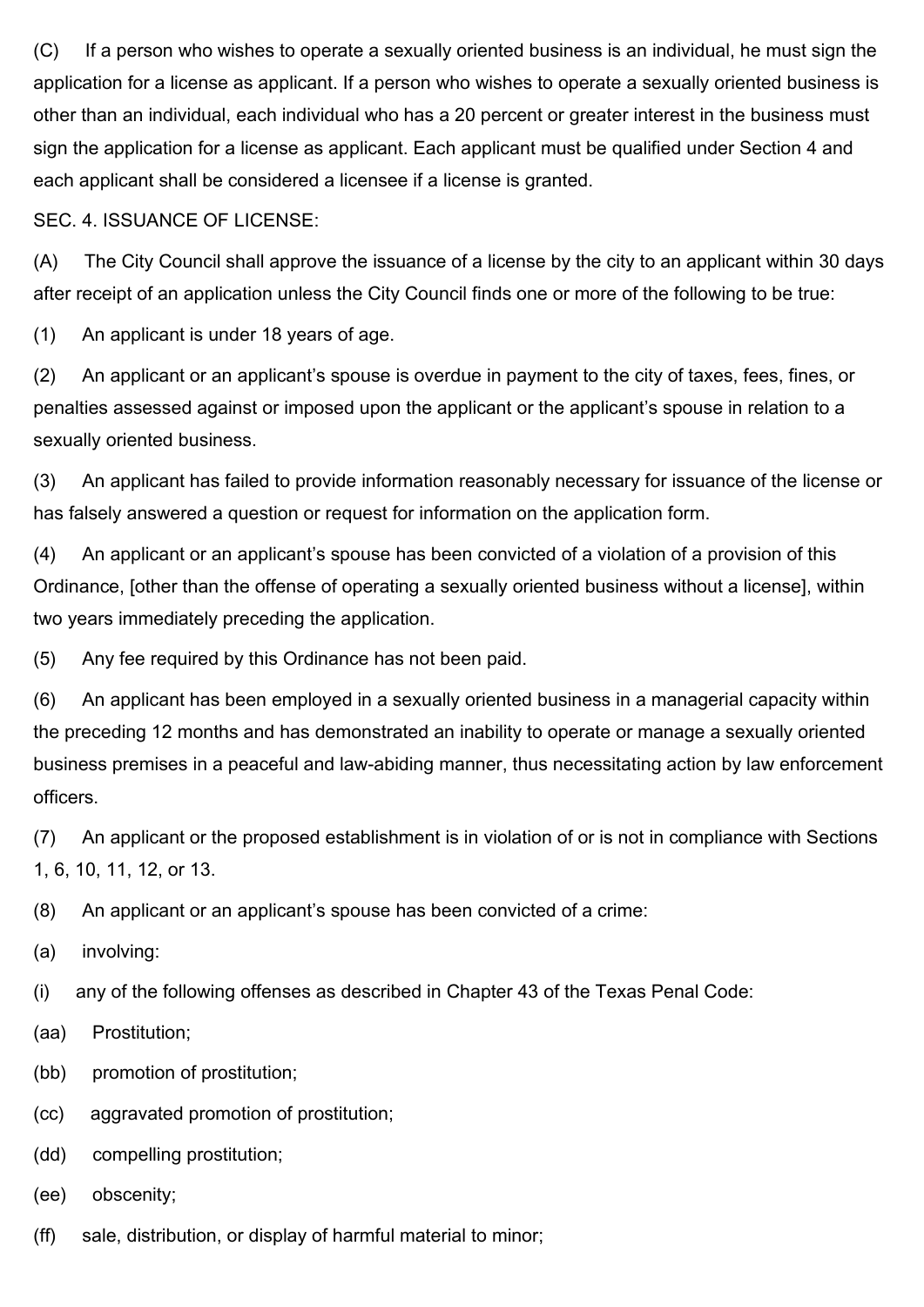(gg) sexual performance by a child;

(hh) possession of child pornography;

(ii) any of the following offenses as described in Chapter 21 of the Texas Penal Code:

(aa) public lewdness;

(bb) indecent exposure;

(cc) indecency with a child;

(iii) sexual assault or aggravated sexual assault as described in Chapter 22 of the Texas Penal Code;

(iv) incest, solicitation of a child, or harboring a runaway child as described in Chapter 25 of the Texas Penal Code; or

(v) criminal attempt, conspiracy, or solicitation to commit any of the foregoing offenses;

(b) for which:

(i) less than (2) years have elapsed since the date of conviction or the date of release from confinement imposed for the conviction, whichever is the later date, if the conviction is of a misdemeanor offense;

(ii) less than (5) years have elapsed since the date of conviction or the date of release from confinement from the conviction, whichever is the later date, if the conviction is of a felony offense; or

(iii) less than (5) years have elapsed since the date of the last conviction or the date of release from confinement for the last conviction, whichever is the later date, if the convictions are of two or more misdemeanor offenses or combination of misdemeanor offenses occurring within any 24-month period.

(B) The fact that a conviction is being appealed has no effect on the disqualification of the applicant or applicant's spouse under subsection (A).

(C) An applicant who has been convicted or whose spouse has been convicted of an offense listed in subsection (A)(8)(a) may qualify for a sexually oriented business license only when the time period required by subsection (A)(8)(b) has elapsed.

(D) The City Council, upon approving issuance of a sexually oriented business license, shall send the applicant, by certified mail, return receipt requested, written notice of that action and state where the applicant must pay the license fee and obtain the license. The City Council's approval of the issuance of a license does not authorize the applicant to operate a sexually oriented business until the applicant has paid all fees required by this Ordinance and obtained possession of the license.

(E) The license, if granted, must state on its face the name of the person or persons to whom it is granted, the expiration date, and the address of the sexually oriented business. The license must be posted in a conspicuous place at or near the entrance to the sexually oriented business so that it may be easily read at any time.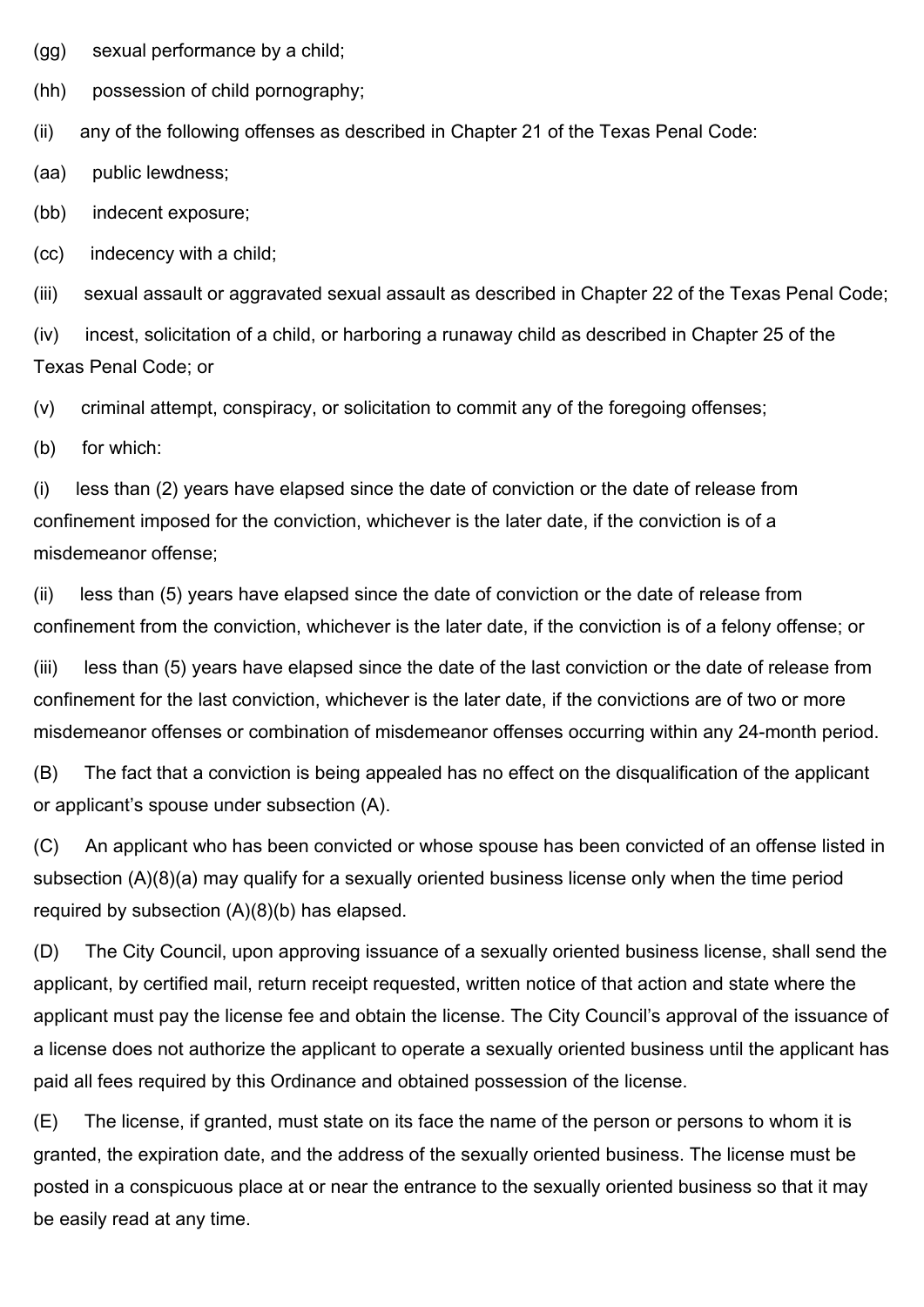### SEC. 5. INSPECTION

(A) An applicant or licensee shall permit representatives of the police department, the fire department, the department of streets, the code enforcement offices, and the building officials to inspect the premises of a sexually oriented business, for the purpose of ensuring compliance with the law at any time it is occupied or open for business.

(B) A person who operates a sexually oriented business or his agent or employee commits an offense if he refuses to permit a lawful inspection of the premises by a representative of the police department, the fire department, the department of streets, the code enforcement offices, or the building officials at any time it is occupied or open for business.

(C) The provisions of this section do not apply to areas of an adult motel which are currently being rented by a customer for use as a permanent or temporary habitation.

SEC. 6. EXPIRATION OF LICENSE:

Each license expires one year from the date of issuance. A license may be renewed only by making application as provided in Section 3. Application for renewal should be made at least thirty (30) days before the expiration date, and when made less than thirty (30) days before the expiration date, the expiration of the license will not be affected by the pendency of the application.

SEC. 7. SUSPENSION:

The Chief of Police shall suspend a license for a period not to exceed thirty (30) days if he determines that a licensee or an employee of a licensee has:

(1) violated or is not in compliance with Sections 1, 3, 11, 12, or 13 of this Ordinance;

(2) engaged in excessive use of alcoholic beverages while on a sexually oriented business premises;

(3) refused to allow an inspection of the sexually oriented business premises as authorized by this Ordinance;

(4) knowingly permitted gambling by any person on the sexually oriented business premises;

(5) demonstrated inability to operate or manage a sexually oriented business in a peaceful and lawabiding manner thus necessitating action by law enforcement officers.

### SEC. 8. REVOCATION

(A) The City Council shall revoke a license if a cause of suspension in Section 7 occurs and the license has been suspended within the preceding twelve (12) months.

(B) The City Council shall revoke a license if the City Council determines that:

(1) a licensee gave false or misleading information in the material submitted to the chief of police during the application process;

(2) a licensee or an employee has knowingly allowed possession, use, or sale of controlled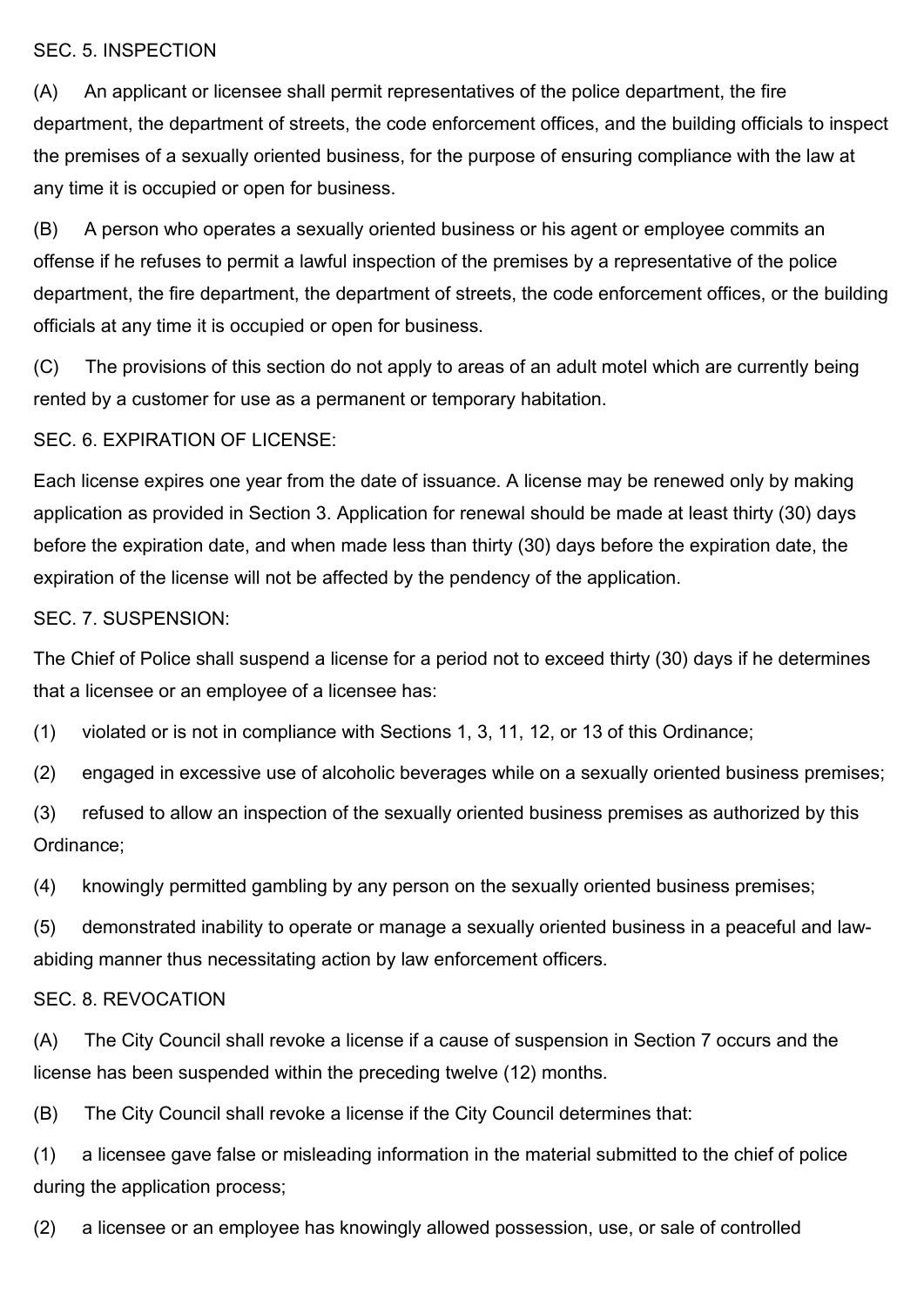substances on the premises;

(3) a licensee or an employee has knowingly allowed prostitution on the premises;

(4) a licensee or an employee knowingly operated the sexually oriented business during a period of time when the licensee's license was suspended;

(5) a licensee has been convicted of an offense listed in Section  $4(A)(8)(a)$  for which the time period required in Section 4(A)(8)(b) has not elapsed;

(6) on two or more occasions within a twelve (12) month period, a person or persons committed an offense occurring in or on the licensed premises of a crime listed in Section 4(A)(8) for which a conviction has been obtained, and the person or persons were employees of the sexually oriented business at the time the offense was committed;

(7) a licensee or an employee has knowingly allowed any act of sexual intercourse, sodomy, oral copulation, masturbation, or sexual conduct to occur in or on the licensed premises. The term "sexual contact" shall have the same meaning as it is defined in Section 21.02, Texas Penal Code; or

(8) a licensee is delinquent in payment to the city for hotel occupancy taxes, ad valorem taxes, or sales taxes related to the sexually oriented business.

(C) The fact that a conviction is being appealed shall have no effect on the revocation of the license.

(D) Subsection (B)(7) does not apply to adult motels as a ground for revoking the license unless a licensee or employee knowingly allowed the act of sexual intercourse, sodomy, oral copulation, masturbation, or sexual contact to occur in a public place or within public view.

(E) When the Chief of Police revokes a license, the revocation shall continue for one year and the licensee shall not be issued a sexually oriented business license for one year from the date revocation became effective. If, subsequent to revocation, the Chief of Police finds that the basis for the revocation has been corrected or abated, the applicant may be granted a license if at least ninety (90) days have elapsed since the date the revocation became effective. If the license was revoked under Section 4(A)(8)(a), an applicant may not be granted another license until the appropriate number of years required under Section 4(A)(8)(b) has elapsed.

## SEC. 9. APPEAL:

If the City Council denies the issuance or renewal of a license or revokes a license, or if the Chief of Police suspends a license, the Chief of Police shall send to the applicant or licensee, by certified mail, return receipt requested, written notice of the action and the right to an appeal. Upon receipt of written notice of the denial, suspension, or revocation, the applicant or licensee whose application for a license or license renewal has been denied or whose license has been suspended or revoked has the right to appeal to the State District Court. An appeal to the State District Court must be filed within thirty (30) days after the receipt of notice of the decision of the Chief of Police or the City Council. The applicant or licensees shall bear the burden of proof in court.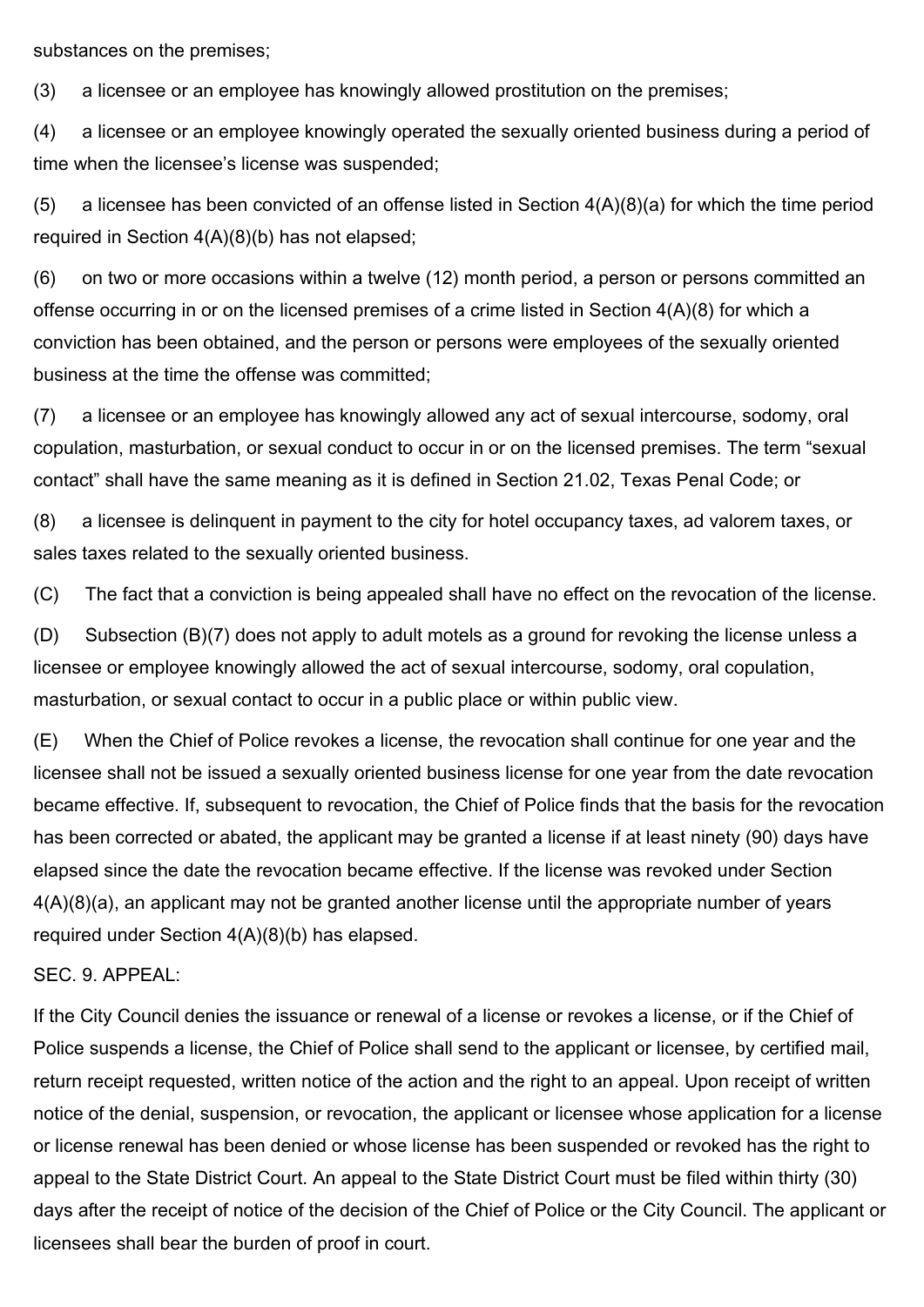#### SEC. 10. TRANSFER OF LICENSE:

A licensee shall not transfer his license to another, nor shall a licensee operate a sexually oriented business under the authority of a license at any place other than the address designated in the application.

SEC. 11. ADDITIONAL REGULATIONS FOR NUDE MODEL STUDIOS:

(A) A nude model studio shall not employ any person under the age of eighteen (18) years.

(B) A person under the age of eighteen (18) years commits an offense if he appears in a state of nudity in or on the premises of a nude model studio. It is a defense to prosecution under this subsection if the person under eighteen (18) years was in a restroom not open to public view or persons of the opposite sex.

(C) A person commits an offense if he appears in a state of nudity or knowingly allows another to appear in a state of nudity in an area of a nude model studio premises which can be viewed from the public right-of-way.

(D) A nude model studio shall not place or permit a bed, sofa, or mattress in any room on the premises, except that a sofa may be placed in a reception room open to the public.

SEC. 12. ADDITIONAL REGULATIONS FOR ADULT THEATERS AND ADULT MOTION PICTURE THEATERS:

(A) A person commits an offense if he knowingly allows a person under the age of eighteen (18) years to appear in a state of nudity in or on the premises of an adult theater or adult motion picture theater.

(B) A person under the age of eighteen (18) years commits an offense if he knowingly appears in a state of nudity in or on the premises of an adult theater or adult motion picture theater.

(C) It is a defense to the prosecution under subsections (A) and (B) of this section if the person under eighteen (18) years was in a restroom. not open to public view or persons of the opposite sex.

SEC. 13. REGULATIONS PERTAINING TO EXHIBITION OF SEXUALLY EXPLICIT FILMS OR VIDEOS:

(A) A person who operates or causes to be operated a sexually oriented business, other than an adult motel, which exhibits on the premises in a viewing room of less than one hundred and fifty (150) square feet of floor space, a film, videocassette, or other video reproduction which depicts specified sexual activities or specified anatomical areas, shall comply with the following requirements:

(1) Upon application for a sexually oriented business license, the application shall be accompanied by a diagram of the premises showing a plan thereof specifying the location of one or more manager's stations and the location of all overhead lighting fixtures and designating any portion of the premises in which patrons will not be permitted. A manager's station may not exceed twelve (12) square feet of floor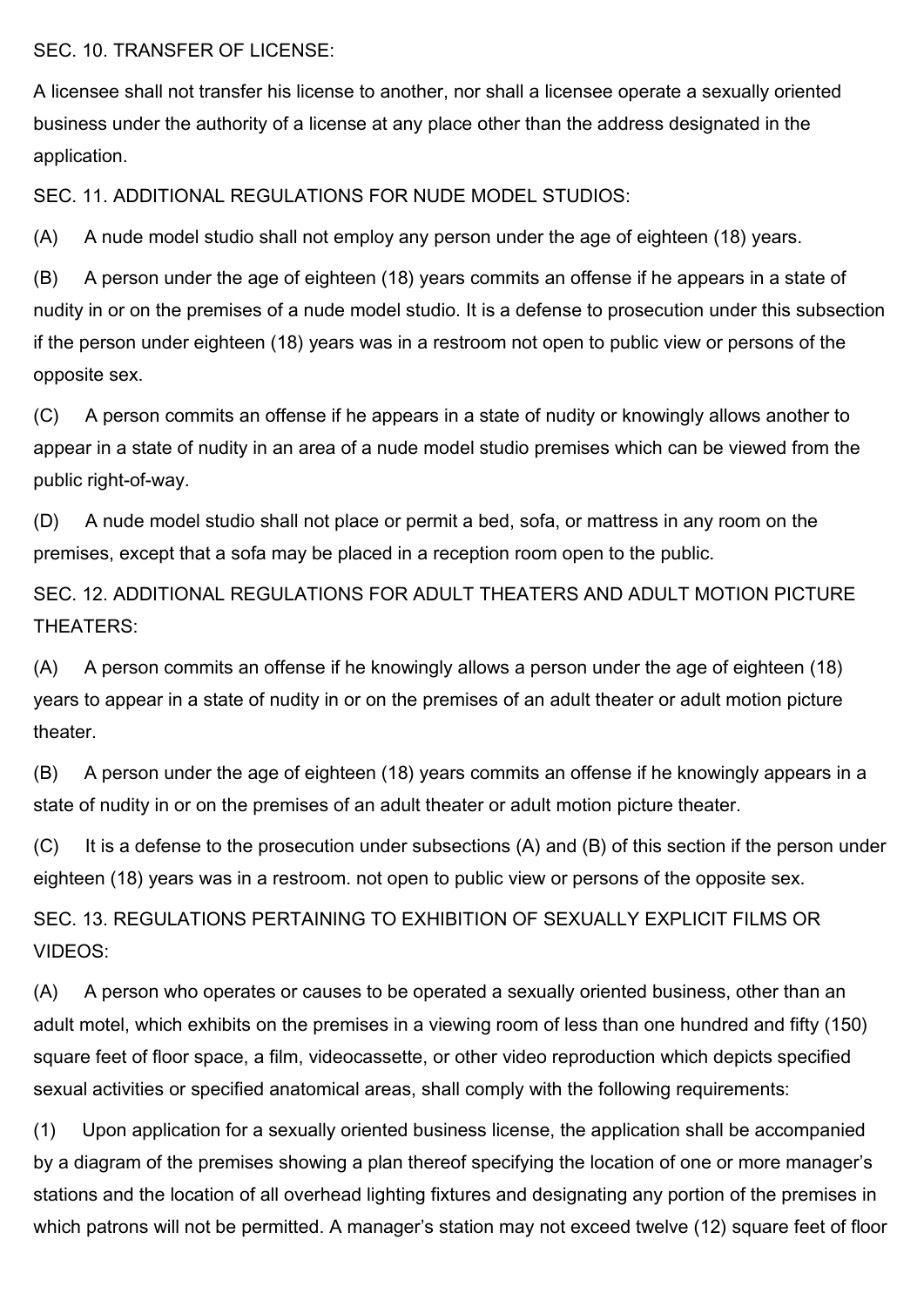area. The diagram shall also designate the place at which the permit will be conspicuously posted, if granted. A professionally prepared diagram in the nature of an engineer's or architect's blueprint shall not be required; however each diagram should be oriented to the north or to some designated street or object and should be drawn to a designated scale or with marked dimensions sufficient to show the various internal dimensions of all areas of the interest of the premises to an accuracy of plus or minus six inches. The City Council may waive the foregoing diagram for renewal applications if the applicant adopts a diagram that was previously submitted and certifies that the configuration of the premises has not been altered since it was prepared.

(2) The application shall be sworn to be true and correct by the applicant,

(3) No alteration in the configuration or location of a manager's station may be made without the prior approval of the Chief of Police or his designee.

(4) It is the duty of the owners and operator of the premises to ensure that at least one employee is on duty and situated in each manager's station at all times that any person is present inside the premises.

(5) The interior of the premises shall be configured in such a manner that there is an unobstructed view from a manager's station of every area of the premises to which any patron is permitted access for any purpose excluding restrooms. Restrooms may not contain video reproduction equipment. If the premises has two or more manager's stations designated, then the interior of the premises shall be configured in such a manner that there is an unobstructed view of each area of the premises to which any patron is permitted access for any purpose from at least one of the manager's stations. The view required in this subsection must be direct line of sight from the manager's station.

(6) It shall be the duty of the owners and operator, and it shall also be the duty of any agents and employees present in the premises to ensure that the view area specified in Subsection (5) remains unobstructed by any doors, walls, merchandise, display racks or other materials at all times that any patron is present in the premises and to ensure that no patron is permitted access to any area of the premises which has been designated as an area in which patrons will not be permitted in the application filed pursuant to Subsection (1) of this section.

(7) The premises shall be equipped with overhead lighting fixtures of sufficient intensity to illuminate every place to which patrons are permitted access at an illumination of not less than one (1.0) footcandle as measured at the floor level.

(8) It shall be the duty of the owners and operator and it shall also be the duty of any agents and employees present in the premises to ensure illumination described above, is maintained at all times that any patron is present in the premises.

(B) A person having a duty under subsections (1) through (8) of subsection (A) commits an offense if he knowingly fails to fulfill that duty.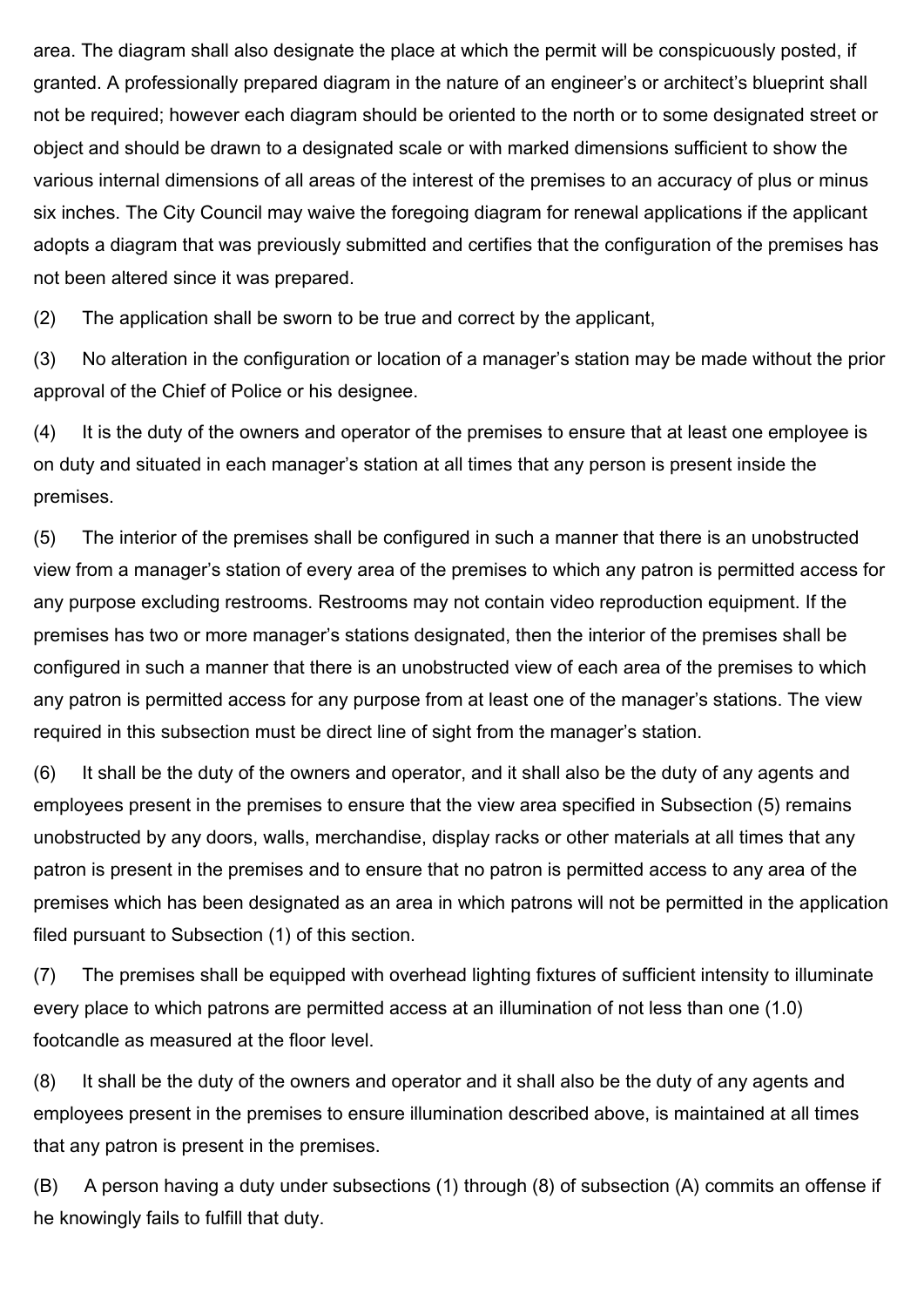# SEC. 14. VIOLATIONS, LEGAL ACTIONS, AND PENALTIES:

(A) VIOLATION: It shall be a violation for any person to violate any of the provisions of this Ordinance, such violation may be punishable by a civil or criminal penalty or both, as provided herein.

(B) INJUNCTION: A person who operates or causes to be operated a sexually oriented business without a valid license or in any other manner violates this Ordinance is subject to a suit for injunction. The City Attorney is the designated official who may institute such proceedings.

(Ordinance 99-06 adopted 12/8/98)

(C) PENALTY: Any person violating any of the provisions of this article shall be deemed guilty of a misdemeanor and a violation of the Health and Safety code, pursuant [to] Local Government Code Section 54.001(b), and upon conviction thereof shall be subject to a fine not to exceed Two Thousand Dollars (\$2,000.00). Each and every day during which the violation continues shall constitute a separate offense.

(Ordinance 2001-01 adopted 3/20/01)

# **APPENDIX G. HOME OCCUPATIONS**

In all cases, home occupations shall meet the following conditions and requirements:

(1) Only one employee other than the residents of the home may be employed in the home.

(2) No interior or exterior signage shall be used to advertise the occupation.

(3) A home occupation shall be conducted wholly within the principal dwelling or in any accessory building. The total floor area to be used for a home occupation shall not exceed 20% of the total floor area of the principal dwelling. However, instructional classes may be held outside providing other stipulations of this ordinance are met.

(4) No outdoor storage of materials, goods, supplies, or equipment shall be allowed except as permitted by Appendix H of Chapter 14 of the Code of Ordinances of the City of Oak Point, entitled "Open Storage."

(5) No building alterations shall be allowed that will alter the residential character of the home.

(6) Any home occupation that involves the repair or servicing of vehicles, internal combustion engines, large equipment or large appliances; the repair or servicing of firearms unless the owner of the property applied for or was issued a Type 7 Federal Firearms License by the Bureau of Alcohol, Tobacco, Firearms, and Explosives prior to March 1, 2013; or the sale of any gun, pistol, rifle, firearm, and/or ammunition unless the owner of the property was issued a Type 1 or Type 3 Federal Firearms License by the Bureau of Alcohol, Tobacco, Firearms, and Explosives prior to January 21, 2013 shall be expressly prohibited.

(7) A home occupation shall produce no offensive noise, vibration, smoke, electrical interference, dirt,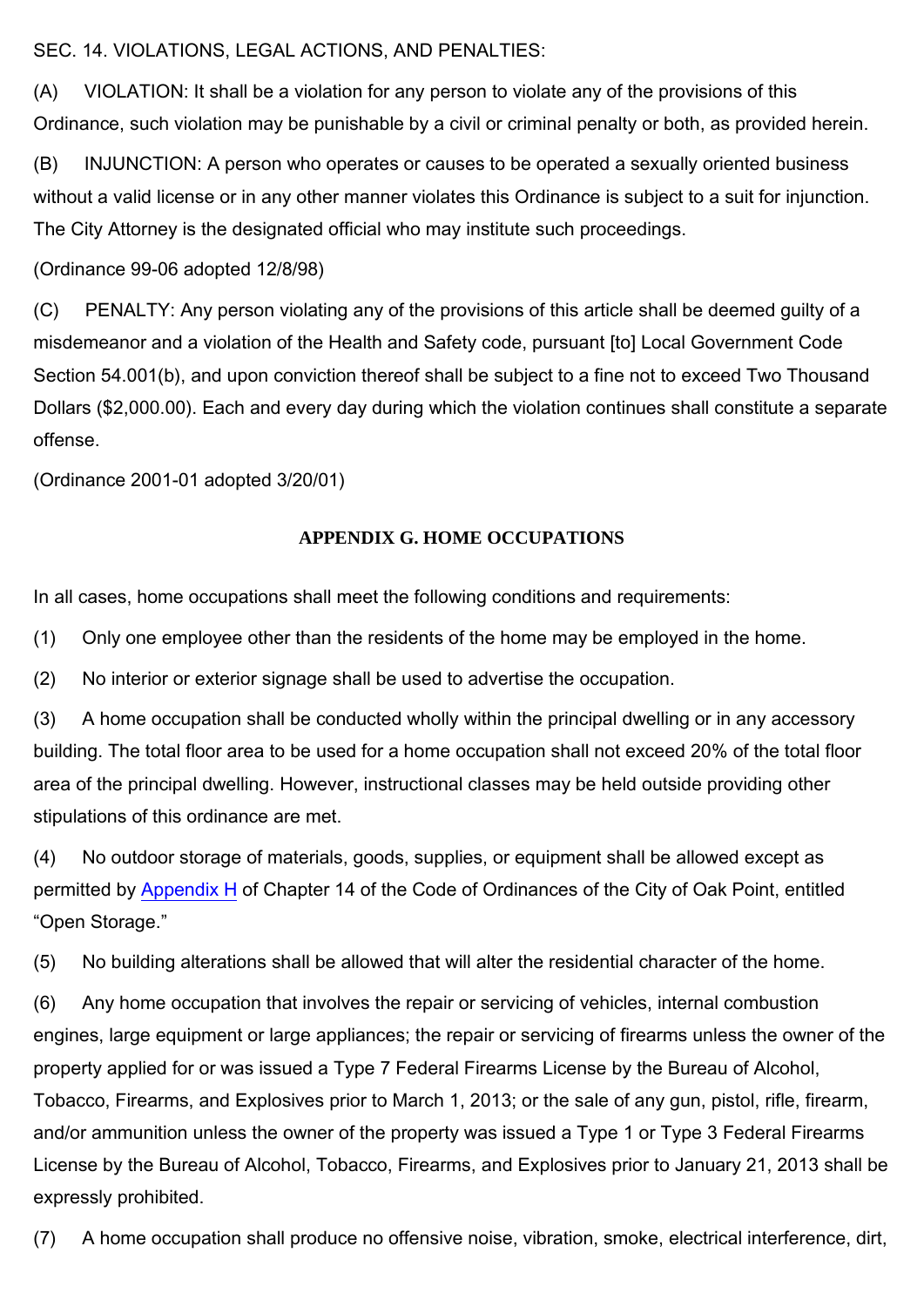odors or heat in excess of those normally found in residential areas.

(8) No toxic, explosive, flammable, combustible, corrosive, radioactive, or other hazardous materials shall be used or stored on the site for business purposes.

(9) No traffic shall be generated by a home occupation in greater volumes than normally expected in a residential neighborhood, and any need for parking must be accommodated within the required offstreet parking for the residence or along the street frontage for the lot.

(10) No home occupation may involve outdoor activities between the hours of 10:00 p.m. and 8:00 a.m.

(Ordinance 2014-08-385 adopted 8/18/14)

## **APPENDIX H. OPEN STORAGE**

## Definition of Open Storage and Outside Display

The keeping, displaying or storing of any new or used goods, materials, merchandise or equipment on a lot or tract of land and not within a structure or behind an appropriate screen for longer than 72 hours. Open storage and outside display shall be permitted in accordance with the following regulations:

(a) Residential Districts.

(1) Residential Districts may have open storage and outside display, but such open storage and outside display shall be screened from the public view and shall comply with the screening requirements set out in Subsection (a)(2) below. However, open storage and outside display associated with a home occupation must comply with the provisions of Subsection (b) below.

(2) Screening Requirements for Open Storage and Outside Display in Residential Districts

(A) All open storage and outside display shall be screened from the public view unless exempted by Section (c) below.

(B) Screening shall be a minimum of six feet (6') in height and:

(i) Be of wood or masonry construction; or

(ii) Be constructed of chain link or ornamental fencing in combination with a landscape screen; or

(iii) Be constructed of a solid, evergreen shrub landscape screen without a fence or wall.

(iv) Evergreen shrubs used for a landscape screen shall be placed so as to create at least a six-foot (6') tall solid screen within two years of their installation along the length of the stored material. All landscaping shall be irrigated and maintained in a healthy and growing condition.

(v) Screening may not be constructed of chain link with slats. No screening fence may exceed eight feet (8') in height.

(C) Open storage may not exceed the height of screening, except in the case where evergreen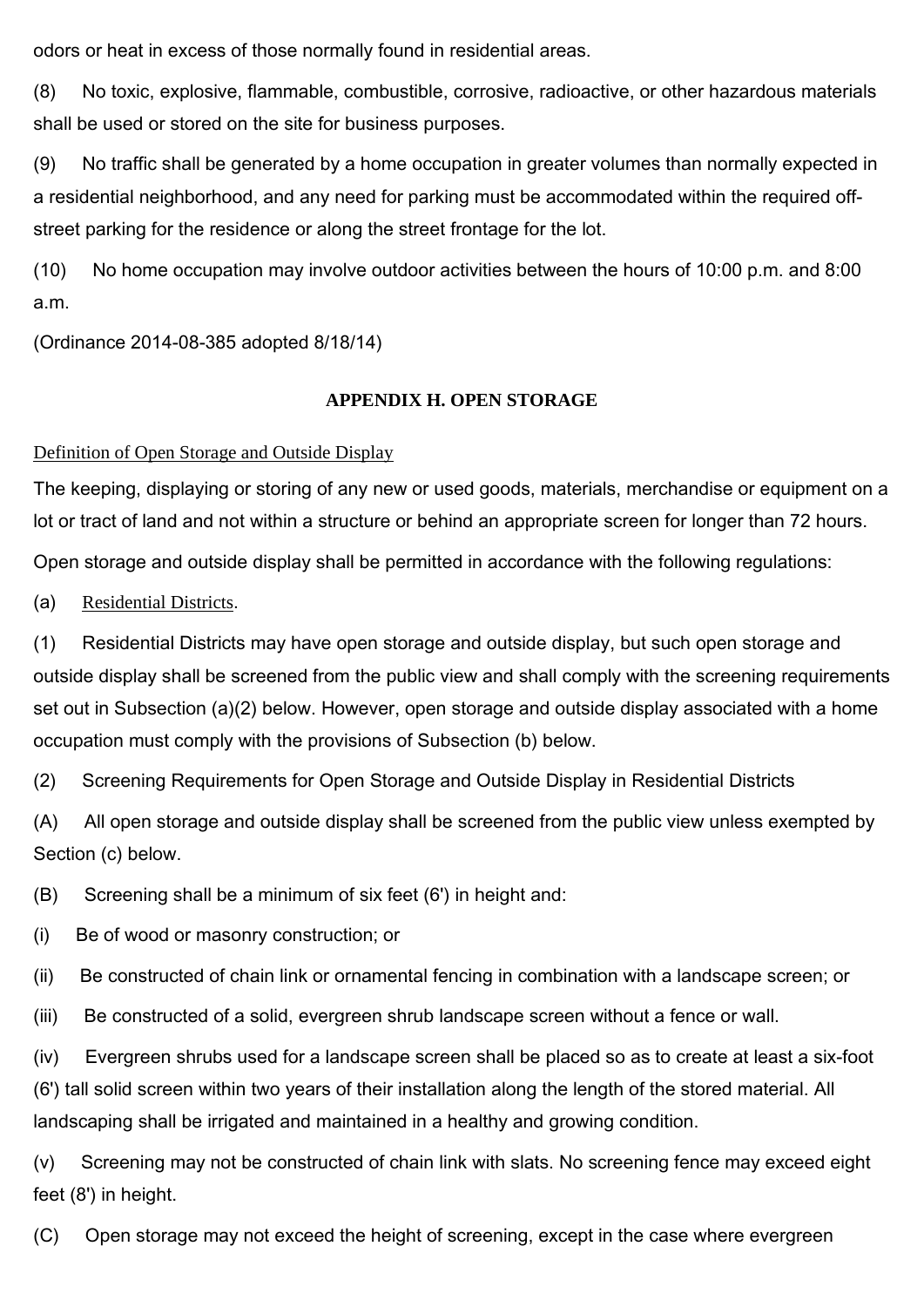shrubs which will be used for a landscape screen have been placed so as to create the required minimum six foot (6') tall solid screen within two years of their installation along the length of the stored material but the shrubs are not six feet (6') in height when originally placed.

(D) The screening requirements of this Subsection shall also apply to the use of semi-trailers, storage vaults, shipping containers, or other vehicles for storage purposes.

(E) The Planning & Zoning Commission may waive these requirements if no public purpose would be served by the construction of a required screen, or natural features (i.e., vegetation or topography) exist that sufficiently screen the open storage.

(b) Retail, Commercial or Industrial Districts and Home Occupations.

(1) Open storage and outside display are permitted as accessory uses to a primary use on the same lot in a retail, commercial or industrial district.

(2) Open storage and outside display of goods, materials, merchandise or equipment where allowed in retail, commercial or industrial districts or for home occupations shall:

(A) Be screened from public view as required in Subsection (b)(3) below, unless exempted pursuant to Subsection (c) below;

(B) Not be located within any required front, side, or rear yard setback;

(C) Not be located within parking spaces, fire lanes, maneuvering aisles, or customer pickup lanes;

(D) Not obstruct visibility or interfere with pedestrian or vehicular circulation. If the items are placed on a sidewalk or other pedestrian area, a six foot (6') wide pedestrian path shall be maintained through or adjacent to the outside display area. The pedestrian path must be concrete or asphalt and may not be located within off-street parking areas, including parking spaces, fire lanes, maneuvering aisles and customer pickup lanes;

(E) Be placed on an asphalt, concrete, gravel, crushed rock, paving stones or brick surface.

(F) Be immediately adjacent to the building;

(G) Not be located on the roof of any structure;

(H) Not exceed 5% coverage of the lot area or 20% of the main building gross floor area, whichever is more restrictive; and

(I) Be designated on an approved site plan.

(3) Screening Requirements for Open Storage and Outside Display in Retail, Commercial or Industrial Districts or for Home Occupations.

(A) All open storage and outside display shall be screened from the public view unless exempted by Section (c) below.

(B) Screening shall be a minimum of six feet (6') in height and: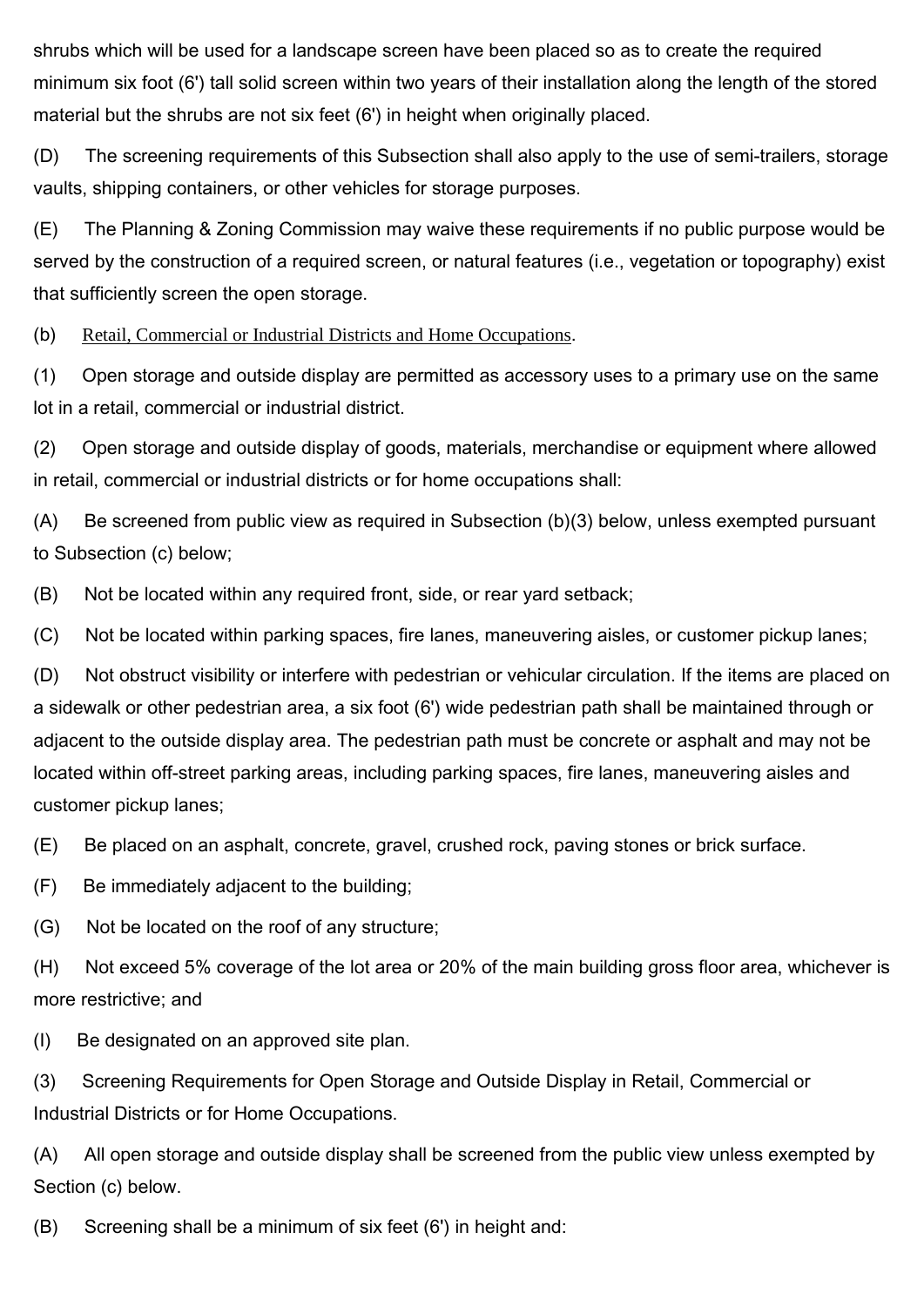(i) Be of wood or masonry construction; or

(ii) Be constructed of chain link or ornamental fencing in combination with a landscape screen; or

(iii) Be constructed of a solid, evergreen shrub landscape screen without a fence or wall.

(iv) Evergreen shrubs used for a landscape screen shall be placed so as to create at least a six-foot (6') tall solid screen within two years of their installation along the length of the stored material. All landscaping shall be irrigated with an automatic sprinkler system and maintained in a healthy and growing condition.

(v) Screening may not be constructed of chain link with slats. No screening fence may exceed eight feet (8') in height.

(C) All open storage must be attached to the main building and shall be screened by a minimum six foot (6') solid wall of the same type and manner of construction as the main building or by a minimum six foot (6') tall solid wall interspersed by ornamental metal panels.

(D) Open storage may not exceed the height of screening, except in the case where evergreen shrubs which will be used for a landscape screen have been placed so as to create the required minimum six foot (6') tall solid screen within two years of their installation along the length of the stored material but the shrubs are not six feet (6') in height when originally placed.

(E) The requirements listed in Subsections (b)(2) and (b)(3) above shall also apply to the use of semitrailers, storage vaults, shipping containers, or other vehicles for storage purposes.

(F) The Planning & Zoning Commission may waive these requirements if no public purpose would be served by the construction of a required screen, or natural features (i.e., vegetation or topography) exist that sufficiently screen the open storage.

## (c) Exceptions to Screening Requirements.

(1) No screening is required for open storage and outside display of goods, materials, merchandise, or equipment as an accessory use if placed in an area not more than five feet (5') from the front building face, as designated by the main entrance and not stacked to exceed four feet (4') in height.

(2) Screening is not required for items placed on a gasoline pump island that do not exceed three feet (3') in height.

(3) Parked self-propelled vehicles or trailers shall not constitute open storage or outside display, except when staged, parked, or stored at collision, towing, auto storage, mini-warehouse, auto repair, or wrecker service.

(4) Screening is not required for equipment or materials used for construction for which a building permit has been issued by the City. Upon completion of the construction for which the building permit was issued, all remaining equipment or materials, if any, shall be screened in accordance with the provisions hereof.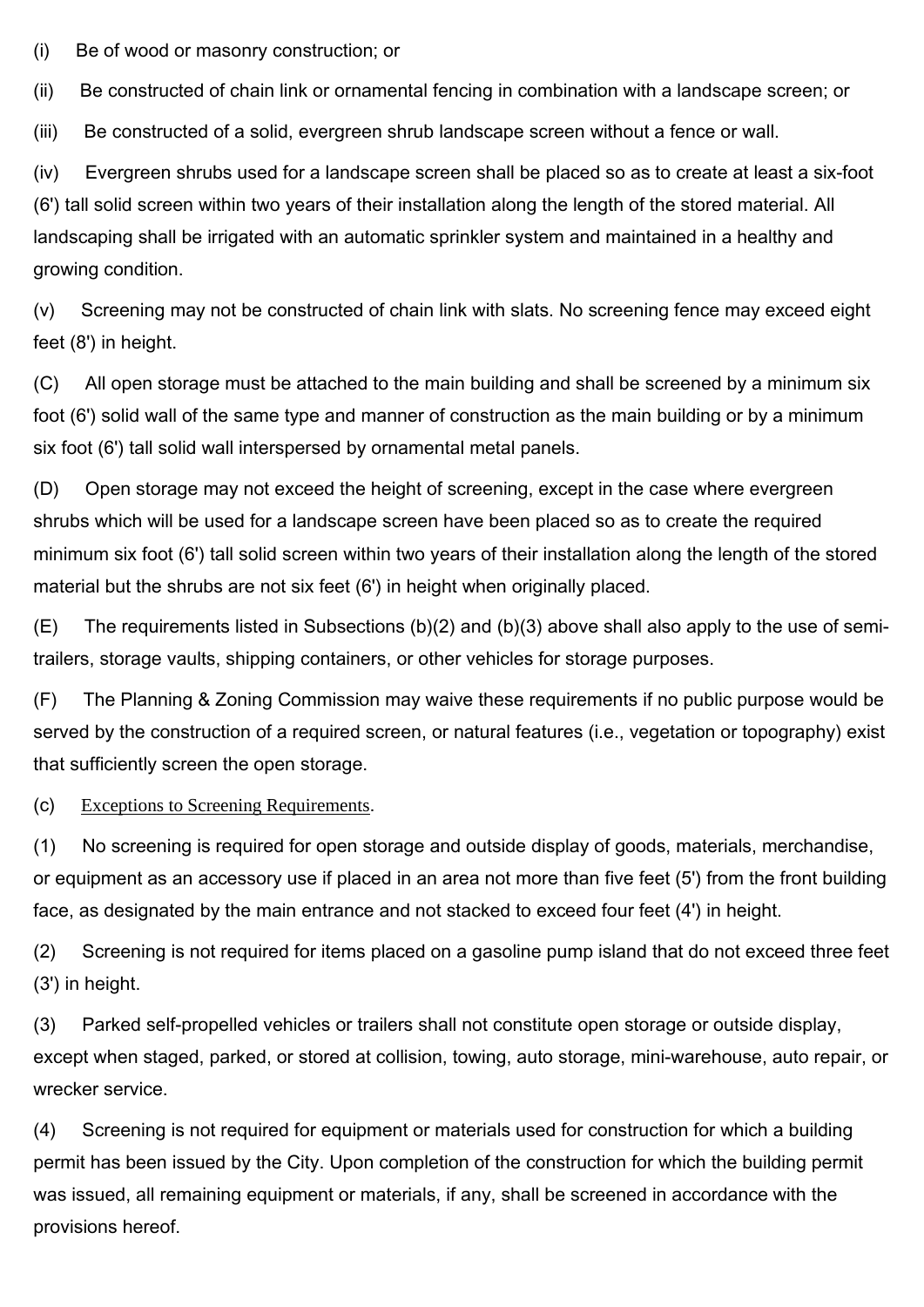(5) For a period of time not to exceed 180 days, screening shall not be required for materials or equipment stored for the specific purpose of completion of a home improvement project by the owner or occupant of a residential dwelling unit.

(d) Junkyards, wrecking yards, or any similar open storage of used machinery or used equipment or material for reuse of parts, dismantling, wrecking or repossessing may be located in the Light Industrial district only after review by the City Council for the purpose of establishing the probable effect of such use on adjacent property. After review, the City Council may, based upon the findings, approve or disapprove such use by resolution.

(Ordinance 2004-04-04, sec. 2, adopted 4/19/04)

### **APPENDIX I. COMMUNICATIONS ANTENNAS AND ANTENNA SUPPORT STRUCTURES**

A. Purpose: The purpose of the City of Oak Point Communications Antennas and Antenna Support Structures Regulations is to further an overall plan for the enhancement of public safety, consistent community development, preservation of property values and the general welfare of the City of Oak Point while providing for the communication needs of the residents and businesses in the City. The purpose of this section is to govern the placement of these facilities to:

1. Ensure that their location and use do not unduly compromise the aesthetic quality of the community;

2. Facilitate the provision of wireless telecommunication services to the residents and businesses of the City;

3. Encourage operators of antenna facilities and antennas to locate them in areas where the adverse impact on the community is minimal;

4. Encourage co-location on both new and existing antenna facilities;

5. Encourage operators of antenna facilities and antennas to configure them in a way that minimizes the adverse visual impact through careful design, landscape screening, and innovative stealth techniques; and

6. Enhance the ability of wireless telecommunication providers to provide services to the community effectively and efficiently.

B. Definitions: In this section the following definitions apply:

*Alternative Tower Structure*: Clock towers, steeples, light poles and similar alternative-design mounting structures that camouflage or conceal the presence of antennas or towers. See also the definition of "Stealth Tower."

*Amateur Radio Antenna*: A radio communication antenna used by a person holding an amateur station license from the Federal Communications Commission.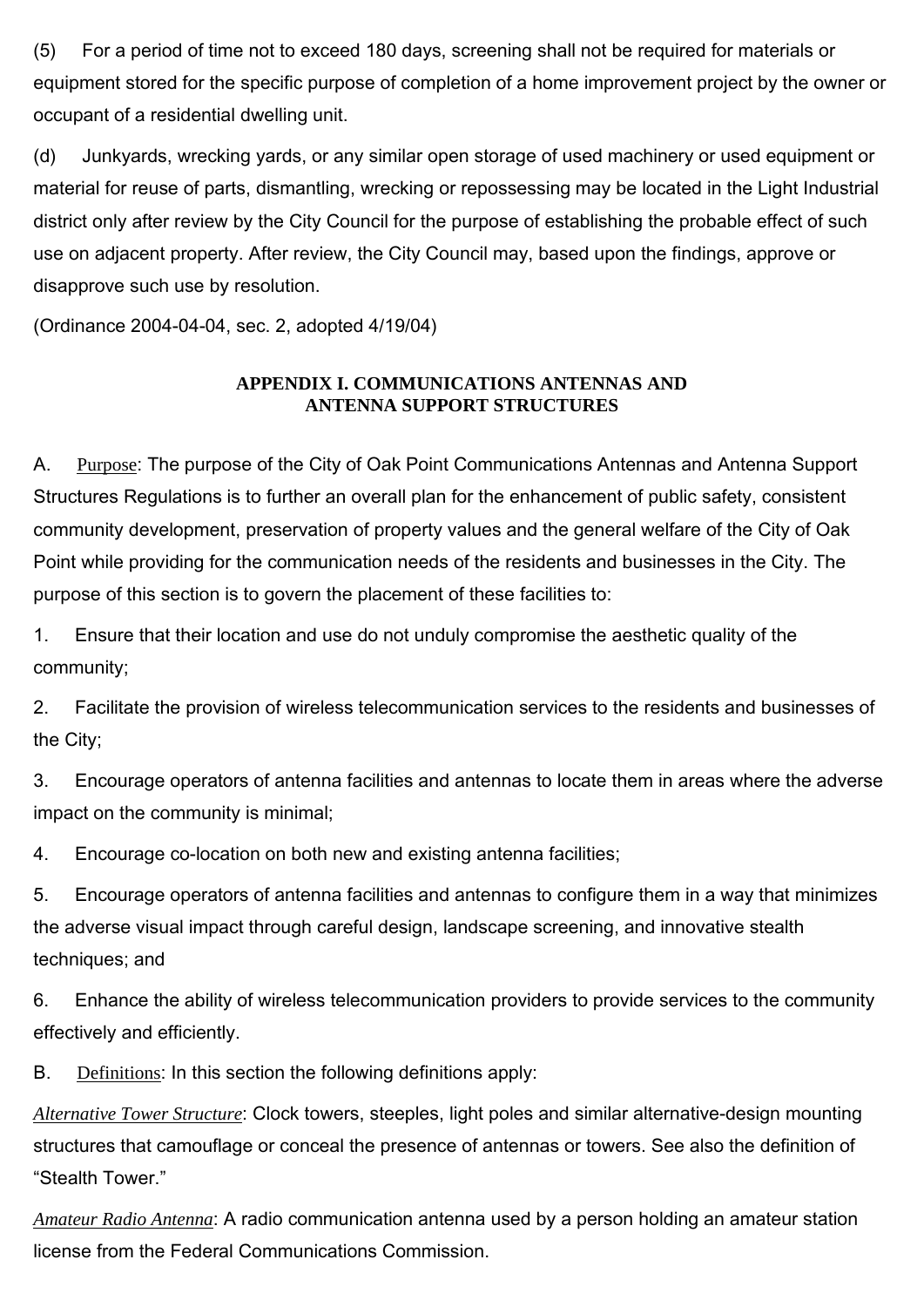*Antenna*: A device used in communications, which transmits or receives radio signals, television signals, digital signals, analog signals, radio frequencies (excluding radar signals), wireless telecommunications signals or other communication signals.

*Antenna, Building Attached*: An antenna attached to an existing structure in two general forms: (1) roofmounted, in which antennas are placed on the roofs of buildings, or (2) building-mounted, in which antennas are placed on the sides of buildings. These antennas can also be mounted on structures such as water tanks, billboards, church steeples, electrical transmission towers, etc.

*Antenna Facility*: The mast, pole, structure, tower, building, equipment and other supporting material used to mount the antenna and equipment, including equipment storage buildings, and concealing or screening structures needed to operate an antenna. The antenna is considered part of the antenna facility. This definition does not include satellite antennas less than one (1) meter in diameter.

*Co-location*: The act of locating wireless communications equipment for more than one (1) telecommunications carrier on a single antenna facility.

*Equipment Storage Building*: An unmanned, single-story equipment building or structure used to house telecommunications equipment necessary to operate the telecommunications network.

*Monopole Tower*: A self-supporting tower facility composed of a single spire used to support telecommunication antennas. Monopole towers cannot have guy wires or bracing.

*Pre-existing Towers and Pre-existing Antennas*: Any tower or antenna for which a building permit or Special Use Permit has been properly issued prior to the effective date of this Ordinance, including permitted towers or antennas that have not yet been constructed so long as such approval is current and not expired.

*Satellite Antenna Less Than One (1) Meter in Diameter*: An antenna, one (1) meter or less in diameter that enables the receipt of television signals transmitted directly from satellites to be viewed on a television monitor and/or enables the transmission of signals directly to and from satellites for high-speed Internet access. Such antennas are commonly known as a satellite dish, television receive-only antenna, dish antenna, parabolic antenna, or satellite earth station antenna.

*Satellite Antenna Greater Than One (1) Meter in Diameter*: An antenna, greater than one (1) meter in diameter, which enables the transmission of signals directly to and from satellites. Such antennas are commonly known as a satellite dish, dish antenna, parabolic antenna, or satellite earth station antenna.

*Setback*: The minimum amount of space required between a lot line and a building line.

*Stealth Tower*: Shall mean a tower that is camouflaged to be unrecognizable as a telecommunications facility and shall include architecturally screened roof-mounted antennas, building-mounted antennas painted to match the existing structures, antennas integrated into architectural elements such as church spires or window walls, and antenna structures designed to resemble light poles, flagpoles or trees.

*Telecommunications Tower*: Any structure that is designed and constructed for the purpose of supporting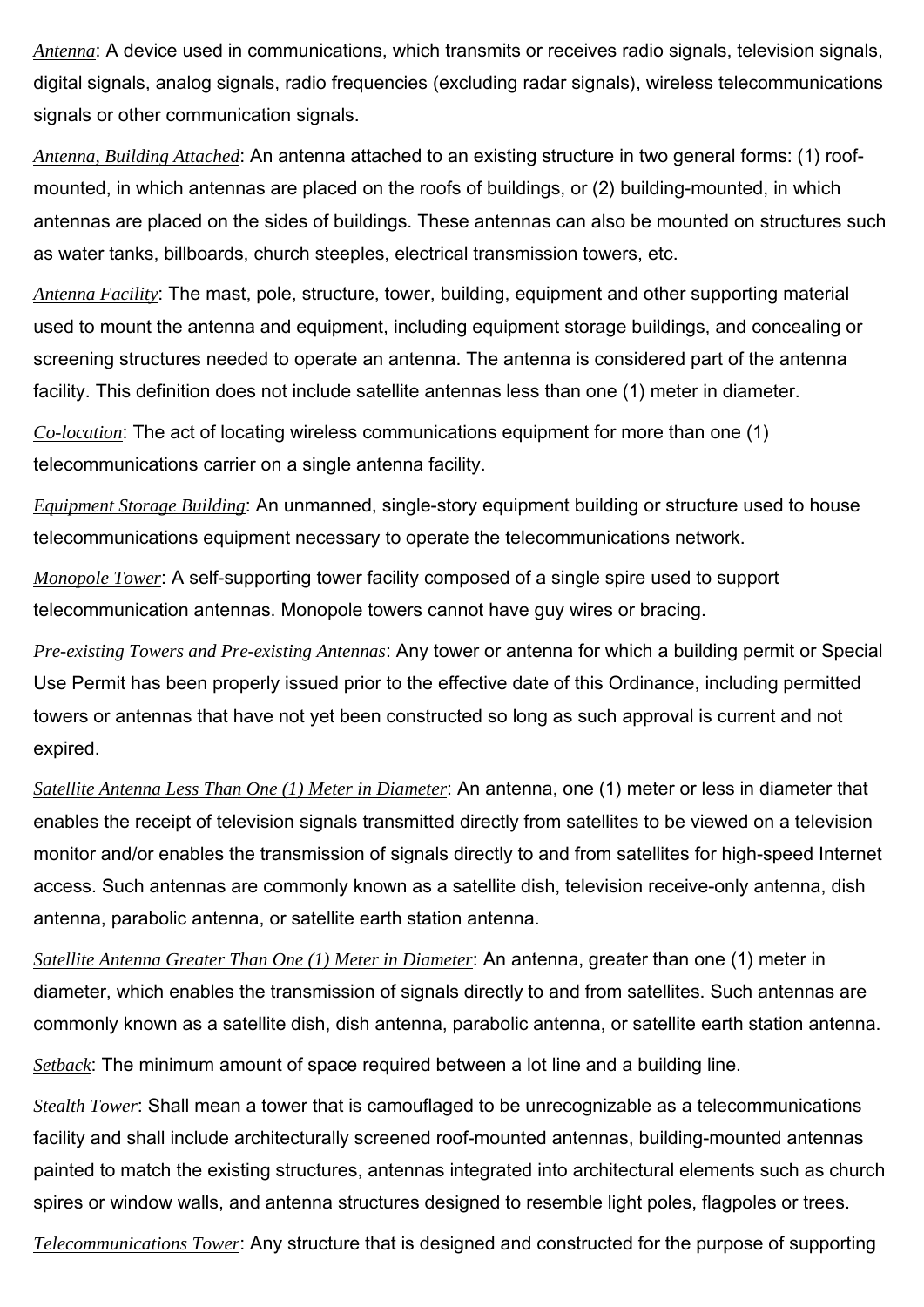one (1) or more antennae used for the provision of commercial wireless telecommunications services. This definition includes monopole towers, alternative mounting structures or any other vertical support used for wireless telecommunications antennae. This definition does not include commercial radio or television towers; nor does it include such things as Satellite Antennas Less Than One (1) Meter in Diameter or Amateur Radio Antennas.

*Telecommunications Tower Facility*: A facility that contains a telecommunications tower and equipment storage building or structure.

*Telescopic or Crank-Up Tower*: An antenna support structure designed to be lowered and raised either manually or mechanically.

*TV Antenna*: An antenna that enables the receipt of television signals transmitted from broadcast stations.

C. Permit/Special Exception/Special Use Permit Requirements:

| <b>Type of Facility</b>                                              | <b>Building</b><br>Permit<br><b>Required</b> | <b>Special</b><br><b>Exception</b><br><b>Required</b> | <b>Special Use</b><br><b>Permit</b><br><b>Required</b> |
|----------------------------------------------------------------------|----------------------------------------------|-------------------------------------------------------|--------------------------------------------------------|
| Satellite Receive Only < 1 meter*                                    | No                                           | No                                                    | No                                                     |
| Satellite Antenna > 1 meter in Commercial Area*                      | Yes                                          | No.                                                   | No                                                     |
| Satellite Antenna > 1 meter in Residential Area*                     | Yes                                          | Yes                                                   | No                                                     |
| Amateur Radio Antenna Support Structure<br>Between 20'-50' in Height | Yes                                          | No                                                    | No                                                     |
| Amateur Radio Antenna Exceeding Height<br>Limits*                    | Yes                                          | No                                                    | Yes                                                    |
| Amateur Radio Antenna Less Than 20' in Height                        | No                                           | No                                                    | No                                                     |
| Television Antennas*                                                 | No                                           | No                                                    | No                                                     |
| Level 1 Stealth Tower in FC, UR, WC or DR<br><b>District</b>         | Yes                                          | No                                                    | No                                                     |
| Level 2 Stealth Tower in FC, UR or WC District                       | Yes                                          | No                                                    | No                                                     |
| Level 2 Stealth Tower in DR District                                 | Yes                                          | Yes                                                   | No                                                     |
| Level 3 Stealth Tower in FC or UR District                           | Yes                                          | No                                                    | No                                                     |

**Table**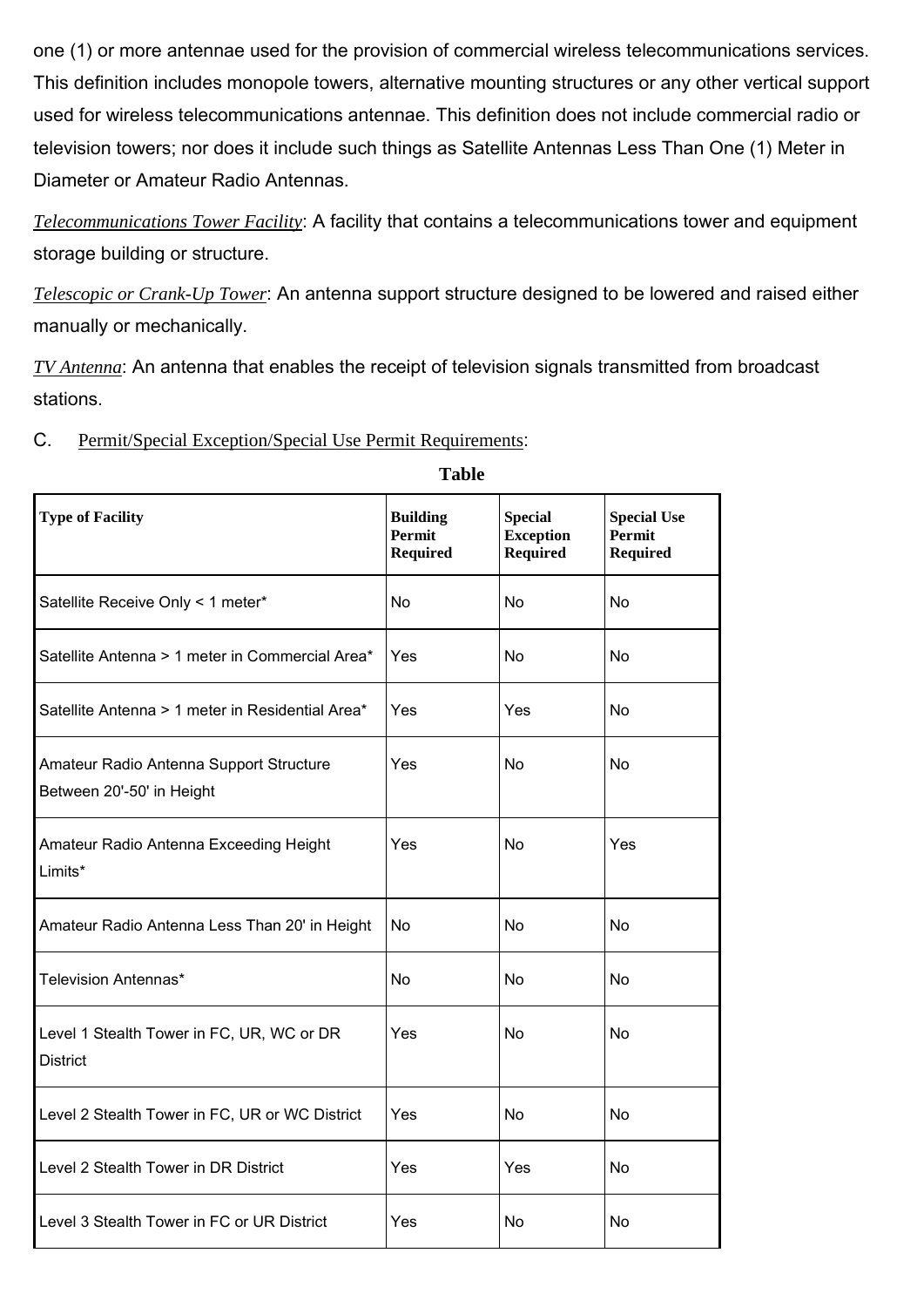| Level 3 Stealth Tower in WC or DR District | Yes        | Yes        | No. |
|--------------------------------------------|------------|------------|-----|
| Stealth Towers Over 120 Feet Tall          | Prohibited | Prohibited | No  |

\* denotes All Districts. Refer to Section H.

D. General Regulations: The following regulations apply to all antenna facilities and antennas located within any district. Except as specifically provided, all new telecommunications towers or antennas in the City of Oak Point shall be subject to the regulations contained in this Ordinance. Pre-existing towers or antennas lawfully in existence at the time of the enactment of this Ordinance shall not be required to meet the requirements of this Ordinance, other than those contained in subsections 14, 15 and 16 below.

1. Equipment Storage Building: An equipment storage building (including cabinets) associated with an antenna facility or an antenna shall not be taller than 10 feet in height and shall be screened with a mortar-jointed brick masonry wall or approved landscape screening that will completely screen the equipment storage building or cabinet, or be incorporated into the stealth treatment so that it is consistent and complementary with the existing structures and uses on the premises. Landscape screening shall be placed so as to create at least a 10-foot tall solid screen within two years of its installation surrounding the equipment storage building or cabinet. Landscape screening must be irrigated and maintained in a living, growing condition. Alternative materials may be permitted upon approval by the City Council and recommended by the Planning and Zoning Commission. The base of all tower facilities must be screened with a masonry wall or approved landscape screening that will completely screen the equipment storage building.

2. Driveway Surfaces: All telecommunication tower facilities must have an access drive that is constructed of asphalt or concrete. One (1) off-street parking space must be provided at each telecommunication tower facility.

3. Lights: All monopole, antenna, tower, or support facility lighting not required by the FAA or FCC is prohibited. When obstruction lighting is required by the FAA or FCC, such lighting shall not exceed the minimum requirements of said agencies. An antenna tower structure may be artificially lighted ONLY with steady-burning red obstruction lights (FAA type L-810) or flashing red obstruction lights (FAA type L-864) flashing no faster than 20 flashes per minute. Flashing red obstruction lights (FAA type L-864) flashing faster than 20 flashes per minute, medium intensity flashing white obstruction lights (FAA type L-865 or L-866), high intensity flashing white lights (FAA type L-856 or L-857) or dual flashing red obstruction lights and medium intensity flashing white obstruction lights (FAA types L-864/L-865) may be used ONLY when the FAA specifies that the specific lighting pattern is the ONLY lighting pattern acceptable to promote aviation safety and refuses applicant's request for authorization to use the lighting required by the City herein. Upward lighting, floodlights or other lighting not strictly required by the FAA or FCC is prohibited.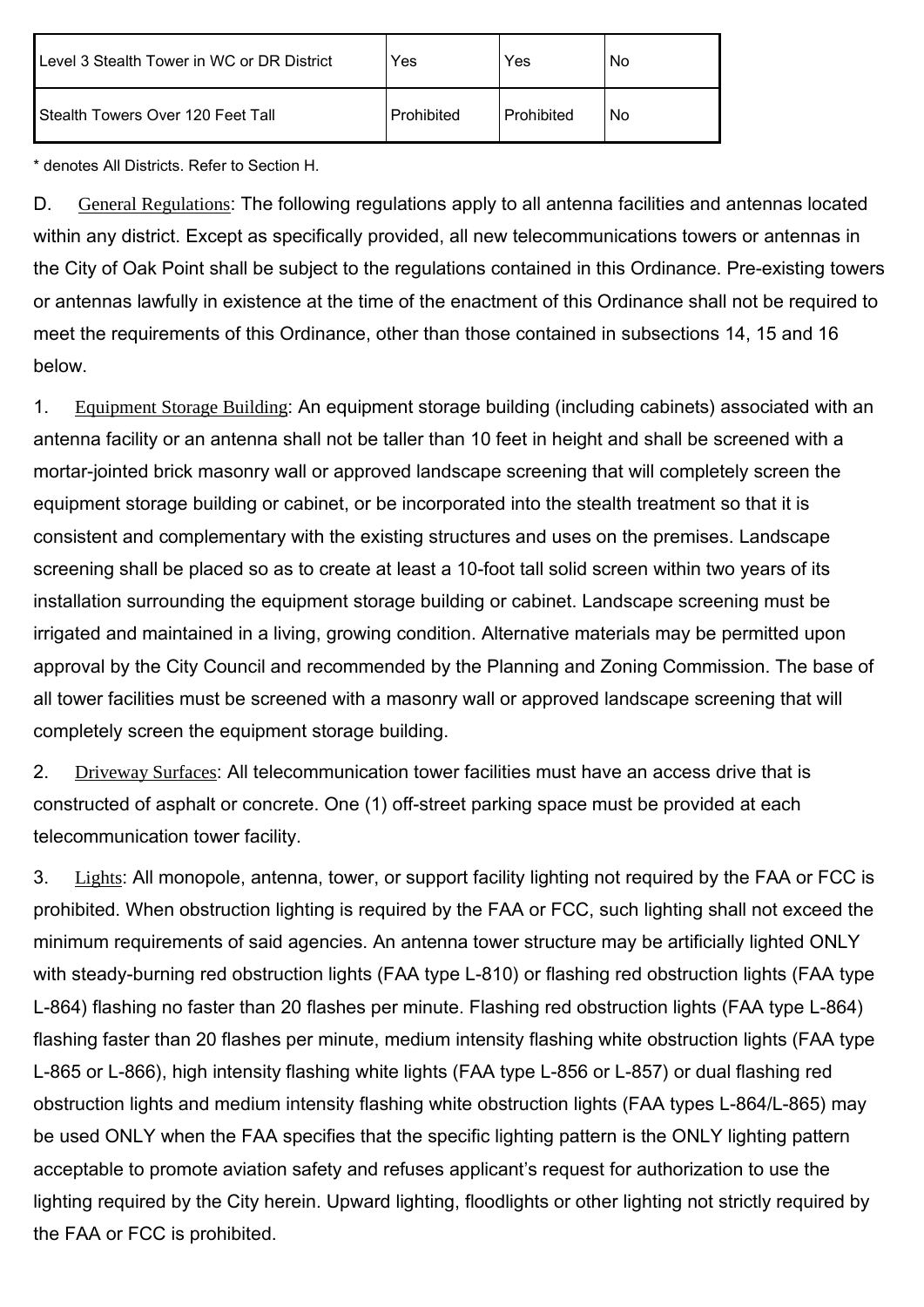4. Signs: No advertising or other signs shall be allowed on an antenna facility.

5. Antenna Facility Capacity: All new antenna facilities must be structurally designed to allow for at least 2 sets of antennas.

6. Tower Types: Only alternative tower structures or stealth towers are permitted in the City.

7. Maximum Height: The maximum height of all stealth towers shall be no more than 120 feet in height measured at grade.

8. Prohibited in Easements: Antenna facilities shall not be placed in easements unless authorized by the easement holder.

9. Construction Standards: A building permit, as identified in the Table in Section C, must be obtained prior to the construction or installation of any antenna facility. An antenna facility must be installed according to the manufacturer's recommendations and under the seal of a professional engineer registered in the State of Texas. Additionally, all antenna facilities shall comply with applicable state and local building codes.

10. Building Codes/Safety Standards: To ensure the structural integrity of antenna facilities, the owner of an antenna facility must ensure that it is maintained in compliance with all provisions of the City of Oak Point's building code and zoning regulations. If, upon inspection, the City concludes that an antenna facility fails to comply with such codes and regulations and/or constitutes a danger to persons or property, then upon written notice to the owner of the antenna facility, the owner shall have 30 calendar days to bring such tower into compliance with applicable standards. Failure to bring such tower into compliance shall constitute grounds for the removal of the antenna facility at the owner's expense. This notice requirement shall not preclude immediate action by the Building Official as allowed by law if public safety requires such action.

11. Insurance Required: Owners of any antenna facility must provide a minimum amount of \$300,000 liability insurance that covers the antenna facility and such insurance coverage must be maintained at all times. Proof of such insurance coverage must be provided to the City at the time application is made for a building permit.

12. Contained on Property: No part of an antenna facility, antennas, or other attachment may extend beyond the property lines or required building lines of the lot on which the antenna or antenna facility is located.

13. State or Federal Requirements: All antenna facilities must meet or exceed current standards and regulations of the FAA, the FCC, and any other agency of the state or federal government with the authority to regulate towers and antennas. If such standards and regulations are changed, and if the controlling state or federal agency mandates compliance, then the owners of the towers and antennas governed by this Ordinance shall bring such towers and antennas into compliance with such revised standards and regulations within 6 months of the effective date of such standards and regulations,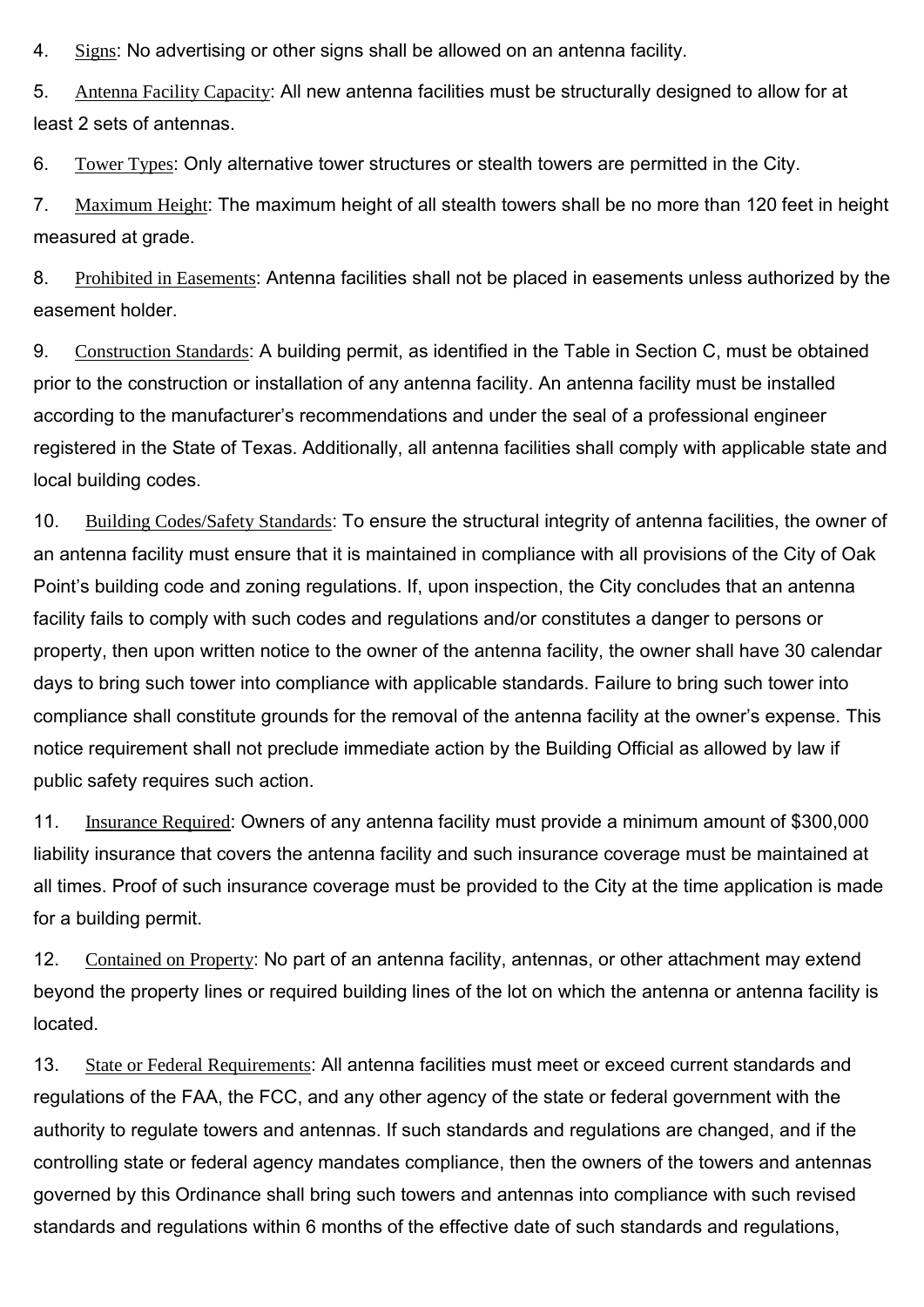unless a different compliance schedule is mandated by the controlling state or federal agency.

14. Maintenance: Antenna facilities shall be maintained at all times, including, but not limited to, painting, maintaining structural integrity, and landscaping.

15. Removal of Unsafe Antenna Facilities: Antenna facilities that have, due to damage, lack of repair, or other circumstances, become unstable, lean significantly out-of-plumb, or pose a danger of collapse shall be removed or brought into repair within 60 days following notice given by the Building Official. If the antenna facilities are not made safe or removed within 60 days of notification from the City, the City may remove the antenna facilities and place a lien upon the property for the costs of the removal. However, the Building Official may order immediate action to prevent an imminent threat to public safety or property.

#### 16. Abandonment:

(a) At such time as a carrier or owner plans to abandon or discontinue, or is required to discontinue, the operation of an antenna facility, such carrier or owner must notify the City by certified U.S. mail of the proposed date of abandonment or discontinuation of operations. Such notice shall be given no less than 30 days prior to abandonment or discontinuation of operations.

(b) In the event that a carrier or owner fails to give such notice, the antenna facility shall be considered abandoned if the antenna facility is not operated for a continuous period of 12 months, unless the owner of said antenna facility provides proof of continued maintenance on a quarterly basis.

(c) Upon abandonment or discontinuation of use, the person who constructed the facility, the person who operated the facility, carrier, or the property owner shall physically remove the antenna facility within 90 days from the date of abandonment or discontinuation of use. "Physically remove" shall include, but not be limited to,:

(i) Removal of the antenna(s), mounts, equipment cabinets, security barriers, and foundations down to 3 feet below ground surface;

(ii) Transportation of the antenna(s), mounts, equipment cabinets, security barriers and foundation to an appropriate disposal site; and

(iii) Restoring the site of the antenna facility to its pre-construction condition, except any remaining landscaping and grading.

(d) The owner of the antenna facility shall pay all site reclamation costs deemed necessary and reasonable to return the site to its pre-construction condition.

(e) If a party as stated in Subsection (c) herein fails to remove an antenna facility in accordance with this Section, the City shall have the authority to enter the subject property and physically remove the antenna facility. Costs for the removal of the antenna facility shall be charged to the landowner of record in the event the City must remove the antenna facility, and the City may place a lien on the property for such costs of removal.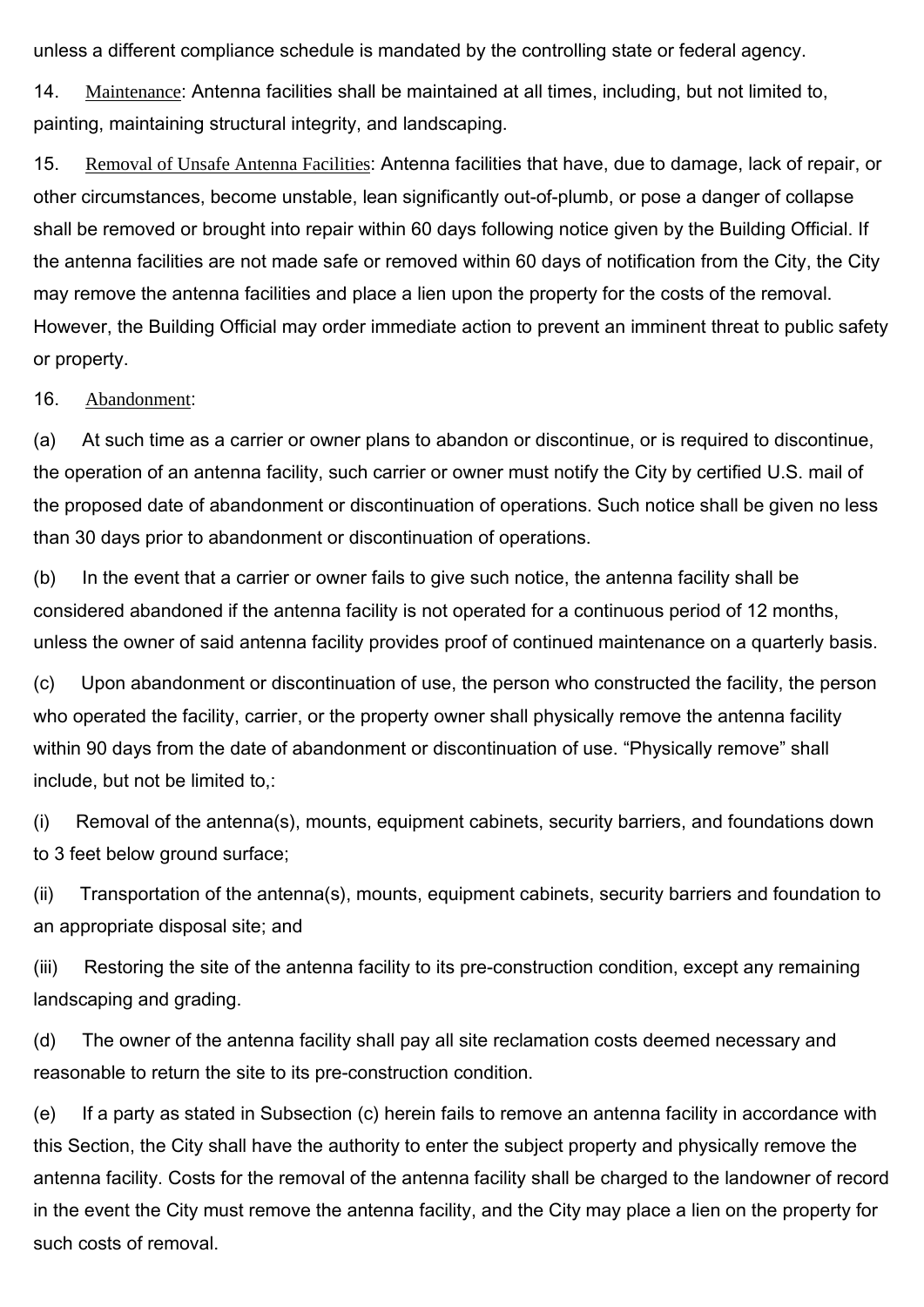(f) If there are 2 or more carriers/operators of a single tower, then provisions of this Section shall not become effective until all carriers/operators cease using the tower.

(g) Failure to remove an abandoned facility as required by this Section shall constitute a violation and be subject to the penalties prescribed herein.

17. Variance Requirement: A variance granted by the Board of Adjustment, pursuant to Section XVI of the City's Comprehensive Zoning Ordinance, is required for an antenna or antenna facility which will not comply with the requirements of this Section unless otherwise specified herein.

E. Amateur Radio Antennas and TV Antennas: Amateur radio antennas and TV antennas that are owned and operated by a federally licensed amateur radio operator are allowed in any district. A building permit is required for antenna support structures of 20 feet or more in height.

1. Number of Antenna Facilities Per Lot: No more than one (1) TV antenna and one (1) amateur radio antenna (including antenna facilities) are permitted on each lot. Excluded from this provision are monopoles 4 inches or less in diameter used exclusively to support wire antennas mounted on a pole or mast under 20 feet in height.

2. FCC License: Amateur radio antennas (including antenna facilities) are only permitted for operators that have an amateur radio operator license from the FCC and the operator must provide the City proof of a current FCC license before an amateur radio antenna is installed or maintained on a lot.

3. Height Limitations: No amateur radio antenna (including antenna facilities) may be greater than 50 feet in height. However, the height of such antenna may be increased to 75 feet with the installation of a telescopic or crank-up tower upon the issuance of a Special Use Permit.

4. Antenna Location: Amateur radio antennas (including antenna facilities) and TV antennas can only be located on a roof or in the back yard of a residence. No amateur antenna support structure, antenna or support wires may be located in the required rear or side yard setback. For an amateur radio antenna (including antenna facilities) in excess of 35 feet, the setback from side and rear setback lines must be increased one (1) foot for every foot the height exceeds 35 feet.

For Example: One foot (1') added to the required setback for each foot of antenna over thirty-five feet (35').

5. Design: The bottom section of an antenna support structure may not exceed 48 inches in width. An antenna support structure having a bottom section with a width exceeding 30 inches but not greater than 48 inches must be of a tapered design.

6. Nonconforming Uses: Amateur radio antennas (including antenna facilities), antenna support structures, bases, masts and poles in existence or for which a permit was issued prior to the effective date of this Ordinance shall be considered nonconforming uses and structures subject to the provisions specified in XIV of this Ordinance.

7. Maintenance; Removal of Unsafe Antennas; Abandonment: The provisions regarding maintenance,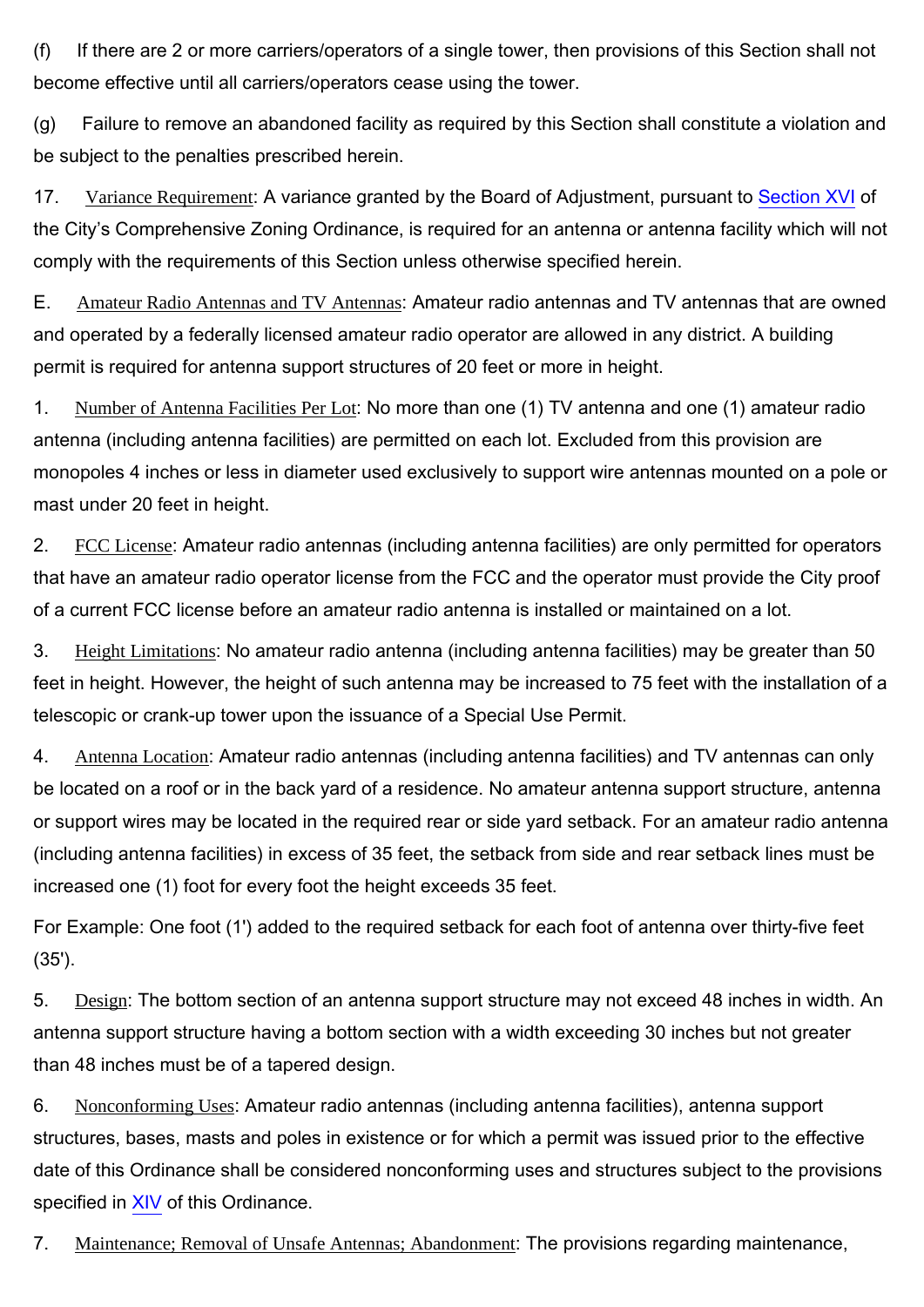removal of unsafe antennas, and abandonment as set forth in Section (D)(14)–(16) of the General Regulations above apply to amateur radio antennas (including antenna facilities).

F. Satellite Antennas, Less Than One (1) Meter in Diameter: Satellite dish antennas one (1) meter or less in diameter shall be permitted as an accessory use any zoning district. Satellite antennas less than one meter in diameter must comply with the following regulations:

1. Antenna Location: A satellite antenna less than one (1) meter in diameter can only be located on a roof or in the rear yard of a lot.

2. Number of Facilities Per Lot: No more than 3 satellite antennas less than one (1) meter in diameter are permitted on each lot.

3. Height Limitations: A satellite antenna less than one (1) meter in diameter cannot extend more than 8 feet above the maximum height limitation applicable for the zoning district.

4. Setbacks: Satellite antennas less than one (1) meter in diameter are not permitted within any required setback area.

G. Satellite Antennas Greater Than One Meter in Diameter: Satellite antennas greater than one (1) meter in diameter are permitted as accessory uses under the following conditions:

1. Nonresidential Zoning Districts: Satellite antennas greater than one (1) meter in diameter are accessory uses permitted by right in nonresidential zoning districts.

2. Residential Zoning Districts: Satellite antennas greater than one (1) meter in diameter are allowed in residential zoning districts only upon the approval of a Special Exception granted by the Board of Adjustment.

3. Height: Satellite antennas greater than one (1) meter in diameter shall not exceed 10 feet in height above the base of their mount.

4. Location: Satellite antennas greater than one (1) meter in diameter cannot be erected in any required setback or in front of residential structures.

5. Screening: Satellite antennas greater than one (1) meter in diameter that are mounted on the ground shall be screened from view from adjoining properties by solid fencing or evergreen plants to a height of a [at] least 6 feet.

H. Placement of Antenna Facilities: This section does not apply to amateur radio, TV, and satellite receive-only antennas. For the purpose of determining the appropriate locations for the placement of antenna facilities, the City is divided into land use threshold areas that establish different regulations pertaining to height, location, and type of antenna facility. These land use thresholds are defined as follows:

1. Full Commercial ("FC"): Property within the Neighborhood Commercial, Community Commercial, or nonresidential Planned Development zoning districts.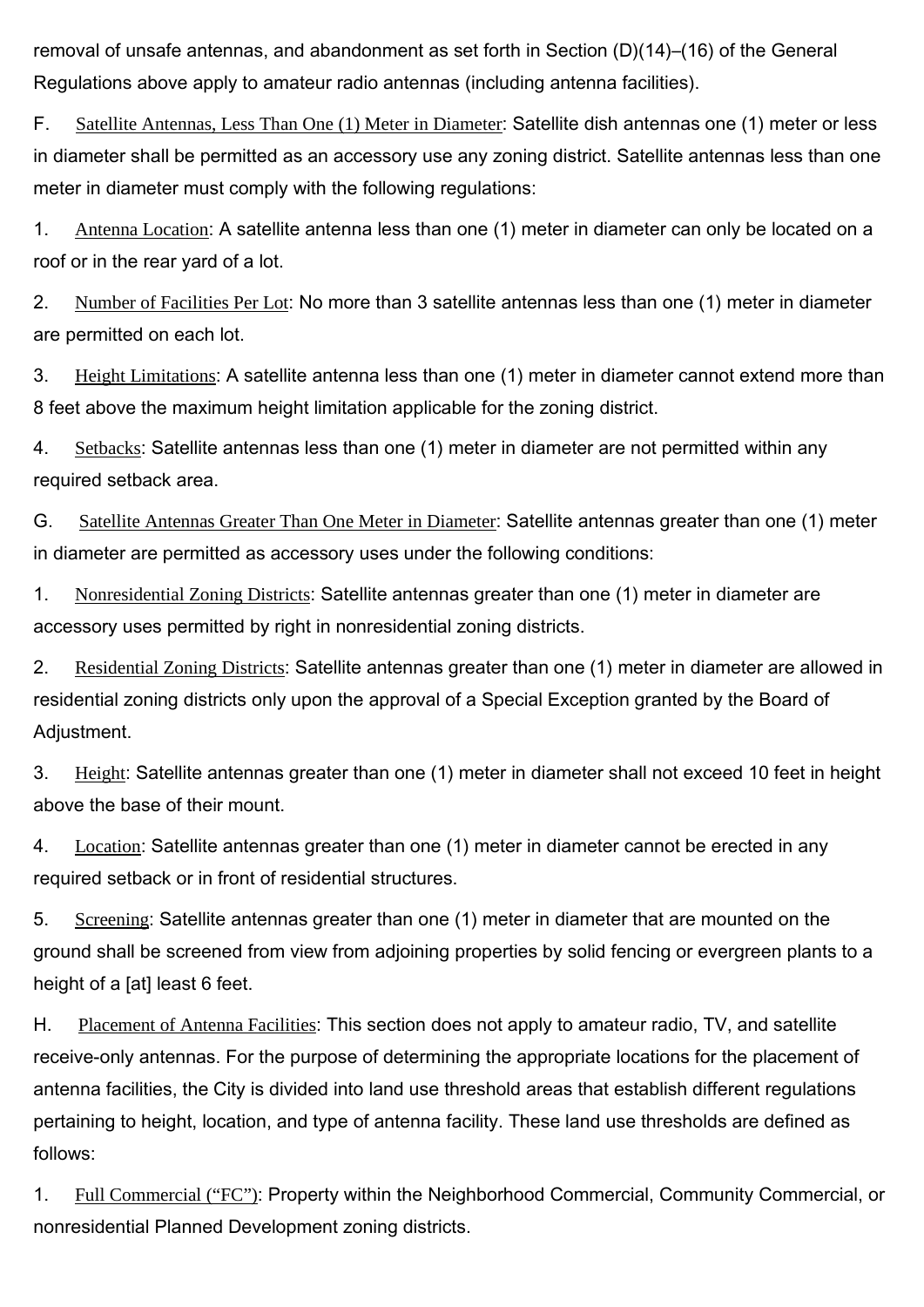2. Undeveloped Residential ("UR"): Property within the RE-5, RE-3, R1, R2, R3X, R4X, MHRX, or any residentially zoned Planned Development districts, that:

a. Is not a part of a recorded subdivision; or

b. Is part of a recorded subdivision but has not had a building permit issued for a residential structure; and

c. Is not located within the calculated limits of the Developed Residential ("DR") threshold.

3. Wireless Corridors ("WC"): Property within, and 150 feet either side of, the right-of-way of a major or minor arterial roadway, as indicated on the City's Thoroughfare Plan.

4. Developed Residential ("DR"): Property within the RE-5, RE-3, R1, R2, R3X, R4X, MHRX, or any residentially zoned Planned Development districts, which:

a. Is a recorded subdivision that has had at least one building permit for a residential structure; or

b. Is within six hundred feet (600') of areas described in paragraph 4a.

5. City-Owned Property ("COP"): Property owned, leased, or otherwise controlled by City of Oak Point.

I. Spacing: All antenna facilities constructed shall conform to the minimum antenna facility separation requirements listed below. An antenna mounted on an existing antenna facility or on an alternative tower structure shall be exempt from these minimum separation distances.

| <b>Existing Tower Height</b> | <b>Proposed Antenna Facility/Tower Height</b> |          |  |
|------------------------------|-----------------------------------------------|----------|--|
|                              | 50'                                           | 50'-120' |  |
| 50'                          | 1,000'                                        | 1,250'   |  |
| 50'-120'                     | 1,250'                                        | 1,500'   |  |

J. Antenna Facility Impact Levels: For the purpose of determining appropriate locations for antenna facilities, the City recognizes differing levels of impact for antenna facilities depending upon physical location, aesthetics, and land use compatibility. These Antenna Facility impact levels are described as follows:

1. Level 3 Stealth Tower: The antenna on a Level 3 Stealth Tower is located on an existing structure (other than a telecommunications tower) including, but not limited to, a building, water tower, utility tower, steeple, or light pole. The antenna is neither screened nor hidden; however, the antenna shall be aesthetically painted, constructed, or applied with material so that it is incorporated into the pattern, style, and material of the structure to effectively render the antenna unnoticeable. For the purpose of this level, a pole or tower may be reconstructed to structurally hold the antenna but the height of the structure cannot be increased.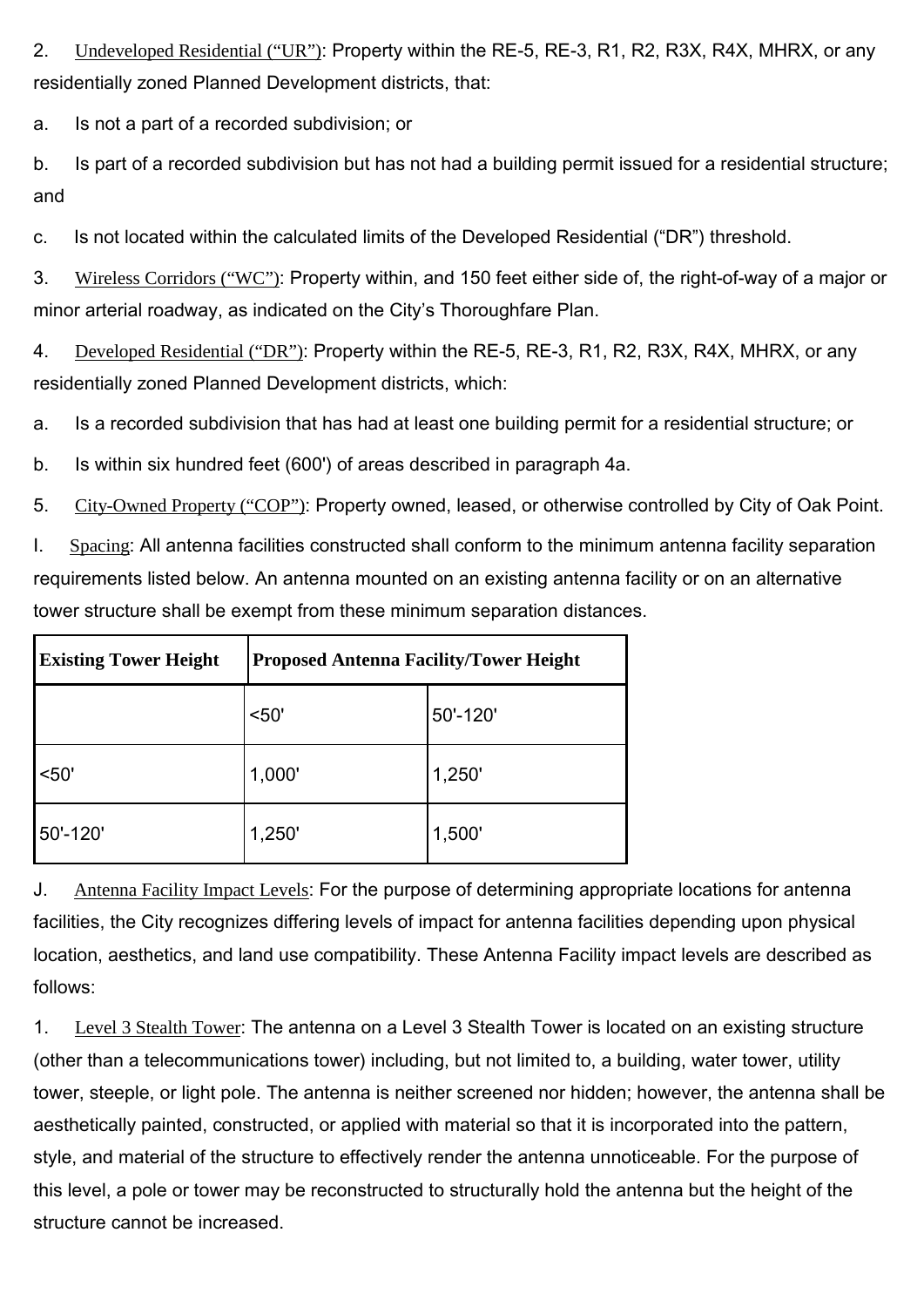2. Level 2 Stealth Tower: The antenna on a Level 2 Stealth Tower is attached to the structure in such a manner that if it is seen it appears unrecognizable as an antenna, and the structure in which or on which the antenna is attached is an integral part of an overall development.

3. Level 1 Stealth Tower: The antenna on a Level 1 Stealth Tower is attached to the structure in such a manner that the antenna is completely unseen and the structure in which or on which the antenna is attached is an integral part of an overall development.



K. Antenna Facility Siting Matrix: Antenna facilities shall be located in accordance with the following Siting Matrix. This matrix provides for areas where antenna facilities may be located as permitted uses,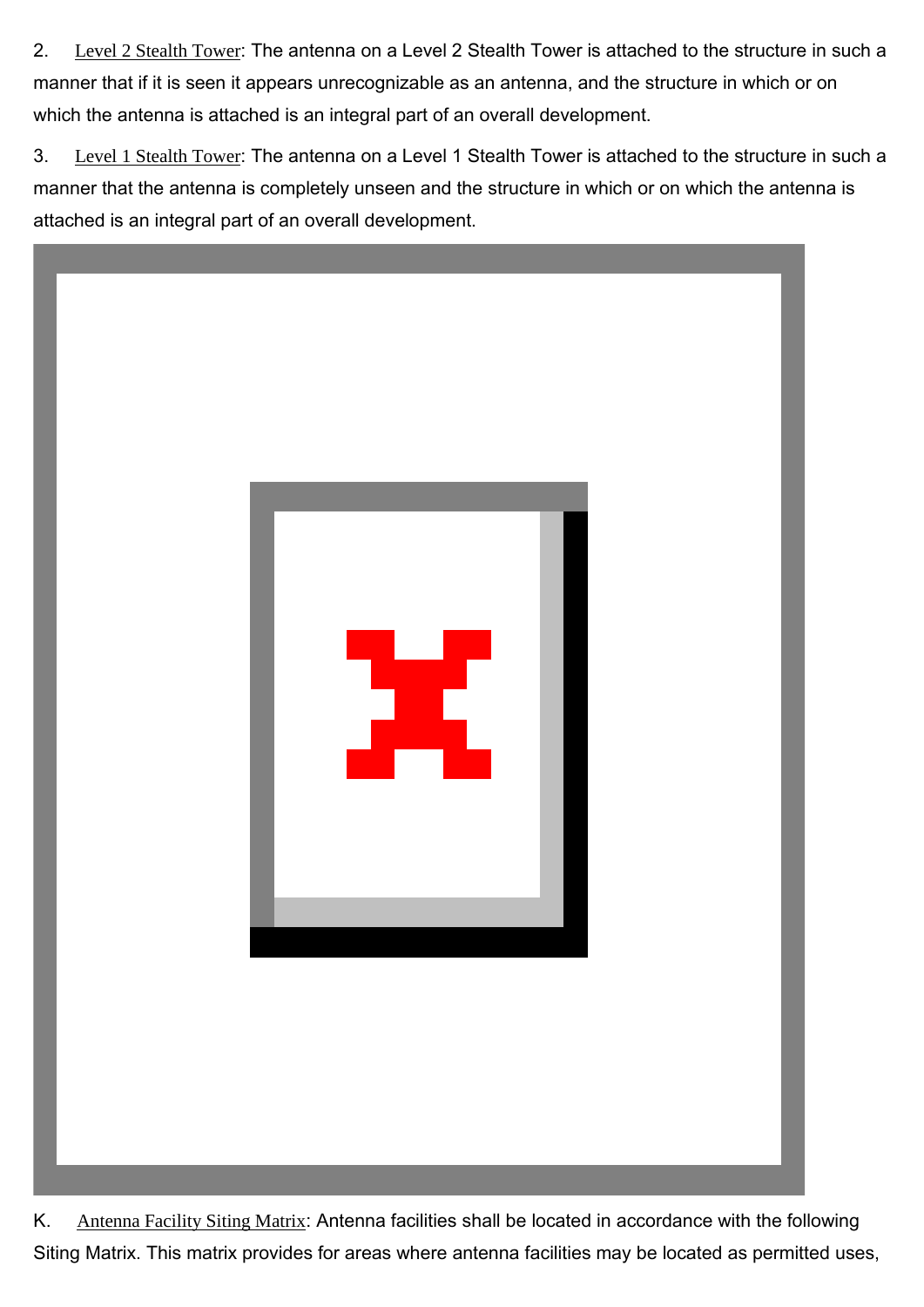areas where they may be located with a Special Exception, and areas where they are prohibited. This matrix does not apply to amateur antenna facilities or structures or antenna facilities located on Cityowned property.



L. Antennas on City-Owned Property: Antennas owned by entities other than governmental entities may be located on property owned by the City of Oak Point under the following conditions:

1. The antennas and support structures may only be attached to an existing improvement or replace an existing improvement and must follow the requirements of Sections D and I above. The improvement shall be capable of supporting the antenna and any associated equipment and shall not interfere with the use or other operations of the City. For antennas attached to improvements located in rights-of-way, all associated equipment must be less than 30 inches in height, located underground, attached to the support structure itself, or be located in an area outside of the right-of-way.

2. Prior authorization for use of City property must be shown by a franchise, lease, license, permit, or other document duly executed by an authorized City representative and adopted in conformance with all applicable City regulations for the property. The granting of a franchise, lease, license, or permit is at the discretion of the City Council or its authorized designee and must comply with all ordinances.

3. The antennas and any accompanying equipment must comply with all ordinances, rules and regulations.

4. Applications for the location of antenna support structures on property owned, leased, or otherwise controlled by the City of Oak Point, and which comply with the requirements of Subsection 2 above are subject to all applicable ordinances for such structures including, but not limited to Sections D and I above.

M. Special Exception: When a Special Exception is required by this section for the location of an antenna facility or an antenna, the applicant must submit an application in accordance with the procedure established in this Ordinance. Special Exceptions to this section may only be granted by the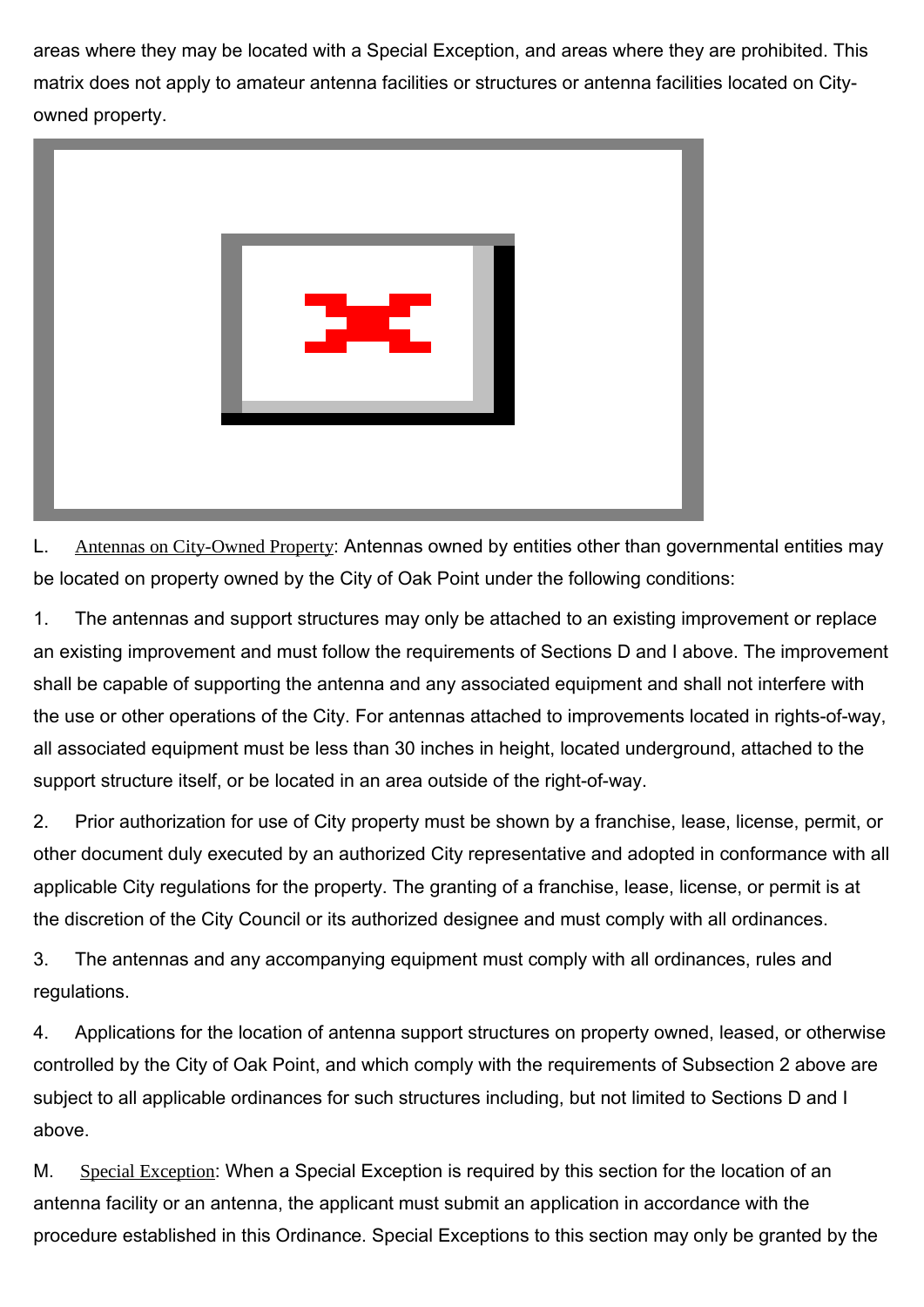Board of Adjustment in accordance with Section XVI of the City's Comprehensive Zoning Ordinance. No application will be considered until all information is complete.

1. Application: In order to properly evaluate an application to locate an antenna facility or an antenna that requires a Special Exception, the applicant must provide the following information:

a. A Special Exception application and appropriate application fee.

b. A narrative detailing the proposed antenna facility. The narrative must indicate the following:

(1) Whether the proposed structure is a co-location, a new monopole tower or a new alternate mounting structure.

(2) The height of the proposed tower and justification therefor.

(3) Why the antenna facility is necessary at the proposed location.

(4) The separation distance from other towers within a one-mile radius of the proposed tower site.

(5) Whether FAA approval is required for the antenna facility.

(6) The name(s) of the telecommunications providers or other users of the antenna or tower and describe the use to be made by each user.

(7) Whether the applicant has made an effort to co-locate the facilities proposed for this antenna facility on existing antenna facilities in the same general area. Identify the location of these existing sites, and describe in detail these efforts and explain in detail why these existing sites were not feasible.

(8) Attach all studies or tests performed which demonstrate why the existing sites will not provide sufficient signal coverage.

(9) Provide written documentation from existing sites owners and/or operators which confirm the statements provided.

(10) Indicate whether the existing sites allow/promote co-location and, if not, describe why not.

(11) Whether co-location will be allowed to other telecommunications providers at the requested site. If they are not allowed, state every reason and the basis of each reason.

c. Provide a site plan of the proposed antenna facility at a scale of 1" = 30'. The site plan should be on a single 24" × 36" sheet and include:

- (1) A survey and legal description of the proposed antenna facility;
- (2) A detail on how access to the site is to be achieved;
- (3) A plan view layout of the proposed antenna facility clearly showing:

(i) The location of the facility,

- (ii) All equipment and structures in the proposed antenna facility,
- (iii) The required off-street parking space,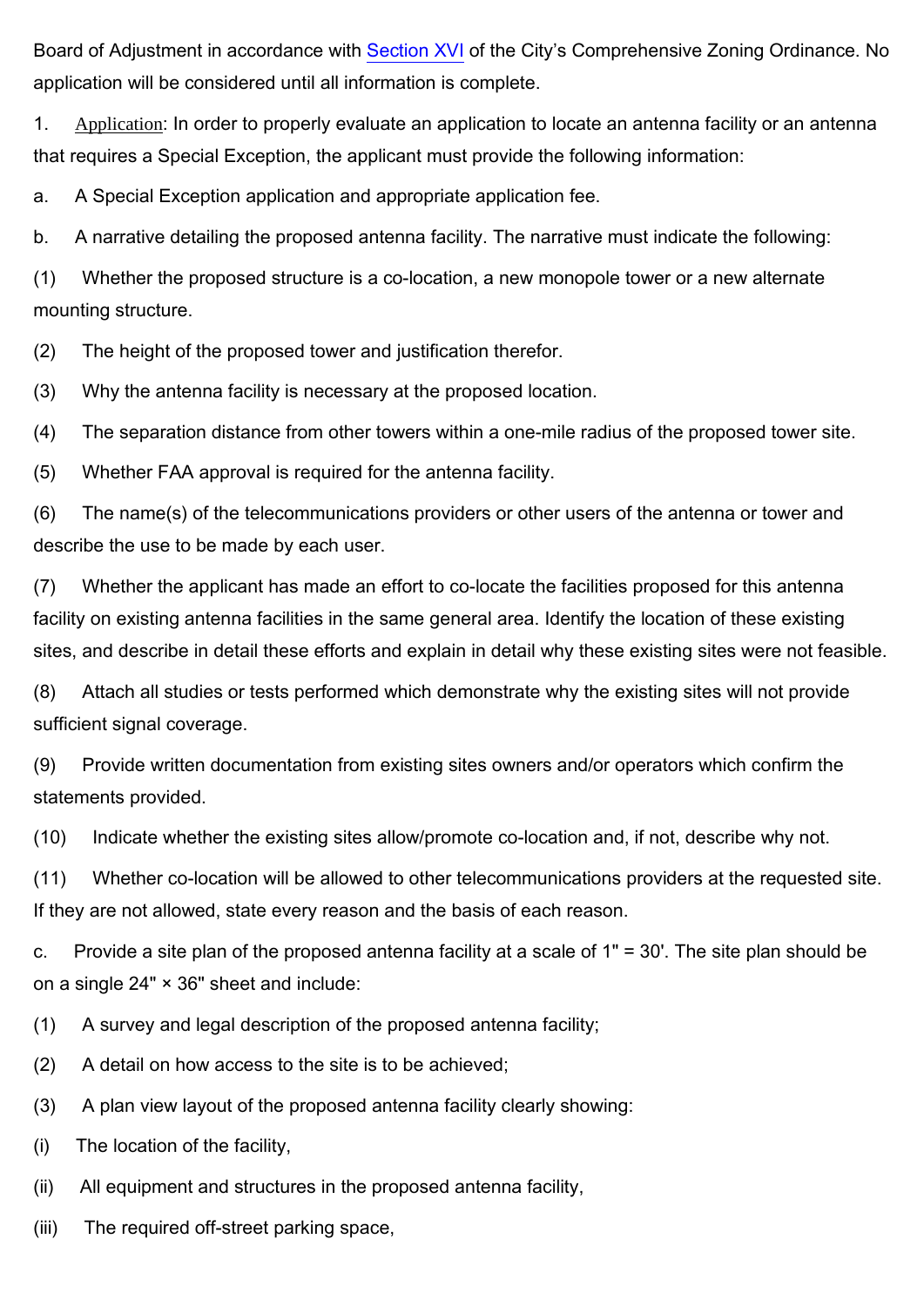- (iv) Distances to property lines,
- (v) Required setbacks,
- (vi) Adjacent land uses and zoning designations,
- (vii) Existing structures on the site,
- (viii) Required landscaping or screening of the base of the tower,
- (ix) All recorded and proposed easements, and
- (x) Natural features, such as watercourses and trees.
- d. Elevation drawings showing:
- (1) The design and height of the proposed antenna facility,
- (2) Detailed drawings of all structures and equipment,
- (3) Screening requirements, and

(4) All requirements specified in Wireless Antenna Facility Special Exception Request Site Plan Checklist.

e. If the requested location is in a residential district the applicant must provide evidence that they have made an effort to locate the facility in a nonresidential district. Identify the location of these nonresidential district sites, describe in detail these efforts, and explain in detail why these nonresidential sites were not feasible. Attach all studies or tests performed which demonstrate why the nonresidential sites will not provide sufficient signal coverage.

f. Provide a map showing the proposed provider's current coverage area for the City. The map must show the roadway network and be labeled. The applicant must also provide propagation analysis showing the areas the proposed provider's existing antenna currently covers, the areas the applicant's existing sites and the requested site would cover. The propagation analysis must be labeled and have a legend.

g. Describe the applicant's master antenna facilities plan for the City. Attach maps and other related documentation. Provide information indicating each phase of the plan.

h. A report from a professional structural engineer licensed in the State of Texas documenting the following:

(i) Antenna facility height and design, including technical, engineering, economic, and other pertinent factors governing selection of the proposed design. A cross-section of the antenna facility shall be included.

(ii) Total anticipated capacity of the structure, including the number and types of antenna(s) which can be accommodated.

(iii) Evidence of the structural integrity of the antenna facility.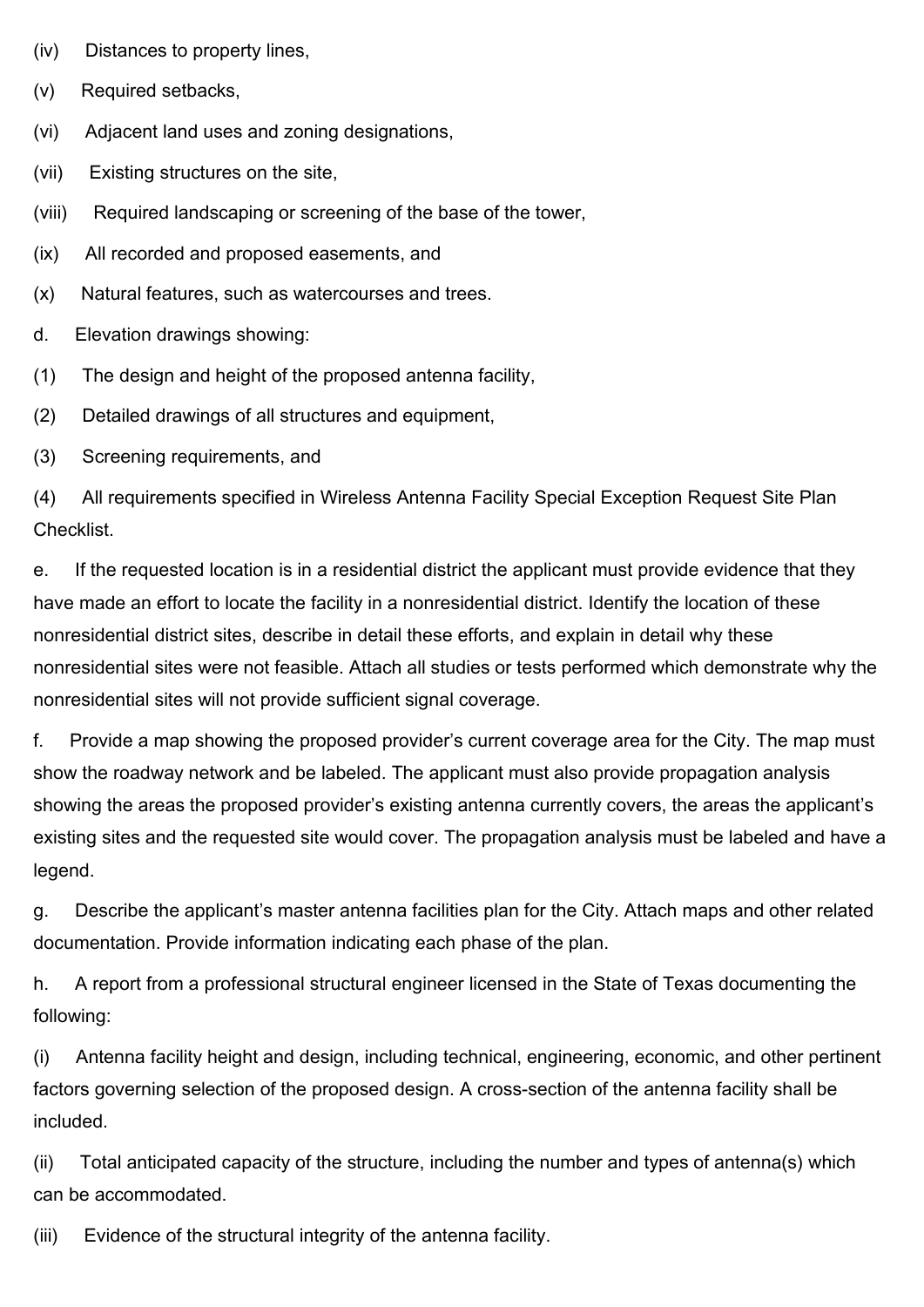(iv) Failure characteristics of the antenna facility and evidence that site and setbacks are of adequate size to contain a failure within the site.

(v) Certification that the antenna facility will meet all applicable FCC, FAA, and local building codes.

i. A letter of intent to lease excess space on the antenna facility and to lease additional excess land on the antenna facility site, if structurally and technically possible.

j. Proof of insurance as required by Section D(11) above.

2. Consideration of Application: In considering whether to grant a Special Exception, the Board of Adjustment shall consider the following:

a. The appropriateness of the location and design of the antenna facility;

b. The potential for interference with the enjoyment of the use of surrounding properties;

c. Aesthetics; Impact, including but not limited to, the surrounding topography, surrounding tree coverage and foliage; proposed buffering; and the design of the antenna facility, with particular reference to design characteristics that have the effect of reducing or eliminating visual obtrusiveness;

d. The proposed height of the antenna facility relative to surrounding structures;

e. The zoning district and the adjoining zoning districts of the property for which Special Exception is sought;

f. The compliance with the City's regulations; and

g. The availability of suitable alternative sites. Suitable alternative site(s) shall mean a location or locations that would provide the same or better signal coverage than the proposed site for which a Special Exception is requested. The applicant shall provide documentation supporting his contention that alternative site(s) are not suitable and/or available.

3. Procedures for Consideration of Special Exception: The procedures for consideration of an application for a Special Exception requested under this section of the ordinance shall be the same as those procedures for a request of a Special Use Permit under Section V of the Comprehensive Zoning Ordinance.

N. Written Report: Denial of an application for a Special Exception under this section must be documented in writing in accordance with the requirements of the Telecommunications Act of 1996 as amended.

O. Appeal: An applicant may appeal the decision of the Board of Adjustment to the District Court as provided in Section XVI of the City's Comprehensive Zoning Ordinance.

P. Procedures for Consideration of Special Use Permit: The procedures for consideration of an application for a Special Use Permit requested under this Ordinance shall be as specified in Section V of the City's Comprehensive Zoning Ordinance.

(Ordinance 2004-11-2, sec. 3, adopted 11/15/04; Ordinance 2005-02-5, sec. 2, adopted 2/21/05)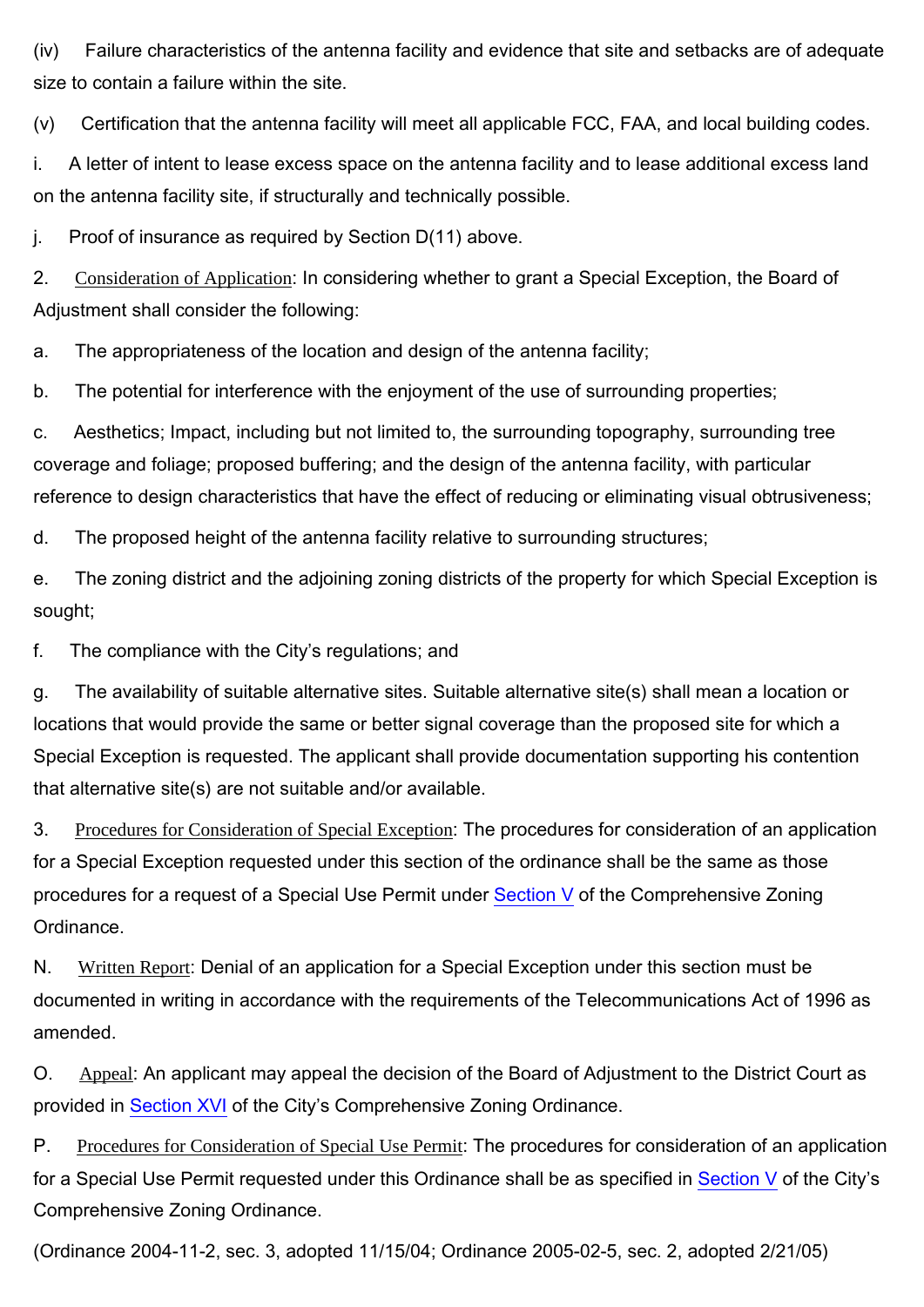#### **APPENDIX J. RESERVED**

**Editor's note–**Former appendix J pertaining to the 720 Corridor Overlay District and Development Standards, which derived from Ordinance 2005-08-07, sec. 2, adopted 8/15/05 and Ordinance 2006-03-2, sec. 2, adopted 3/20/06, was repealed in its entirety by Ordinance 2012-10-351, sec. 2, adopted 10/15/12.

# **APPENDIX K. WIND ENERGY SYSTEMS**

1. Purpose: The purpose of the City of Oak Point's Wind Energy Systems Regulations is to promote the safe, effective and efficient use of Wind Energy Systems installed for on-site production and consumption of electricity[.]

2. Definitions: In this section the following definitions apply:

*ANSI* means the American National Standards Institute.

dB(A) means the sound pressure level in decibels. Refers to the "a" weighted scale defined by ANSI. A method for weighting the frequency spectrum to mimic the human ear.

*Decibel* means the unit of measure used to express the magnitude of sound pressure and sound intensity.

*Sound Pressure* means the average rate at which sound energy is transmitted through a unit area in a specified direction. The pressure of the sound measured at a receiver.

*Sound Pressure Level* means the sound pressure mapped to a logarithmic scale and reported in decibels (dB).

*Tower Height* shall mean the height above grade of the fixed portion of the tower, including the wind turbine and blades.

*Turbine* shall mean the parts of a Wind Energy System including the blades, generator and tail.

*Utility Grid Wind Energy System* shall mean a Wind Energy System designed and built to provide electricity to the electric utility grid.

*Wind Energy System or System* shall mean a wind energy conversion system that converts wind energy into electricity through the use and consisting of a wind turbine, a tower, and associated control or conversion electronics, that has a rated capacity of not more than 20 kw for residential systems and not more than 100 kw for commercial systems and is intended for on-site production and consumption of electricity to serve the needs of the consumer.

3. Special Use Permit. Wind Energy Systems shall be permitted by special use permit in all zoning classifications where structures of any sort are allowed, subject to the regulations set forth in this Appendix. The procedures for consideration of an application for a Special Use Permit shall be as specified in Section V of the City's Comprehensive Zoning Ordinance.

4. General Regulations. The following general regulations apply to all Wind Energy Systems located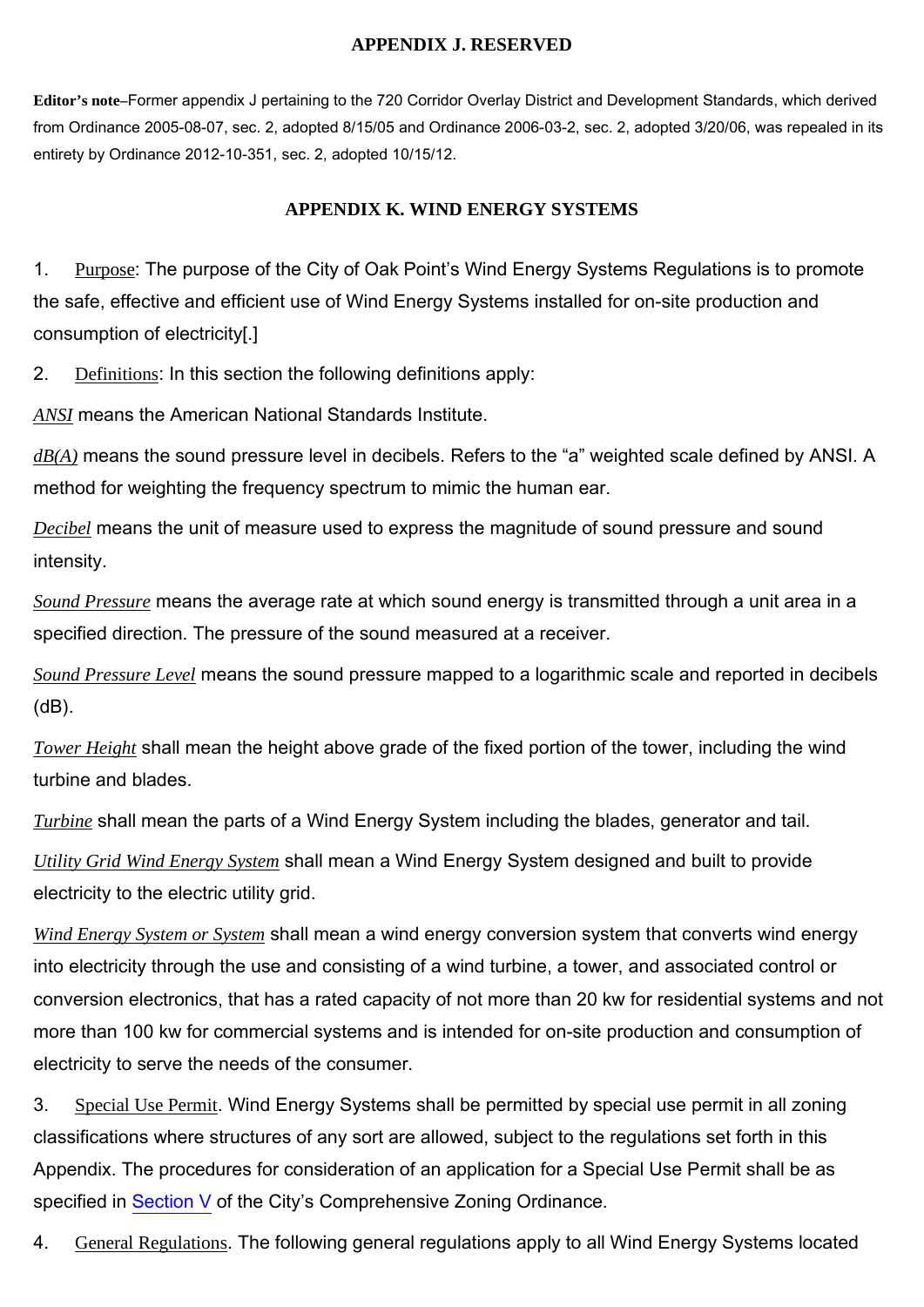within any district. Pre-existing Wind Energy Systems lawfully in existence at the time of the enactment of this Appendix shall not be required to meet the requirements established herein, other than those contained in Subsections (r), (s) and (t) below.

(a) Utility Grid Wind Energy Systems. Utility Grid Wind Energy Systems are prohibited within the City.

(b) Building Permit Required. A building permit must be obtained prior to the construction or installation of a Wind Energy System. An application for building permit must be accompanied by:

(1) The appropriate permit fee as established in the City's Fee Schedule;

(2) A professional fee escrow deposit of \$1,000.00 pursuant to Section 3.901 [3.01.001] of the Code of Ordinances.

(3) A site plan of the proposed Wind Energy System at a scale of 1" = 30'. The site plan should be on a single 24" x 36" sheet and include:

(i) A survey and legal description of the proposed Wind Energy System;

- (ii) A plan view layout of the proposed Wind Energy System clearly showing:
- The location of the System;
- All components of the System;
- Distances to property lines;
- Required setbacks;
- Adjacent land uses and zoning designations;
- Existing structures on the site;
- Required landscaping or screening of the base of the tower structure; and
- Natural features such as watercourses and trees.
- (4) Elevation drawings showing:
- The design and height of the proposed Wind Energy System;
- Detailed drawings of all System components; and
- Screening requirements.

(5) A line drawing of the electrical components of the System in sufficient detail to allow for a determination that the manner of installation conforms to the National Electric Code. This information is frequently supplied by the manufacturer;

(6) Standard installation drawings of the wind turbine structure, including the tower, base, and footings. An engineering analysis of the tower showing compliance with the Uniform Building Code and certified by a licensed professional engineer registered in the State of Texas shall also be submitted. This analysis is frequently supplied by the manufacturer. Wet stamps shall not be required.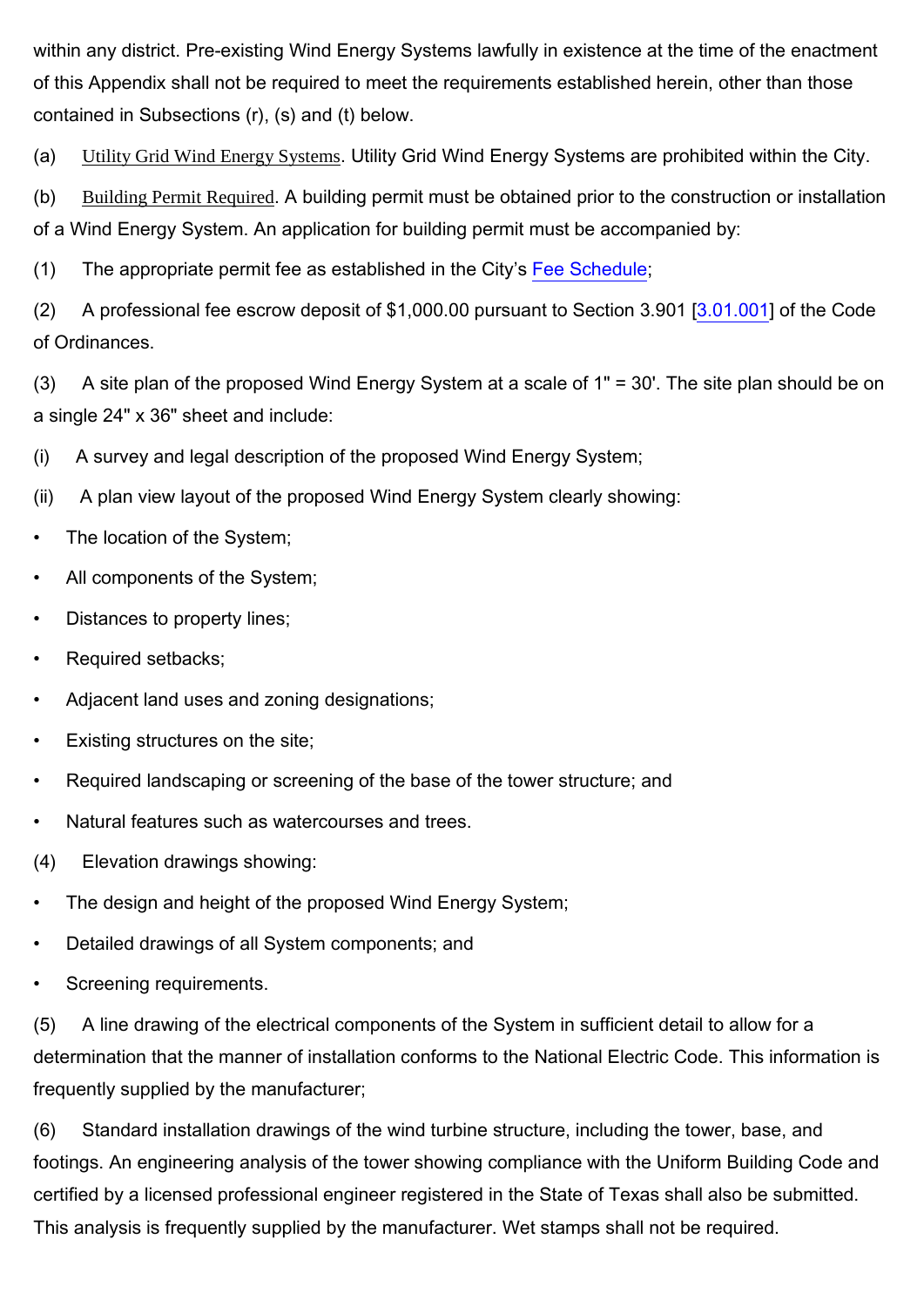(7) Evidence of notice to utility company as required by Subsection (k) [(l)] below.

(8) Proof of insurance coverage as required in Subsection (o)  $[(p)]$  below.

(c) Construction Standards. A Wind Energy System must be installed according to the manufacturer's recommendations and under the seal of a professional engineer registered in the State of Texas. Additionally, all components of a Wind Energy System shall comply with applicable state and local building codes.

(d) Maximum Height. The tower height shall not exceed 40 feet. Additionally, no tower height shall exceed the tower height recommended by the manufacturer or the distributor of the Wind Energy System[.]

(e) Location and Setback. The tower structure of a Wind Energy System must be at least 40 feet from any primary structure and may be no closer to the property line than the highest point of the system, including the maximum height of any blades when attached thereto. No part of the Wind Energy System, including blades or guy wire anchors, may extend closer than 10 feet to property line or within any required yard setback.

(f) Primary Structure Required on Lot. A Wind Energy System may be erected on a lot only after a primary structure has been constructed on the lot.

(g) Sound Pressure Levels. Sound Pressure Levels shall not exceed 50 decibels (dBA) between the hours of 7:00 a.m. and 10:00 p.m. and 35 decibels (dBA) between the hours of 10:00 p.m. and 7:00 a.m. as measured from the property line closest to the Wind Energy System.

(h) Lights. All lighting not required by the FAA is prohibited. When obstruction lighting is required by the FAA, such lighting shall not exceed the minimum requirements of said agency. A tower structure may be artificially lighted ONLY with steady-burning red obstruction lights (FAA type L-810) or flashing red obstruction lights (FAA type L-864) flashing no faster than 20 flashes per minute. Flashing red obstruction lights (FAA type L-864) flashing faster than 20 flashes per minute, medium intensity flashing white obstruction lights (FAA type L-865 or L-866), high intensity flashing white lights (FAA type L-856 or L-857) or dual flashing red obstruction lights and medium intensity flashing white obstruction lights (FAA types L-864/L-865) may be used ONLY when the FAA specifies that the specific lighting pattern is the ONLY lighting pattern acceptable to promote aviation safety and refuses applicant's request for authorization to use the lighting required by the City herein. Upward lighting, floodlights or other lighting not strictly required by the FAA is prohibited.

(i) Signs. No advertising or other signs shall be allowed on a Wind Energy System.

(j) Prohibited in Easements. No portion of a Wind Energy System shall be placed in easements unless authorized by the easement holder.

(k) Screening. A Wind Energy System shall be screened from view from adjoining properties by solid fencing or evergreen plants to a height of at least six (6) feet.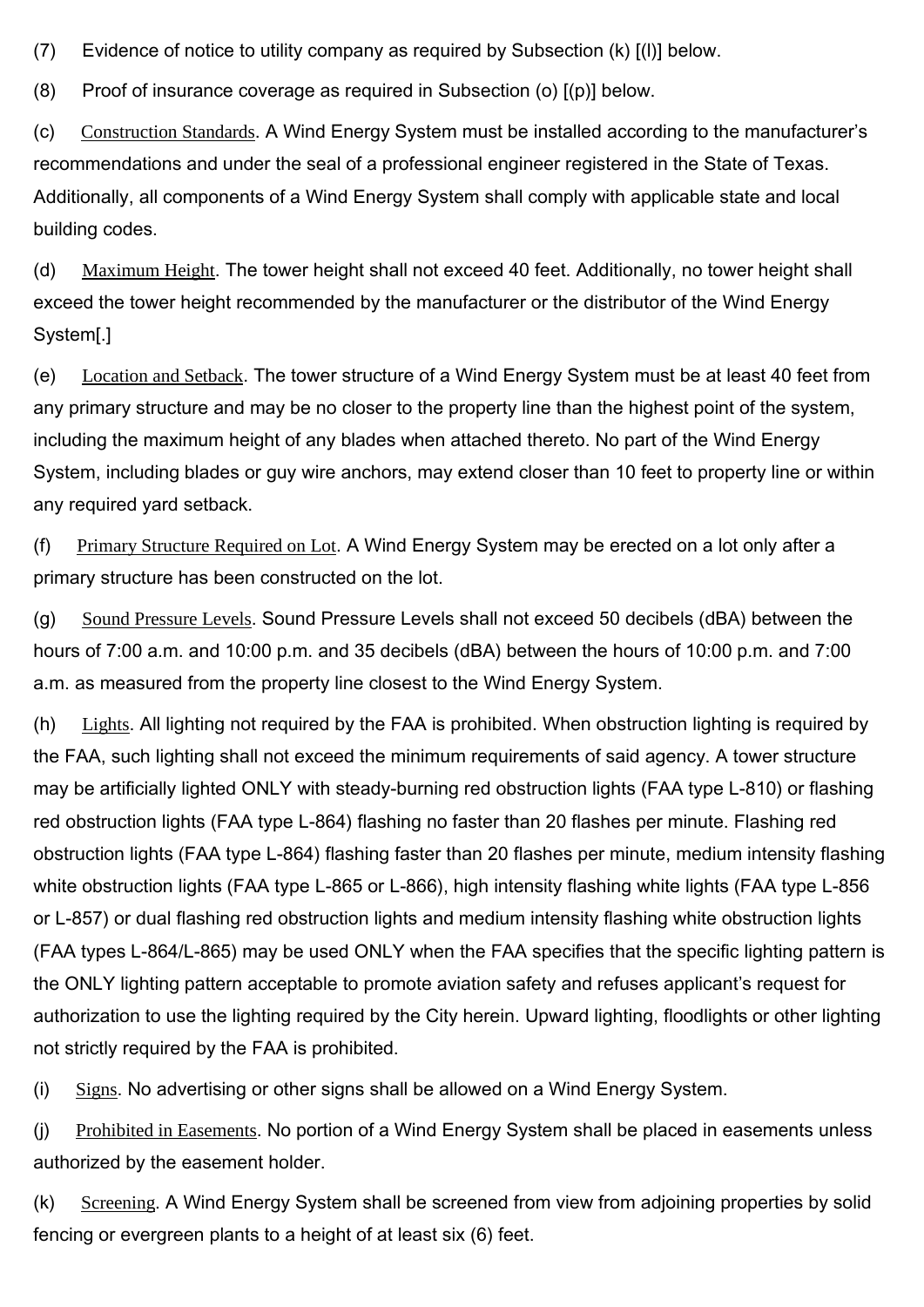(l) Notice to utility company on grid-interconnected systems. No grid-interconnected Wind Energy System shall be installed until evidence has been given that the appropriate utility company has been informed of the customer's intent to install a grid-connected customer-owned generator. Off-grid systems shall be exempt from this requirement.

(m) City Building Codes/Safety Standards. To ensure the structural integrity of a Wind Energy System, the owner of such System must ensure that it is maintained in compliance with all provisions of the City of Oak Point's building code and zoning regulations. If, upon inspection, the City concludes that a Wind Energy System fails to comply with such codes and regulations and/or constitutes a danger to persons or property, then upon written notice to the owner of the Wind Energy System, the owner shall have thirty (30) calendar days to bring such System into compliance with applicable standards. Failure to bring such System into compliance shall constitute grounds for the removal of the Wind Energy System at the owner's expense. This notice requirement shall not preclude immediate action by the Building Official as allowed by law if public safety requires such action.

(n) Compliance with National Electric Code. Building permit applications for Wind Energy Systems shall be accompanied by a line drawing of the electrical components in sufficient detail to allow for a determination that the manner of installation conforms to the National Electric Code.

(o) Certification by engineer. The application shall include a standard drawing and engineer analysis of the system's tower, and certification by a professional mechanical, structural, or civil engineer.

(p) Insurance Required. Owners of any Wind Energy System must provide a minimum amount of \$300,000 liability insurance that covers the wind turbine and all other Wind Energy System components, and such insurance coverage must be maintained at all times. Proof of such insurance coverage must be provided to the City at the time application is made for a building permit.

(q) Contained on Property. No part of a Wind Energy System may extend beyond the property lines or required building lines of the lot on which the Wind Energy System is located.

(r) State or Federal Requirements. All Wind Energy Systems must meet or exceed current standards and regulations of the FAA and any other agency of the state or federal government with the authority to regulate Wind Energy Systems. If such standards and regulations are changed, and if the controlling state or federal agency mandates compliance, then the owners of the Wind Energy System governed by this Ordinance shall bring such Wind Energy System into compliance with such revised standards and regulations within six (6) months of the effective date of such standards and regulations, unless a different compliance schedule is mandated by the controlling state or federal agency.

(s) Maintenance. A Wind Energy System shall be maintained at all times, including, but not limited to, painting, fencing, maintaining structural integrity, and landscaping.

(t) Removal of Unsafe Wind Energy System. Wind Energy Systems that have, due to damage, lack of repair, or other circumstances, become unstable, lean significantly out-of-plumb, or pose a danger of collapse shall be removed or brought into repair within 60 days following notice given by the Building